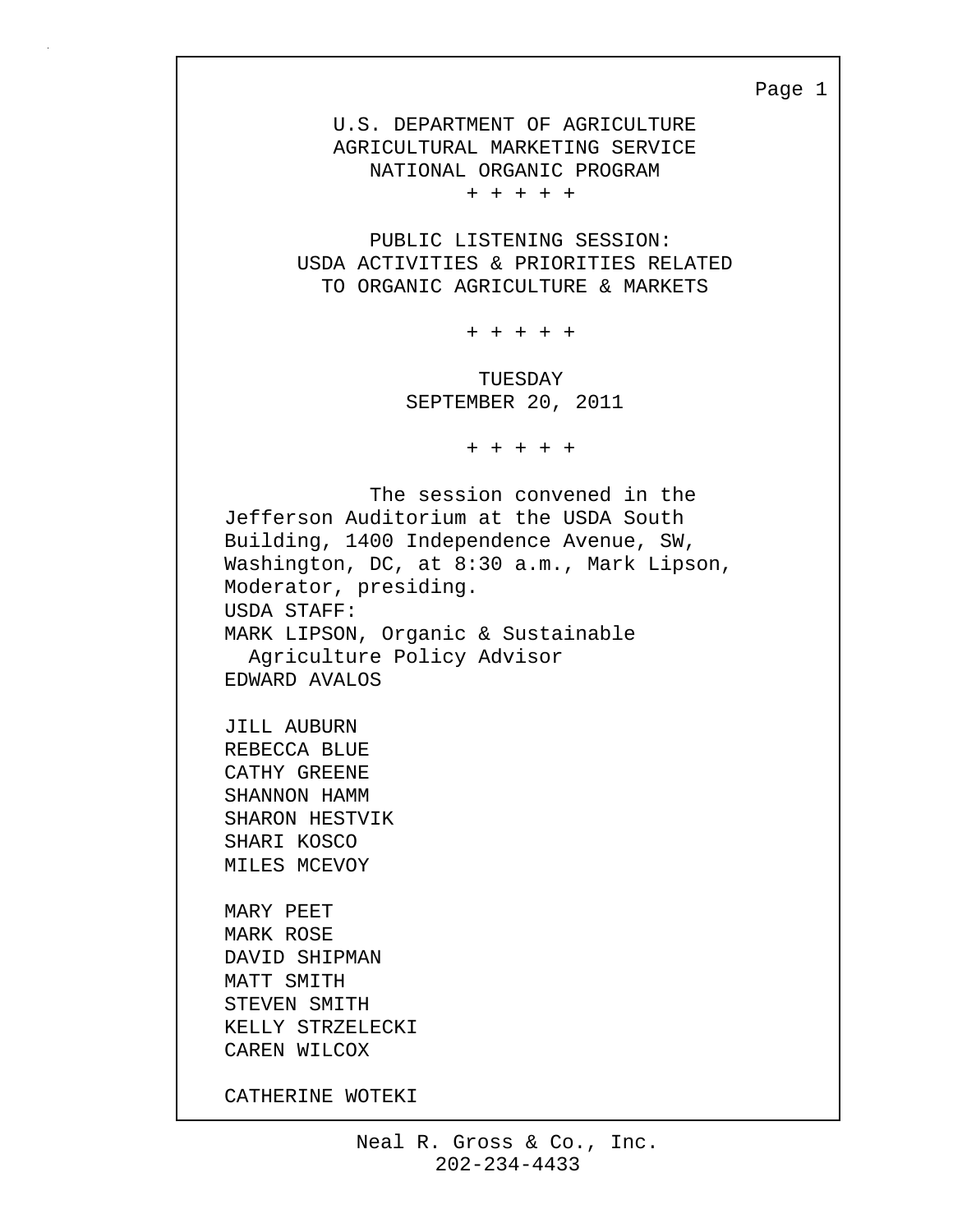```
Page 2
```
ATTENDEES: GEORGE BASS, The Country Hen LAURA BATCHA, Organic Trade Association CARMELA BECK, Driscoll's TONY BEDARD, Frontier Natural Products Cooperative and OTA Board Member SARAH BIRD, Annie's Inc. and OTA Board Member KARINE BOUIS-TOWE MARK BUSCHING, Crowell & Moring, LLP CHRISTINE BUSHWAY, Organic Trade Association STEVE ETKA, National Organic Coalition LESLIE GOLDMAN, Beet Keepers, Return! KATY GREEN, Maine Organic Farmers and Gardeners Association JAYDEE HANSON, Center for Food Safety KRISTINA HUBBARD, Organic Seed Alliance MARK KASTEL, The Cornucopia Institute BETH LARABEE, Iowa Organic Association ARIANE LOTTI, Organic Farming Research Foundation PATTY LOVERA, Food & Water Watch EDWARD MALTBY, Northeast Organic Dairy Producers Alliance CHUCK MARCY, Marcy and Partners and OTA Board Member JOHN MESKO, Sustainable Farming Association of Minnesota MELODY MEYER, UNFI and Organic Trade Association COLIN O'NEIL, Center for Food Safety SHEPHERD OGDEN, Jefferson County, West Virginia Agricultural Development Office SUSAN PAVLIN, Slow Food Atlanta/GA Organics JIM PIERCE, Oregon Tilth JULIA SABIN, Smucker Natural Foods, Inc. and OTA Board Member LINDSEY LUSHER SHUTE, National Young Farmers Coalition RICHARD SIEGEL, Richard D. Siegel Law Offices MICHAEL SLIGH, RAFI-USA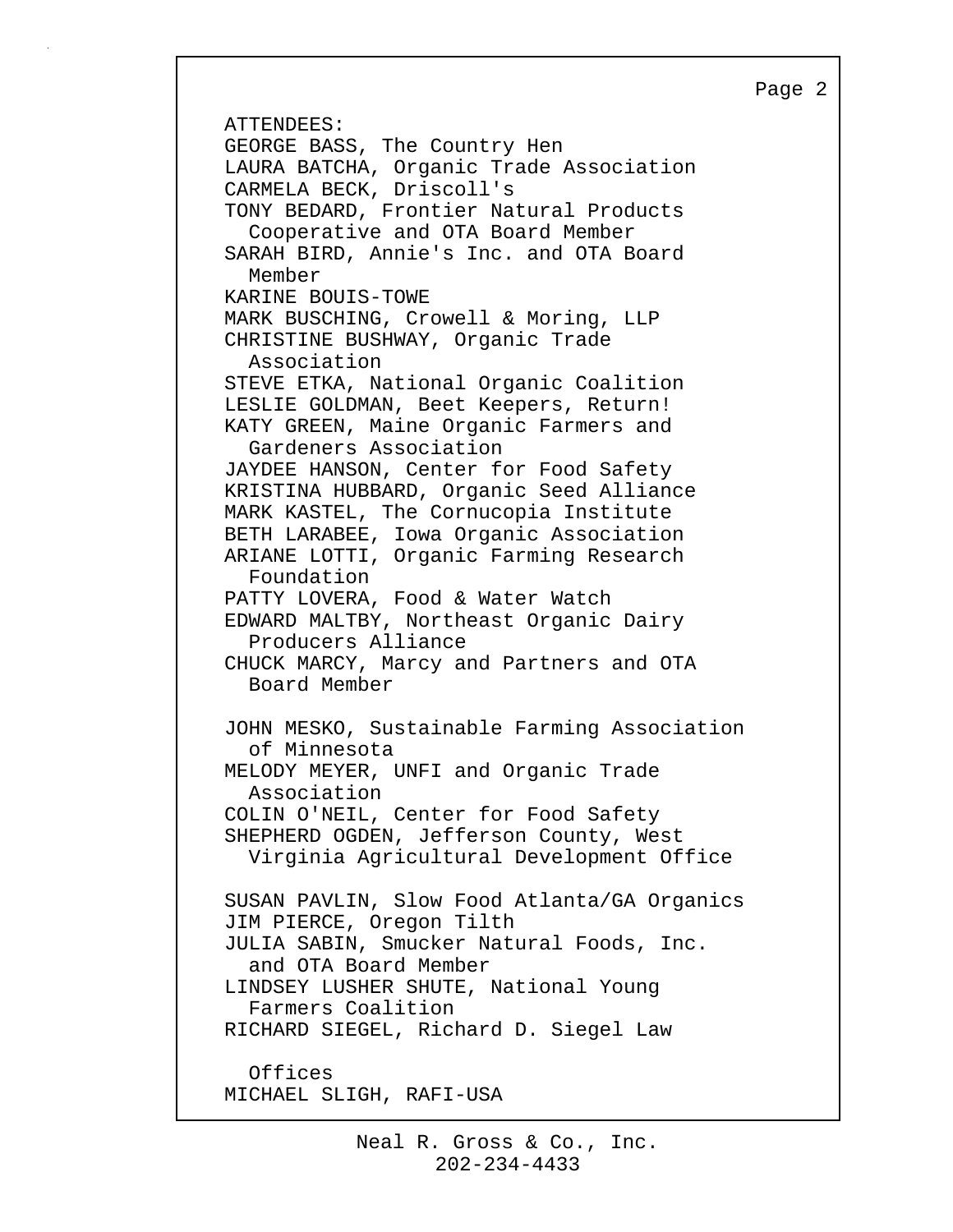Page 3

```
ATTENDEES(Cont'd):
```
KARRI STROH, Northern Plains Sustainable

Agriculture Society

CHARLOTTE VALLAEYS, The Cornucopia

Institute

CRAIG WEAKLEY, Craig Weakley Consulting and

OTA Board Member

KAREN WYNNE, Alabama Sustainable

Agriculture Network

LESLIE ZUCK, Pennsylvania Certified Organic

and OTA Board Member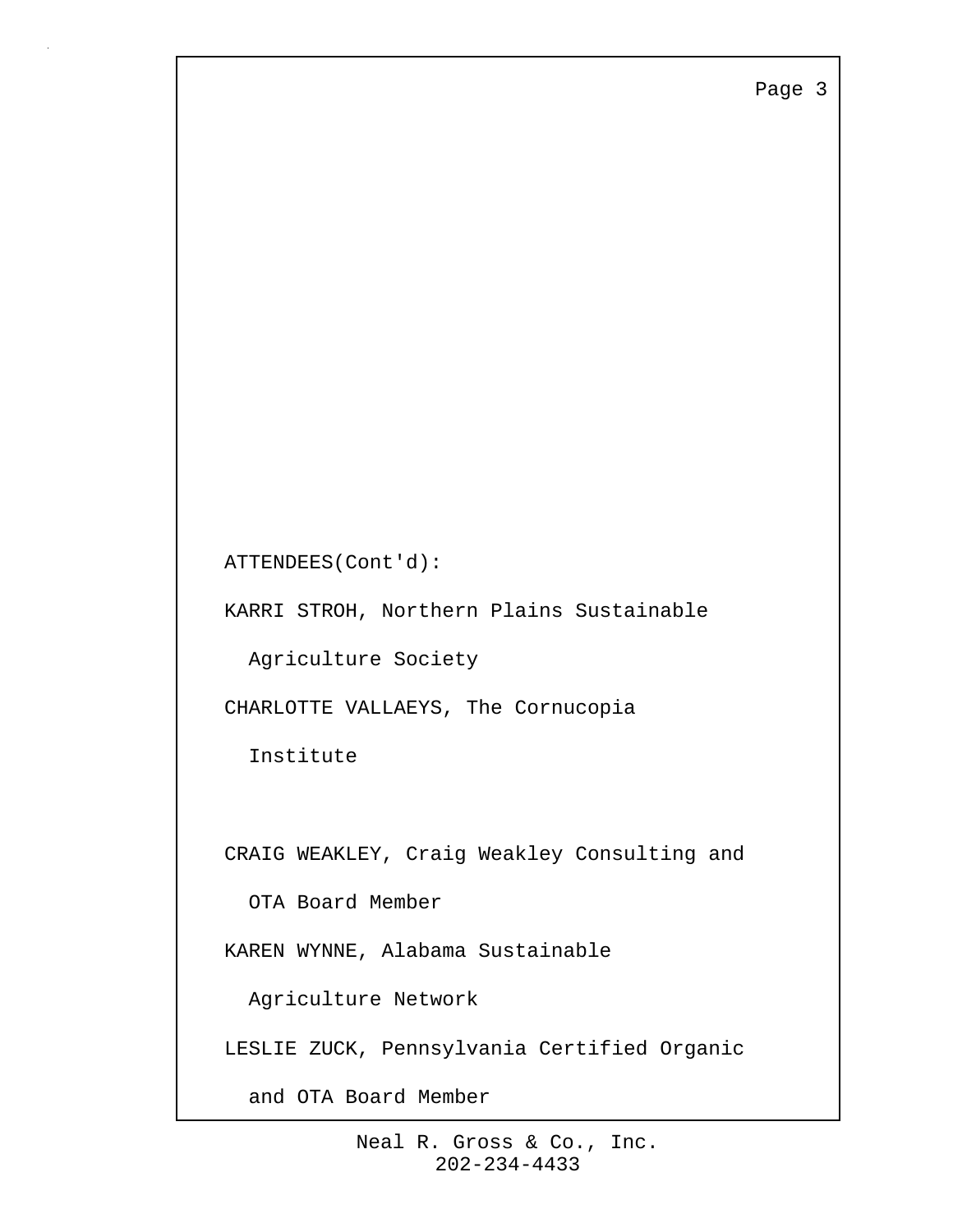|                                   | Page 4 |  |
|-----------------------------------|--------|--|
| $C-O-N-T-E-N-T-S$                 |        |  |
|                                   | Page   |  |
| Welcome and Introductions         | 5      |  |
| Public Comments                   | 23     |  |
|                                   |        |  |
| Comments by USDA Deputy Secretary |        |  |
| Kathleen Merrigan                 | 64     |  |
| Public Comments                   | 70     |  |
| Additional Introductions          | 94     |  |
|                                   |        |  |
|                                   |        |  |
| Public Comments                   | 101    |  |
|                                   |        |  |
| Comments by Undersecretary        |        |  |
| Ed Avalos                         | 131    |  |
|                                   |        |  |
| Additional Introductions          | 135    |  |
|                                   |        |  |
|                                   |        |  |
| Public Comments                   | 138    |  |
|                                   |        |  |
| Additional Introductions          | 231    |  |
|                                   |        |  |
| Public Comments                   | 233    |  |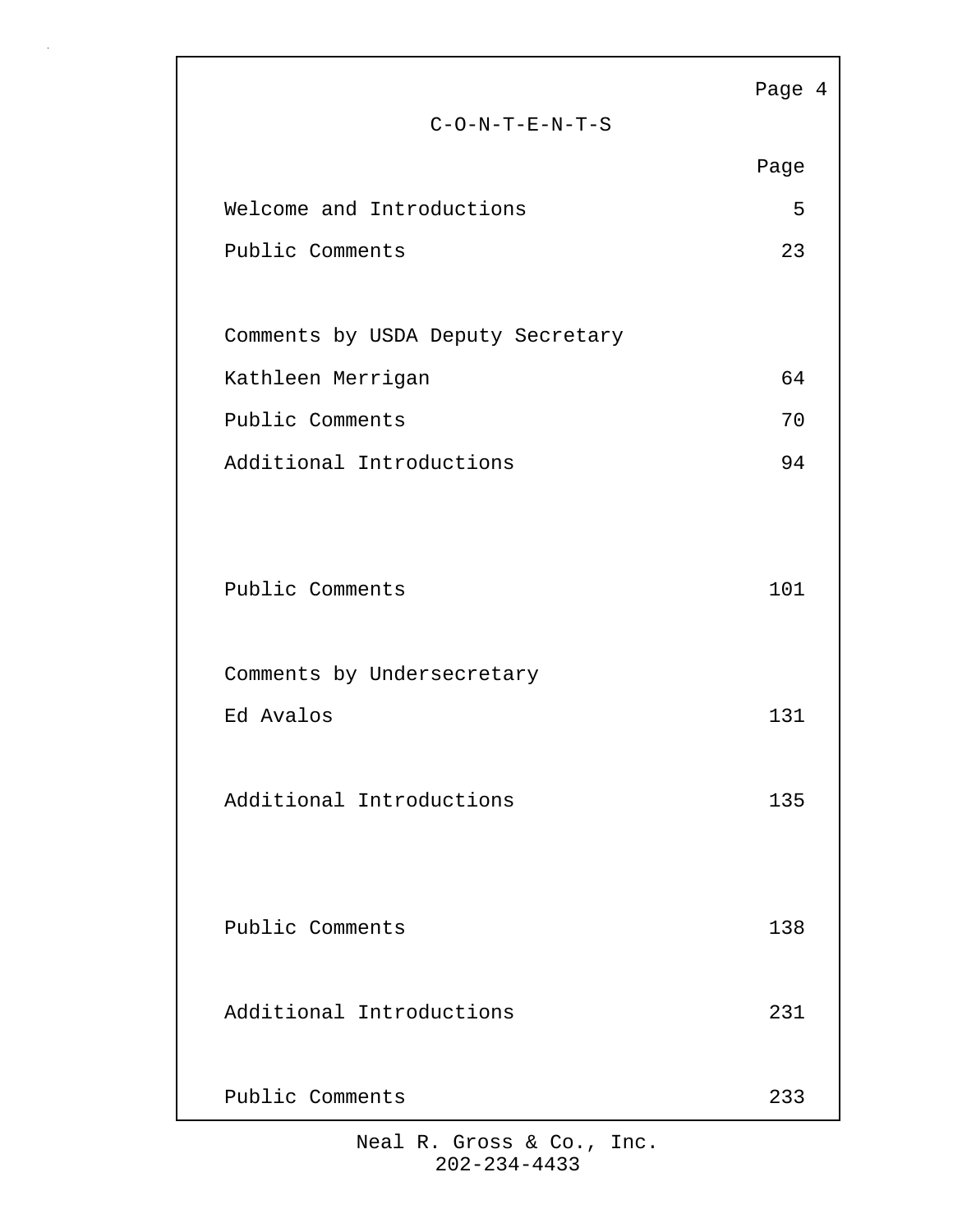## **ERRATA**

For transcript of oral comments,

"Public Listening Session: USDA Activities and Priorities Related to Organic Agriculture and Markets; September 20, 2011; Washington, D.C."

Page 25, line 19, "equivalents" should read, "equivalency";

Page 35, line 21, "Velteis" should read, "Velthuis";

Page 35, line 22, "Stacy" should read, "Stacey";

Page 58, line 7, "Velteis" should read, "Velthuis";

Page 64, line 20, "Got" should read, "You've got";

Page 178, line 5, "processes" should read, "processors";

Page 223, line 14, "Doug" should read, "Deputy Undersecretary for Rural Development, Doug O'Brien";

Page 250, line 13, "depending" should read, "pending".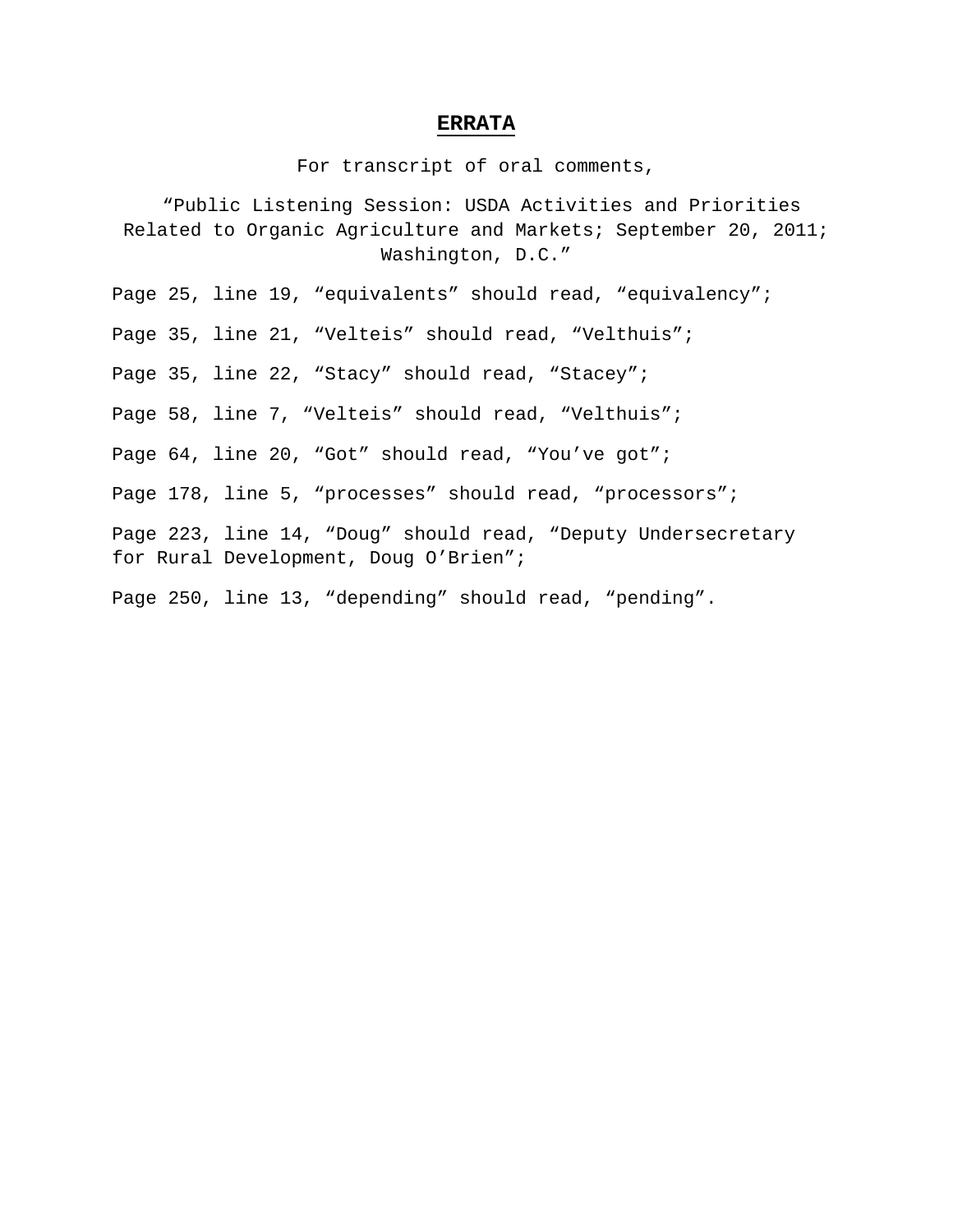Page 5 1 P-R-O-C-E-E-D-I-N-G-S 2  $\vert$  8:57 a.m. 3 MR. LIPSON: Good morning, my name 4 is Mark Lipson. I'm the Organic and 5 Sustainable Agriculture Policy Advisor here at 6 USDA, and I'm very, very happy to be opening 7 | this listening session for the public to 8 present comments to USDA on the Department's 9 priorities and activities related to organic 10 production and marketing. 11 Today's is basically a day for 12 USDA to listen. We're going to be saying very 13 little compared to how these events have gone 14 in the past. 15 We're really very anxious to hear 16 about the perspectives that the members of the 17 | public will bring. We're holding this session 18 now for two basic reasons, and these are the 19 two areas where we have asked the public to 20 direct their comments. 21 First is relative to the National 22 Organic Program, which manages the national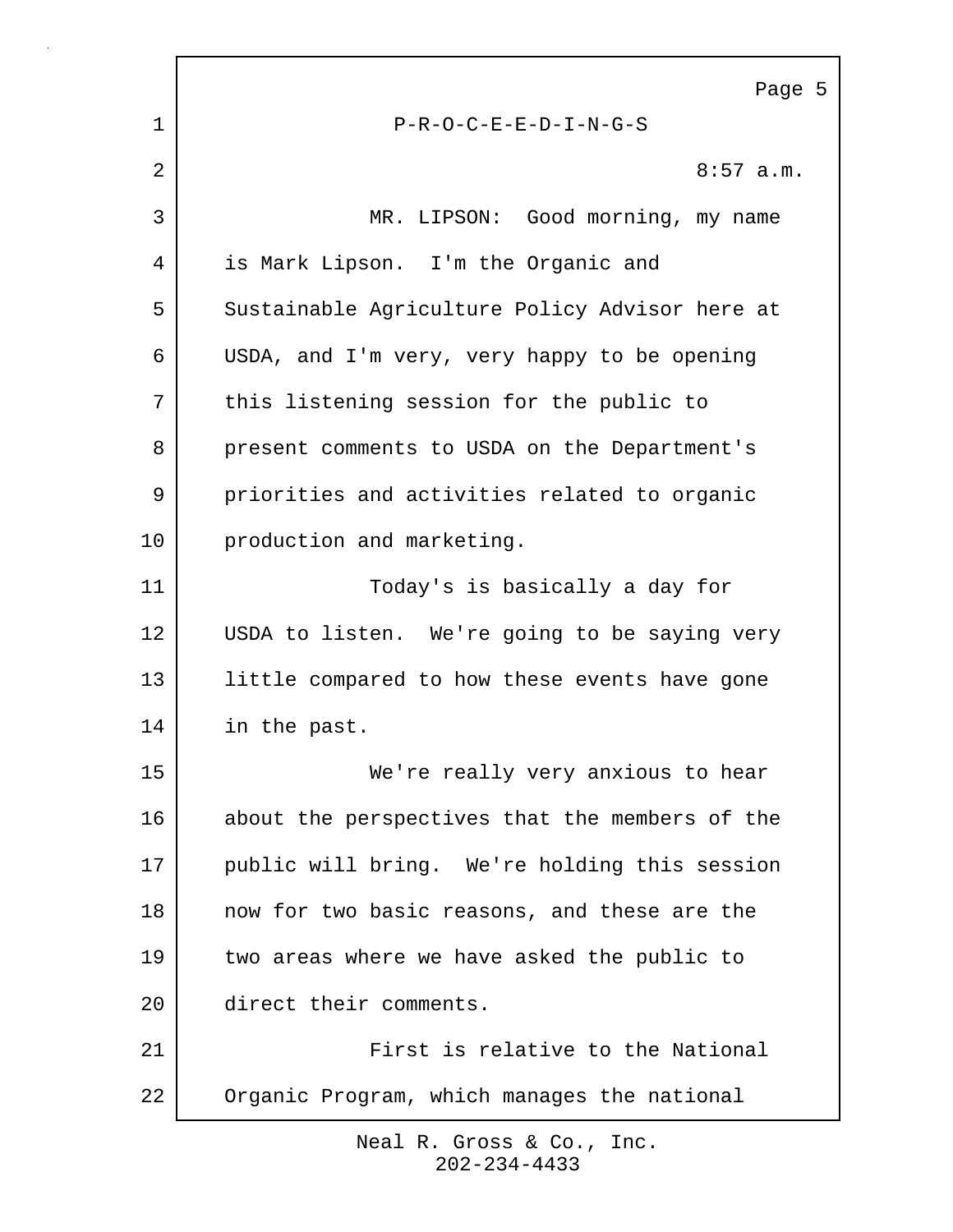|             | Page 6                                         |
|-------------|------------------------------------------------|
| $\mathbf 1$ | standards and certification and the USDA       |
| 2           | Organic Seal.                                  |
| 3           | For many years now, the National               |
| 4           | Organic Standards Board, which is the public   |
| 5           | advisory board charged with certain            |
| 6           | authorities relative to the National Organic   |
| 7           | Program has been the main venue for public     |
| 8           | comment to the program.                        |
| 9           | But because the Board's authority              |
| 10          | is only limited to certain specific areas, it  |
| 11          | has received a great deal of comment and spent |
| 12          | a great deal of time receiving comments        |
| 13          | relating to things that are outside of its     |
| 14          | authorities and boundaries.                    |
| 15          | So one part of this session will               |
| 16          | be asking for comments on other aspects of the |
| 17          | National Organic Program beyond the            |
| 18          | responsibilities of the National Organic       |
| 19          | Standards Board.                               |
| 20          | The other aspect of what we're                 |
| 21          | asking the public to comment on today is       |
| 22          | USDA's priorities and activities for organic   |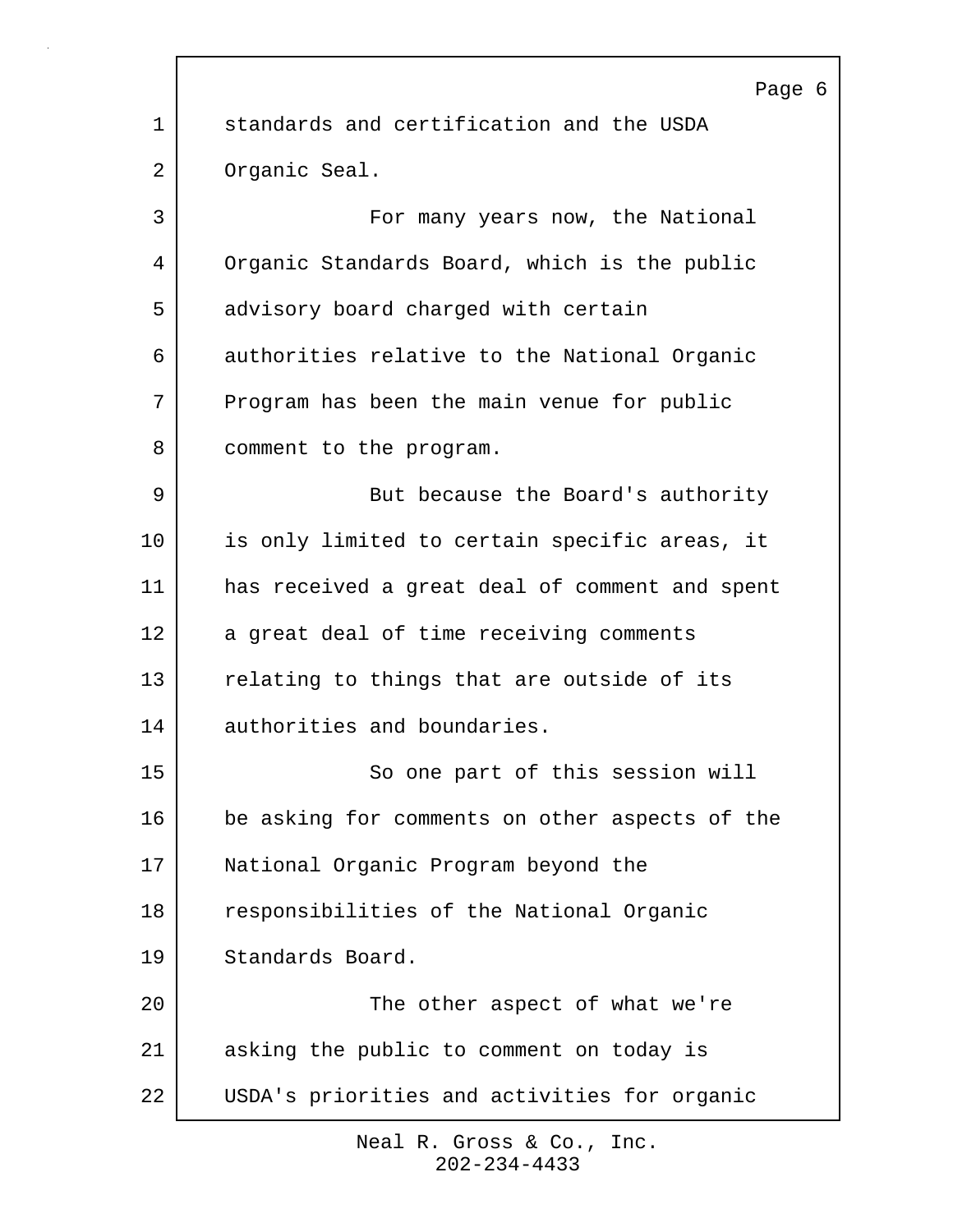|             | Page                                           |
|-------------|------------------------------------------------|
| $\mathbf 1$ | throughout the rest of the Department, beyond  |
| 2           | the National Organic Program.                  |
| 3           | The regulatory responsibilities of             |
| 4           | the NOP are just one facet of the Department's |
| 5           | focus on organic.                              |
| 6           | My responsibilities as the Policy              |
| 7           | Advisor include chairing the Organic Working   |
| 8           | Group, which is the Department-wide            |
| 9           | information network that cultivates            |
| 10          | communication and cross-agency coordination    |
| 11          | within the Department.                         |
| 12          | So the Organic Working Group is                |
| 13          | hosting this session today in part to receive  |
| 14          | comments on priorities for all the rest of the |
| 15          | Department. What are the most important        |
| 16          | things that we need to be working on?          |
| 17          | And we did have the Deputy                     |
| 18          | Secretary, Kathleen Merrigan, scheduled to be  |
| 19          | here. She's been delayed a little bit. She's   |
| 20          | got an emergency meeting with the Secretary,   |
| 21          | so she will be here and we'll get her comments |
| 22          | in when she arrives.                           |

 $\Gamma$ 

 $\overline{7}$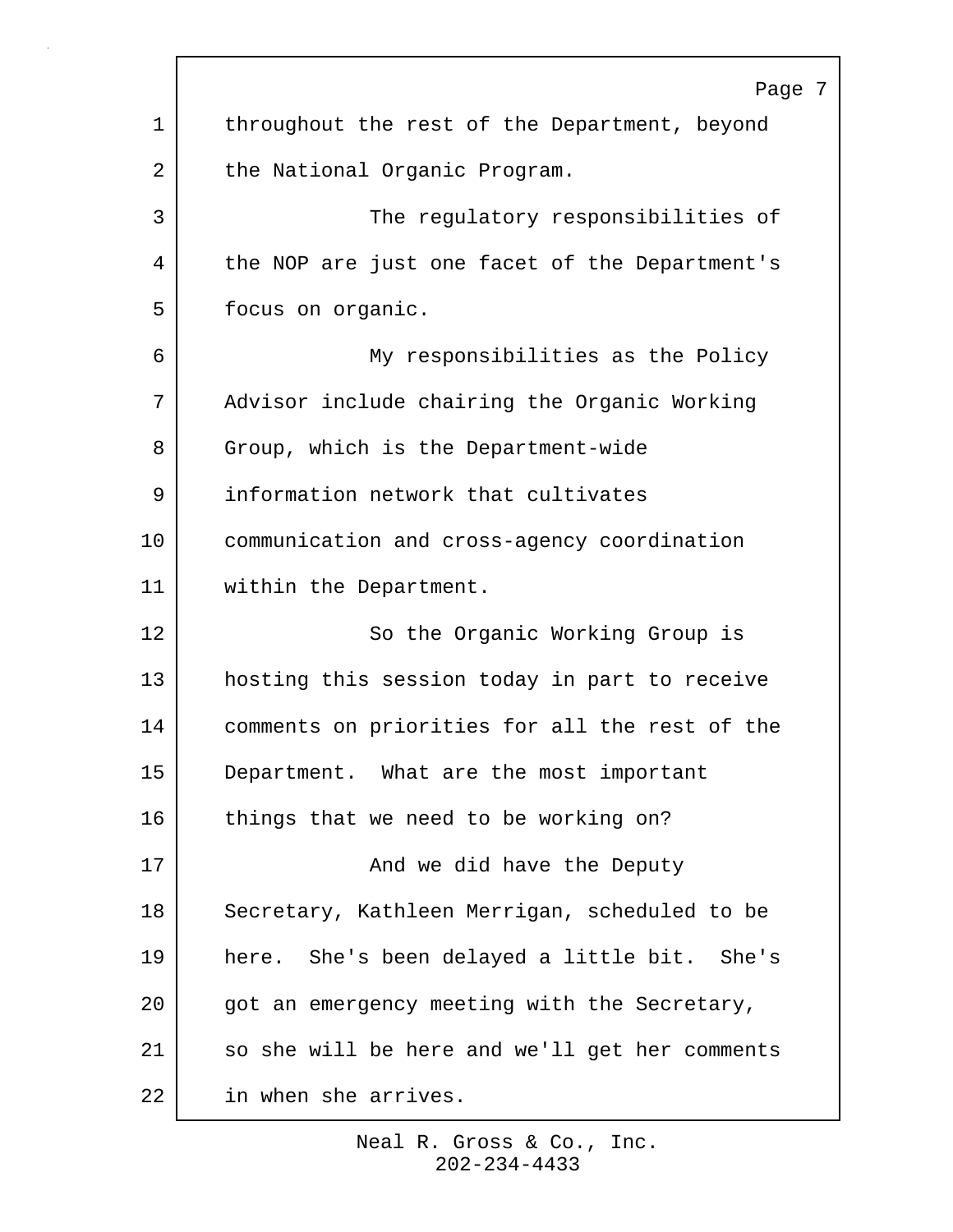|                 | Page 8                                         |
|-----------------|------------------------------------------------|
| 1               | In the meantime, I'm going to go               |
| $\overline{2}$  | ahead and ask the rest of our listening panel  |
| 3               | to introduce themselves.                       |
| 4               | Throughout the day we will have                |
| 5               | senior officials and program staff of the      |
| 6               | Department here to receive the comments that   |
| 7               | the public will be offering. They'll be able   |
| 8               | to just ask short, clarifying questions of the |
| 9               | presenters.                                    |
| $10 \,$         | But we do have a very full                     |
| 11              | schedule for the day of public comments, so in |
| 12              | order to get everybody in before we need to    |
| 13              | adjourn at the end of the day we won't have a  |
| 14              | lot of time for back and forth.                |
| 15              | Finally, I'll just mention that                |
| 16              | the other driver for our request for public    |
| 17              | comments at this time is the inclusion in the  |
| 18              | USDA's strategic plan of a performance         |
| 19              | objective, looking for an increase in the      |
| 20 <sub>o</sub> | number of certified U.S. organic businesses of |
| 21              | 25 percent from 2009 to 2015.                  |
| 22              | That is in writing since last                  |

r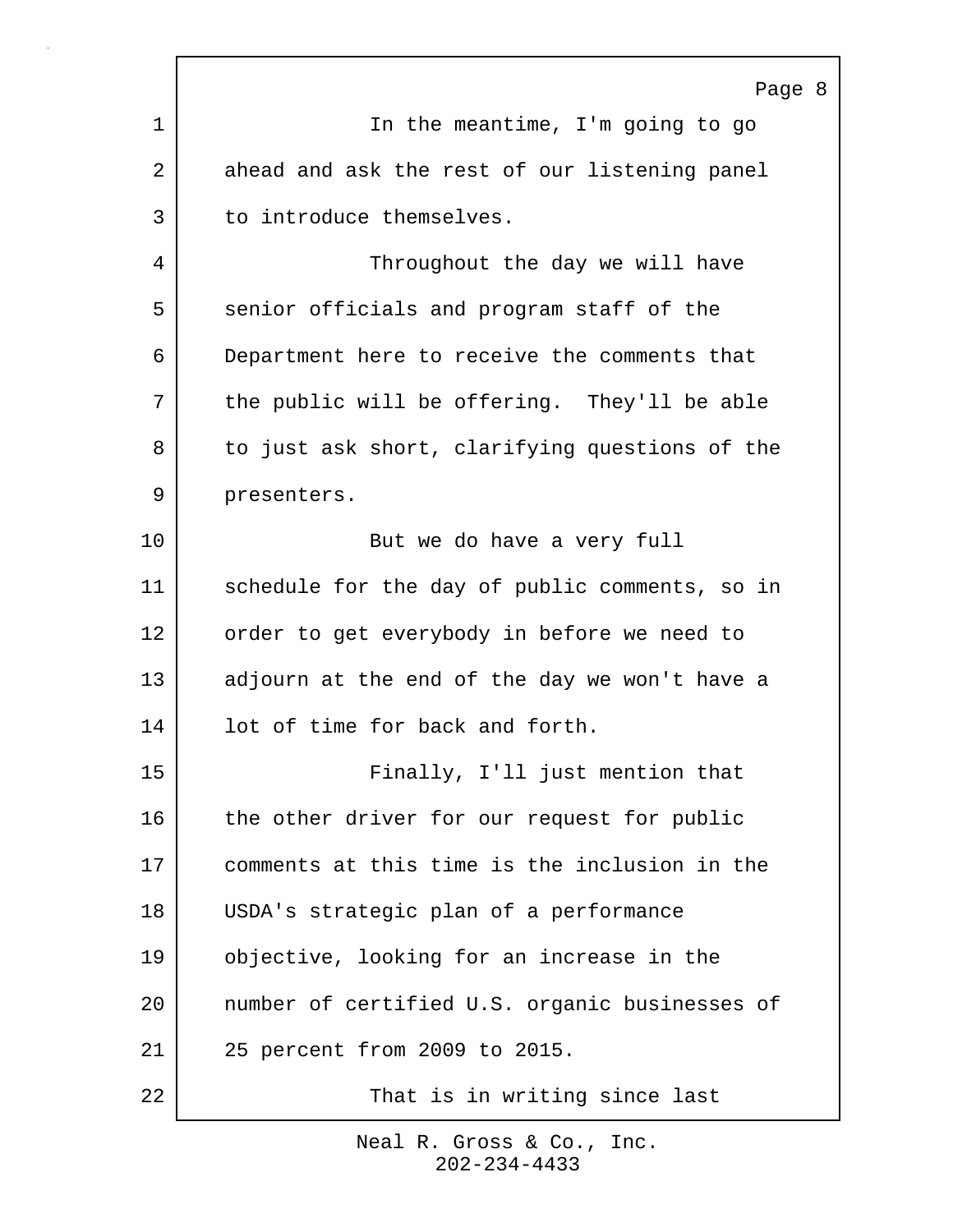Page 9 1 summer as a very specific goal of the United 2 States Department of Agriculture, and so 3 | therefore we're asking for the public to 4 express their priorities to help us get to 5 that goal. 6 What are the most important things 7 | that we can be doing to achieve that goal? 8 What are the most important limiting factors 9 in the environment for organic agriculture? 10 You know, are they production or marketing? 11 What are the most important limiting factors 12 | that we at USDA can try and address in order 13 to meet that goal? 14 | The Deputy Secretary, I think, 15 will talk a little bit more about that goal 16 when she gets here, but that's a little bit 17 indefinite, unfortunately. But that's just 18 everyday business around here, I'm afraid. 19 So, I'll ask the listening panel 20 that we have to start the session to introduce 21 | themselves, make any very brief introductory 22 comments that they also have, and then we'll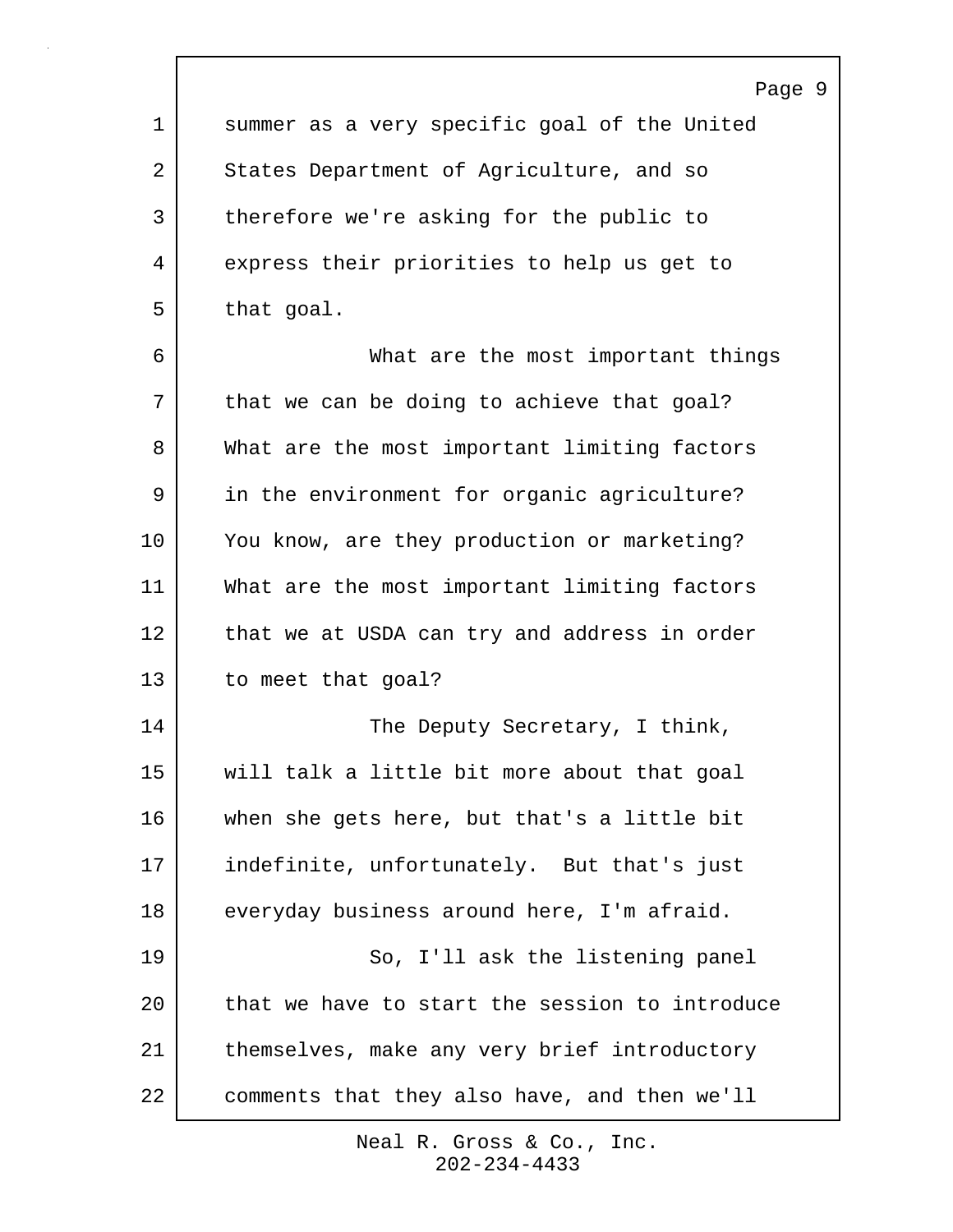|    | Page 10                                        |
|----|------------------------------------------------|
| 1  | get started with the public comments.          |
| 2  | So Dave, why don't you begin?                  |
| 3  | MR. SHIPMAN: I'm Dave Shipman.                 |
| 4  | I'm the Acting Administrator of the            |
| 5  | Agricultural Marketing Service. Can you in     |
| 6  | the back hear me? Okay, thanks.                |
| 7  | First of all, it's great to have               |
| 8  | you here and I really appreciate you taking    |
| 9  | the time to share some of your concerns,       |
| 10 | interests, what direction we should be headed. |
| 11 | But I thought I'd take the                     |
| 12 | opportunity, just take two or three minutes to |
| 13 | tell you a little bit about Agricultural       |
| 14 | Marketing Service.                             |
| 15 | Our mission is to facilitate the               |
| 16 | marketing of agricultural products. That       |
| 17 | means whether it's organic or conventional,    |
| 18 | our mission is to help producers and handlers  |
| 19 | and the participants in the market, market     |
| 20 | their products.                                |
| 21 | We've been doing this for close to             |
| 22 | a hundred years now. We started over 90 years  |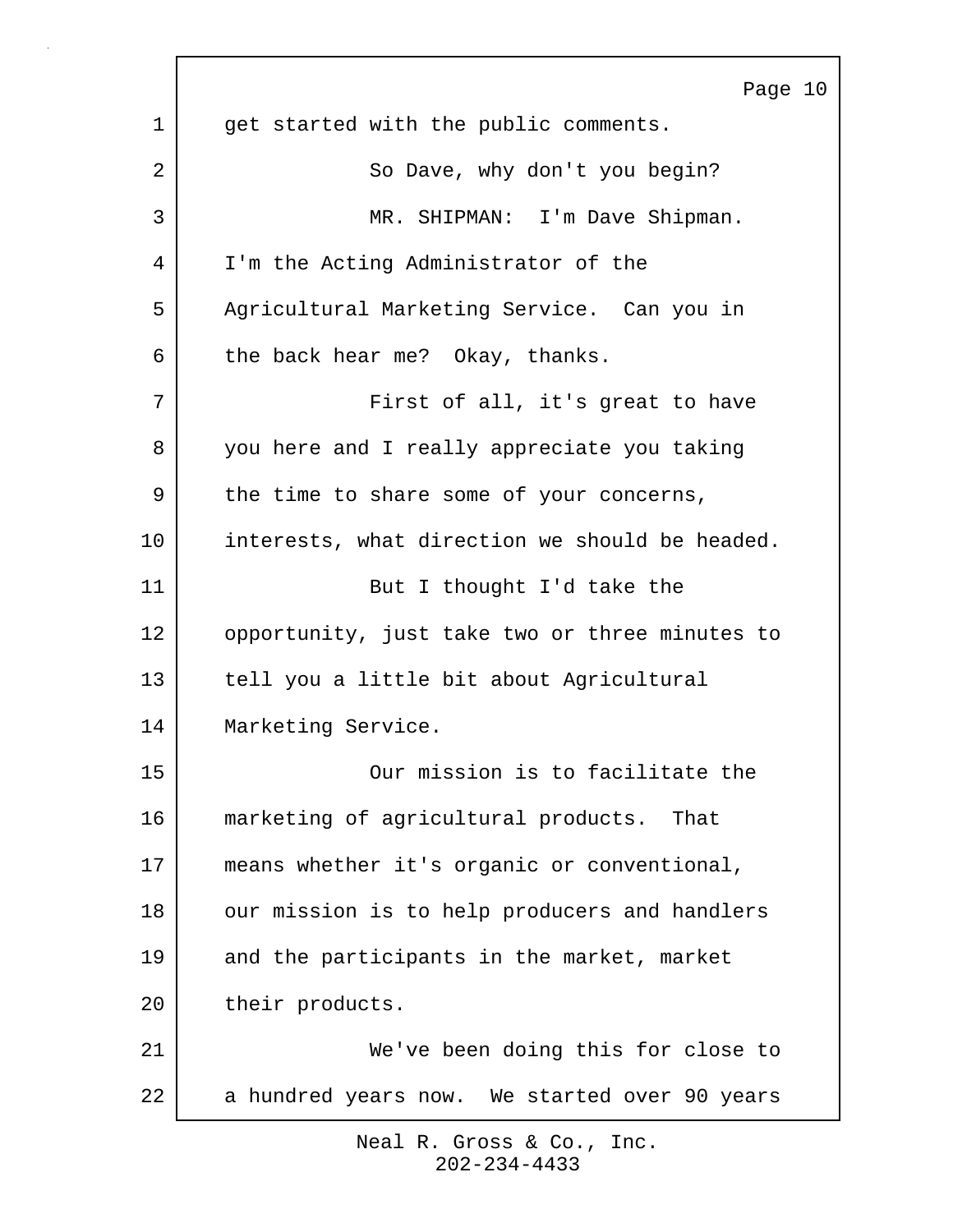|             | Page 11                                         |
|-------------|-------------------------------------------------|
| $\mathbf 1$ | ago to market news, providing producers in the  |
| 2           | marketplace the information as to what's the    |
| 3           | value of their product in the marketplace,      |
| 4           | what's it selling for?                          |
| 5           | And as the organic market has                   |
| 6           | grown, we've taken on providing more            |
| 7           | information about organic prices. The Farm      |
| 8           | Bill allocates an extra \$3.5 million to expand |
| 9           | market news for organic.                        |
| 10          | We now have over 246 different                  |
| 11          | products that we report in our marketing news   |
| 12          | arena, so that the organic program again can    |
| 13          | assess the value of their products in the       |
| 14          | marketplace, and we're continuing to do that.   |
| 15          | At the AMS we do house the                      |
| 16          | National Organic Program, which is under the    |
| 17          | excellent leadership of Miles McEvoy, at the    |
| 18          | end table, and he'll introduce himself in a     |
| 19          | minute.                                         |
| 20          | But we also have a number of other              |
| 21          | programs that may impact or benefit the         |
| 22          | organic program, and I thought I'd just         |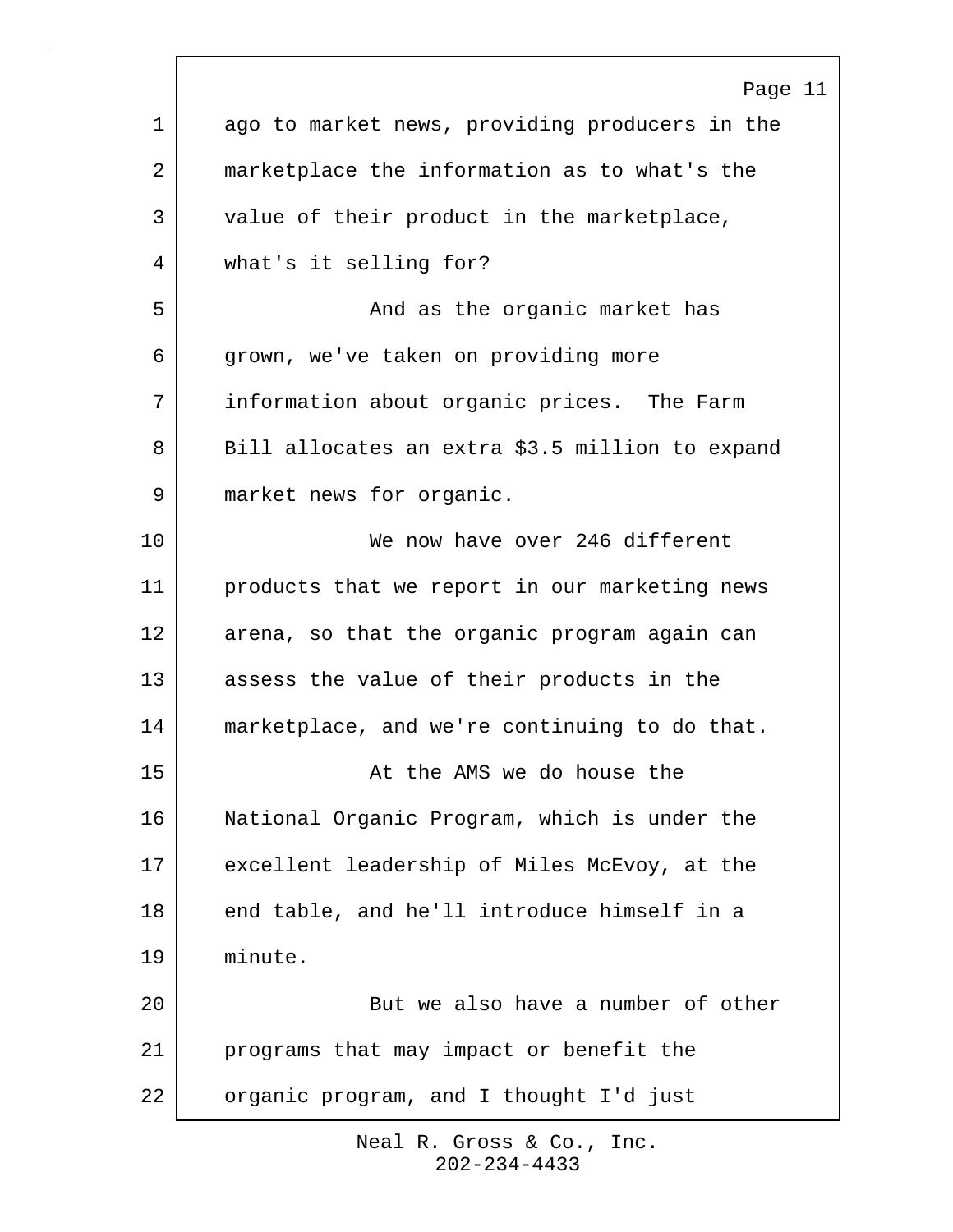Page 12 1 mention a few of them. 2 We are primarily a user fee 3 organization. That's a little different than 4 what you typically see in government. 5 Only about three and a half 6 percent of our budget as an agency is 7 discretionary or appropriated money. The rest 8 of it is provided through fees that we charge 9 for the services that we render. 10 Because we are a user fee program, 11 understanding the customers' needs, 12 understanding the stakeholders' needs has been 13 at the heart of our agency since its 14 beginning. 15 We really sit down and really need 16 to understand, what do you need as an industry 17 to market your product? What can we help you 18 and assist you in doing? 19 | So that is moving in our program. 20 | We also have, most of our programs reach out. 21 We have agreements with all 50 states, 22 actually multiple agreements with some of them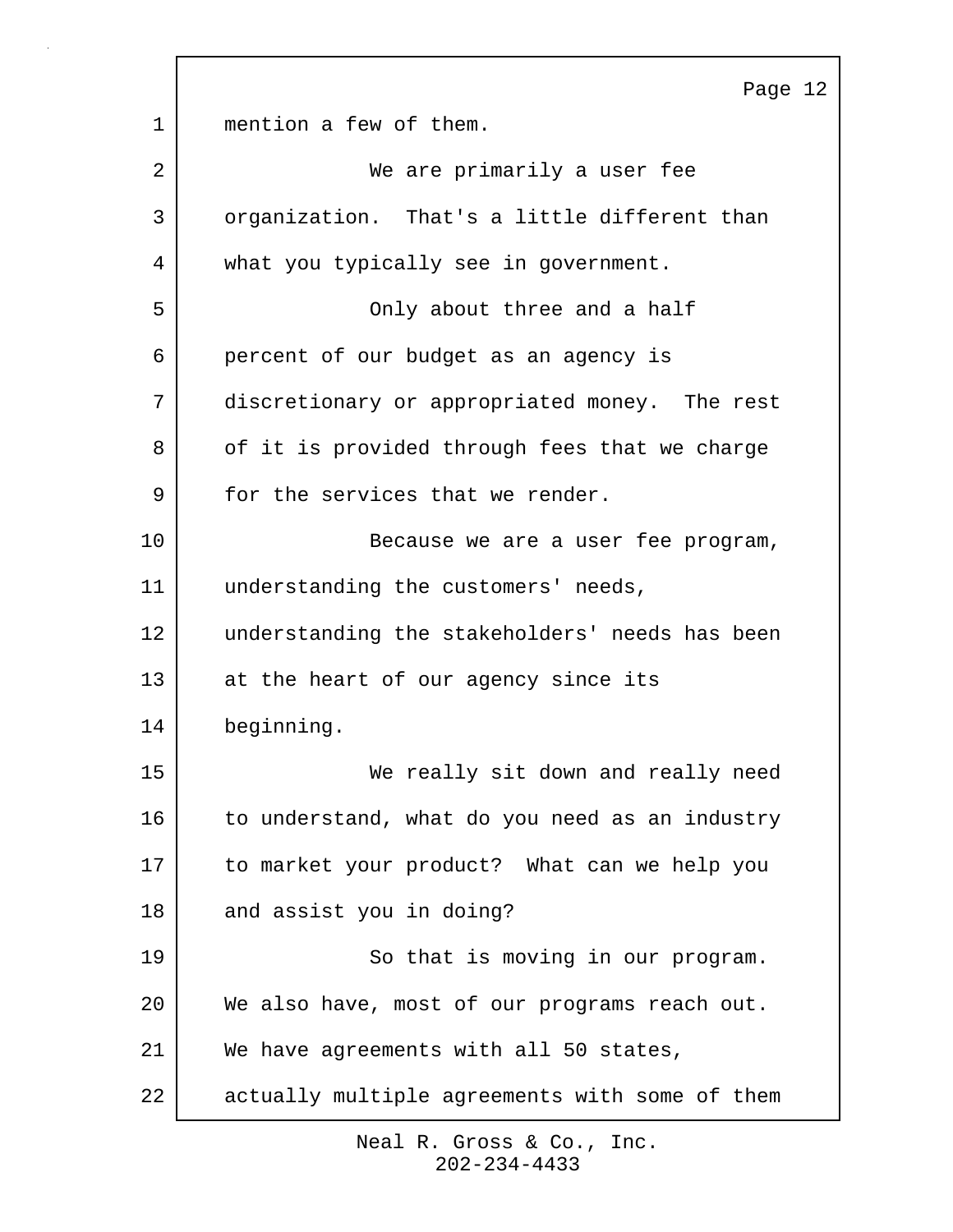|    | Page 13                                        |
|----|------------------------------------------------|
| 1  | to provide those services.                     |
| 2  | Some programs you may be                       |
| 3  | interested in, we do monitoring and            |
| 4  | enforcement of the Seed Act. And what that     |
| 5  | means is that seeds sold to farmers in the act |
| 6  | of purity, the identity of that is accurate,   |
| 7  | it's like a truth in labeling.                 |
| 8  | And we monitor that with as close              |
| 9  | as which it takes to provide that service.     |
| 10 | And if the seed is being sold and is not       |
| 11 | labeled properly, violations will have to be   |
| 12 | assessed.                                      |
| 13 | We have a number of grant programs             |
| 14 | that, and our portfolio of grants has          |
| 15 | increased over the recent years with the       |
| 16 | recent Farm Bill of 2008, the Farm Bill.       |
| 17 | But we do have \$10 million in                 |
| 18 | farmers' market promotion programs. This is    |
| 19 | helping direct marketing from producers to the |
| 20 | public and about \$10 million worth of grants  |
| 21 | in that arena.                                 |
| 22 | We have what we call Federal State             |

 $\Gamma$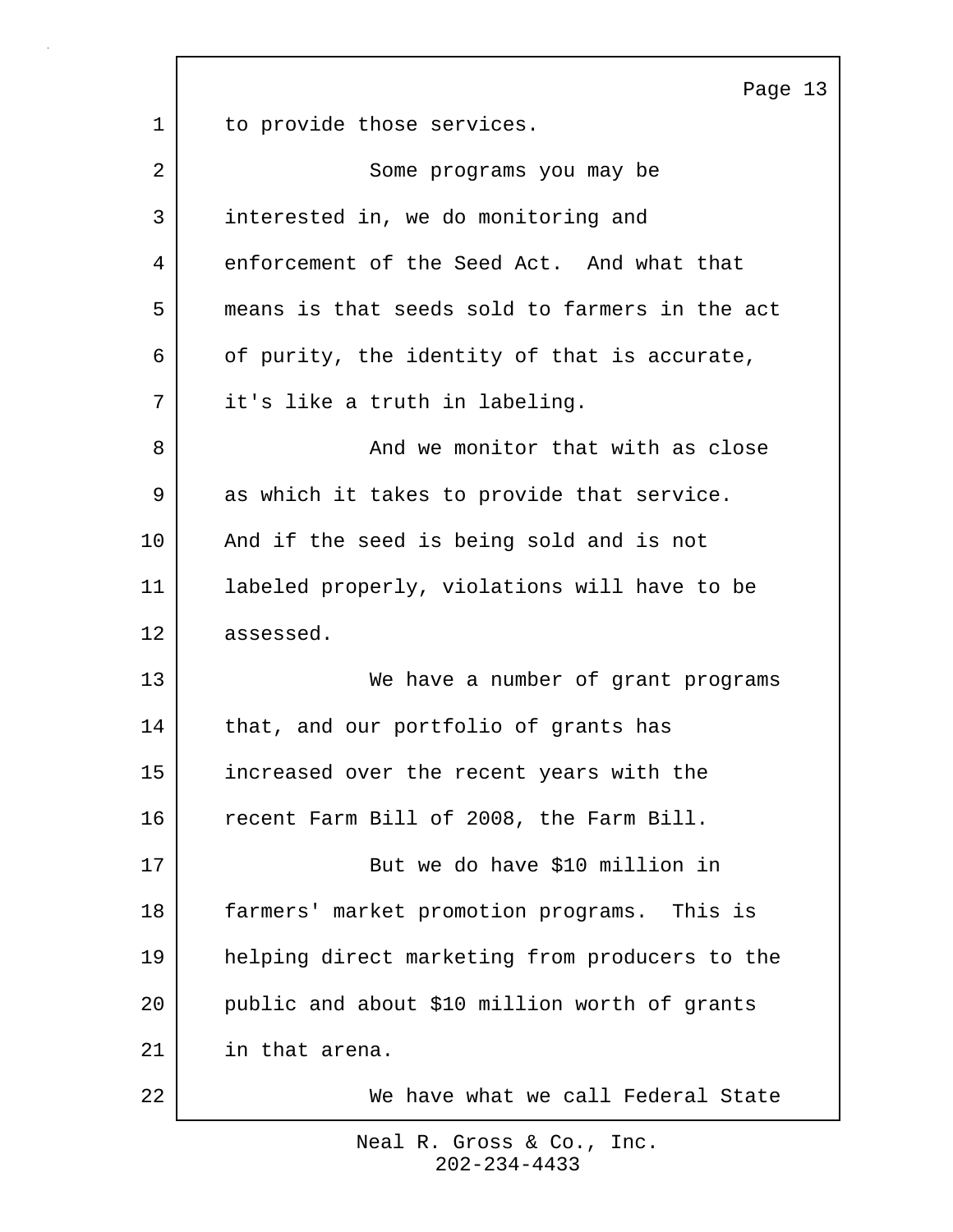|             | Page 14                                          |
|-------------|--------------------------------------------------|
| $\mathbf 1$ | Marketing Improvements or FSMIP grants that      |
| 2           | runs around \$1.3 million. Excuse me, I came     |
| 3           | down with a cold over the weekend.               |
| 4           | We have cost share, which some                   |
| 5           | producers in the organic arena use. Certainly    |
| 6           | that was \$22 million that the Farm Bill         |
| 7           | provided.                                        |
| 8           | And then we have \$55 million this               |
| 9           | year providing specialty crop block grants to    |
| 10          | states to the specialty crop industry and        |
| 11          | producers to facilitate the marketing of that    |
| 12          | product.                                         |
| 13          | We have a bunch of other programs.               |
| 14          | encourage you to go to the website to gain<br>I. |
| 15          | a better understanding of what our agency        |
| 16          | does.                                            |
| 17          | But again I really want to thank                 |
| 18          | you for coming here today. I'm anxious to        |
| 19          | listen to where we should be moving our          |
| 20          | organic program, and your input is vitally       |
| 21          | important as we go through that. Thank you.      |
| 22          | MS. STRZELECKI: Good morning,                    |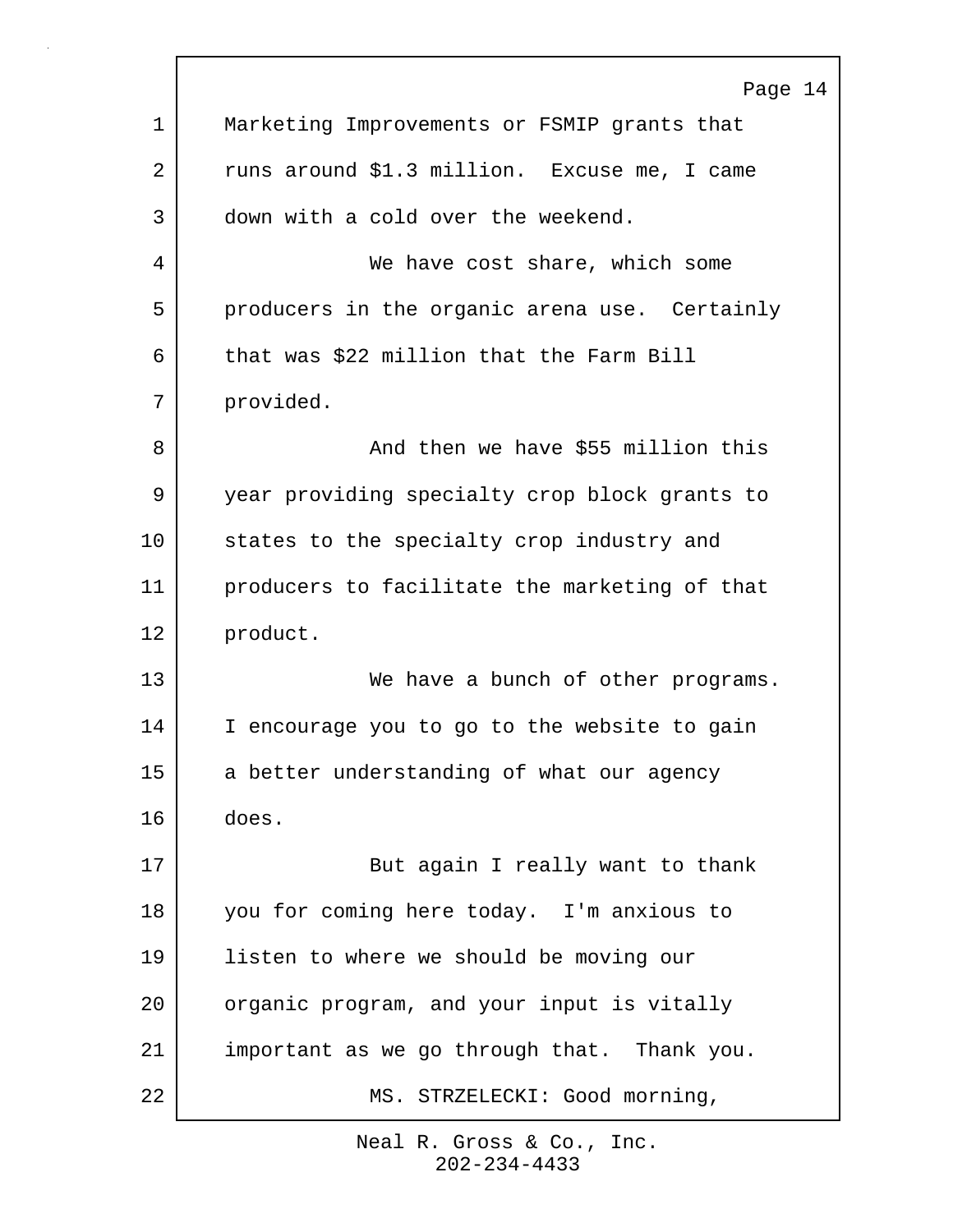|             | Page 15                                        |
|-------------|------------------------------------------------|
| $\mathbf 1$ | everyone. I'm Kelly Strzelecki with the        |
| 2           | Foreign Agricultural Service. And the Foreign  |
| 3           | Agricultural Service, our mission is really to |
| 4           | grow and maintain foreign markets around the   |
| 5           | world for all agricultural products including  |
| 6           | organic products.                              |
| 7           | And we'll have someone today                   |
| 8           | listening all day, rotating. It won't be me    |
| 9           | always, but someone will be here from FAS all  |
| 10          | day.                                           |
| 11          | So if you have any questions about             |
| 12          | what we do or specific comments about trade,   |
| 13          | we'd love to hear them. Thank you.             |
| 14          | MS. MILLS: Good morning. My name               |
| 15          | is Ann Mills, and I'm here just in time. It's  |
| 16          | great to be here, I apologize for being late.  |
| 17          | I am the Deputy Under Secretary                |
| 18          | for Natural Resources and Environment, and as  |
| 19          | you all know NRCS is a special organics        |
| 20          | program. We've invested more than \$20 million |
| 21          | over each year for the last two years, and we  |
| 22          | are thrilled to be part of helping the         |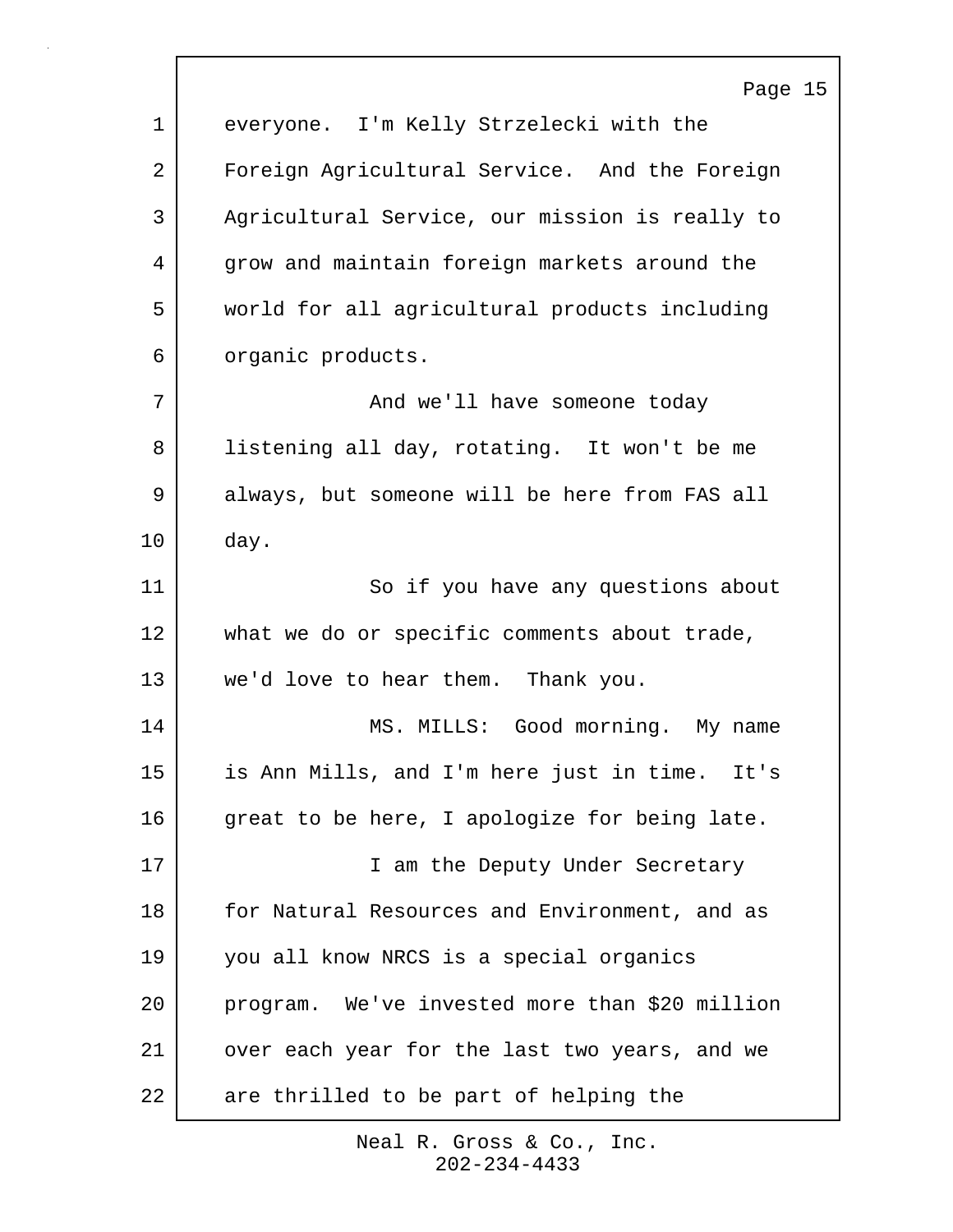|             | Page 16                                        |
|-------------|------------------------------------------------|
| $\mathbf 1$ | organics industry and helping farmers          |
| 2           | transition to organics, and look forward to    |
| 3           | listening today. I also will be unable to be   |
| 4           | here all morning, but we do have somebody from |
| 5           | NRCS who will be listening and can take my     |
| 6           | spot. And so we want to listen, we want to     |
| 7           | hear how we can improve our services and       |
| 8           | improve our programs. Thank you very much.     |
| 9           | MS. WOTEKI: Good morning,                      |
| 10          | everyone. I'm Cathy Woteki. I'm the Chief      |
| 11          | Scientist for the Department and also the      |
| 12          | Under Secretary for Research, Education and    |
| 13          | Economics.                                     |
| 14          | And like my colleagues I want to               |
| 15          | welcome you all here today, and also to thank  |
| 16          | you for your willingness to come and talk to   |
| 17          | us about what you see as being the problems    |
| 18          | that you're facing.                            |
| 19          | And as Mark Lipson said in his                 |
| 20          | introductory comments, also helping to         |
| 21          | identify what the priorities are that we       |
| 22          | should be addressing.                          |

 $\sqrt{ }$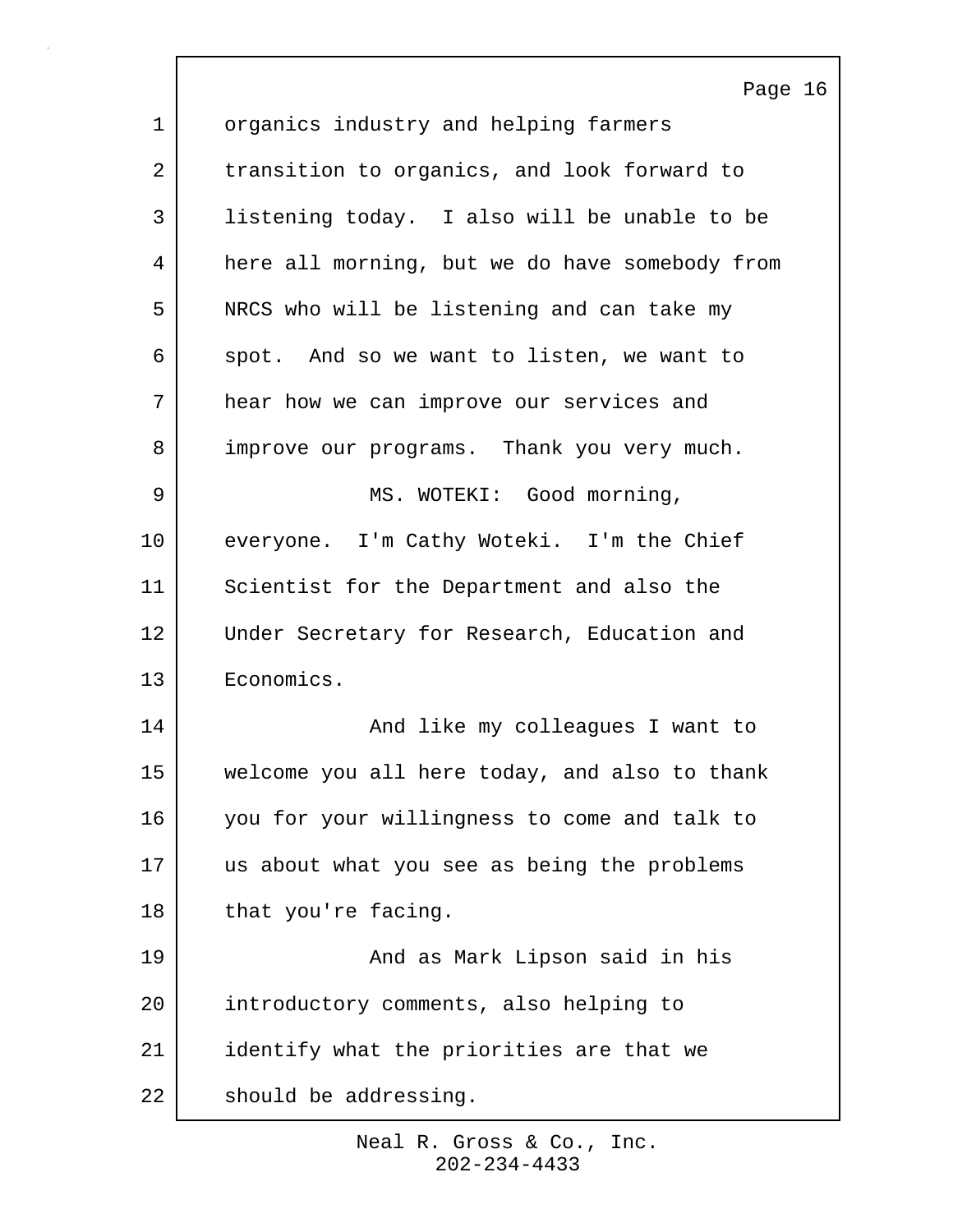|         | Page 17                                        |
|---------|------------------------------------------------|
| 1       | In my role as Undersecretary, I                |
| 2       | have responsibility for oversight for four of  |
| 3       | the science agencies within the Department.    |
| 4       | And those are the Agricultural Research        |
| 5       | Service, the National Institute of Food and    |
| 6       | Agriculture, the Economics Research Service    |
| 7       | and the National Agricultural Statistic        |
| 8       | Service.                                       |
| 9       | And all four of those agencies                 |
| $10 \,$ | have programs for organic agriculture. The     |
| 11      | research agencies, intramural ARS and          |
| 12      | extramural NIFA, have ongoing research         |
| 13      | programs to address problems of organic        |
| 14      | farmers and to find solutions.                 |
| 15      | And NAS, through its census of                 |
| 16      | agriculture and survey activities provides     |
| 17      | data to inform program and policy decisions of |
| 18      | the Department, and those data come from       |
| 19      | organic farmers who respond to the surveys and |
| 20      | the census.                                    |
| 21      | And the Economics Research Service             |
| 22      | has played an invaluable role over the last    |
|         |                                                |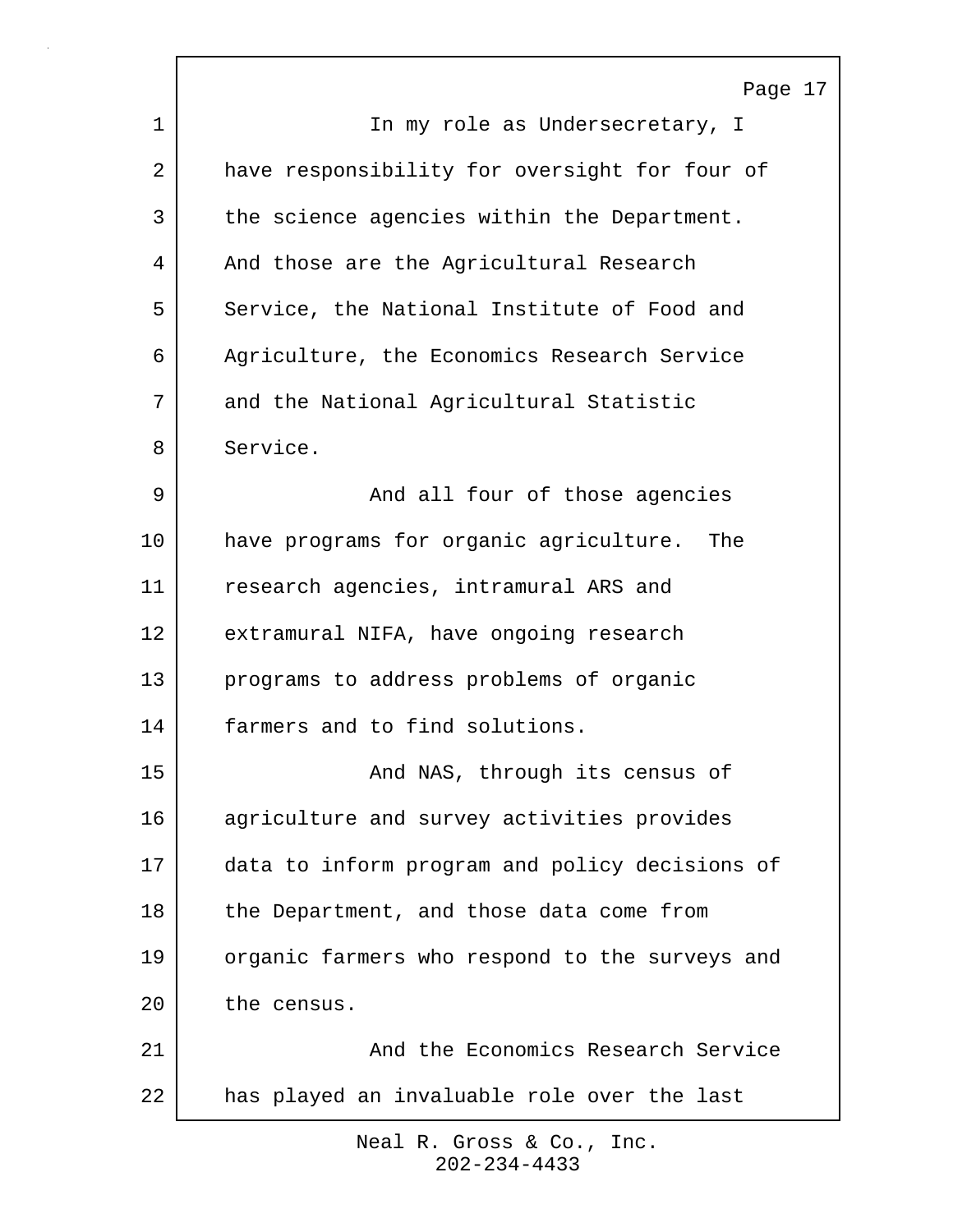|    | Page 18                                        |
|----|------------------------------------------------|
| 1  | several years in bringing to light their       |
| 2  | economic analyses of this very important and   |
| 3  | growing part of our economy.                   |
| 4  | Earlier this spring we sponsored a             |
| 5  | three-day long workshop focusing on organic    |
| 6  | research and the questions coming from the     |
| 7  | community.                                     |
| 8  | We reflected on what the research              |
| 9  | programs have provided us so far, and we'll be |
| 10 | providing the proceedings from the workshop    |
| 11 | later on.                                      |
| 12 | All four of the agencies are                   |
| 13 | active participants in the Organic Working     |
| 14 | Group. And one of the new areas that we're     |
| 15 | working on, and this relates to the education  |
| 16 | that's in the title of this mission area, is   |
| 17 | developing an educational unit for our field   |
| 18 | personnel to update them on their organic      |
| 19 | farming literacy.                              |
| 20 | So that is a project that's in                 |
| 21 | progress right now. At today's listening       |
| 22 | session we're very much here to listen and to  |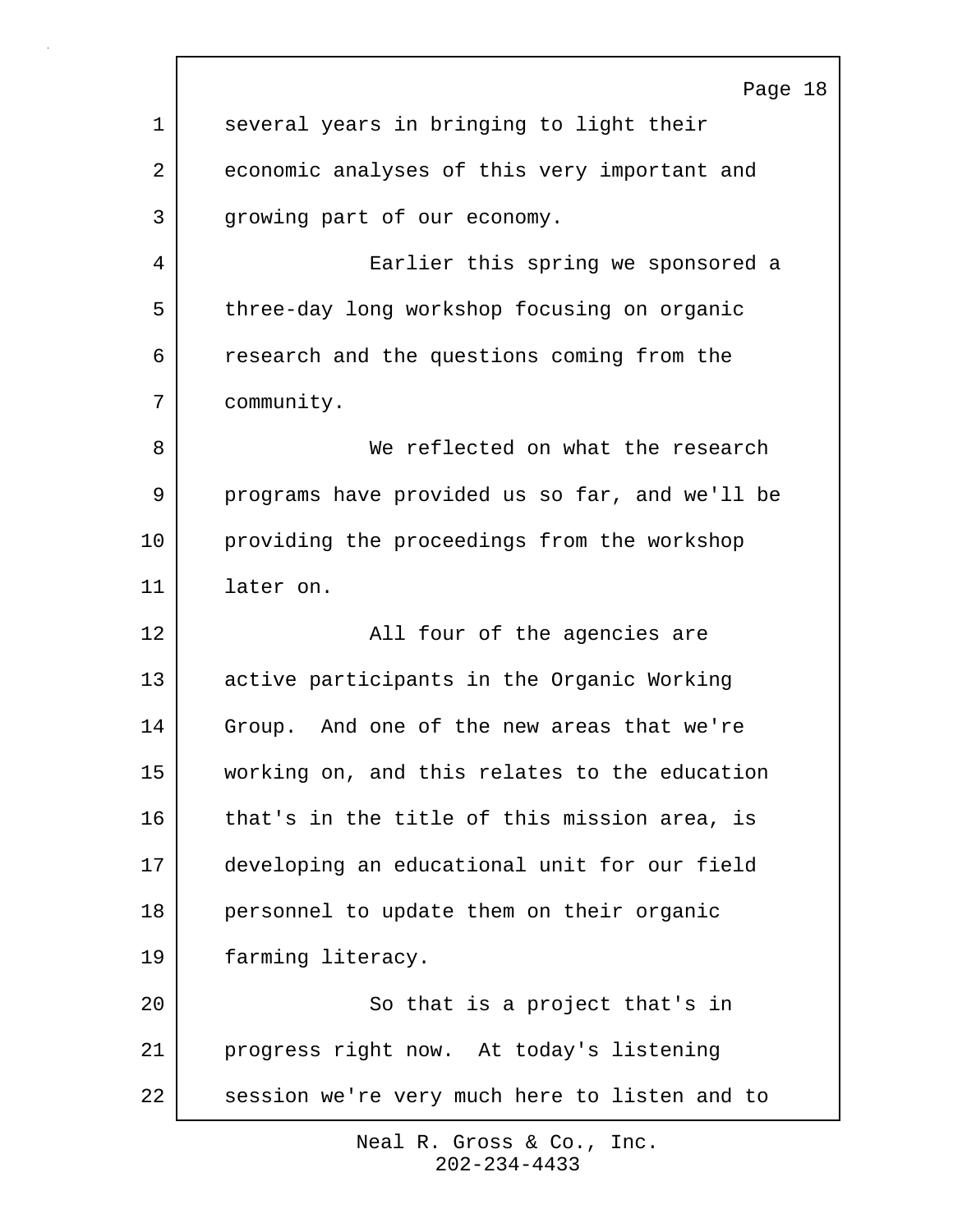|                 | Page 19                                        |
|-----------------|------------------------------------------------|
| 1               | learn from you, and we'll be well represented. |
| 2               | I can see looking in the audience              |
| 3               | there's several members of the mission area    |
| 4               | already present in the audience, and we're     |
| 5               | looking to hear what your issues are and       |
| 6               | specifically what the priorities are that you  |
| 7               | think we should be addressing.                 |
| 8               | So thank you all for being here.               |
| 9               | MR. MCEVOY: Good morning, Miles                |
| 10 <sub>1</sub> | McEvoy, Deputy Administrator with the National |
| 11              | Organic Program. Thanks for coming today.      |
| 12              | We're really looking forward to your input.    |
| 13              | We're here to listen to what the               |
| 14              | priorities are from the organic trade in the   |
| 15              | organic community about organic agriculture in |
| 16              | general at USDA and specifically in my role    |
| 17              | with the National Organic Program.             |
| 18              | The National Organic Program, our              |
| 19              | vision is organic integrity from farm to       |
| 20              | table, consumers' trust of the organic label.  |
| 21              | We have three major areas of focus in the      |
| 22              | program.                                       |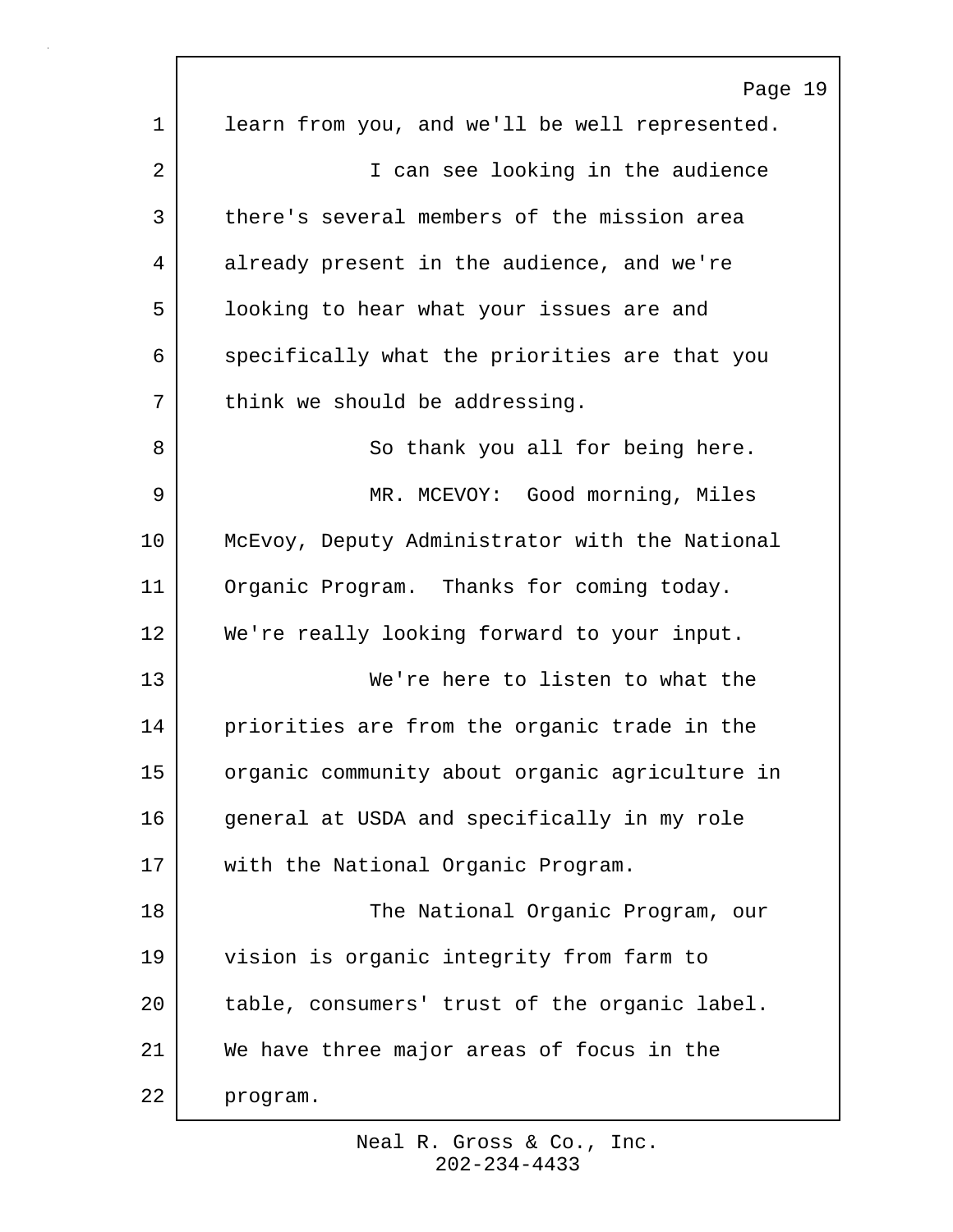|             | Page 20                                        |
|-------------|------------------------------------------------|
| $\mathbf 1$ | That's standards development that              |
| 2           | we work very closely with the National Organic |
| 3           | Standards Board. The National Organic          |
| 4           | Standards Board has two public meetings a      |
| 5           | year.                                          |
| 6           | They get lots of public comment on             |
| 7           | their proposals that they're working through   |
| 8           | that process. There has been folks that come   |
| 9           | to the NOSB meeting to really give comment to  |
| $10 \,$     | the National Organic Program.                  |
| 11          | So this is one of the initiatives              |
| 12          | to have this listening session, is to give     |
| 13          | folks an opportunity to give public comment to |
| 14          | the National Organic Program directly rather   |
| 15          | than through the National Organic Standards    |
| 16          | Board.                                         |
| 17          | So a lot of what we're doing, one              |
| 18          | of the primary focus areas is that standards   |
| 19          | development work.                              |
| 20          | The other areas are accreditation              |
| 21          | and oversight of the certifying agents that    |
| 22          | are operating all around the world to inspect  |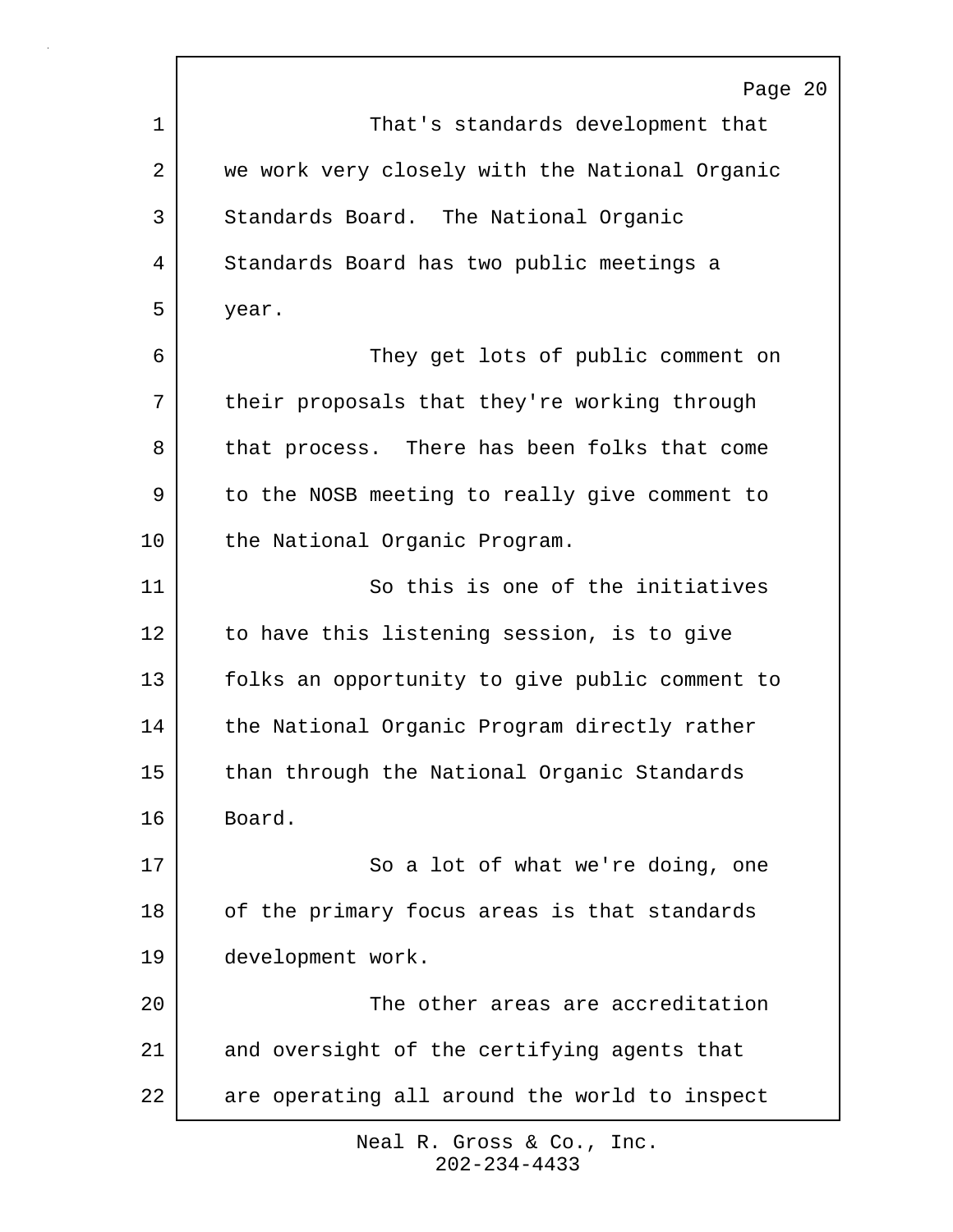|    | Page 21                                       |
|----|-----------------------------------------------|
| 1  | and verify that the organic producers and     |
| 2  | handlers are meeting the organic standards.   |
| 3  | So that's a very important part of our work.  |
| 4  | We're certainly interested in your comments   |
| 5  | about how we can strengthen our efforts in    |
| 6  | that area.                                    |
| 7  | And finally, the other major focus            |
| 8  | area is enforcement, making sure that all     |
| 9  | organic claims of products sold in the U.S.   |
| 10 | under the USDA organic label are truthful     |
| 11 | claims, and investigating and enforcing and   |
| 12 | ensuring the integrity of all those products. |
| 13 | We also handle, manage the organic            |
| 14 | certification cost share program, which is a  |
| 15 | very important way of supporting organic      |
| 16 | producers and handlers. Makes a difference to |
| 17 | especially the smaller producers and smaller  |
| 18 | handlers that are so integral in the whole    |
| 19 | trade.                                        |
| 20 | We have a very modest program.                |
| 21 | It's a \$6.9 million budget currently to      |
| 22 | support a \$29 billion industry. We work hard |

 $\Gamma$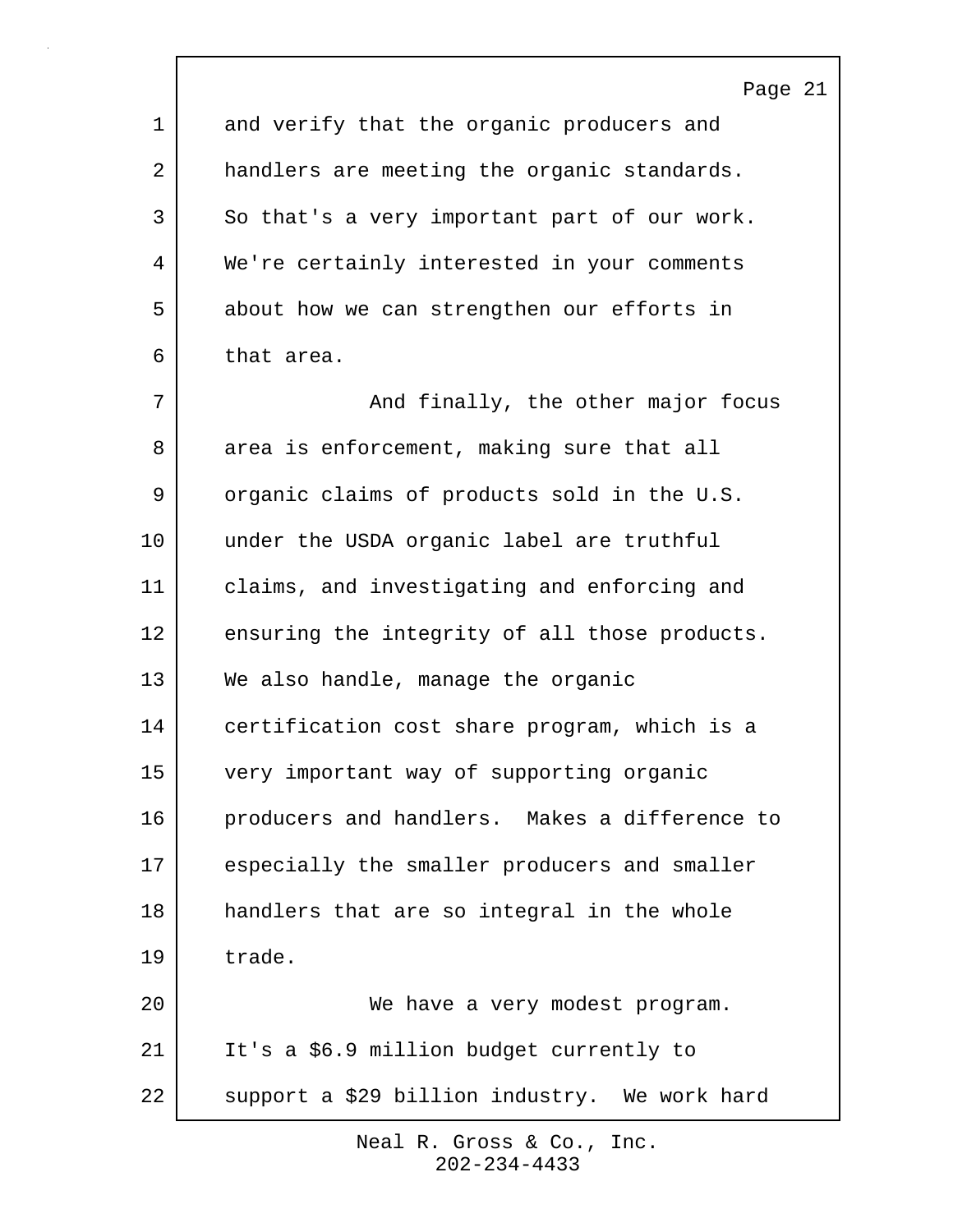|         | Page 22                                        |
|---------|------------------------------------------------|
| 1       | for protecting organic integrity and still     |
| 2       | have a lot of work to do, so we appreciate     |
| 3       | your comments and really look forward to your  |
| 4       | comments and listening to your suggestions of  |
| 5       | how we can make further improvements to the    |
| 6       | program. So thank you.                         |
| 7       | MR. LIPSON: All right. Thank                   |
| 8       | you, Miles, and everyone. Again I'll just      |
| 9       | remind everybody that the panelists will be    |
| $10 \,$ | coming and going today, so please don't feel   |
| 11      | that it's rude on their part.                  |
| 12      | You know, it's the end of the                  |
| 13      | fiscal year. Everybody's really got a lot of   |
| 14      | meetings and commitments. But we will have     |
| 15      | representatives from throughout the Department |
| 16      | here all day listening.                        |
| 17      | And there will be a transcript                 |
| 18      | made of all the comments both oral and the     |
| 19      | written comments that we're receiving over     |
| 20      | email.                                         |
| 21      | Those will be accepted until                   |
| 22      | October 1st, at the email                      |

 $\sqrt{ }$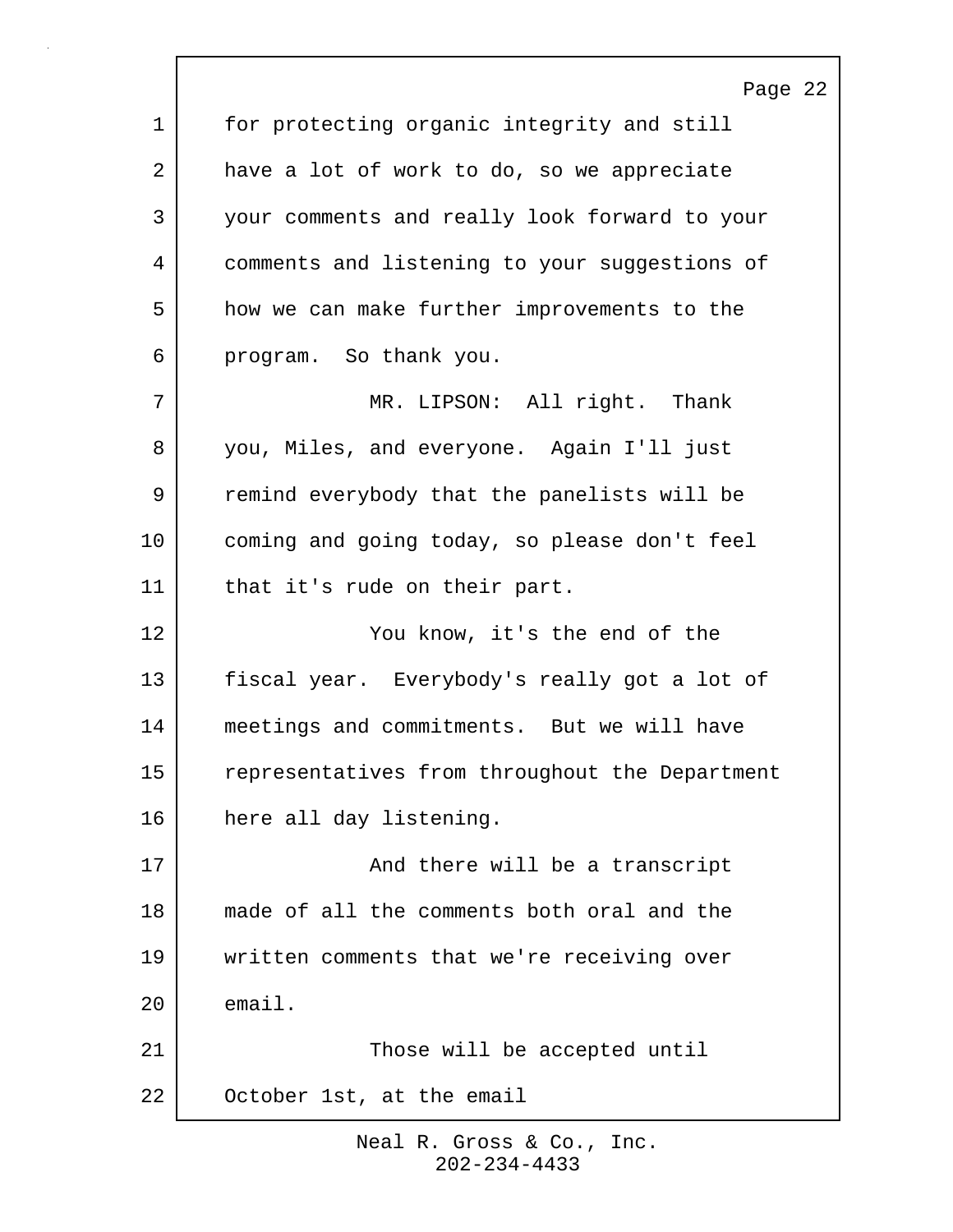|    | Page 23                                        |
|----|------------------------------------------------|
| 1  | 2011organiclistening@ams.usda.gov.             |
| 2  | So we're going to move the                     |
| 3  | schedule up a little bit until the Deputy      |
| 4  | Secretary gets here, so we'll ask folks to     |
| 5  | please be ready to just come in, succeed each  |
| 6  | other in making comments.                      |
| 7  | Our first set of comments are Tony             |
| 8  | Bedard, Sarah Bird, Christine Bushway, Chuck   |
| 9  | Marcy, so that'll be the first group. Please   |
| 10 | pay attention to the timer in front of you.    |
| 11 | It'll be a five-minute limit, and thanks very  |
| 12 | much for being here.                           |
| 13 | Tony?                                          |
| 14 | MR. BEDARD: Hello, my name is                  |
| 15 | Tony Bedard, CEO of Frontier Natural Products  |
| 16 | Co-op, located in Norway, Iowa. I'm also an    |
| 17 | Organic Trade Association board member and I'd |
| 18 | like to thank the USDA for setting up the time |
| 19 | to hear from its stakeholders.                 |
| 20 | Frontier Natural Products Co-op                |
| 21 | specializes in organic products and has been   |
| 22 | doing so for more than 35 years.               |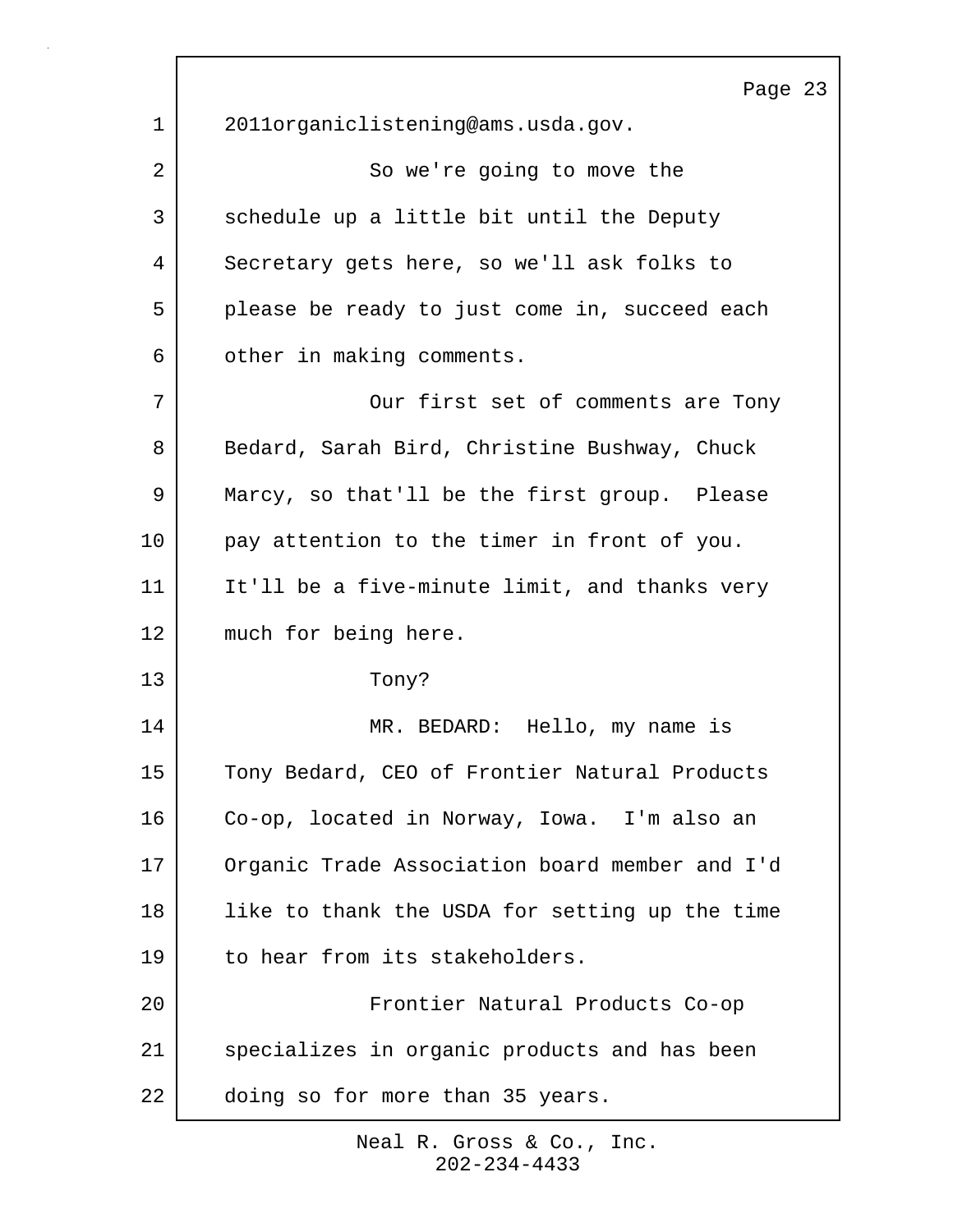|    | Page 24                                        |
|----|------------------------------------------------|
| 1  | Our products are found in natural              |
| 2  | products stores, grocery stores, and specialty |
| 3  | shops throughout the United States, Canada and |
| 4  | other countries in the world.                  |
| 5  | As a leading supplier of organic               |
| 6  | spices and herbs, some of their Frontier       |
| 7  | natural organic brands we hold the leadership  |
| 8  | position in the marketplace, but also in the   |
| 9  | effort to convert food produced in sustainable |
| 10 | farming practices through our Well Earth       |
| 11 | sustainable sourcing program.                  |
| 12 | Along with organic herbs and                   |
| 13 | spices, we're also the lead marketer of        |
| 14 | personal care products. We have certified our  |
| 15 | organic line under the National Organic        |
| 16 | Program, and our organic products proudly      |
| 17 | carry the USDA seal.                           |
| 18 | On behalf of the Organic Trade                 |
| 19 | Association's board of directors I'd like to   |
| 20 | thank USDA's Foreign Agricultural Services for |
| 21 | their ongoing support of the industry.         |
| 22 | The expert promotion activities                |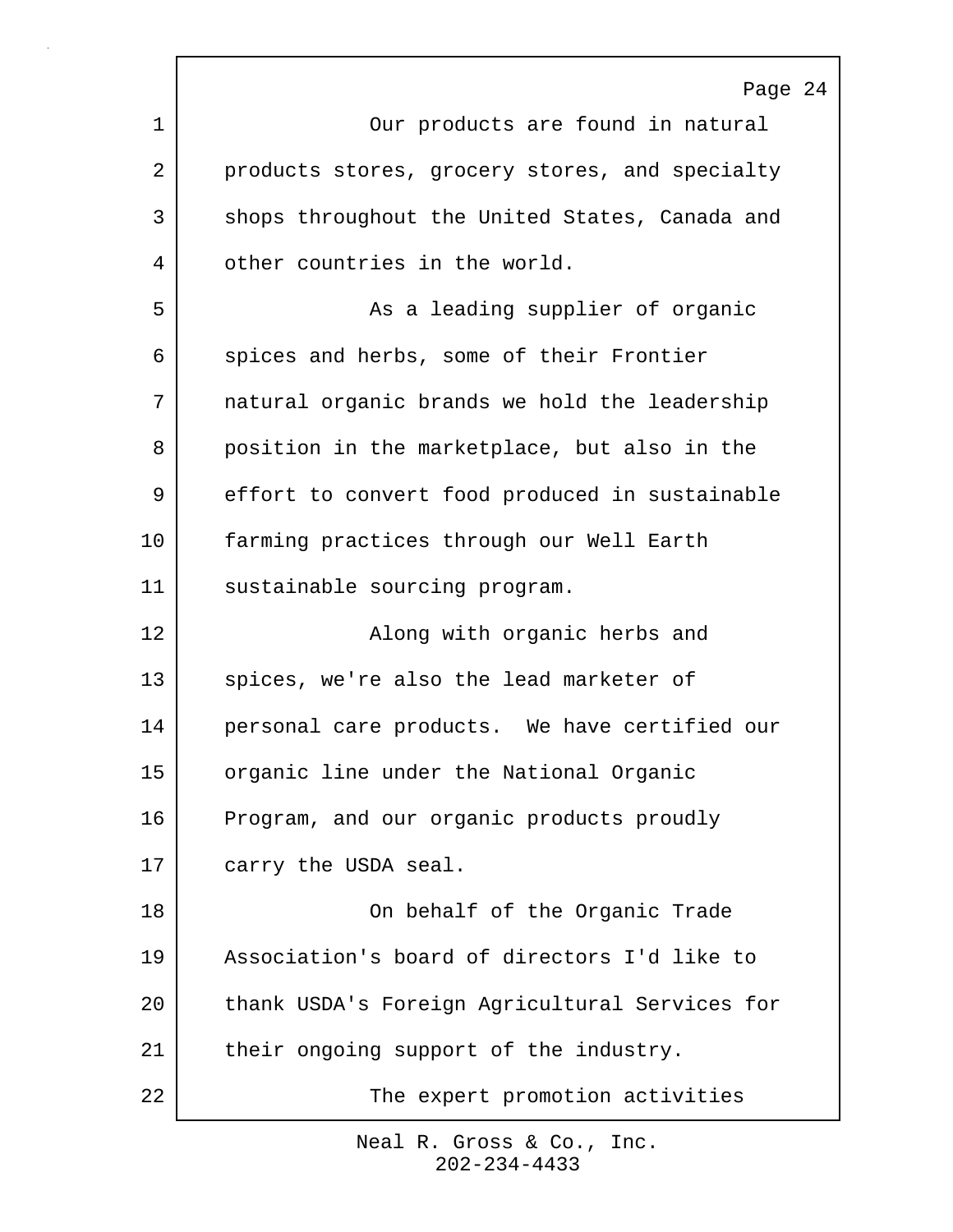Page 25 1 funded through the market access program are 2 offering a great value to the sector and 3 enabling us to bring more U.S. organic 4 products to the world market. 5 We also want to thank the Foreign 6 Agricultural Service for their tireless work 7 to reduce trade barriers for organic products. 8 The team at FAS has worked closely with the 9 OTA staff and members on the trade issues in 10 Mexico, the EU, China, Japan, and Korea in the 11 last year, and we can't thank you enough for 12 all that support. 13 The organic sector is truly a 14 worldwide marketplace. Frontier Co-op sources 15 ingredients from 49 countries and exports its 16 products to dozens of countries around the 17 world. 18 | Twant to emphasize the value of 19 organic equivalents trade agreements to the 20 U.S. sector. Simplifying and keeping down the 21 cost to export is a great benefit to U.S. 22 | organic companies that are becoming more and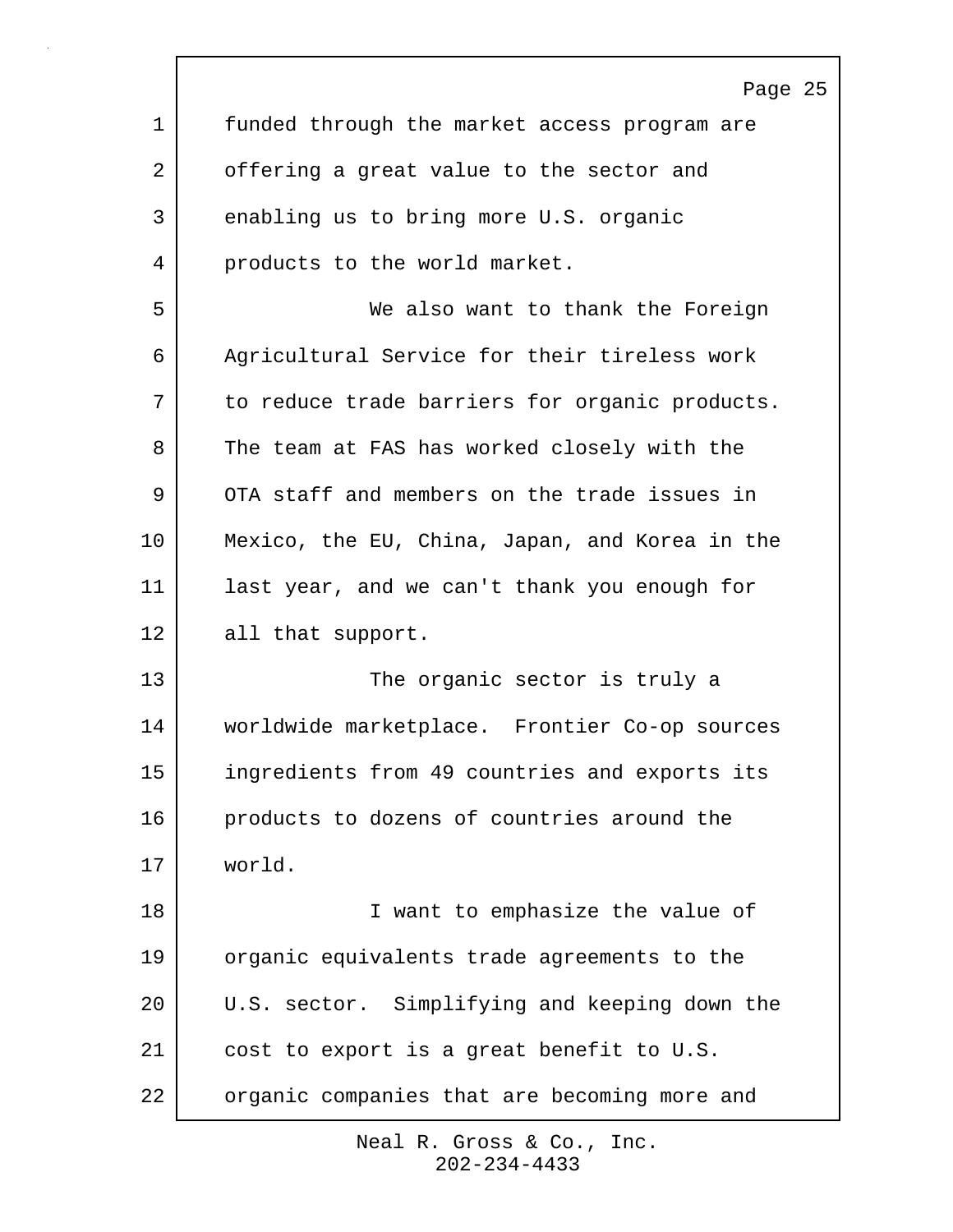Page 26 1 more interested and involved in exporting. 2 | We hope these agreements can be 3 structured in a way that ensures the integrity 4 of organic products and ingredients coming 5 into the United States. 6 And lastly, we acknowledge and 7 appreciate NOP's stepped up efforts in 8 | oversight of a global program including NOP's 9 | recent visit to China and report issued on the 10 trip as well as the notification to the trade 11 of fraudulent certificates. 12 We need you to keep up these 13 important overseas enforcement efforts. Thank 14 you. 15 MS. BIRD: Good morning. My name 16 is Sarah Bird and I'm the Senior Vice 17 President of Marketing for Annie's Inc., a 18 Berkeley, California, based company, and I'm 19 also Vice-Chair of the Organic Trade 20 Association. 21 | The It's an honor to have this 22 opportunity to speak with you this morning,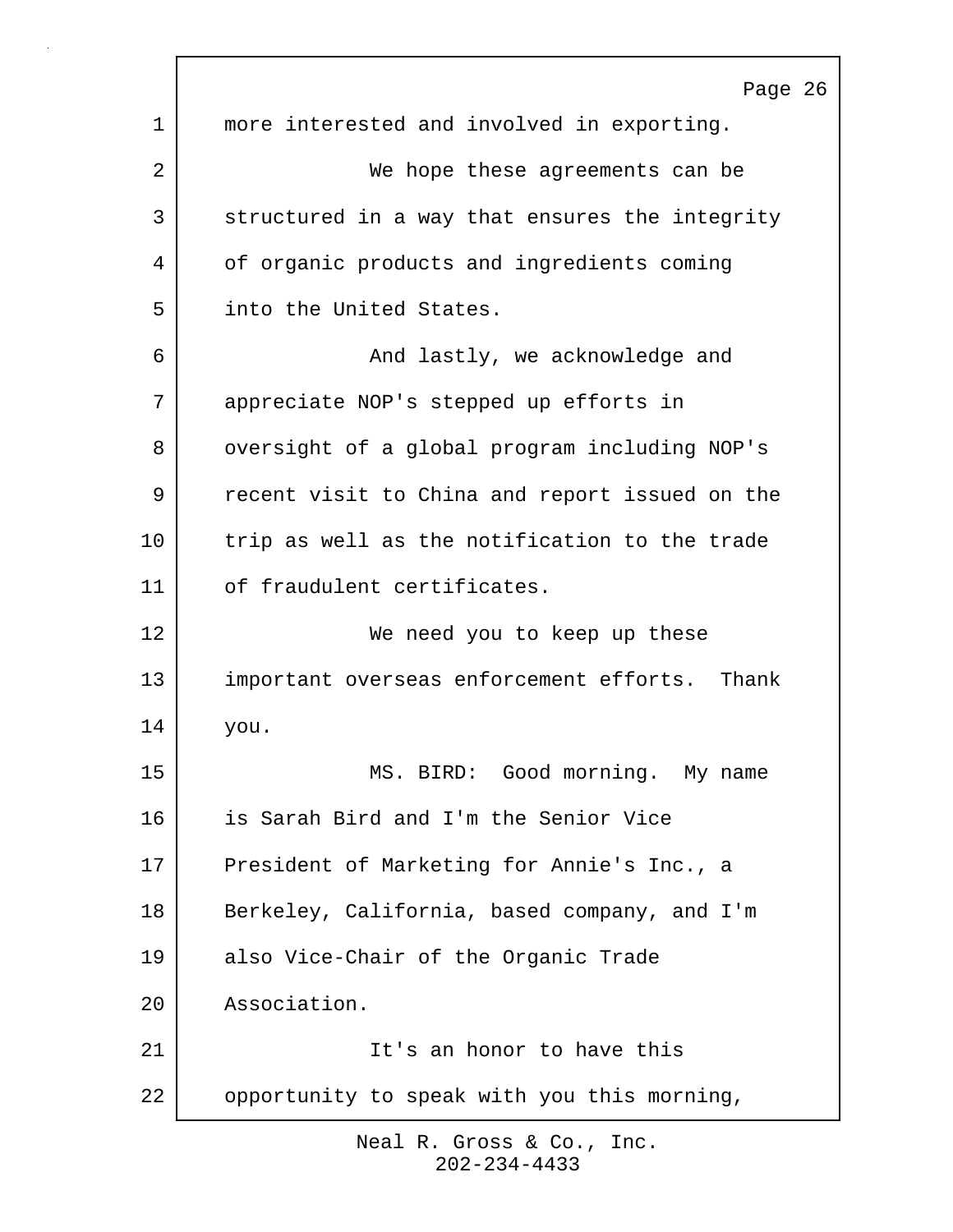|    | Page 27                                       |
|----|-----------------------------------------------|
| 1  | and I want to thank the USDA for setting up   |
| 2  | time to hear from stakeholders.               |
| 3  | First and quick background on                 |
| 4  | Annie's. Annie's is a manufacturer of natural |
| 5  | and organic pasta meals, snacks, cereals, and |
| 6  | condiments.                                   |
| 7  | Our products are distributed                  |
| 8  | nationally in all major retailers from Whole  |
| 9  | Foods to Kroger's, Safeway, Target, Walmart   |
| 10 | and Costco.                                   |
| 11 | In this time of economic                      |
| 12 | uncertainty our sales continue to be very     |
| 13 | healthy. We're growing at over 20 percent a   |
| 14 | year and have been growing at that pace for   |
| 15 | the last several years.                       |
| 16 | Strong Annie's sales drive healthy            |
| 17 | organic farms. Annie's is the largest U.S.    |
| 18 | buyer of organic durum wheat. Over the past   |
| 19 | five years, Annie's has purchased more than   |
| 20 | 40,000 tons of domestic organic wheat from    |
| 21 | Montana and North Dakota primarily.           |
| 22 | In 1997, the year organic acreage             |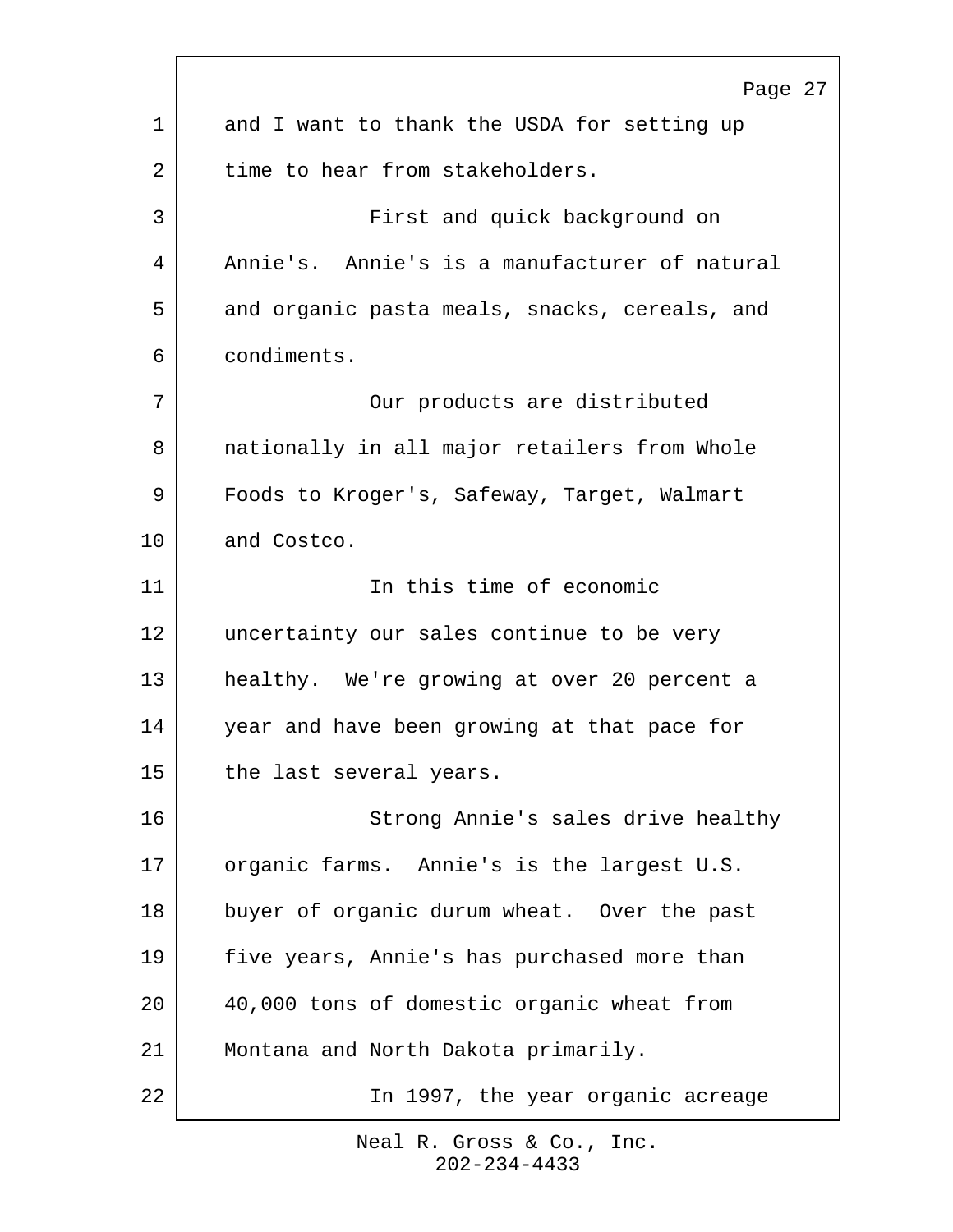Page 28 1 data was first published, there were 125,000 2 acres of organic wheat in cultivation. Now, 3 according to the 2008 Economic Research 4 Service survey, this number has more than 5 tripled. 6 There are over 415,000 acres of 7 organic wheat cultivated each year. This is 8 across 25 states and the yield is over eight 9 and a half million tons of organic wheat per 10 year. 11 | The addition to buying a lot of 12 organic wheat, Annie's is a major buyer of 13 organic milk and cheese solids. According to 14 our suppliers, markets for organic milk and 15 cheese solids are a critical component of the 16 | overall profitability of organic dairy. 17 In fact, every time we sell a box 18 of Annie's organic mac and cheese it supports 19 family farms. Our organic cheese comes from 20 Organic Valley's crop cooperative and their 21 | 1,643 farm members. 22 | **Annie's is deeply concerned about**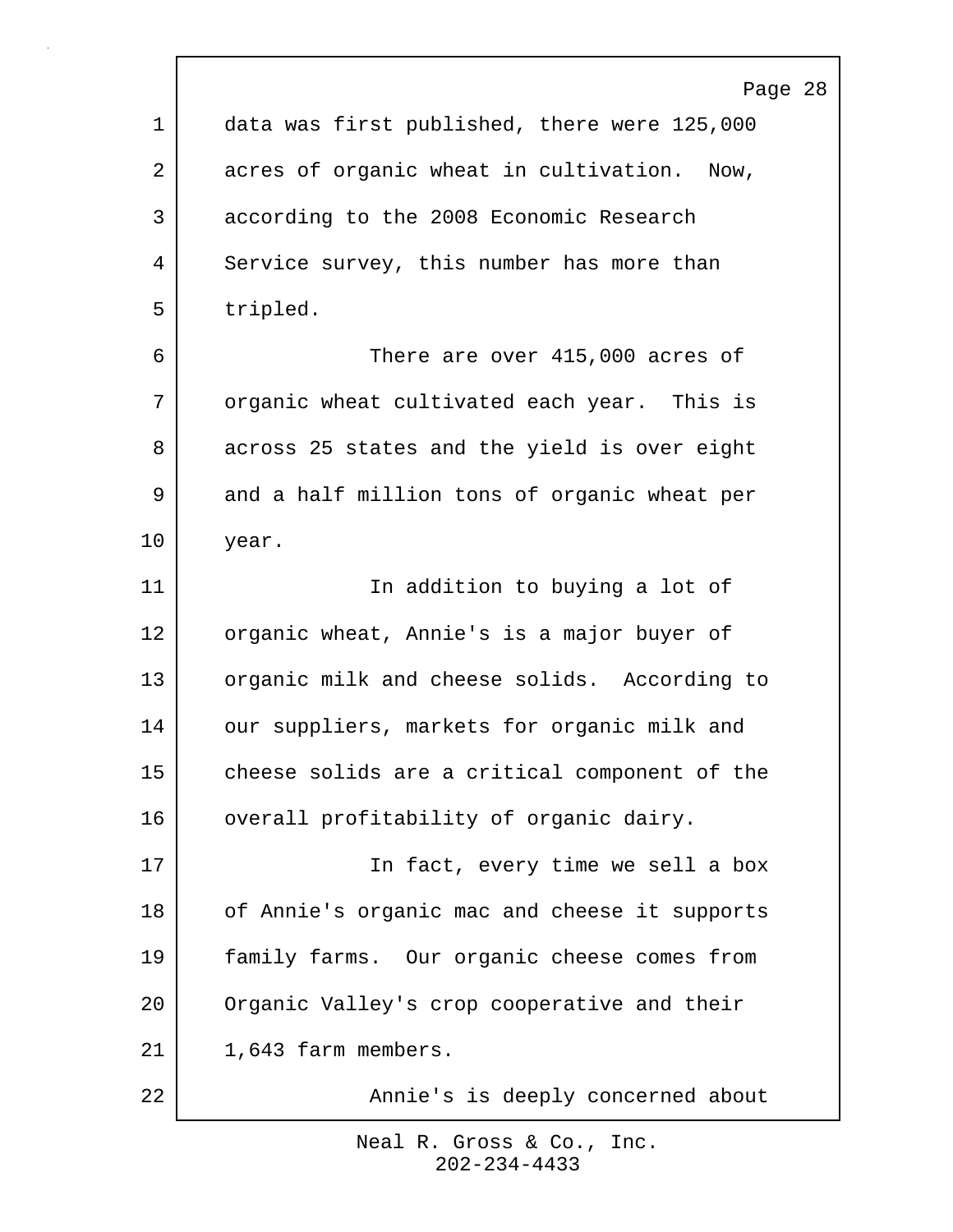|    | Page 29                                       |
|----|-----------------------------------------------|
| 1  | genetically engineered crops. We anticipate   |
| 2  | a petition to deregulate GE wheat in the not- |
| 3  | so-distant future.                            |
| 4  | We view GE crops as a significant             |
| 5  | threat to organic agriculture due to organic  |
| 6  | crop contamination by genetically engineered  |
| 7  | crops. This will damage both the domestic and |
| 8  | global organic markets.                       |
| 9  | Regardless of the organic                     |
| 10 | regulations' tolerance for non-intentional    |
| 11 | contamination, organic consumers will not     |
| 12 | accept contamination.                         |
| 13 | Consumer confidence and the                   |
| 14 | economic viability of organic agriculture     |
| 15 | rests on keeping organic crops and products   |
| 16 | free of GE contamination.                     |
| 17 | Today's consumer is knowledgeable             |
| 18 | and informed. We must deliver what the        |
| 19 | consumer demands.                             |
| 20 | For the wheat growers that supply             |
| 21 | Annie's, inadvertent contamination will have  |
| 22 | real economic consequence. Annie's will not   |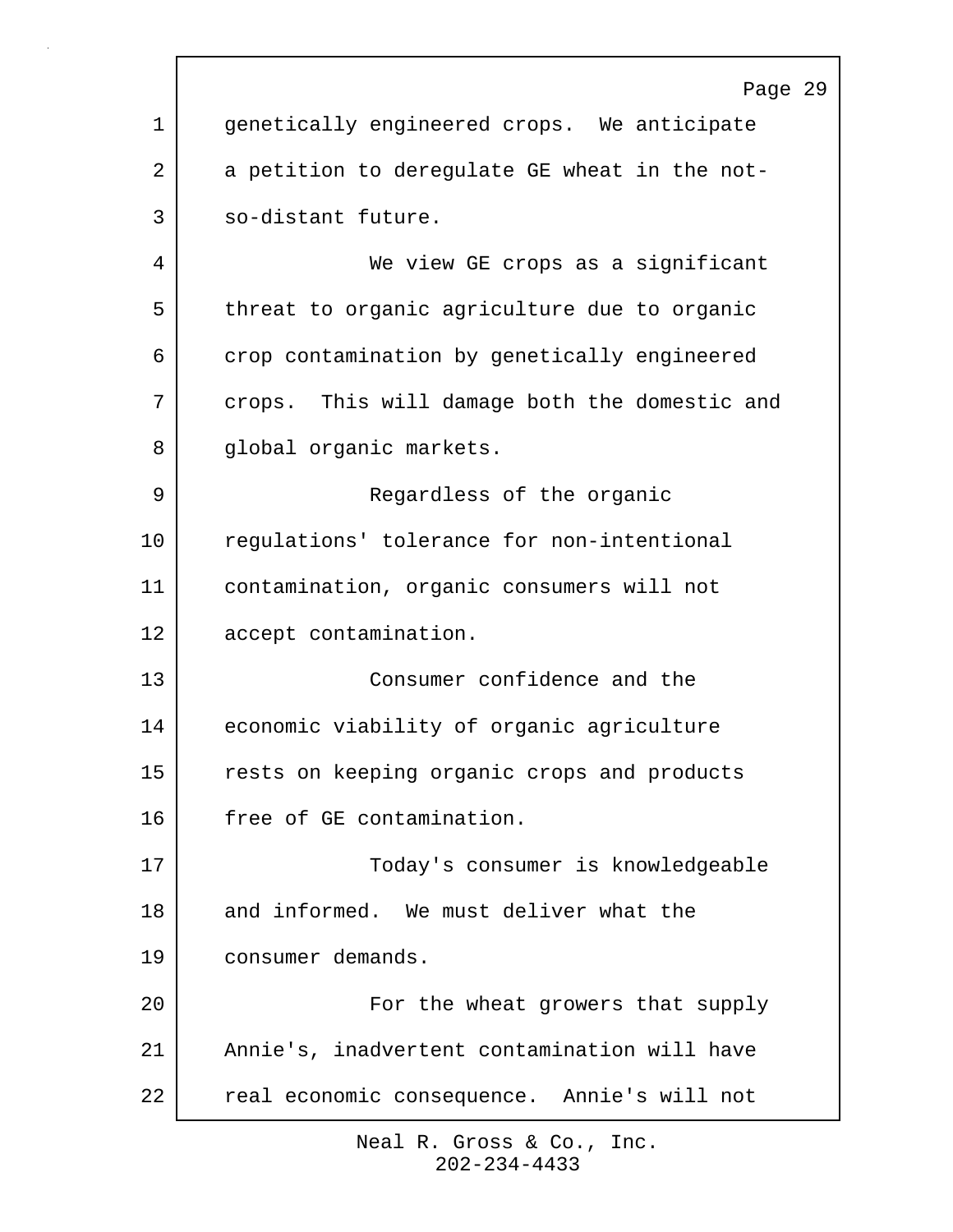|                 | Page 30                                        |
|-----------------|------------------------------------------------|
| 1               | buy GE contaminated wheat because we know our  |
| 2               | consumers simply would not accept it.          |
| 3               | Such contamination forces a                    |
| 4               | manufacturer like Annie's to look overseas to  |
| 5               | continue, to countries that either have not    |
| 6               | deregulated the GE crops or have maintained    |
| 7               | necessary safeguards to prevent contamination. |
| 8               | The best picture for a vibrant                 |
| 9               | organic economy is a vibrant U.S. production   |
| 10 <sub>1</sub> | base. Annie's does not want to be forced to    |
| 11              | source our business offshore.                  |
| 12              | For U.S. organic wheat producers,              |
| 13              | exports also play a key role in the overall    |
| 14              | profitability of farms. GE contamination of    |
| 15              | domestic organic crops all but puts a halt to  |
| 16              | export opportunities.                          |
| 17              | The damage currently being done to             |
| 18              | the organic brand and the organic marketplace  |
| 19              | from GE contamination, as well as the real     |
| 20              | possibility for future expansion of this       |
| 21              | contamination, needs to be addressed in order  |
| 22              | for the U.S. organic agriculture to thrive.    |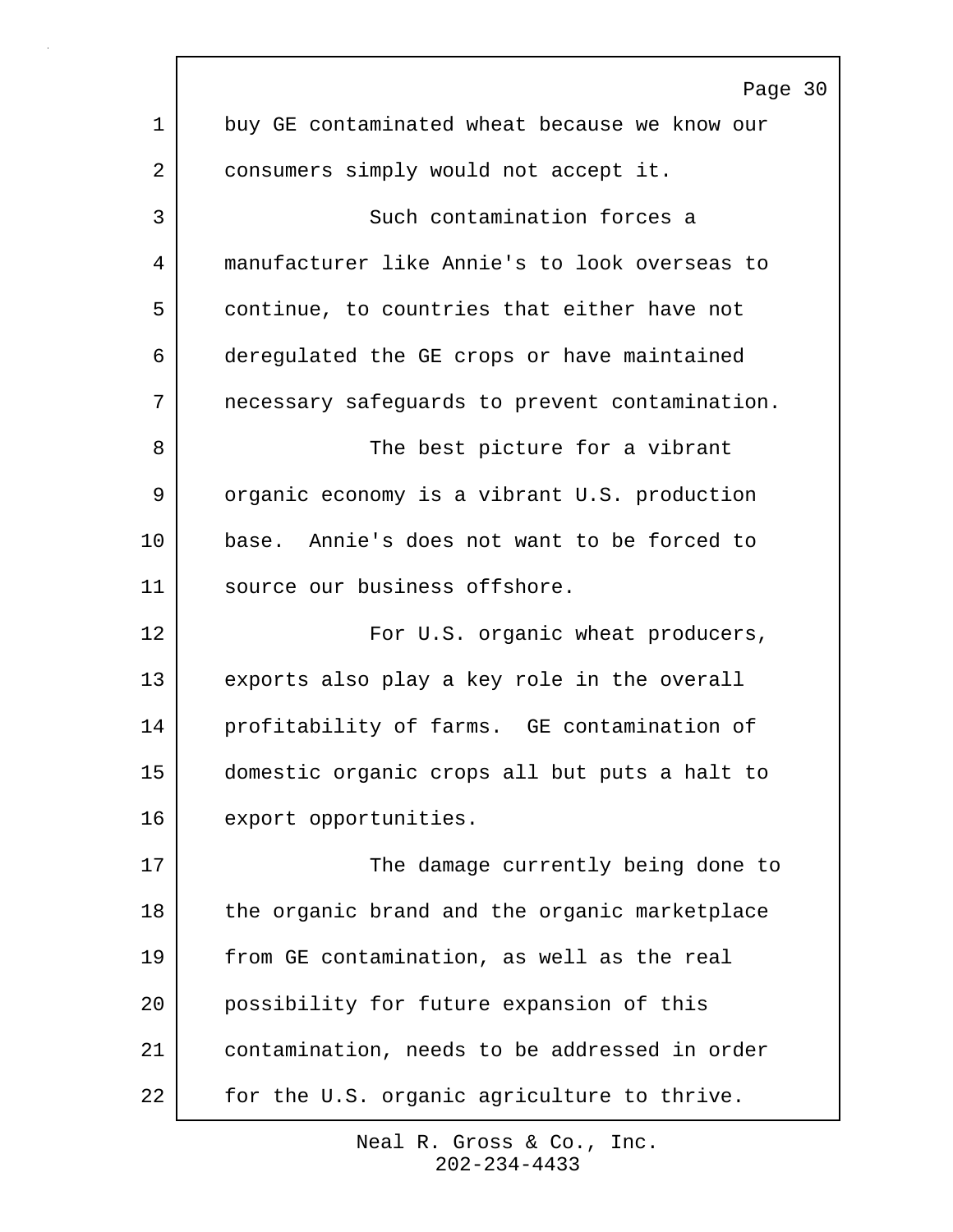|    | Page 31                                        |
|----|------------------------------------------------|
| 1  | We ask you to implement your                   |
| 2  | authority under the Plant Protection Act of    |
| 3  | 2000, to fully protect public health, the      |
| 4  | environment and the economic interest of the   |
| 5  | United States.                                 |
| 6  | This authority should be                       |
| 7  | implemented through comprehensive regulations  |
| 8  | to prevent further damage to lucrative and     |
| 9  | important U.S. and international markets, to   |
| 10 | ensure farmer profitability and rural economic |
| 11 | development and to support environmental       |
| 12 | protection and consumer choice. Thank you.     |
| 13 | MS. BUSHWAY: Good morning. I'm                 |
| 14 | Christine Bushway, the CEO of the Organic      |
| 15 | Trade Association.                             |
| 16 | I'd like to thank USDA and the                 |
| 17 | Organic Working Group for scheduling a         |
| 18 | stakeholder listening session today, when so   |
| 19 | many members of the organic food and farming   |
| 20 | industry are in the Washington, D.C. area.     |
| 21 | OTA's board of directors meets                 |
| 22 | later today here in Washington, and we're      |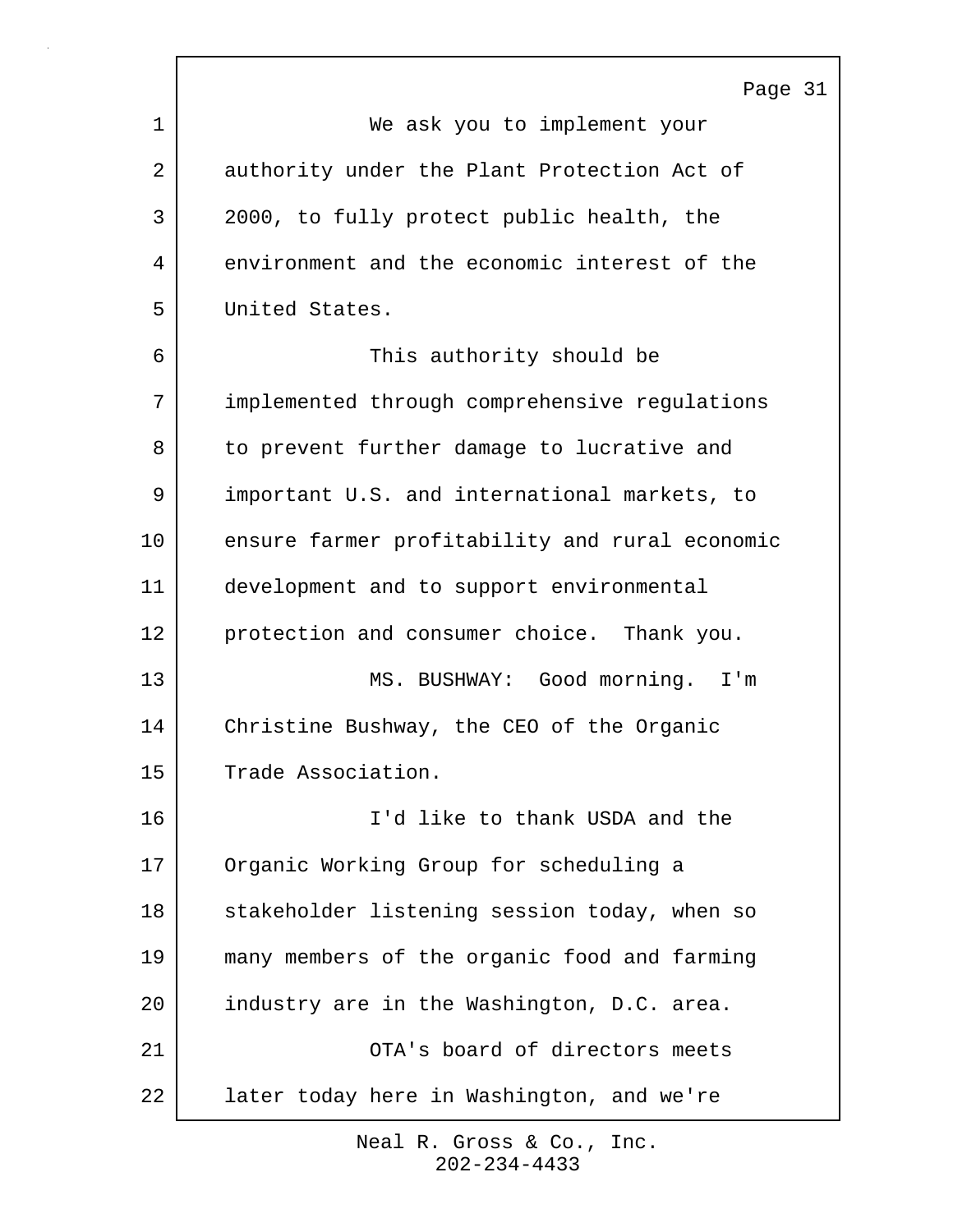|             | Page 32                                       |
|-------------|-----------------------------------------------|
| $\mathbf 1$ | pleased that the democratically elected       |
| 2           | industry leaders have an opportunity to       |
| 3           | participate here with you this morning.       |
| 4           | These individuals represent a \$29            |
| 5           | billion a year industry growing at double     |
| 6           | digits, one that is creating jobs at four     |
| 7           | times the national average.                   |
| 8           | They are in a sense the modern-day            |
| 9           | rock stars of our time during this really     |
| 10          | abysmal economic period that is worldwide.    |
| 11          | I'd like to make a special                    |
| 12          | acknowledgment of the outstanding organic     |
| 13          | research conference that Dr. Woteki referred  |
| 14          | to that was held here and organized by ERS    |
| 15          | last spring.                                  |
| 16          | OTA had the opportunity to be a               |
| 17          | supporting organization of the event, and the |
| 18          | conference demonstrated the quality of        |
| 19          | research being conducted on organic           |
| 20          | agriculture.                                  |
| 21          | It's impressive and the direct                |
| 22          | result of a focused emphasis on the part of   |

 $\Gamma$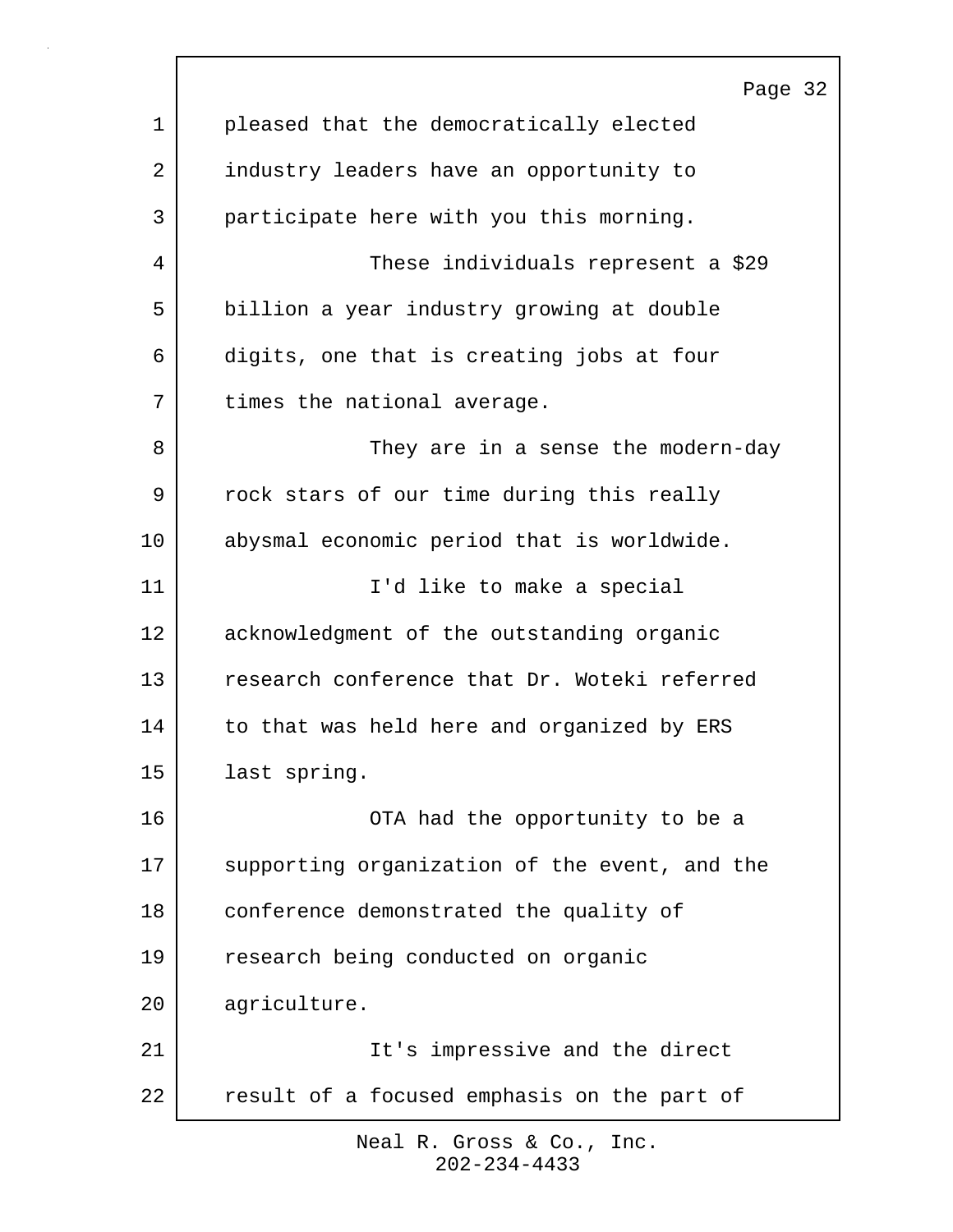|              | Page 33                                        |
|--------------|------------------------------------------------|
| $\mathbf{1}$ | USDA. We were inspired by this conference to   |
| 2            | bridge the gap between academic research and   |
| 3            | the private sector.                            |
| 4            | As a result, this week at All                  |
| 5            | Things Organic Natural Products Expo East in   |
| 6            | Baltimore, OTA has produced a mini-conference  |
| 7            | track to highlight for the industry this       |
| 8            | promising research and its relevance to the    |
| 9            | organic agriculture, food, fiber and personal  |
| 10           | care sector.                                   |
| 11           | The conference track features the              |
| 12           | latest in organic research beginning with      |
| 13           | classical plant breeding and including         |
| 14           | everything from organic crop yields, organic   |
| 15           | commodity price discovery and demand forecast, |
| 16           | environmental benefits and water quality use,  |
| 17           | to the latest in health benefits.              |
| 18           | I would especially like to thank               |
| 19           | the USDA scientists that will take time this   |
| 20           | week to present their work directly to the     |
| 21           | trade including Michel Cavigelli from ARS,     |
| 22           | Cathy Greene from ERS, James Bernau from AMS,  |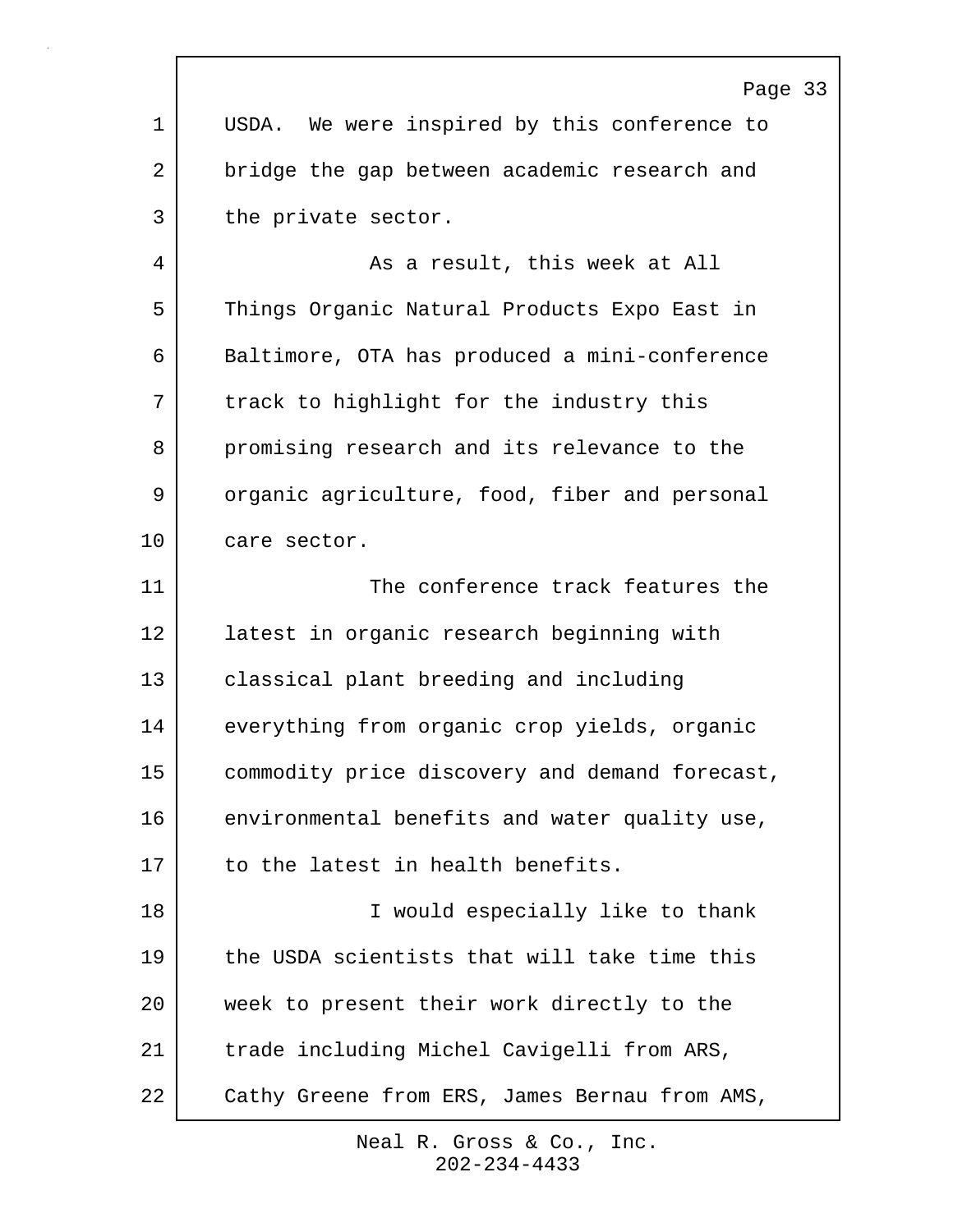|    | Page 34                                        |
|----|------------------------------------------------|
| 1  | and Jill Auburn from the Secretary's office.   |
| 2  | While it is gratifying to showcase             |
| 3  | the research being done on organic agriculture |
| 4  | there are research needs. Many practical in    |
| 5  | nature, but need attention.                    |
| 6  | For example, OTA's egg-producing               |
| 7  | members have a phenomenal track record in      |
| 8  | terms of food safety and SE prevention.        |
| 9  | Yet the Food and Drug                          |
| 10 | Administration is expressing serious concern   |
| 11 | about the National Organic Program requirement |
| 12 | for outdoor access, and their belief this      |
| 13 | practice may not be compatible with good       |
| 14 | practices for SE prevention.                   |
| 15 | OTA completed a literature review              |
| 16 | on the subject, and there is very little       |
| 17 | research conducted on certified organic farms  |
| 18 | on this subject.                               |
| 19 | We are confident that this                     |
| 20 | research would demonstrate that organic        |
| 21 | poultry production practices are not riskier   |
| 22 | in terms of Salmonella prevention than their   |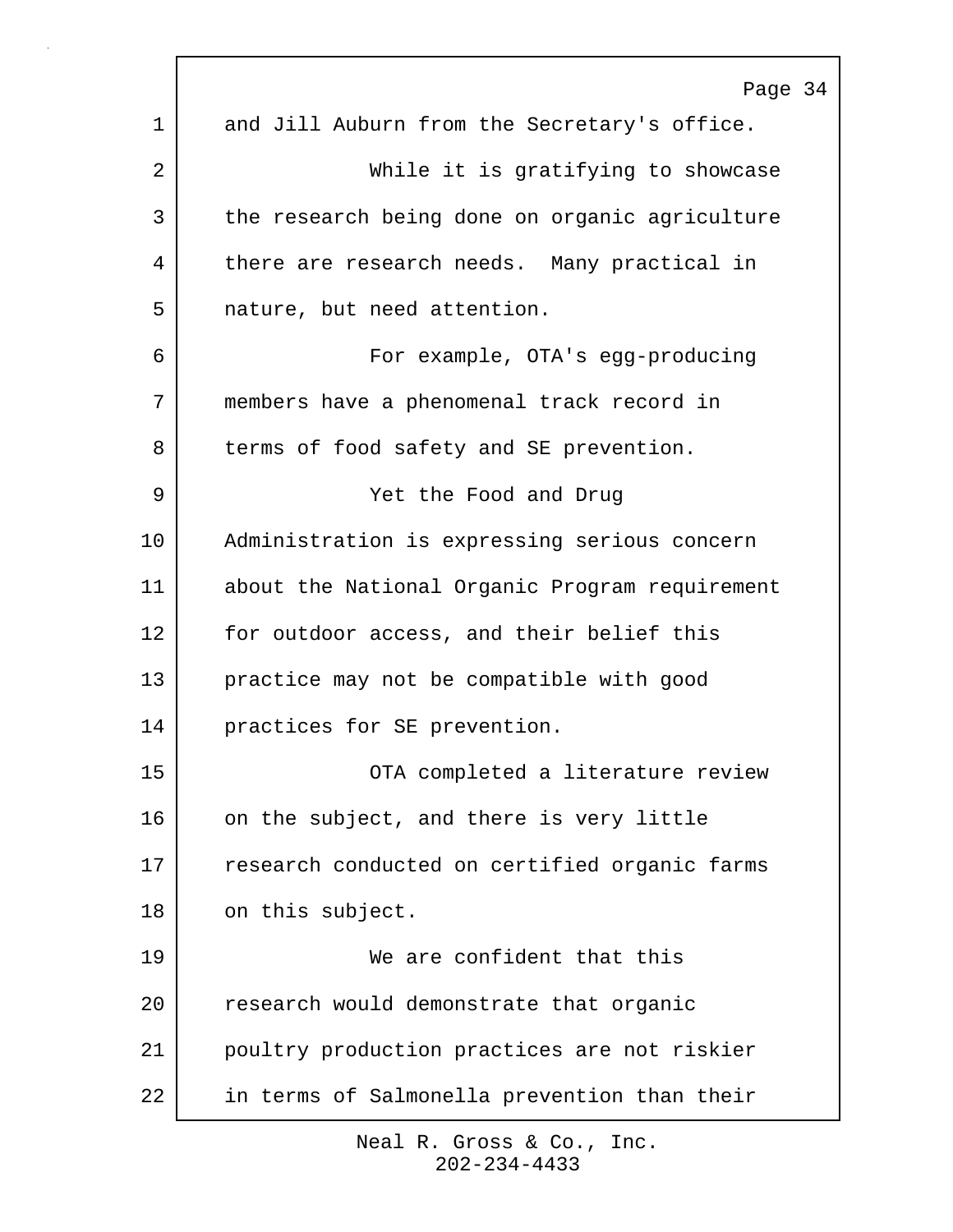Page 35 1 | non-organic counterparts. 2 | This is just one example of the 3 practical research needs of this growing 4 sector. 5 I would like to thank the 6 Secretary's office for reconstituting the AC21 7 committee. As you know there is grave concern 8 that the status quo in terms of coexistence 9 will have a detrimental effect on the long-10 term health of the organic and other identity 11 preserved segments of agriculture. 12 | CTA applauds Secretary Vilsack's 13 balanced appointments to the committee, and 14 appreciates the very specific charge the 15 Secretary laid out to address the issue of 16 compensation for market loss due to 17 contamination. 18 Lastly, I would especially like to 19 thank the team at FAS for their tireless work 20 on behalf of the organic sector, Kevin Saygel, 21 Heather Velteis, OTA's marketing specialists 22 for their work on MAP programs, Stacy Peckins,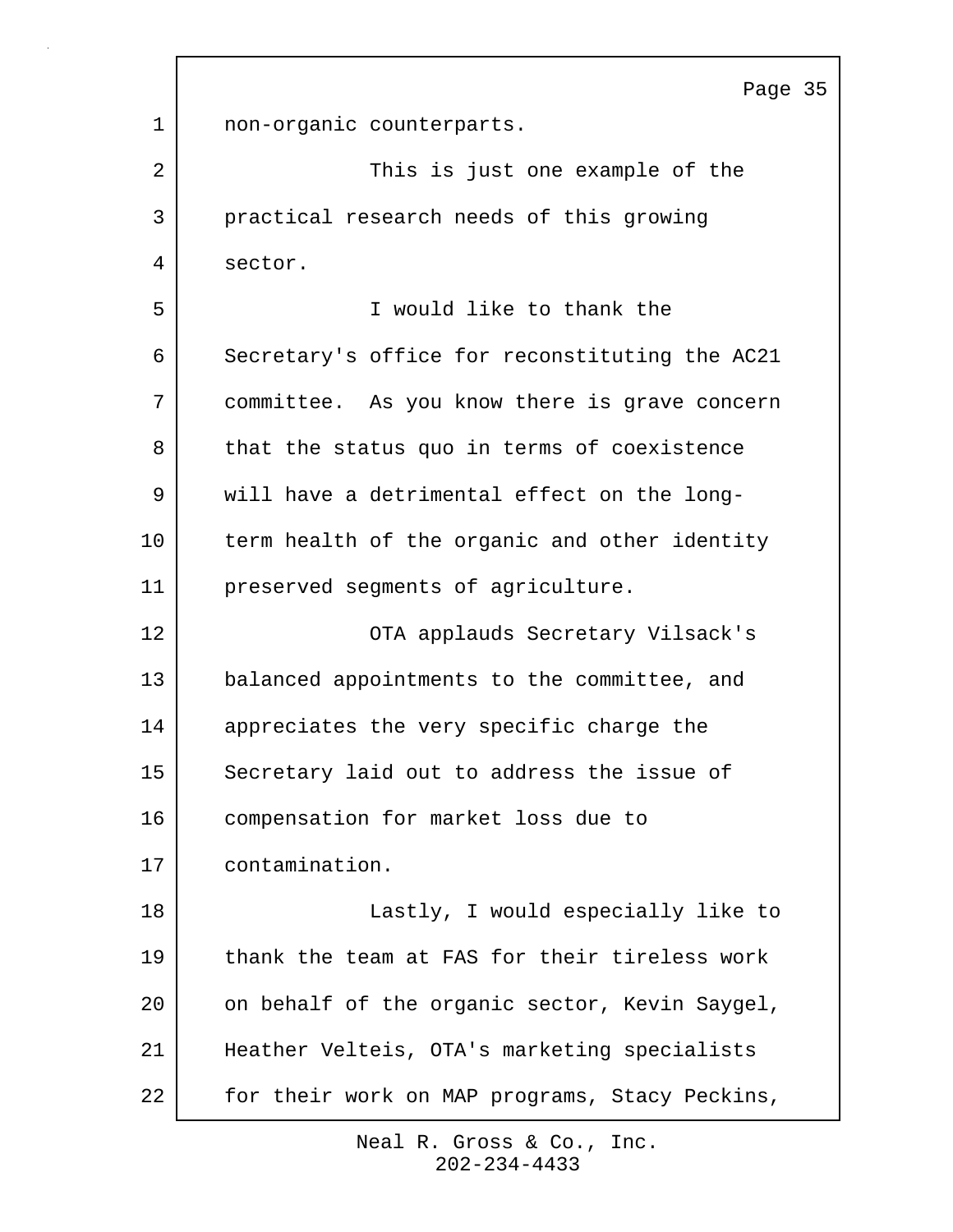|             | Page 36                                       |
|-------------|-----------------------------------------------|
| $\mathbf 1$ | Katherine Bedard, Kelly Strzelecki, Marianne  |
| 2           | McElroy and their support of the industry     |
| 3           | through the TASC program, Shari Kosco and Tim |
| 4           | Rocke, and their work to get HS codes         |
| 5           | established for organic products this year,   |
| 6           | and of course Darci Vetter, the Deputy        |
| 7           | Undersecretary, for working directly with     |
| 8           | OTA's sugar task force to resolve the serious |
| 9           | sugar shortage that took place this summer.   |
| 10          | We can't thank you enough for your            |
| 11          | efforts. Enjoy the day, and I hope to see     |
| 12          | many of you in Baltimore. Thank you.          |
| 13          | MR. MARCY: Good morning. My name              |
| 14          | is Chuck Marcy. I've been affiliated with the |
| 15          | organic industry since the late 1990's when I |
| 16          | joined Horizon Organic as President and Chief |
| 17          | Executive Officer.                            |
| 18          | Horizon Organic was the largest               |
| 19          | organic dairy brand and continues to be so    |
| 20          | today. I ran that company until late 2004,    |
| 21          | when it was last an independent operation.    |
| 22          | I later ran the Van's Frozen                  |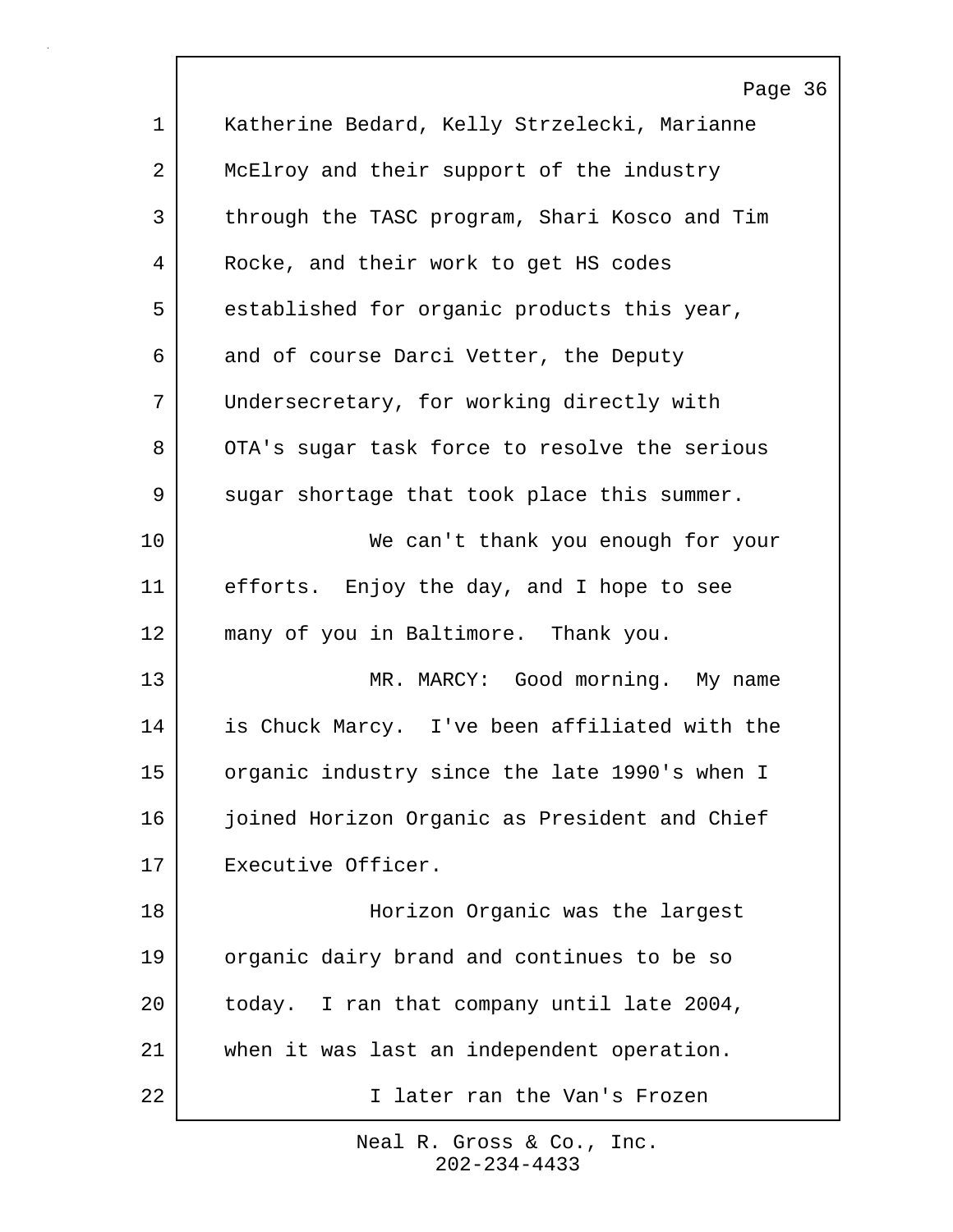|                | Page 37                                        |
|----------------|------------------------------------------------|
| 1              | Waffles business as President and CEO. Van's   |
| $\overline{a}$ | is the leading brand of organic frozen waffles |
| 3              | in the country.                                |
| 4              | And I currently serve as a                     |
| 5              | business strategy and marketing consultant to  |
| 6              | companies in the organic industry. I live in   |
| 7              | Boulder, Colorado.                             |
| 8              | Finally, I've been a member of the             |
| 9              | Organic Trade Association's board of directors |
| $10 \,$        | for the past nine years and served as its      |
| 11             | Treasurer for the past seven.                  |
| 12             | My perspective that I will share               |
| 13             | with you today is clearly a business focus     |
| 14             | perspective. I'd like to thank the USDA for    |
| 15             | setting up the time to listen to its           |
| 16             | stakeholders. This is a very important         |
| 17             | opportunity for us.                            |
| 18             | As Christine indicated, organic                |
| 19             | products were a \$29 billion industry in 2010. |
| 20             | The latest data from the Trade Association     |
| 21             | indicates that 96 percent of organic           |
| 22             | operations nationwide are planning to maintain |

 $\Gamma$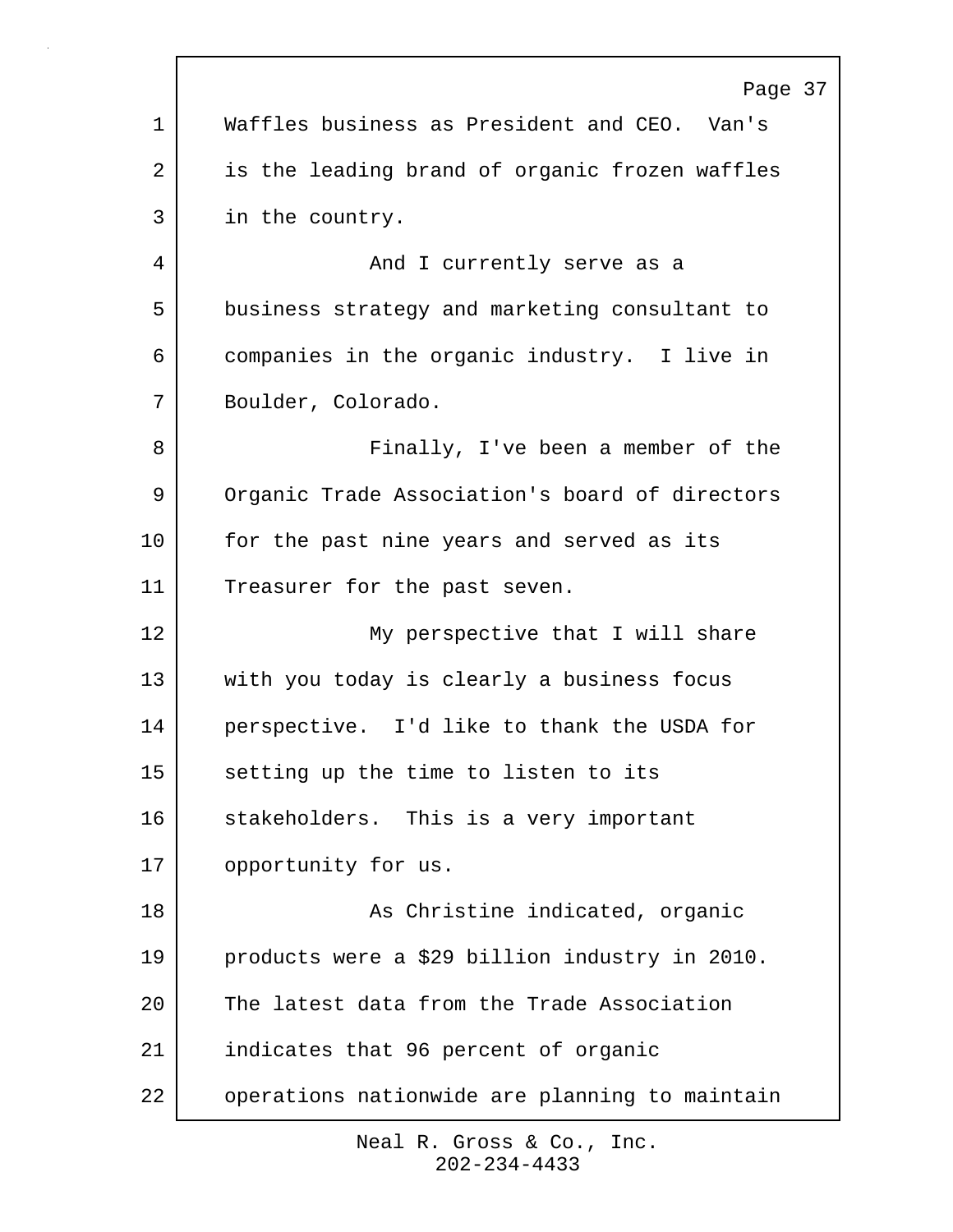Page 38 1 or increase employment through 2011. 2 | The fact, the organic sector is 3 creating jobs at four times the rate of the 4 economy as a whole, which is amazing given the 5 current economic climate. 6 This is all very good news. 7 However, the long-term health of the organic 8 agricultural sector will require a marketplace 9 and regulatory stability in order to attract 10 capital investment, start up enterprises and 11 | new farmer/producers. 12 When regulations do change it's 13 critical that adequate transition times be 14 allowed to minimize business disruption. The 15 organic sector has been requesting guidance on 16 many issues since the implementation of the 17 requlation. 18 We're pleased to see the excellent 19 productivity of the National Organic Program, 20 and the number of proposed rules and guidance 21 documents that have been released over the 22 past year.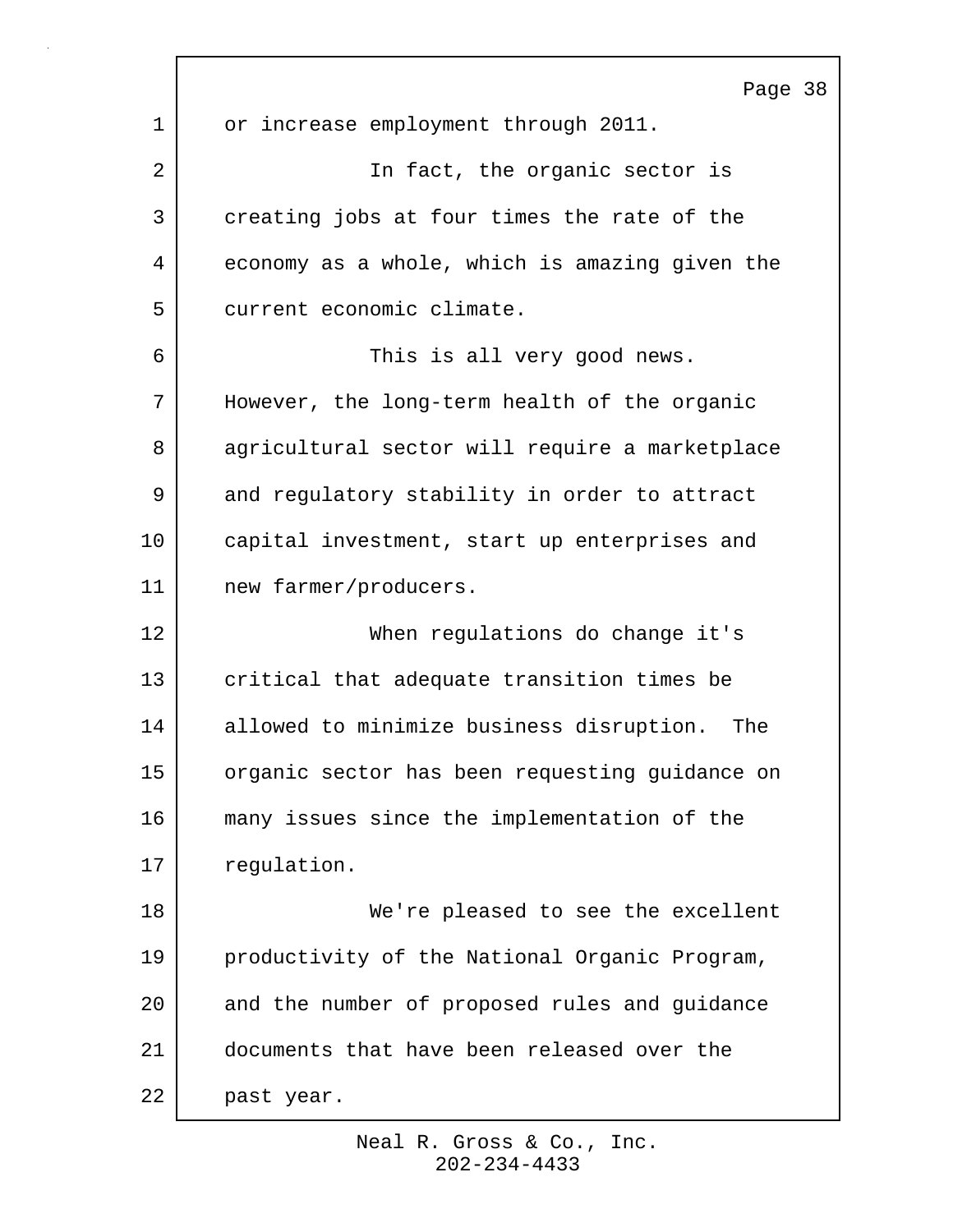|    | Page 39                                        |
|----|------------------------------------------------|
| 1  | While increased communication and              |
| 2  | quidance from the NOP is welcomed, we          |
| 3  | recognize that in many cases previous          |
| 4  | clarifications, interpretations and practices  |
| 5  | are not consistent with the formal guidance    |
| 6  | now being issued or regulatory changes being   |
| 7  | proposed.                                      |
| 8  | The change in policy or regulation             |
| 9  | will require our members to change practices   |
| 10 | and/or products that they have used to build   |
| 11 | their business around for a significant number |
| 12 | of years.                                      |
| 13 | We recognize that as a young                   |
| 14 | industry we are facing the challenges of       |
| 15 | growth which are great challenges, and that    |
| 16 | regulatory clarification through NOP guidance  |
| 17 | plays a critical role in protecting the        |
| 18 | organic integrity which we all care about.     |
| 19 | However, it's extremely important              |
| 20 | to the continued success of the organic        |
| 21 | industry that undue burden is not placed on    |
| 22 | companies when regulatory clarification        |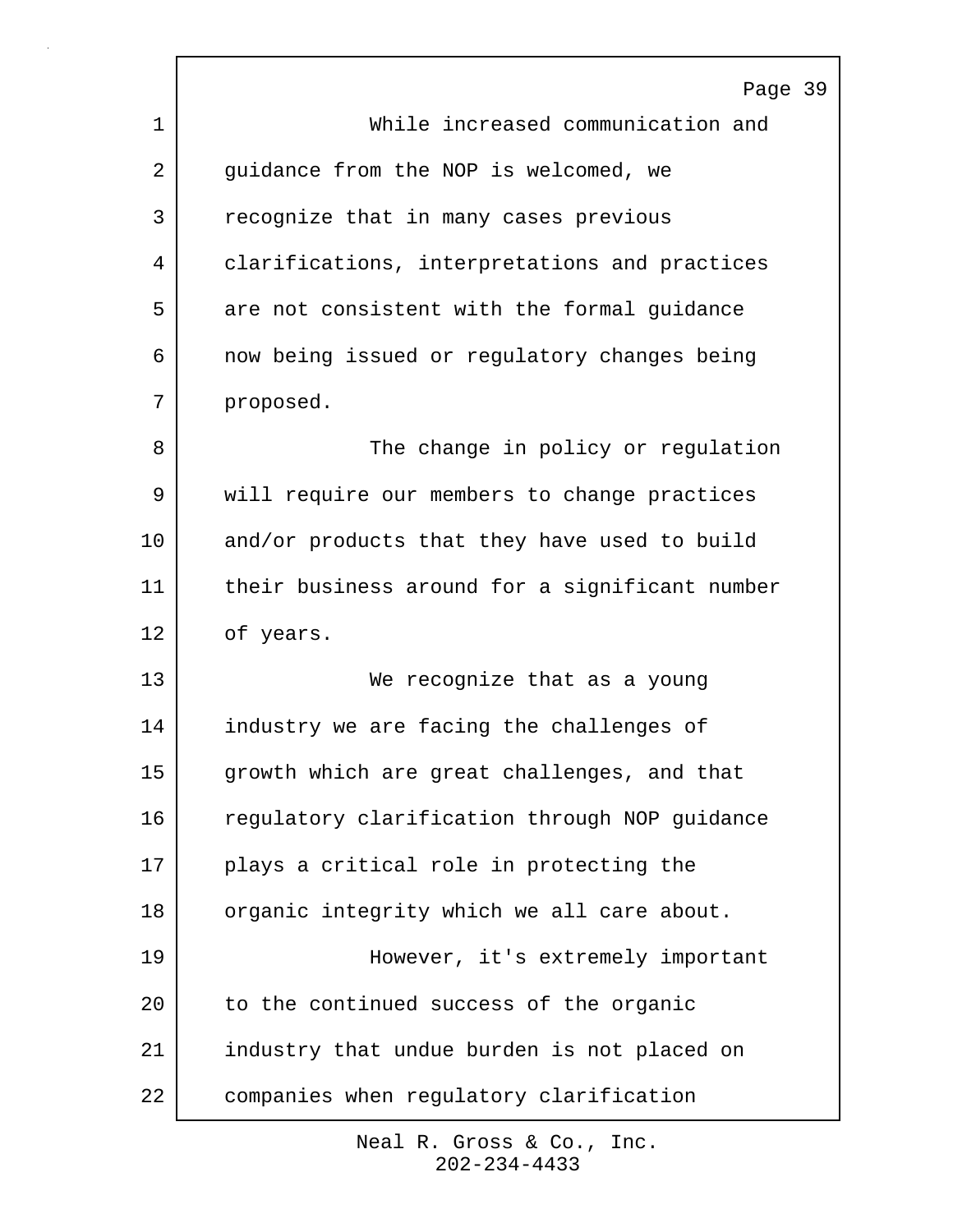1 introduces new policy. 2 Certified operators should not be 3 subjected to financial hardship due to these 4 policy clarifications, nor should it result in 5 unnecessary environmental waste in terms of 6 destroyed packaging and labeling. 7 | The is really important to remember 8 that these burdens hit the small and medium 9 sized businesses the hardest. They are most 10 | likely to have long inventories on labels and 11 packaging, and will be least likely to have 12 the cash reserves necessary to make changes 13 quickly. 14 We respectfully request that the 15 NOP carefully consider any information 16 received about the impact regulatory changes 17 will have on certified operations, and the 18 amount of time that is needed to bring 19 operations into compliance without imposing 20 undue burden or hardship. 21 | Transition and implementation 22 should be decided according to comments and

> 202-234-4433 Neal R. Gross & Co., Inc.

Page 40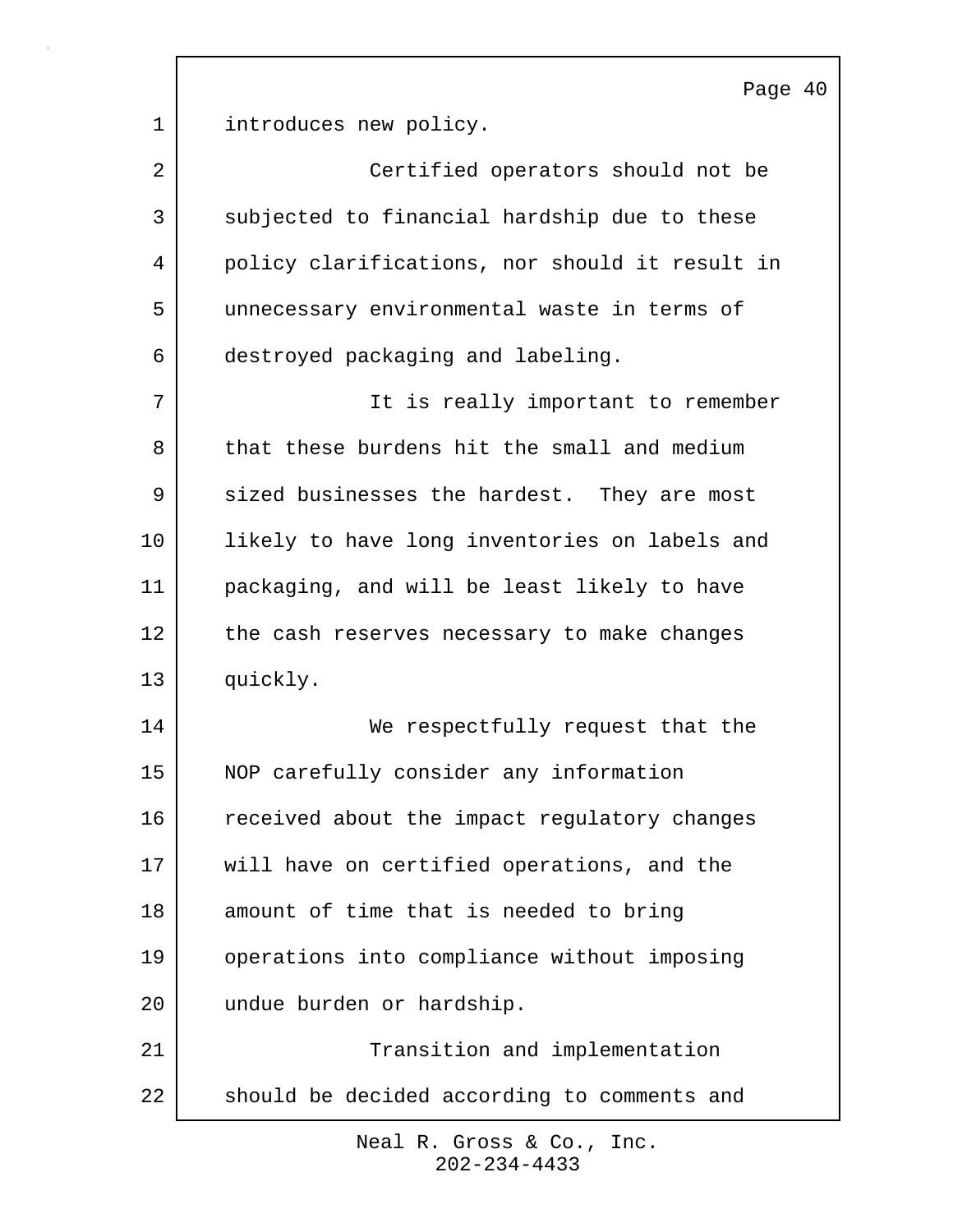|    | Page 41                                       |
|----|-----------------------------------------------|
| 1  | documented data on each specific incident     |
| 2  | rather than relying on a set and possibly     |
| 3  | arduous number, for example, two years.       |
| 4  | Adequate transition and                       |
| 5  | implementation time is critical to market     |
| 6  | stability and the overall confidence and      |
| 7  | growth of the organic sector.                 |
| 8  | This will support an environment              |
| 9  | conducive to capital investment, organic      |
| 10 | acreage conversion and an increase in the     |
| 11 | number of certified organic operations. Thank |
| 12 | you.                                          |
| 13 | MS. MEYER: Hello, I'm Melody                  |
| 14 | Meyer with Albert's Organics and United       |
| 15 | Natural Foods.                                |
| 16 | MR. MCEVOY: Okay, Melody, just a              |
| 17 | second. We're going to queue up the next few  |
| 18 | people on the list. So we have Julia Sabin,   |
| 19 | Kelly Shea and Craig Weakley to be queued up  |
| 20 | next.                                         |
| 21 | MS. MEYER: And I am next.<br>I'm              |
| 22 | up.                                           |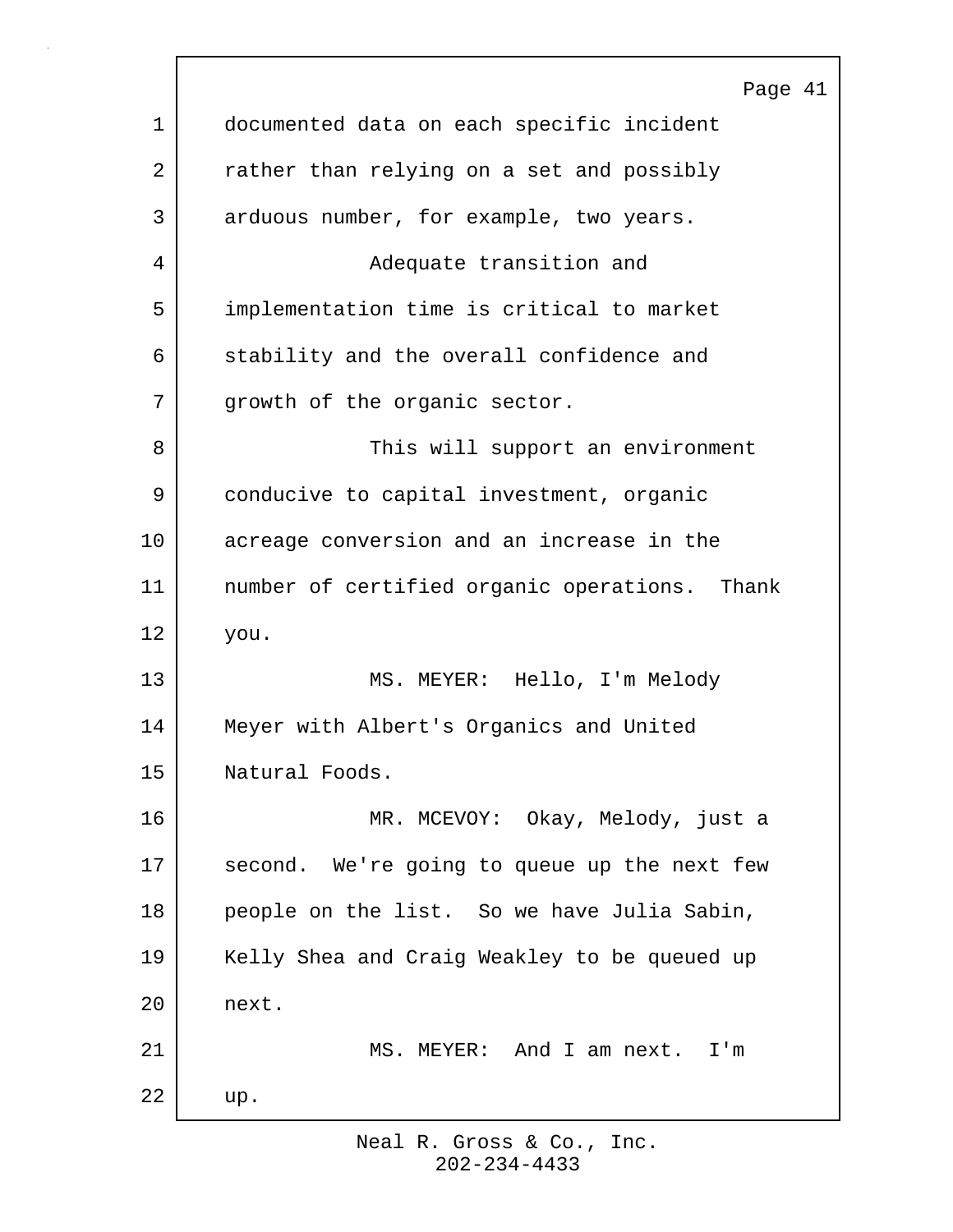|    | Page 42                                        |
|----|------------------------------------------------|
| 1  | MR. MCEVOY: Yes, you are next.                 |
| 2  | Begin, Melody, sorry about that.               |
| 3  | MS. MEYER: All right. Melody                   |
| 4  | Meyer, Albert's Organics, UNFI. It's an honor  |
| 5  | to be here. Thank you so much to the USDA for  |
| 6  | really listening. I think an organization      |
| 7  | that listens does really good work, so thank   |
| 8  | you. That's really important.                  |
| 9  | As you probably know, UNFI's the               |
| 10 | largest distributor of natural foods and       |
| 11 | organic foods in the country and Canada.       |
| 12 | Albert's Organics is the fresh produce side of |
| 13 | that.                                          |
| 14 | And I've been with Albert's for 11             |
| 15 | years, really engaged with lots of small       |
| 16 | growers, medium-sized growers, helping them    |
| 17 | market their product all over the country.     |
| 18 | I've been doing that role and in the business  |
| 19 | for over 30 years.                             |
| 20 | I'm a member of the OTA board of               |
| 21 | directors, I sit on the California Organic     |
| 22 | Products Advisory Committee for the state      |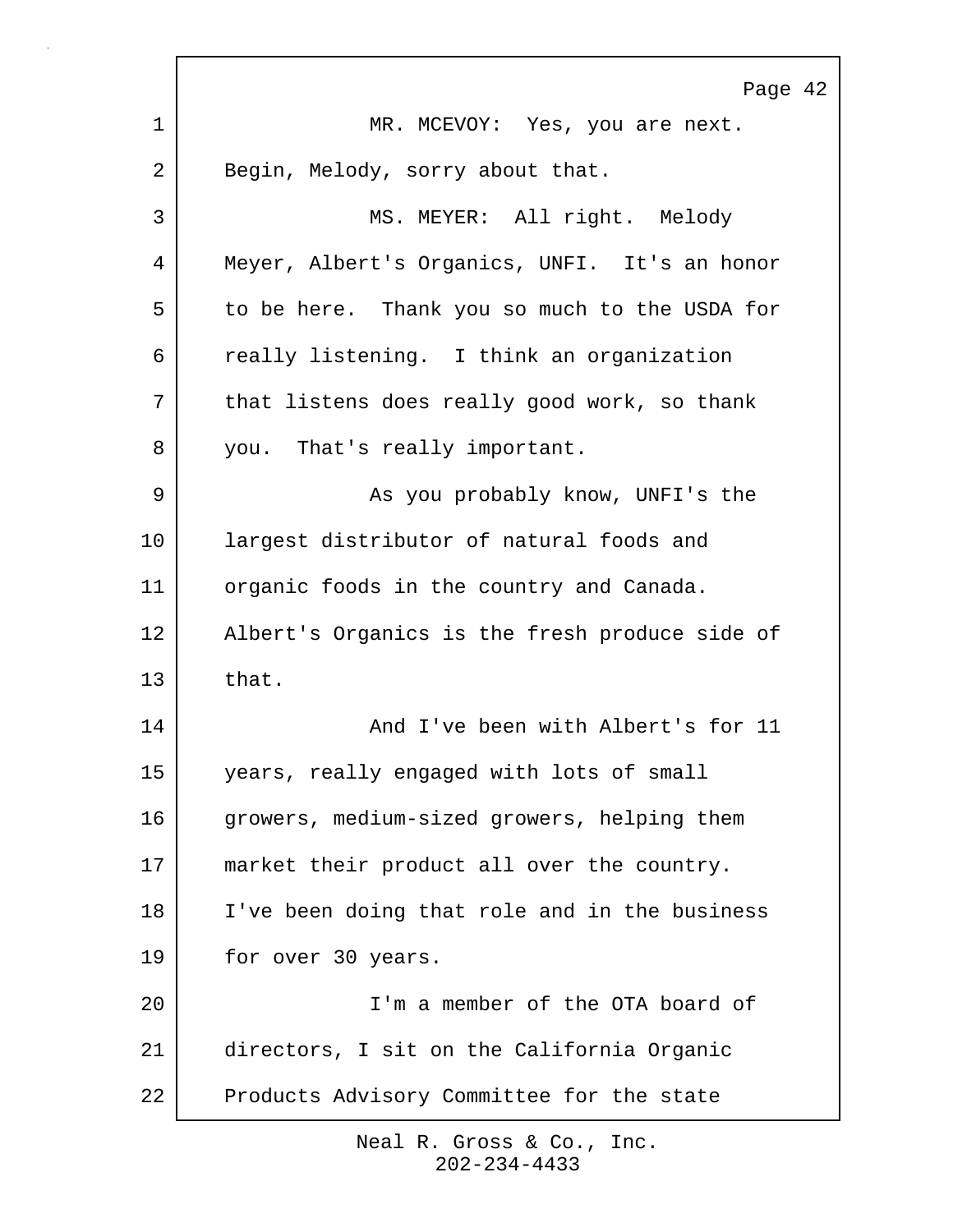|    | Page 43                                        |
|----|------------------------------------------------|
| 1  | organic program in California, and I'm really  |
| 2  | honored to be here.                            |
| 3  | The issue that I wanted to touch               |
| 4  | on is, really reflects the 25 percent goal     |
| 5  | that you have in increase in certifications by |
| 6  | 2015. And in the U.S. there seems to be a      |
| 7  | trend in the media, in the country towards     |
| 8  | smaller growers foregoing certification.       |
| 9  | It's often reported in the media               |
| 10 | and by the thought leaders that certification  |
| 11 | is just too complicated and too expensive for  |
| 12 | small growers.                                 |
| 13 | This is concerning for a number of             |
| 14 | reasons. It's important that organic           |
| 15 | agriculture not lose the hearts and minds and  |
| 16 | support of those small growers. We need        |
| 17 | farmers and local and regional producers.      |
| 18 | The cost share program really                  |
| 19 | alleviates financial burdens on these small    |
| 20 | farmers. They should be flocking to the        |
| 21 | organic program rather than doing the          |
| 22 | opposite.                                      |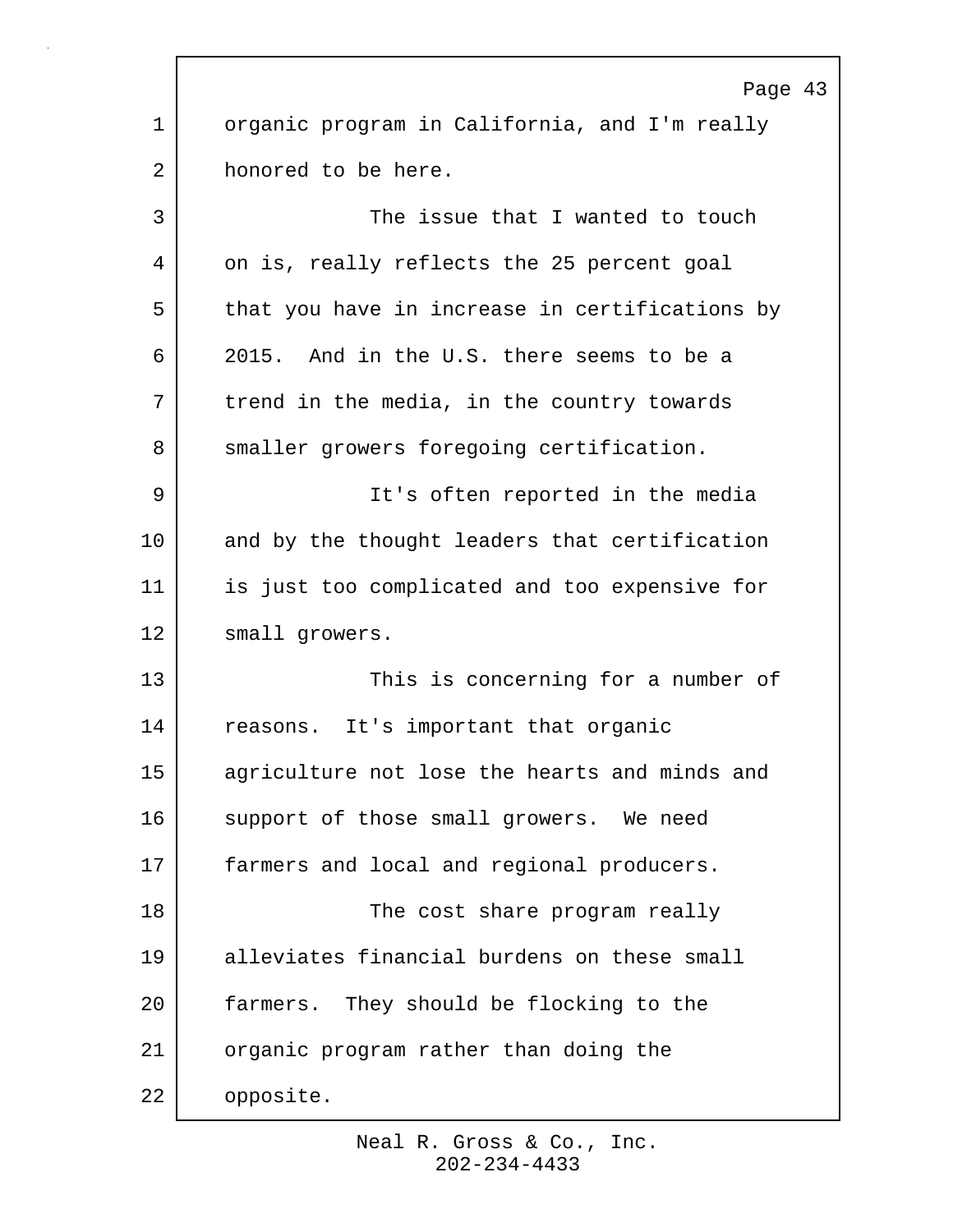Page 44 1 I believe the long-term health of 2 the sector requires producers of all sizes be 3 participating in the program. Small farms 4 grow and become medium sized farms and that's 5 what really grows our industry. They acquire 6 new outlets and new customers. 7 | The Sourier of Large businesses like UNFI and 8 | Albert's, it's important to see these 9 entrepreneurial farmers entering the sector 10 and in the domestic market. 11 I remember in the '80s, a small 12 organic strawberry grower that was very 13 entrepreneurial in spirit and said people told 14 him organic strawberries can't be done. And 15 he worked and showed that organic berries 16 could be grown, and now all of the large berry 17 growers use his methods. 18 So it's those small 19 entrepreneurial growers willing to take a risk 20 that can grow an industry. 21 | The state of the idea of 22 organic-like production claims are out there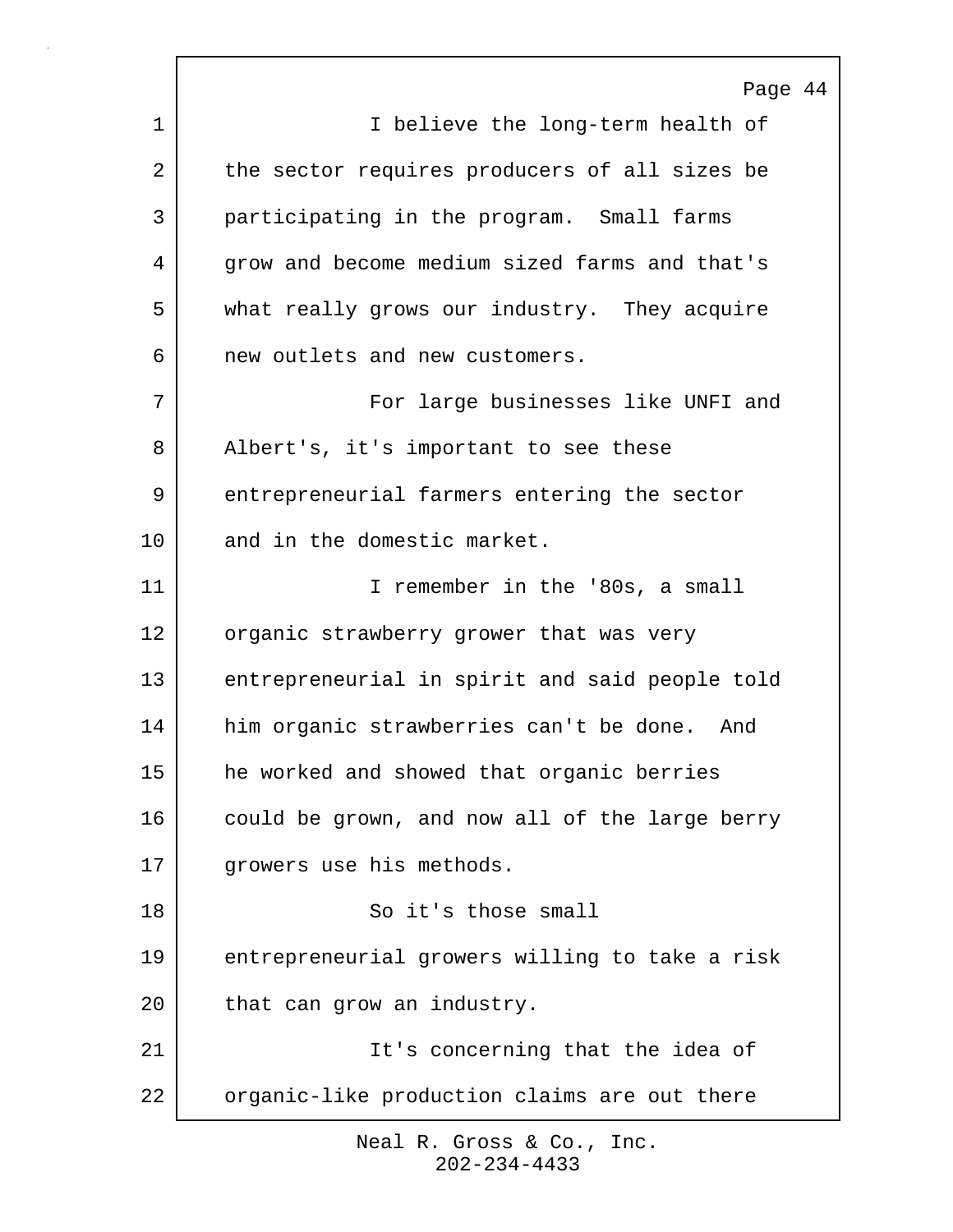|             | Page 45                                        |
|-------------|------------------------------------------------|
| $\mathbf 1$ | as well. The unregulated claims are gaining    |
| 2           | acceptance in the farming community. Organic   |
| 3           | is and should continue to be the gold standard |
| 4           | with unique market value.                      |
| 5           | I'm also concerned that half of                |
| 6           | all of our farmers may be retiring in the next |
| 7           | decade, and we really want to engage the next  |
| 8           | generation of producers to become involved     |
| 9           | with organic certification.                    |
| 10          | So I would urge the USDA to                    |
| 11          | continue to improve awareness of and           |
| 12          | participation in the cost share program.       |
| 13          | Our work at the COPAC with the                 |
| 14          | state organic program in California, we keep   |
| 15          | track of the cost share program, the monies    |
| 16          | that have been spent, what's left on the       |
| 17          | table. And I think we need to do more of that  |
| 18          | across the country, what money is being left   |
| 19          | on the table in the cost share program.        |
| 20          | Provide adequate oversight at                  |
| 21          | farmer's markets and other outlets to          |
| 22          | discourage organic claims, and especially by   |
|             |                                                |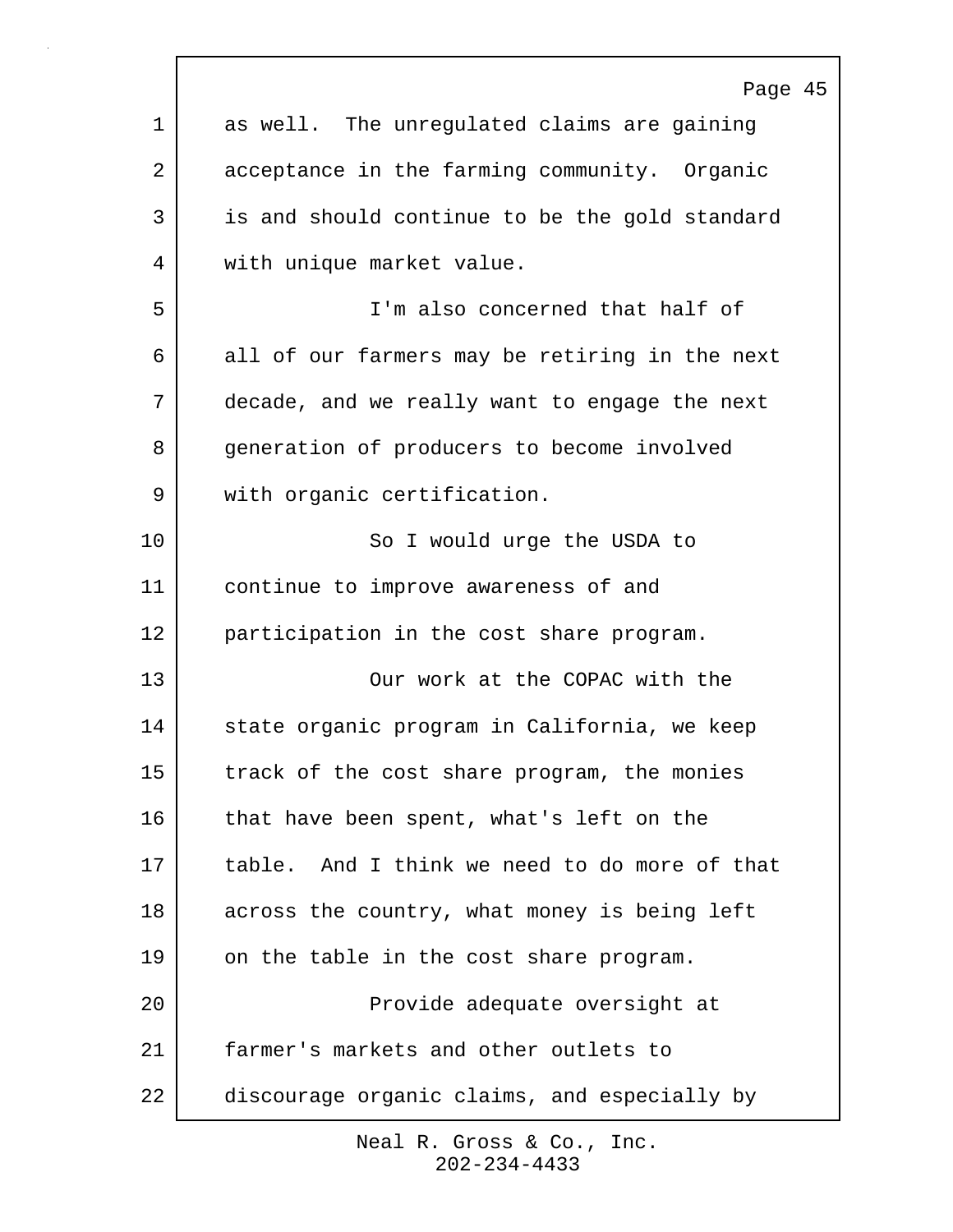|    | Page 46                                       |
|----|-----------------------------------------------|
| 1  | those uncertified producers that do not       |
| 2  | qualify for the \$5,000 exemption. So we need |
| 3  | to provide enforcement there.                 |
| 4  | Really important is to help make              |
| 5  | the transition period less of a financial     |
| 6  | burden for our producers through labeling and |
| 7  | other creative incentives.                    |
| 8  | And when I'm out in the field with            |
| 9  | growers that's one of the many questions,     |
| 10 | foremost questions I get asked. How do I get  |
| 11 | through that three-year period?<br>What       |
| 12 | incentives are there? Is there a label I can  |
| 13 | use?                                          |
| 14 | Let's work together to make                   |
| 15 | organic certification trendy. Let's attract   |
| 16 | new small growers, medium sized growers and   |
| 17 | let's attract the next generation of growers  |
| 18 | to the organic program. Thank you.            |
| 19 | MR. MCEVOY: Thank you very much.              |
| 20 | I've just gotten some additional instructions |
| 21 | at how we're going to run the show here this  |
| 22 | morning.                                      |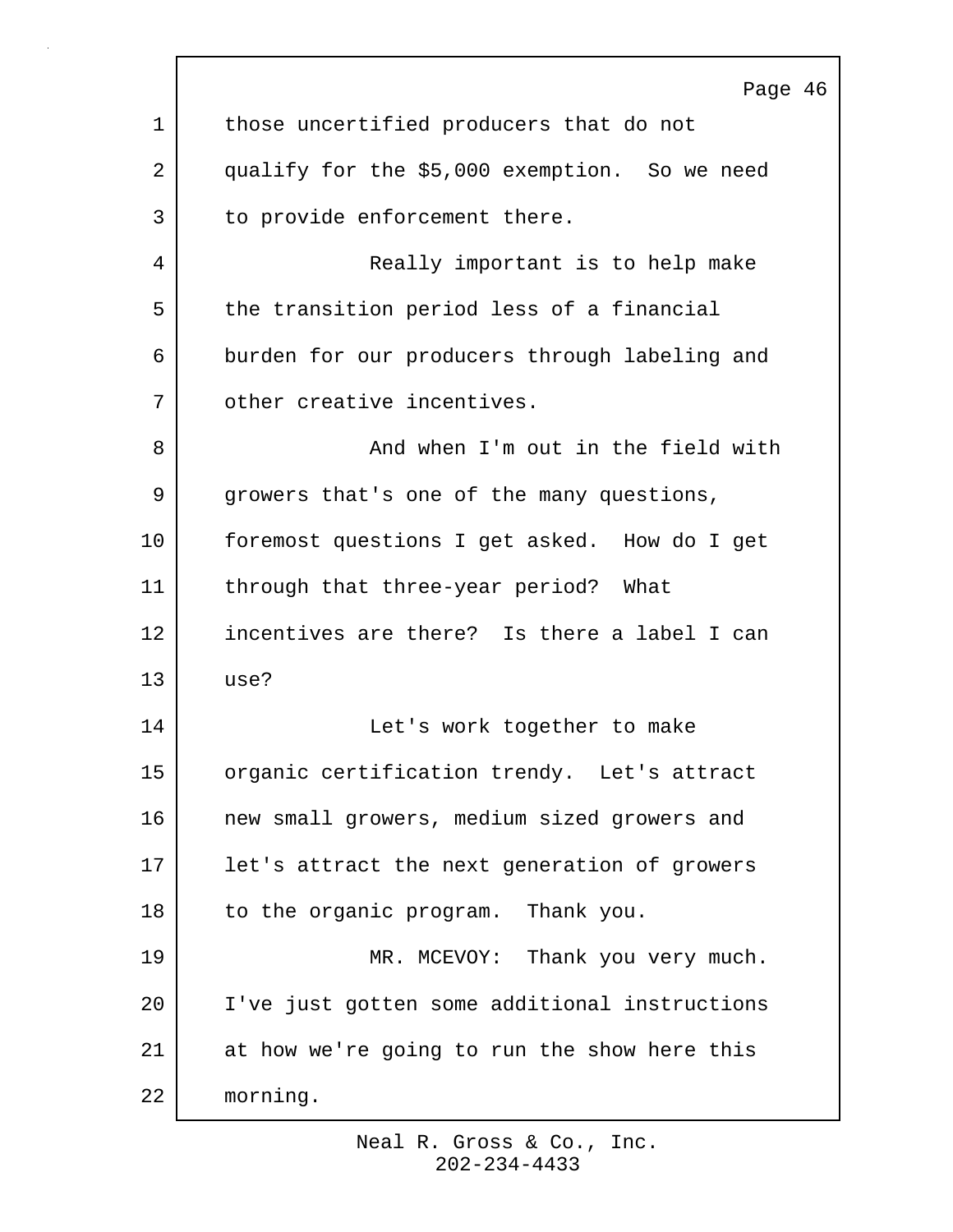|    | Page 47                                        |
|----|------------------------------------------------|
| 1  | So we have a schedule printed with             |
| 2  | specific times for each person. Is that        |
| 3  | schedule available up front so people can see  |
| 4  | that? Yes, good.                               |
| 5  | We're asking commenters to state               |
| 6  | their name and where they are from, and that's |
| 7  | been great. Thank you very much for doing      |
| 8  | that.                                          |
| 9  | There's a five-minute time limit.              |
| 10 | There's a timekeeper in the front that will    |
| 11 | raise signs about the amount of time that's    |
| 12 | left in your comment period.                   |
| 13 | I think everybody is well within               |
| 14 | that five-minute time period at the current    |
| 15 | time. We may ask some clarifying questions of  |
| 16 | the commenters.                                |
| 17 | And so I think that's it.                      |
| 18 | Anything else, Mark? Okay, so the next couple  |
| 19 | folks up are Julia, then Kelly Shea and Craig  |
| 20 | Weakley. Thank you.                            |
| 21 | MS. SABIN: Good morning. My name               |
| 22 | is Julia Sabin, and I'm the Vice President     |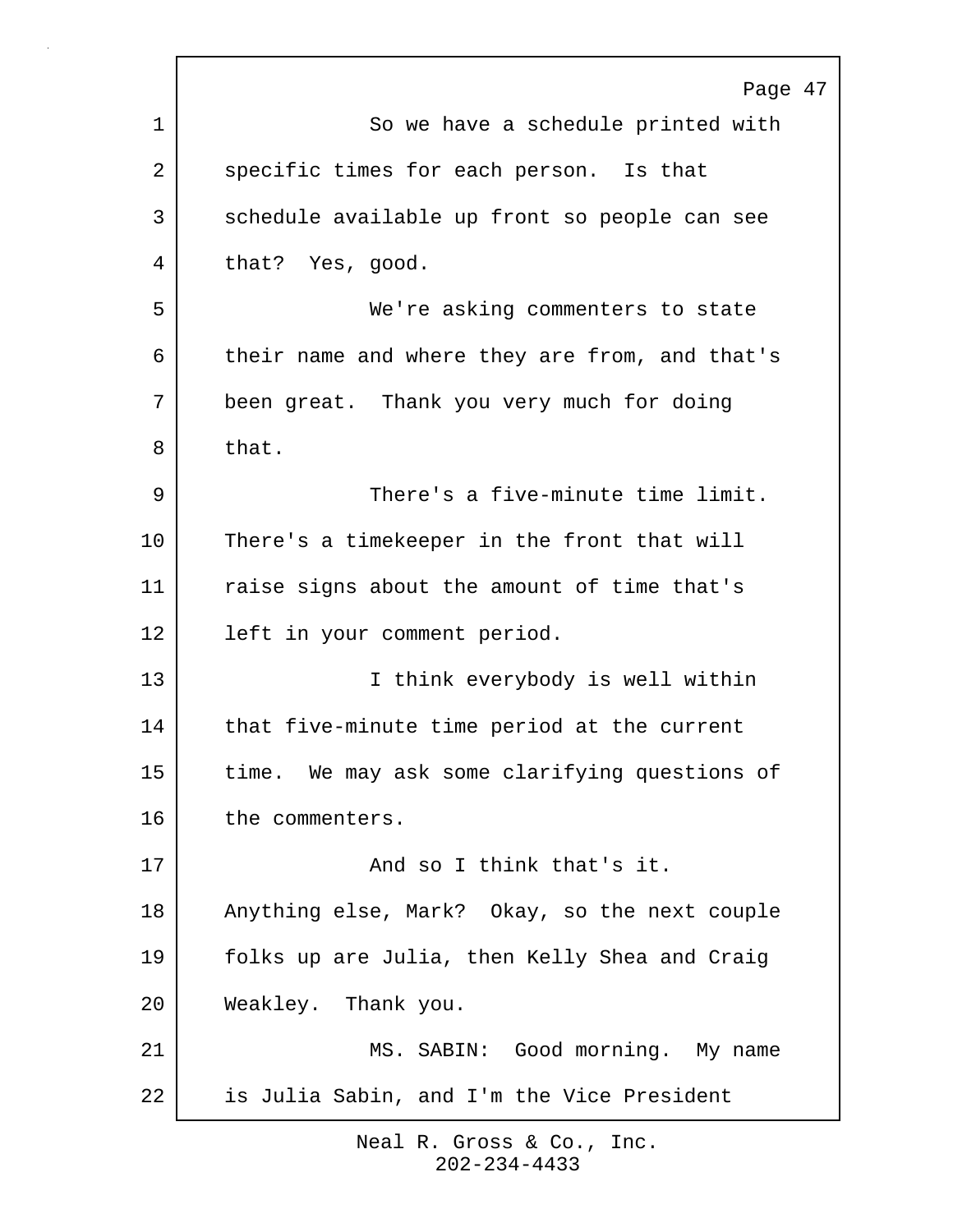|    | Page 48                                        |
|----|------------------------------------------------|
| 1  | General Manager for Smucker Natural Foods.     |
| 2  | And I've been engaged in the organic industry  |
| 3  | since 1983, when I graduated from college and  |
| 4  | went to work for Knudsen Juice Company.        |
| 5  | Smucker Natural Foods has been                 |
| 6  | engaged in the organic industry for nearly 27  |
| 7  | years, and we manage the R.W. Knudsen Family   |
| 8  | and Santa Cruz Organic brands.                 |
| 9  | We've been a long time supporter               |
| 10 | of the industry and we have a great admiration |
| 11 | and support of the Organic Trade Association   |
| 12 | whose mission is to grow organic and to        |
| 13 | protect the standards.                         |
| 14 | I'm also the President of the                  |
| 15 | Board for the Organic Trade Association, and   |
| 16 | I'd like to thank the USDA for setting up the  |
| 17 | time to listen to its stakeholders.            |
| 18 | The Organic Trade Association is a             |
| 19 | proud supporter of the Healthy Hunger-Free     |
| 20 | Kids Act, which sets new standards for the     |
| 21 | quality of food that America's children are    |
| 22 | served every day.                              |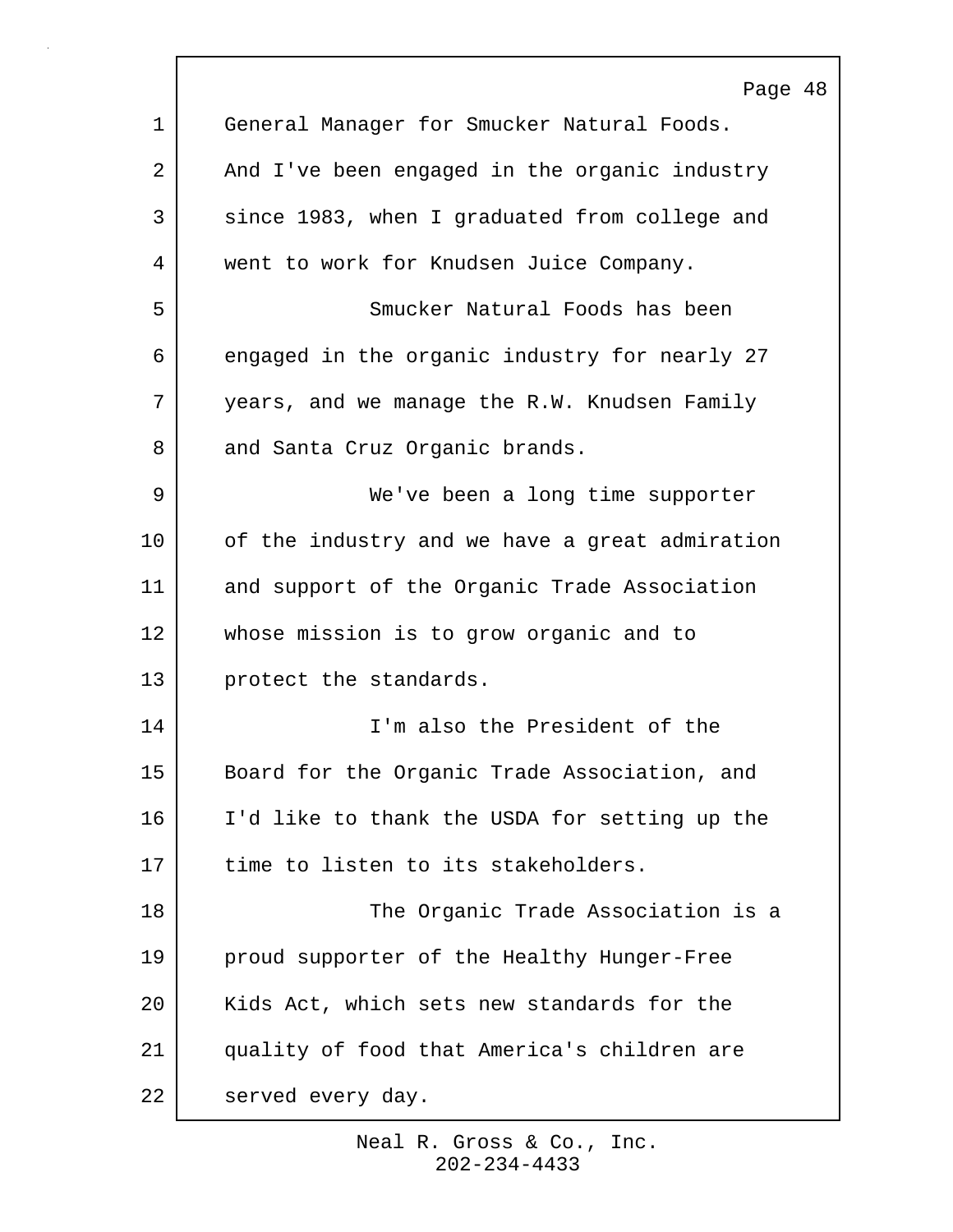| Page 49                                        |
|------------------------------------------------|
| Congress, when passing the Act,                |
| signaled its strong support of organic food in |
| schools by authorizing \$10 million for an     |
| Organic Pilot Program.                         |
| The Pilot will prove the                       |
| feasibility of adding organic foods to school  |
| meals by offering competitive grants to school |
| districts that have a high poverty rate to     |
| give students opportunities for fresh organic  |
| foods.                                         |
| The Organic Pilot Program                      |
| coincides with the goals of the Farm to School |
| Program and the First Lady's Let's Move        |
| initiative, to improve the health of America's |
| children.                                      |
| Because the \$10 million for the               |
| Organic Pilot Program is not mandated by the   |
| Healthy Hunger-Free Kids Act, we ask that you  |
| include the program in your fiscal year 2013   |
| budget.                                        |
| We understand the process to                   |
| initiate a pilot program can take a year or    |
|                                                |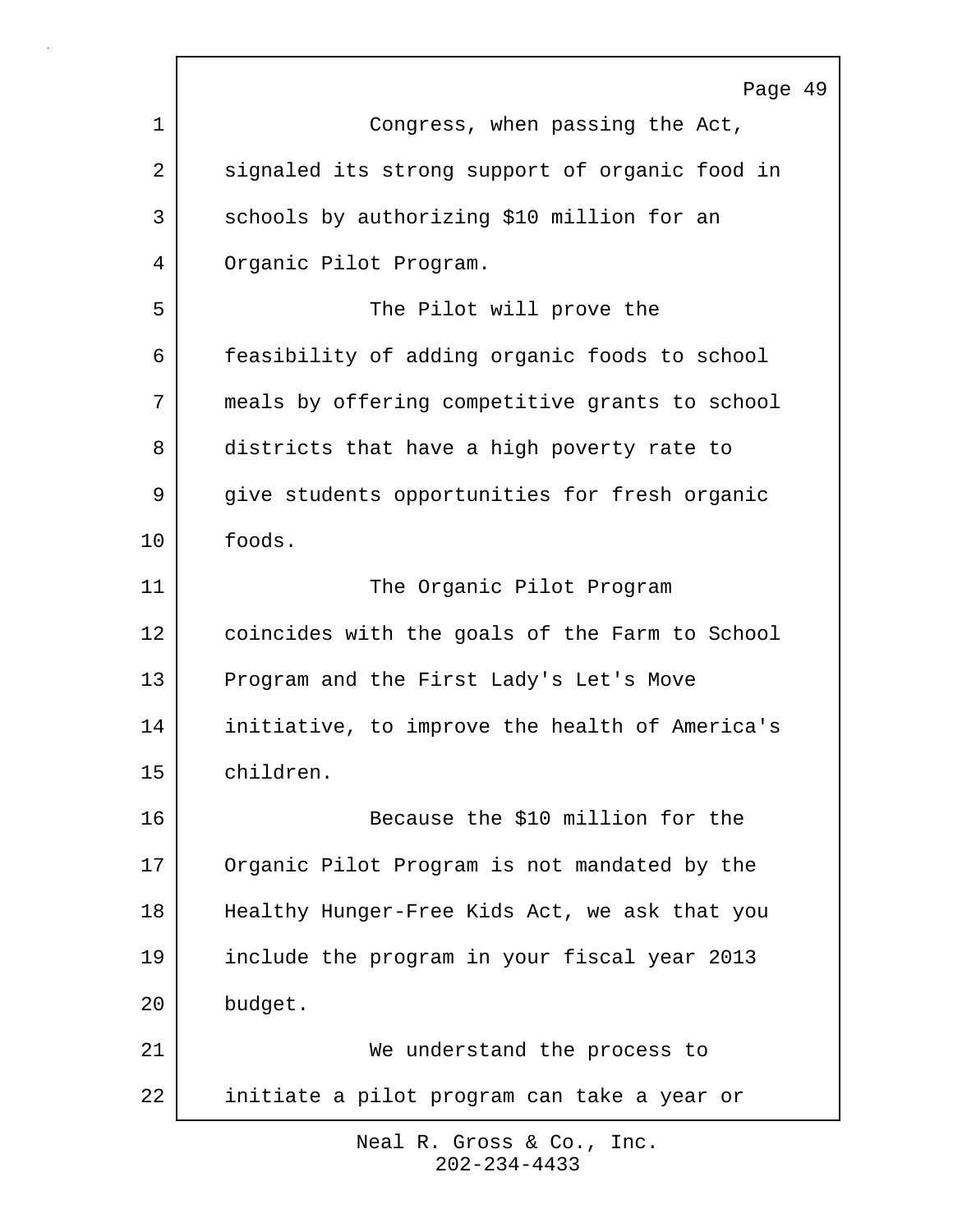| Page 50<br>$\mathbf 1$<br>more, and we feel that including the Organic<br>2<br>Pilot Program in USDA's fiscal year 2013<br>3<br>budget will expedite the creation of the<br>4<br>program. |  |
|-------------------------------------------------------------------------------------------------------------------------------------------------------------------------------------------|--|
|                                                                                                                                                                                           |  |
|                                                                                                                                                                                           |  |
|                                                                                                                                                                                           |  |
|                                                                                                                                                                                           |  |
|                                                                                                                                                                                           |  |
| 5<br>These are tough budgetary times                                                                                                                                                      |  |
| 6<br>and we understand that, for the Department of                                                                                                                                        |  |
| 7<br>Agriculture. But please do not let this                                                                                                                                              |  |
| 8<br>historic opportunity go unfulfilled.                                                                                                                                                 |  |
| 9<br>OTA and the industry look forward                                                                                                                                                    |  |
| 10<br>to working with you to bring the Organic Pilot                                                                                                                                      |  |
| 11<br>Program to fruition. Please let us know any                                                                                                                                         |  |
| 12<br>assistance we can offer you, and thank you                                                                                                                                          |  |
| 13<br>again for your time.                                                                                                                                                                |  |
| 14<br>Thanks, Julia. Next<br>MR. MCEVOY:                                                                                                                                                  |  |
| 15<br>we have Kelly. Good morning, Kelly.                                                                                                                                                 |  |
| 16<br>MS. SHEA: Good morning. My name                                                                                                                                                     |  |
| is Kelly Shea, and I've worked in organic food<br>17                                                                                                                                      |  |
| 18<br>and farming for about 25 years now.                                                                                                                                                 |  |
| 19<br>I also serve on the Organic Trade                                                                                                                                                   |  |
| 20<br>Association board of directors, and as well I                                                                                                                                       |  |
| 21<br>serve on FFA's Foundation Sponsor Board. And                                                                                                                                        |  |
| 22<br>I'm really happy to report that our blue-                                                                                                                                           |  |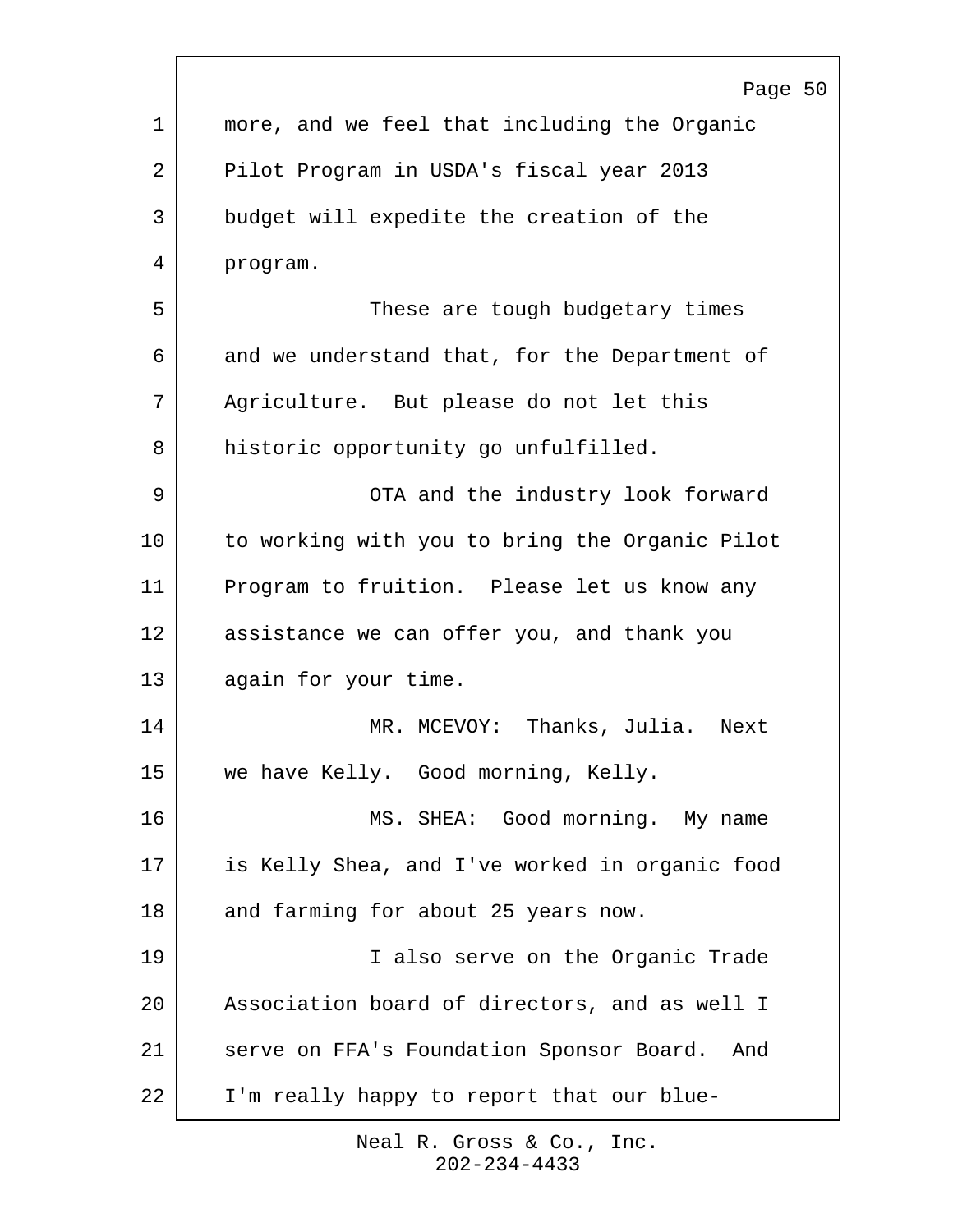|             | Page 51                                        |
|-------------|------------------------------------------------|
| $\mathbf 1$ | jacketed youth are incredibly excited about    |
| 2           | organic agriculture and sustainable            |
| 3           | agriculture, and I really want to thank        |
| 4           | Secretary Vilsack for his support of FFA.      |
| 5           | He actually had the FFA students,              |
| 6           | challenged them to bring some Farm Bill        |
| 7           | objectives forward to him and they were able   |
| 8           | to do that, and so that was incredibly         |
| 9           | exciting.                                      |
| 10          | So I want to thank USDA for                    |
| 11          | hosting this listening session, and hope that  |
| 12          | the ideas generated here today are useful to   |
| 13          | the work of the National Organic Program.      |
| 14          | The Act and regulations were put               |
| 15          | in place to ensure consumers that organic      |
| 16          | products meet consistent standards.<br>The     |
| 17          | adoption of the Organic Foods Production Act   |
| 18          | and the implementation of the rule has         |
| 19          | thankfully led us away from that patchwork of  |
| 20          | dozens of different certifiers with varying    |
| 21          | standards. However, there's still work left to |
| 22          | do with respect to attaining consistency among |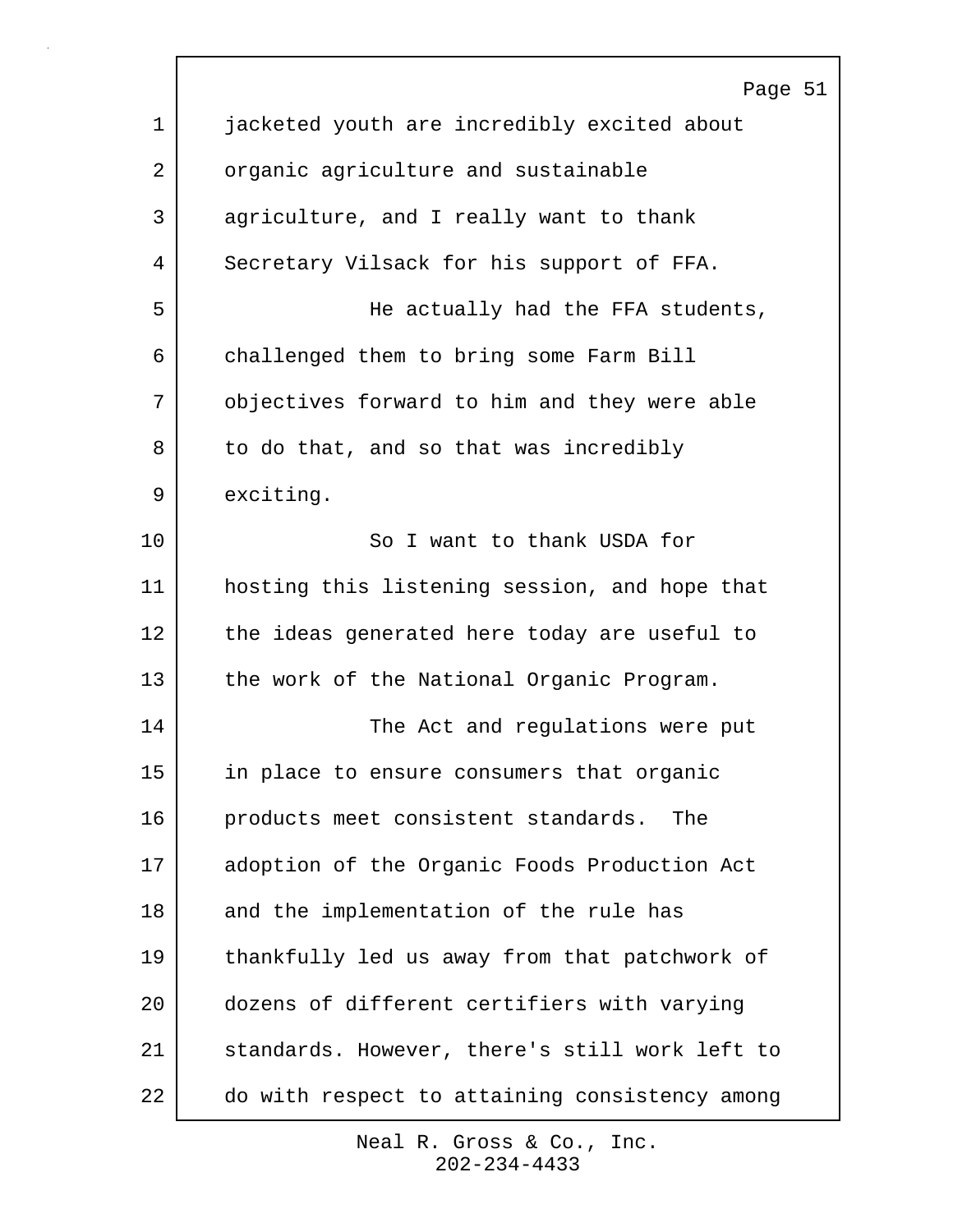|             | Page 52                                        |
|-------------|------------------------------------------------|
| $\mathbf 1$ | certifiers, and Miles knows this is one of my  |
| 2           | favorite topics.                               |
| 3           | You know, I see this first hand                |
| 4           | every day because I work with over 600         |
| 5           | suppliers in 24 states, as well as our         |
| 6           | organization purchases ingredients such as     |
| 7           | sugar, cocoa and vanilla from outside the U.S. |
| 8           | Certifiers still vary in their                 |
| 9           | approach to the regulations and their approach |
| 10          | to compliance and enforcement. Sometimes the   |
| 11          | variations are fairly benign and at other      |
| 12          | times more egregious.                          |
| 13          | The existence of the variations is             |
| 14          | really unfair to the farming and processing    |
| 15          | community and counter to the purpose of why    |
| 16          | the National Organic Program was created.      |
| 17          | I do have to say that the NOP has              |
| 18          | increased their communications, their          |
| 19          | enforcement, certifier trainings, and most     |
| 20          | recently with the introduction of the NOP      |
| 21          | handbook they are providing the organic sector |
| 22          | with central and official resources for        |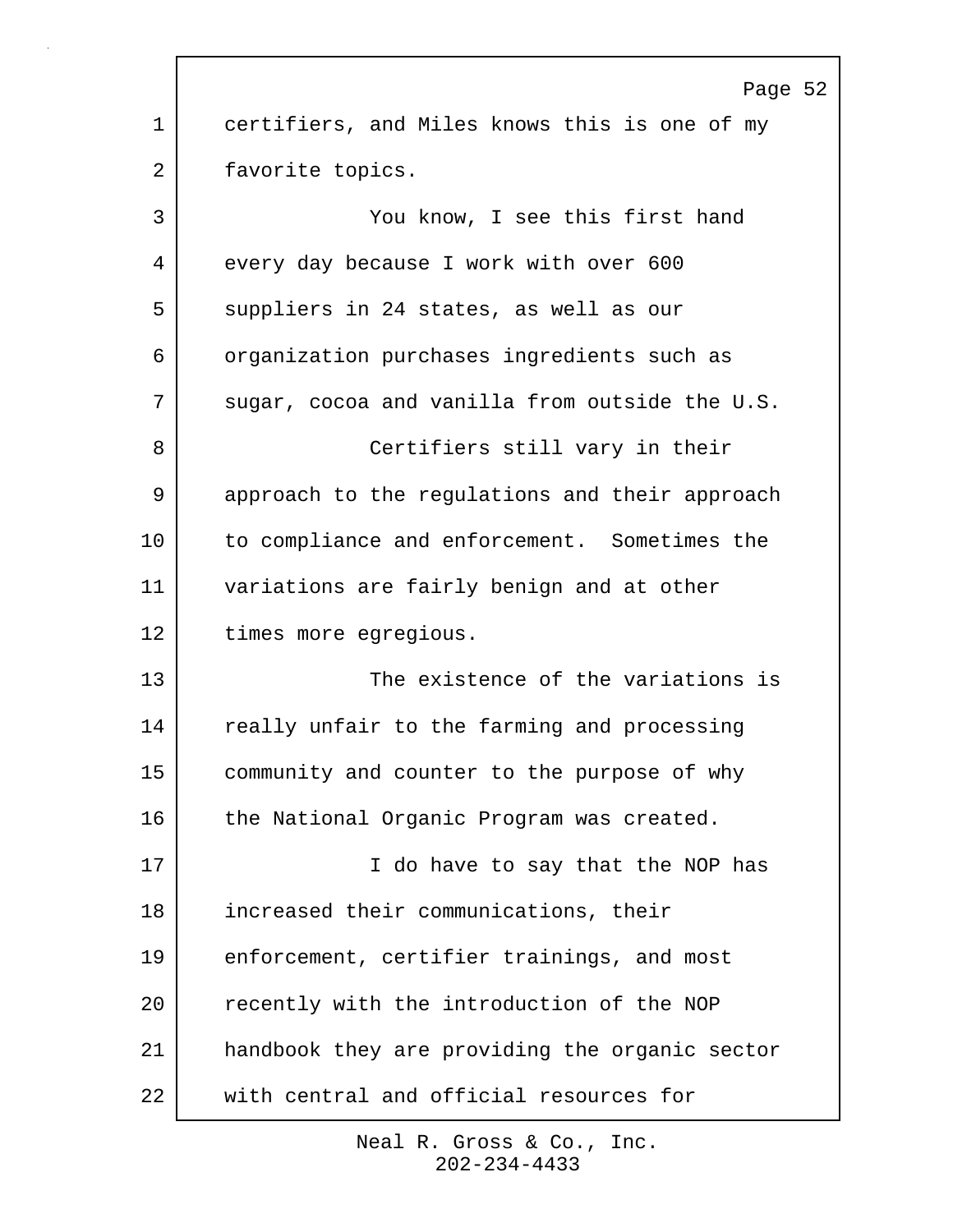|         | Page 53                                        |
|---------|------------------------------------------------|
| 1       | current NOP instructions, guidance and policy. |
| 2       | But I think that the                           |
| 3       | clarifications need to continue to be          |
| 4       | provided. And when a clarification is given    |
| 5       | to an individual certifier, maybe in instances |
| 6       | where there's been a non-compliance based on   |
| 7       | a complaint received by the NOP or where a     |
| 8       | particular certifier has been requesting       |
| 9       | guidance, the certifier in receipt of that     |
| $10 \,$ | information might correct their issue or act   |
| 11      | on the issue.                                  |
| 12      | But there could be several other               |
| 13      | certifiers and maybe a number of certified     |
| 14      | operations that unknowingly continue the       |
| 15      | practice because they didn't receive that      |
| 16      | information.                                   |
| 17      | And sometimes the time period                  |
| 18      | between issuance of the clarification to a     |
| 19      | particular certifier and then official         |
| 20      | clarification to the public could be lengthy,  |
| 21      | so if there could be some mechanism for        |
| 22      | expediting clarification to all certifiers and |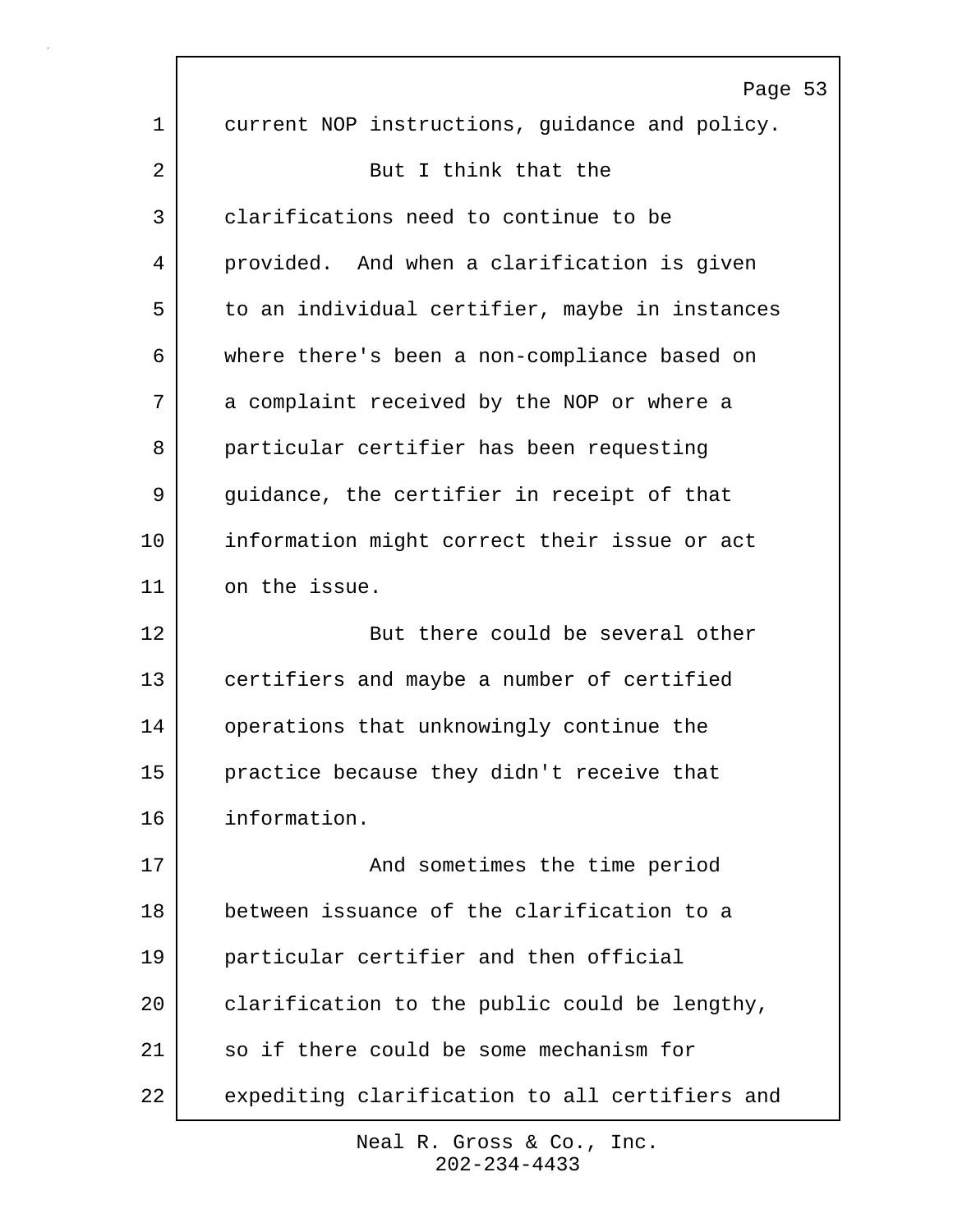|                 | Page 54                                        |
|-----------------|------------------------------------------------|
| 1               | to the universe of certified entities.         |
| 2               | And, you know, I had a manager                 |
| 3               | that once said to me, Kelly, you know, don't   |
| 4               | come into my office and bring me a problem     |
| 5               | without a solution. So I just wanted to throw  |
| 6               | a couple opportunities out there.              |
| 7               | Regular and documented                         |
| 8               | communications between the NOP and then the    |
| 9               | Accredited Certifiers Association would be     |
| 10              | great, and then please make those              |
| 11              | communications available to the public.        |
| 12              | Because if the NOP knows the answer and the    |
| 13              | accredited certifiers know the answer, but the |
| 14              | operations that are certified or the buyers of |
| 15 <sub>1</sub> | organic ingredients don't know it, it doesn't  |
| 16              | really help us.                                |
| 17              | Also the Accredited Certifiers                 |
| 18              | Association, if they were to bring forward to  |
| 19              | the NOP some of their top identified questions |
| 20              | or concerns, and the NOP could respond to      |
| 21              | those inconsistencies communicating at the     |
| 22              | same time to the AC and the public, that would |

 $\Gamma$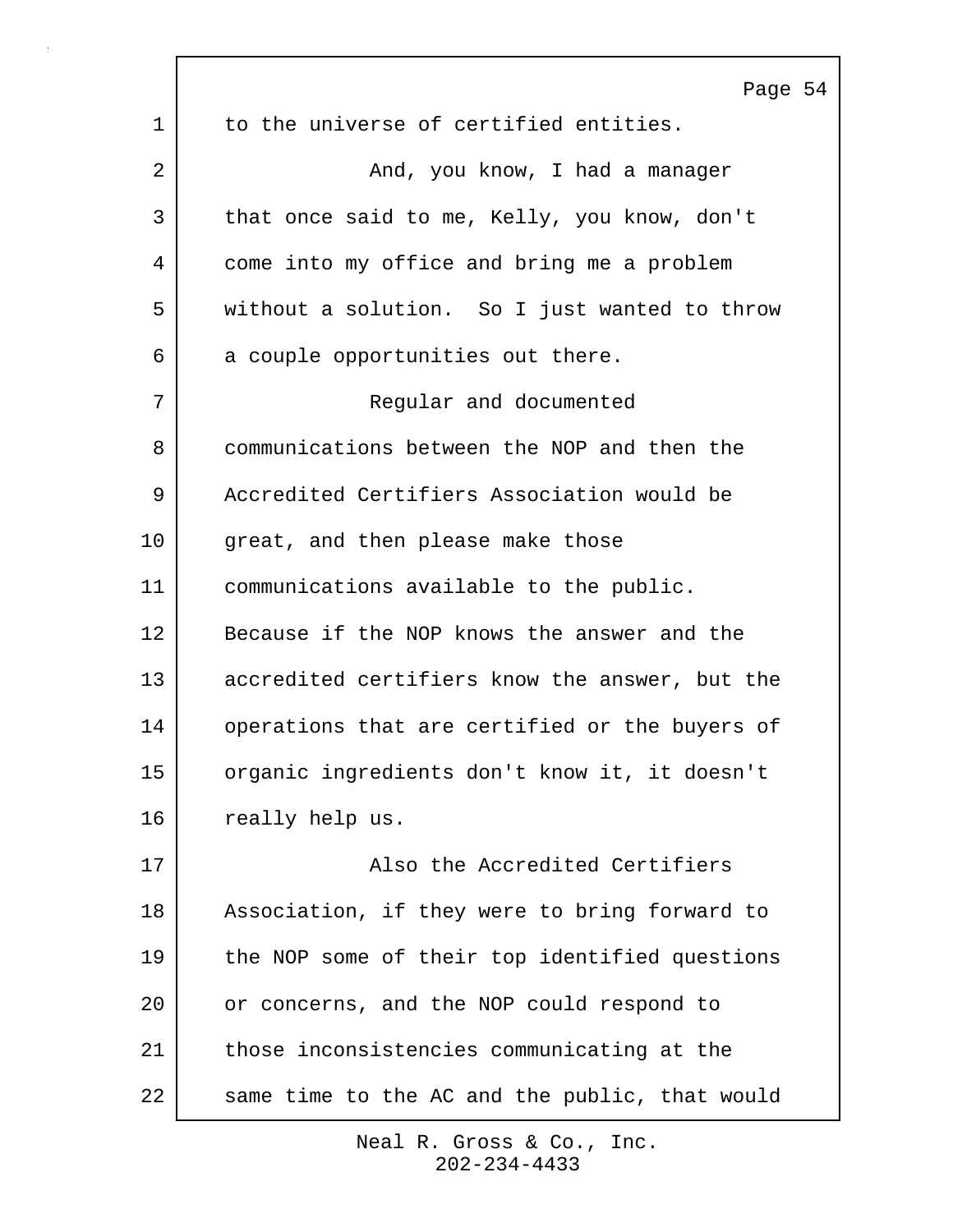Page 55 1 be really helpful. 2 | And there's a number of potential 3 means including but not limited to certifier 4 | trainings, and we hope the public continues to 5 be allowed to attend those trainings, the NOP 6 | newsletter, the website and the handbook. 7 Q&As and several other policies 8 that have been on the NOP website have been 9 taken down since the June 15th notice. For 10 example, the NOP access was very helpful and 11 is missed. 12 And that's not to say that the new 13 website isn't much better, more user friendly 14 and all that, but there is some information 15 that was up there for quite awhile that's not 16 there. 17 So while we understand that 18 policies will be revised and hopefully not 19 significantly as -- you know, we're all doing 20 business based on those policies, and these 21 policies will be incorporated into the 22 handbook.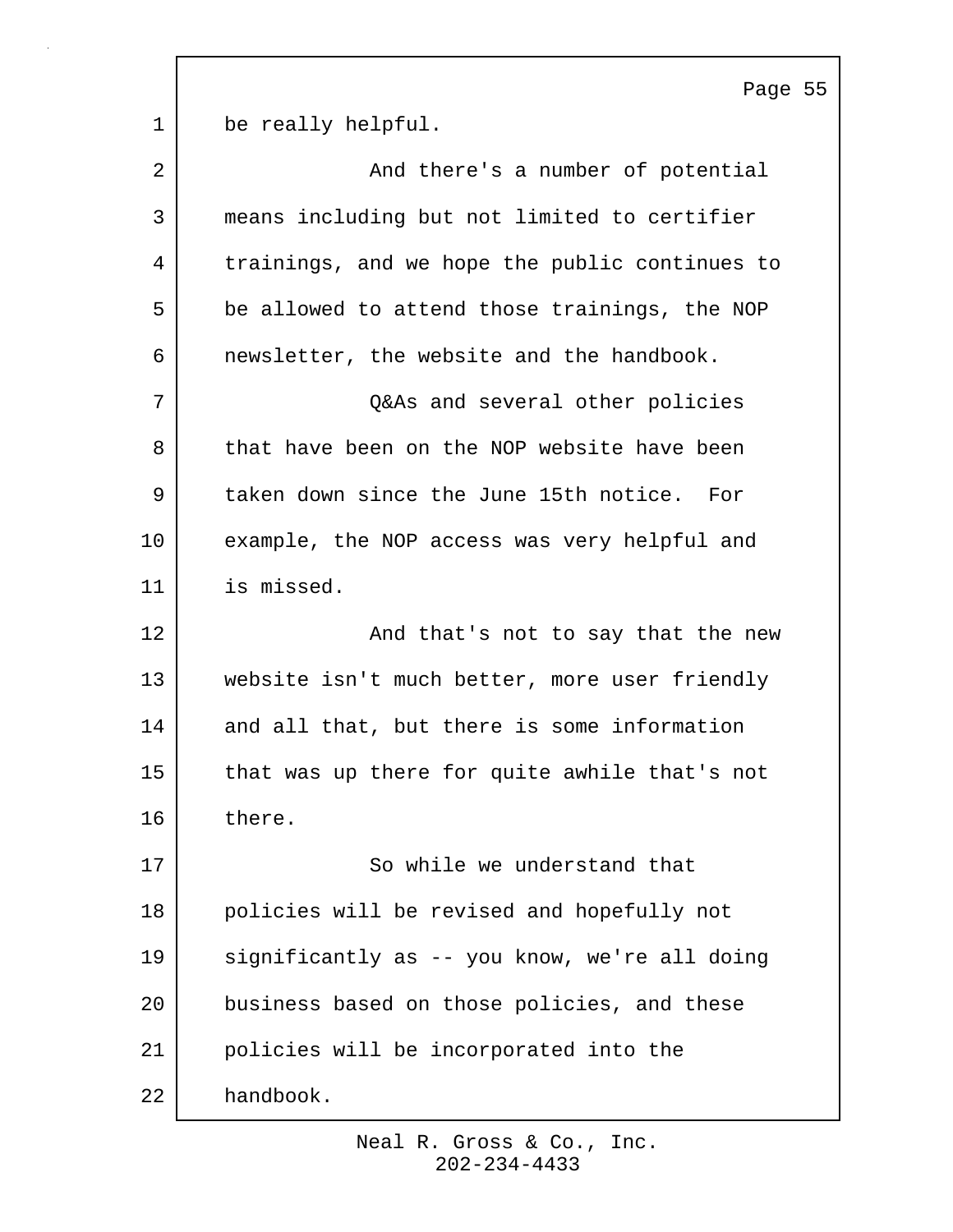Page 56 1 We encourage the NOP to prioritize 2 any significant clarifications that were taken 3 down and have not been added to the NOP 4 handbook. And an important example of that is 5 the Food Contact Substance policy. 6 So I want to thank you so much for 7 your time, and I'd ask as a member of the 8 organic business community not a certifier, I 9 guess I'm not asking, I'm reiterating that 10 clarifications to certifiers should be made 11 public so the community of certified entities 12 could be on board as well. And then lastly, 13 | I'd like to urge the USDA to appoint qualified 14 members to the National Organic Standards 15 Board and appoint the 15th member before the 16 upcoming November board meeting. Thank you 17 very much. 18 MR. MCEVOY: Thanks, Kelly. I 19 couldn't agree with you more in terms of 20 needing more consistency and clarification to 21 certifiers. 22 There's still a lot of work to do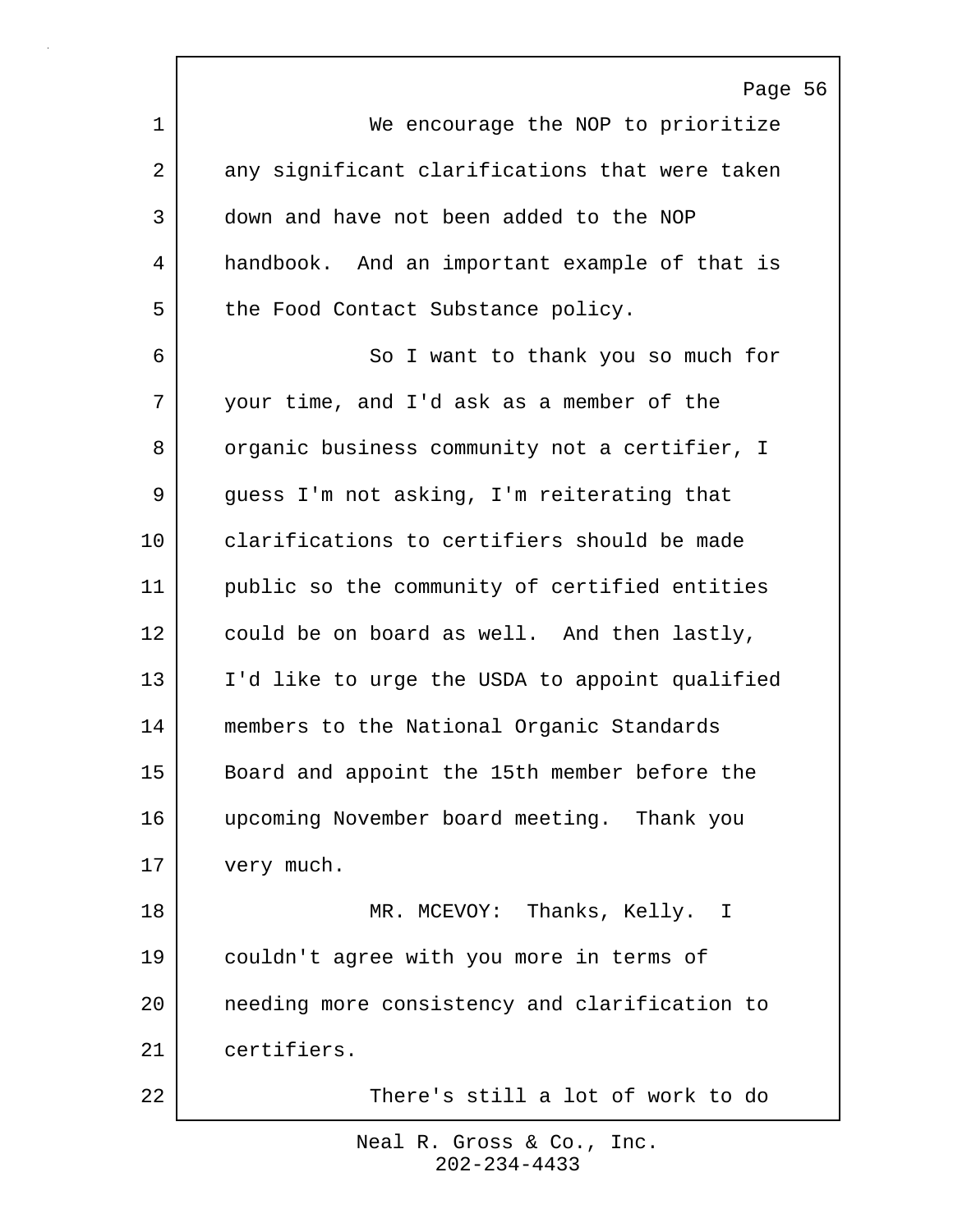Page 57 1 to provide that consistency in terms of the 2 interpretations of the standards. 3 It's a challenge to do that to 4 notify everybody at the same time, at the same 5 time that we're getting individual situations  $6$  that we have to deal with through the 7 complaint process. 8 But we're certainly on board with 9 the idea that once there is a clarification we 10 need to inform everybody at the same time. 11 | Making that happen is challenging. 12 The question I'd have for you is, 13 you mentioned the food content policy. Are 14 there other policies that from your 15 perspective are priorities for clarification? 16 MS. SHEA: There are. And if 17 you'd like, I'd be more than happy to submit 18 | something to the program that lists that out. 19 MR. MCEVOY: Thank you. That 20 would be very helpful, thank you. 21 | MS. SHEA: And I do want to say, 22 Mr. McEvoy, you have been a real blessing. We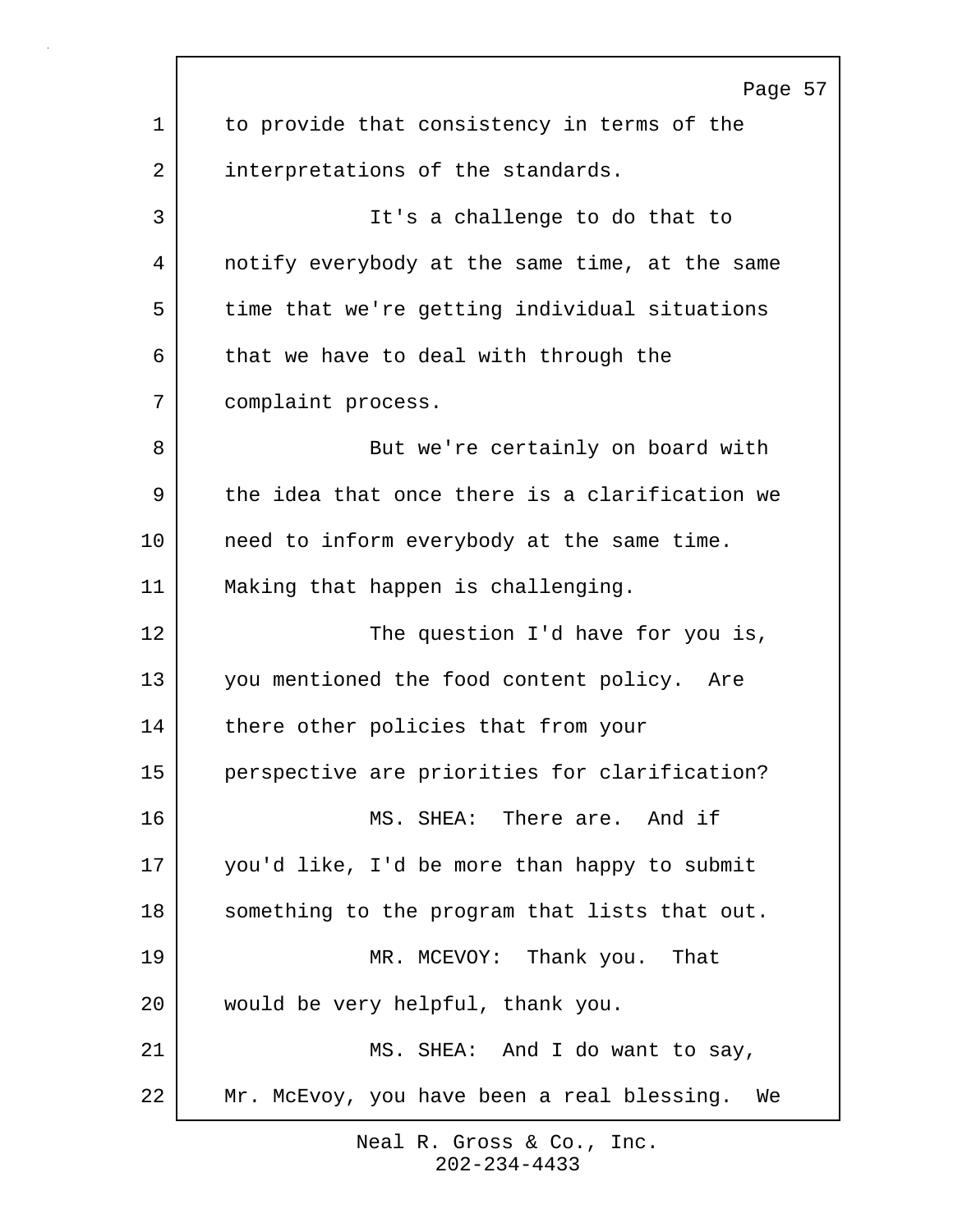|             | Page 58                                        |
|-------------|------------------------------------------------|
| $\mathbf 1$ | appreciate the work you're doing a lot. We     |
| 2           | know there's a lot to be done, and anything we |
| 3           | can do as a community to help, we'd like to.   |
| 4           | Thank you.                                     |
| 5           | MR. MCEVOY: Thank you.                         |
| 6           | MS. VELTEIS: Good morning, my                  |
| 7           | name is Heather Velteis. I'm with the Foreign  |
| 8           | Agricultural Service. I'm the Ag Marketing     |
| 9           | Specialist at the Office of Trade Programs.    |
| 10          | MR. WEAKLEY: Good morning, and                 |
| 11          | thank you for the opportunity to provide       |
| 12          | comments to USDA.                              |
| 13          | I'm Craig Weakley, and I recently              |
| 14          | retired from Small Planet Foods after 22 years |
| 15          | of working on the Cascadian Farm and the Muir  |
| 16          | Glen Organic brands.                           |
| 17          | I now operate a consulting                     |
| 18          | business focused on the organic industry, and  |
| 19          | currently serve on the board of directors of   |
| 20          | the Organic Trade Association.                 |
| 21          | I believe it's time for the NOP to             |
| 22          | address the increasing problem of GMO          |
|             |                                                |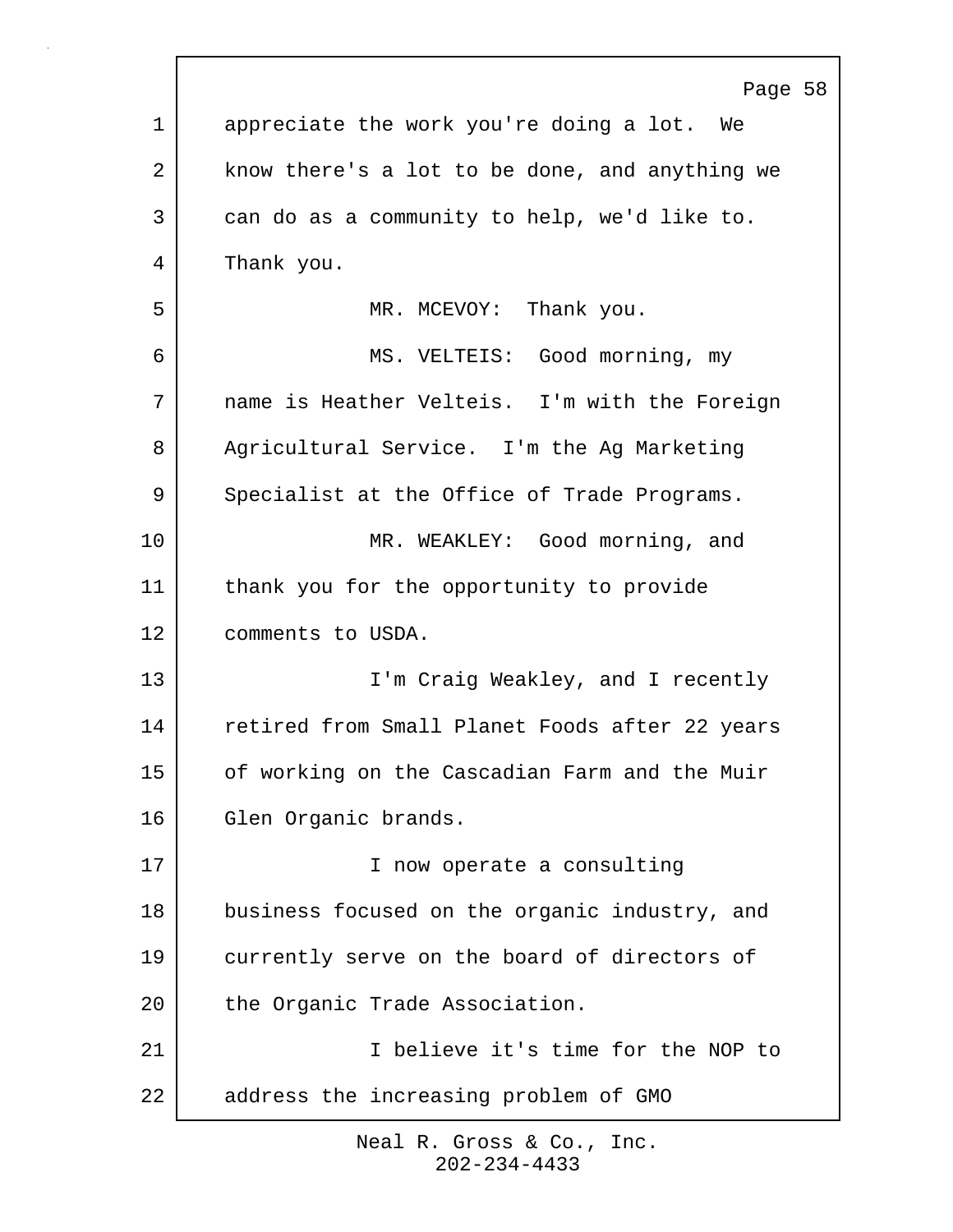|                | Page 59                                        |  |
|----------------|------------------------------------------------|--|
| $\mathbf 1$    | contamination that organic farmers, processors |  |
| $\overline{a}$ | and consumers are dealing with.                |  |
| 3              | Ten years ago GMO contamination                |  |
| 4              | was a nuisance and a potential threat to our   |  |
| 5              | industry, but today GMO contamination is a     |  |
| 6              | substantial threat to the integrity of the     |  |
| 7              | organic label, the ability of organic farmers  |  |
| 8              | to sell their crops and the ability of organic |  |
| 9              | processors to obtain adequate supplies of      |  |
| 10             | ingredients.                                   |  |
| 11             | GMO contamination has also become              |  |
| 12             | a heightened concern of organic consumers who  |  |
| 13             | are increasingly looking to natural foods      |  |
| 14             | retailers to provide assurances that the       |  |
| 15             | products they're buying in their stores are    |  |
| 16             | non-GMO.                                       |  |
| 17             | I want to recommend three specific             |  |
| 18             | action items related to the problem of GMO     |  |
| 19             | contamination in the organic industry. First,  |  |
| 20             | GMO contamination must be addressed as part of |  |
| 21             | your new proposed rule on periodic residue     |  |
| 22             | testing.                                       |  |

 $\Gamma$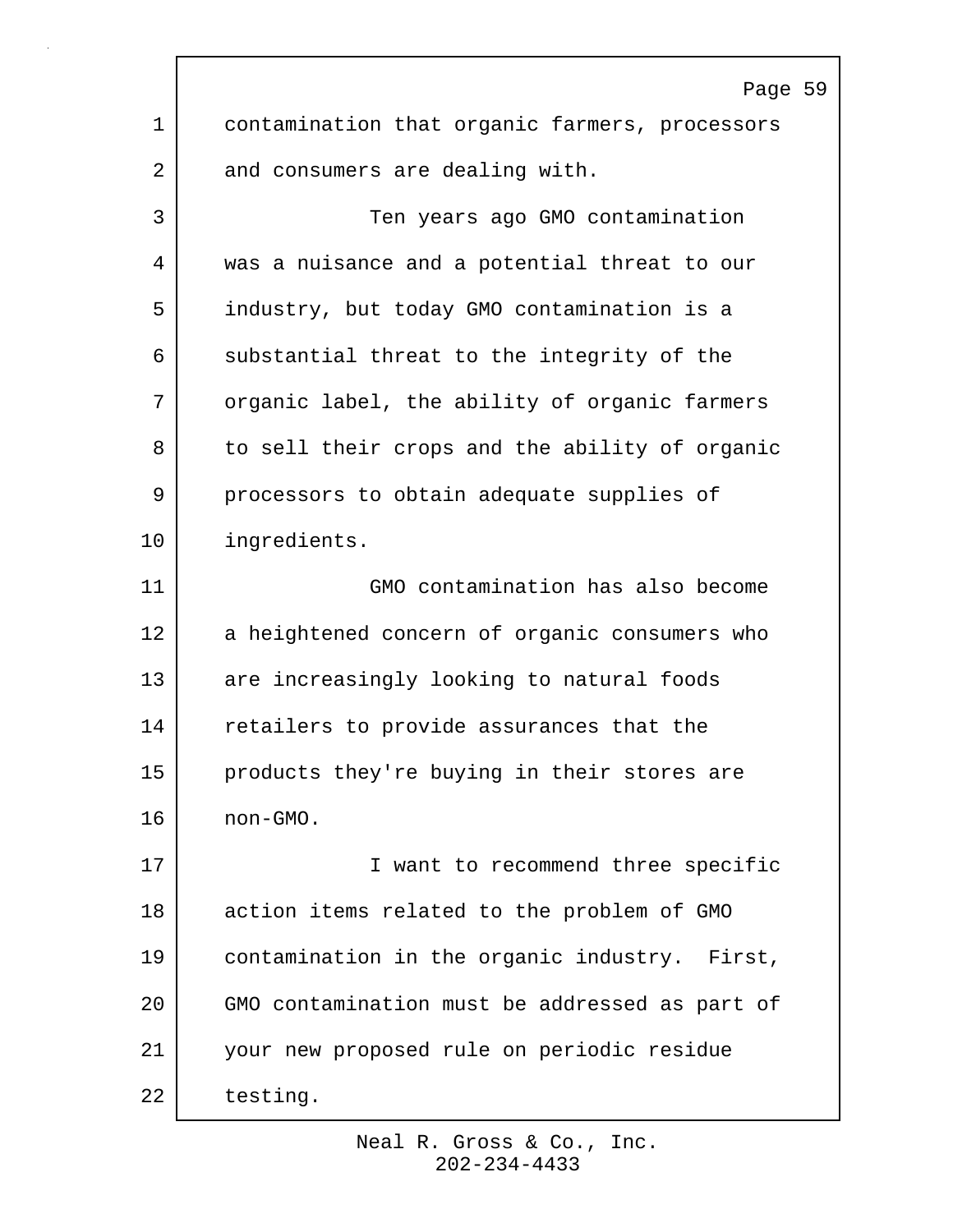Page 60 1 Periodic residue testing is an 2 important enforcement tool required by the 3 OFPA, and GMO testing must be a part of it. 4 Periodic testing for GMOs is important to 5 assure compliance with the National Organic 6 Standards, and GMO testing will also provide 7 the industry with valuable data about the 8 magnitude of GMO contamination of organic 9 crops, ingredients and finished products. 10 The second action step is that the 11 NOP must begin to work on incorporating a 12 maximum GMO threshold into the organic 13 regulations. 14 The National Organic Standards 15 already contain a maximum threshold for 16 pesticide contamination of organic crops and 17 ingredients, and the reality is, is that the 18 organic marketplace has been operating under 19 a maximum GMO tolerance for many years now. 20 It's now time for the standards to 21 match our marketplace and to incorporate a GMO 22 | threshold into our U.S. Organic Standards.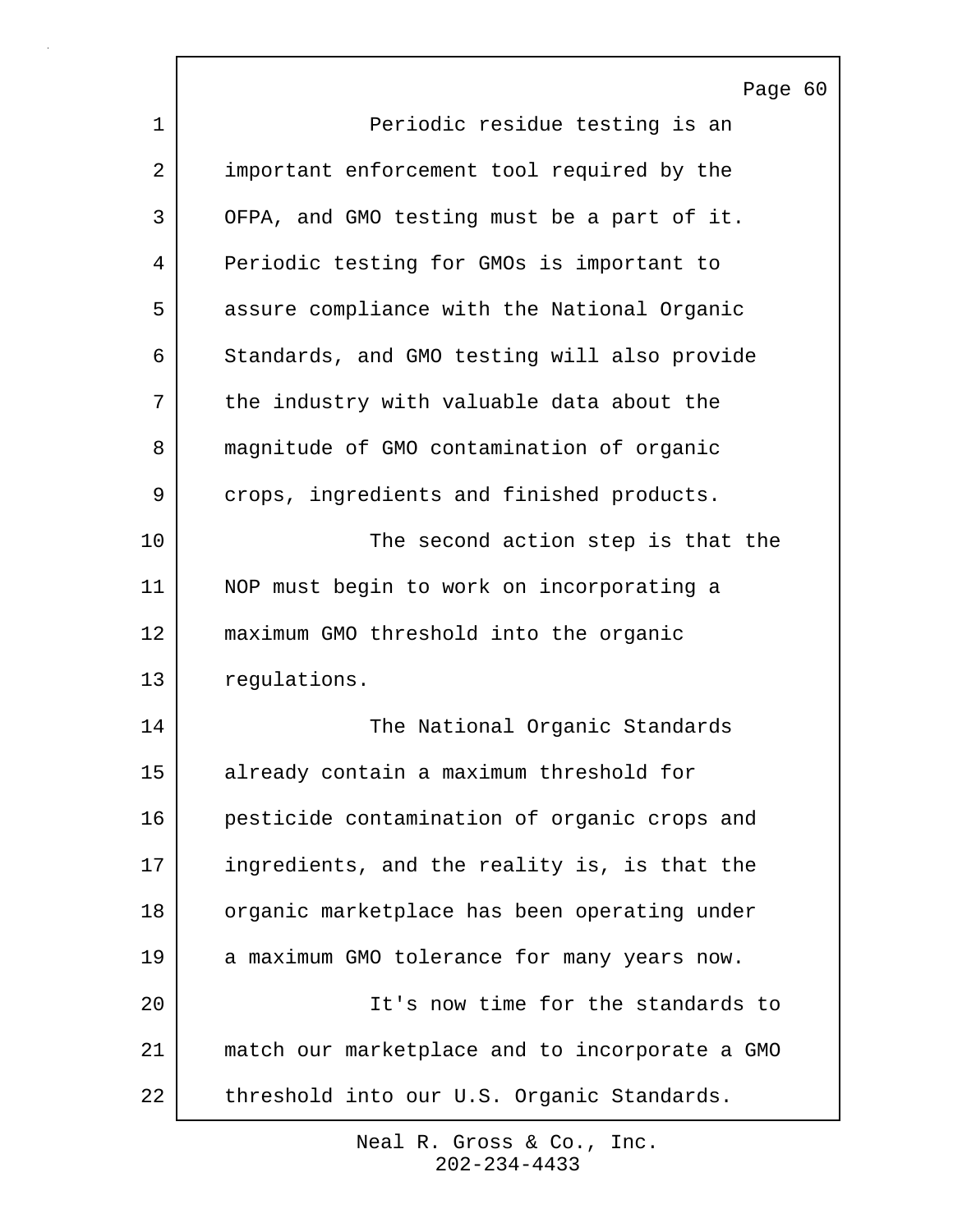|         | Page 61                                        |
|---------|------------------------------------------------|
| 1       | OTA endorses this concept and is ready to work |
| 2       | with both NOP and the NOSB to accomplish this  |
| 3       | in the near future.                            |
| 4       | The third action step is that USDA             |
| 5       | must reduce the resources it currently uses to |
| 6       | support and promote the biotech industry, and  |
| 7       | redirect those resources to support organic    |
| 8       | farmers and organic food companies.            |
| 9       | USDA's continued promotion of GMO              |
| $10 \,$ | crops is folly. Let's consider the facts.      |
| 11      | The biotech industry promised reduced          |
| 12      | pesticide use, but GMO crops substantially     |
| 13      | increase herbicide use, they create insect     |
| 14      | resistance and they create super weeds.        |
| 15      | The biotech industry promised                  |
| 16      | increased crop yields, but research conducted  |
| 17      | by USDA and others documents that GMO crop     |
| 18      | yields are no higher and in some cases         |
| 19      | actually lower.                                |
| 20      | The biotech industry promised no               |
| 21      | environmental problems. But science shows      |
| 22      | that GMOs decrease biodiversity and are        |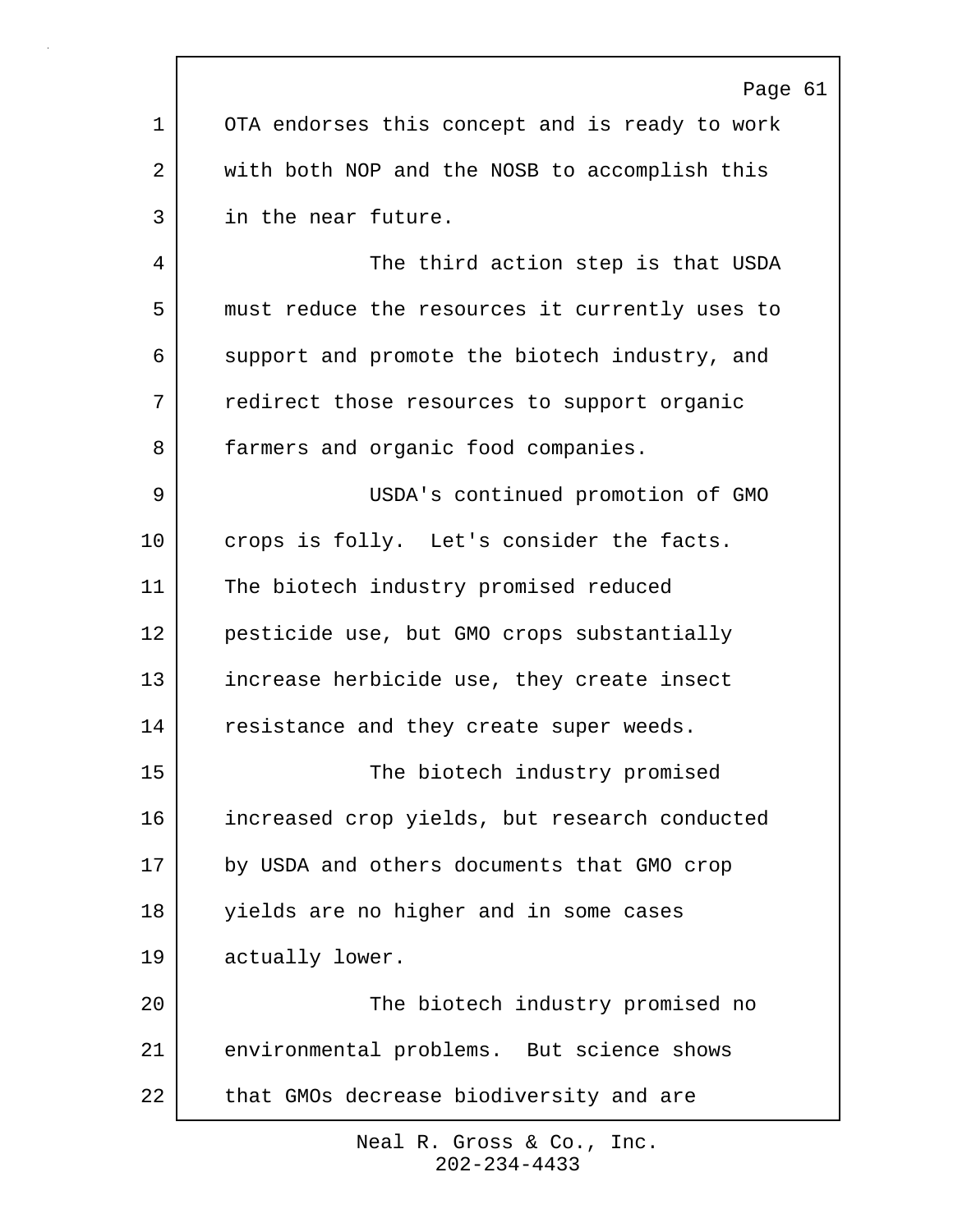|                | Page 62                                        |
|----------------|------------------------------------------------|
| $\mathbf 1$    | harmful to beneficial insects, aquatic         |
| $\overline{a}$ | organisms and soil-borne organisms.            |
| 3              | And the increased herbicide use in             |
| 4              | GMO crops makes conventional agriculture even  |
| 5              | less energy efficient than it already is.      |
| 6              | The biotech industry also promised             |
| 7              | to end world hunger. But researchers in        |
| 8              | Africa, Asia and Latin America have documented |
| 9              | that organic production systems are far        |
| 10             | superior in increasing yields, providing food  |
| 11             | security and breaking the chains of poverty.   |
| 12             | Finally, the biotech industry                  |
| 13             | claims that GMOs are safe to eat. There is no  |
| 14             | scientific basis for this claim. Adequate      |
| 15             | testing has simply not been done on GMOs.      |
| 16             | The limited animal research that               |
| 17             | has been conducted shows that harmful health   |
| 18             | effects occur when animals are fed a GMO diet. |
| 19             | And researchers have recently found the Bt     |
| 20             | toxin from GMO crops has contaminated the      |
| 21             | bloodstream of adults and unborn children, a   |
| 22             | human health concern that the biotech industry |

 $\Gamma$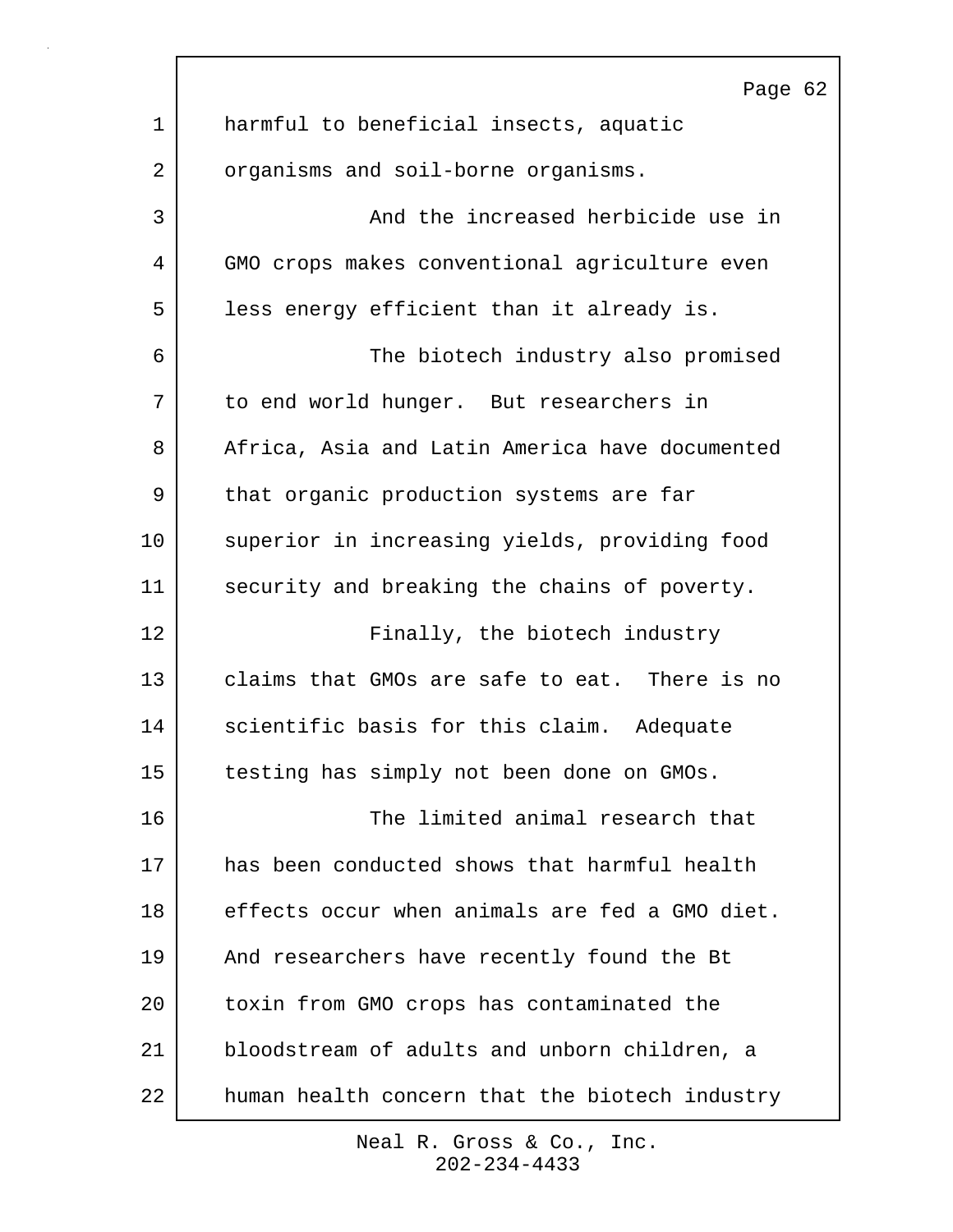|    | Page 63                                        |
|----|------------------------------------------------|
| 1  | told us simply could not happen.               |
| 2  | It's time for USDA to drop its                 |
| 3  | support of biotechnology's false promises and  |
| 4  | marketing rhetoric.                            |
| 5  | It's time for USDA to lend more                |
| 6  | meaningful support to organic farmers who use  |
| 7  | food production practices that avoid toxic     |
| 8  | pesticides, benefit the environment, sequester |
| 9  | carbon, reduce soil erosion and provide        |
| 10 | nutritious, wholesome food to consumers.       |
| 11 | It's the right thing to do and now             |
| 12 | is the right time to do it. Thanks.            |
| 13 | MR. MCEVOY: Thanks, Craig. Next                |
| 14 | up we have Leslie Zuck.                        |
| 15 | MR. LIPSON: Miles?                             |
| 16 | MR. MCEVOY: Oh, next up we have                |
| 17 | the Deputy Secretary Merrigan.                 |
| 18 | MR. LIPSON: All right, we'll                   |
| 19 | resume public comments in a few minutes. But   |
| 20 | now getting back to what was delayed from the  |
| 21 | opening of the program, the Deputy Secretary   |
| 22 | of the United States Department of             |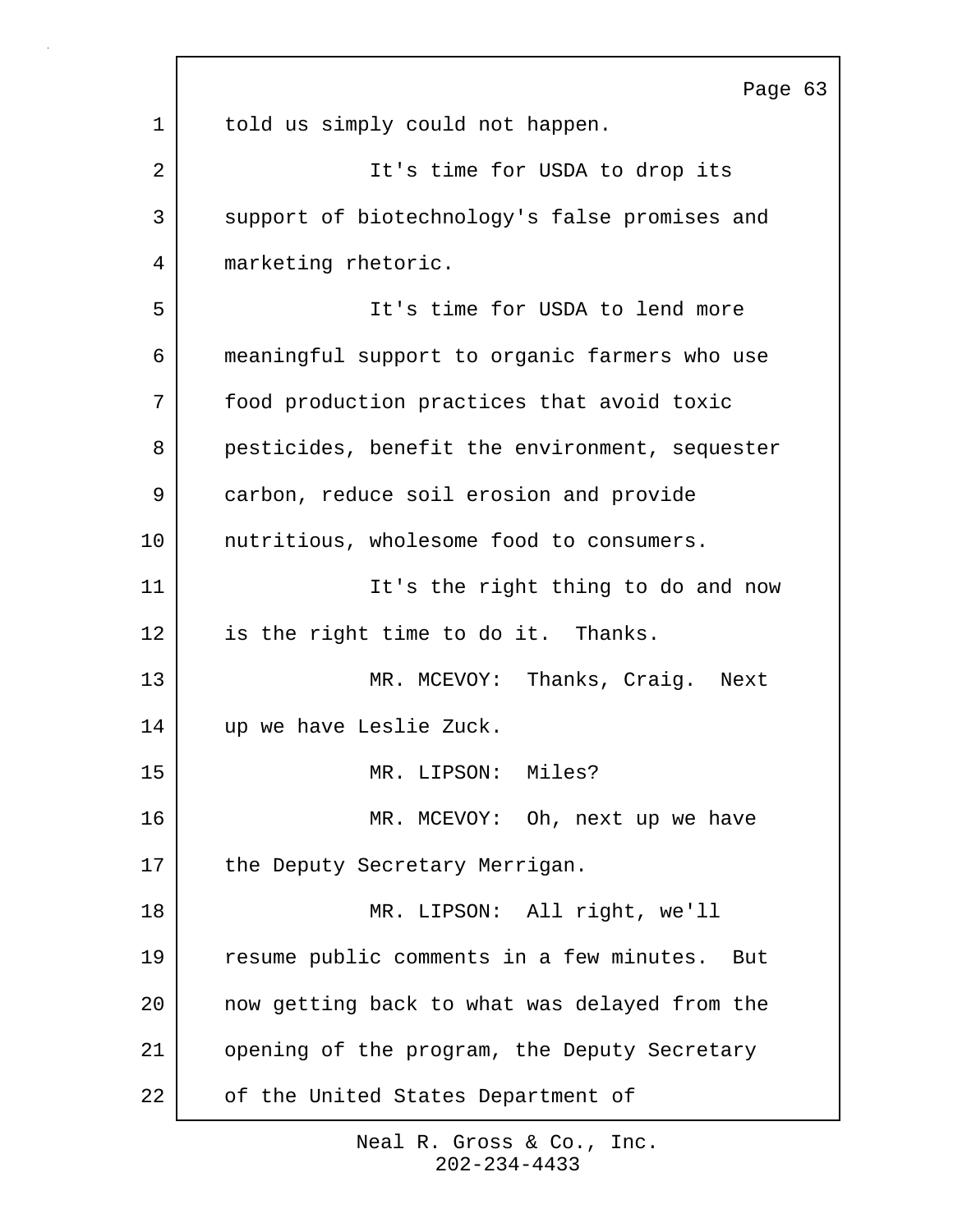Page 64 1 Agriculture, Kathleen Merrigan. 2 DEPUTY SECRETARY MERRIGAN: Good 3 morning, everybody. I'm really just here to 4 welcome you all to really what is an historic 5 listening session here at USDA. 6 I thank you for taking your time 7 and learning how to talk really, really 8 quickly so you get everything you need to say 9 in your five minutes. 10 Not easy, but I understand we're 11 also taking written comments as well. So if 12 there's excess to the five minutes, we 13 certainly have a process to take in those 14 comments and share them. 15 and as I was coming over here in 16 the tunnel that connects these two buildings, 17 I ran into our Undersecretary for Research, 18 Education and Economics, Cathy Woteki, who is 19 sitting in listening to a number of comments. 20 Got my colleagues here on this 21 panel, and you'll see different officials from 22 USDA stream in at different points throughout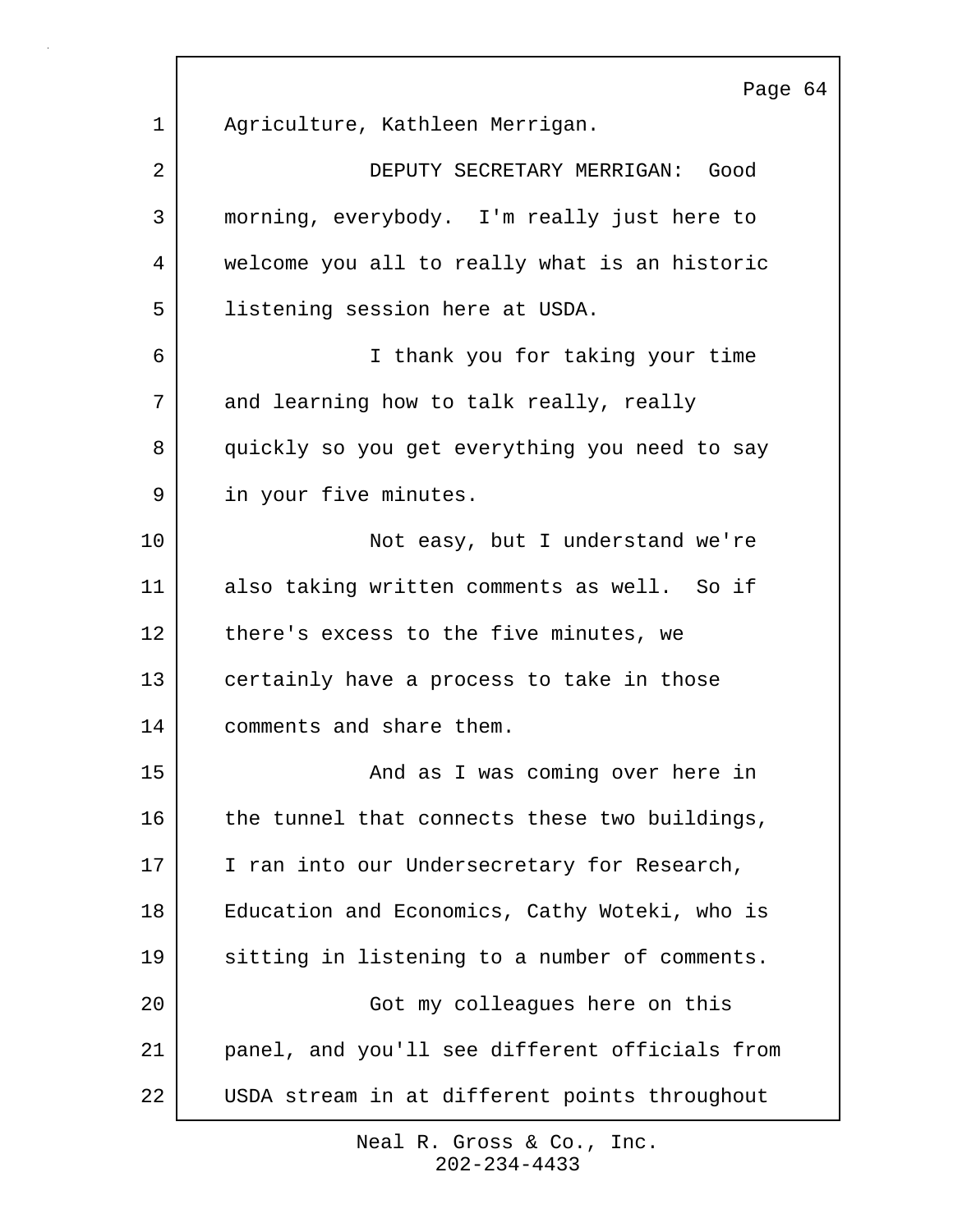Page 65 1 the day. Get to know them. 2 | Think it's a good thing that 3 they're here listening to you all. And Mark 4 and Miles and the team will figure out ways to 5 transmit all that's heard at this session to 6 the broad array of officials in the 7 Department. 8 We're really interested in what 9 the organic community has to say, in part 10 because -- and Mark may have noted this in his 11 opening welcome. 12 We've put a mandate into our 13 strategic plan. We have a performance 14 objective here at USDA that requires all of 15 our managers, all of our folks to figure out 16 how we're going to facilitate a 25 percent 17 increase in the number of certified U.S. 18 organic businesses from 2009 to 2015. 19 That's a big, big -- what do they 20 call them, the hairy, audacious goal, whatever 21 those things are. 22 But I mean that's a big, big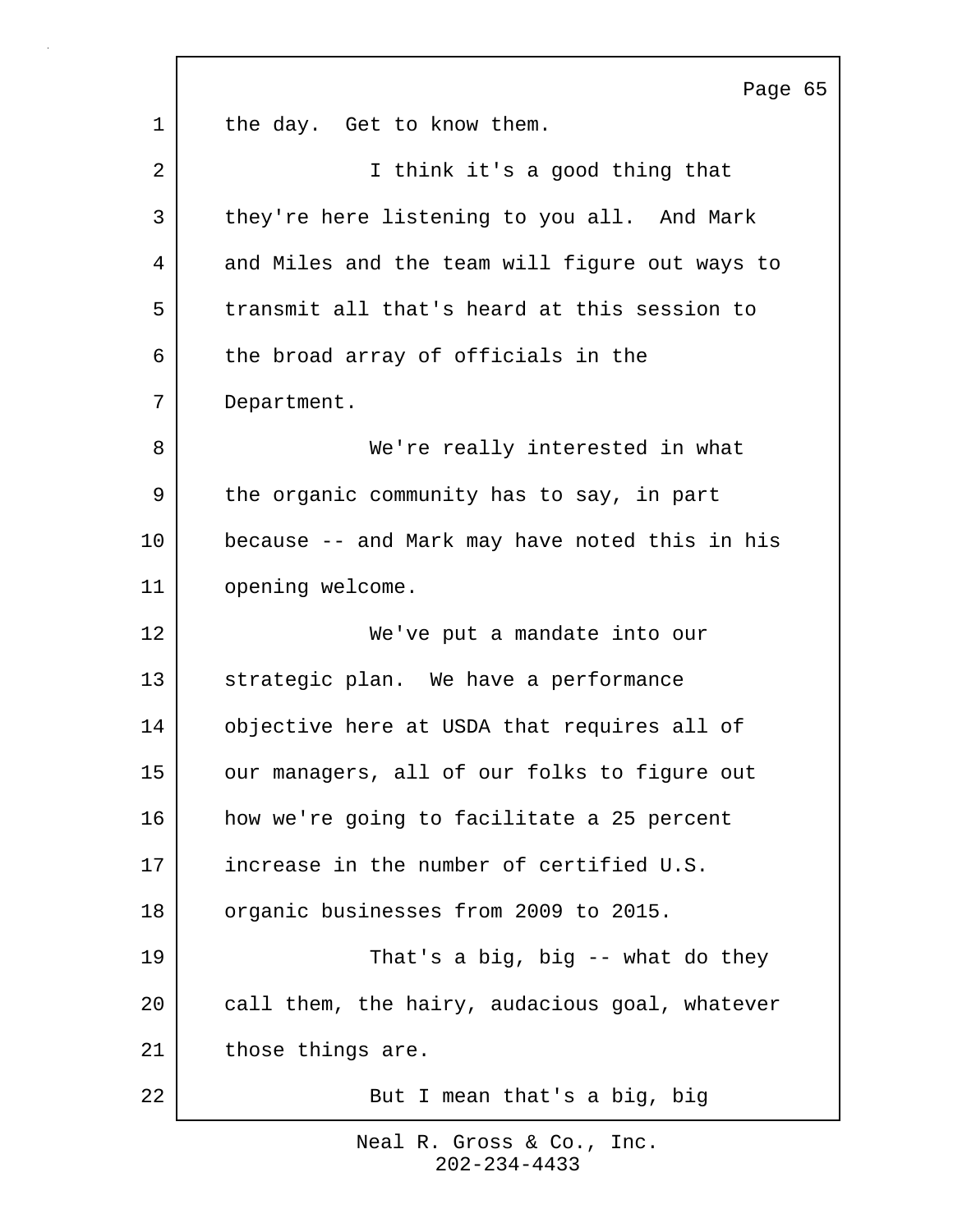|         | Page 66                                        |
|---------|------------------------------------------------|
| 1       | challenge, isn't it, particularly in a time    |
| 2       | when the economy's not great and everyone's    |
| 3       | struggling to figure out how to get new people |
| 4       | on our working lands with the average age of   |
| 5       | retirement, every farmer's retiring and all    |
| 6       | that.                                          |
| 7       | So we really need your creative                |
| 8       | ideas here today. One of the things that I     |
| 9       | said early on in my tenure as Deputy, and I    |
| $10 \,$ | said it at the very first NOSB meeting that    |
| 11      | was held when I was Deputy, Miles was coming   |
| 12      | in, was that we have put all of our organic    |
| 13      | wishes, thoughts, policy issues on top of the  |
| 14      | shoulders of the National Organic Program.     |
| 15      | They've done a good job.                       |
| 16      | But they need to get out from all              |
| 17      | of that and do the job that they're designed   |
| 18      | to do, and then everyone else at USDA needs to |
| 19      | stand up tall and take on the APHIS issues,    |
| 20      | the NRCS issues, the AMS issues, the FNS       |
| 21      | issues.                                        |
| 22      | This is big Department with a lot              |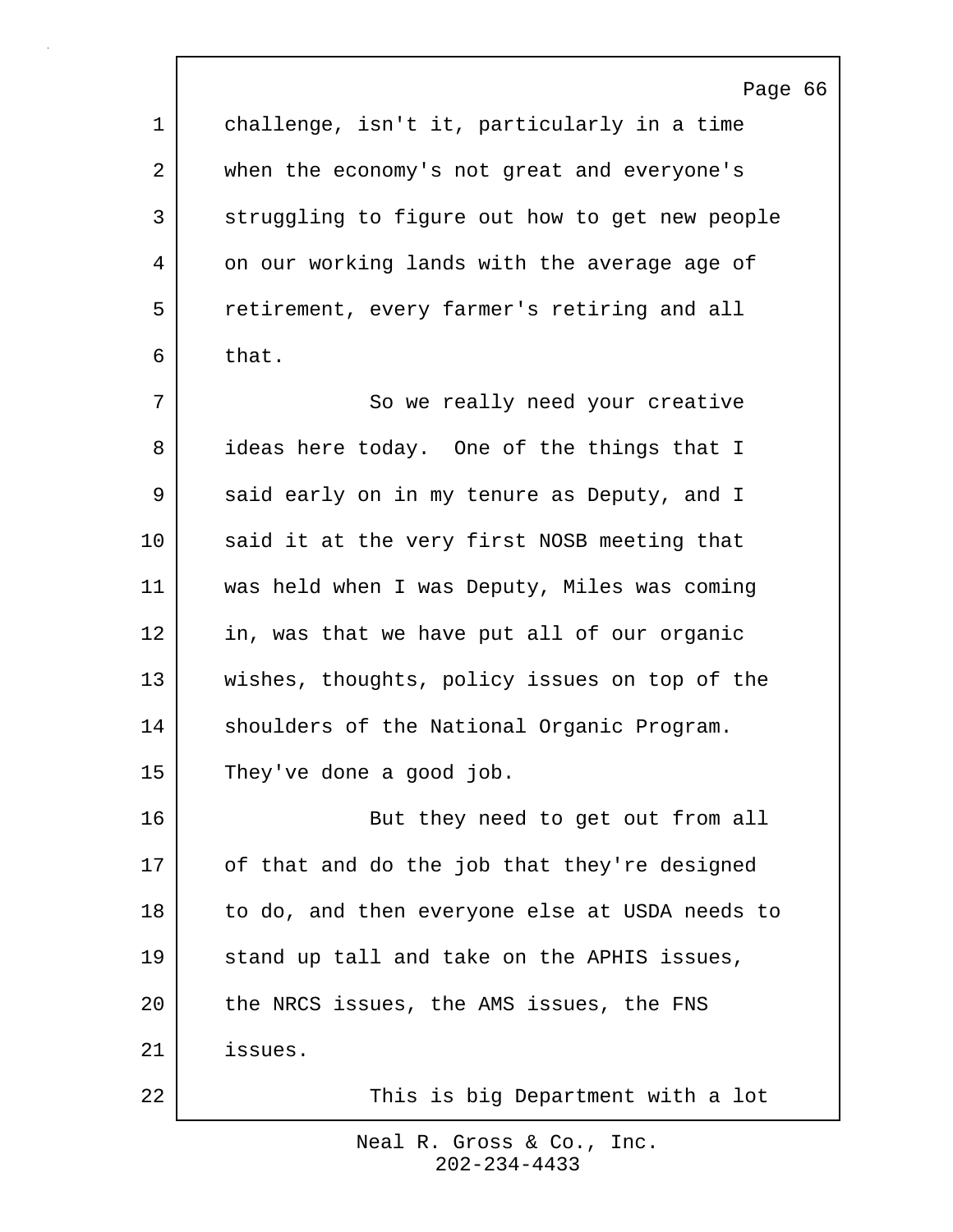Page 67 1 of different agencies, and we have a working 2 group that involves all the different 3 agencies, and we're trying to do a deep dive 4 in all of the different mission areas to 5 | figure out, how are these different agencies, 6 how are a variety of programs going to help 7 facilitate that goal, that 25 percent goal 8 | that's in our strategic plan? 9 | So I really appreciate you taking 10 the time from busy lives, and upcoming Expo in 11 Baltimore that's going to be a lot fun I hope, 12 to spend time with us today and share your 13 very best input. 14 | Kanad that's really, Mark, all I had 15 to say. I just wanted to welcome people. And 16 unfortunately I can't stay because the 17 Secretary's calling me back. 18 I snuck out when he was mid-19 sentence. I don't think he gave me the nicest 20 look. And I said well, I've got somewhere 21 very important to go to. 22 There's a lot of goings on right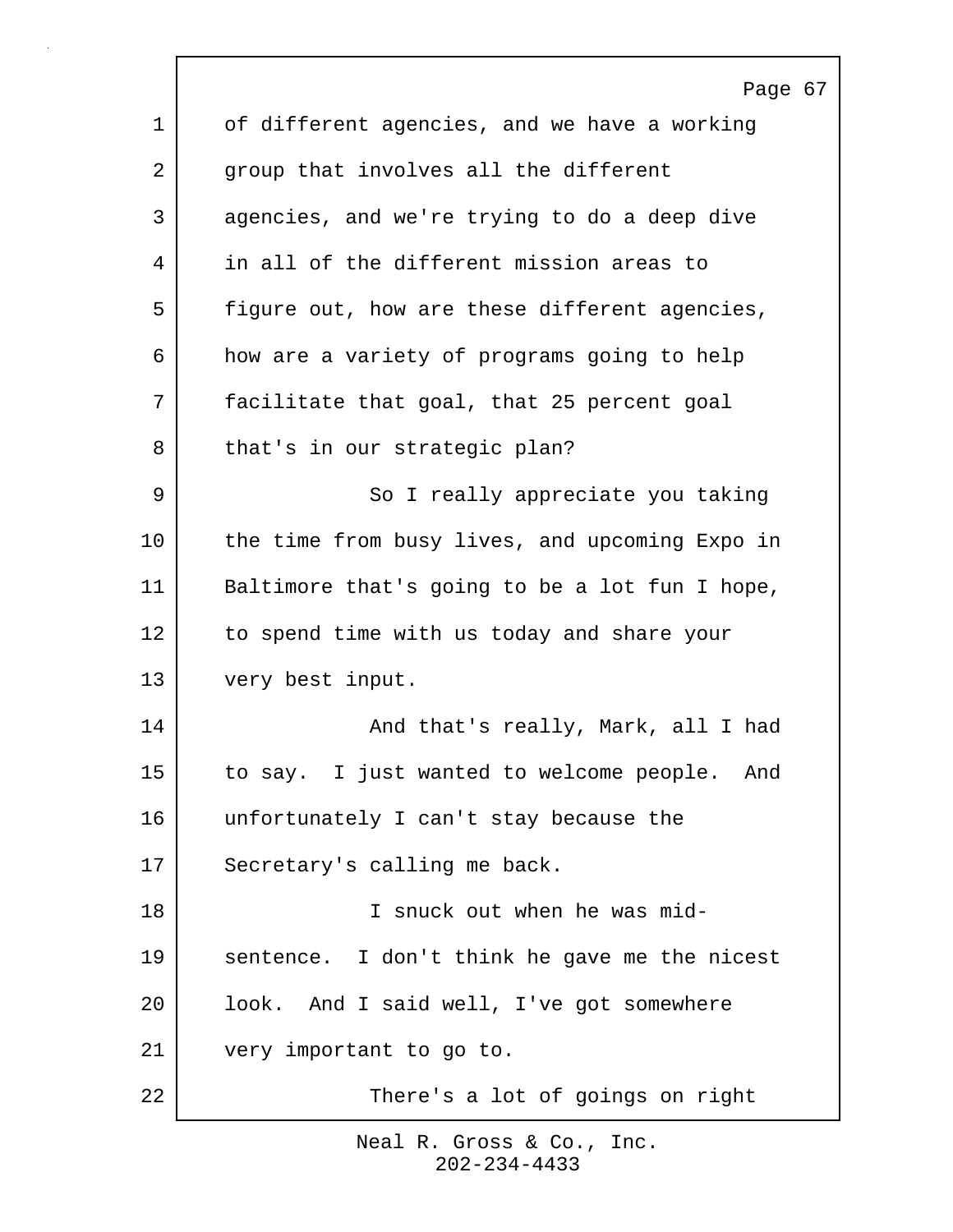|             | Page 68                                        |
|-------------|------------------------------------------------|
| $\mathbf 1$ | now between the budget -- aaah -- between the  |
| 2           | Farm Bill, maybe in the next couple weeks      |
| 3           | really they're talking about writing a Farm    |
| 4           | Bill on The Hill, do you realize that? It's    |
| 5           | so fast moving.                                |
| 6           | I was over at OMB yesterday                    |
| 7           | presenting our FY'13 budget proposal and what  |
| 8           | that needs to look like. That comes out from   |
| 9           | the president in February.                     |
| 10          | At the same time I'm talking to                |
| 11          | our appropriators on The Hill because they're  |
| 12          | trying to finish off FY'12. We're going to     |
| 13          | have a continuing resolution hopefully this    |
| 14          | week, but then we hopefully will finish up our |
| 15          | appropriation bill for FY'12 in October.       |
| 16          | We've got the super committee. And then        |
| 17          | yesterday as you all may know, the president   |
| 18          | gave a speech in the Rose Garden talking about |
| 19          | his deficit reduction plan which included a    |
| 20          | lot of different pieces for agriculture, in    |
| 21          | our conservation portfolio, our crop insurance |
| 22          | portfolio, and direct payments.                |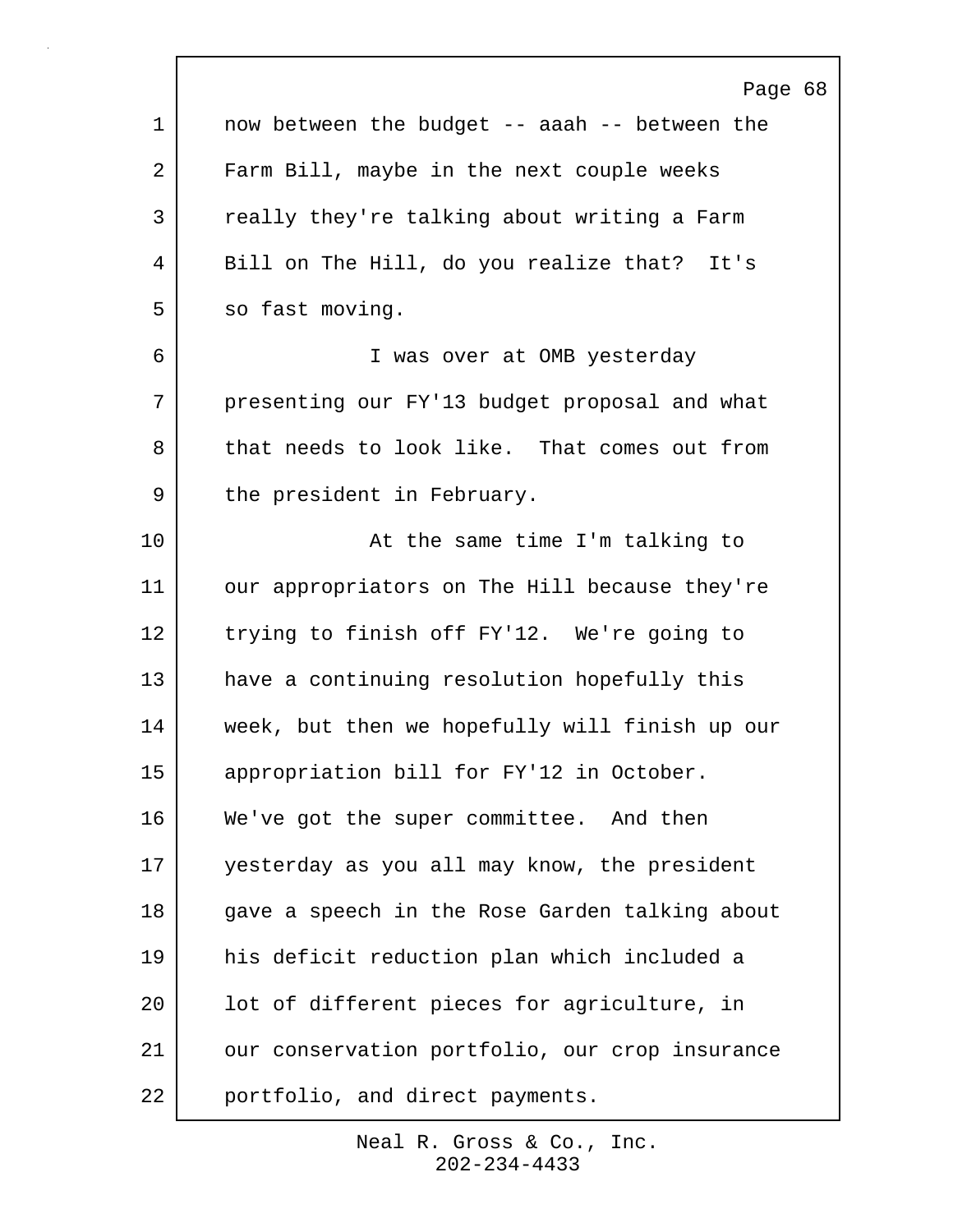|                | Page 69                                        |
|----------------|------------------------------------------------|
| 1              | So these are a lot of changes that             |
| $\overline{a}$ | are hitting this institution all at once, and  |
| 3              | we are trying to stay up on our feet while we  |
| 4              | are navigating it and we appreciate your       |
| 5              | patience.                                      |
| 6              | And just again to understand that              |
| 7              | given all of that change that we're managing   |
| 8              | we haven't lost sight of the importance of the |
| 9              | organic sector.                                |
| 10             | We see this as an area where we                |
| 11             | see economic success stories, we see a lot of  |
| 12             | youth.                                         |
| 13             | Some of your younger beginning                 |
| 14             | farmers are really enthused about organic, and |
| 15             | so we will be talking about that in the        |
| 16             | context of what goes on in the next few months |
| 17             | in terms of how are we going to move forward   |
| 18             | and repopulate rural America with people who   |
| 19             | want to be there and people who will succeed.  |
| 20             | So good luck with your great work.             |
| 21             | Thanks for organizing, guys, and listening.    |
| 22             | MR. MCEVOY: Okay, thank you very               |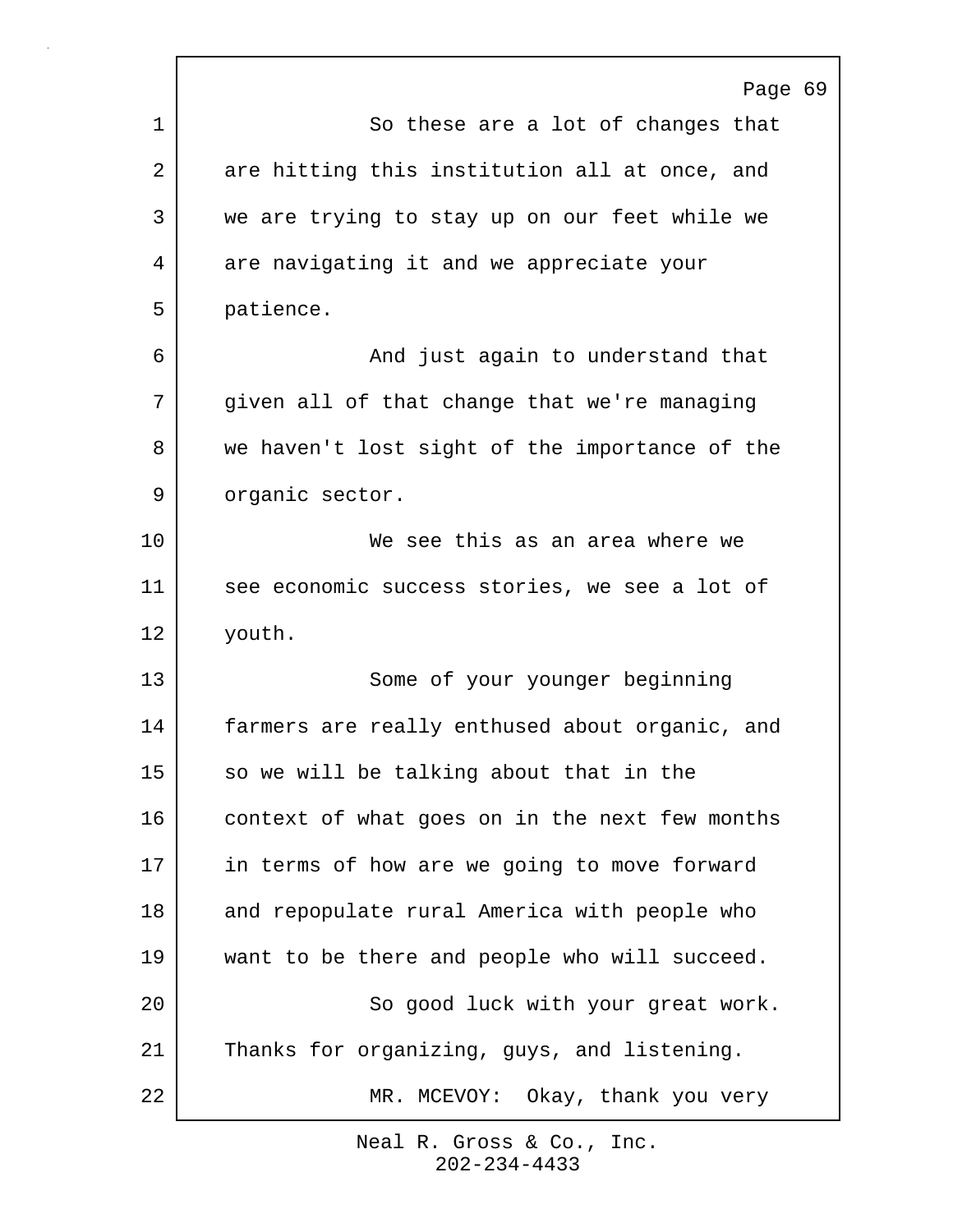|             | Page 70                                        |
|-------------|------------------------------------------------|
| $\mathbf 1$ | much. Okay, we have a few people left until    |
| 2           | our first break. We have Leslie Zuck, and      |
| 3           | then Karine Bouis-Towe, sorry for the          |
| 4           | mispronunciation, Carmela Beck and Leslie      |
| 5           | Goldman.                                       |
| 6           | MR. SMITH: And I want to say good              |
| 7           | morning. I'm Matt Smith. I'm a national        |
| 8           | program leader in Natural Resources and        |
| 9           | Sustainable Agricultural Systems for the       |
| 10          | Agricultural Research Service.                 |
| 11          | MS. ZUCK: Hello, I'm Leslie Zuck.              |
| 12          | I'm the Executive Director of Pennsylvania     |
| 13          | Certified Organic. I'm the President of the    |
| 14          | Accredited Certifiers Association, and a       |
| 15          | member of the Organic Trade Association board. |
| 16          | So I have a few hats that I wear,              |
| 17          | put them on and off at various times. So I     |
| 18          | put my PCO hat on and I asked my staff, I'm    |
| 19          | going down to Washington and I'm asked to tell |
| 20          | them about our priorities. And so I asked      |
| 21          | them for a list, and here's what I got.        |
| 22          | How to pay for residue testing?                |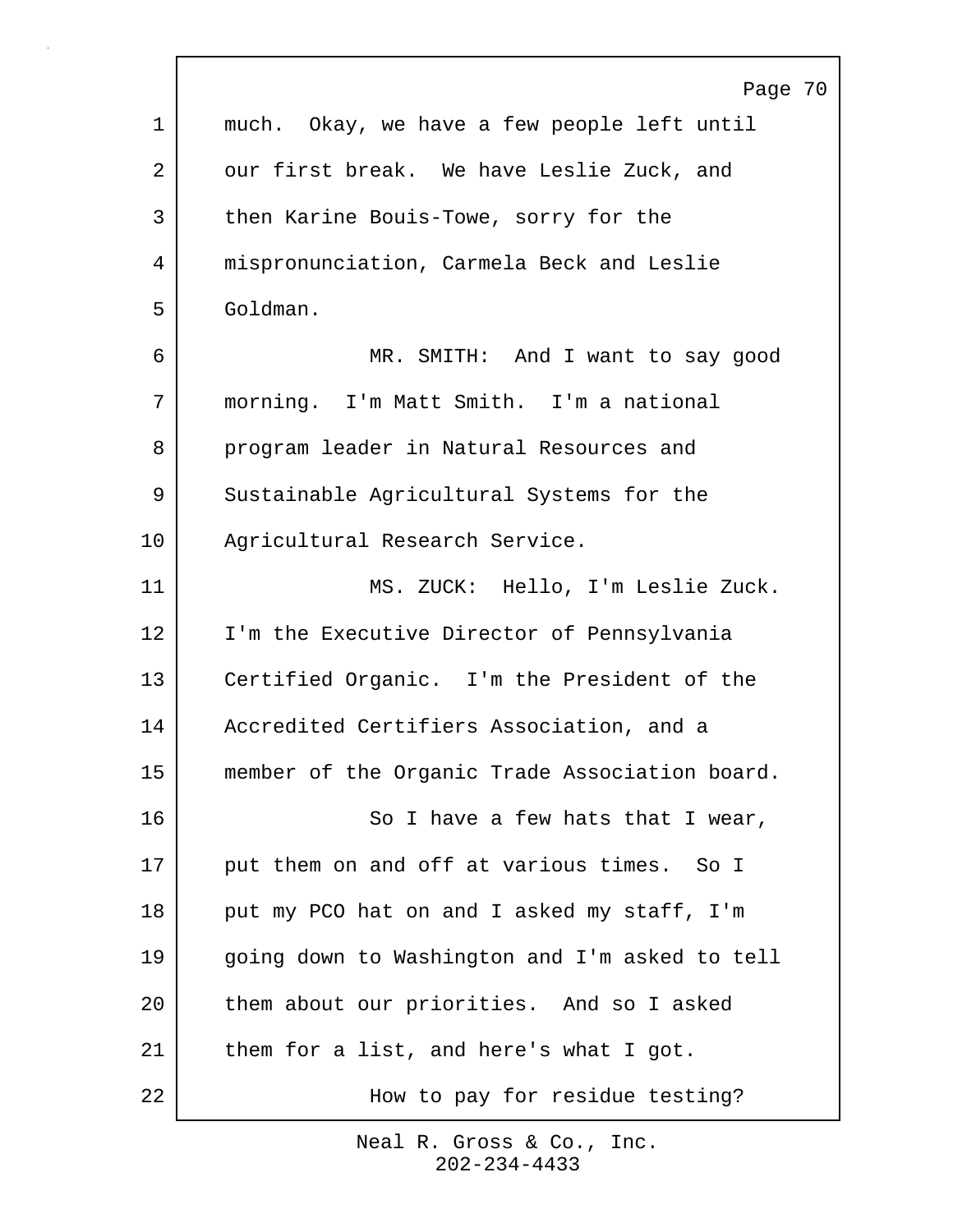|    | Page 71                                        |
|----|------------------------------------------------|
| 1  | Could some of the cost share money go toward   |
| 2  | that, especially the leftovers that's not      |
| 3  | being used?                                    |
| 4  | Two, equivalency with the European             |
| 5  | Union Organic Standard. Three, training        |
| 6  | programs for accredited certifiers and their   |
| 7  | certification staff.                           |
| 8  | And part of that was I'd say 3a,               |
| 9  | 3b, would be consistent materials review among |
| 10 | Accredited Certifiers Association, accredited  |
| 11 | certifiers, ACAs, agencies.                    |
| 12 | And then of course I always get                |
| 13 | the crisis of the day, which that day happened |
| 14 | to be a farmer lost his certification because  |
| 15 | he used a synthetic fertilizer that was        |
| 16 | labeled organic all over it, and it was sold   |
| 17 | to him as an organic fertilizer.               |
| 18 | I know he should have checked, but             |
| 19 | -- and that's not, you know, and that's a      |
| 20 | difficult one, but I had to relate that to you |
| 21 | because it's one of those things we deal with  |
| 22 | from time to time.                             |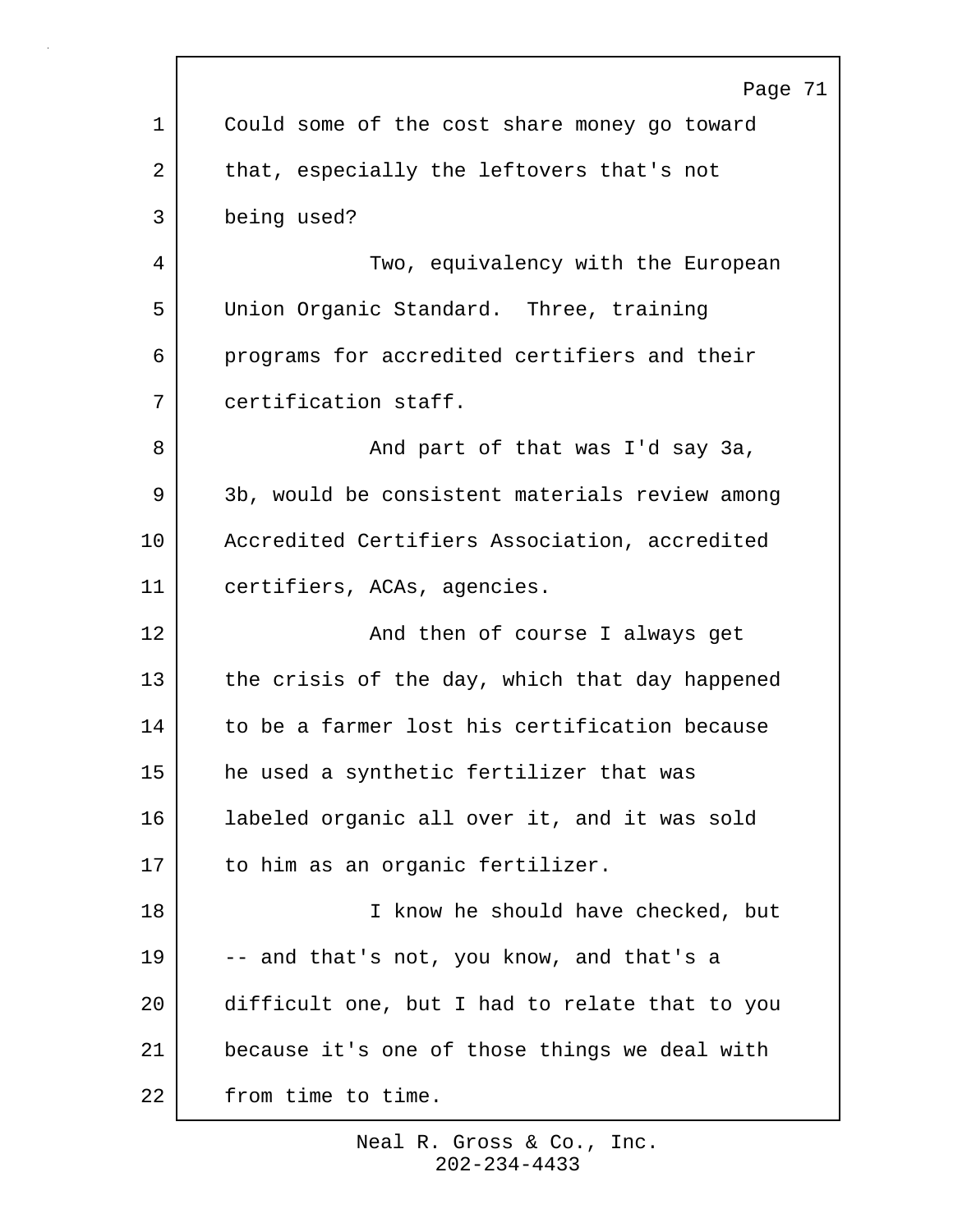|    | Page 72                                         |
|----|-------------------------------------------------|
| 1  | With my ACA hat I got a similar                 |
| 2  | Number one, funds for residue testing,<br>list. |
| 3  | heard that before.                              |
| 4  | Number two, certification training              |
| 5  | programs and how they could be more available   |
| 6  | to more certifiers through webinars or, you     |
| 7  | know, some way that we can get certifiers that  |
| 8  | don't attend the training or can't afford to    |
| 9  | send much staff to the training, they need      |
| 10 | that consistent training as well.               |
| 11 | Funding for NOP in general. We                  |
| 12 | want to keep you all doing your work and        |
| 13 | improving, you're doing a great job, and        |
| 14 | figure out how we can make sure that that       |
| 15 | happens when the time comes.                    |
| 16 | We heard something about budget                 |
| 17 | today, yes. The cost share program, continue    |
| 18 | the cost share program, materials review        |
| 19 | consistency.                                    |
| 20 | More help with understanding and                |
| 21 | implementing our relationship with the Canada   |
| 22 | Organic Standard and that, you know, how        |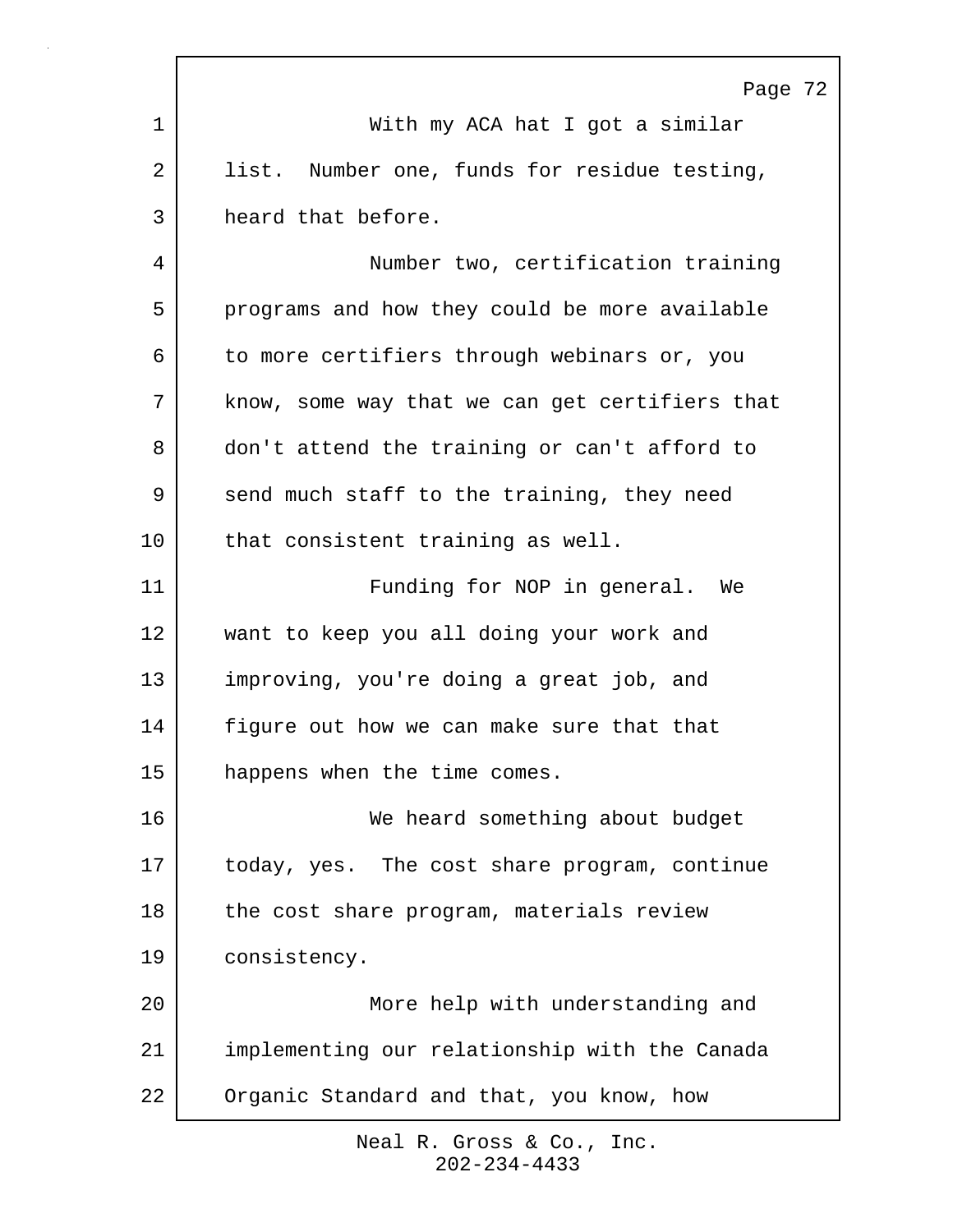|         | Page 73                                        |
|---------|------------------------------------------------|
| 1       | that's going, how do we do that?               |
| 2       | And number six was quicker                     |
| 3       | enforcement of complaints and appeals, and we  |
| 4       | have seen a lot of improvement in there. I     |
| 5       | know the program's been talking about that     |
| 6       | too. I'm sorry I missed the introduction. I    |
| 7       | was in traffic.                                |
| 8       | So just an economic success story              |
| 9       | I want to -- I like that word that Kathleen    |
| $10 \,$ | used. The importance of the cost share         |
| 11      | program, the certification cost share program  |
| 12      | is really huge.                                |
| 13      | And I was going to say it creates              |
| 14      | jobs but, you know, we hear a lot about jobs   |
| 15      | these days, and when I went up on The Hill     |
| 16      | last April that's what I was told, that's all  |
| 17      | anybody wants to hear about so it has to       |
| 18      | relate to jobs.                                |
| 19      | PCO is a really tiny, small                    |
| 20      | nonprofit organization in a really small, tiny |
| 21      | village in a rural area of Pennsylvania. It's  |
| 22      | beautiful there, about four hours directly     |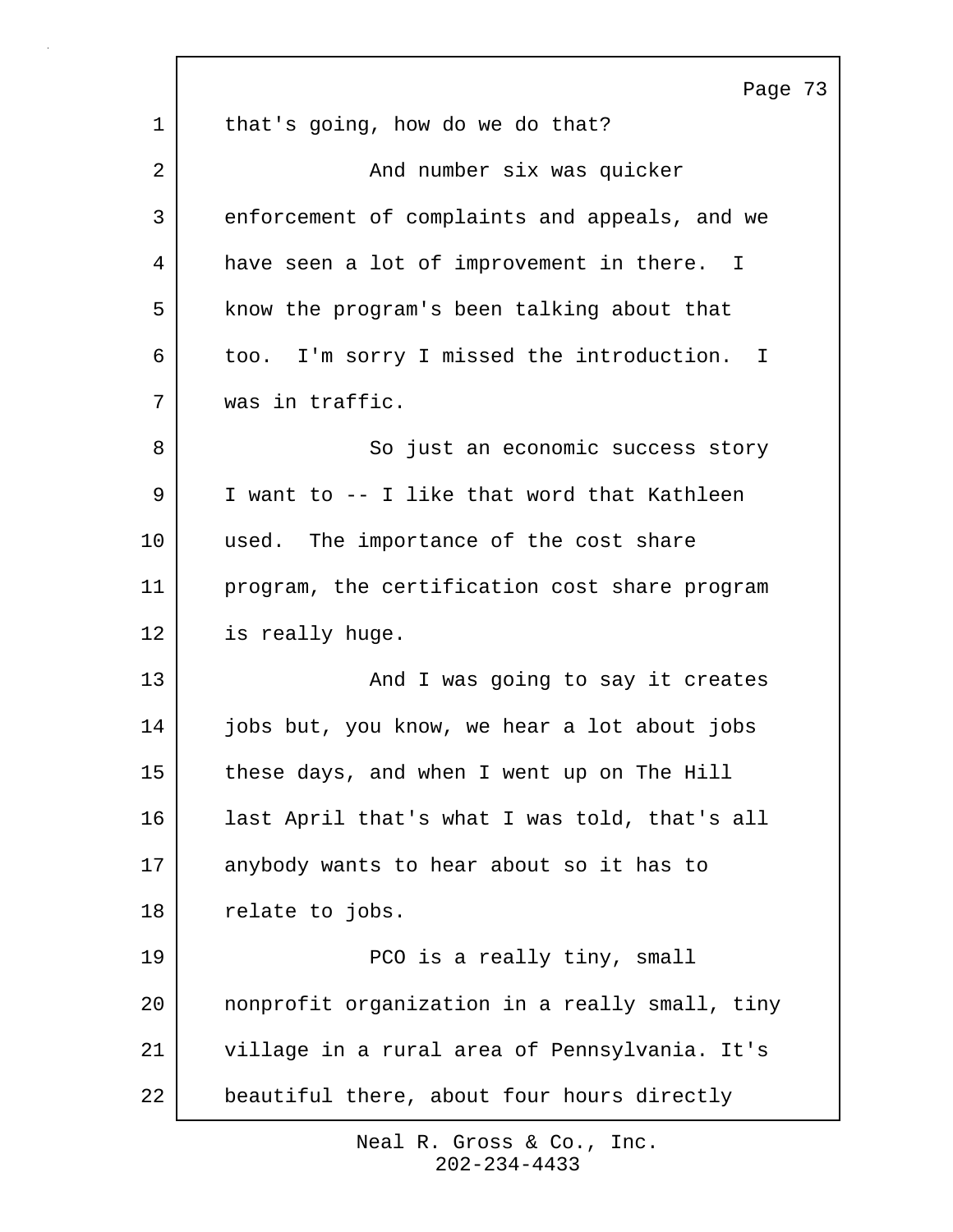Page 74 1 morth of here. 2 | And in ten years we have created 3 17 jobs with full benefits in a town of just 4 | over a thousand people. We added one job this 5 year, two jobs last year and two jobs the year 6 before, full time jobs with benefits. 7 That's about 15 percent over that 8 period of time, and if you consider, I don't 9 | know, the growth in the organic industry it's, 10 you know, still very strong. 11 | The addition to the office staff, 12 we hired 25 inspectors in the ten years that 13 we've existed in that area, and we hired four 14 | new inspectors this year and four new 15 inspectors last year. 16 That's a 20 percent growth rate, a 17 | 15 percent growth rate for our office staff, 18 and I've heard similar stories from other 19 ACAs. 20 So, you know, I don't have time to 21 | list all of the ways that our small 22 organization also contributes to the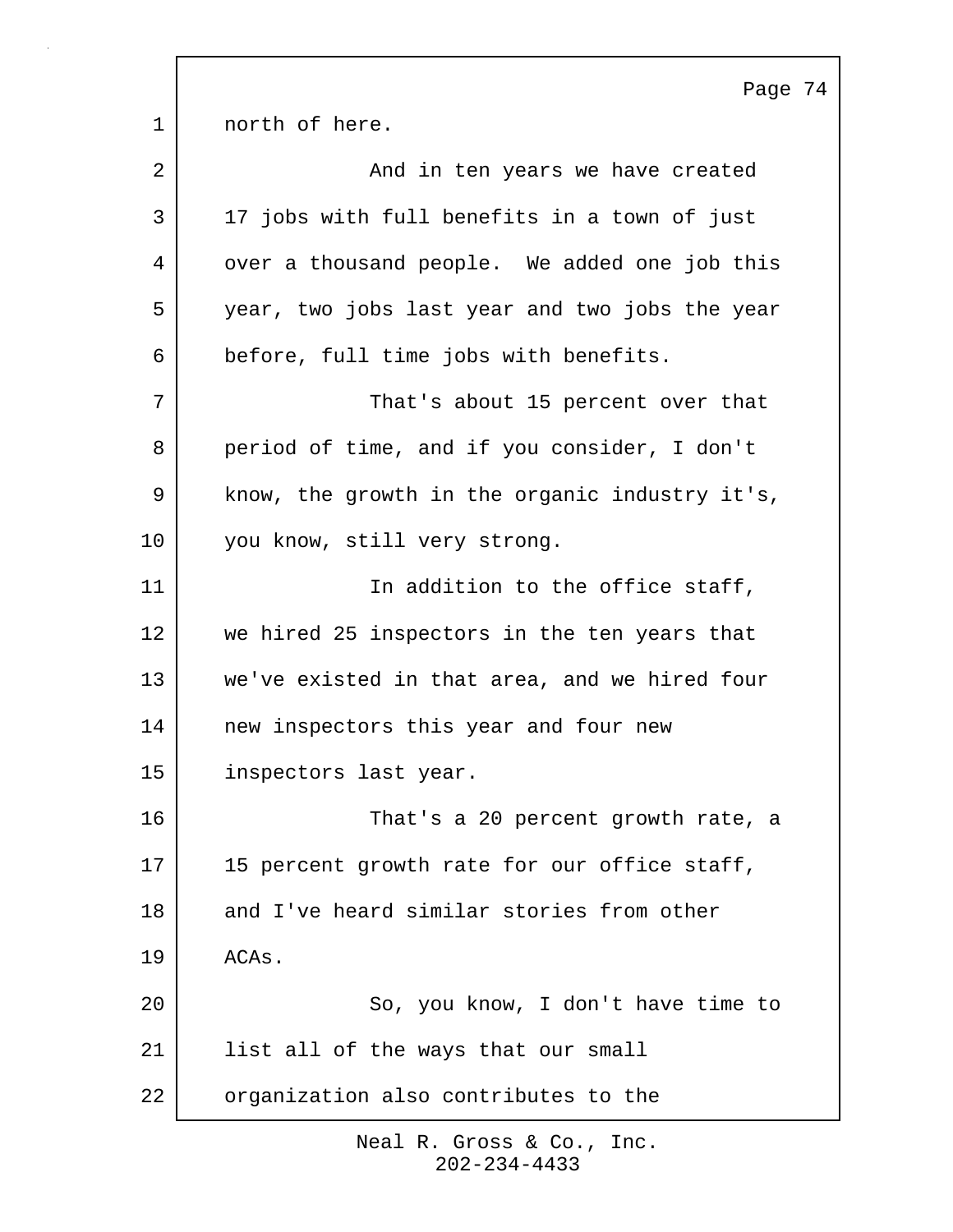1 community. 2 | Tike, you know, we pay rent to a 3 community center, so that community center now 4 has the ability to use our funds to provide 5 community services and have that building open 6 for other folks in the area to use. 7 | The Sand I just, you know, a strong 8 agriculture industry we know is the foundation 9 of a strong economy. We can't lose sight of 10 that. That's really important for everyone 11 who is working on our budget to know. 12 | The South Mand that little tiny bit of cost 13 share money, \$750 per farmer, will help us 14 stay strong and continue to grow. 15 Of course all those new employees 16 that are filling those new positions also have 17 to have training, and so certification staff 18 training is another area that we would like to 19 see additional work on. 20 It's a long list, sorry. It's 21 probably nothing real new though. 22 MR. MCEVOY: It's a good list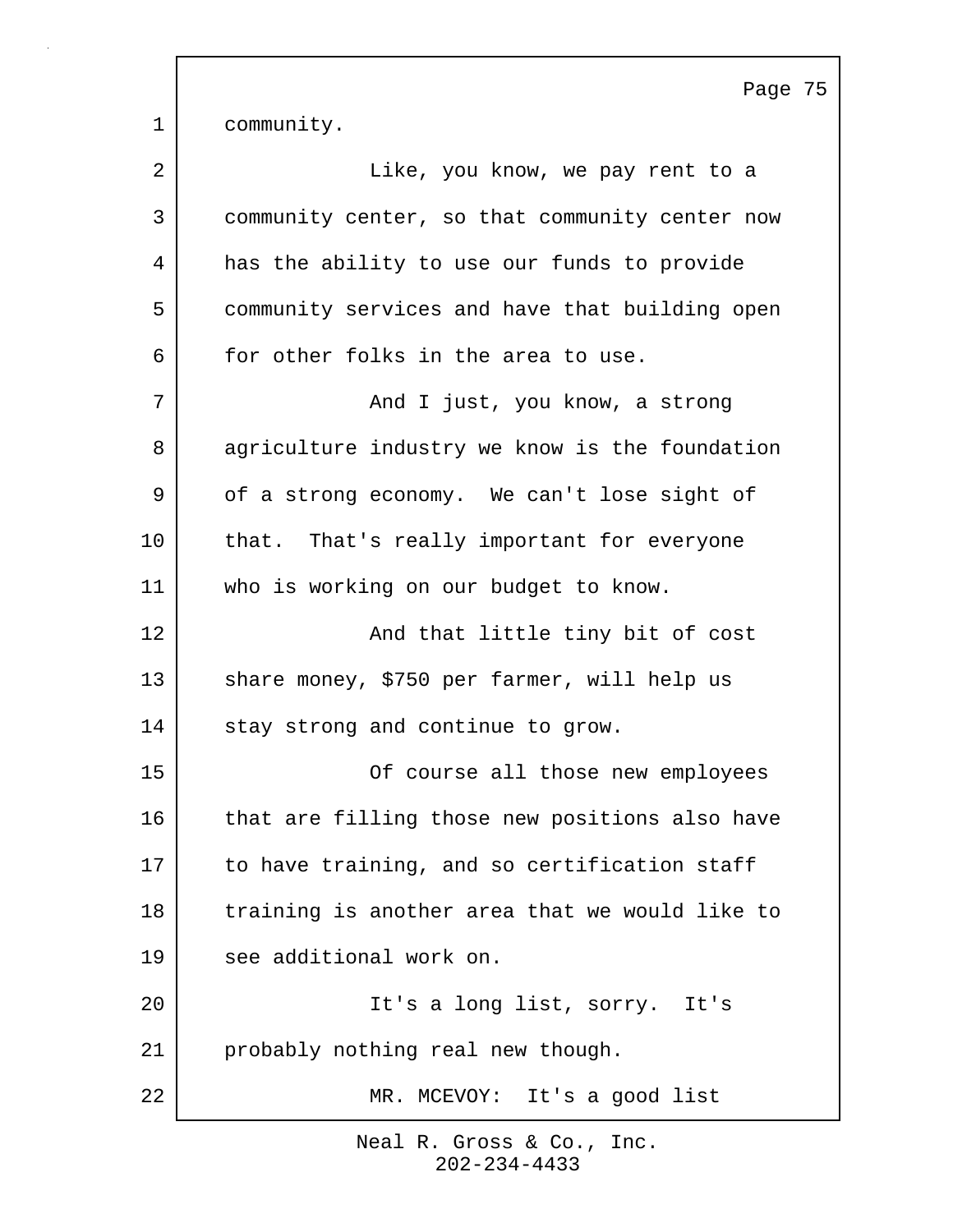|             | Page 76                                        |
|-------------|------------------------------------------------|
| $\mathbf 1$ | though.                                        |
| 2           | MS. ZUCK: Thank you.                           |
| 3           | MR. MCEVOY: Thank you, Leslie.                 |
| 4           | Hold on just a minute here. We're              |
| 5           | welcoming Darci Vetter to the panel.           |
| 6           | MS. VETTER: Yes, good morning.                 |
| 7           | I'm Darci Vetter, the Deputy Undersecretary    |
| 8           | for Farm and Foreign Ag Services here at USDA. |
| 9           | So sorry to be joining you a little late this  |
| 10          | morning, but squeezing in after another        |
| 11          | meeting, so glad I could be here. Thanks.      |
| 12          | MR. MCEVOY: Okay, next up we have              |
| 13          | Karine Bouis-Towe, Bouis-Towe. Thank you.      |
| 14          | MS. BOUIS-TOWE: Hi, my name is                 |
| 15          | Karine Bouis-Towe. I represent a new           |
| 16          | coalition formed in August 2011, called Farm   |
| 17          | Food Freedom Coalition.                        |
| 18          | We will engage the public through              |
| 19          | education, outreach, lobbying and legal        |
| 20          | action. We are a group of concerned consumers  |
| 21          | and farmers who partner with like-minded       |
| 22          | organizations on issues such as the USDA       |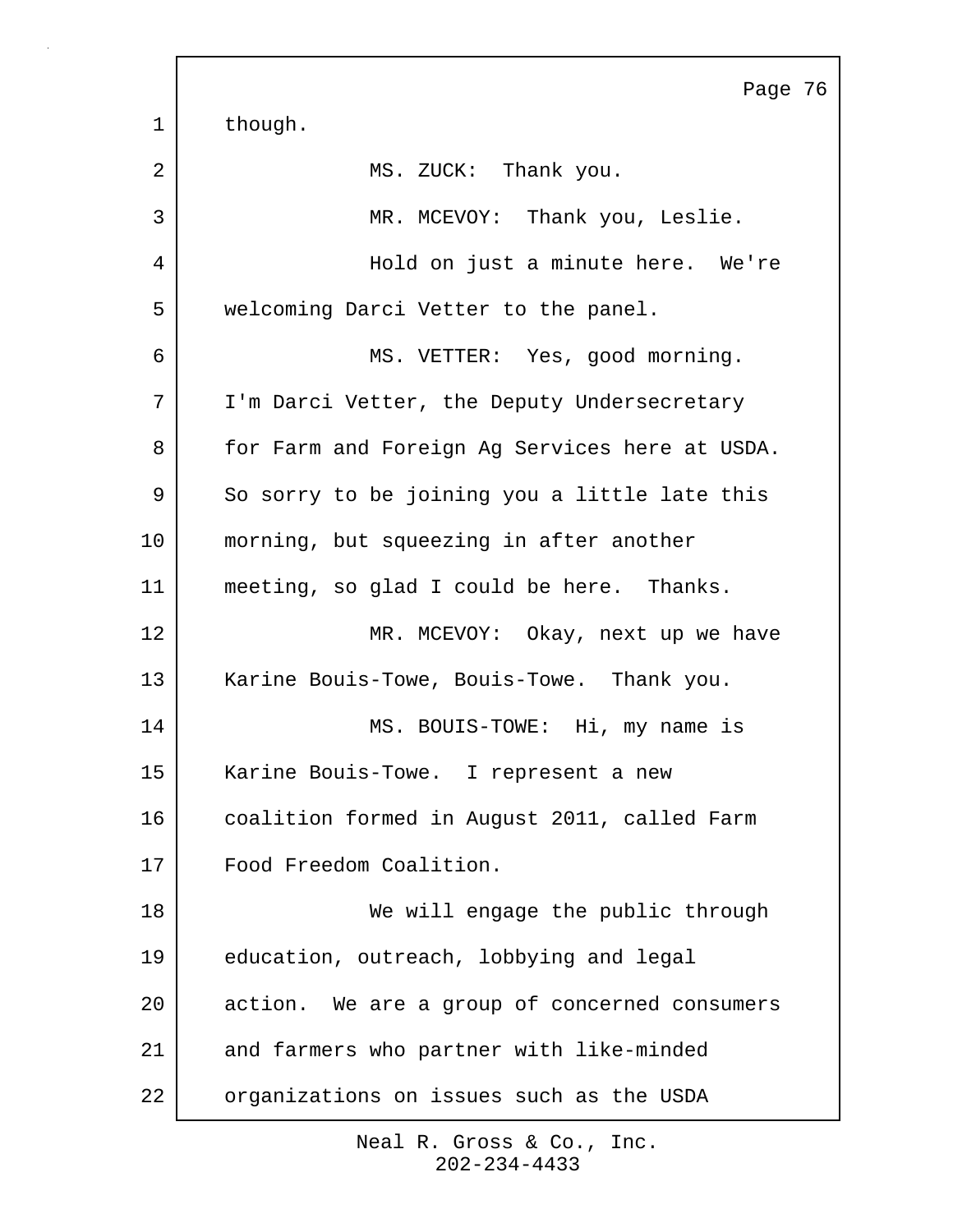Page 77 1 Organics Program. 2 | We are concerned with the 3 standards that the USDA Organic Program puts 4 out regarding organic animal products. To us 5 organic stands for natural and natural means 6 the way nature intended animals to eat and 7 live. 8 We believe the current standards 9 have been compromised to accommodate 10 industrial agriculture, and need to be 11 tightened to follow the values that organic 12 implies and should uphold. 13 In addition, we are concerned with 14 the intense scrutiny bordering on 15 criminalization of independent American 16 farmers, which is currently taking place 17 especially for unprocessed or raw milk 18 farmers. 19 | A documentary called Farmageddon 20 exposes actions by the USDA that show armed 21 | raids of peaceful family farms. What happened 22 to civility and diplomacy? Why does our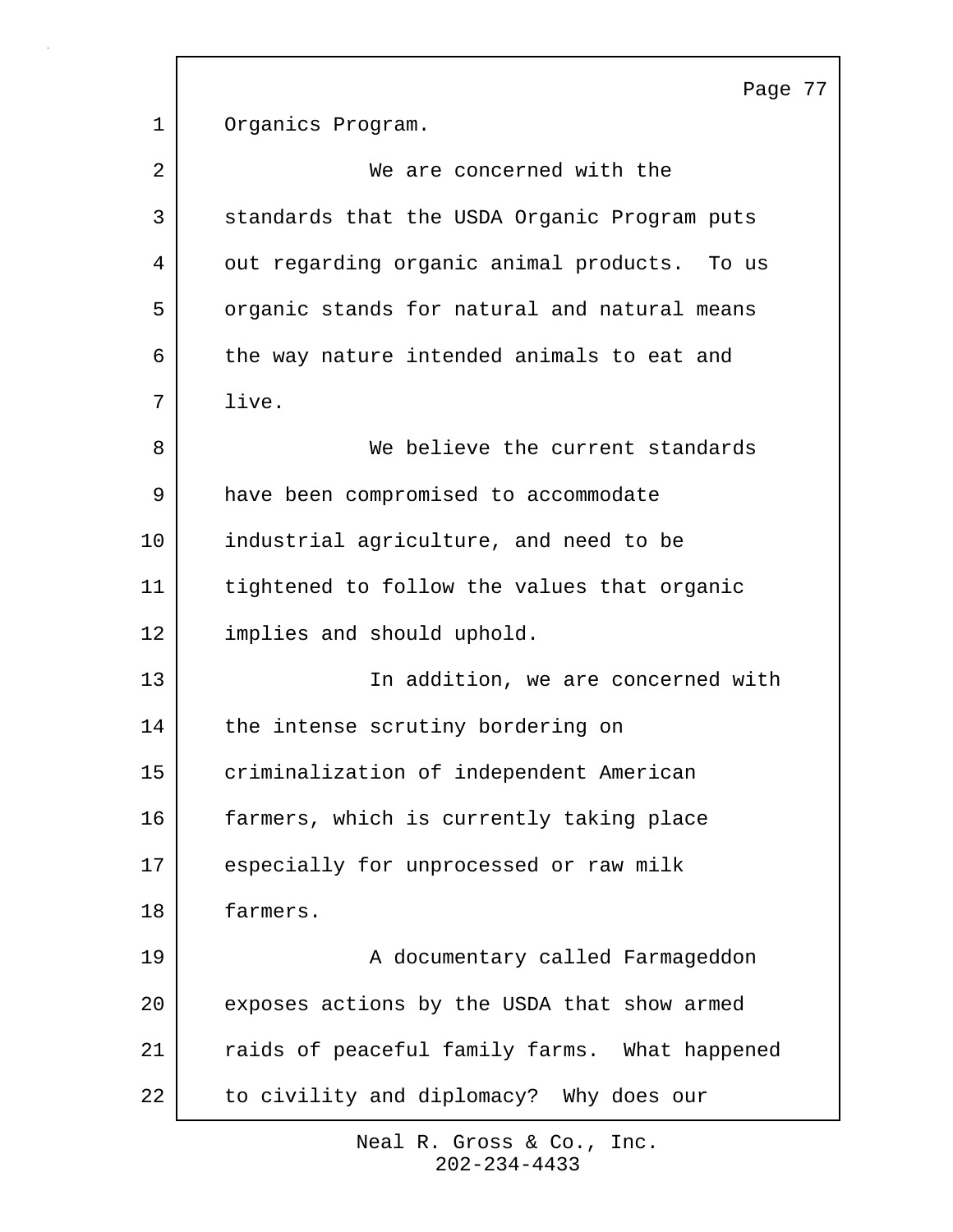|    | Page 78                                        |
|----|------------------------------------------------|
| 1  | government even raid farms, especially armed?  |
| 2  | The movie also highlighted that                |
| 3  | the justification of the raids on these farms  |
| 4  | lacked peer reviewed science and proof of the  |
| 5  | allegations, which put at least one farmer     |
| 6  | completely out of the sheep business.          |
| 7  | We support independent peer                    |
| 8  | reviewed science that have no association to   |
| 9  | the industry under study. Full disclosure of   |
| 10 | industry connections should be included in any |
| 11 | publication.                                   |
| 12 | There is excess demand for organic             |
| 13 | local foods and a growing consumer demand for  |
| 14 | unprocessed, pasture-raised animal products.   |
| 15 | Currently the USDA and FDA are                 |
| 16 | hindering this market expansion when they      |
| 17 | should be protecting, preserving and helping   |
| 18 | to expand these options, because these options |
| 19 | build local economies and provide well paying, |
| 20 | skilled jobs and they protect our freedom of   |
| 21 | choice and ultimately preserve and promote     |
| 22 | good health and the environment.               |

 $\Gamma$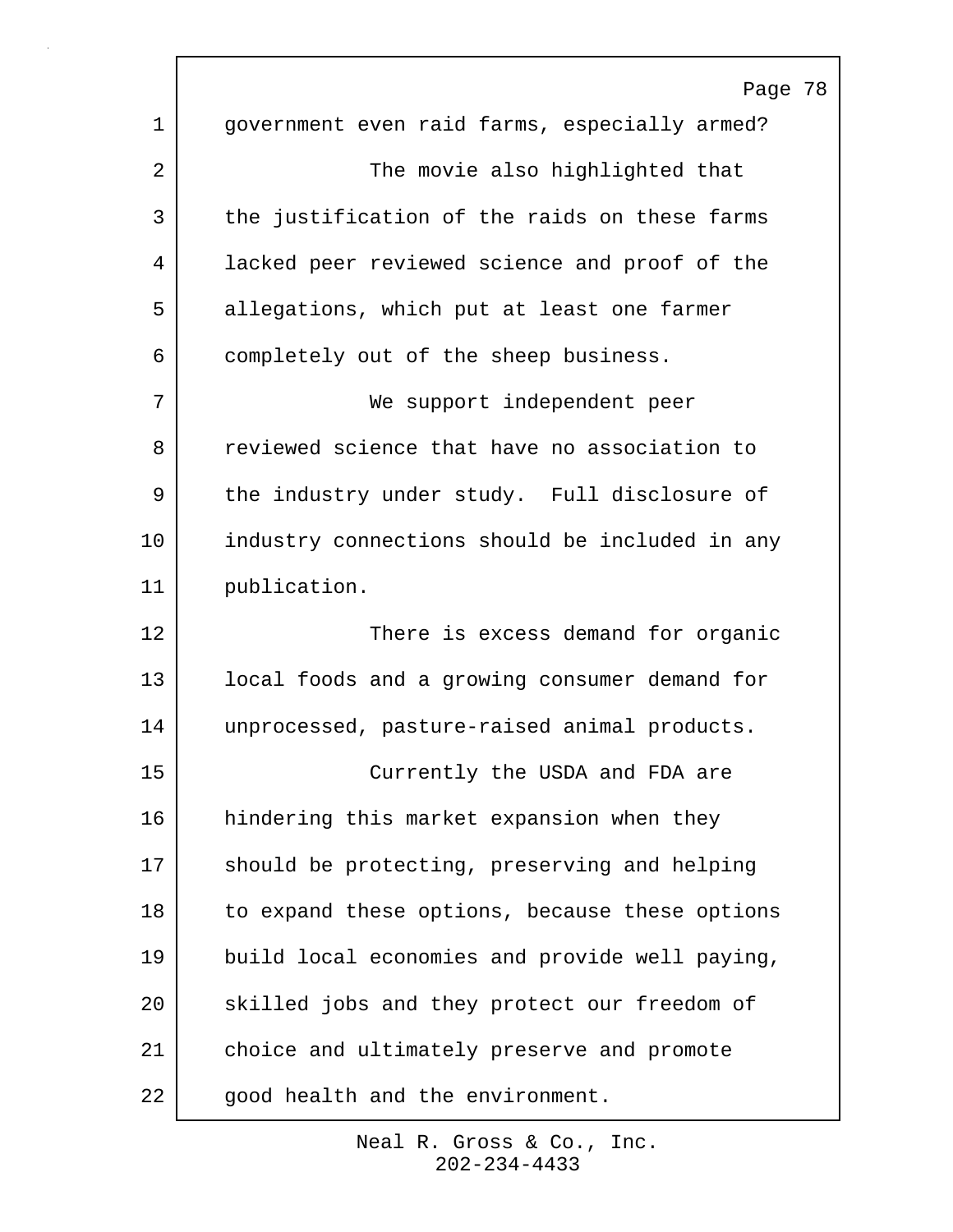|         | Page 79                                        |
|---------|------------------------------------------------|
| 1       | The Farm Food Freedom Coalition is             |
| 2       | currently working with researchers at the      |
| 3       | University of Maryland to evaluate the         |
| 4       | participants of this market and compare this   |
| 5       | niche with the population as a whole.          |
| 6       | We have unique access to this                  |
| 7       | consumer base due to our collaboration with    |
| 8       | buying clubs across the U.S. that purchase     |
| 9       | food directly from farmers. We would gladly    |
| $10 \,$ | share these results with you.                  |
| 11      | We believe that food should be                 |
| 12      | natural and should promote health. We believe  |
| 13      | the organic standards should be tougher, and   |
| 14      | we believe that the USDA needs to utilize      |
| 15      | their massive resources and expertise to       |
| 16      | preserve and promote independent farming, not  |
| 17      | just promote centralized food production.      |
| 18      | The perceived efficiencies of a                |
| 19      | centralized food system ignore the             |
| 20      | externalities or true costs to the environment |
| 21      | and human and animal health.                   |
| 22      | This includes developing programs              |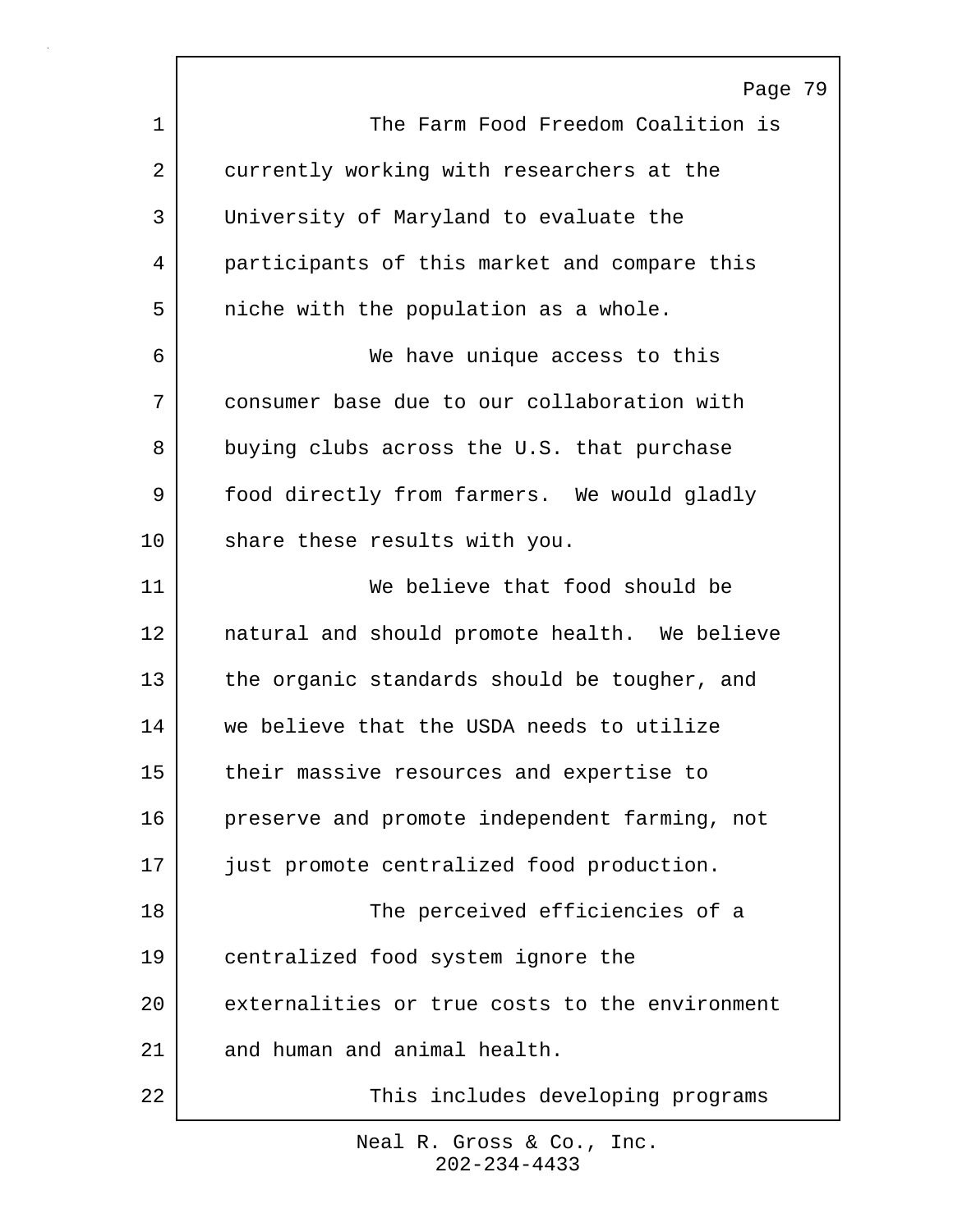Page 80 1 that provide young farmers the opportunity to 2 purchase or farm when they otherwise could not 3 afford to. 4 And by the way, there is a booming 5 apprenticeship program within the biodynamic 6 agriculture community. There are lots of 7 farmers waiting to find land to farm on in a 8 way that will restore the environment and the 9 health in that community. 10 We are deeply concerned about the 11 human experiment that is taking place 12 regarding GMOs in our food supply. We know 13 the impact on animals includes loss of 14 | fertility and strong immune responses. 15 If that isn't enough to bring 16 precaution to everyone making decisions at the 17 policy level, we believe that your group needs 18 to stay the course to continue to push against 19 corporations like Monsanto who are so vested 20 in GMO products that our government officials 21 are heeding to their quest to dominate all 22 commodity crops.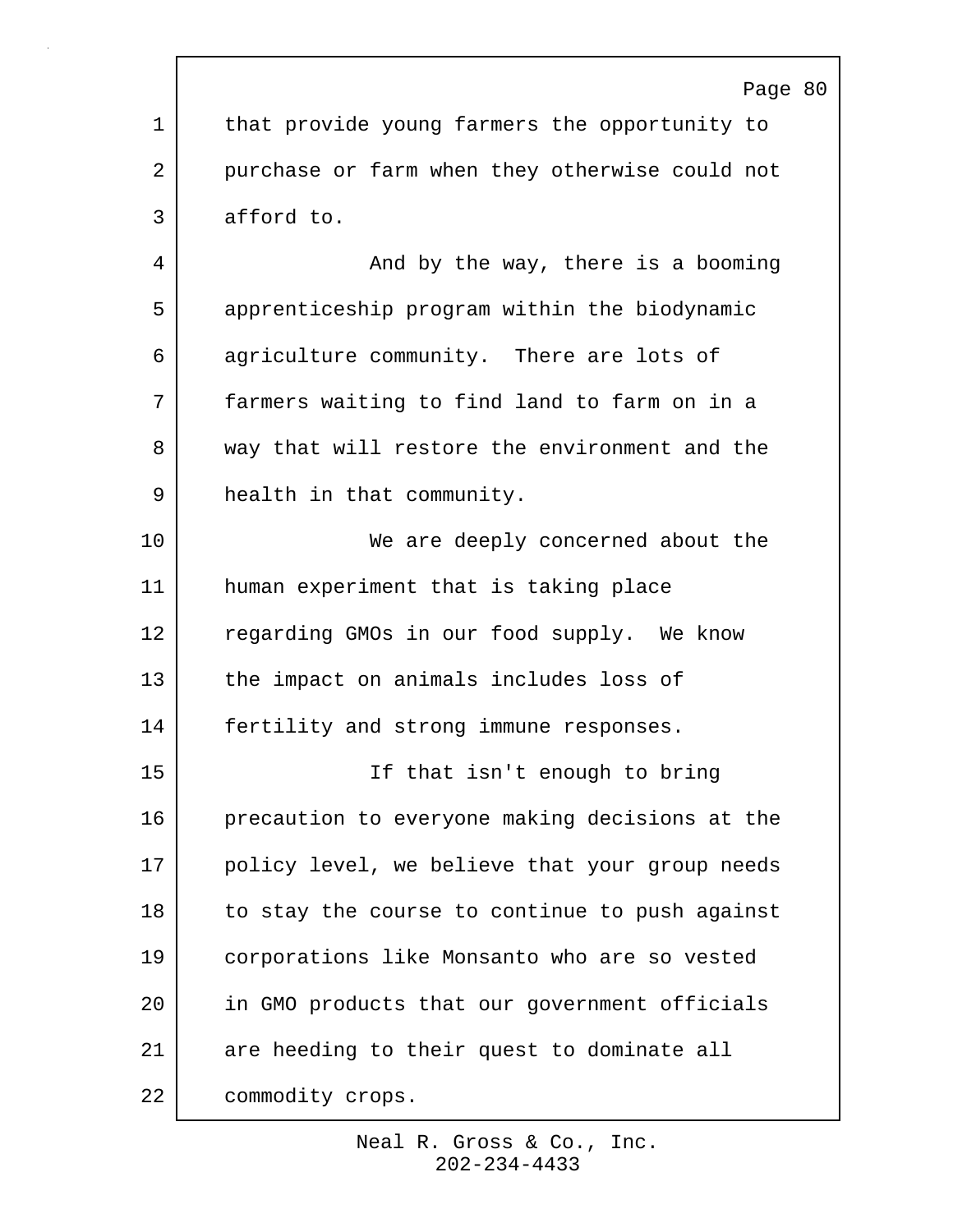|    | Page 81                                       |
|----|-----------------------------------------------|
| 1  | We are currently losing this                  |
| 2  | battle, with the latest conversion alfalfa    |
| 3  | crops, a crop that has no reason to go GMO.   |
| 4  | We shouldn't allow the main source            |
| 5  | of nutrition in our animals to be something   |
| 6  | not proven safe, never mind the fact that we  |
| 7  | shouldn't be feeding these grains to animals  |
| 8  | in the first place.                           |
| 9  | We are already in a dangerous                 |
| 10 | situation with animal factory farming,        |
| 11 | antibiotic-resistant bacteria and virulent    |
| 12 | strains of disease that can and will pass to  |
| 13 | humans at some point.                         |
| 14 | Now we are further compromising               |
| 15 | these animals with known and unknown effects  |
| 16 | of GMOs. We are deeply disappointed in our    |
| 17 | government which no longer serves the people  |
| 18 | in many aspects.                              |
| 19 | For today's discussion it's the               |
| 20 | feed industry. Our federal and local          |
| 21 | government agencies are consistently working  |
| 22 | with large industry, and needs to become more |

٦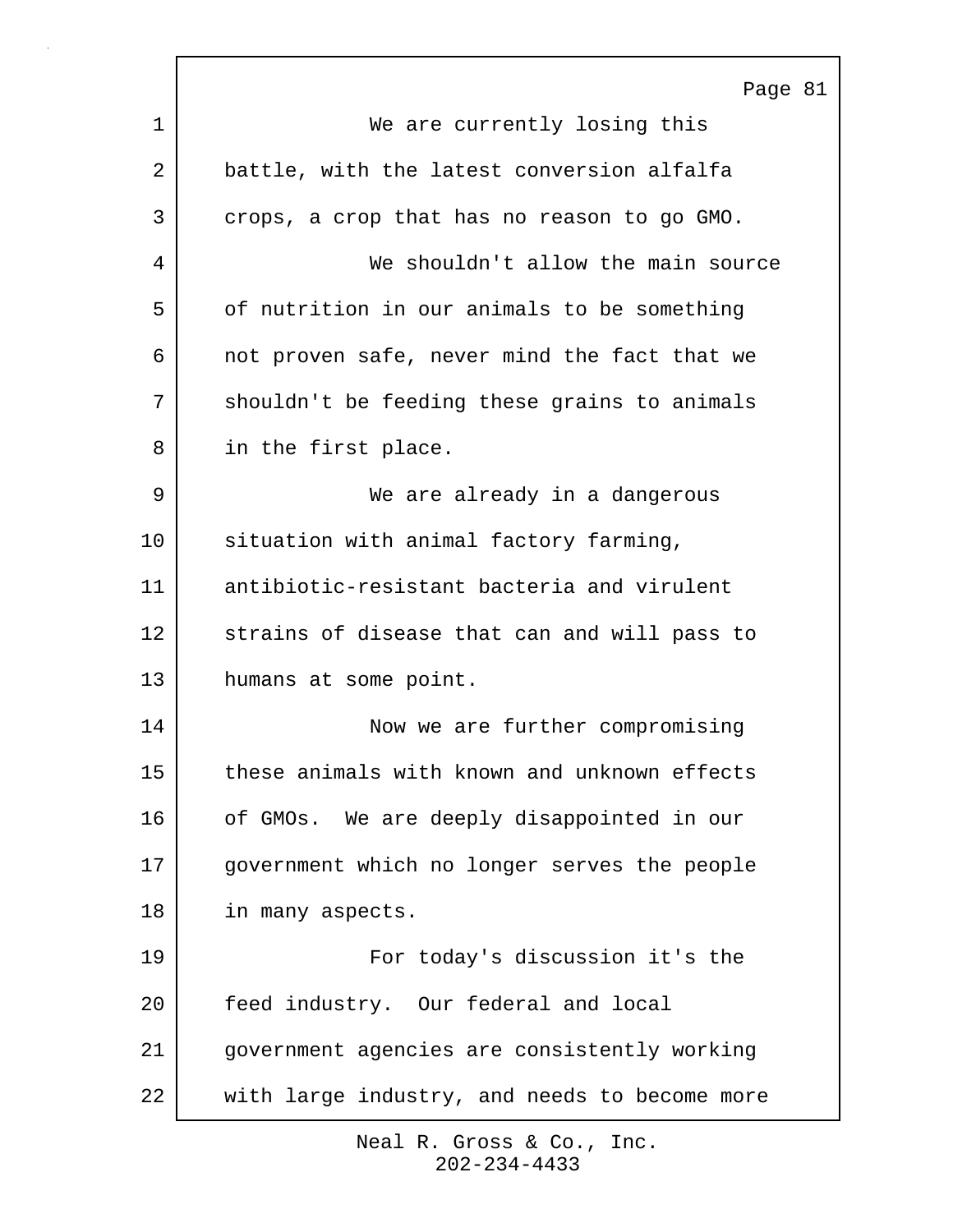|             | Page 82                                       |
|-------------|-----------------------------------------------|
| $\mathbf 1$ | aware of the independent farmers' needs so    |
| 2           | policies can be created fairly for the market |
| 3           | being regulated. One size doesn't fit all in  |
| 4           | agriculture.                                  |
| 5           | Furthermore, we feel these                    |
| 6           | agencies have been compromised by the         |
| 7           | revolving door which exists between industry  |
| 8           | and government regulators.                    |
| 9           | The results of this revolving door            |
| 10          | are decisions being made with a disregard for |
| 11          | human impact, but rather for bottom lines and |
| 12          | progress.                                     |
| 13          | This results in a failure to                  |
| 14          | protect our nation's people, environment and  |
| 15          | the future. Thank you.                        |
| 16          | MR. MCEVOY: Yes, excuse me,                   |
| 17          | Karine.                                       |
| 18          | MS. BOUIS-TOWE: Yes.                          |
| 19          | MR. MCEVOY: One of the first                  |
| 20          | points you made was about organic animal      |
| 21          | products and the standards. Do you have any   |
| 22          | specifics on that of the part of the standard |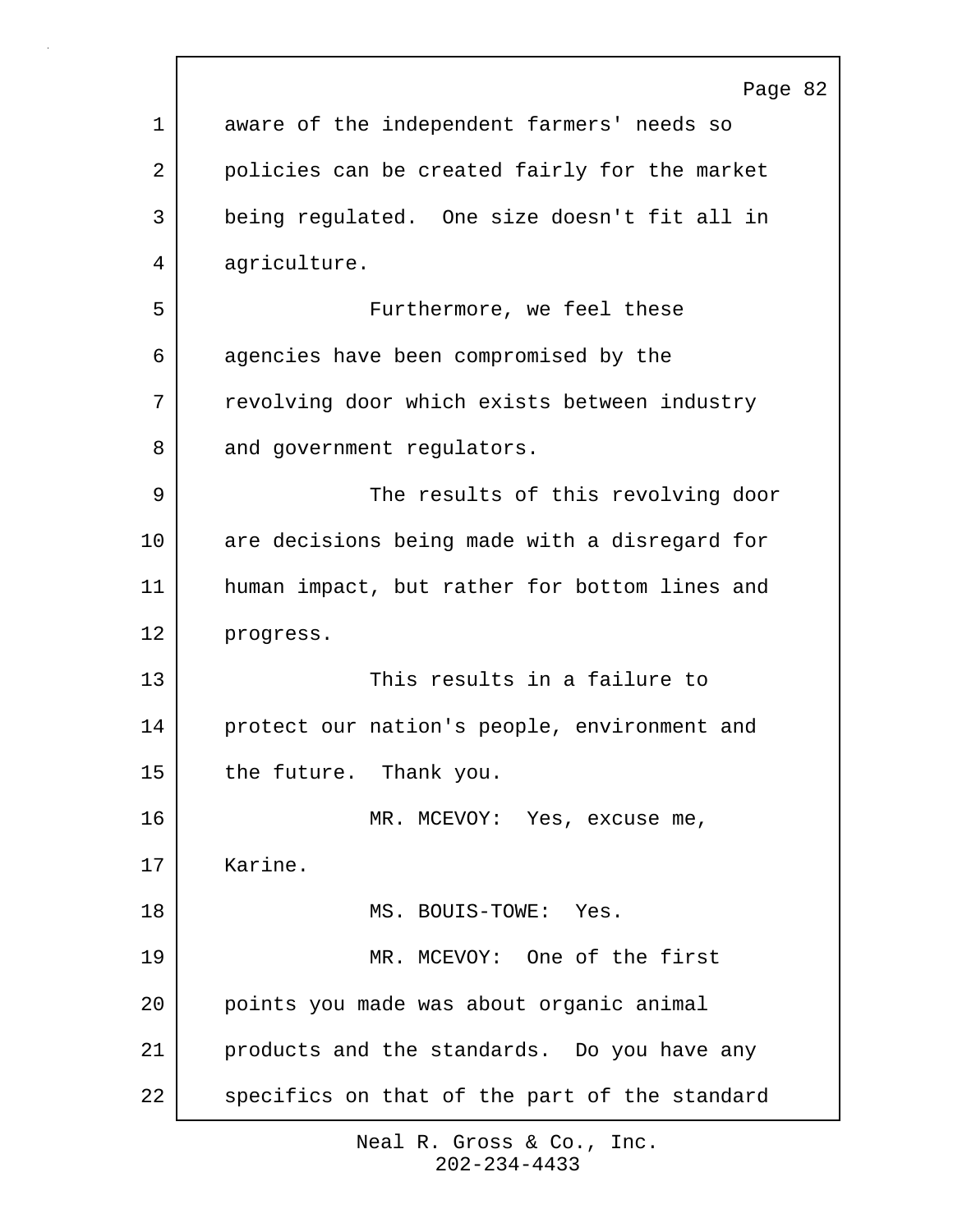Page 83  $1 \mid$  that  $-$ 2 MS. BOUIS-TOWE: Well, for 3 example, the grain feeding, the organic grain 4 feeding. Since we consider organic to be 5 | natural, many of the animals, especially 6 ruminants, belong on pasture. 7 | The Solem Mand so, yes, we would accommodate 8 some grain feeding to do things like more milk 9 production in some cases, but we don't think 10 | that a majority of their diet should be grain. 11 It should be what nature intended them. 12 Ruminants should be consuming pasture. 13 MR. MCEVOY: Okay, so the pasture 14 rule that was implemented this past year or so 15 does not meet your perspective? 16 MS. BOUIS-TOWE: Do you know what 17 percent pasture and outdoor time that 18 includes? Because pasture also implies a 19 certain amount of outdoor time. 20 Chickens are another example of 21 | that where they have a window to the outside, 22 but not living outside.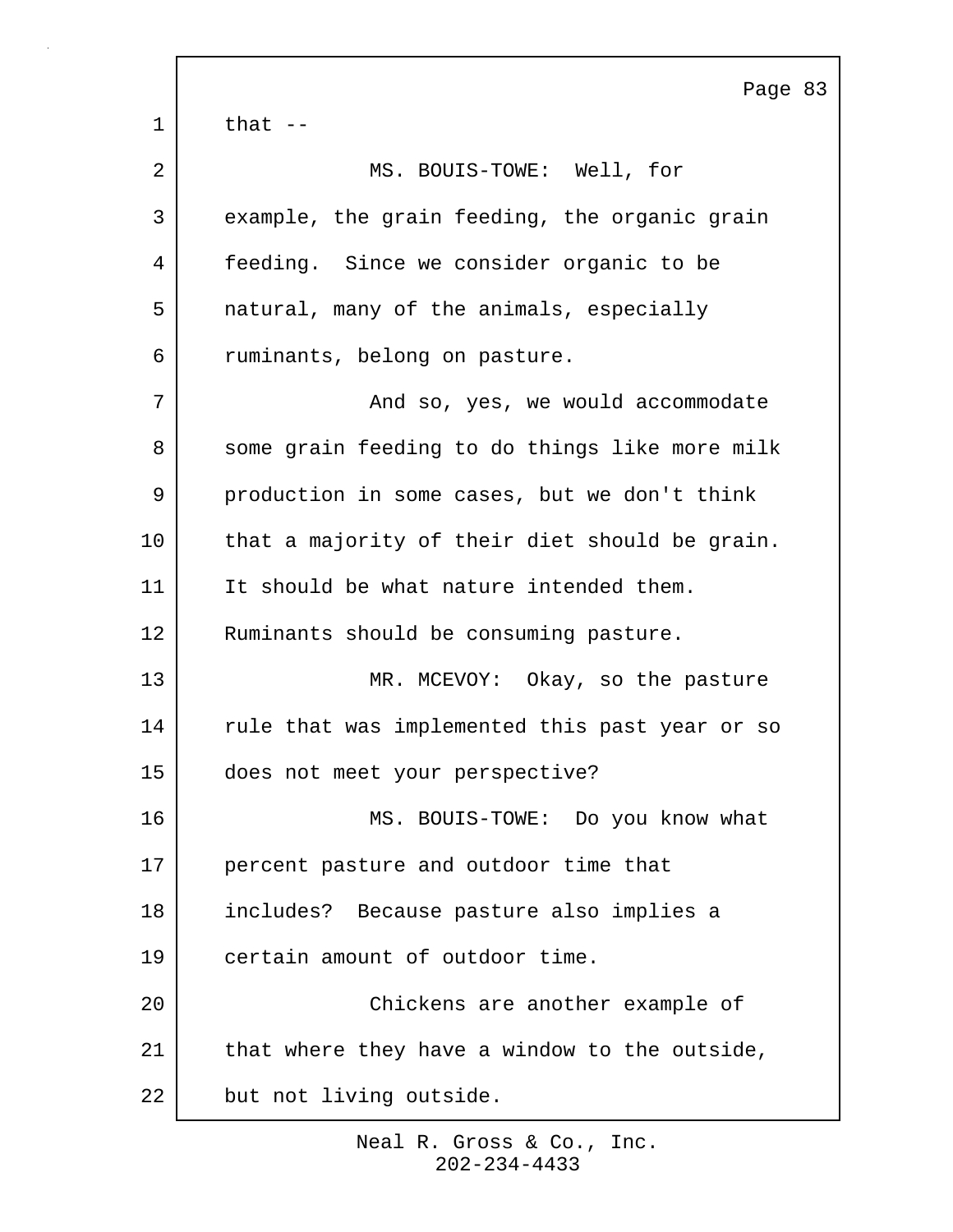|    | Page 84                                        |
|----|------------------------------------------------|
| 1  | MR. MCEVOY: Okay. Well, I guess                |
| 2  | I would encourage you to take a look at the    |
| 3  | current pasture rule, the changes to that, and |
| 4  | if you have any specific comments on that we'd |
| 5  | love to hear it.                               |
| 6  | MS. BOUIS-TOWE: Okay, thank you.               |
| 7  | I will do that.                                |
| 8  | MR. MCEVOY: Thank you. Okay,                   |
| 9  | next up we have Carmela Beck. Carmela here?    |
| 10 | Oh, here. Hi.                                  |
| 11 | MS. BECK: Good morning. My name                |
| 12 | is Carmela Beck, and I am one of the organic   |
| 13 | strawberry -- excuse me, one of the organic    |
| 14 | certification managers at Driscoll's           |
| 15 | Strawberry Associates headquartered in         |
| 16 | Watsonville, California.                       |
| 17 | I've been active in the organic                |
| 18 | community since 2004, originally working for   |
| 19 | an organic certifier and most recently working |
| 20 | as a liaison to organic growers with regards   |
| 21 | to certification issues.                       |
| 22 | I wanted to thank you for this                 |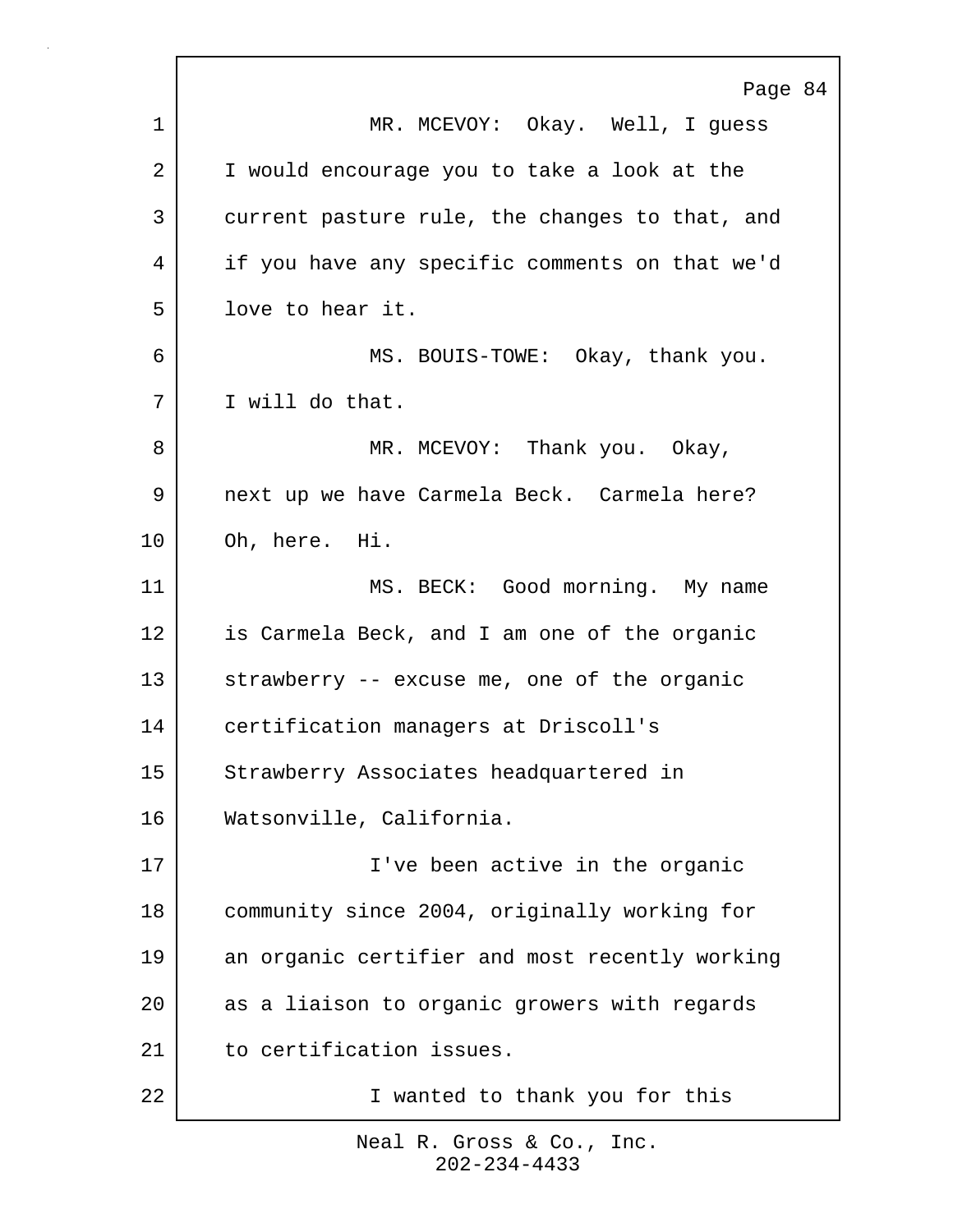|             | Page 85                                        |
|-------------|------------------------------------------------|
| $\mathbf 1$ | opportunity to be here today. Driscoll's is    |
| 2           | a distributor of berries. We distribute        |
| 3           | organic and conventional strawberries,         |
| 4           | raspberries, blackberries and blueberries.     |
| 5           | And we have been growing our organic program   |
| 6           | quickly over the last couple of years.         |
| 7           | However, we would actually like to             |
| 8           | be growing it a lot quicker than we are. And   |
| 9           | so that's one of our goals to make happen.     |
| 10          | Let's see, we are breeding for                 |
| 11          | organic production practices by geography, for |
| 12          | disease resistance, vigor, quality and general |
| 13          | adaptation to organic production.              |
| 14          | Driscoll's organic production                  |
| 15          | handling facilities are certified organic to   |
| 16          | the NOP, and we are registered with the CDFA   |
| 17          | registration program.                          |
| 18          | We find that the NOP program has               |
| 19          | met our needs and that our certifier, CCOF,    |
| 20          | has served us well as a certification agency.  |
| 21          | I'll go ahead and just launch into my          |
| 22          | comments.                                      |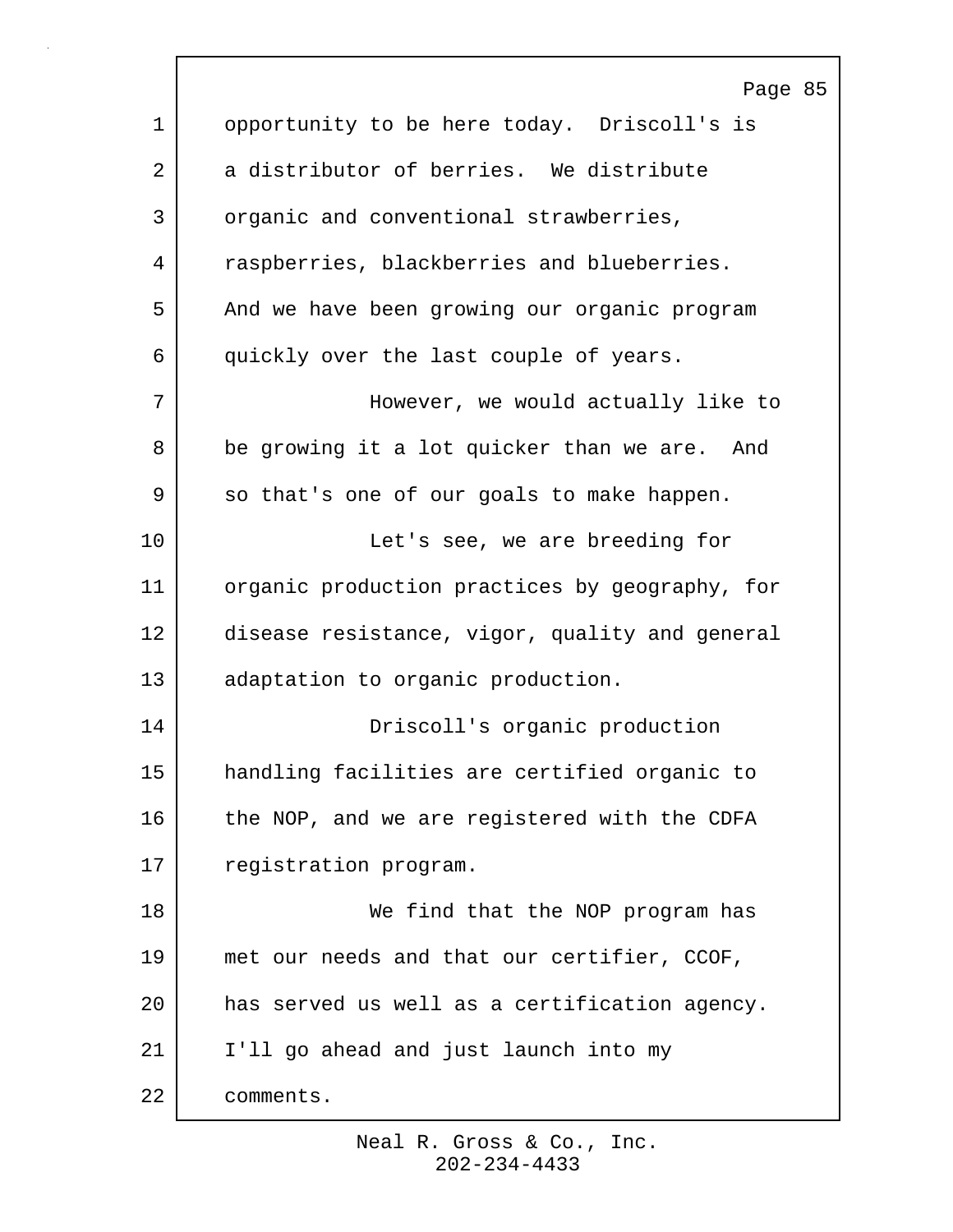|    | Page 86                                        |
|----|------------------------------------------------|
| 1  | We found that the CDFA program                 |
| 2  | generally seems redundant to the NOP program,  |
| 3  | and the costs are significant to some of our   |
| 4  | family farm operations. We found that it's a   |
| 5  | duplication of paperwork and costs.            |
| 6  | And while we appreciate that over              |
| 7  | the past year there's been a reduction of      |
| 8  | paperwork, we feel that there's more           |
| 9  | opportunities to streamline that process.      |
| 10 | Additionally, we've found that the             |
| 11 | NOP program has been very responsive in the    |
| 12 | last few years and we're grateful for that.    |
| 13 | We've found that the materials review process  |
| 14 | has worked very effectively to approve         |
| 15 | products, for products approved by the NOSB to |
| 16 | get them moving through the regulatory         |
| 17 | process.                                       |
| 18 | One specific example was the                   |
| 19 | approval of the sulphur burner, which many of  |
| 20 | our organic growers have been able to use, and |
| 21 | we see instant results.                        |
| 22 | Let's see, additionally the                    |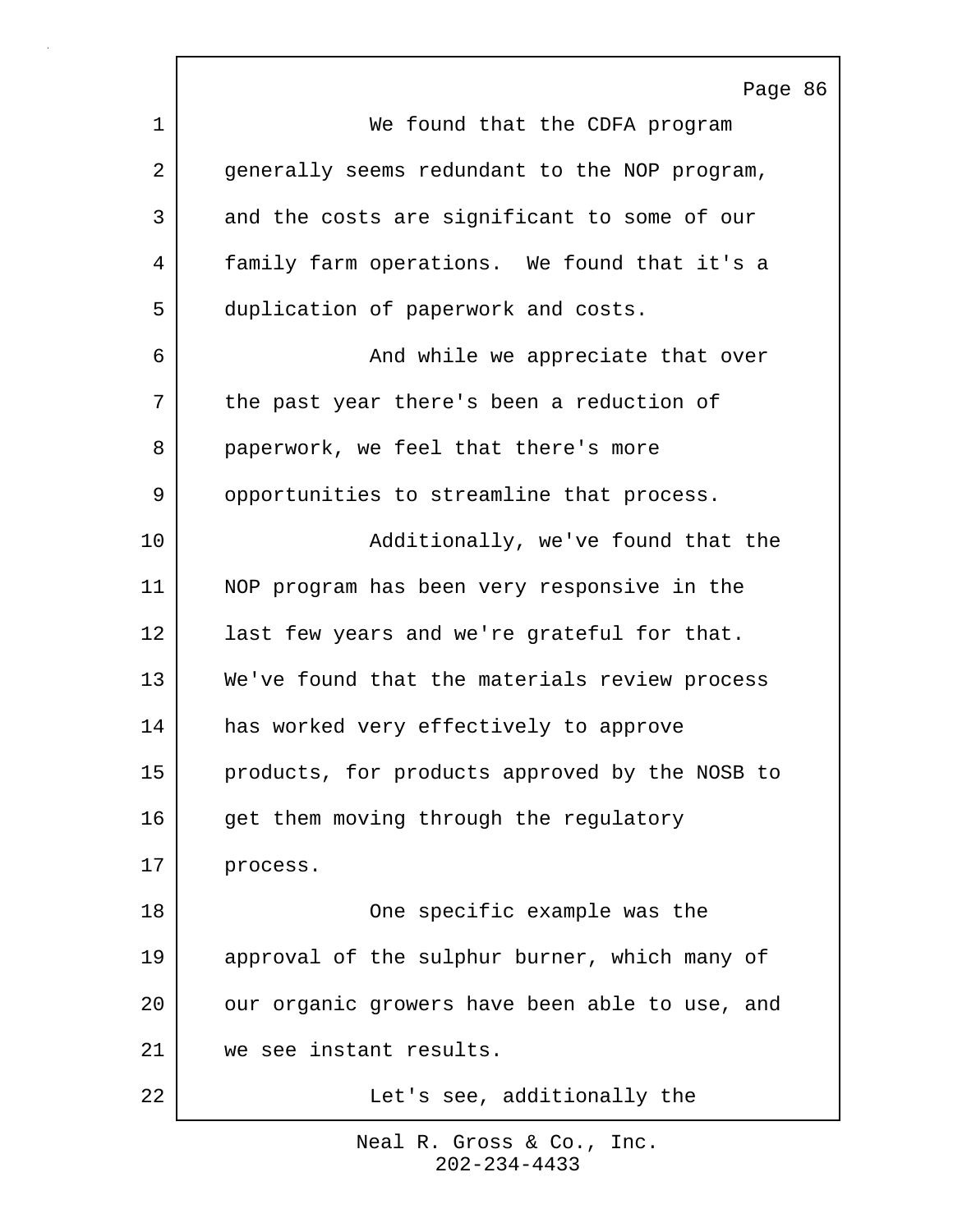| Page 87<br>$\mathbf 1$<br>process for the comments, for providing<br>2<br>comments to draft guidance is greatly<br>3<br>appreciated.<br>4<br>Our most recent example that has<br>affected Driscoll's is the comments on the<br>5<br>6<br>organic plant material guidance. We believe<br>7<br>that this process will lead to clear<br>enforcement and a timeline that will allow for<br>8<br>9<br>regulated parties to implement change as<br>10<br>needed.<br>11<br>Research programs and projects<br>12<br>that are supported via the USDA programs are<br>13<br>highly valuable to Driscoll's.<br>In Watsonville, California, on the<br>14<br>15<br>California Strawberry Commission test plot<br>16<br>that's run by Joji Muramoto, Carol Shennan and<br>Steve Fennimore, they're doing a trial with<br>17<br>18<br>anaerobic soil disinfestation and steam trials<br>19<br>that can be applied to organic production,<br>20<br>which we're looking forward to.<br>21<br>Any other research on pest<br>22<br>management would be highly valuable, including |  |
|----------------------------------------------------------------------------------------------------------------------------------------------------------------------------------------------------------------------------------------------------------------------------------------------------------------------------------------------------------------------------------------------------------------------------------------------------------------------------------------------------------------------------------------------------------------------------------------------------------------------------------------------------------------------------------------------------------------------------------------------------------------------------------------------------------------------------------------------------------------------------------------------------------------------------------------------------------------------------------------------------------------------------------------------------------------|--|
|                                                                                                                                                                                                                                                                                                                                                                                                                                                                                                                                                                                                                                                                                                                                                                                                                                                                                                                                                                                                                                                                |  |
|                                                                                                                                                                                                                                                                                                                                                                                                                                                                                                                                                                                                                                                                                                                                                                                                                                                                                                                                                                                                                                                                |  |
|                                                                                                                                                                                                                                                                                                                                                                                                                                                                                                                                                                                                                                                                                                                                                                                                                                                                                                                                                                                                                                                                |  |
|                                                                                                                                                                                                                                                                                                                                                                                                                                                                                                                                                                                                                                                                                                                                                                                                                                                                                                                                                                                                                                                                |  |
|                                                                                                                                                                                                                                                                                                                                                                                                                                                                                                                                                                                                                                                                                                                                                                                                                                                                                                                                                                                                                                                                |  |
|                                                                                                                                                                                                                                                                                                                                                                                                                                                                                                                                                                                                                                                                                                                                                                                                                                                                                                                                                                                                                                                                |  |
|                                                                                                                                                                                                                                                                                                                                                                                                                                                                                                                                                                                                                                                                                                                                                                                                                                                                                                                                                                                                                                                                |  |
|                                                                                                                                                                                                                                                                                                                                                                                                                                                                                                                                                                                                                                                                                                                                                                                                                                                                                                                                                                                                                                                                |  |
|                                                                                                                                                                                                                                                                                                                                                                                                                                                                                                                                                                                                                                                                                                                                                                                                                                                                                                                                                                                                                                                                |  |
|                                                                                                                                                                                                                                                                                                                                                                                                                                                                                                                                                                                                                                                                                                                                                                                                                                                                                                                                                                                                                                                                |  |
|                                                                                                                                                                                                                                                                                                                                                                                                                                                                                                                                                                                                                                                                                                                                                                                                                                                                                                                                                                                                                                                                |  |
|                                                                                                                                                                                                                                                                                                                                                                                                                                                                                                                                                                                                                                                                                                                                                                                                                                                                                                                                                                                                                                                                |  |
|                                                                                                                                                                                                                                                                                                                                                                                                                                                                                                                                                                                                                                                                                                                                                                                                                                                                                                                                                                                                                                                                |  |
|                                                                                                                                                                                                                                                                                                                                                                                                                                                                                                                                                                                                                                                                                                                                                                                                                                                                                                                                                                                                                                                                |  |
|                                                                                                                                                                                                                                                                                                                                                                                                                                                                                                                                                                                                                                                                                                                                                                                                                                                                                                                                                                                                                                                                |  |
|                                                                                                                                                                                                                                                                                                                                                                                                                                                                                                                                                                                                                                                                                                                                                                                                                                                                                                                                                                                                                                                                |  |
|                                                                                                                                                                                                                                                                                                                                                                                                                                                                                                                                                                                                                                                                                                                                                                                                                                                                                                                                                                                                                                                                |  |
|                                                                                                                                                                                                                                                                                                                                                                                                                                                                                                                                                                                                                                                                                                                                                                                                                                                                                                                                                                                                                                                                |  |
|                                                                                                                                                                                                                                                                                                                                                                                                                                                                                                                                                                                                                                                                                                                                                                                                                                                                                                                                                                                                                                                                |  |
|                                                                                                                                                                                                                                                                                                                                                                                                                                                                                                                                                                                                                                                                                                                                                                                                                                                                                                                                                                                                                                                                |  |
|                                                                                                                                                                                                                                                                                                                                                                                                                                                                                                                                                                                                                                                                                                                                                                                                                                                                                                                                                                                                                                                                |  |
|                                                                                                                                                                                                                                                                                                                                                                                                                                                                                                                                                                                                                                                                                                                                                                                                                                                                                                                                                                                                                                                                |  |
|                                                                                                                                                                                                                                                                                                                                                                                                                                                                                                                                                                                                                                                                                                                                                                                                                                                                                                                                                                                                                                                                |  |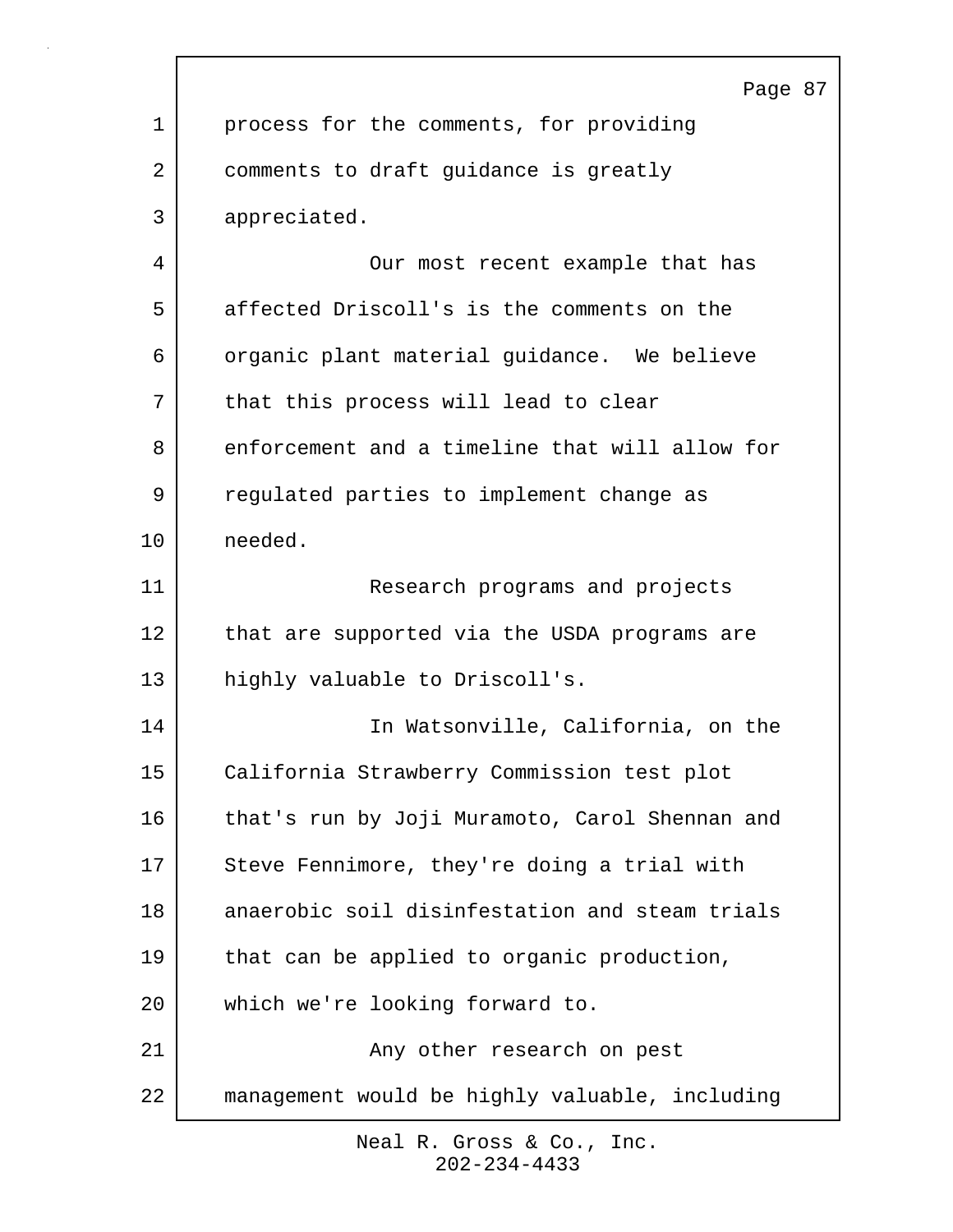|    | Page 88                                        |
|----|------------------------------------------------|
| 1  | biological controls on new low impact organic  |
| 2  | approved chemical treatments would be helpful. |
| 3  | We're still faced with issues                  |
| 4  | including the light brown apple moth, spotted  |
| 5  | wing Drosophila and other basic pest issues    |
| 6  | like mite control and aphid control.           |
| 7  | In general for Driscoll's growers,             |
| 8  | the financial based incentive programs are not |
| 9  | a huge value. We appreciate the certification  |
| 10 | cost share program, but we'd rather see other  |
| 11 | cost barriers such as the CDFA organic         |
| 12 | registration fees be removed.                  |
| 13 | And while the NRCS transition                  |
| 14 | programs are fabulous, typically we've found   |
| 15 | them to be very paper heavy and difficult to   |
| 16 | get through the process.                       |
| 17 | So that concludes my comments, and             |
| 18 | I wanted to thank you again for the            |
| 19 | opportunity to be here today.                  |
| 20 | MR. MCEVOY: Thank you very much.               |
| 21 | Okay, next up before the break is Leslie       |
| 22 | Goldman. Okay, Leslie Goldman I guess, Leslie  |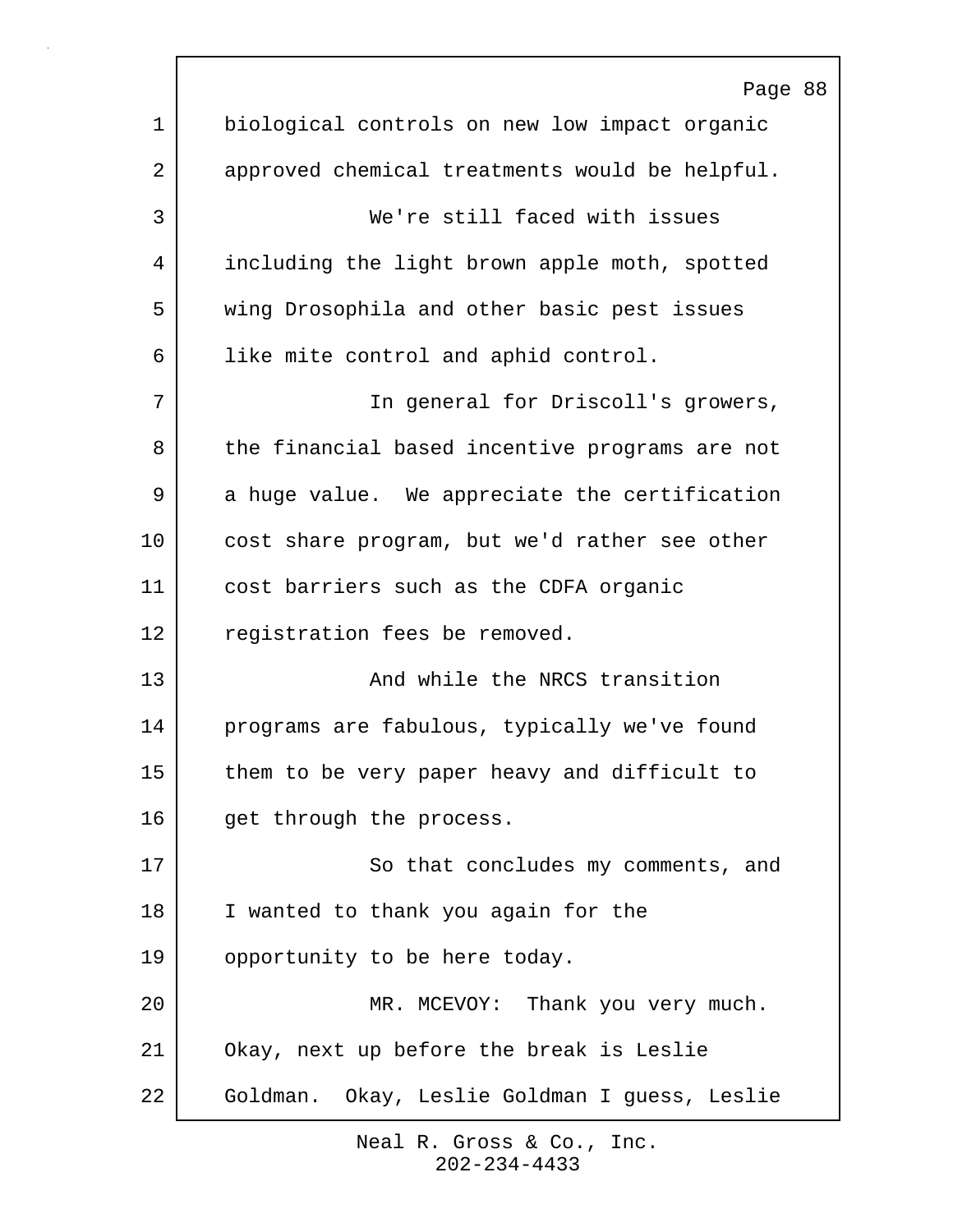|             | Page 89                                       |
|-------------|-----------------------------------------------|
| $\mathbf 1$ | Goldman is not here -- is here. Oh, there's   |
| 2           | Leslie. Thank you, Leslie.                    |
| 3           | MR. GOLDMAN: It's an honor to be              |
| 4           | here. My name is Leslie Goldman. I'm called   |
| 5           | the Enchanted Gardener. I live in San Diego.  |
| 6           | On Sundays of every week I wear               |
| 7           | this very proudly. Numbers of our farmers     |
| 8           | there have the USDA certification label, so I |
| 9           | feel quite at home here at headquarters.      |
| 10          | I just want to say that I owe my              |
| 11          | allegiance to conventional medicine. I was    |
| 12          | crippled in my life, however, if it had not   |
| 13          | been for the wisdom of organic, which has     |
| 14          | existed for more than 8,000 years, past,      |
| 15          | future and through our great friends here in  |
| 16          | the organic field.                            |
| 17          | And to our allegiance to Tom                  |
| 18          | Vilsack, who did a wonderful job with The     |
| 19          | People's Garden I visited yesterday for a     |
| 20          | number of hours. I made friends with the      |
| 21          | staff.                                        |
| 22          | I just want to say that I'm                   |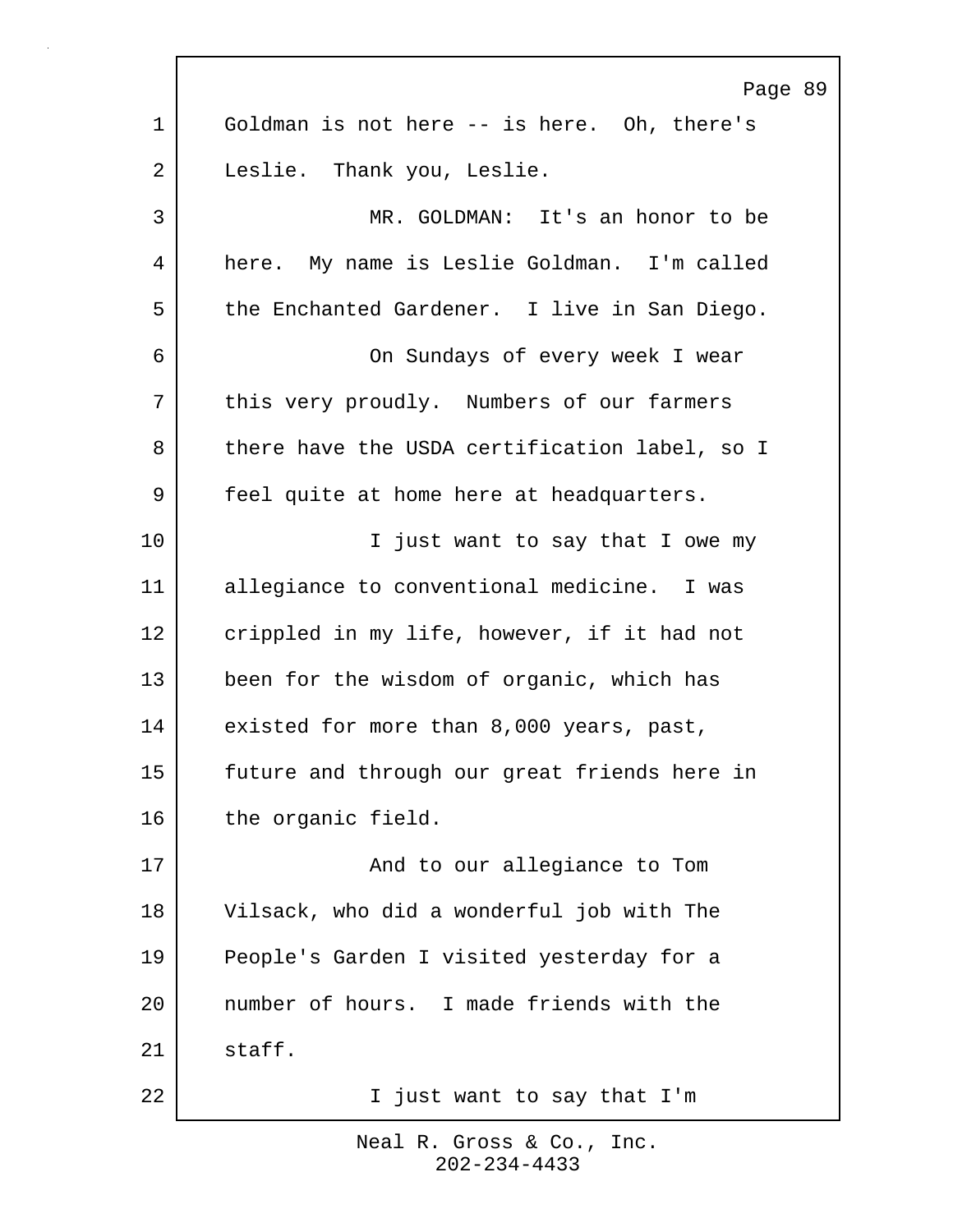|             | Page 90                                        |
|-------------|------------------------------------------------|
| $\mathbf 1$ | volunteering to be your Enchanted Gardener for |
| 2           | The People's Garden. I'm doing this because    |
| 3           | I want to see that program grow.               |
| 4           | Tom Vilsack started The People's               |
| 5           | Garden by saying it was going to be organic.   |
| 6           | There would be no fertilizers. There would be  |
| 7           | no pesticides. I was out there yesterday       |
| 8           | enjoying the ray.                              |
| 9           | I want to introduce you to a                   |
| 10          | couple of my other friends. This is my         |
| 11          | solution for the national dilemma. This is     |
| 12          | Keep the Beet Media Star, the world's first    |
| 13          | talking beet plant.                            |
| 14          | You get a beet from an organic                 |
| 15          | farmer, you repot it, you grow the greens, you |
| 16          | regain your confidence that you can grow your  |
| 17          | own food.                                      |
| 18          | That is the secret of a nation of              |
| 19          | gardeners. This is what we need. We will be    |
| 20          | making better decisions. We will be making     |
| 21          | better decisions now as we get our beet back   |
| 22          | with nature. That in essence is the problem.   |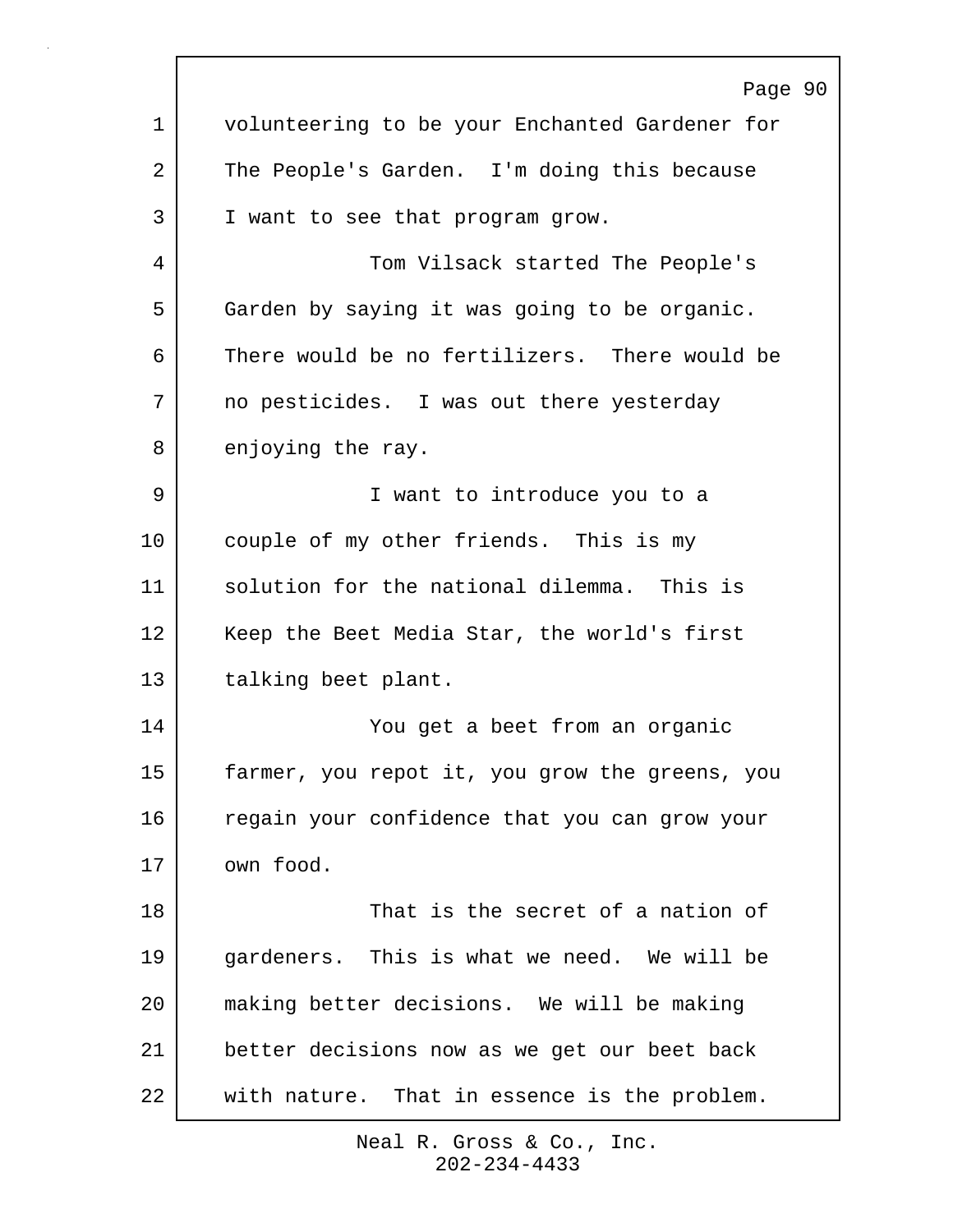|    | Page 91                                       |
|----|-----------------------------------------------|
| 1  | Can I hear a hip, hip, hooray on              |
| 2  | that, please?                                 |
| 3  | PARTICIPANTS: Hip, hip, hooray.               |
| 4  | MR. GOLDMAN: Okay, I didn't hear              |
| 5  | that. Can I hear a hip, hip, hooray?          |
| 6  | PARTICIPANTS: Hip, hip, hooray.               |
| 7  | MR. GOLDMAN: All right, so that's             |
| 8  | what I'm here for. I'm your Enchanted         |
| 9  | Gardener. I'm here to honor what we are       |
| 10 | doing.                                        |
| 11 | This is the magic box. This                   |
| 12 | contains the dreams of humanity. In this box, |
| 13 | I've just got to tell you all, it's going to  |
| 14 | come out really, really good.                 |
| 15 | This right here is another friend             |
| 16 | of mine. This is organic alfalfa growing in   |
| 17 | a container that eliminates Styrofoam. I just |
| 18 | want to tell you everything's going to be     |
| 19 | good.                                         |
| 20 | I planted seeds with Dr. Robert               |
| 21 | Fraley a couple of years ago at the National  |
| 22 | Science Conference. As some of you know, he's |

 $\Gamma$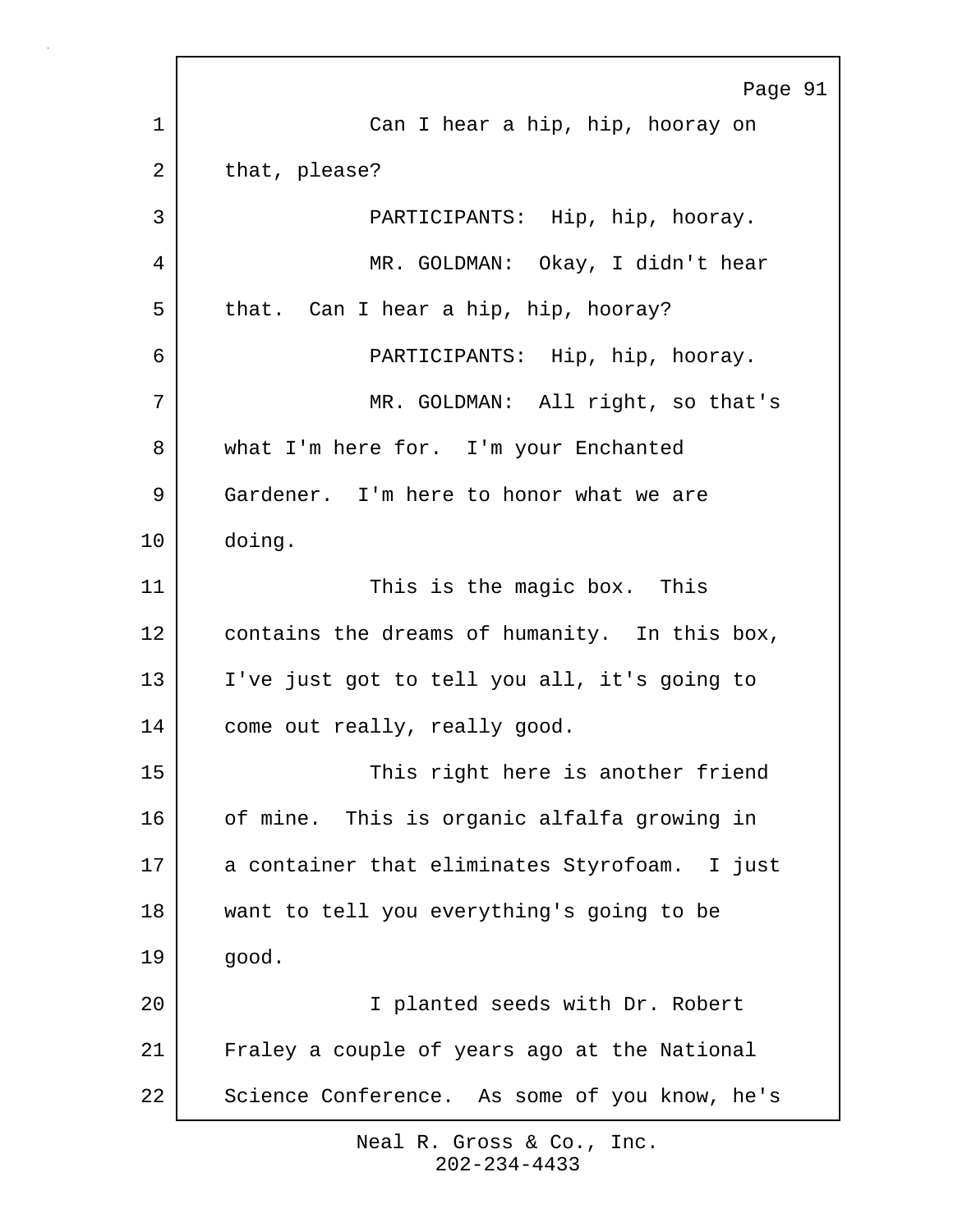Page 92 1 | the father of Roundup Ready. 2 We said we would have a dialoque 3 to lessen the tension between organic and GMO 4 | levers. I need to say that Roundup Ready, 5 they gave it a good shot but GMO cannot save 6 | organic or the world or feed the hungry. 7 We might as well have an honest 8 dialogue on science, ethics and food. He's a 9 great man. I thank him for planting organic 10 seeds with me, but I'd recommend that my dear 11 friends at Monsanto get on the program, start 12 funding some of the organic programs because 13 that's the future. 14 I want to leave you with a couple 15 thoughts. Soil depletion, it was put in a 16 Senate report, 1936, that our vegetables and 17 fruits could no longer feed us. 18 | Soil depletion, that's a principle 19 of organic. We must build up the soil. We 20 will regain the future by building up the 21 soil, learning the principles, regaining our 22 health.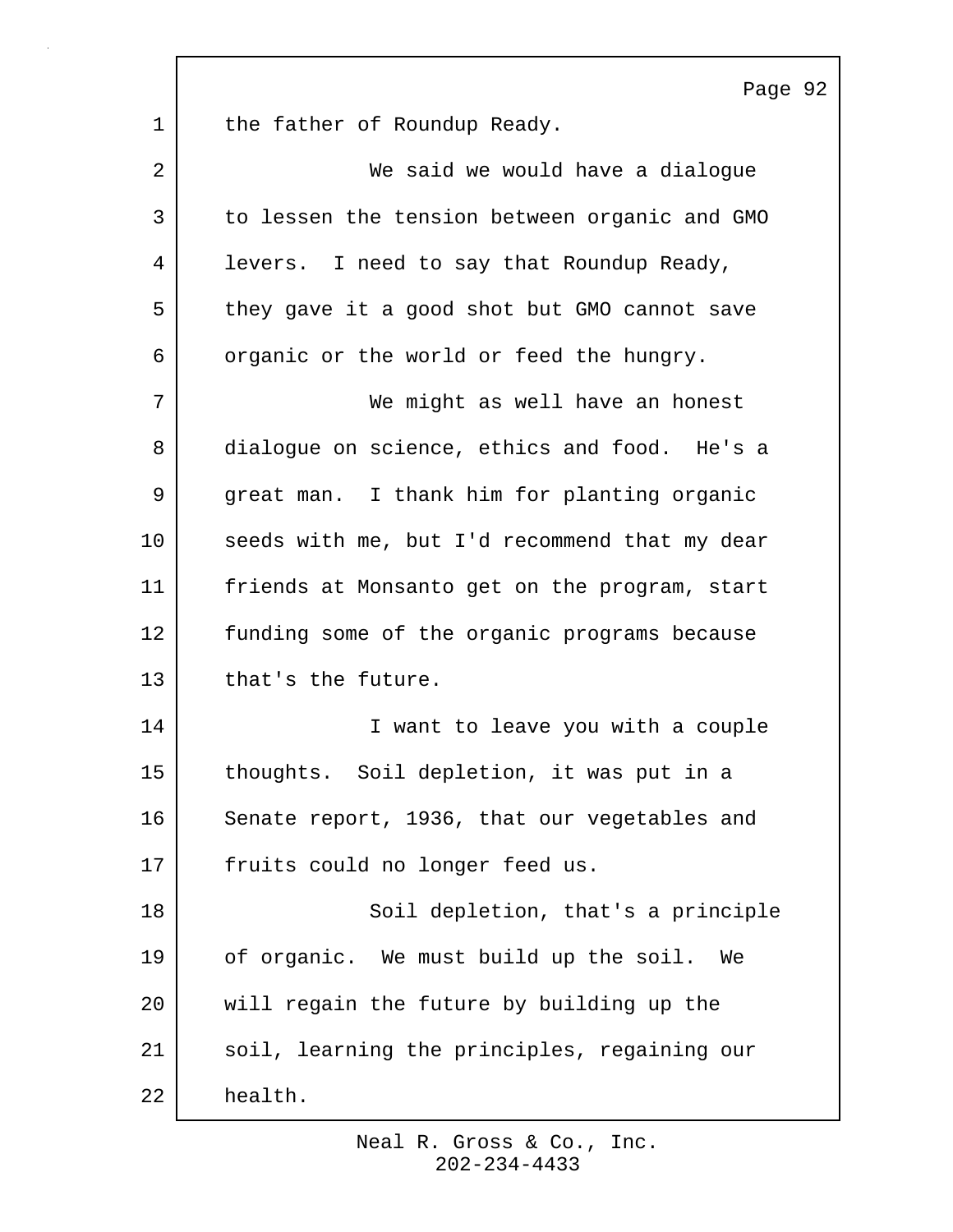|    | Page 93                                        |
|----|------------------------------------------------|
| 1  | The future is ours and I'm glad to             |
| 2  | accept that post and get it out. My niece      |
| 3  | calls me Uncle Leslie at Hamilton High School. |
| 4  | There are kids all over this country that want |
| 5  | to be part of the people's project.            |
| 6  | I want to salute all of you and                |
| 7  | Tom Vilsack and all the great people for USDA. |
| 8  | Let's all work together. The time is now for   |
| 9  | our children. Let's move organic forward.      |
| 10 | MR. LIPSON: Thanks very much. We               |
| 11 | are running ahead of schedule because we did   |
| 12 | start a bit early.                             |
| 13 | What I'd like to do is just take a             |
| 14 | couple of minutes right now to ask the other   |
| 15 | USDA personnel who are in the room sitting in  |
| 16 | the audience, to use these microphones in the  |
| 17 | middle of the room and just introduce          |
| 18 | themselves.                                    |
| 19 | Say hi, who they are, so that the              |
| 20 | stakeholders who are here might be able to     |
| 21 | spot somebody that they need to talk to and    |
| 22 | know who you folks are, because this is my     |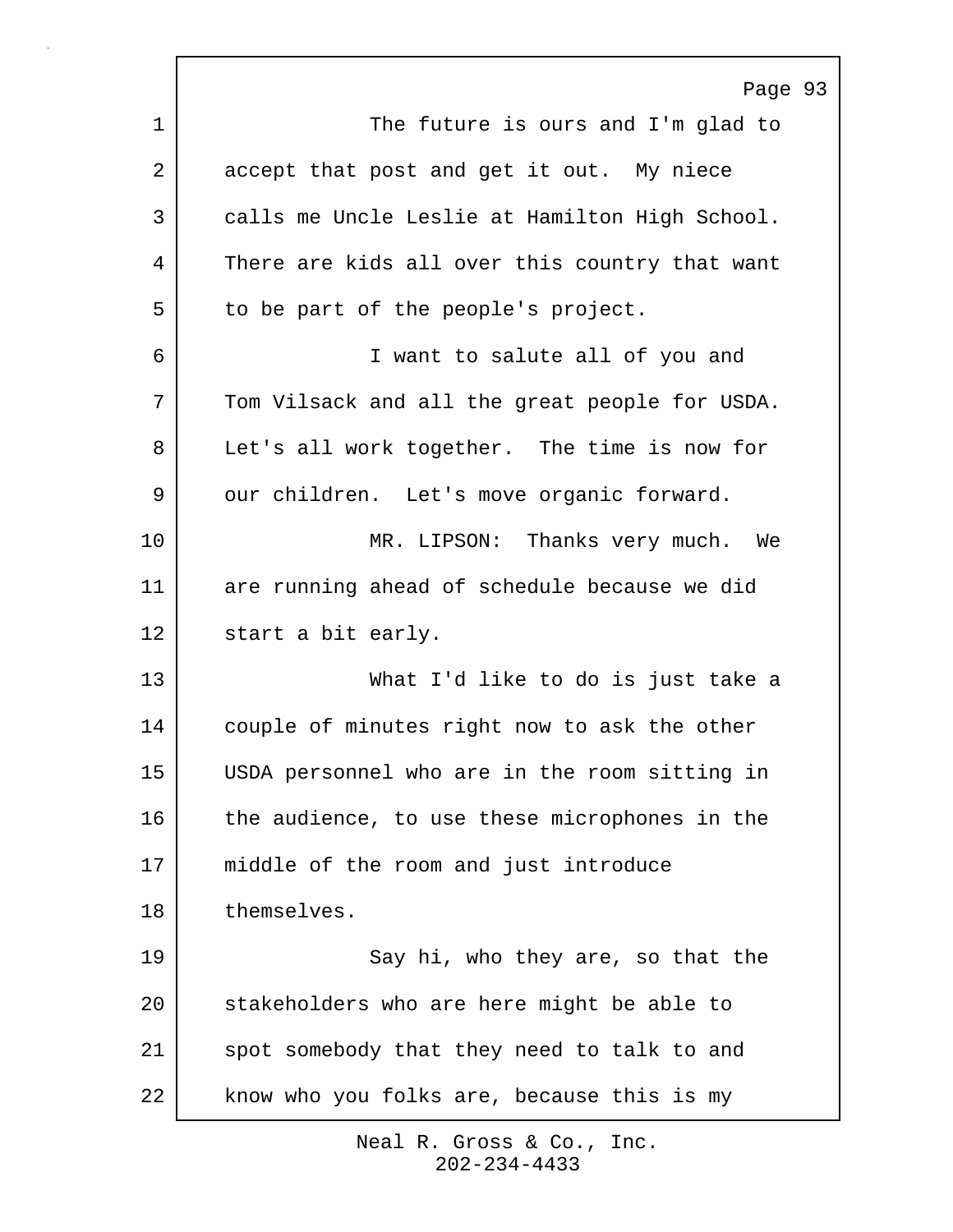|              | Page 94                                        |
|--------------|------------------------------------------------|
| $\mathbf{1}$ | Organic Working Group and they're really the   |
| 2            | folks who are doing the trench work to make    |
| 3            | things succeed.                                |
| 4            | We can use both microphones there.             |
| 5            | So just tell us who you are and where you      |
| 6            | work.                                          |
| 7            | MR. SMITH: I'm Steve Smith, with               |
| 8            | the National Institute of Food and Agriculture |
| 9            | and I'm the national program leader for Animal |
| 10           | Production Systems and have responsibility for |
| 11           | our OREI, Organic Research and Extension       |
| 12           | Initiative, as well as the Organic Transitions |
| 13           | Programs, which is our grant programs that     |
| 14           | support the research in the organic area.      |
| 15           | MS. O'REILLY: I'm Megan O'Reilly.              |
| 16           | I'm a programs specialist at NIFA. I work      |
| 17           | with Steve on Organic Research and Extension   |
| 18           | Initiative and Organic Transitions.            |
| 19           | MS. KOSCO: I'm Shari Kosco. I'm                |
| 20           | with the Foreign Agricultural Service, and I'm |
| 21           | responsible for analyzing world supply and     |
| 22           | demand of organics.                            |

r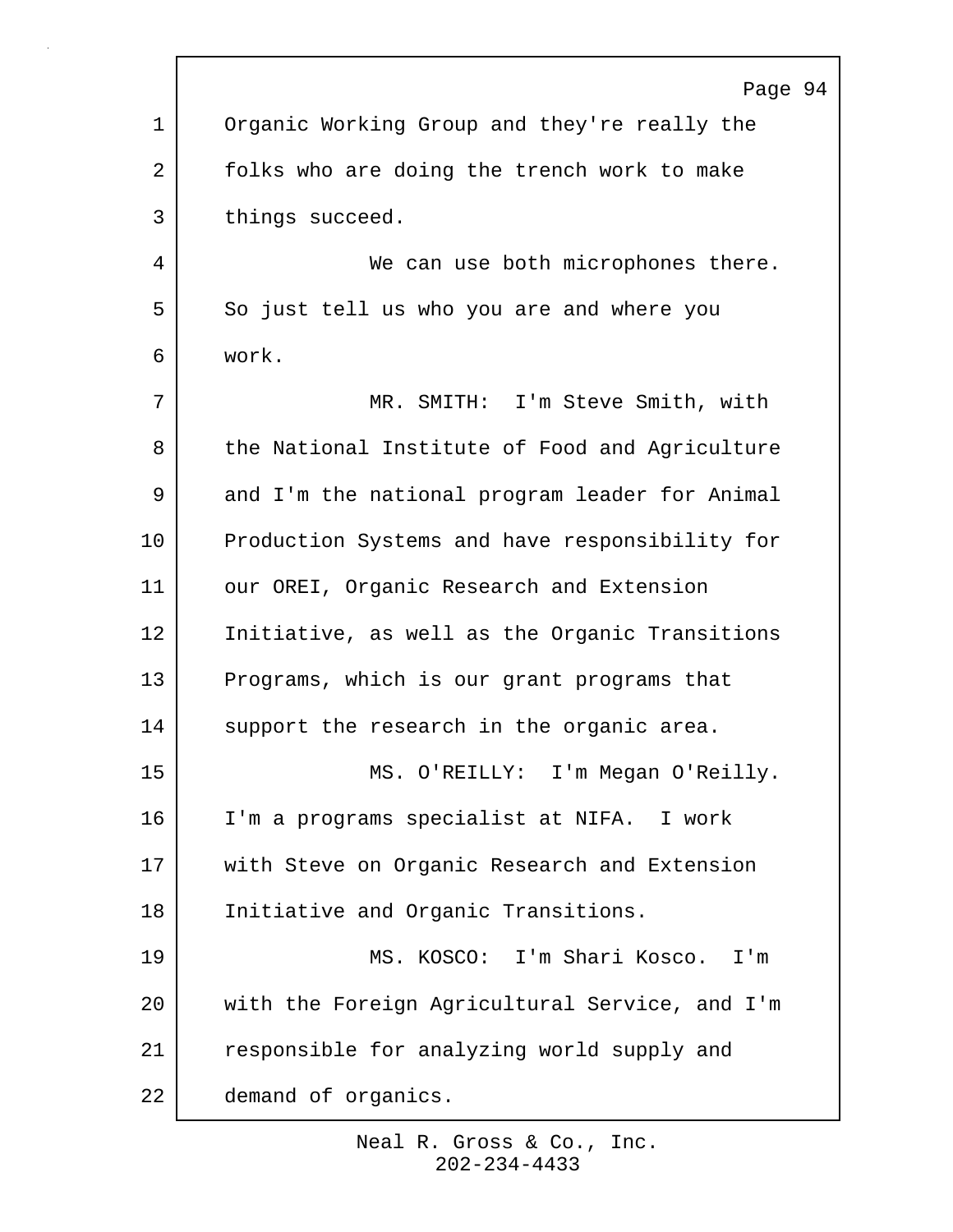|             | Page 95                                        |
|-------------|------------------------------------------------|
| $\mathbf 1$ | MR. THOMAS: Bill Thomas. I am                  |
| 2           | with the Alternative Farming Systems           |
| 3           | Information Center at the National             |
| 4           | Agricultural Library in beautiful Beltsville,  |
| 5           | Maryland.                                      |
| 6           | We provide a number of information             |
| 7           | services on organic agriculture, sustainable,  |
| 8           | anything that can be considered alternative to |
| 9           | whatever conventional is.                      |
| 10          | We're on the Web. You can find us              |
| 11          | under AFSIC, A-F-S-I-C. Thank you.             |
| 12          | MS. AHRAMJIAN: Hi, I'm Lisa                    |
| 13          | Ahramjian. I'm the publications manager at the |
| 14          | National Organic Program. Thanks, everyone,    |
| 15          | for coming.                                    |
| 16          | MS. WINKLEBLACK: Hi, I'm Katie                 |
| 17          | Winkleblack, and I also work for the           |
| 18          | Alternative Farming Systems Information        |
| 19          | Center.                                        |
| 20          | So I'm a librarian who is here to              |
| 21          | help farmers, consumers, researchers find      |
| 22          | access to information on organics, on          |
|             |                                                |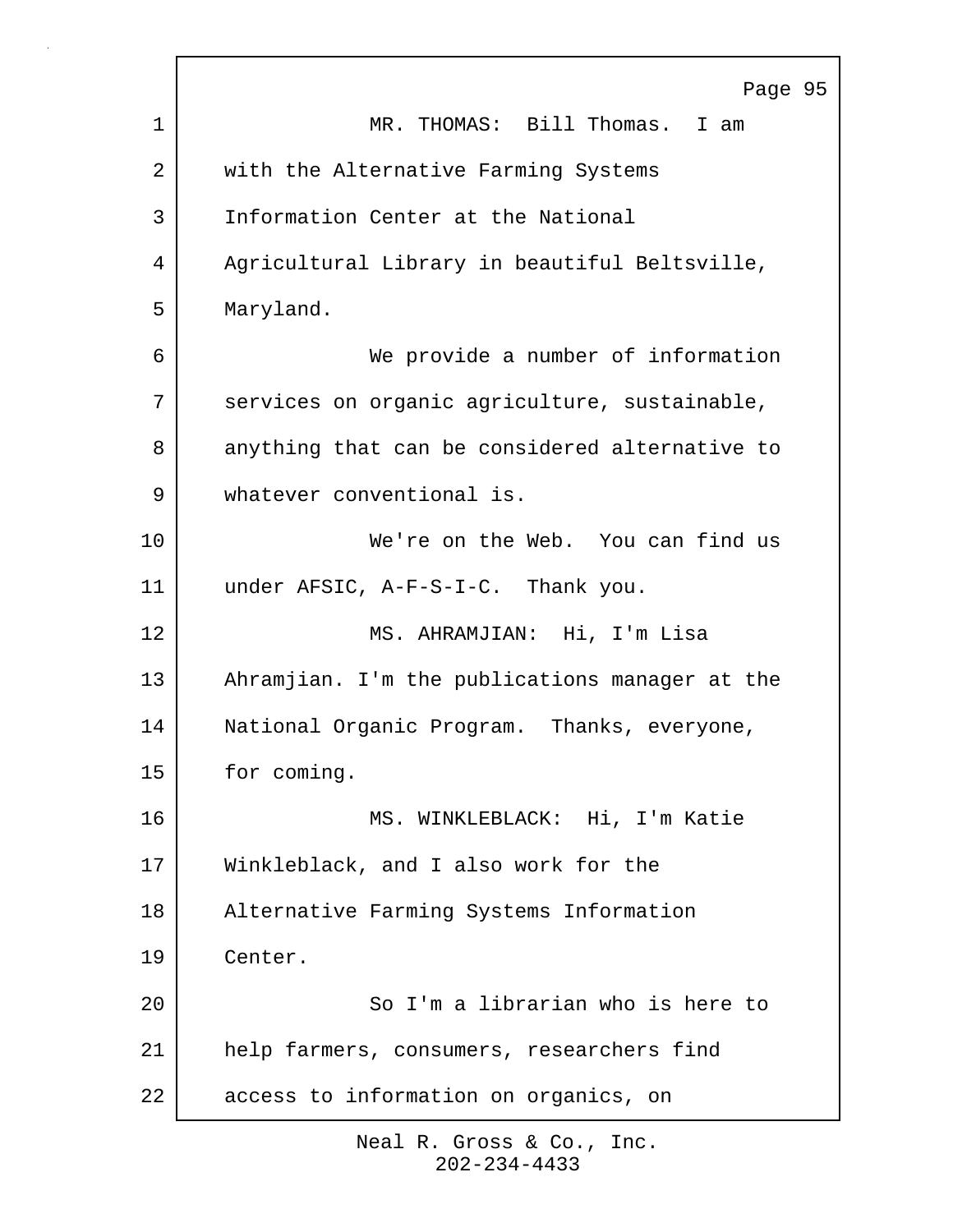| Page 96                                        |
|------------------------------------------------|
| sustainable farming, anything that's           |
| alternative, like Bill said, so thank you.     |
| MS. RAKOLA: Hi, I'm Betsy Rakola.              |
| I'm with the National Organic Program. I       |
| manage the organic certification cost share    |
| programs and I also work with the              |
| Accreditation and International Activities     |
| Division.                                      |
| MR. ROSE: Mark Rose, I'm with the              |
| Natural Resources Conservation Service. I'm    |
| the Team Leader and National Program Manager   |
| for the Environmental Quality Incentives       |
| Program.                                       |
| MS. HARTLEY: Hi, I'm Julie                     |
| Hartley and I'm with the National Organic      |
| Program with the Accreditation and             |
| International Activities Division. Thank you   |
| for coming.                                    |
| MS. LANGE: Hi, I'm Audrina Lange.              |
| I'm with the Agricultural Marketing Services   |
| Fruit and Veg Market News. We actually         |
| provide market information on a daily basis on |
|                                                |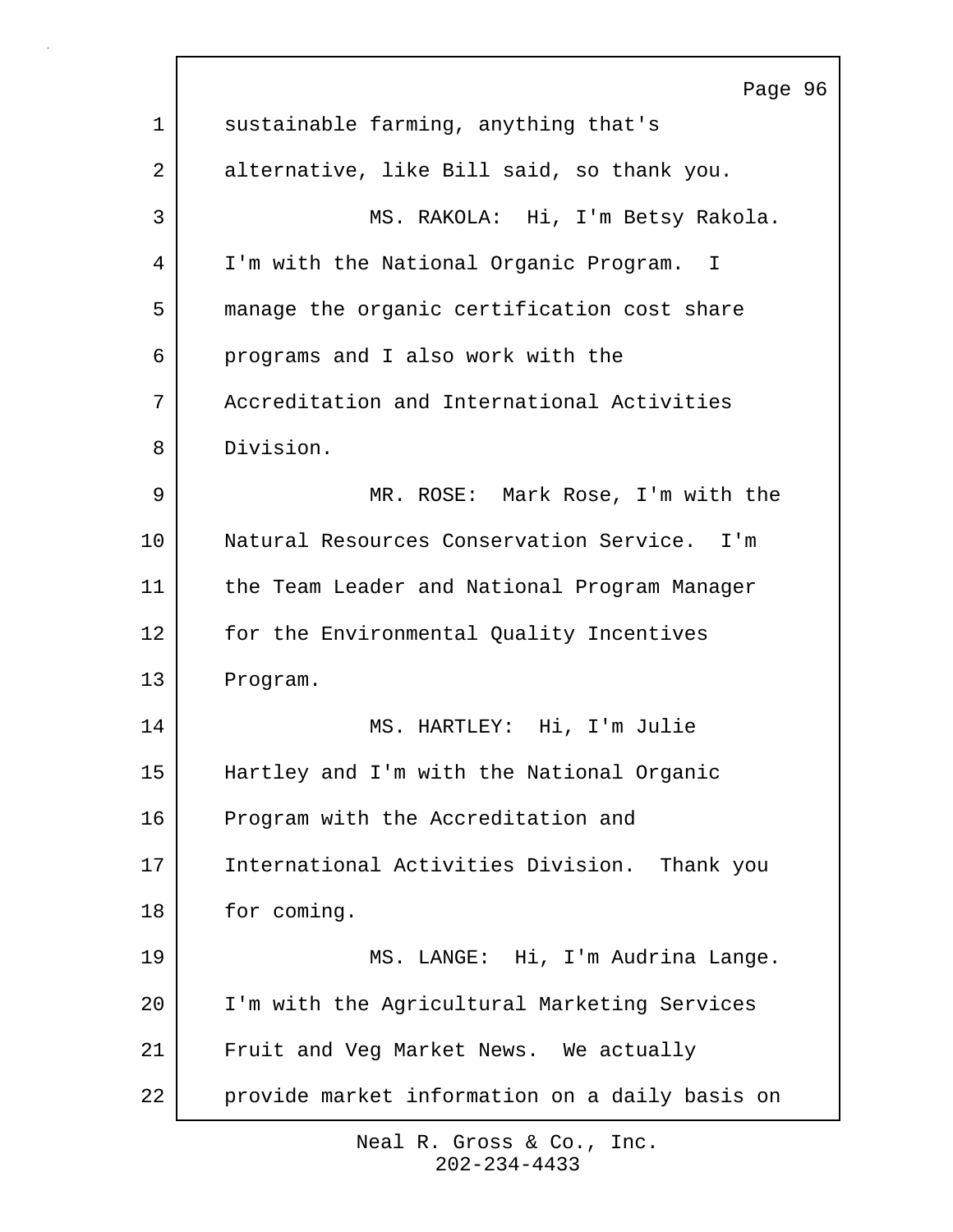|    | Page 97                                       |
|----|-----------------------------------------------|
| 1  | organic and conventional fruits and           |
| 2  | vegetables.                                   |
| 3  | And we have a table out here and              |
| 4  | we have all kinds of information for you if   |
| 5  | you want to drop by and get some.             |
| 6  | MR. GRAF: I'm Eric Graf. I'm                  |
| 7  | with the dairy programs area of Agricultural  |
| 8  | Marketing Service.                            |
| 9  | As David Shipman mentioned, our               |
| 10 | focus is to enhance the marketing of dairy    |
| 11 | products within this specter, and we help to  |
| 12 | support the strategic plan effort to increase |
| 13 | organic operations.                           |
| 14 | We've been told a number of times             |
| 15 | that the market information, the price        |
| 16 | information, the information about increased  |
| 17 | sales is helpful to new dairy farmers, for    |
| 18 | example, in getting bank financing, making    |
| 19 | bankers aware of the vitality of this         |
| 20 | industry. So that's what we work on.          |
| 21 | MS. HESTVIK: Good morning. I'm                |
| 22 | Sharon Hestvik, and I'm with the USDA Risk    |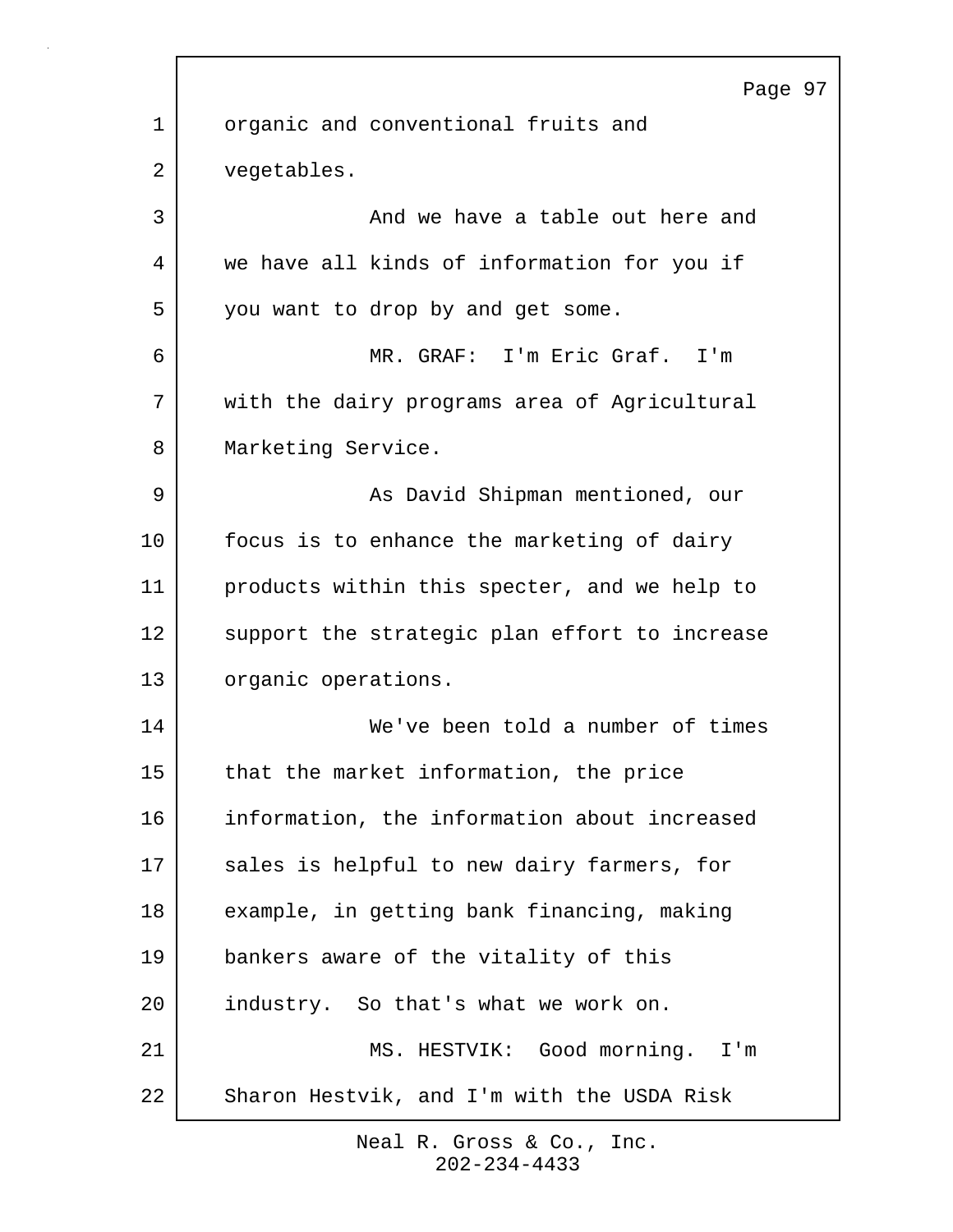Page 98 1 Management Agency. I'm a Senior Agricultural 2 | Management Specialist. 3 I focus on organics, small farms, 4 and we provide organics since 2001, and we 5 have four new prices for organic on corn, 6 cotton, processing tomatoes and soybeans. And 7 for 2013, we're actually offering a new price 8 on avocados in California. Thank you. 9 MR. GAYNOR: Hello, Joe Gaynor 10 with AMS dairy programs. I run the market 11 information branch. We disseminate 12 information for both conventional and organic 13 dairy products and milk. Thanks. 14 DR. TUCKER: Good morning, I'm 15 Jenny Tucker. I'm an Associate Deputy 16 Administrator with the National Organic 17 Program. Welcome, everyone. 18 MS. HAMM: Good morning. I'm 19 Shannon Hamm. I'm the Associate Deputy 20 Administrator for Policy and Program 21 Development in the Animal Plant Health 22 Inspection Service, and appreciate all the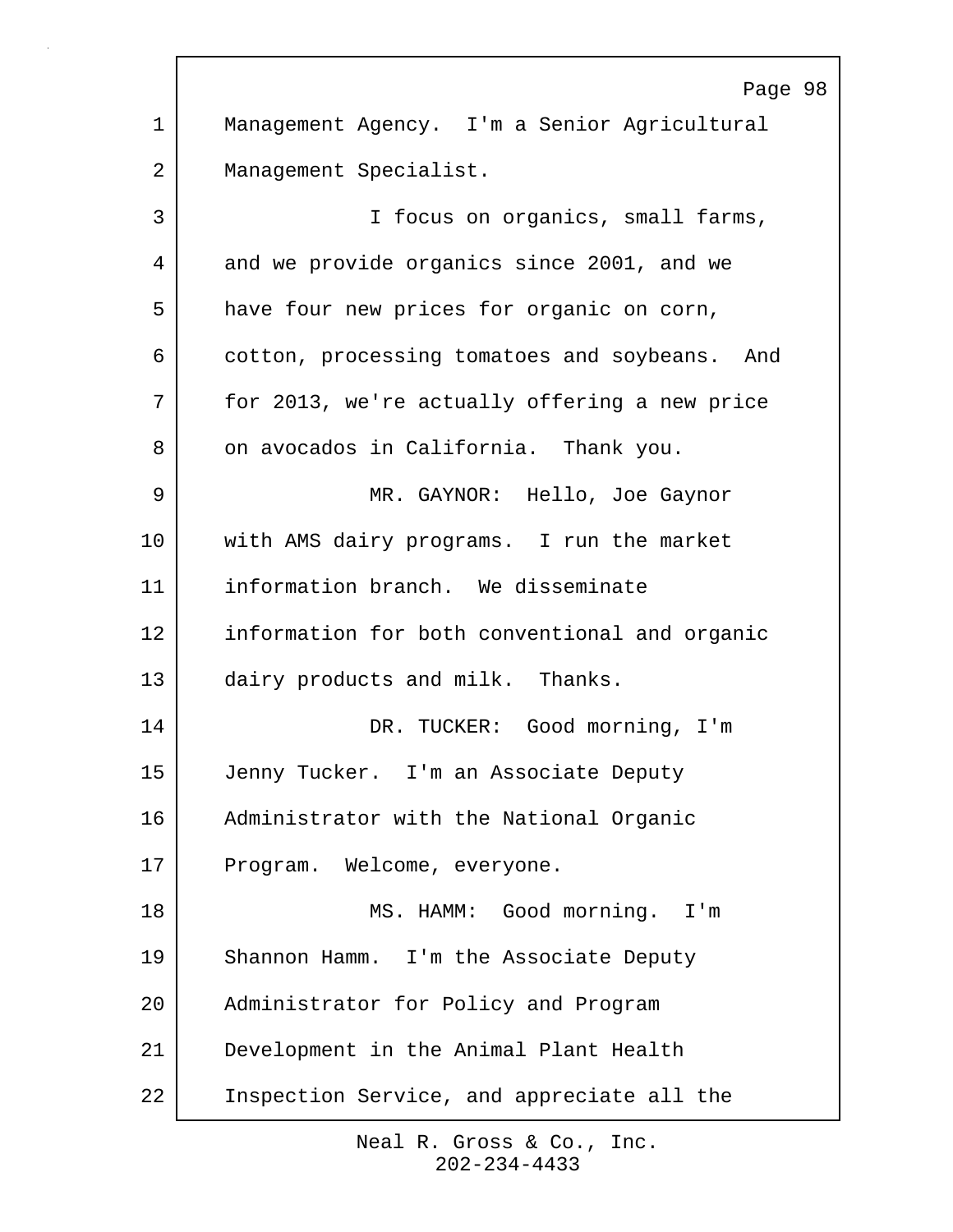Page 99 1 comments this morning. Thank you. 2 MR. GOLDMAN: I just need to say 3 one brief thing. All my comments are on 4 Plant Your Dream USDA Peptalk. They're 5 already online with pictures, and my concrete 6 proposals are online, you can go there. 7 MR. LIPSON: Thanks, everyone. We 8 are scheduled to be on break until 11 9 | o'clock, so I guess we'll take that extra 10 time. 11 | Tf you need to get some caffeine 12 or other similar intake that is available in 13 the cafeteria which is down the hall. 14 That'll be out to the right, and then in Wing 15 3 is the entrance to the cafeteria. 16 You need to make sure that you 17 | keep your conference name tag with you. If 18 you don't have one, Lisa or Betsy can make 19 sure that we give you one. They're in the 20 back there. 21 | Tf anybody has come in to give 22 testimony today who isn't already registered,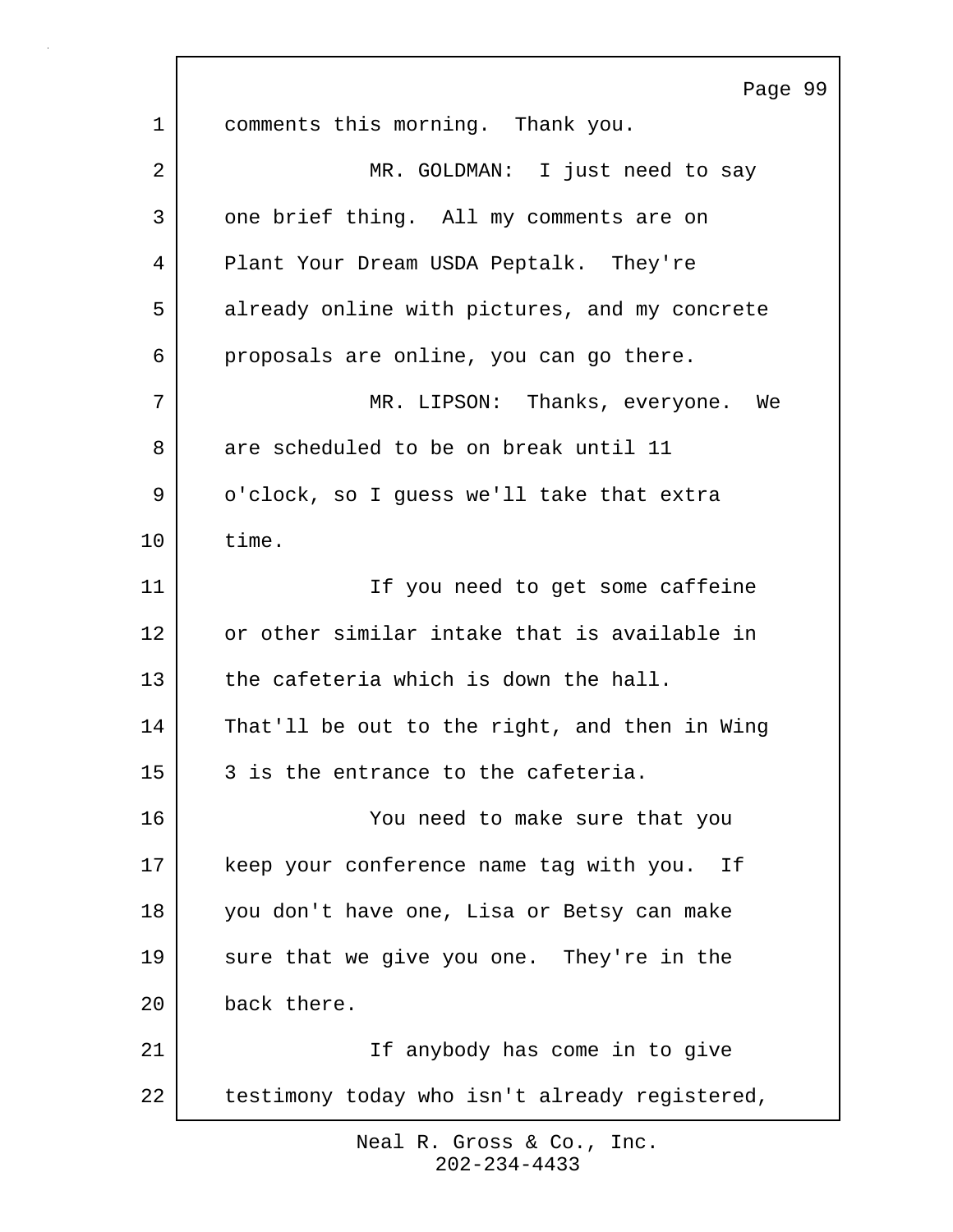|             | Page 100                                     |
|-------------|----------------------------------------------|
| $\mathbf 1$ | please let us know that and we'll put you on |
| 2           | the schedule.                                |
| 3           | I want to thank everybody who has            |
| 4           | made comments. We really very greatly        |
| 5           | appreciate it and thank very much the folks  |
| 6           | who have been our listening panel. I think   |
| 7           | they've been paying close attention and have |
| 8           | gotten some great information.               |
| 9           | So please be back here right                 |
| 10          | before 11:00. We've got plenty of time to    |
| 11          | get back here right before then.             |
| 12          | There is some organic food in the            |
| 13          | cafeteria, yes. You'll be able to find       |
| 14          | something.                                   |
| 15          | (Whereupon, the foregoing matter             |
| 16          | went off the record at 10:32 a.m.            |
| 17          | and resumed at $11:02$ a.m.)                 |
| 18          | MR. LIPSON: Welcome back,                    |
| 19          | everyone. Thank you for coming back          |
| 20          | promptly. Is Angela Owen here, our next      |
| 21          | registered commenter? All right, well, if    |
| 22          | Angela shows up we'll move her back in.      |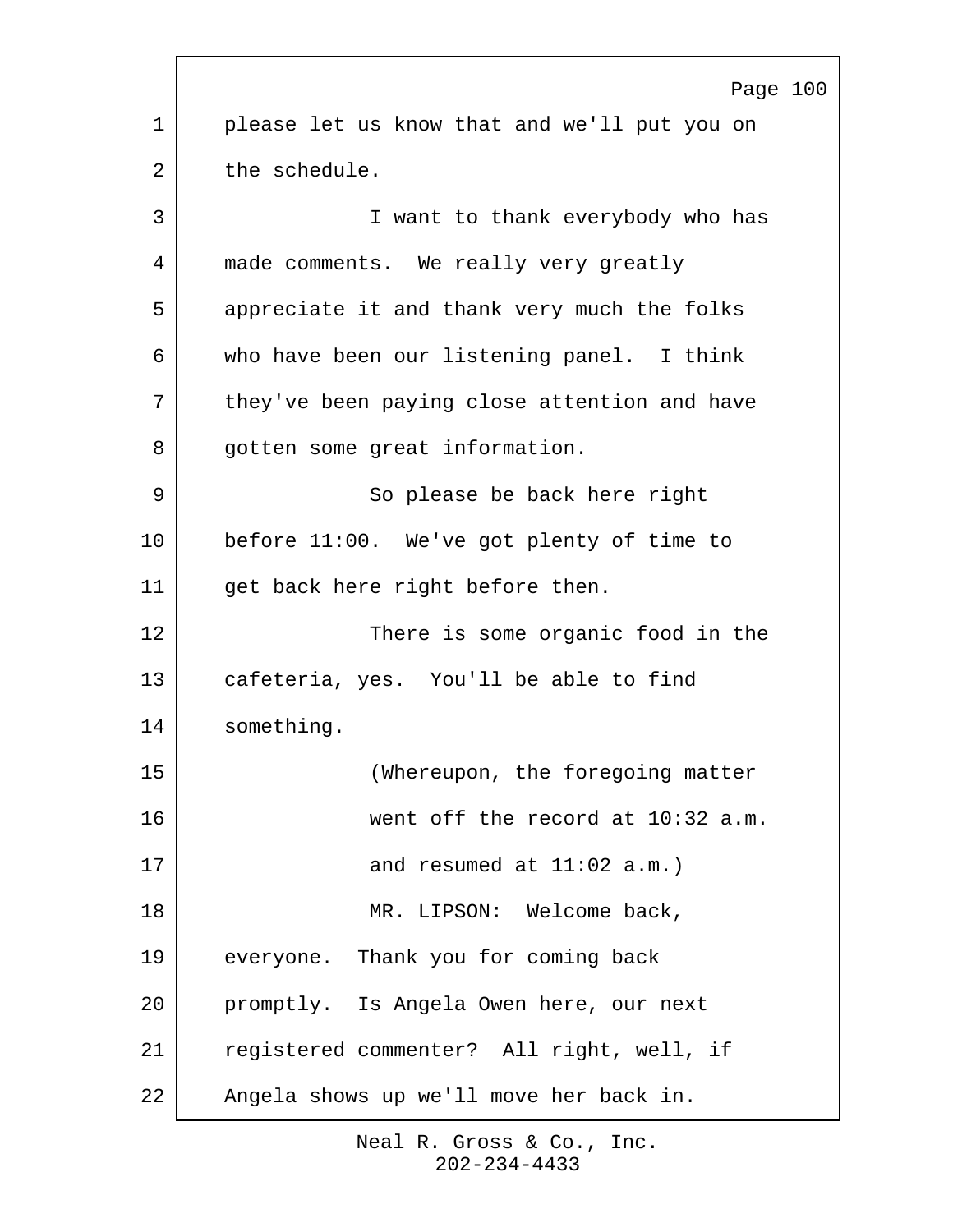|         | Page 101                                      |
|---------|-----------------------------------------------|
| 1       | So the next commenters will be                |
| 2       | Michael Sligh, Charlotte Vallaeys, Laura      |
| 3       | Batcha and George Bass. So welcome, Michael.  |
| 4       | Excuse me one second before you start.        |
| 5       | I'd like to just get                          |
| 6       | reintroductions of our next listening panel   |
| 7       | here, so we'll just go to my left, introduce  |
| 8       | yourselves.                                   |
| 9       | MR. SMITH: Hi, I'm Steve Smith,               |
| $10 \,$ | the National Program Leader for Animal        |
| 11      | Production Systems within the National        |
| 12      | Institute of Food and Agriculture, and I have |
| 13      | responsibility for the Organic Research and   |
| 14      | Extension Initiative as well as the Organic   |
| 15      | Transitions Program.                          |
| 16      | MR. ROSE: Mark Rose, I'm with the             |
| 17      | Natural Resources Conservation Service,       |
| 18      | National Program Manager and Team Leader for  |
| 19      | the Environmental Quality Incentives Program. |
| 20      | We've had the last three years                |
| 21      | transitioning to organic and certified        |
| 22      | organic financial assistance to producers,    |
|         |                                               |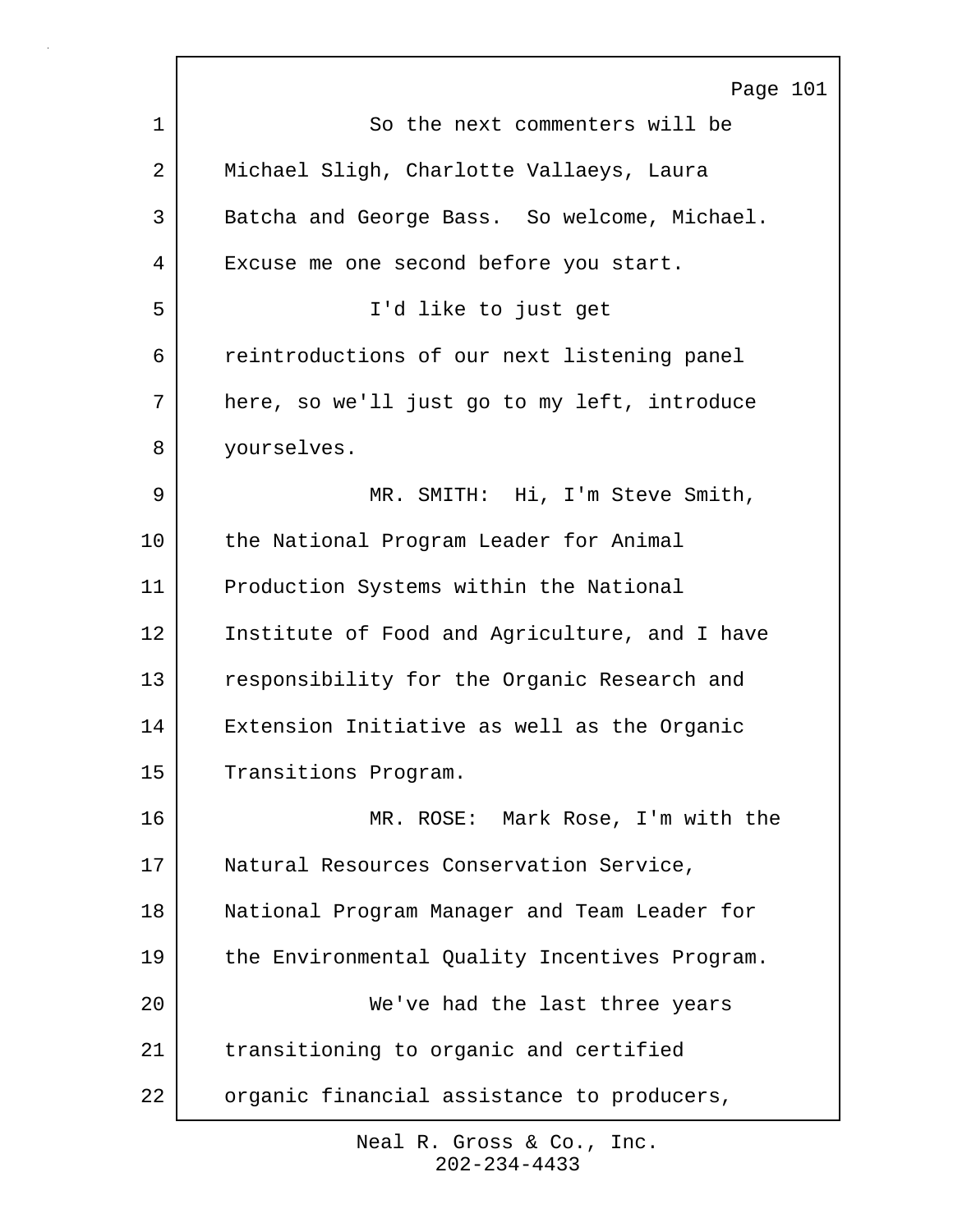|             | Page 102                                       |
|-------------|------------------------------------------------|
| $\mathbf 1$ | about \$23 million to \$25 million a year have |
| 2           | been obligated to those.                       |
| 3           | MS. KOSCO: I'm Shari Kosco with                |
| 4           | the Foreign Agricultural Service in the        |
| 5           | Office of Global Analysis, and I analyze       |
| 6           | trade trends and production and supply/demand  |
| 7           | for organics and a number of other products.   |
| 8           | MR. LIPSON: Okay, thanks.                      |
| 9           | Michael, go ahead.                             |
| 10          | MR. SLIGH: Good morning, Michael               |
| 11          | Sligh, Rural Advancement Foundation            |
| 12          | International. We're based in Pittsboro,       |
| 13          | North Carolina.                                |
| 14          | I certainly applaud the goal of                |
| 15          | increasing the number of organic farms by 25   |
| 16          | percent. I think there's five or six things    |
| 17          | that the agency could do that would help       |
| 18          | facilitate that direction.                     |
| 19          | One is, I think this cross-agency              |
| 20          | coordination, the development of a USDA        |
| 21          | organic action plan to create synergy across   |
| 22          | the Departments would do a lot to make that a  |
|             |                                                |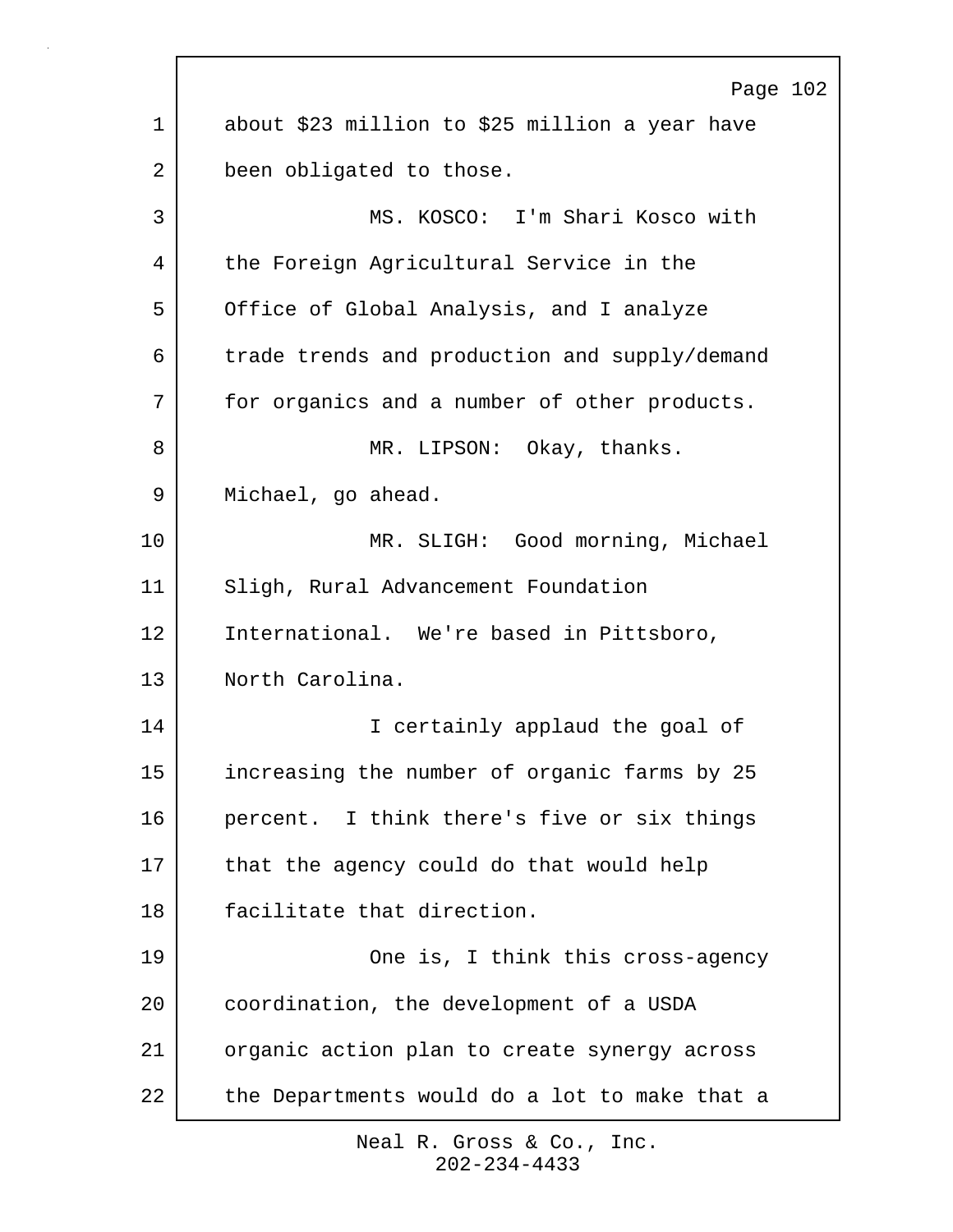|    | Page 103                                      |
|----|-----------------------------------------------|
| 1  | greater reality.                              |
| 2  | We've seen over time good movement            |
| 3  | in that direction, but we would love to see   |
| 4  | an action plan and make that public and make  |
| 5  | it a way that we can help encourage that more |
| 6  | concretely.                                   |
| 7  | Secondly, we think that without               |
| 8  | creating a reinvigoration of public plant and |
| 9  | animal breeding so that we have regionally    |
| 10 | and site specific germplasm in animal breeds, |
| 11 | we cannot grow this direction in agriculture  |
| 12 | as fast as we need to.                        |
| 13 | This is something we hear across              |
| 14 | the sectors and something that is, urgently   |
| 15 | need to create public cultivars so they're    |
| 16 | available to organic farmers in their region  |
| 17 | and locally adapted. The same with animal     |
| 18 | breeds.                                       |
| 19 | Thirdly, we think that this issue             |
| 20 | of the APHIS rule and the biotech regulation, |
| 21 | I think it's about eight years in the         |
| 22 | waiting. I'm aware of 140 groups that have    |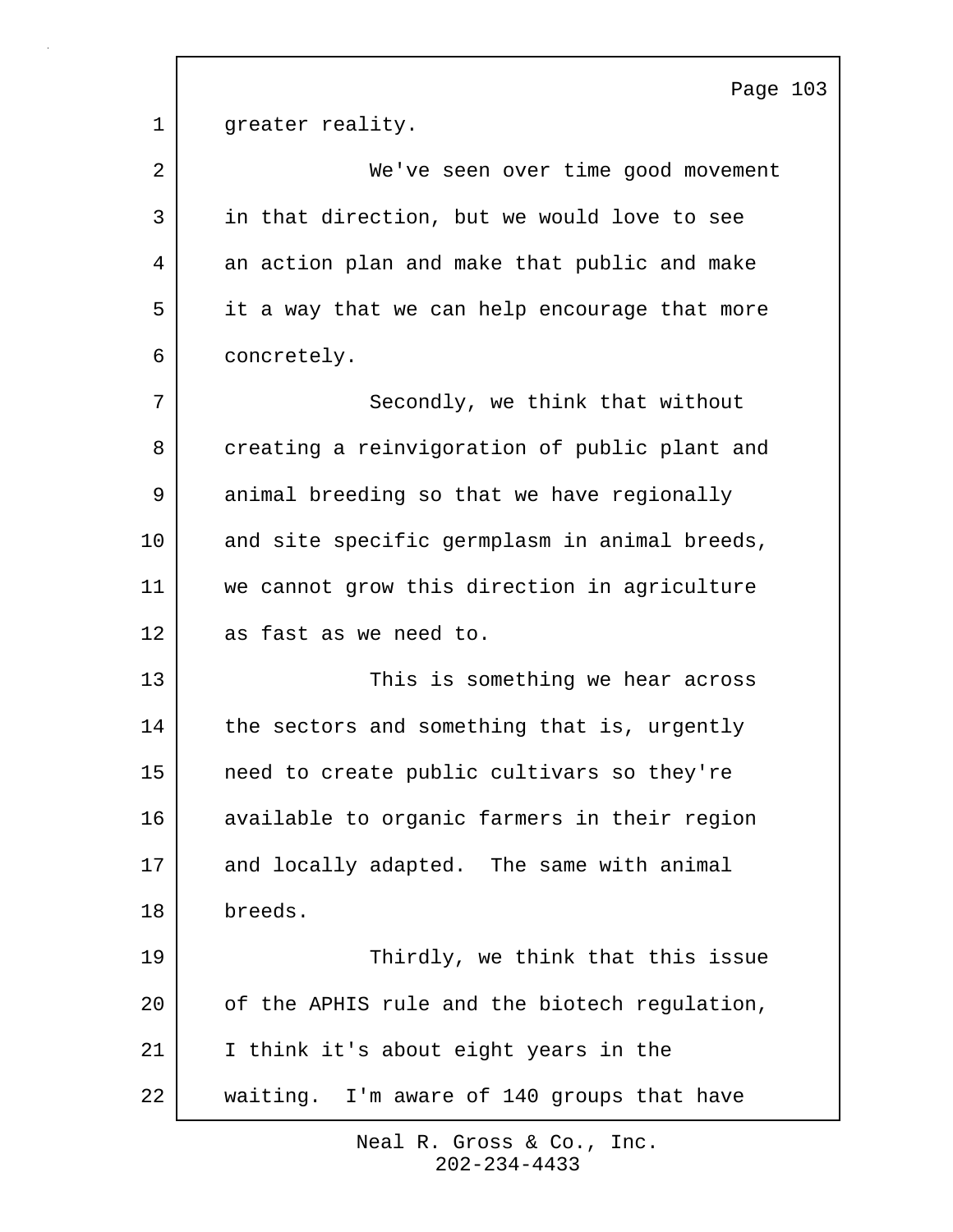Page 104 1 | written the Secretary urging this to come 2 forward in a timely manner. 3 We need rationality in the marketplace. 4 That's one way to do that by creating a sound 5 regulation that addresses GMO contamination 6 in the places where it is not supposed to be 7 occurring. 8 Subset of the Thirdly, we think that -- and I'm 9 sorry Miles is not here. I know he's making 10 progress on the oversight of USDA recognition 11 by NIST of the accreditation program. 12 Because if the accreditation 13 program is both rigorous and consistent, that 14 helps make the certification more rigorous 15 and consistent. 16 So getting that recognition by 17 NIST, I know they're working on it, but that 18 should be an ongoing activity by the 19 Department that would help put the organic 20 program as a world class leader in terms of 21 accreditation. 22 We also think that the issue of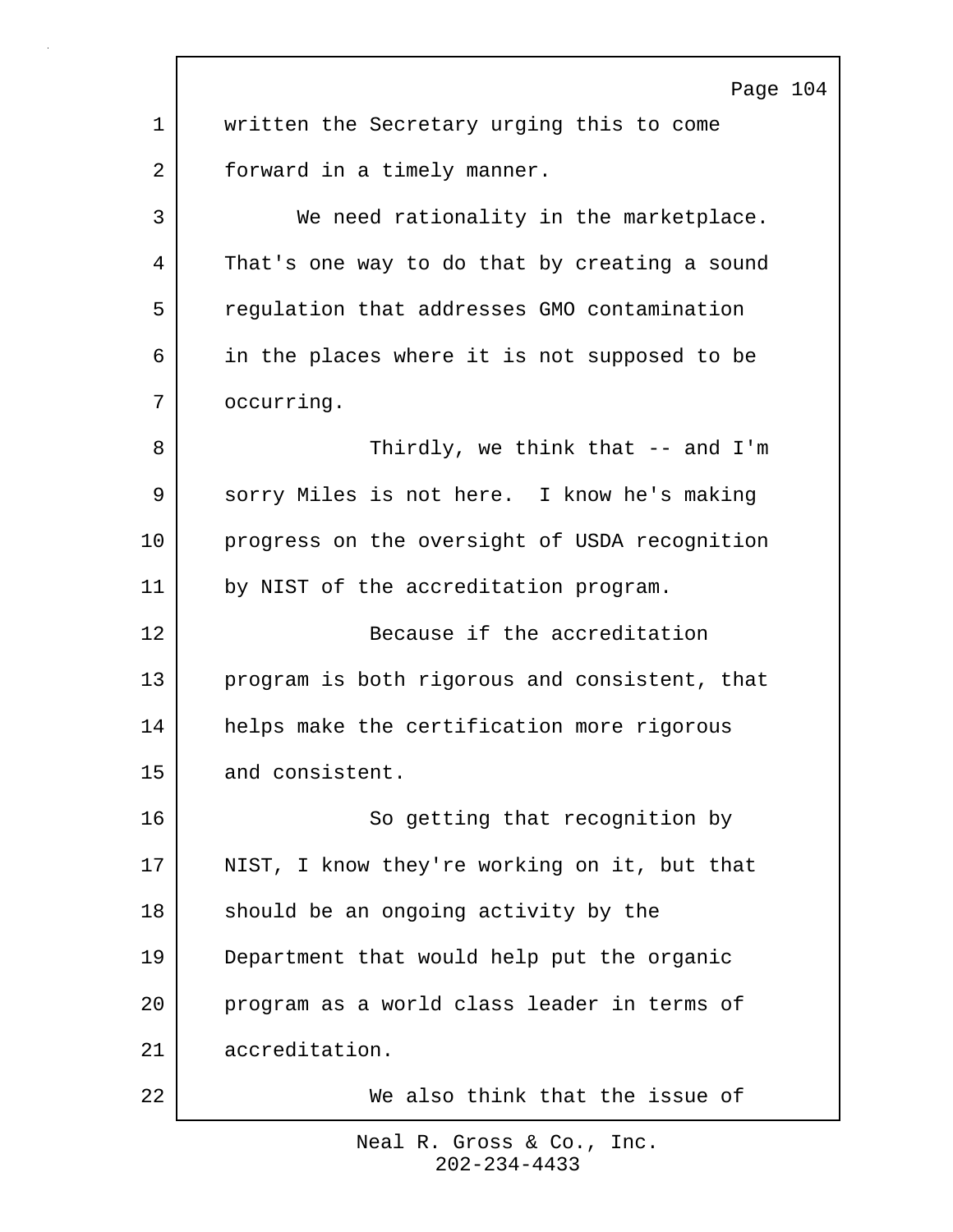|             | Page 105                                      |
|-------------|-----------------------------------------------|
| $\mathbf 1$ | the APHIS rule in terms of creating fair      |
| 2           | contracts for farmers is something that if we |
| 3           | want to grow organic agriculture we need to   |
| 4           | ensure that they're fair contracts.           |
| 5           | This is a rule that also seems to             |
| 6           | be slow coming off the blocks. We would love  |
| 7           | to see a strong APHIS rule that would get at  |
| 8           | this issue of fair contracts for farmers.     |
| 9           | We also want to talk a little bit             |
| 10          | about this issue of farmers and paperwork and |
| 11          | the burden, and what we really envision with  |
| 12          | the organic program was if you were able to   |
| 13          | have more of a one-stop approach.             |
| 14          | You should be able to go in with              |
| 15          | your organic, you know, farm plan and also be |
| 16          | able to get access to the EQIP program or to  |
| 17          | the -- you know, any of other USDA agencies.  |
| 18          | We'd like to see this become a                |
| 19          | reality so that farmers could get cross       |
| 20          | compliance and cross acceptance into multiple |
| 21          | USDA programs opposed to being so stove       |
| 22          | piped.                                        |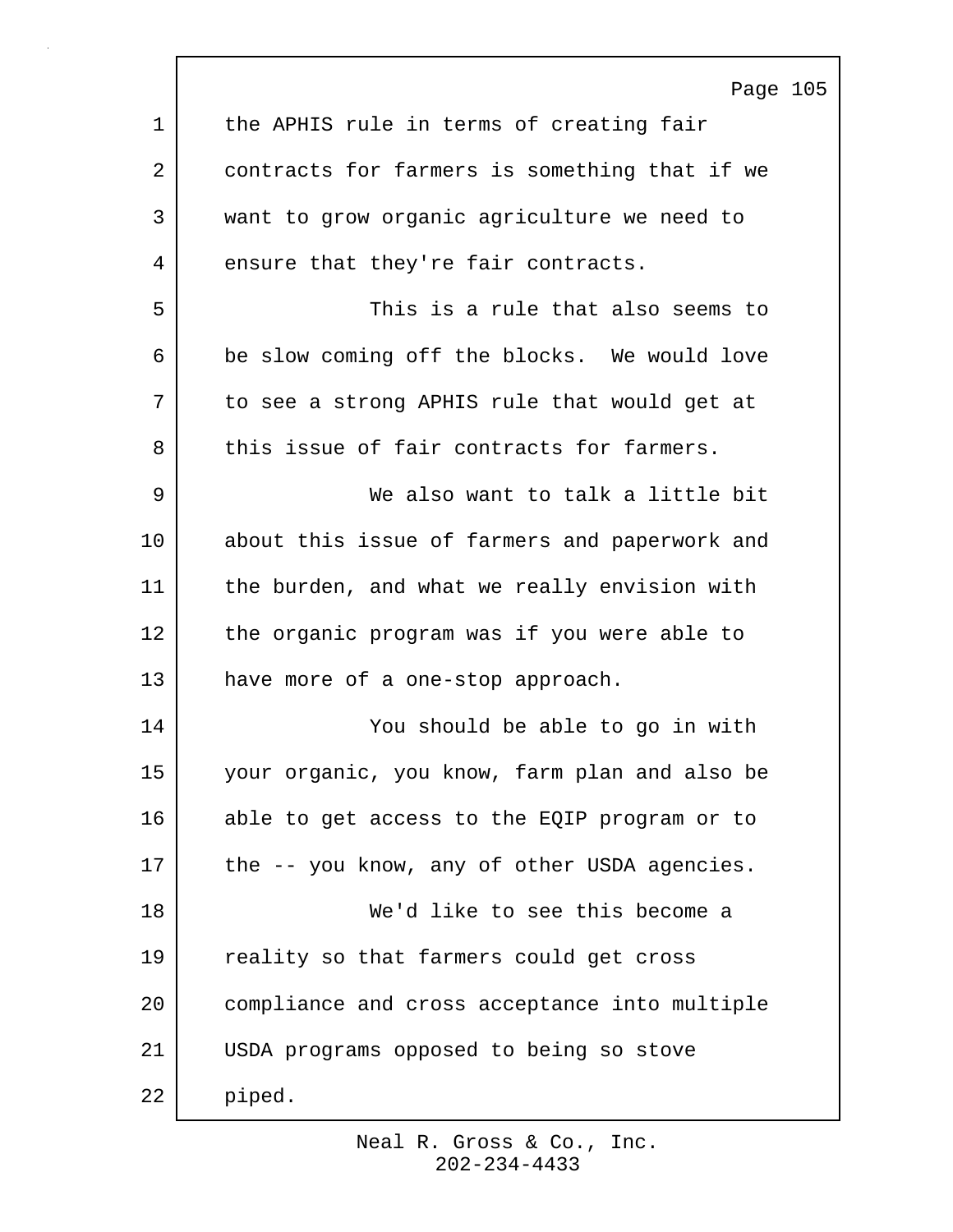|    | Page 106                                      |
|----|-----------------------------------------------|
| 1  | We think that's a real barrier, I             |
| 2  | mean the credit issue needs to be tied to     |
| 3  | that. It should be, we envisioned that the    |
| 4  | farm plan was a tool and not a paperwork      |
| 5  | burden.                                       |
| 6  | So we'd like to see that to be a              |
| 7  | very active and progressive thing that links  |
| 8  | agencies across USDA. And another example of  |
| 9  | how that could work is on the research topic. |
| 10 | We see issues coming up before the            |
| 11 | NOSB, but they're decoupled from the research |
| 12 | agenda at USDA. Take fire blight in apples,   |
| 13 | for instance.                                 |
| 14 | We need root stock that is                    |
| 15 | resistant to fire blight for this direction   |
| 16 | in agriculture. We need other solutions to    |
| 17 | fire blight as the NOSB removes existing      |
| 18 | tools from that portfolio.                    |
| 19 | So it should be linked cross-                 |
| 20 | agencies so when you see this research need,  |
| 21 | link it to the Standards Development as well  |
| 22 | so they move progressively through time.      |

ľ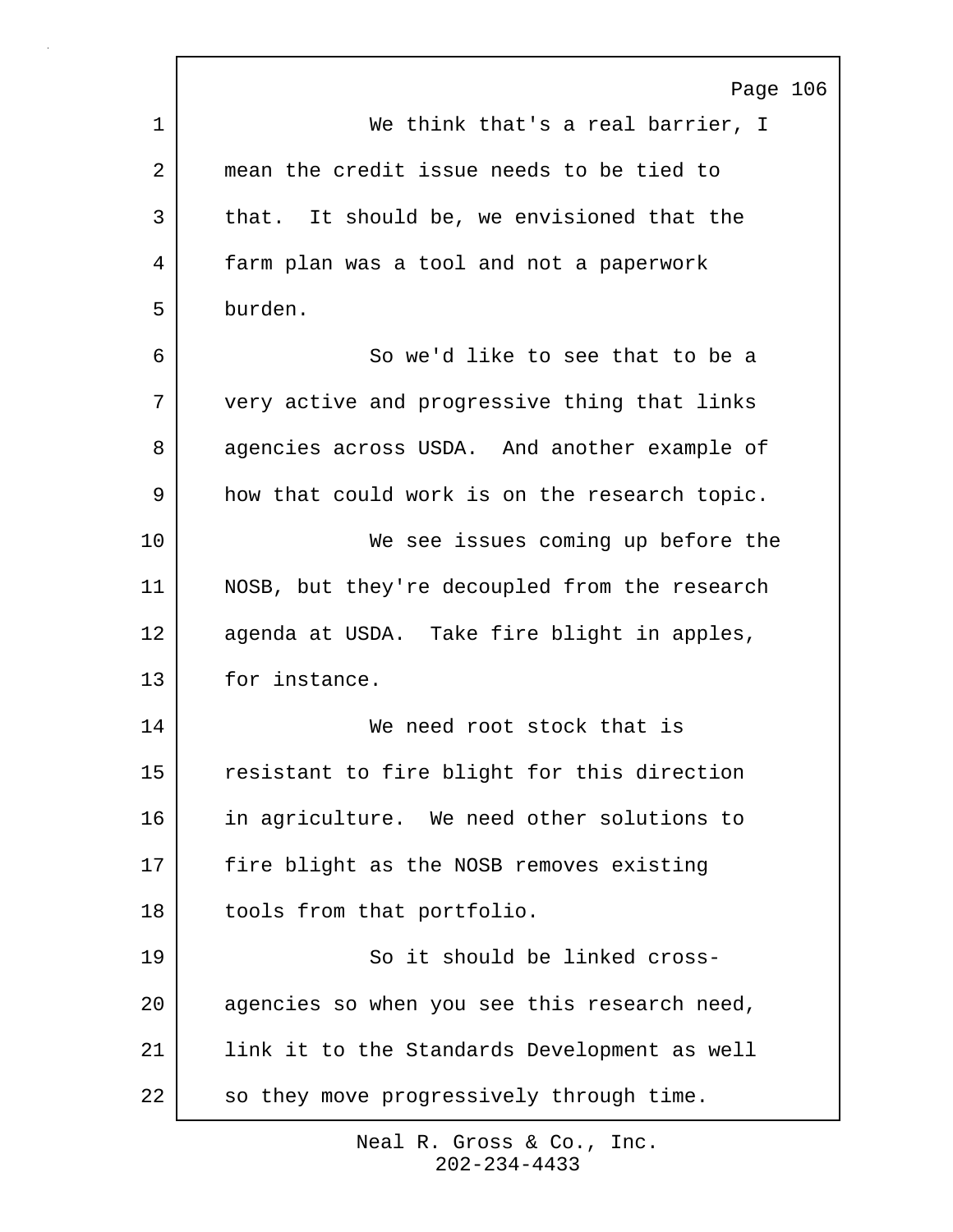|    | Page 107                                    |
|----|---------------------------------------------|
| 1  | So I guess the last thing that we           |
| 2  | were really hoping to see out of the agency |
| 3  | in this period was, there was a joint USDA- |
| 4  | DOJ set of hearings about concentration in  |
| 5  | agriculture.                                |
| 6  | And we were hoping to see some              |
| 7  | output from USDA, something to say, here's  |
| 8  | what we're going to do to address           |
| 9  | concentration in agriculture. Because if    |
| 10 | we're going to decentralize and diversify   |
| 11 | agriculture, we need to take on this        |
| 12 | consolidation issue very seriously.         |
| 13 | So that's my comments. I thank              |
| 14 | you for your time.                          |
| 15 | MR. LIPSON: Michael, when you're            |
| 16 | referring to the fair contracts, you were   |
| 17 | talking about the APHIS rule. I think you   |
| 18 | meant the GIPSA rule, correct?              |
| 19 | MR. SLIGH: Yes, yes.                        |
| 20 | MR. LIPSON: Thank you.                      |
| 21 | MR. SLIGH: Anybody else? Okay,              |
| 22 | thanks.                                     |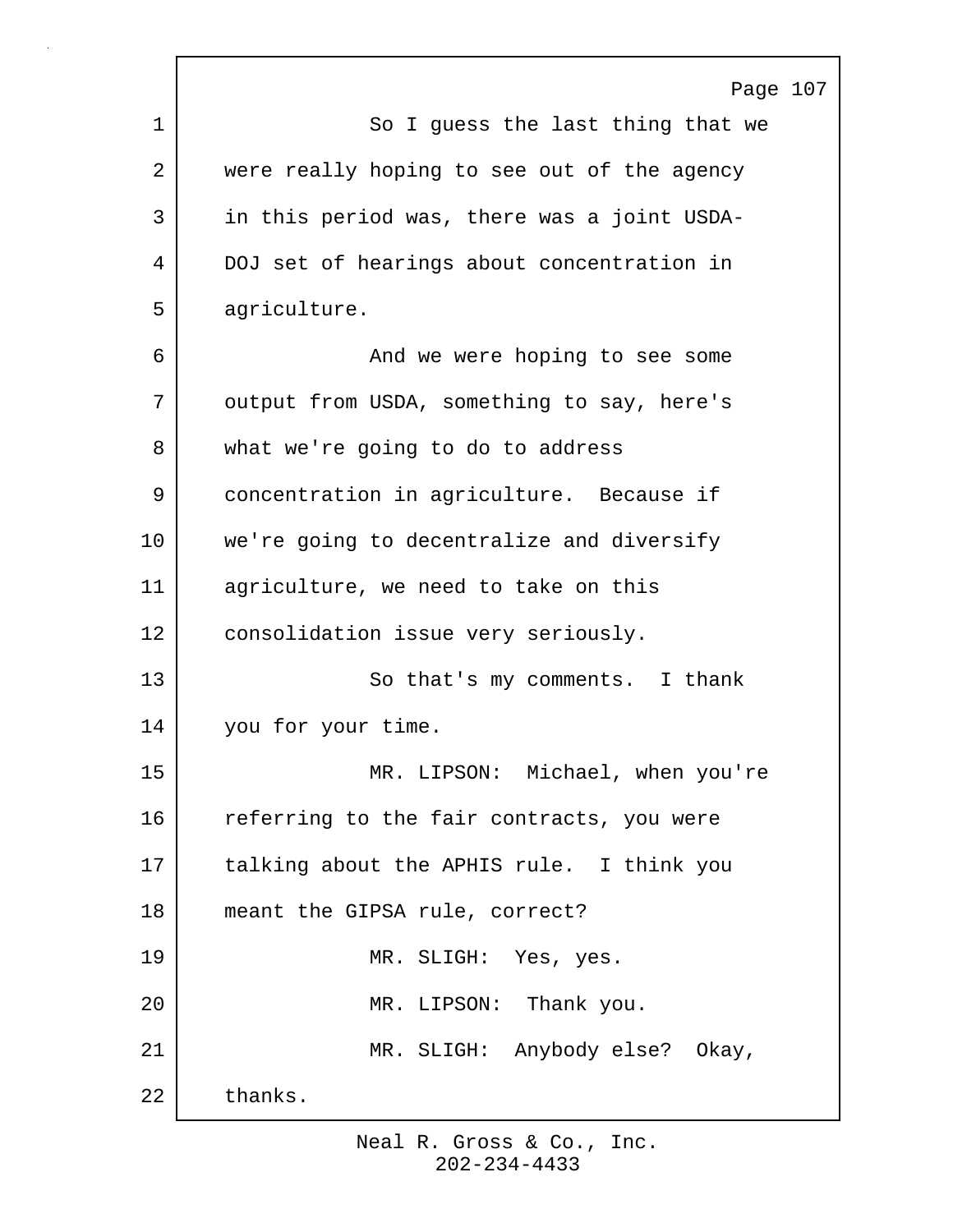|    | Page 108                                     |
|----|----------------------------------------------|
| 1  | MR. LIPSON: Thank you. Next up,              |
| 2  | unless Angela has arrived, would be          |
| 3  | Charlotte.                                   |
| 4  | Cathy, would you like to introduce           |
| 5  | yourself briefly?                            |
| 6  | MS. GREENE: Sure. I'm Cathy                  |
| 7  | Greene. I'm with USDA's Economic Research    |
| 8  | Service, and I've worked on the adoption of  |
| 9  | organic home systems in the U.S., a little   |
| 10 | bit on marketing, and right now I'm working  |
| 11 | on risks in agriculture.                     |
| 12 | MR. LIPSON: Thank you. Go ahead,             |
| 13 | Charlotte.                                   |
| 14 | MS. VALLAEYS: Hi. My name is                 |
| 15 | Charlotte Vallaeys. I'm the Director of Farm |
| 16 | and Food Policy with the Cornucopia          |
| 17 | Institute. We are a policy research group    |
| 18 | with over 4,000 members, and the majority of |
| 19 | our members are organic farmers.             |
| 20 | Thank you for holding this                   |
| 21 | session. We've seen some great changes which |
| 22 | we appreciate very much, but we were also    |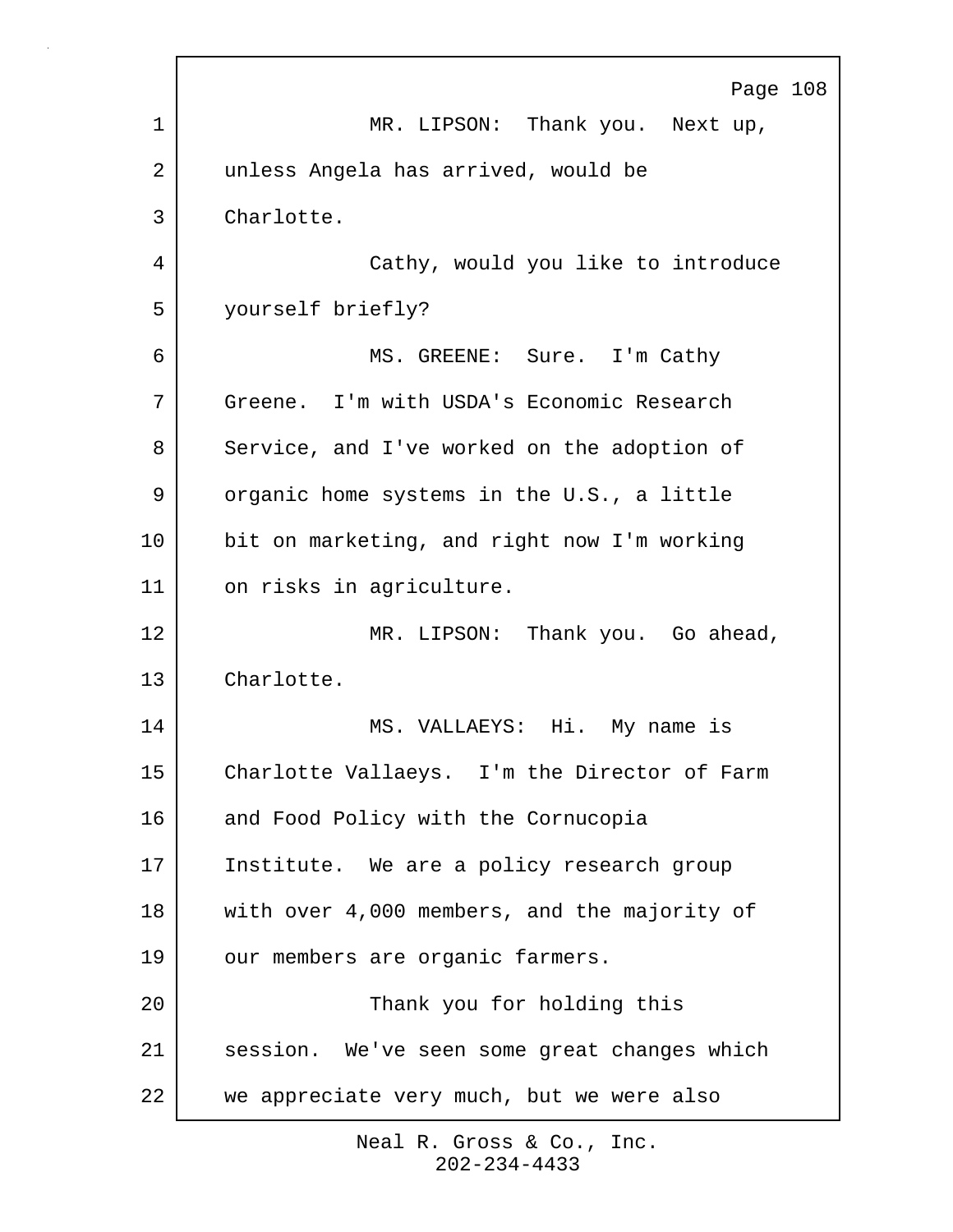Page 109 1 promised the age of enforcement. This has 2 been extremely disappointing. 3 Consumer confidence in the organic 4 label is paramount to the industry's 5 continued growth. Yet an increasing number 6 of companies and their certifying agents are 7 doing serious harm to the trustworthiness of 8 the organic label by adding unapproved, non-9 | organic and synthetic substances to their 10 products. 11 The rule only has meaning if it is 12 enforced. I brought this can of baby food. 13 I have a one year old. I spend a lot of time 14 in the baby food aisle of Whole Foods and 15 other stores, and I'm just going to read you 16 some ingredients that are in this certified 17 organic baby food. 18 Glucose syrup solids, not organic, 19 modified starch, not organic, mannitol, which 20 is a sugar alcohol, sodium ascorbate, not on 21 | the national list, sodium polyphosphate, also 22 not on the national list, and then the non-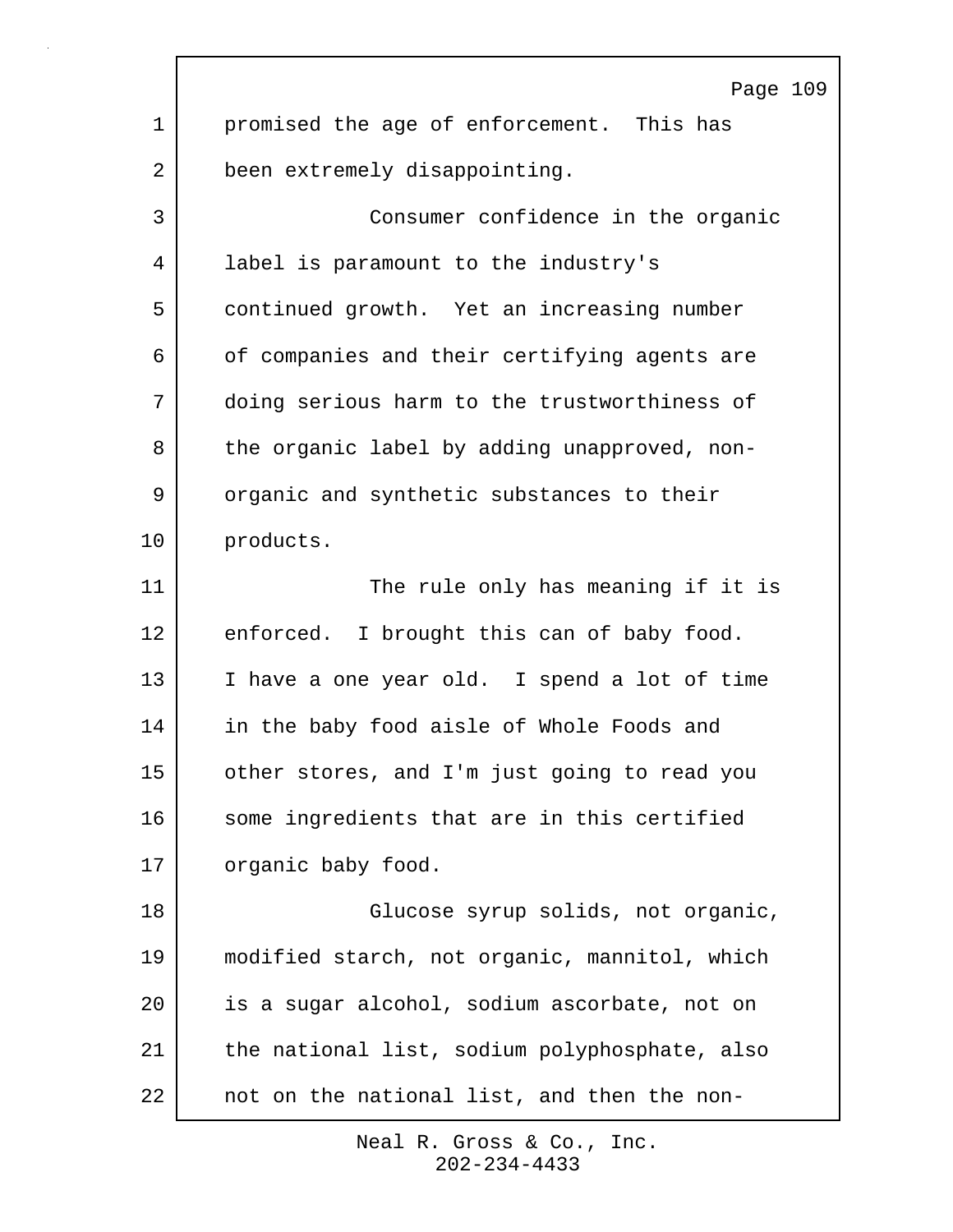|    | Page 110                                     |
|----|----------------------------------------------|
| 1  | organic sunflower oil.                       |
| 2  | These ingredients made it into the           |
| 3  | baby food as part of Life's DHA, marketed by |
| 4  | Martek Biosciences, and they make a DHA-rich |
| 5  | oil.                                         |
| 6  | And our research indicates that              |
| 7  | the algal oil marketed by Martek is the same |
| 8  | genetically modified algal oil that was      |
| 9  | developed by Monsanto and has never before   |
| 10 | been part of the human diet.                 |
| 11 | Martek also makes a different kind           |
| 12 | of DHA which is hexane extracted. Hexane is  |
| 13 | specifically prohibited in the organic       |
| 14 | standards, and that kind of oil, mix it into |
| 15 | organic infant formula.                      |
| 16 | The USDA has already publicly                |
| 17 | concurred with our conclusion that these     |
| 18 | materials are being used inappropriately.    |
| 19 | The FDA as well has clarified that they do   |
| 20 | not fall under their fortification policy    |
| 21 | because they are not essential nutrients.    |
| 22 | It is therefore shocking that the            |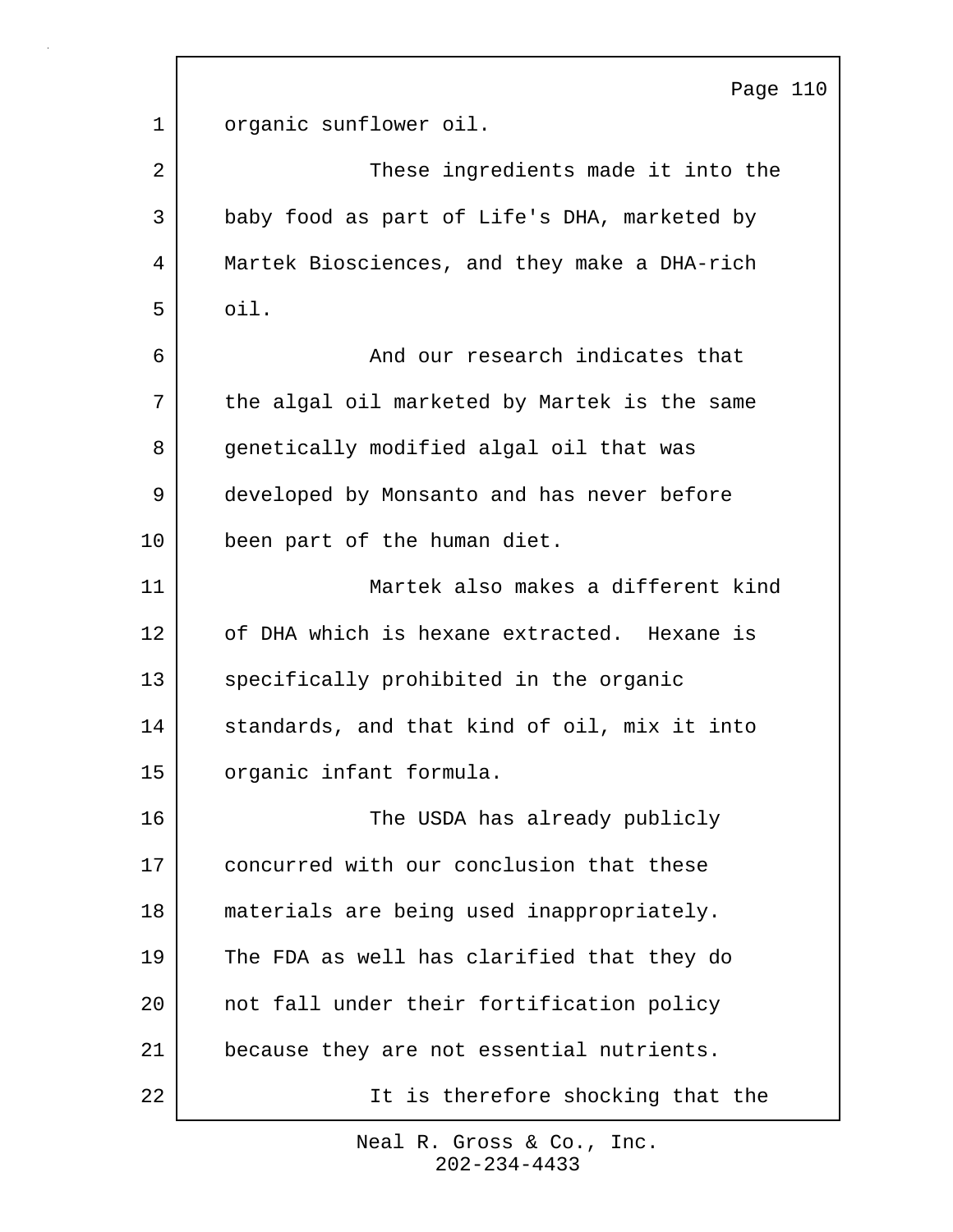|             | Page 111                                      |
|-------------|-----------------------------------------------|
| $\mathbf 1$ | USDA is continuing to look the other way in   |
| 2           | the supposed age of enforcement while a       |
| 3           | handful of corporate food processors add      |
| 4           | these oils, genetically modified, novel to    |
| 5           | the human diet, hexane extracted and with     |
| 6           | synthetic ingredients to their organic        |
| 7           | products.                                     |
| 8           | Infant formula corporations have              |
| 9           | ignored their legal responsibility for        |
| 10          | conducting post-market surveillance.          |
| 11          | We found this out through a FOIA              |
| 12          | request with the FDA and we also have reports |
| 13          | from parents that babies get gastrointestinal |
| 14          | reactions to these oils that disappear when   |
| 15          | they're put on formula without these oils.    |
| 16          | But most importantly, they have               |
| 17          | never been reviewed and approved by the NOSB, |
| 18          | which the law requires. So they shouldn't be  |
| 19          | in organic foods.                             |
| 20          | We have filed numerous complaints.            |
| 21          | Our last complaint is specifically against    |
| 22          | this baby food, and we request immediate      |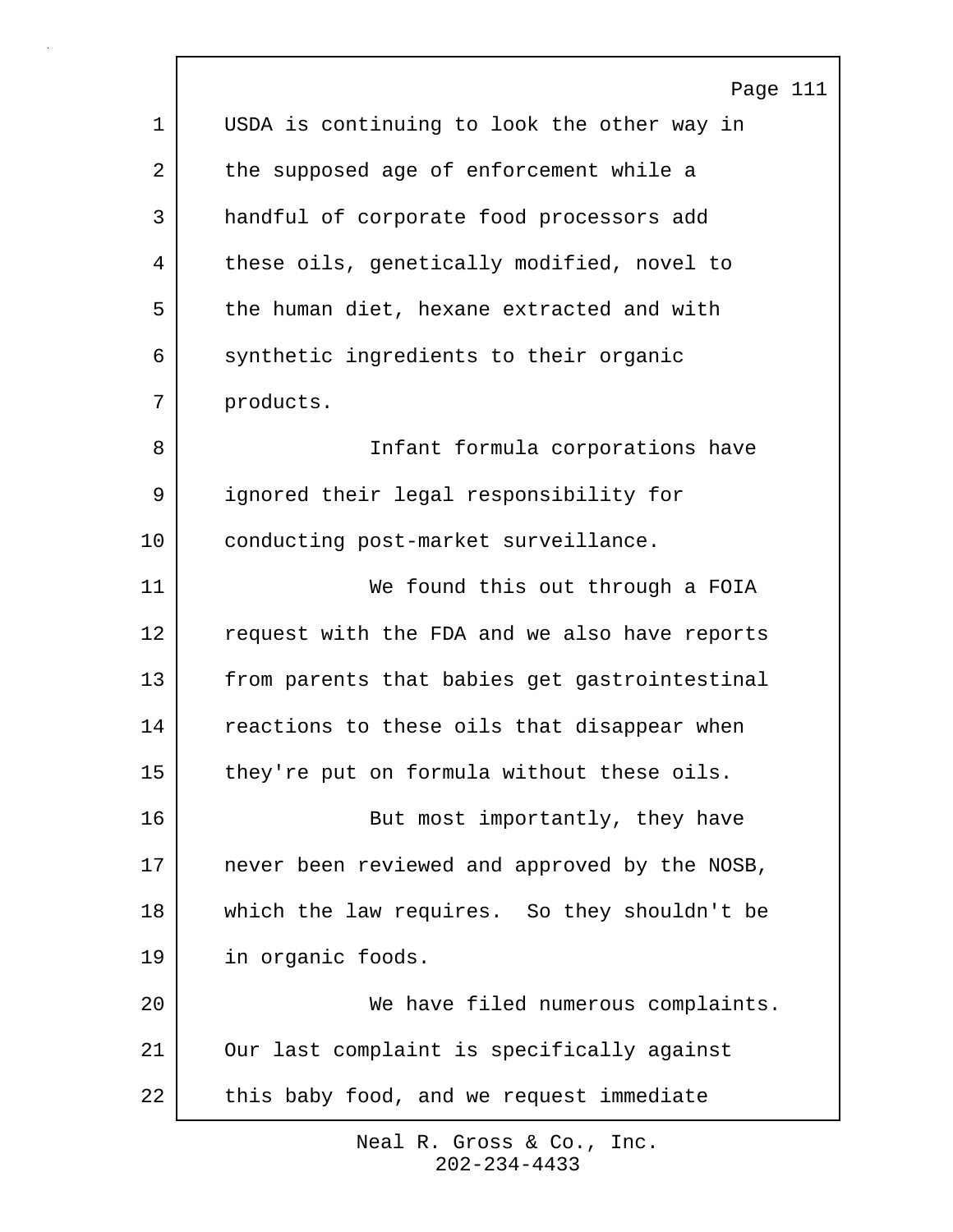Page 112 1 enforcement action to take out these oils, 2 out of any food that is labeled organic. 3 Or if a company wants to still 4 make the food, fine, but don't put the label 5 on it because organic food should provide a 6 safe haven from novel ingredients like these. 7 I also want to talk about 8 enforcement action in the egg industry. 9 There are a handful of producers that provide 10 no outdoor access to organic birds. 11 | The Mand it is clearly stated in the 12 current rule that animals cannot be 13 continually confined indoors. 14 A little door with a little, even 15 some have a ramp that goes from the second 16 story where there's hundreds of thousands of 17 birds confined, with a little ramp going to a 18 | little outdoor area. 19 | That does not constitute outdoor 20 access and we request enforcement action as 21 well. 22 **On a different issue, if a**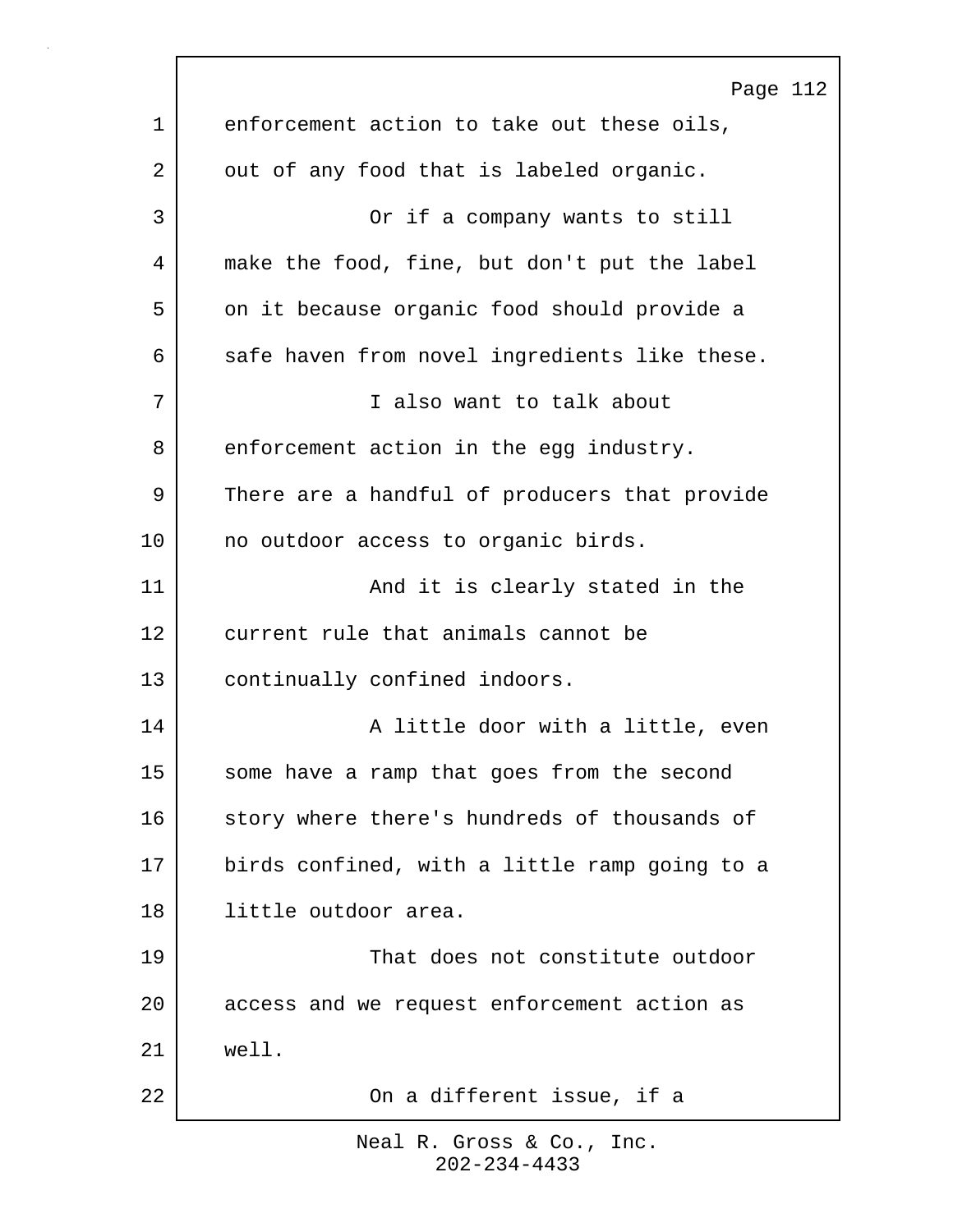|             | Page 113                                      |
|-------------|-----------------------------------------------|
| $\mathbf 1$ | company's products do not qualify for the use |
| 2           | of the organic label, they shouldn't be       |
| 3           | allowed to circumvent the rule by making the  |
| 4           | word "organic" part of their brand name.      |
| 5           | Currently there are products on               |
| 6           | store shelves that are not certified organic  |
| 7           | but the company has decided to make "organic" |
| 8           | part of its name.                             |
| 9           | So Organic Bistro is an example,              |
| 10          | Newman's Own Organics is an example. They     |
| 11          | cannot use the word "organic" and yet they    |
| 12          | are. It's right there on the package because  |
| 13          | it's their name. So we urge you to take       |
| 14          | action on that issue as well.                 |
| 15          | And then last, we urge you, the               |
| 16          | USDA, to stand up strong for the organic      |
| 17          | regulations, specifically with the FDA and    |
| 18          | the Salmonella rule.                          |
| 19          | We have done a comprehensive                  |
| 20          | search of the scientific literature on this   |
| 21          | issue and we've come to the following         |
| 22          | conclusions. And this is all based on         |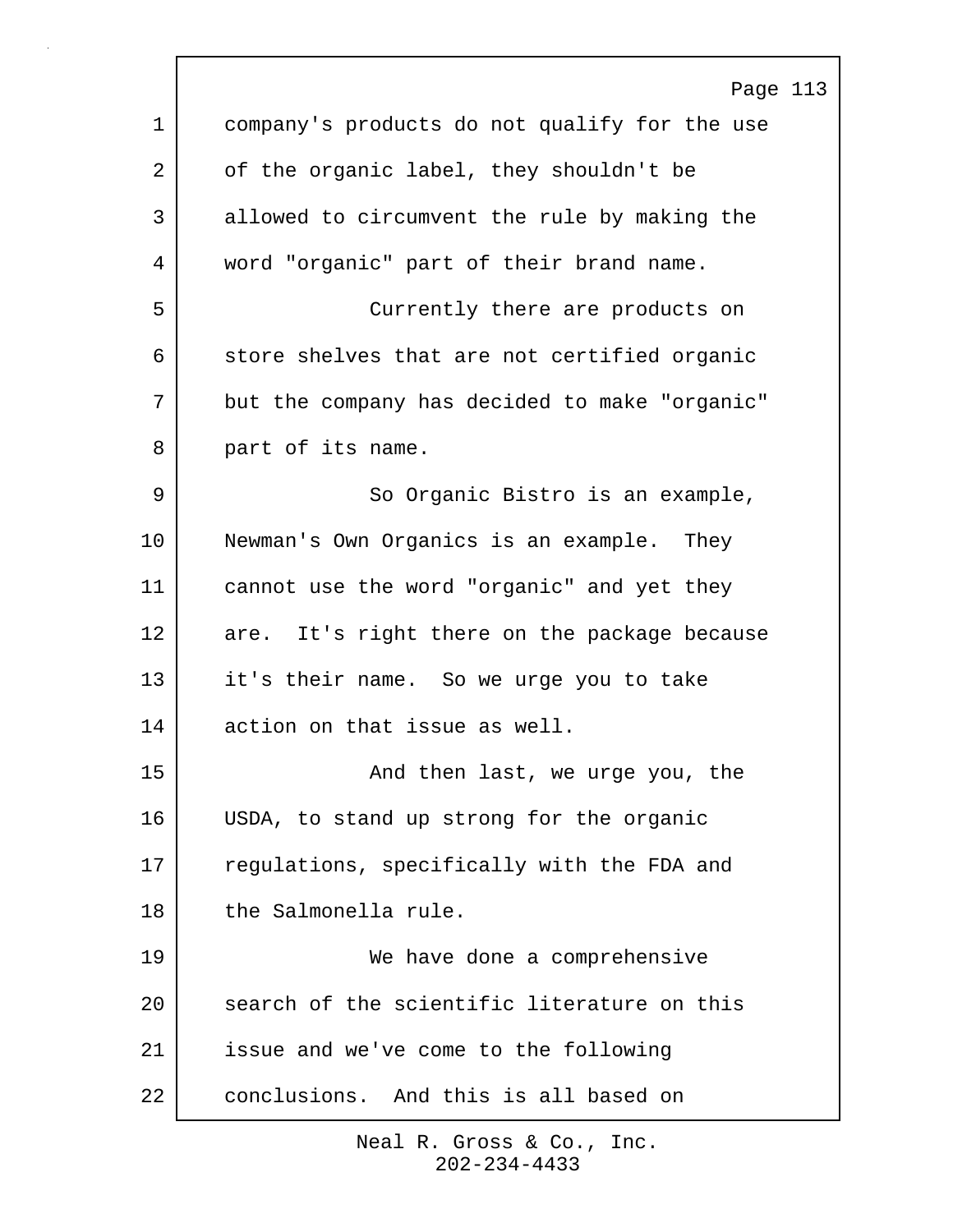|    | Page 114                                     |
|----|----------------------------------------------|
| 1  | science, peer review studies.                |
| 2  | In Europe, prevalent studies                 |
| 3  | repeatedly and unequivocally show that       |
| 4  | Salmonella rates are lower on farms with     |
| 5  | outdoor runs than on confinement farms.      |
| 6  | Moreover, studies show that risk             |
| 7  | factors for Salmonella include, and here's a |
| 8  | list, cages, large flock sizes, forced       |
| 9  | molting.                                     |
| 10 | Yet, instead of addressing these             |
| 11 | risk factors in the FDA rule to improve food |
| 12 | safety specifically for Salmonella, the FDA  |
| 13 | has already intimidated a number of organic  |
| 14 | farmers that we've heard from telling them   |
| 15 | that outdoor access is a violation of the    |
| 16 | Food Safety Rule.                            |
| 17 | There's no basis in science for              |
| 18 | that and especially there's nothing in the   |
| 19 | FDA rule about wild birds being a risk       |
| 20 | factor. And this is also in the compilation  |
| 21 | of research that that can also be            |
| 22 | scientifically backed.                       |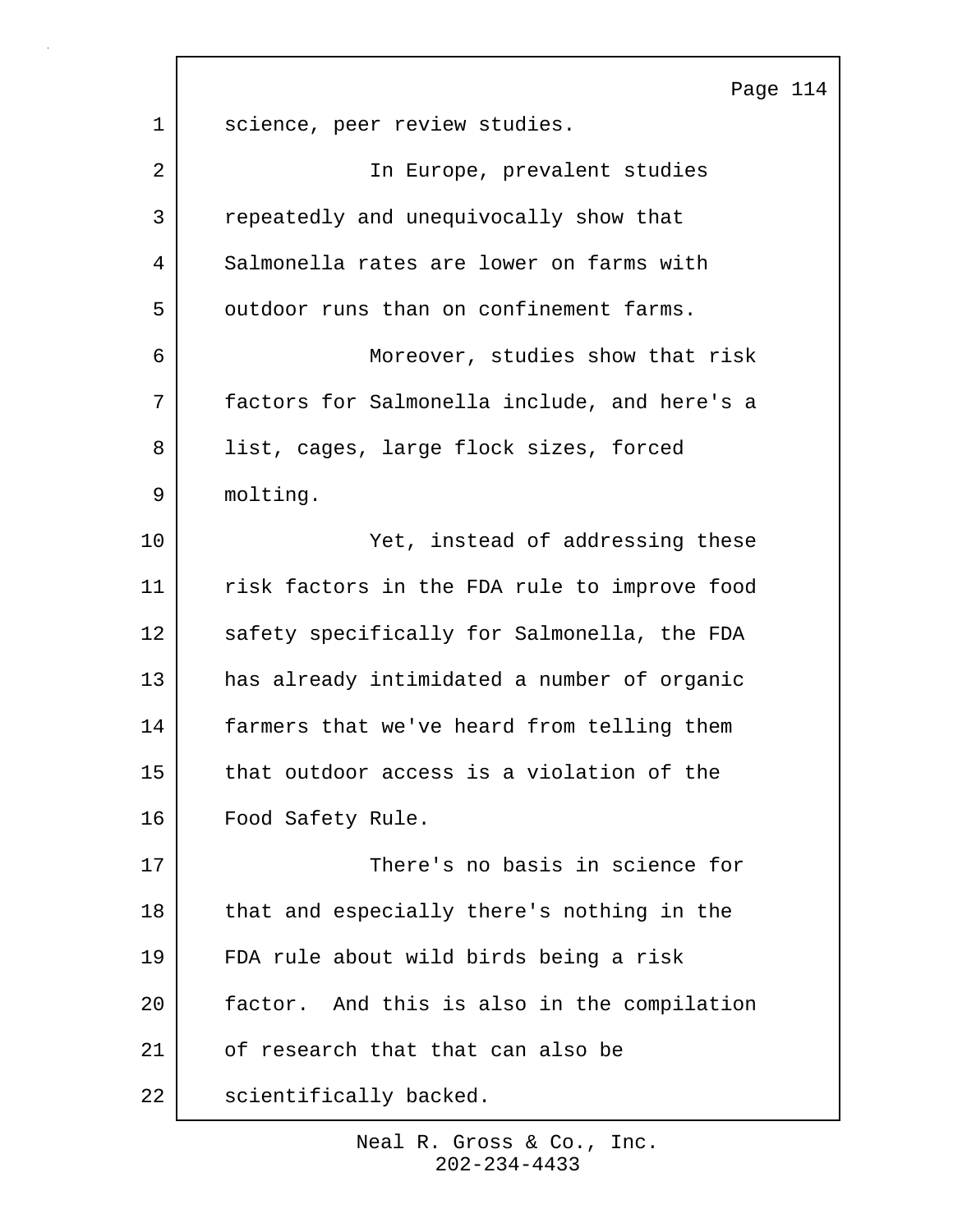|    | Page 115                                      |
|----|-----------------------------------------------|
| 1  | Mice and flies are the problem,               |
| 2  | not wild birds. We'd be happy to share that   |
| 3  | document with you and we urge you to continue |
| 4  | to stand up strong for the organic standards  |
| 5  | and for farmers complying with the organic    |
| 6  | standards. Thank you.                         |
| 7  | MR. LIPSON: Just if you would in              |
| 8  | the written comment to the email for the      |
| 9  | listening session, provide those references   |
| 10 | that would be very, very helpful.             |
| 11 | MS. VALLAEYS: Great, okay.                    |
| 12 | MR. LIPSON: Appreciate that.                  |
| 13 | MS. VALLAEYS: Yes, thank you.                 |
| 14 | MR. LIPSON: Thank you. Next up                |
| 15 | would be Laura Batcha and George Bass, unless |
| 16 | Angela has shown up. Is Angela Owen here?     |
| 17 | MS. BATCHA: Thanks, Mark. I'm                 |
| 18 | Laura Batcha, and I'm Vice President of the   |
| 19 | Organic Trade Association, and you've heard   |
| 20 | from a number of our board of directors       |
| 21 | already today.                                |
| 22 | OTA represents about 6,500                    |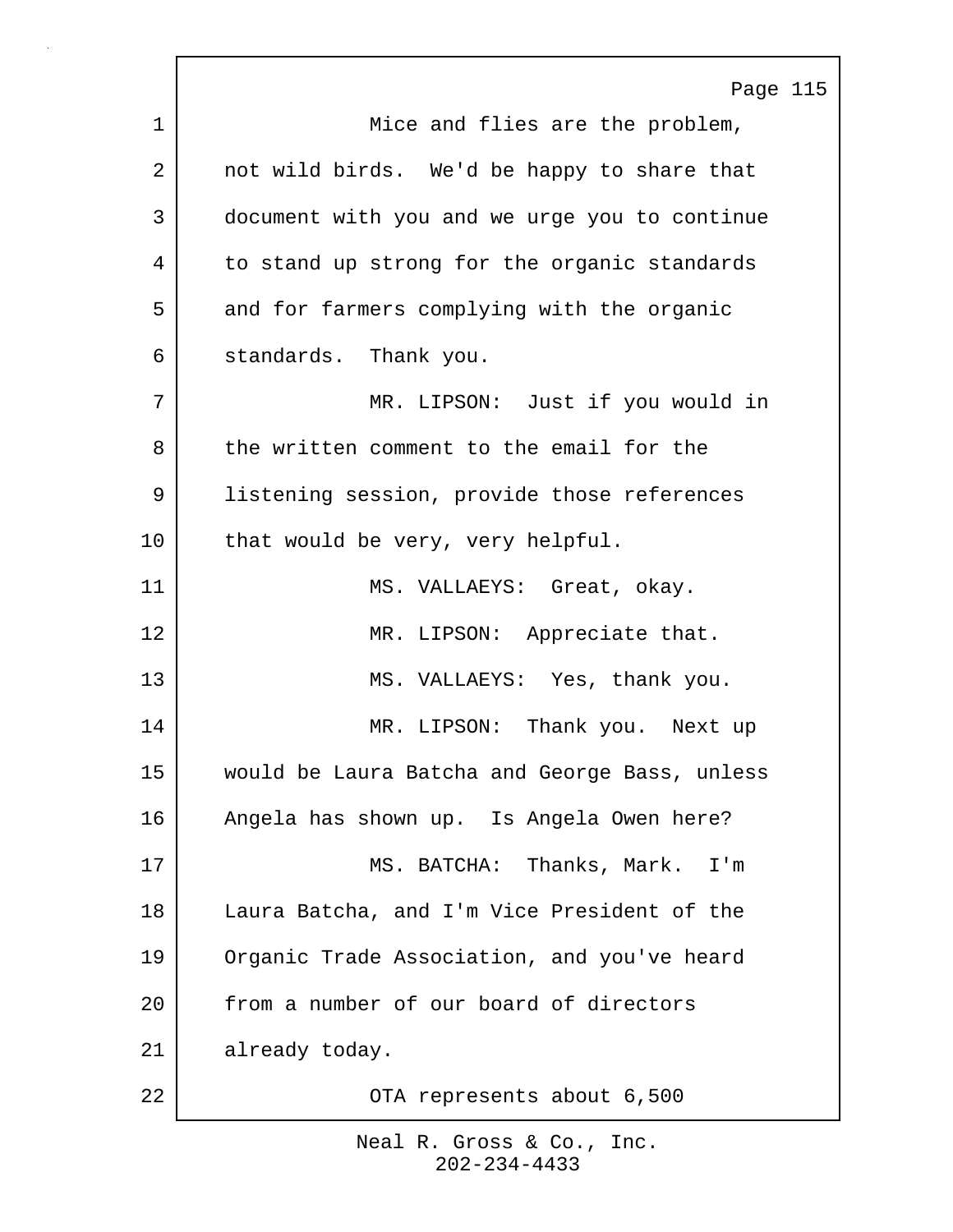|             | Page 116                                      |
|-------------|-----------------------------------------------|
| $\mathbf 1$ | certified operations across North America. I  |
| 2           | also serve on the AC21 and the APAC           |
| 3           | Committee, and I live on an organic farm in   |
| 4           | southern Vermont.                             |
| 5           | I say I live on the farm because I            |
| 6           | no longer can say I'm a farmer because I'm    |
| 7           | mostly in Washington, and so I have to give   |
| 8           | due deference to my husband who does all the  |
| 9           | work, so I live on the farm thankfully.       |
| 10          | I want to thank you again for                 |
| 11          | scheduling the stakeholder listening session  |
| 12          | at a time when so many folks are in town to   |
| 13          | be able to provide direct comment to you.     |
| 14          | I'm just going to focus on two                |
| 15          | issues related to information technology and  |
| 16          | data initiatives that I think can serve as    |
| 17          | building blocks for an investment in the      |
| 18          | future of the organic sector going into the   |
| 19          | 21st century, and could be important in terms |
| 20          | of meeting the strategic goal of increasing   |
| 21          | certified operations by 25 percent.           |
| 22          | The 2008 Farm Bill required that              |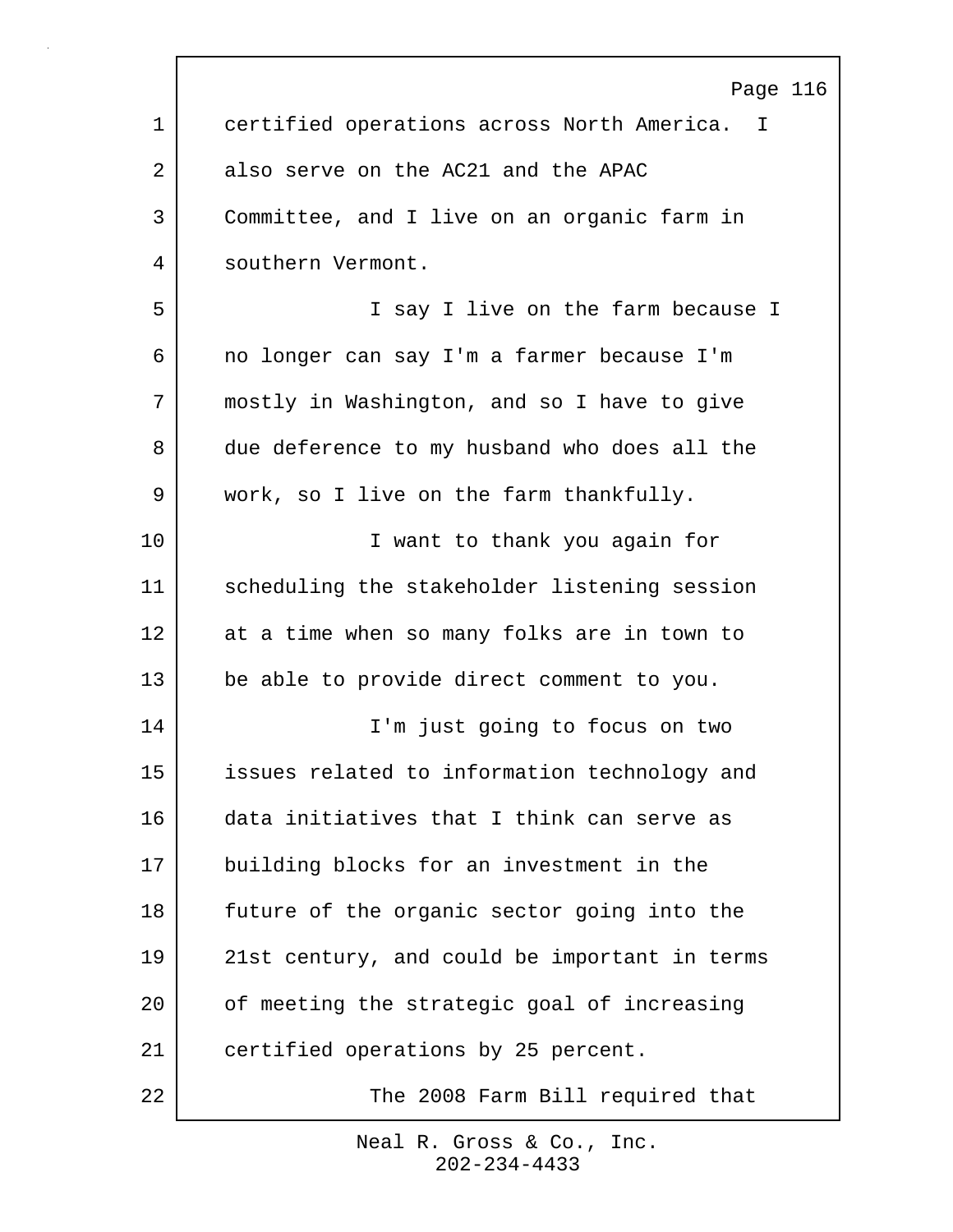|             | Page 117                                      |
|-------------|-----------------------------------------------|
| $\mathbf 1$ | the Department of Agriculture develop surveys |
| 2           | and report statistical analysis on            |
| 3           | organically produced agricultural products    |
| 4           | through the organic product market data       |
| 5           | initiatives.                                  |
| 6           | In carrying out the provision the             |
| 7           | National Agricultural Statistic Service in    |
| 8           | 2008, conducted the first ever Organic        |
| 9           | Production Survey as a follow on to the 2007  |
| 10          | Census of Agriculture.                        |
| 11          | The OPS provided the first                    |
| 12          | comprehensive snapshot of the organic sector  |
| 13          | in the United States and provided a reliable  |
| 14          | source of public information critical to      |
| 15          | farmers and handlers in making informed       |
| 16          | decisions about their operations, as well to  |
| 17          | policymakers in analyzing the economic        |
| 18          | benefits, challenges and trends of organic    |
| 19          | culture, but also helped legitimize organic   |
| 20          | culture as an important part of a diverse     |
| 21          | American agricultural landscape.              |
| 22          | The OPS is arguably in our opinion            |

 $\Gamma$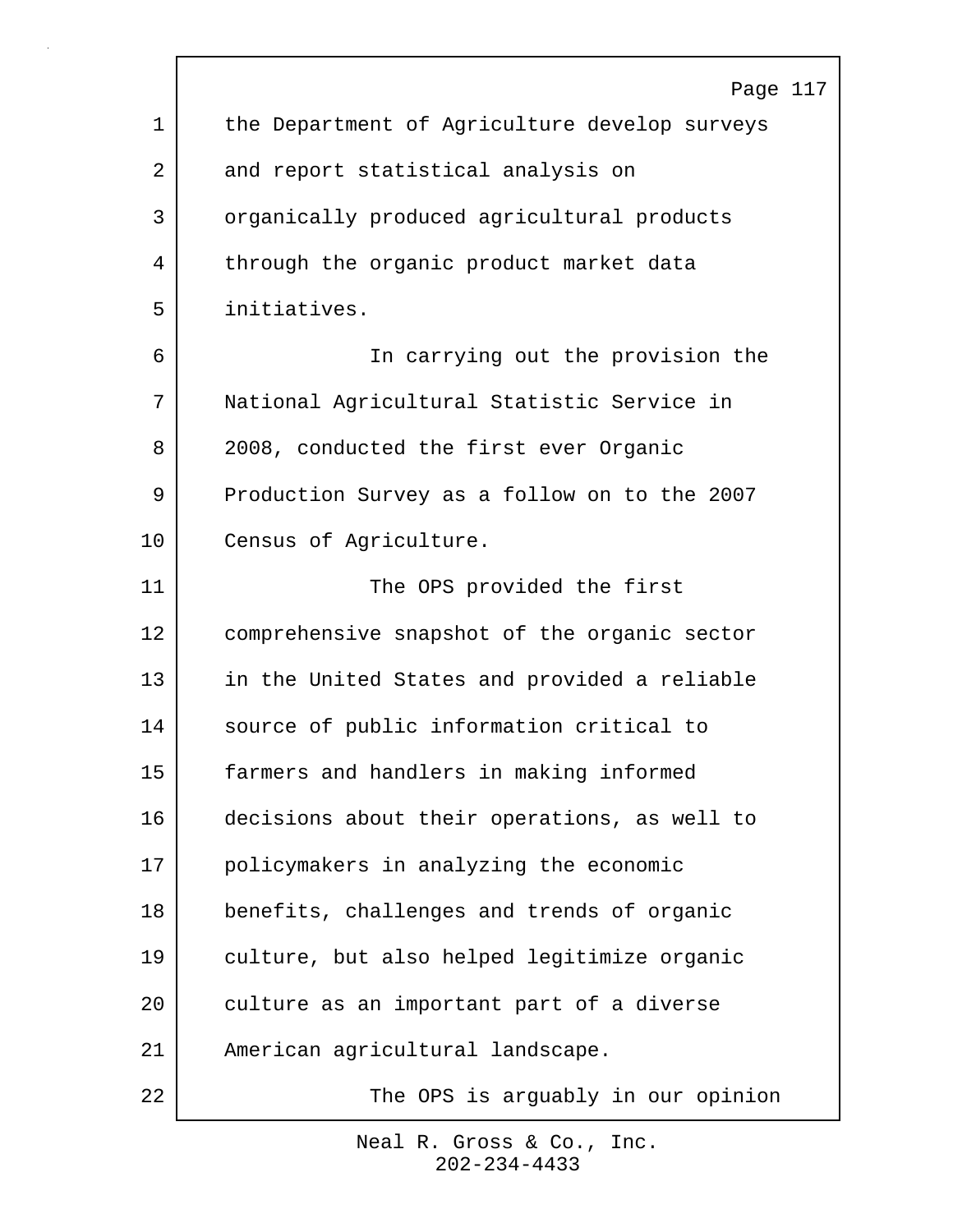|             | Page 118                                      |
|-------------|-----------------------------------------------|
| $\mathbf 1$ | one of the most important work products to    |
| 2           | come out of the support for organic           |
| 3           | agriculture in the 2008 Farm Bill. We can't   |
| 4           | thank you enough for all the good work in REE |
| 5           | on that.                                      |
| 6           | We believe it's imperative that               |
| 7           | USDA establish the OPS as a regular follow-on |
| 8           | to the Census of Agriculture every five       |
| 9           | years.                                        |
| 10          | We've discussed the need to                   |
| 11          | continue OPS with NAS directly, and the       |
| 12          | agency has indicated that it would need funds |
| 13          | in the fiscal 2013 and 2014 budgets to        |
| 14          | conduct the study, following the next         |
| 15          | upcoming agriculture census.                  |
| 16          | We request that this priority be              |
| 17          | reflected in the administration's 2013 budget |
| 18          | request to Congress. We think it's very       |
| 19          | important that these basic data aggregations  |
| 20          | keep up with the Census of Agriculture in     |
| 21          | order to track the movement of organic        |
| 22          | agriculture, but also to inform investment    |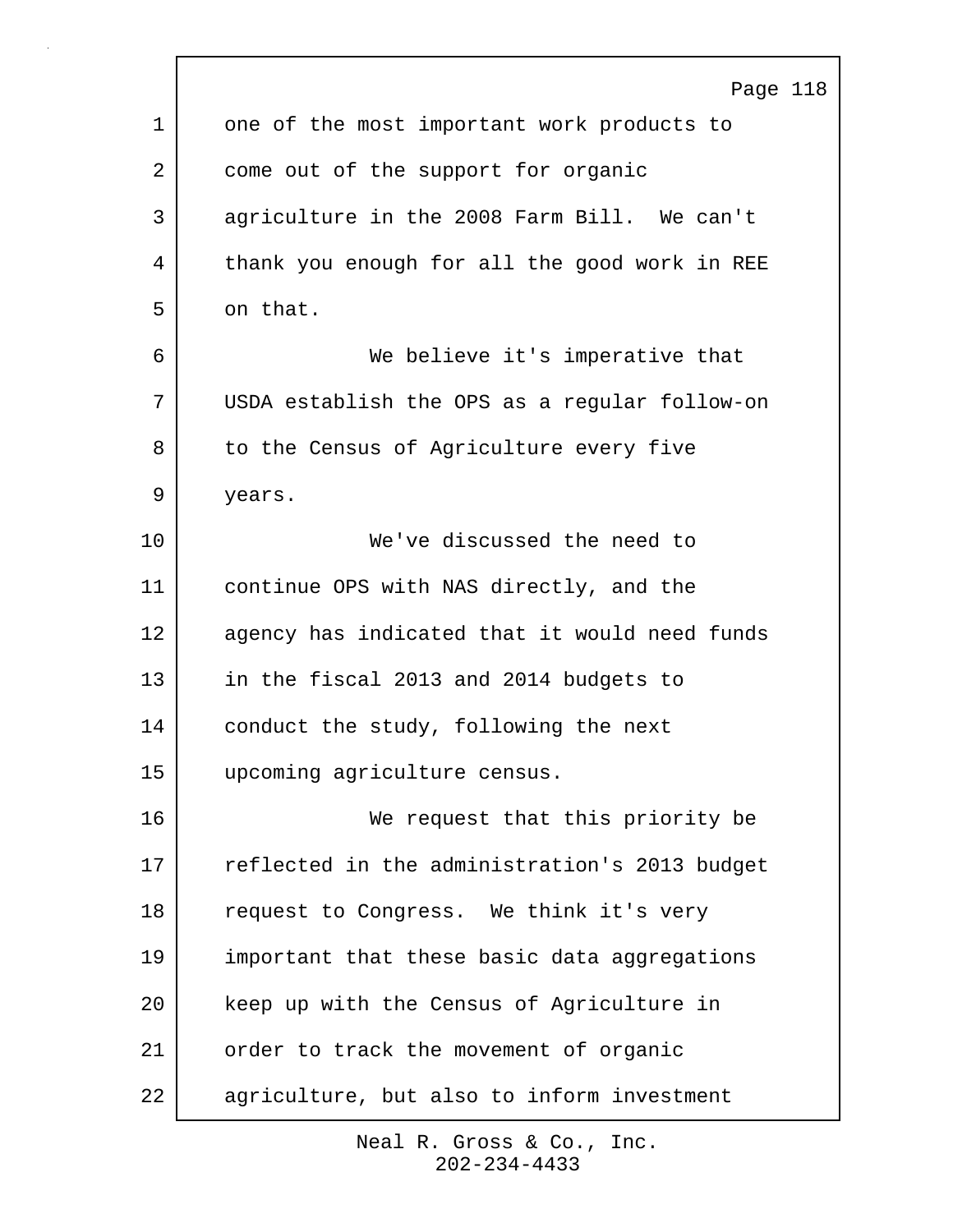|    | Page 119                                      |
|----|-----------------------------------------------|
| 1  | and development in the sector. It's very      |
| 2  | critical.                                     |
| 3  | I'd also like to highlight what we            |
| 4  | consider to be considerable needs for         |
| 5  | investment in information technology systems  |
| 6  | at the National Organic Program.              |
| 7  | The limitations of the NOP                    |
| 8  | database of certified operations are fairly   |
| 9  | well understood, but a more robust database   |
| 10 | of certified operations alone will not meet   |
| 11 | the technology requirement to keep the U.S.   |
| 12 | program, U.S. producers and U.S. handlers     |
| 13 | competitive into the future.                  |
| 14 | Certified operations of all size              |
| 15 | will be hampered going forward unless         |
| 16 | antiquated technologies are replaced by new,  |
| 17 | dynamic, real-time technologies.              |
| 18 | For smaller operators we often                |
| 19 | hear of the burden of increased paperwork and |
| 20 | certification costs, and at the same time     |
| 21 | with the global program, the sector's         |
| 22 | cognizant of the challenges of global         |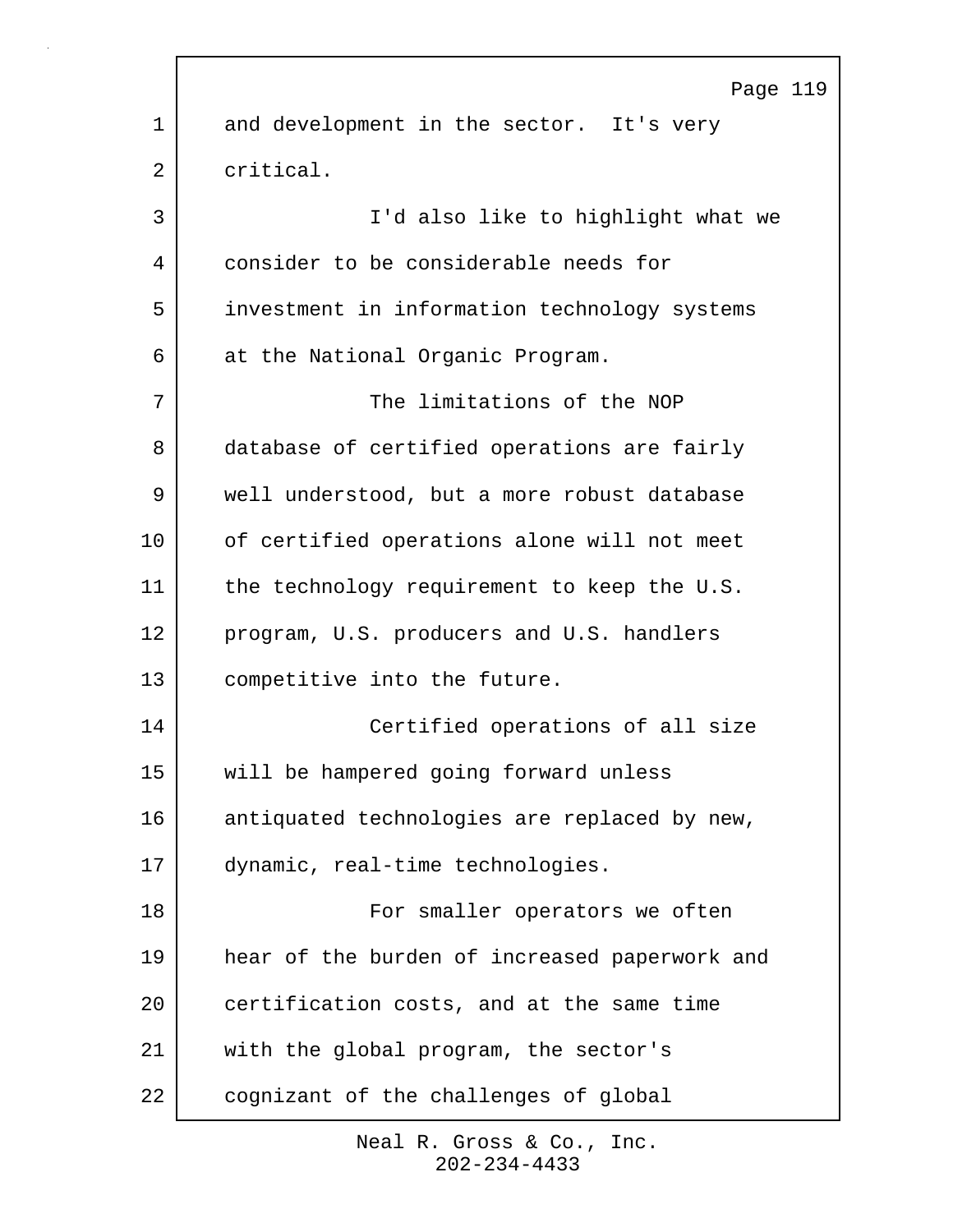|    | Page 120                                      |
|----|-----------------------------------------------|
| 1  | oversight and the burden that places on the   |
| 2  | program's limited personnel resources.        |
| 3  | Information technology can and                |
| 4  | should be a solution to both those problems   |
| 5  | on both ends of the issue.                    |
| 6  | Kelly Shea, in her discussion and             |
| 7  | follow-up questions from Miles McEvoy, talked |
| 8  | about the flow of information broadly in      |
| 9  | terms of clarifications out to the community. |
| 10 | Leslie Zuck touched on the                    |
| 11 | training needs in her testimony as well. All  |
| 12 | of those issues with a growing industry are   |
| 13 | just going to get worse and worse if we rely  |
| 14 | on human one-off communications and           |
| 15 | technologies.                                 |
| 16 | A robust upgrade of technology at             |
| 17 | NOP is going to be critical to keeping up     |
| 18 | with the growth of the sector. It's already   |
| 19 | outdated, and if we look at double digit      |
| 20 | growth over the next ten years it's just      |
| 21 | going to get completely unfeasible to keep up |
| 22 | without an investment in technology.          |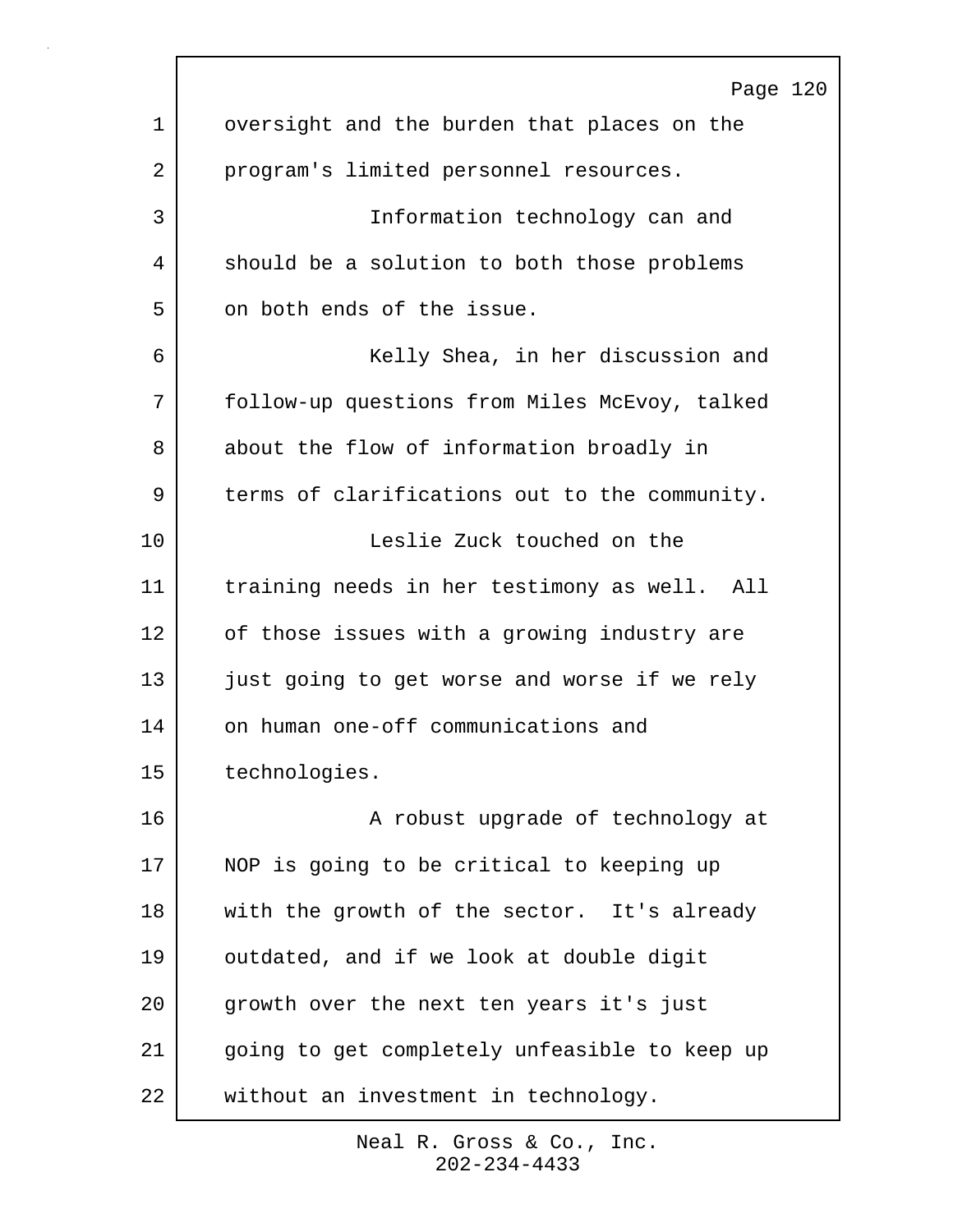|    | Page 121                                      |
|----|-----------------------------------------------|
| 1  | The Indian organic program, APEDA,            |
| 2  | has developed an integrated information       |
| 3  | technology package that's based on their      |
| 4  | TraceNet system.                              |
| 5  | It connects farms via GPS                     |
| 6  | locations, yield estimates to export          |
| 7  | documents, transaction certificates,          |
| 8  | inspection reports, all in one real-time      |
| 9  | database accessible to certifiers,            |
| 10 | accreditors, compliance officers and          |
| 11 | certified operations.                         |
| 12 | The European Union has a database             |
| 13 | system in place for verifying commercial      |
| 14 | availability of seed that's comprehensive,    |
| 15 | localized and mandatory for use.              |
| 16 | The USDA's National Organic                   |
| 17 | Program is the gold standard in the world.    |
| 18 | We lead in terms of our unique implementation |
| 19 | of the public/private partnership and our     |
| 20 | mechanisms for oversight enforcement.         |
| 21 | But USDA Organic as a standard                |
| 22 | cannot maintain its competitiveness globally  |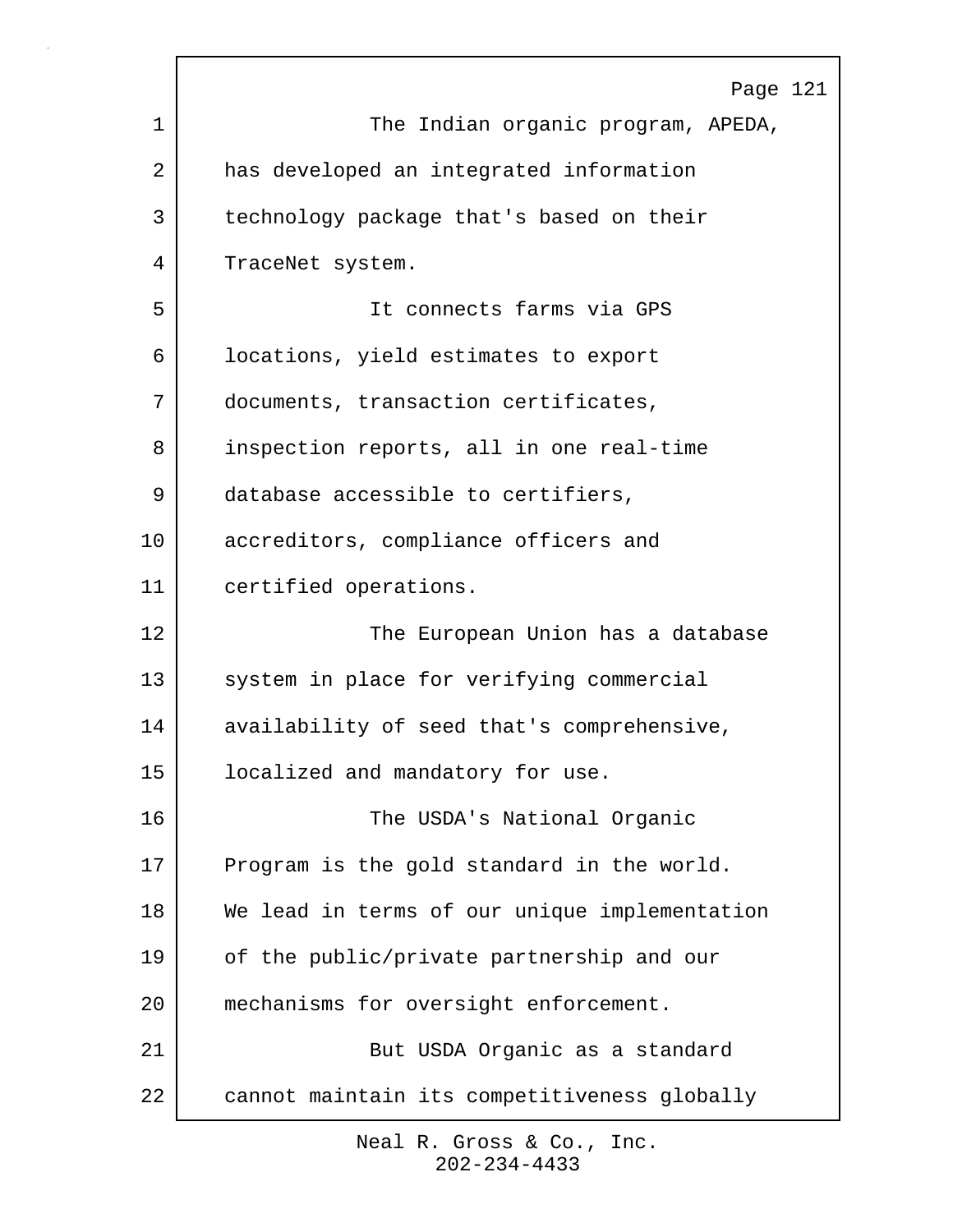| Page 122                                      |  |
|-----------------------------------------------|--|
| if we're being out-innovated by the Europeans |  |
| and the Indians.                              |  |
| If USDA Organic is not competitive            |  |
| globally, U.S. organic producers and handlers |  |
| cannot be competitive globally. In the U.S.   |  |
| market, the continued health of the sector    |  |
| relies on the trust in the organic seal.      |  |
| Implementing smart technologies is            |  |
| the single most important capital investment  |  |
| that will position the program to be able to  |  |
| grow alongside the sector providing domestic  |  |
| and international oversight, transparency and |  |
| streamlining of systems, data and information |  |
| flows.                                        |  |
| And to that end, OTA's committed              |  |
| to advocating for the resources necessary to  |  |
| help fund this capital upgrade and position   |  |
| the sector for growth into the 21st century.  |  |
| The last thing I want to touch on             |  |
| is in the aftermath of Hurricane Irene. And   |  |
| I just wanted, it's outside of this specific  |  |
| organic discussion area, but I want to thank  |  |
|                                               |  |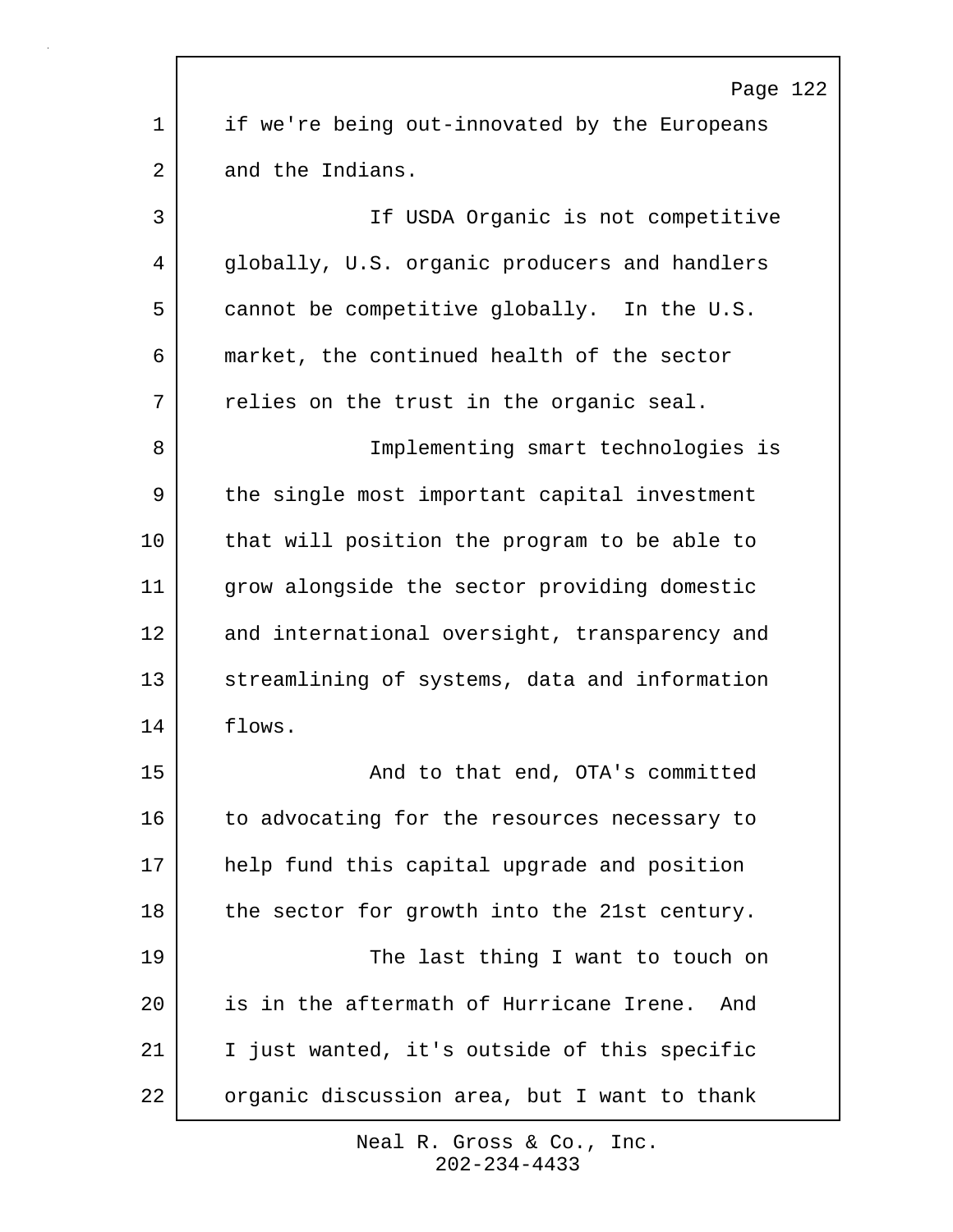|    | Page 123                                      |
|----|-----------------------------------------------|
| 1  | the Department for their responsiveness in    |
| 2  | terms of disaster relief.                     |
| 3  | Our farm in Vermont did not suffer            |
| 4  | major loss, but many of our organic neighbors |
| 5  | lost as much as 75 percent of their crops due |
| 6  | to flood waters.                              |
| 7  | But even the largest organic mixed            |
| 8  | vegetable truck farms in Vermont don't carry  |
| 9  | crop insurance. Congressman Welch from        |
| 10 | Vermont has introduced has introduced a bill  |
| 11 | to waive the crop insurance requirement to    |
| 12 | qualify for disaster relief, but it involves  |
| 13 | a commitment on the producer's part to carry  |
| 14 | insurance within the next 12 months.          |
| 15 | The situation in Vermont puts a               |
| 16 | spotlight on the work that still needs to be  |
| 17 | done to get crop insurance programs to work   |
| 18 | for organic farmers.                          |
| 19 | There's a real need for insurance             |
| 20 | products that work for small and medium sized |
| 21 | farms that sometimes grow as many as 30 or 40 |
| 22 | different specialty crops on one farm, as     |

 $\Gamma$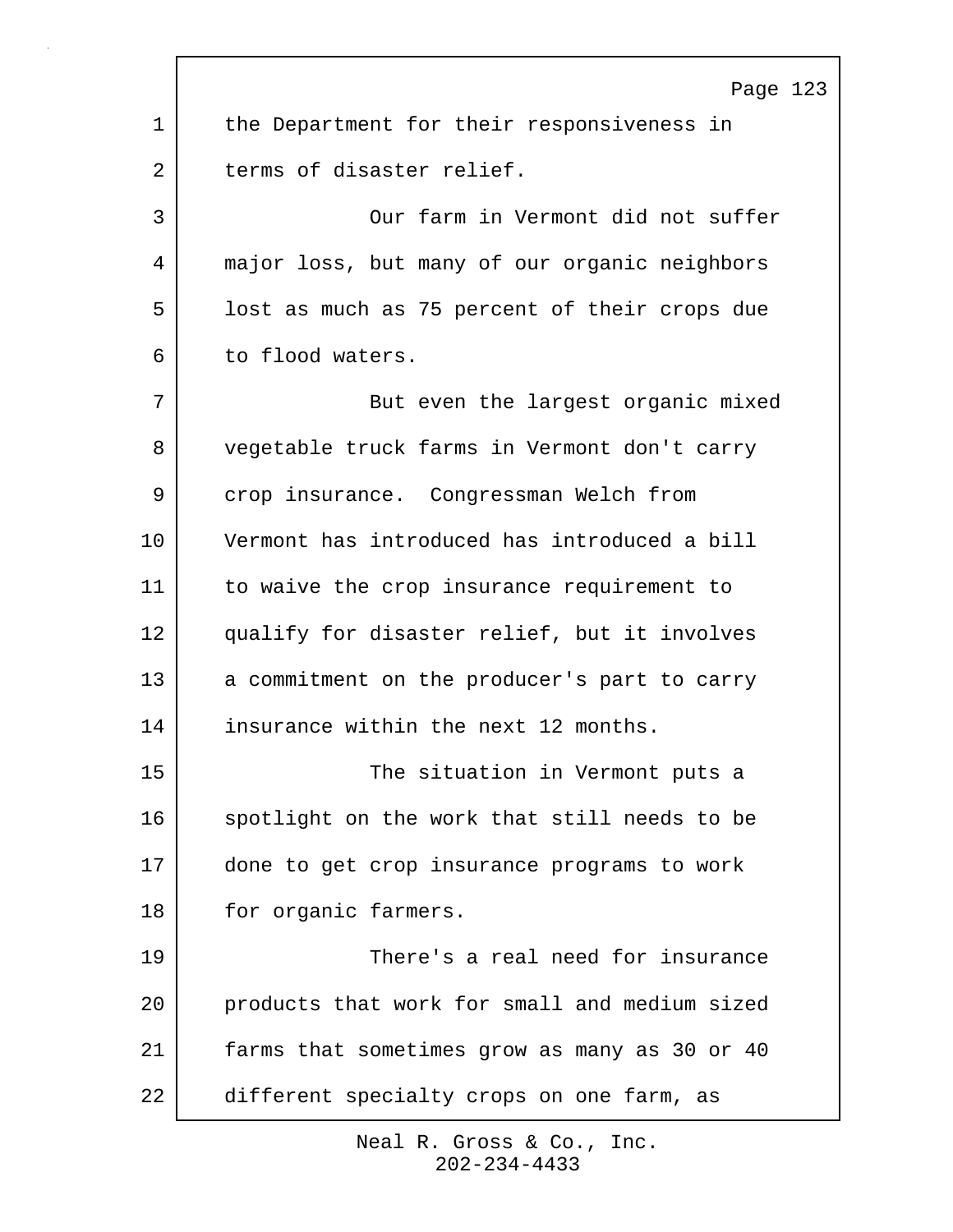|         | Page 124                                      |
|---------|-----------------------------------------------|
| 1       | well as for diversified farms with integrated |
| 2       | crop and livestock systems and farms with     |
| 3       | longer crop rotations.                        |
| 4       | And so we also note that there's              |
| 5       | still additional work to be done in terms of  |
| 6       | the price selection and premium disparities   |
| 7       | for organic crops.                            |
| 8       | I do want to thank Sharon for                 |
| 9       | announcing relief coming on avocados, so that |
| $10 \,$ | was good news to hear today. So there's work  |
| 11      | to be done still on the crop insurance        |
| 12      | though. And then lastly, I just want to give  |
| 13      | kudos to NRCS on the implementation of the    |
| 14      | High Tunnel program through EQIP, very        |
| 15      | popular with organic farmers.                 |
| 16      | And everybody in my neighborhood              |
| 17      | has one. It's all the rage. It extends the    |
| 18      | season, really, really popular.               |
| 19      | But I think what we need to start             |
| 20      | doing is looking at what the next program is  |
| 21      | concretely through EQIP that can help fuel    |
| 22      | transition of farms to organic. Thank you.    |

 $\mathbf{r}$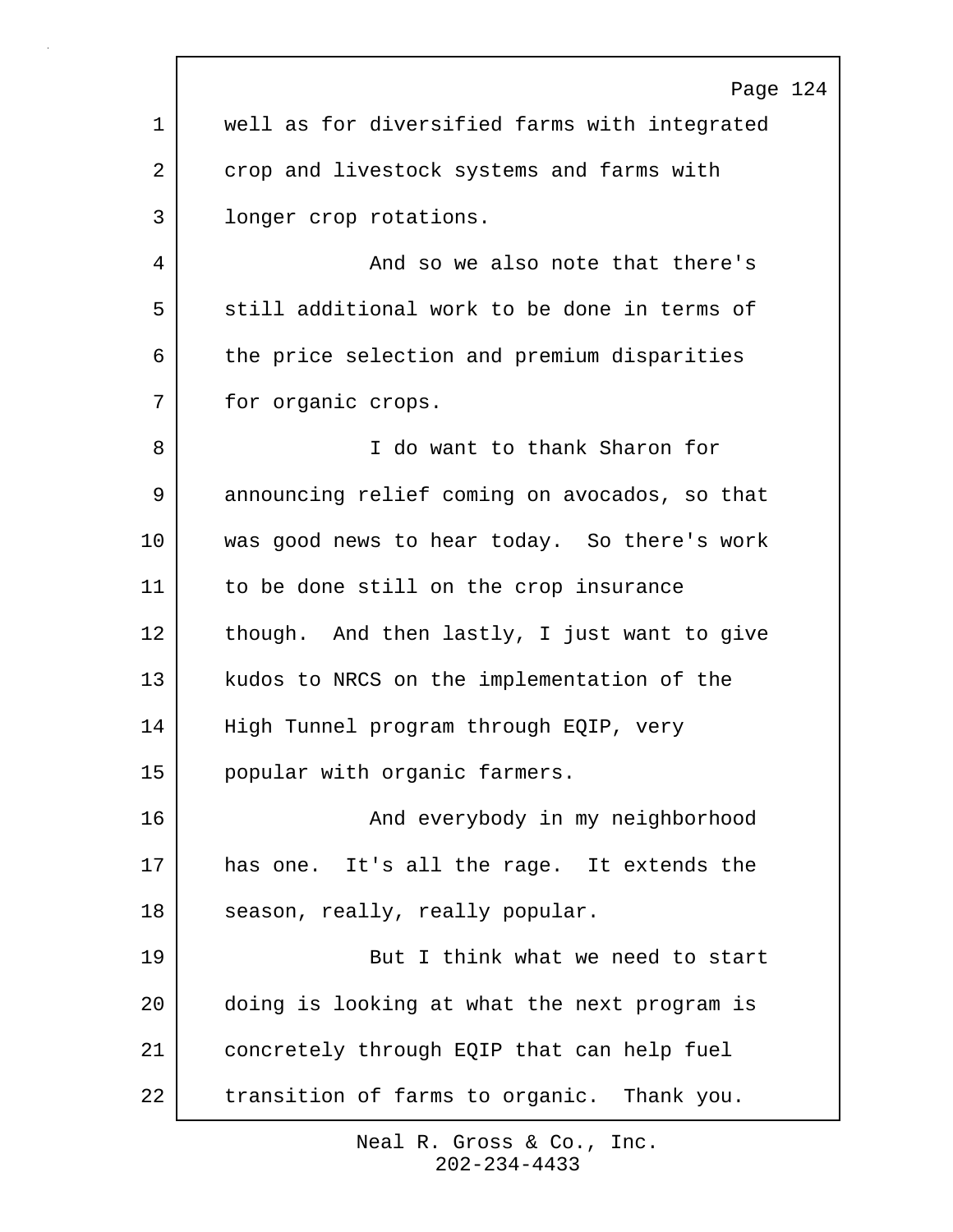|    | Page 125                                      |
|----|-----------------------------------------------|
| 1  | MR. LIPSON: Any questions?                    |
| 2  | Thanks, Laura. Mr. Bass? Is George Bass       |
| 3  | here?                                         |
| 4  | MR. BASS: My name is George Bass.             |
| 5  | Thank you very much for all the years of work |
| 6  | of the USDA and the NOP and NOSB, and working |
| 7  | together with the producers and the           |
| 8  | consumers.                                    |
| 9  | Thank you for letting me talk                 |
| 10 | about our company, The Country Hen. If we     |
| 11 | put our hens on the ground we will have to    |
| 12 | close our business.                           |
| 13 | In 2002, we were allowed to have              |
| 14 | porches and we continue to have porches under |
| 15 | the rule. The first director of NOP thought   |
| 16 | the porches was a good compromise, so hens    |
| 17 | would be outside but not on the ground.       |
| 18 | We have four different problems               |
| 19 | about having the hens on the ground. Number   |
| 20 | one, we have many neighbors living close to   |
| 21 | us within 800 feet.                           |
| 22 | Number two, we don't have the                 |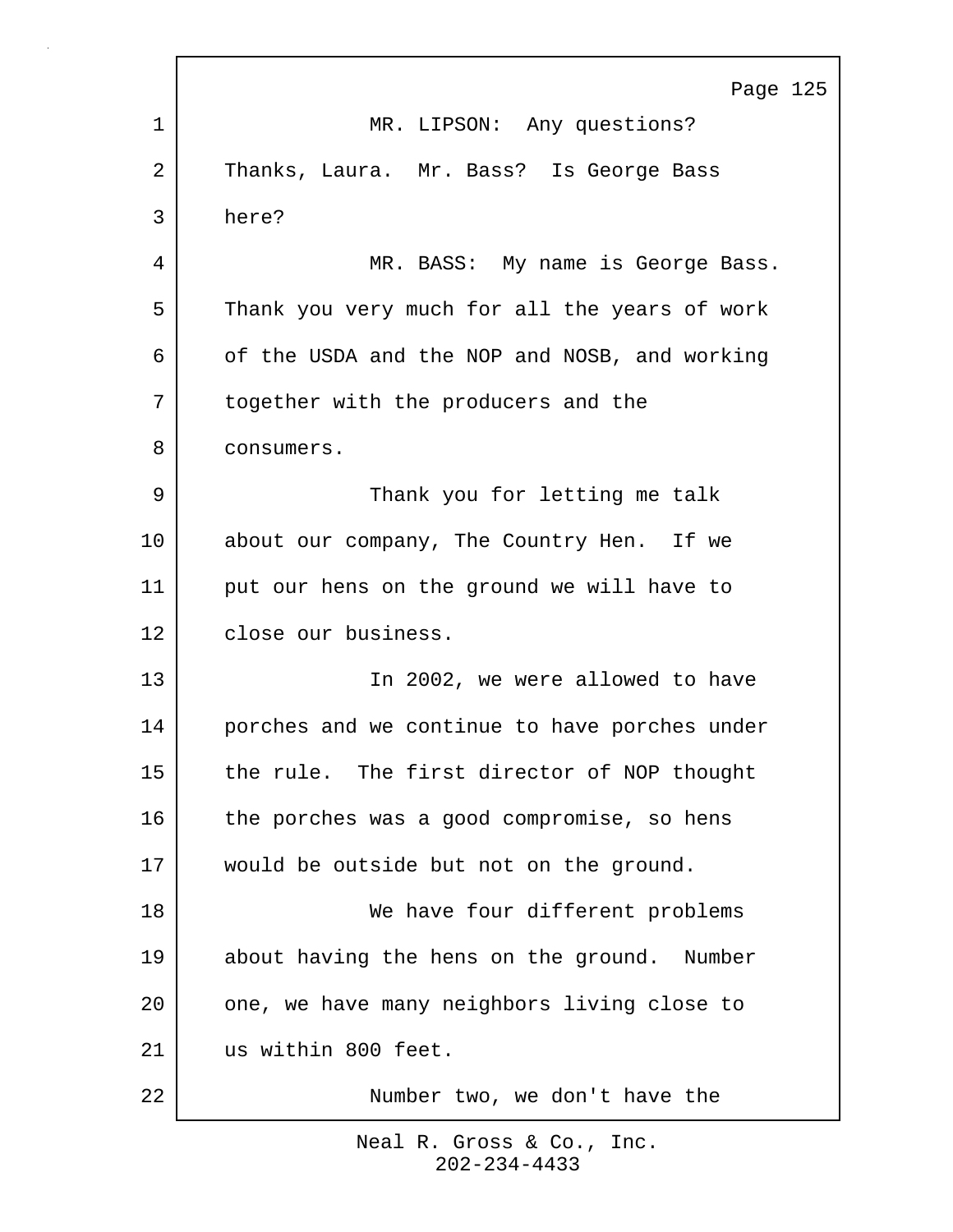|    | Page 126                                      |
|----|-----------------------------------------------|
| 1  | space. All the farm has 17 acres, and         |
| 2  | 63,000. We believe the maximum on the ground  |
| 3  | is 100 hens, one acre. Therefore we should    |
| 4  | have 630 acres for all the hens.              |
| 5  | Number three, if we put all the               |
| 6  | hens on the ground, a lot of the manure would |
| 7  | go to a small brook then a river and then to  |
| 8  | a huge reservoir. The water goes to Boston,   |
| 9  | 65 miles to the east.                         |
| 10 | The most important, number four is            |
| 11 | the big point, is diseases, cannibalism,      |
| 12 | suffocating, owls and dogs and other problems |
| 13 | of free range.                                |
| 14 | The mortality is much higher in               |
| 15 | Europe. They have had free range for many     |
| 16 | years. Holland has two studies of outdoor     |
| 17 | hens. One flock has a 14.3 mortality, the     |
| 18 | other flock has 11.4.                         |
| 19 | Denmark has a study that shows                |
| 20 | free range is 20.8 of average. Our company    |
| 21 | has an average of 4.8 of this year. Now       |
| 22 | therefore of us, we found the top expert      |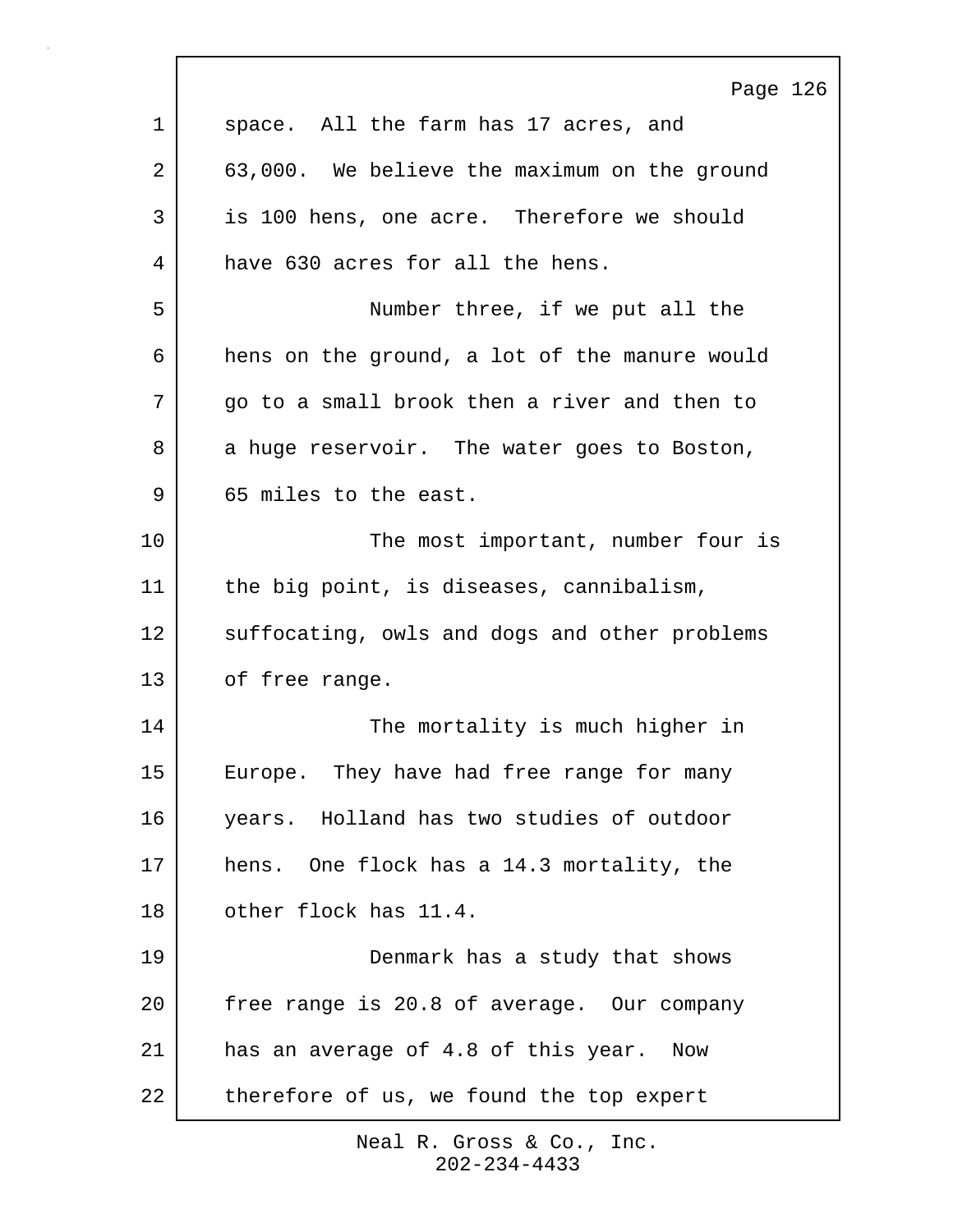|    | Page 127                                     |
|----|----------------------------------------------|
| 1  | scientist who will give us a very important  |
| 2  | white paper of disease of free range hens.   |
| 3  | Finally, if we cannot put our hens           |
| 4  | on our porches as outdoors access, we could  |
| 5  | not produce organic eggs. We would have to   |
| 6  | close our doors and stop our business. The   |
| 7  | compromise of the porches could be made      |
| 8  | again.                                       |
| 9  | That's it.                                   |
| 10 | MR. LIPSON: George, could you                |
| 11 | just say where your farm is?                 |
| 12 | MR. BASS: We're in Massachusetts.            |
| 13 | MR. LIPSON: Thank you.                       |
| 14 | MR. BASS: It's the only one                  |
| 15 | that's fairly large. It's a small one.       |
| 16 | Actually the big ones in the United States,  |
| 17 | there's 28 million hens. That was a pretty   |
| 18 | big business. We're a very small operation.  |
| 19 | MS. GREENE: You mentioned several            |
| 20 | references.                                  |
| 21 | MR. LIPSON: Is that right? If                |
| 22 | you could put the references in your written |
|    |                                              |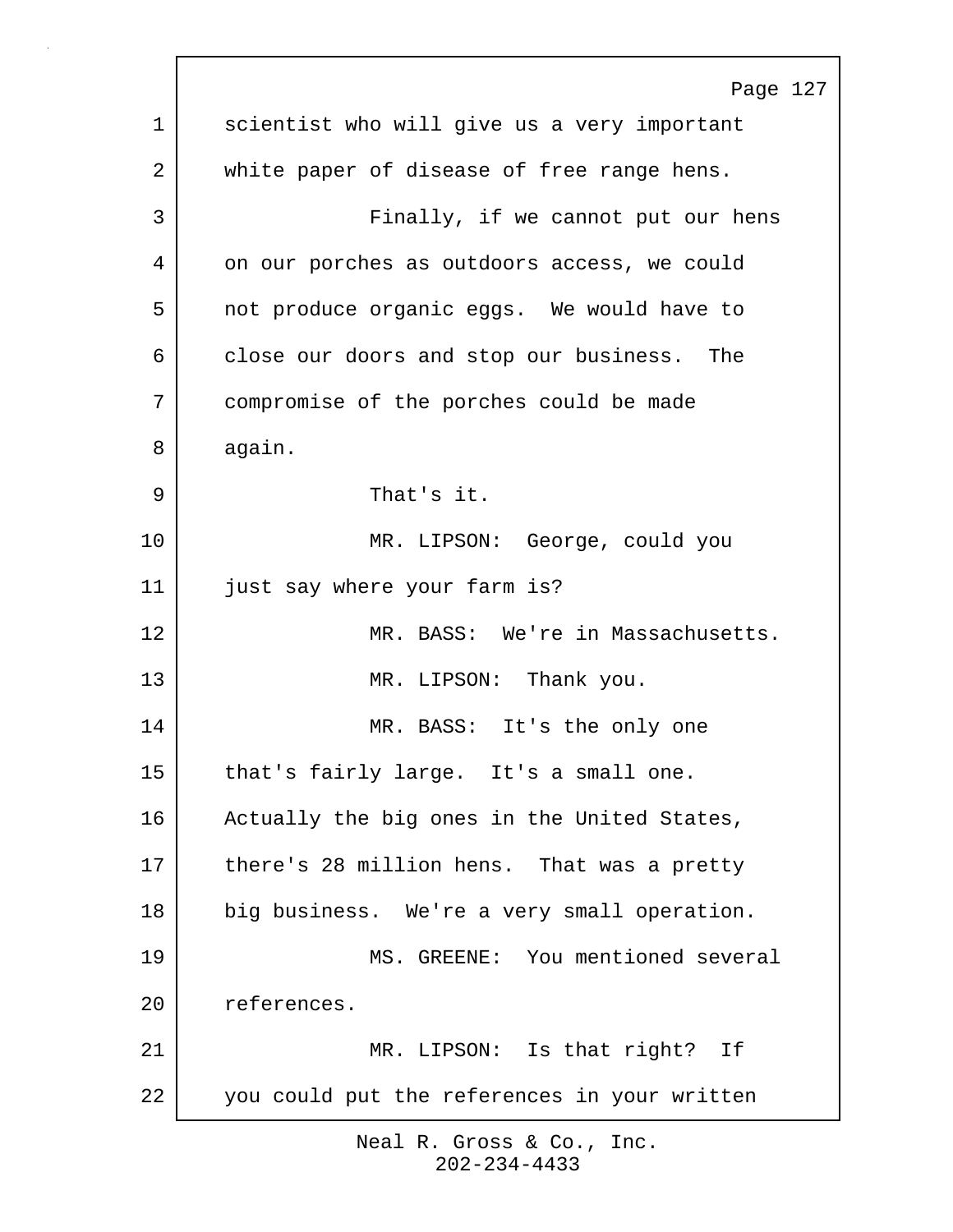Page 128 1 comments. 2 MR. BASS: Did you say the paper? 3 I'm sorry, I had a stroke and some of the 4 times I'm not very good at --5 MR. LIPSON: The scientific 6 references, the papers that you're referring  $7$  to. 8 | MR. BASS: I could give you some. 9 | MR. LIPSON: Yes, we would like to 10 have those references. 11 MR. BASS: I'd like to do that. 12 Well, thank you. 13 MR. LIPSON: Thanks. All right, 14 did Angela arrive? Apparently not. Anybody 15 | else who would like to give testimony, 16 comments this morning before we break for 17 lunch? 18 | That's our last registered 19 commenters for the morning. We do have a 20 full set of commenters registered for the 21 afternoon beginning at 12:45. 22 So unless anybody else had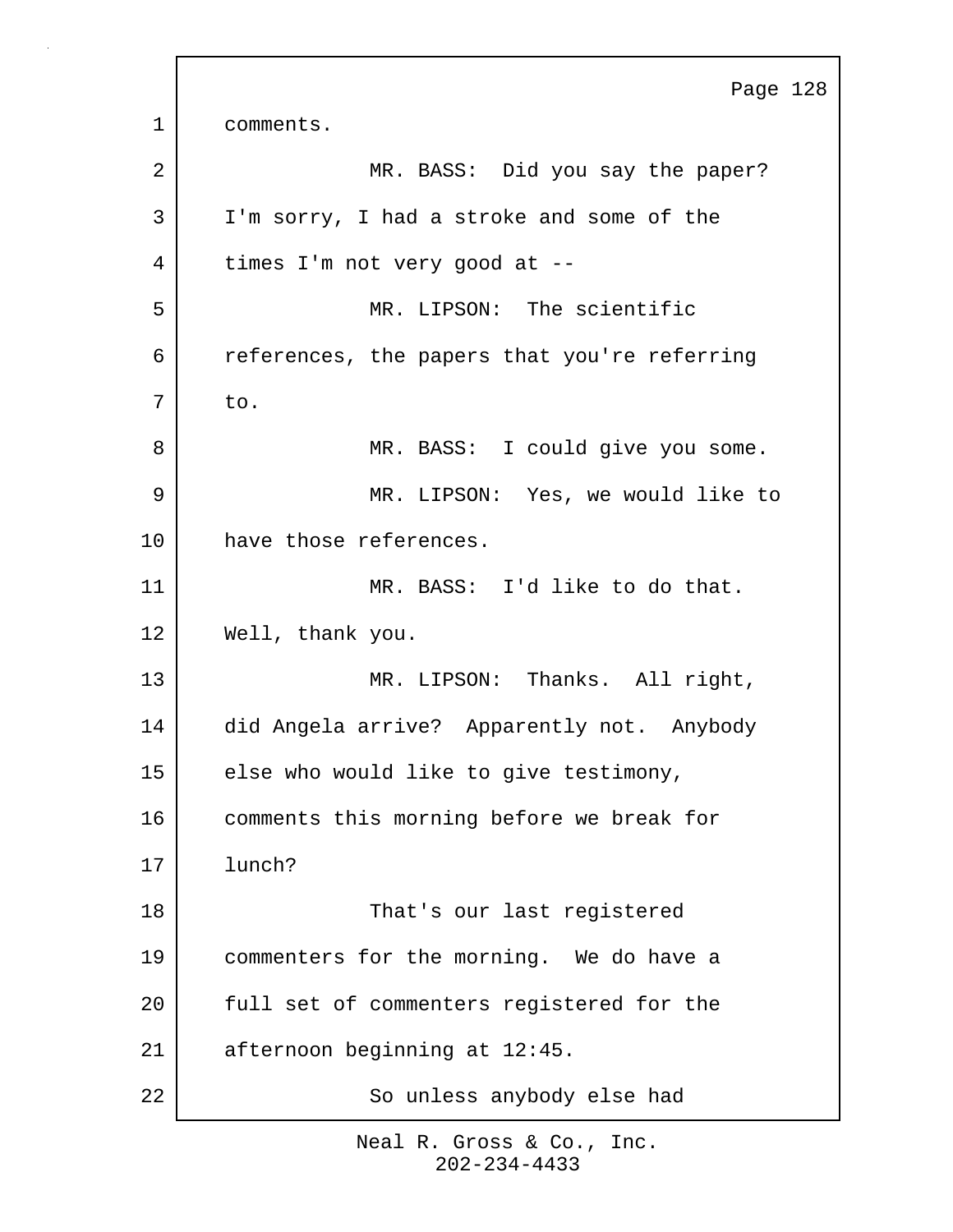|                | Page 129                                   |
|----------------|--------------------------------------------|
| $\mathbf 1$    | anything else to offer we'll adjourn until |
| $\sqrt{2}$     | 12:45. Thanks very much.                   |
| $\mathsf{3}$   | (Whereupon, the foregoing matter           |
| $\overline{4}$ | went off the record at 11:30 a.m.          |
| 5              | and resumed at 12:48 p.m.)                 |
| 6              |                                            |
| 7              |                                            |
| $\,8\,$        |                                            |
| $\mathsf 9$    |                                            |
| $10$           |                                            |
| 11             |                                            |
| $12$           |                                            |
| 13             |                                            |
| 14             |                                            |
| $15$           |                                            |
| 16             |                                            |
| $17\,$         |                                            |
| $18\,$         |                                            |
| 19             |                                            |
| $20$           |                                            |
| 21             |                                            |
| 22             |                                            |

 $\mathbf{r}$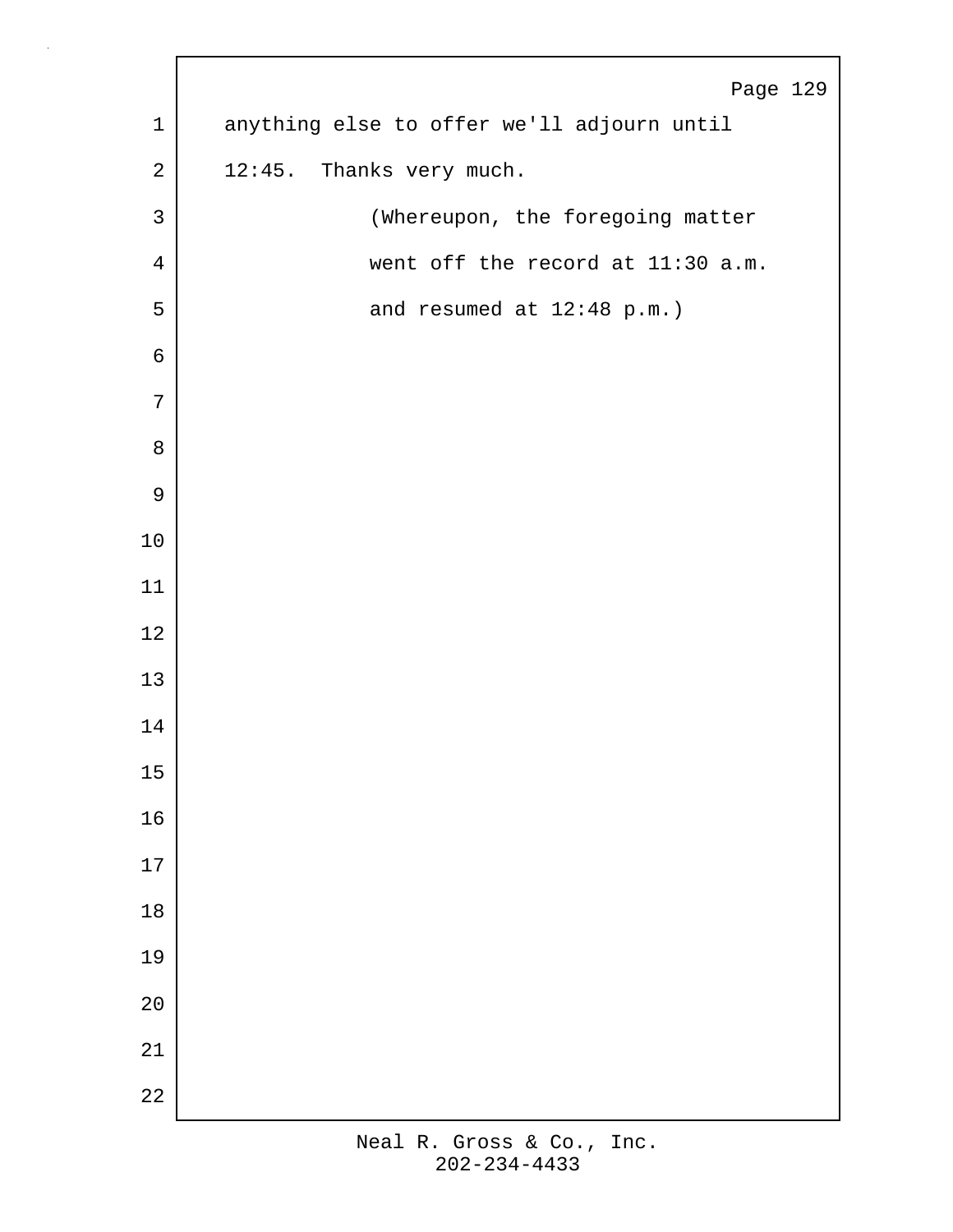|    | Page 130                                      |
|----|-----------------------------------------------|
| 1  | A-F-T-E-R-N-O-O-N S-E-S-S-I-O-N               |
| 2  | $12:48$ p.m.                                  |
| 3  | MR. LIPSON: Welcome back to the               |
| 4  | afternoon session of our public listening     |
| 5  | session on USDA priorities and activities     |
| 6  | related to organic production and marketing.  |
| 7  | We had a great morning session,               |
| 8  | got some great comments from members of the   |
| 9  | public.                                       |
| 10 | And I'll just reiterate that we're            |
| 11 | soliciting these comments in order to help    |
| 12 | the Department shape its priorities and focus |
| 13 | on the performance goal in the USDA strategic |
| 14 | plan, which directs the agencies to work      |
| 15 | towards an increase in the number of U.S.     |
| 16 | certified organic businesses by 25 percent    |
| 17 | over the period from 2009 to 2015.            |
| 18 | So we're trying to plan for our               |
| 19 | activities and figure out what's the most     |
| 20 | important thing for us to be working on in    |
| 21 | order to achieve that goal.                   |
| 22 | We have a very distinguished                  |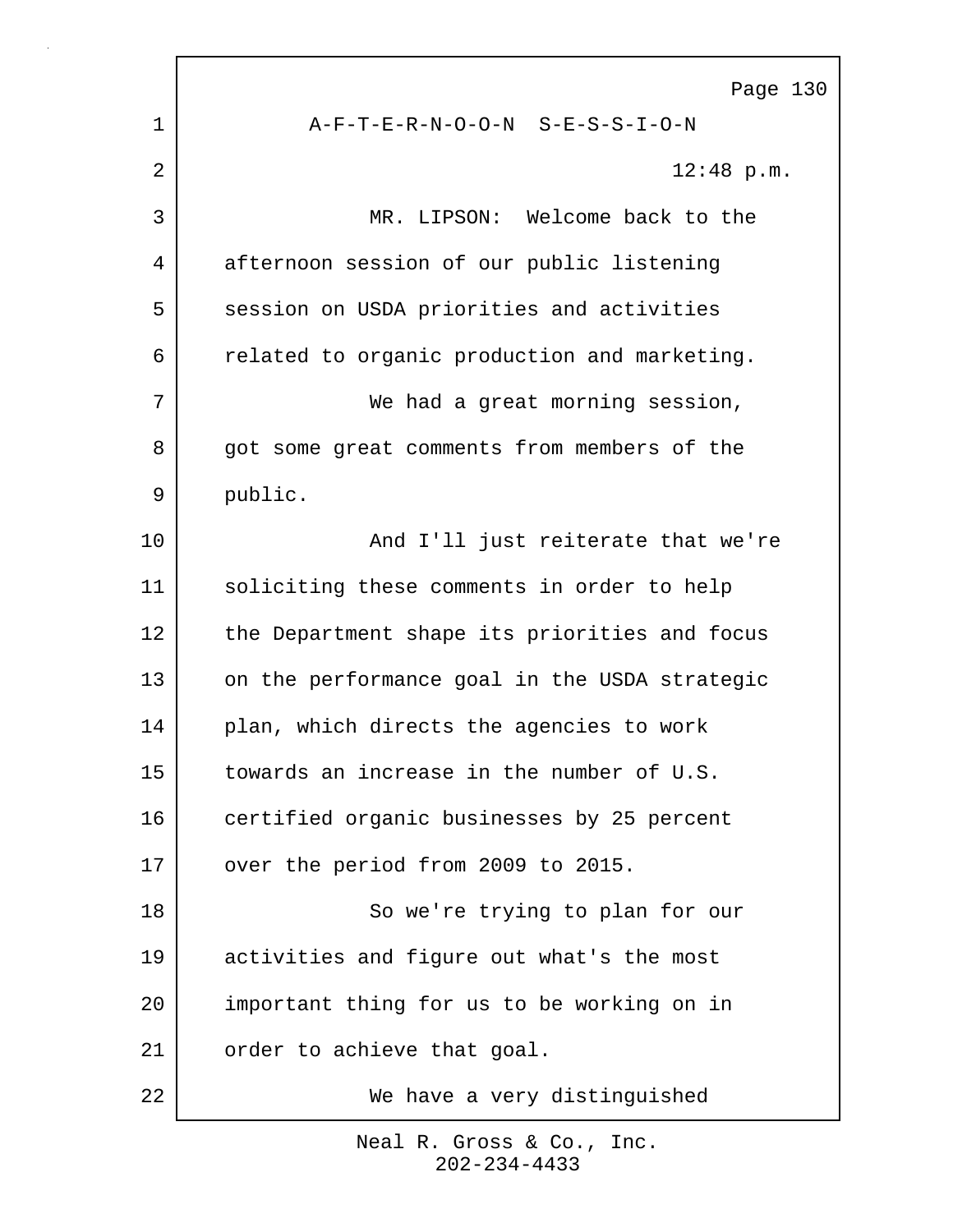|             | Page 131                                      |
|-------------|-----------------------------------------------|
| $\mathbf 1$ | listening panel of senior USDA officials who  |
| 2           | will be receiving your comments.              |
| 3           | And anchoring this panel is                   |
| 4           | Undersecretary Ed Avalos, and we'll hear just |
| 5           | a couple of welcome remarks from Ed and then  |
| 6           | the rest of the panel will introduce          |
| 7           | themselves, and we'll start with the comments |
| 8           | right around 1 o'clock.                       |
| 9           | So Mr. Undersecretary, please.                |
| 10          | UNDERSECRETARY AVALOS: Mark,                  |
| 11          | thank you very much, and good afternoon. How  |
| 12          | is everybody?                                 |
| 13          | PARTICIPANTS: Great.                          |
| 14          | UNDERSECRETARY AVALOS: Where's                |
| 15          | the rest of the crew?                         |
| 16          | PARTICIPANT: Still at lunch.                  |
| 17          | UNDERSECRETARY AVALOS: Should we              |
| 18          | wait a little bit, Miles?                     |
| 19          | MR. MCEVOY: I think they'll be                |
| 20          | trickling in. We probably should stay on      |
| 21          | time. We've got the schedule of comments.     |
| 22          | UNDERSECRETARY AVALOS: Okay, very             |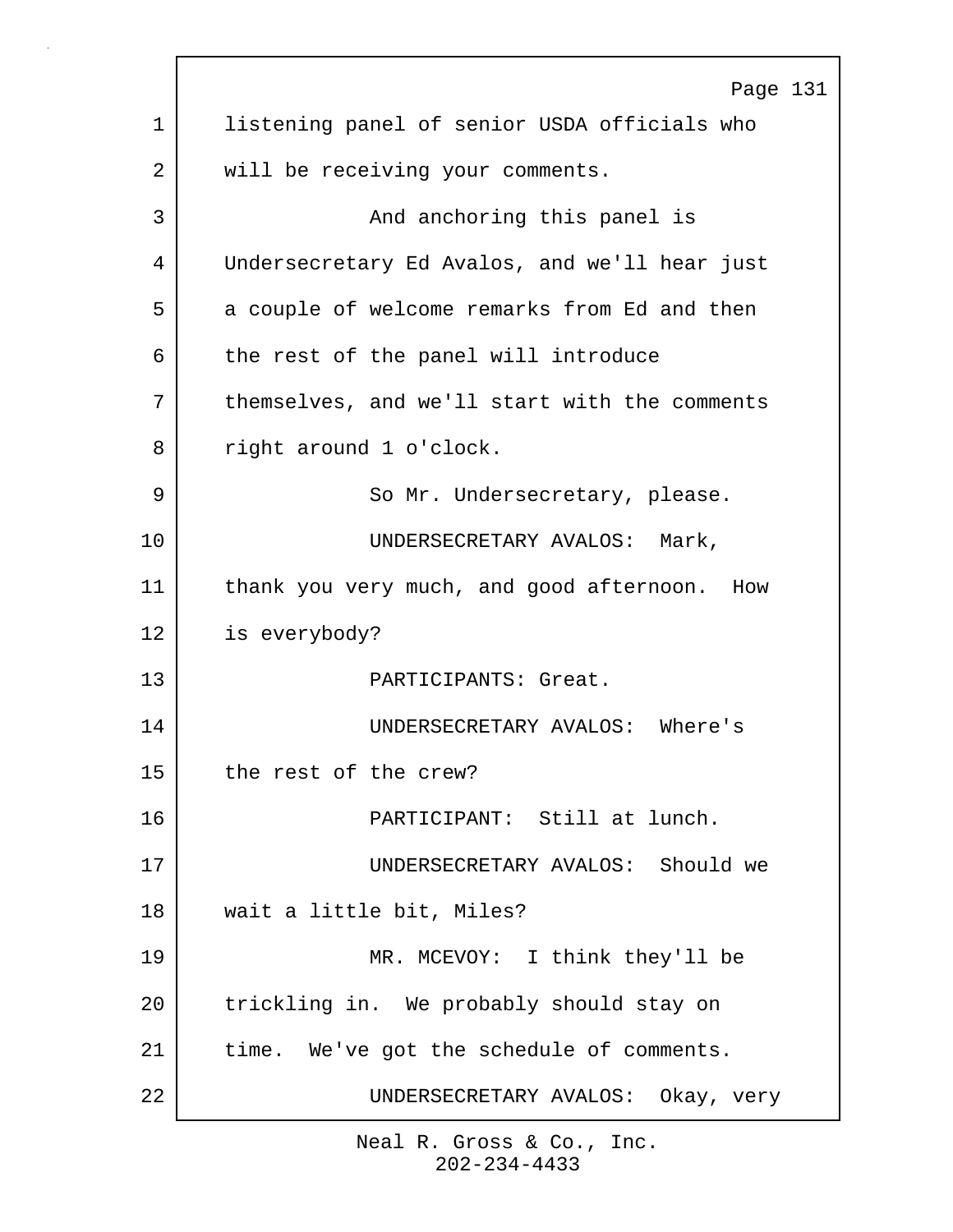|             | Page 132                                      |
|-------------|-----------------------------------------------|
| $\mathbf 1$ | good. Anyway welcome, welcome to USDA. And    |
| 2           | I just wanted to emphasize to the folks, our  |
| 3           | stakeholders coming in to present comments,   |
| 4           | thank you very much.                          |
| 5           | That's really important, not only             |
| 6           | to me and to the crew at AMS Organic Program, |
| 7           | but it's very important to the Secretary.     |
| 8           | And so thank you for taking time from your    |
| 9           | busy schedule to come in and present          |
| 10          | comments.                                     |
| 11          | I am the Undersecretary for                   |
| 12          | Marketing and Regulatory Programs. I oversee  |
| 13          | APHIS, Animal Plant Health Inspection         |
| 14          | Service, AMS, the Agricultural Marketing      |
| 15          | Service, and GIPSA, which is Grain Inspection |
| 16          | Packers and Stockyards Administration.        |
| 17          | And I just wanted to acknowledge              |
| 18          | the hard work of some of our people at AMS    |
| 19          | working on the NOP program starting with      |
| 20          | Acting Administrator, Dave Shipman, and of    |
| 21          | course Miles McEvoy.                          |
| 22          | Am I saying your name right? I                |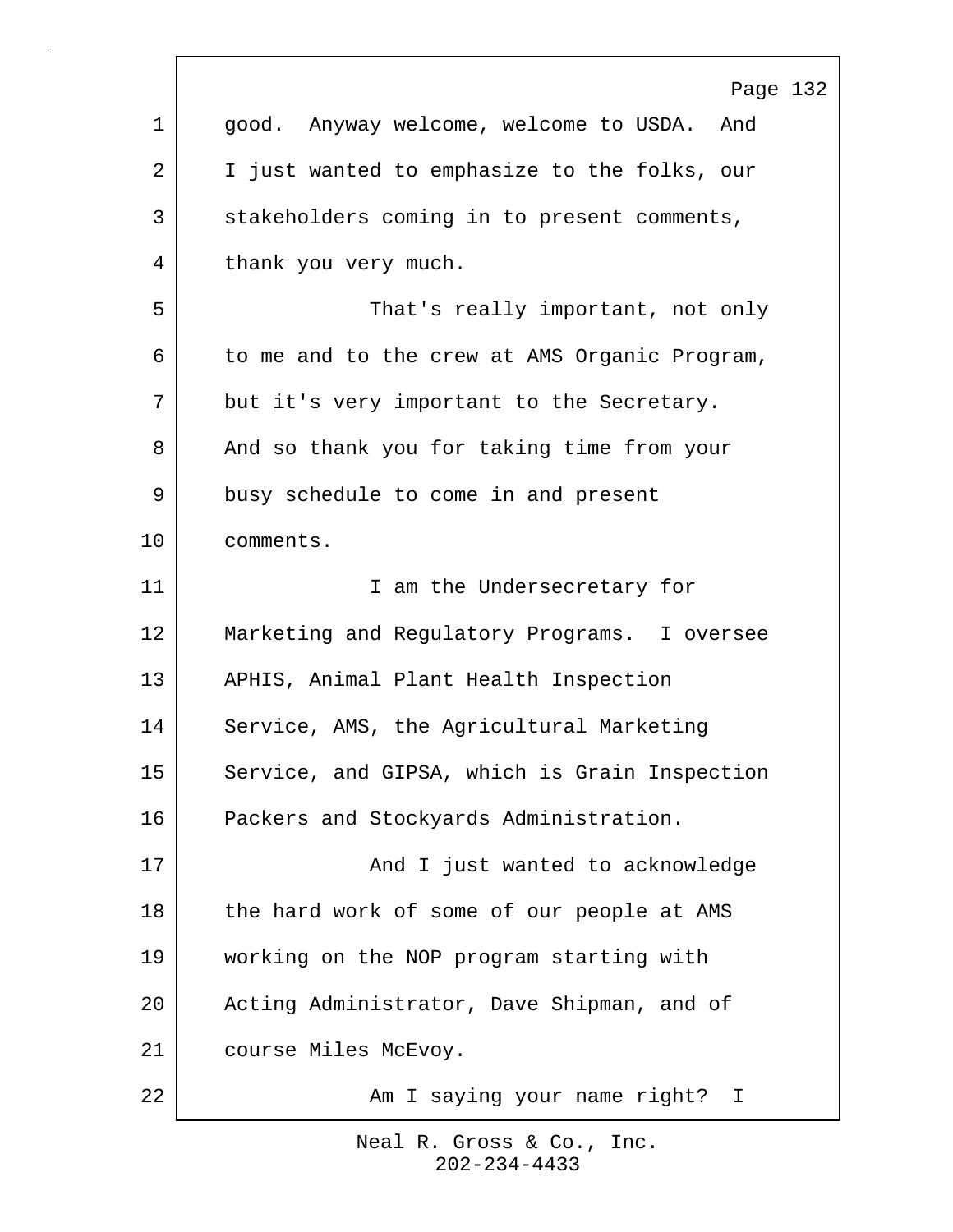|                | Page 133                                      |
|----------------|-----------------------------------------------|
| 1              | just know him as Miles, and he's a baseball   |
| $\overline{2}$ | fan. But anyway, Mr. McEvoy and his staff     |
| 3              | have really done a great job.                 |
| 4              | As organic stakeholders you should            |
| 5              | be proud of the work these people are doing   |
| 6              | for you. I also wanted to recognize another   |
| 7              | individual that's also within my mission      |
| 8              | area.                                         |
| 9              | We have Mr. Mark Lipson, who                  |
| 10             | serves as the Organic Policy Advisor. I       |
| 11             | didn't know your title, Mark.                 |
| 12             | But anyway, his work is really                |
| 13             | important because he works across agencies,   |
| 14             | and works to address organic issues with      |
| 15             | input for different agencies and different    |
| 16             | programs within the other agencies.           |
| 17             | Also, the Organic Standards Board             |
| 18             | provides input and advice to our NOP program  |
| 19             | at USDA. However, again I emphasize how       |
| 20             | important your input and your suggestions are |
| 21             | today, because you go beyond the              |
| 22             | responsibilities of the board.                |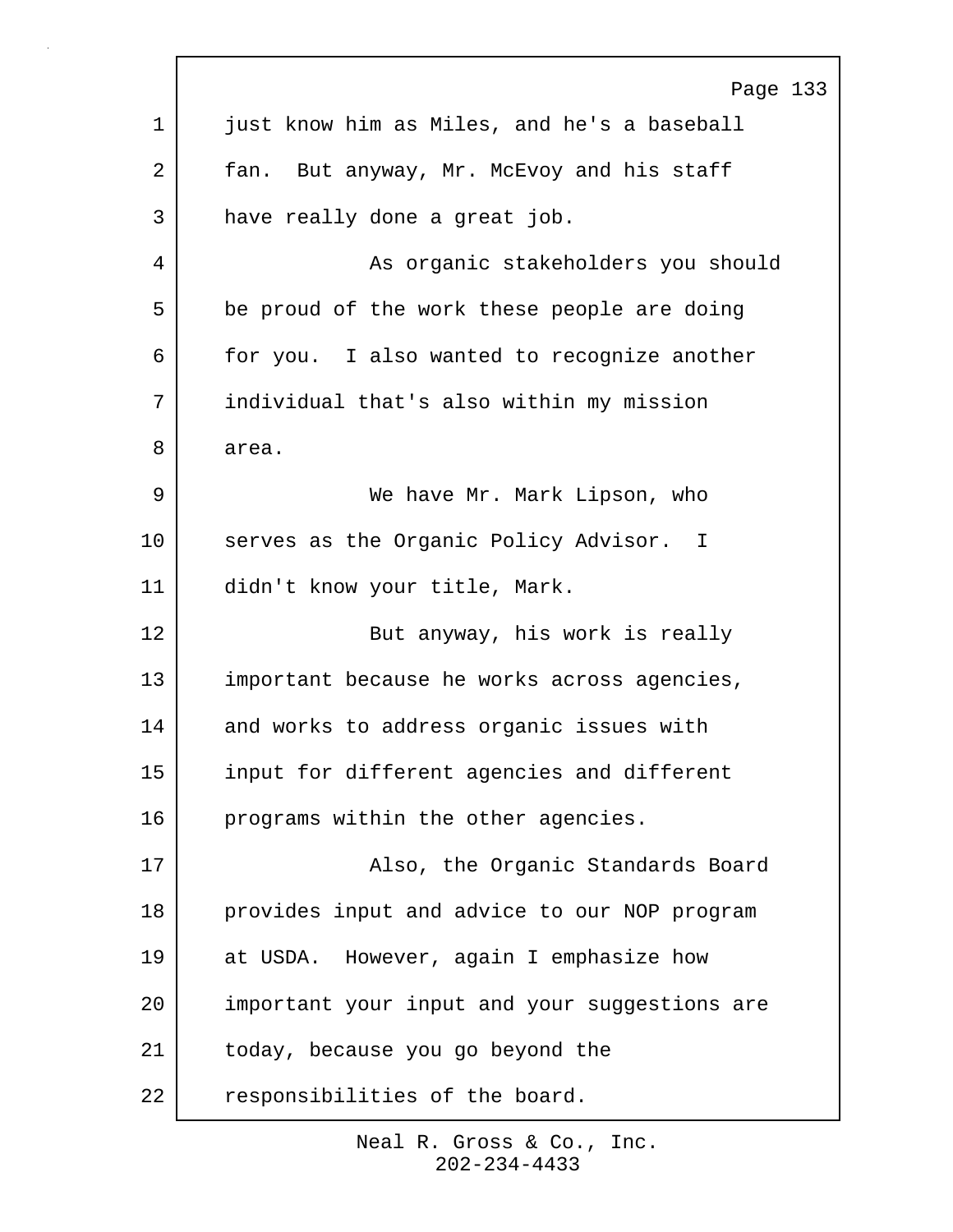|    | Page 134                                      |
|----|-----------------------------------------------|
| 1  | I'm hoping that we'll get some                |
| 2  | comments on other issues such as enforcement  |
| 3  | and communications. And I just wanted to      |
| 4  | keep saying and I want to stress how          |
| 5  | important this is to us.                      |
| 6  | I just wanted to let you know that            |
| 7  | at USDA just like other federal agencies are  |
| 8  | facing some budget cuts. There's no getting   |
| 9  | away from it. It's going to happen.           |
| 10 | And that makes your input even                |
| 11 | more important because we are looking to, I   |
| 12 | don't want to say prioritize, but we're       |
| 13 | looking to restructure how we do business     |
| 14 | because we have to.                           |
| 15 | You know, we have a lot of                    |
| 16 | programs that are very good programs. But     |
| 17 | when they cut your money, and you say yes,    |
| 18 | this is a great program, I'd like to keep it, |
| 19 | but if you don't have money you can't do it.  |
| 20 | So that's why I want to say                   |
| 21 | prioritizing and restructuring, but your      |
| 22 | inputs are very important. Very important     |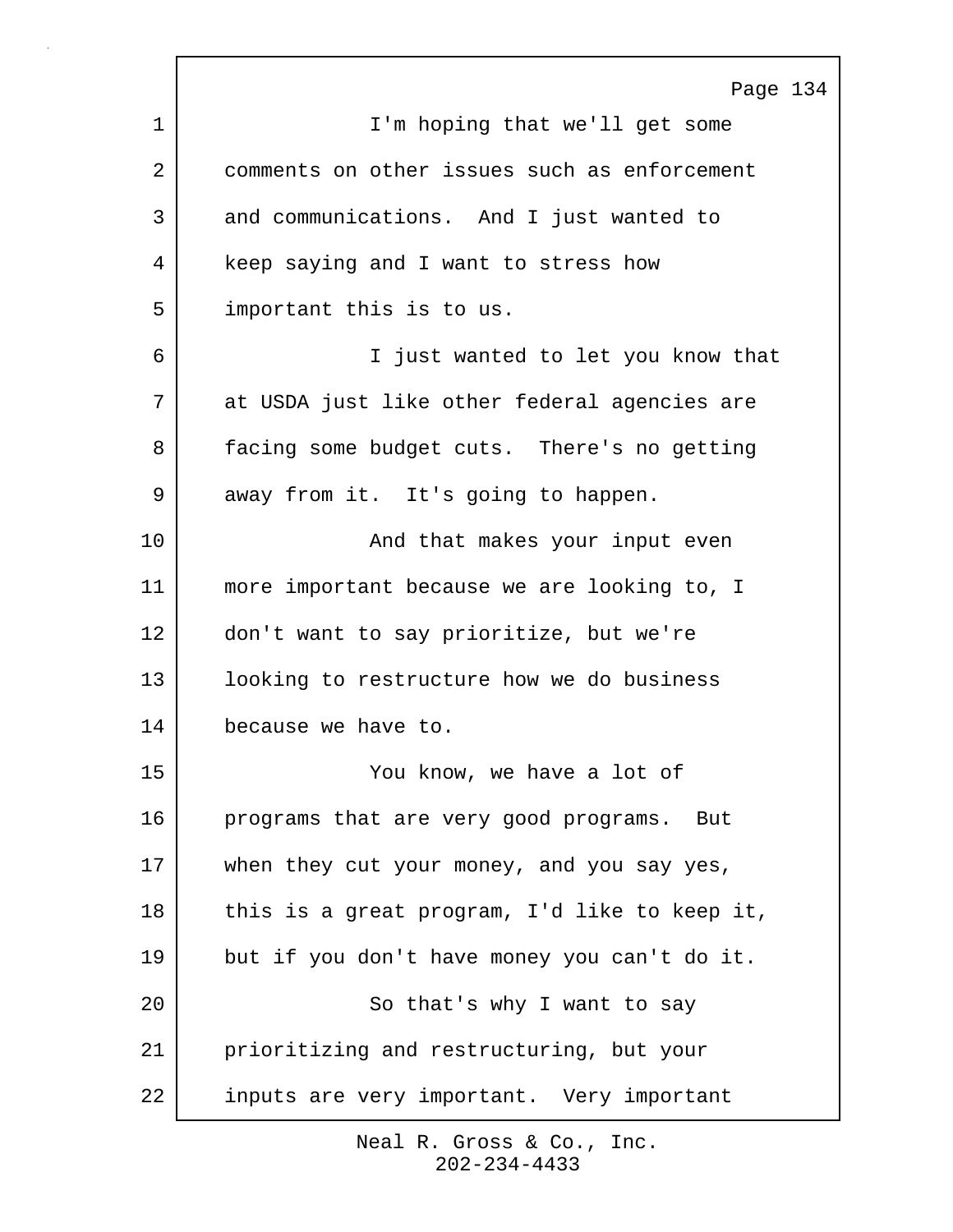|    | Page 135                                      |
|----|-----------------------------------------------|
| 1  | just to make sure that we're meeting the      |
| 2  | needs of the organic stakeholders.            |
| 3  | So anyway, I was going to tell a              |
| 4  | story but I might upset Mark. I was going to  |
| 5  | tell my organic story but I don't think I     |
| 6  | will. I'll save that story for next time.     |
| 7  | But before we get started, I                  |
| 8  | wanted to make sure that our panel would      |
| 9  | introduce themselves.                         |
| 10 | And after the panel does so any of            |
| 11 | our other USDA employees that are out in the  |
| 12 | audience, if you'll stand up and introduce    |
| 13 | yourself. And then we'll get started with     |
| 14 | our participants. Thank you very much.        |
| 15 | (Applause.)                                   |
| 16 | MS. HAMM: Good afternoon, my name             |
| 17 | is Shannon Hamm, and I'm the Associate Deputy |
| 18 | Administrator for the Policy and Program      |
| 19 | Development Division within the Animal Plant  |
| 20 | Health Inspection Service.                    |
| 21 | And we are happy to be here. I've             |
| 22 | been part of the Organic Working Group in the |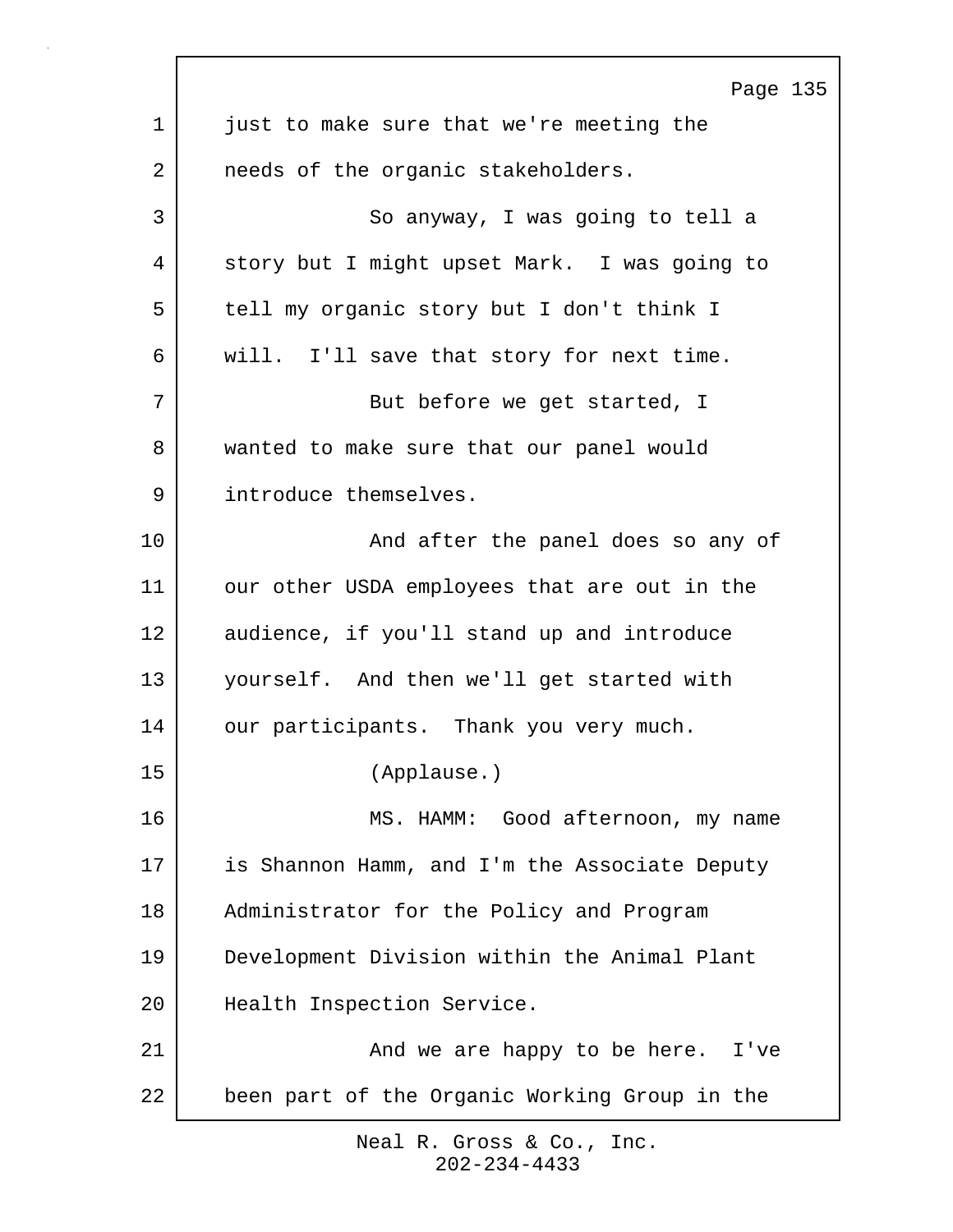|             | Page 136                                      |
|-------------|-----------------------------------------------|
| $\mathbf 1$ | Department for quite a few years. I won't     |
| 2           | say the number of years because then you'll   |
| 3           | think I'm old.                                |
| 4           | But it's been a really wonderful              |
| 5           | attribute to have the collaboration across    |
| 6           | the agencies to really help support and grow  |
| 7           | the organic program. Thank you.               |
| 8           | MS. MALVITZ: I'm Julie Malvitz.               |
| 9           | I am with USDA NRCS, the National Resource    |
| 10          | Conservation Service. I am the Program        |
| 11          | Manager for the Organic Initiative.           |
| 12          | And NRCS is very proud to be a                |
| 13          | partner with all the organic agencies.        |
| 14          | MS. WILCOX: I'm Caren Wilcox, and             |
| 15          | I'm currently working the Research Education  |
| 16          | and Economics mission area for USDA.          |
| 17          | In that mission area we have the              |
| 18          | National Ag Statistics Service, we have the   |
| 19          | Economic Research Service, the Agricultural   |
| 20          | Research Service and what we call NIFA, which |
| 21          | is the National Institute for Food and        |
| 22          | Agriculture.                                  |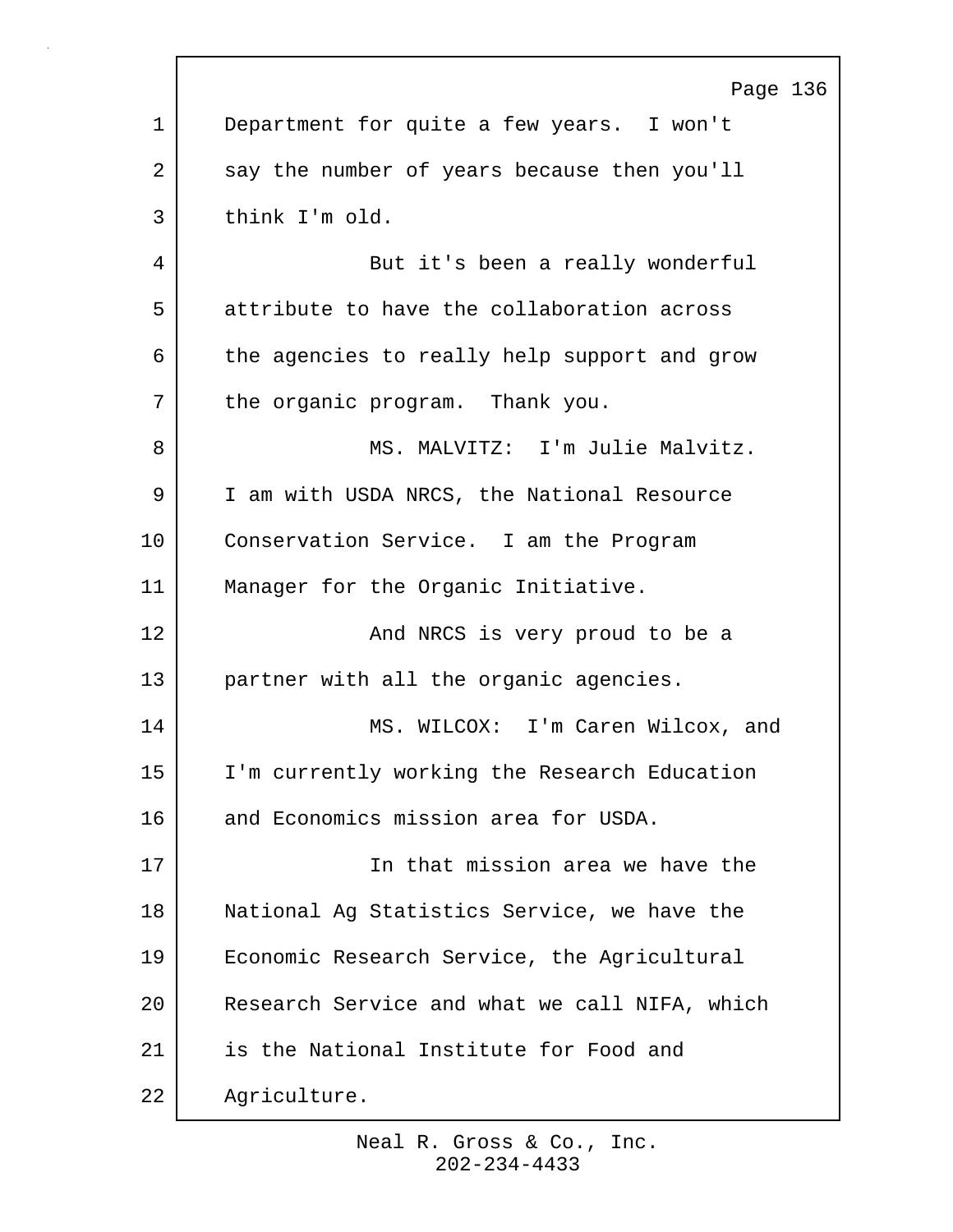Page 137 1 1 Those are the four main areas for 2 USDA science, but we of course have science 3 throughout our whole Department and all the 4 agencies in REE are involved with the Organic 5 Working Group. 6 MS. MCELROY: I'm Marianne McElroy 7 | with the Foreign Agricultural Service. I'm 8 the Director of the Processed Products and 9 Technical Regulations Division. 10 Our association with obviously the 11 organics goes back quite awhile. We are also 12 deeply involved with issues associated with 13 the export of U.S. agricultural products 14 overall. Thank you. 15 UNDERSECRETARY AVALOS: Okay, do 16 we have any USDA folks out in the audience? 17 I see Denise back there. 18 Well, very good. I think we've 19 got a pretty good Army here. Okay, I guess 20 our next step is to have our commenters come 21 up. 22 They gave me a list so I'm going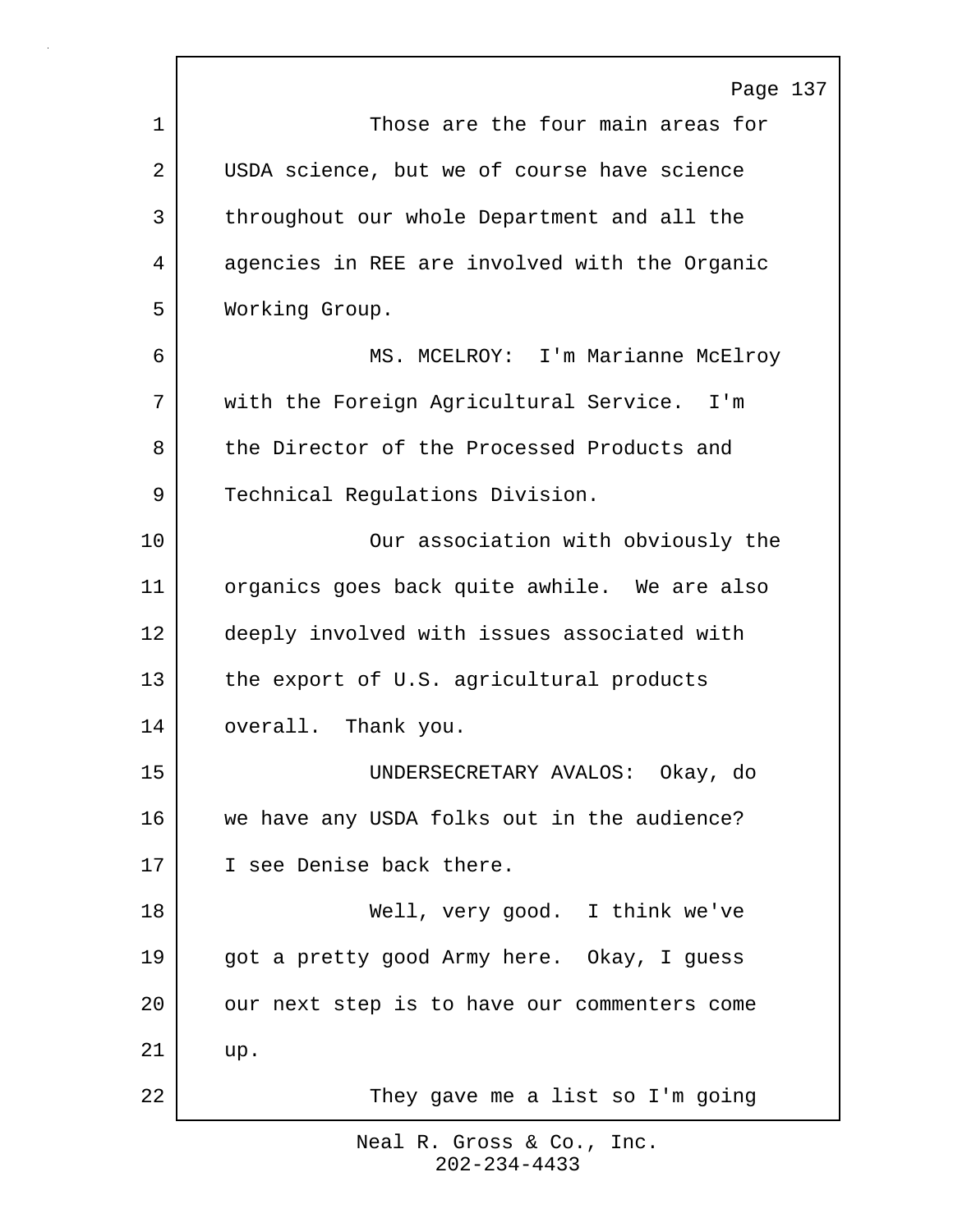|         | Page 138                                      |
|---------|-----------------------------------------------|
| 1       | to read the top five, so you can get ready at |
| 2       | the podium. And I hope the folks are here.    |
| 3       | I can't pronounce this. I'm just              |
| 4       | going to say it like I would in Spanish,      |
| 5       | Ariane Lotti, Susan Pavlin, Karen Wynne, Katy |
| 6       | Green and Melissa Hornaday.                   |
| 7       | MS. LOTTI: Great, thank you. And              |
| 8       | I'm going to look to you for our time.        |
| 9       | Great, thank you. My name is Ariane Lotti,    |
| $10 \,$ | I'm the Policy Director for the Organic       |
| 11      | Farming Research Foundation.                  |
| 12      | We are a national farmer-led                  |
| 13      | nonprofit whose mission is to foster the      |
| 14      | improvement and widespread adoption of        |
| 15      | organic farming systems.                      |
| 16      | I wanted to bring everybody's                 |
| 17      | attention to the executive summary of a       |
| 18      | report that the Organic Farming Research      |
| 19      | Foundation released yesterday, Organic        |
| 20      | Farming for Health and Prosperity.            |
| 21      | The report reviews the scientific             |
| 22      | literature from North America on organic      |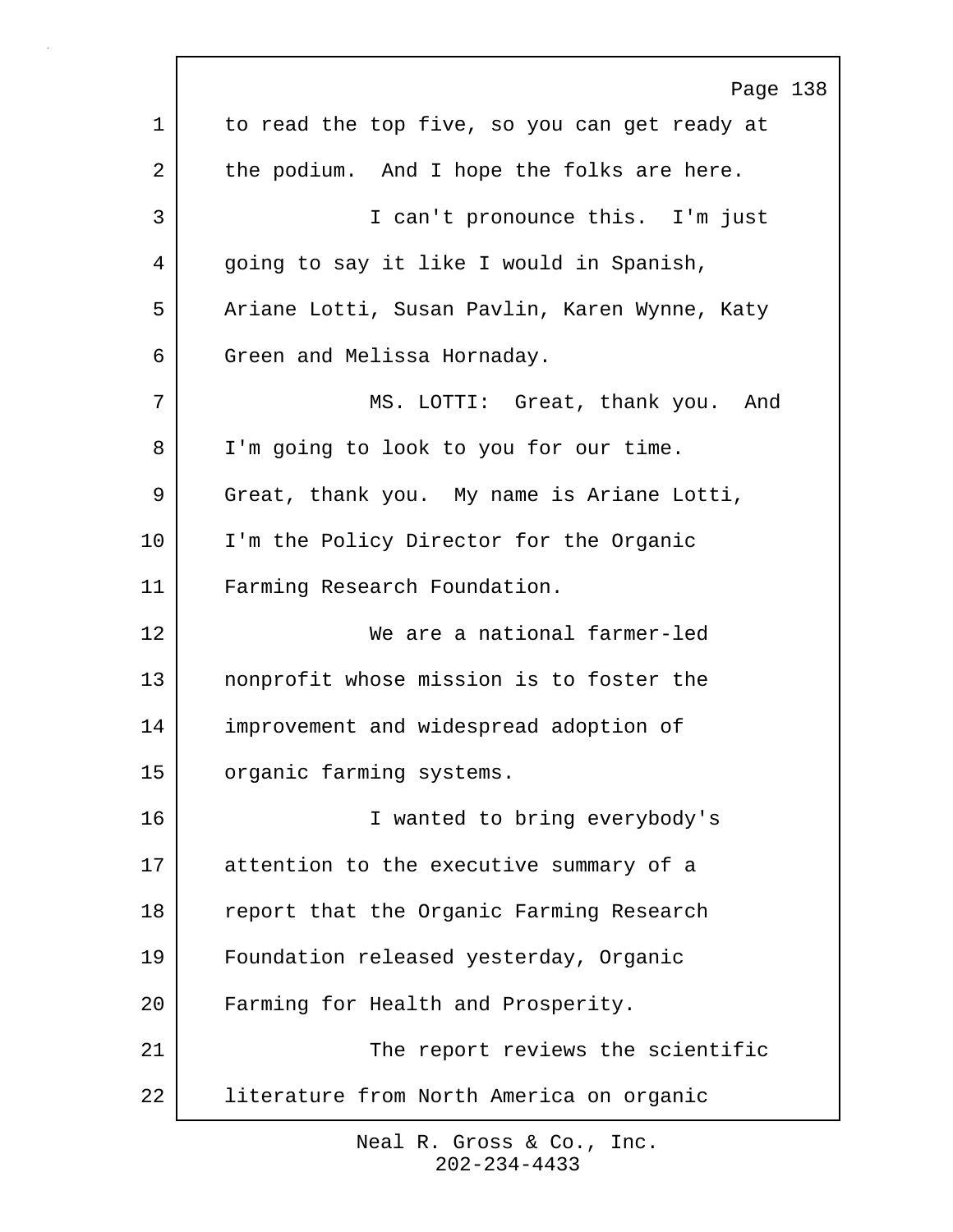Page 139

| $1 \mid$ | agriculture. |
|----------|--------------|
|          |              |

| 2  | And the main findings, the 10,000             |
|----|-----------------------------------------------|
| 3  | level foot findings from the report are that  |
| 4  | organic farming is good for health, for job   |
| 5  | creation, the economy, soil and water, birds  |
| 6  | and bees or biodiversity, and for slowing     |
| 7  | climate change.                               |
| 8  | The report includes a number of               |
| 9  | policy recommendations. The policy areas      |
| 10 | are, expanding organic research funding so    |
| 11 | farmers can be successful, ensuring fair and  |
| 12 | appropriate risk management tools for organic |
| 13 | and transitioning farmers, meeting market     |
| 14 | demand.                                       |
| 15 | While the USDA does have an                   |
| 16 | ambitious goal, we actually calculated that   |
| 17 | in order to meet the demand in 2015, we're    |
| 18 | going to need 42,000 farmers, organic farmers |
| 19 | here in the U.S., create a robust organic     |
| 20 | transition assistance program and reward the  |
| 21 | environmental benefits of organic             |
| 22 | agriculture.                                  |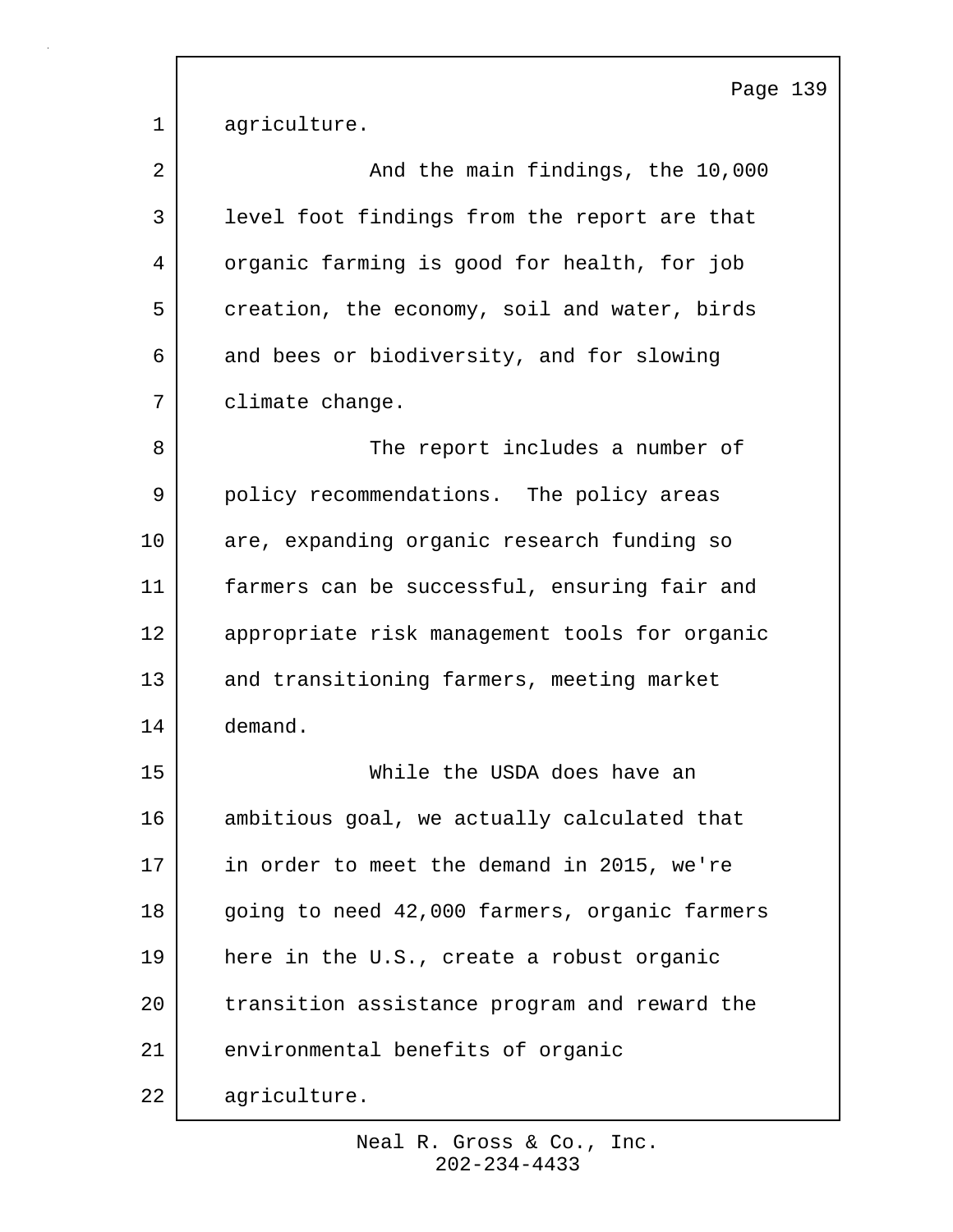Page 140 1 So specifically, the USDA's 2 Organic Working Group can move these policy 3 recommendations along and the detailed 4 recommendations underneath them by providing 5 a number of roles, the first of which is a 6 coordination role. 7 There is both a need for 8 connections between the National Organic 9 Program and other agencies such as the 10 | Natural Resources Conservation Service, the 11 Risk Management Agency, to have established 12 connections with the National Organic 13 Program. 14 So that the guidelines that those 15 agencies are putting out conform to National 16 Organic Program regulations and so that the 17 planning requirements and that the documents 18 | that farmers use are not duplicative. 19 There's a need for USDA employees 20 and field staff on how organic agriculture 21 works, particularly as the Department serves 22 more and more organic farmers.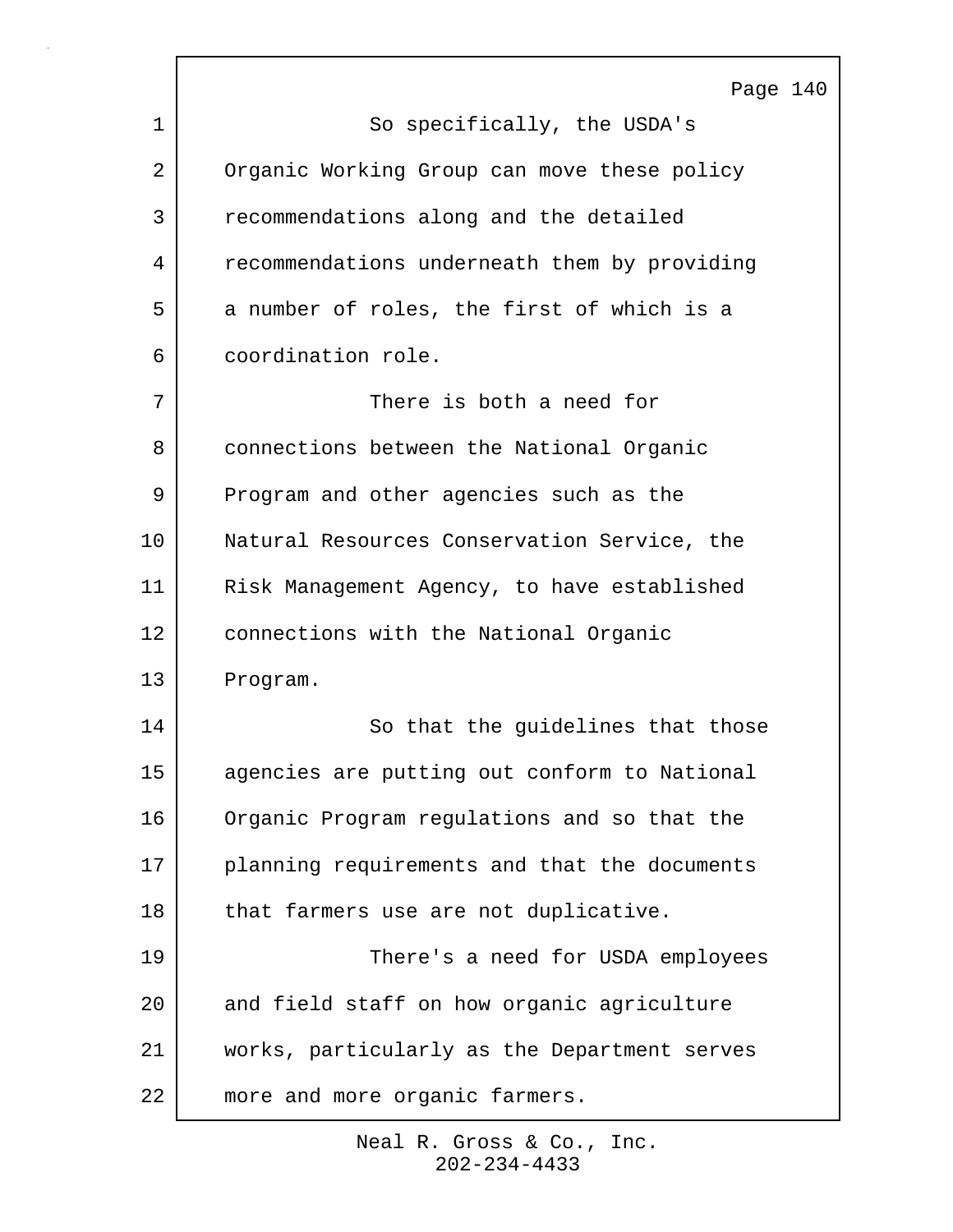| Page 141                                      |
|-----------------------------------------------|
| We've seen this with the                      |
| implementation of the Organic Initiative at   |
| NRCS that USDA field staff just don't have    |
| the knowledge yet to be able to serve organic |
| farmers the way they do other sectors of      |
| agriculture.                                  |
| I would urge the Working Group to             |
| think about transitioning farmers and where   |
| we're actually going to get the 42,000        |
| certified organic farmers that we need to     |
| meet that demand, and providing a coordinated |
| package of technical marketing and financial  |
| assistance to transitioning to organic        |
| producers.                                    |
| Those are kind of the producers               |
| who are currently lost in the system.<br>We   |
| don't know how many there are, what they      |
| need, and how to help them become certified   |
| organic.                                      |
| There's a need for improved data              |
| coordination between the data collection      |
| agencies such as AMS and the data user        |
|                                               |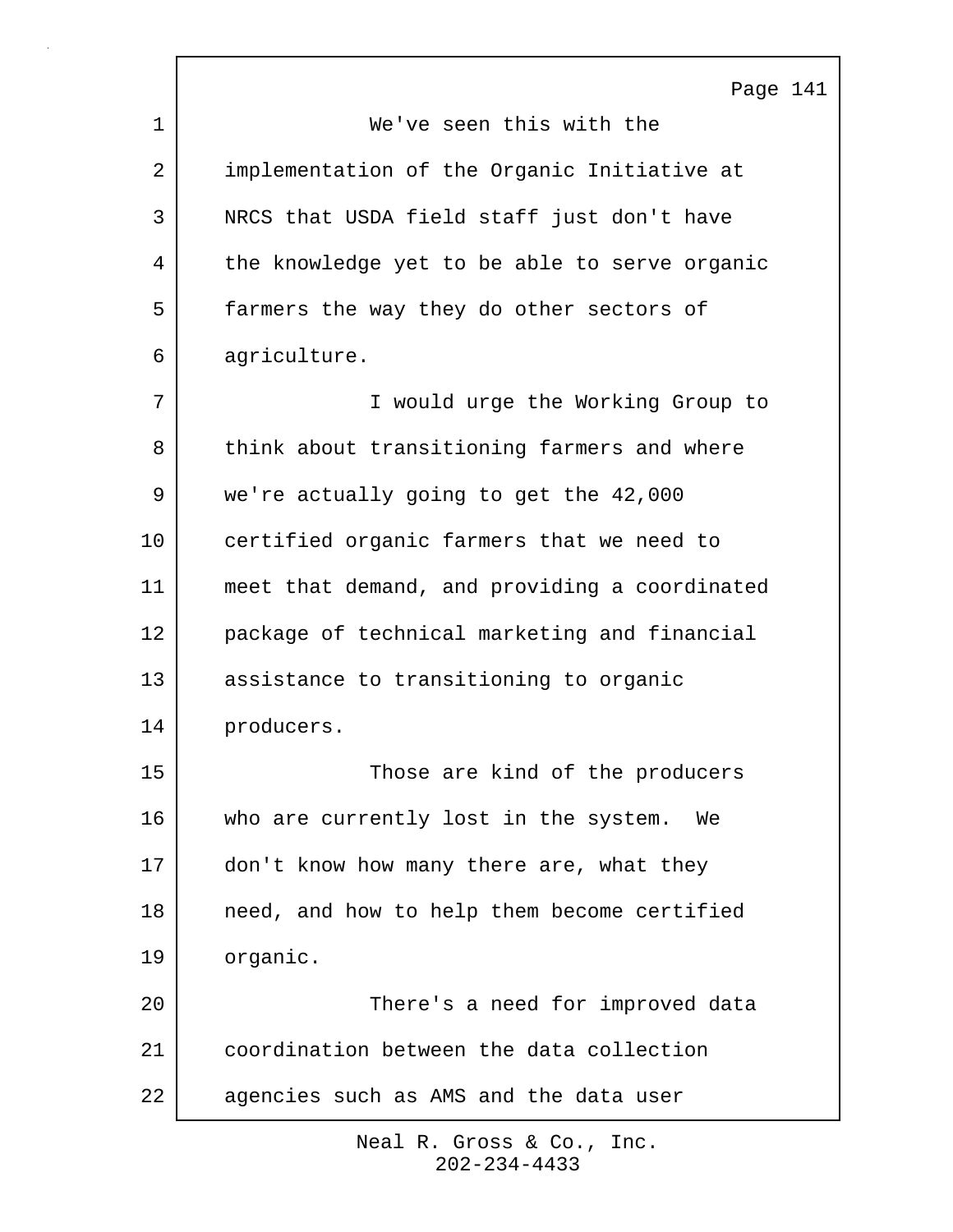Page 142 1 agencies such as RMA. 2 | T know there's ongoing work in 3 that respect, and I would just encourage the 4 continued work that's being done in order to 5 produce useful information to be able then to 6 create crop insurance products that are 7 appropriate for organic farmers. 8 There's a need also for 9 coordination among the REE mission area and 10 the National Organic Program and other 11 program delivery agencies at USDA so that our 12 policy decisions are based on the research in 13 organic systems and the research findings. 14 | Require A couple of other specific 15 | recommendations, I've got one minute left. I 16 would just say improvements to crop 17 insurance. 18 I would say let's eliminate the 19 five percent surcharge on the premium, let's 20 publish more price elections beyond the four 21 that we've got so far, and let's help create 22 appropriate risk management options for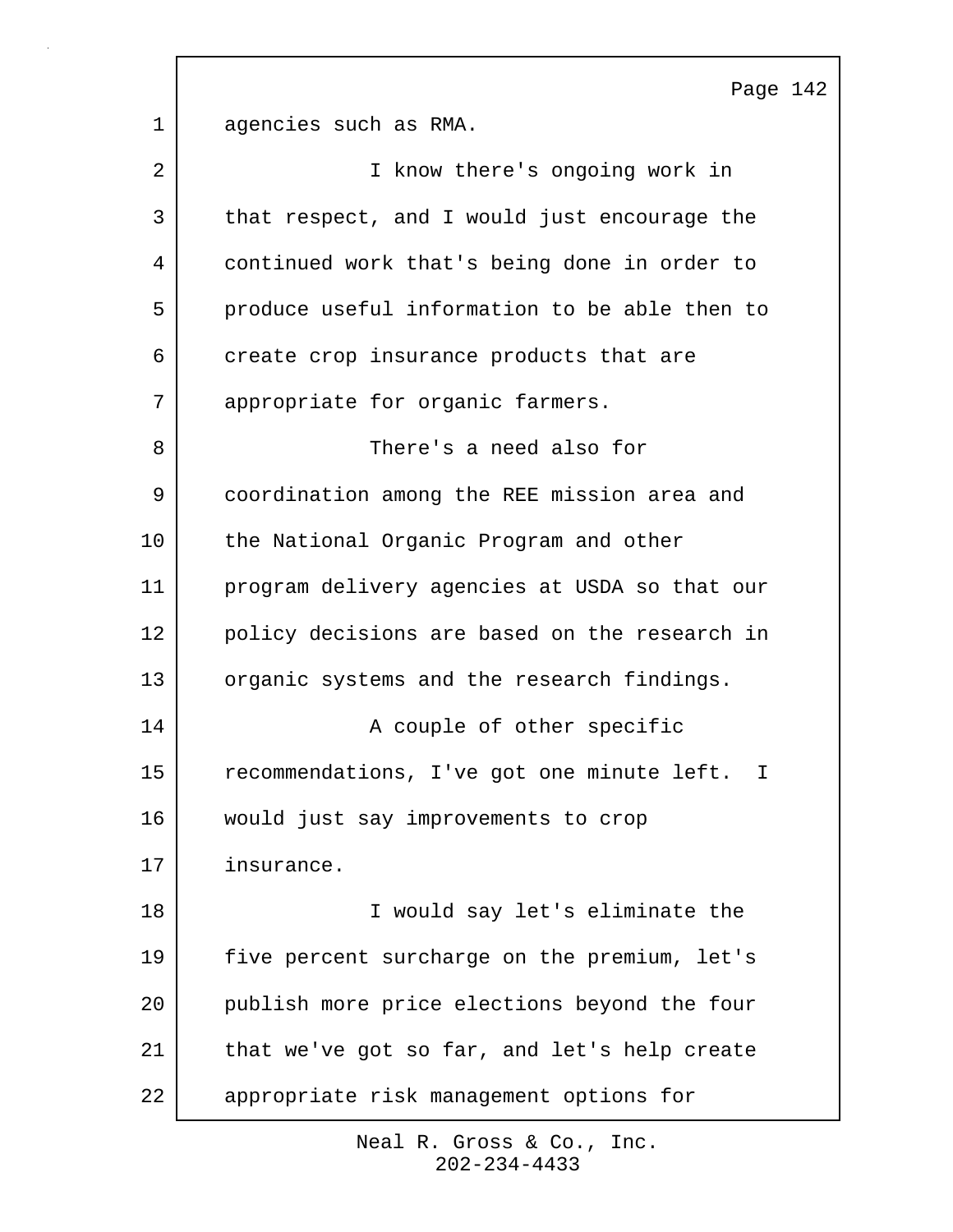Page 143 1 diversified operations. 2 We also need the establishment of 3 a regular follow-on Organic Production Survey 4 to the Census of Agriculture modeled after 5 the very successful 2008 Organic Production 6 Survey. 7 | Tiust want to state my opposition 8 and our opposition to the USDA continued 9 deregulation without conditions of 10 genetically modified organisms and crops, and 11 | the need for appropriate contamination 12 prevention measures and compensation measures 13 for organic and non-GE farmers. 14 | And with respect to time I'll just 15 stop here. Thanks so much. 16 UNDERSECRETARY AVALOS: Ms. Lotti, 17 thank you very much. And I just noticed the 18 instructions. I didn't give all the 19 instructions out. 20 Is this the non-deck section over 21 here for the, and a non-deck on this side 22 also, okay. And then also there's a five-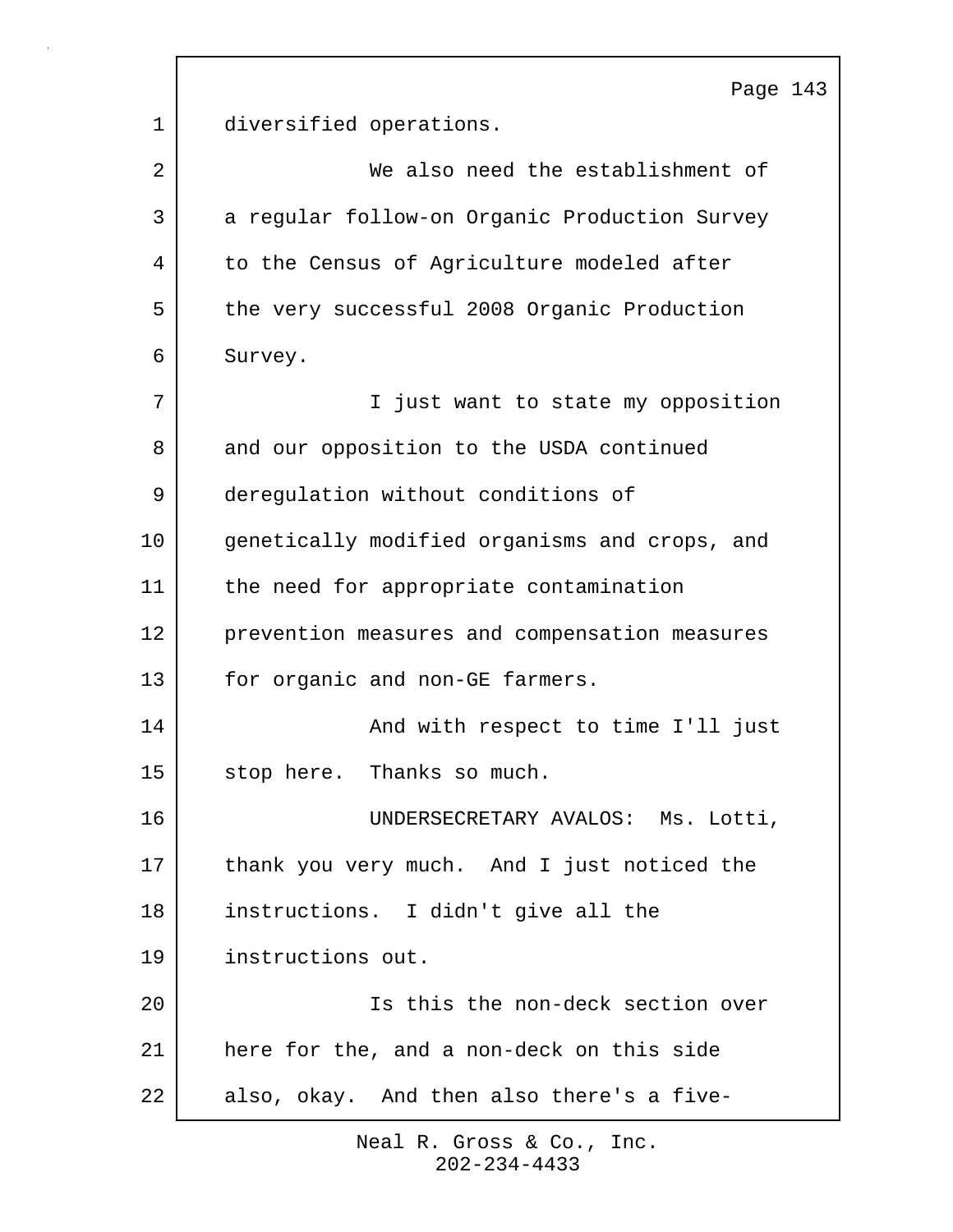|             | Page 144                                      |
|-------------|-----------------------------------------------|
| $\mathbf 1$ | minute limit and they'll prompt you over      |
| 2           | here.                                         |
| 3           | Did I get everything now, Mark?               |
| 4           | Okay. So our next presenter, Susan Pavlin?    |
| 5           | Thank you.                                    |
| 6           | MS. PAVLIN: Good afternoon. I am              |
| 7           | Susan Pavlin and I am from Georgia. Georgia   |
| 8           | is a state with I quess a small amount of     |
| 9           | organics in some respects, but a lot of       |
| 10          | potential.                                    |
| 11          | Agriculture is our number one                 |
| 12          | industry, and for the first time in 40 years, |
| 13          | more than 40 years, we have a new             |
| 14          | agricultural commissioner in the state which  |
| 15          | is giving us a lot of opportunity to expand   |
| 16          | and open our directions a bit.                |
| 17          | I, myself, am a new small farmer,             |
| 18          | and one of the jobs that I do with an         |
| 19          | organization called Global Growers, in        |
| 20          | Georgia, is organize and support new farmers, |
| 21          | particularly minority farmers and immigrant   |
| 22          | farmers that are coming into our state or     |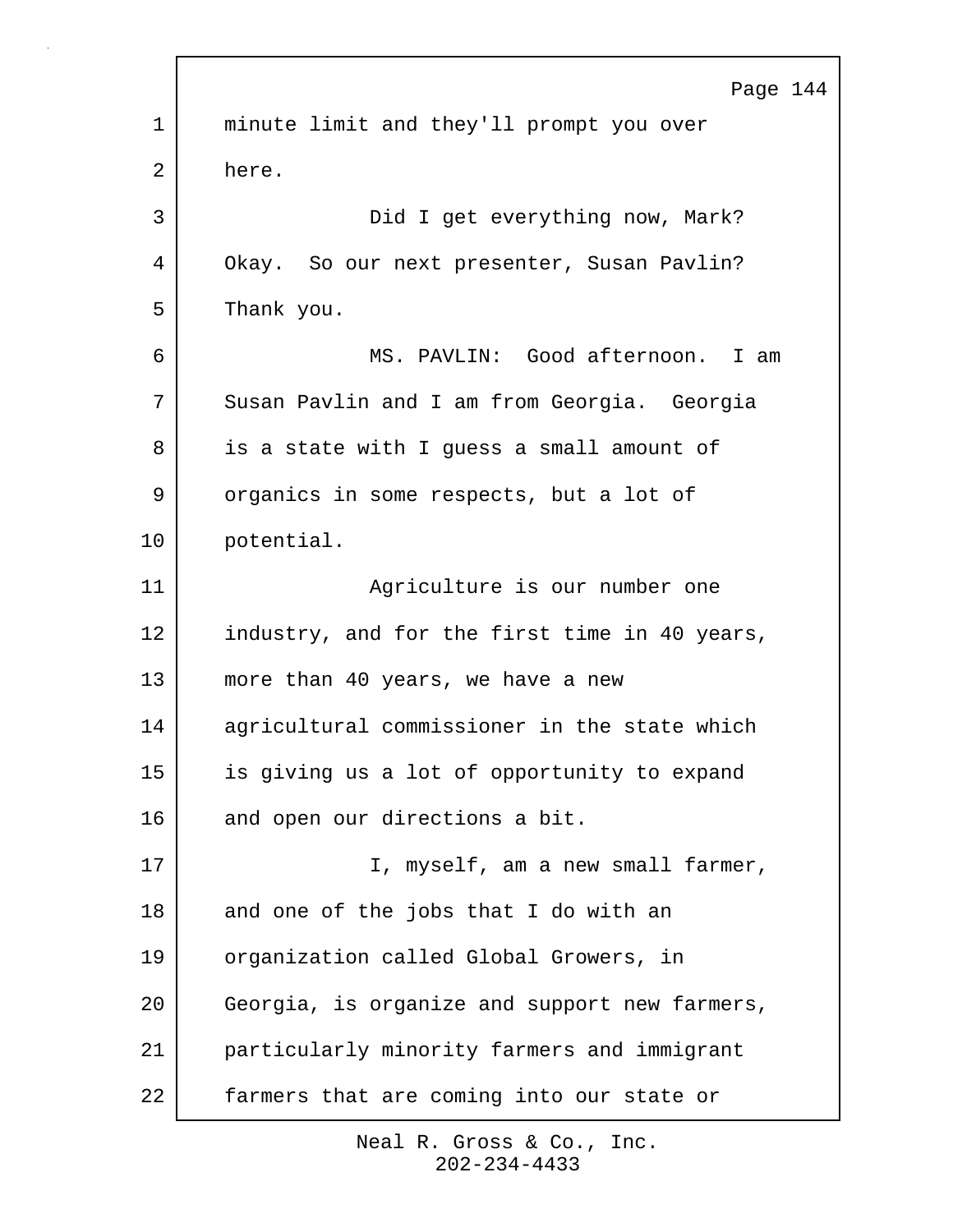|                | Page 145                                     |
|----------------|----------------------------------------------|
| $\mathbf 1$    | already are in our state and are looking for |
| $\overline{2}$ | agricultural opportunities, often because    |
| 3              | it's connected to what they did at home.     |
| 4              | I'm also often looking for land              |
| 5              | and land opportunities for these farmers,    |
| 6              | which means transitioning traditional        |
| 7              | agricultural land into organics whenever     |
| 8              | possible.                                    |
| 9              | What we know on the ground in                |
| 10             | Georgia that are three greatest barriers to  |
| 11             | working in organics are data, not having     |
| 12             | enough of it to convince both our lawmakers  |
| 13             | and even our producers that it's a good idea |
| 14             | and that it has ramifications, economic      |
| 15             | benefits for them that would be helpful.     |
| 16             | The cost of getting certified and            |
| 17             | maintaining certification, and then also the |
| 18             | technical skills, because we do not have a   |
| 19             | state that has a lot, we have very long      |
| 20             | tradition of agriculture but not a lot of    |
| 21             | exposure to organics. That's a serious       |
| 22             | limitation.                                  |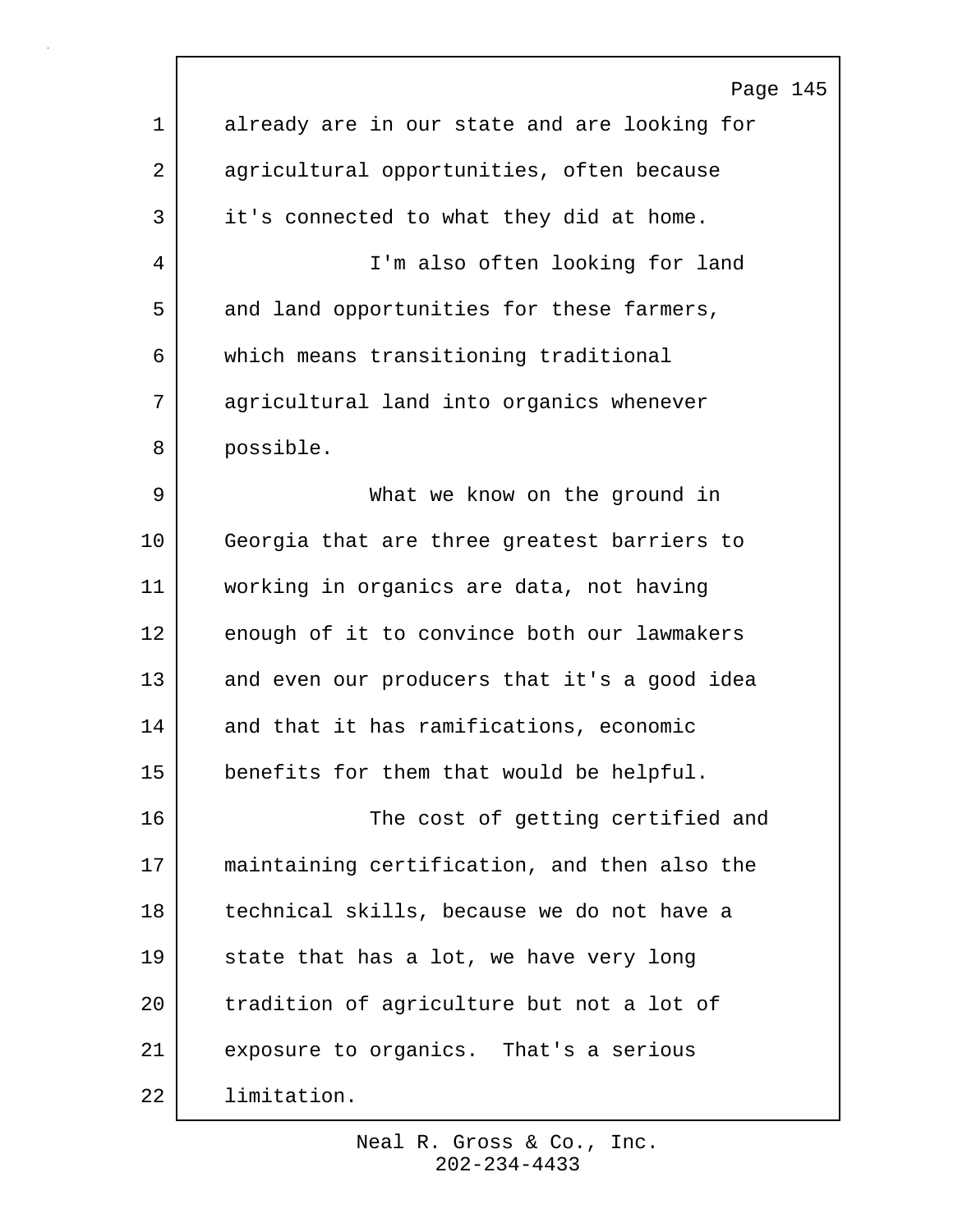Page 146 1 So I'm coming to you to say that 2 from the policy level on the data, the more 3 that we can integrate the data collection on 4 organics into the traditional data collection 5 and mainstream that it would be extremely 6 helpful to have the kind of information that 7 is out there for the rest of the agricultural 8 industry. 9 | Concost, it's incredibly important 10 to both maintain the cost share program and 11 | then also to look at the crop insurance, the 12 reduction of the fees. 13 | The I know that my organization is a 14 recipient this new year coming up to risk 15 management, education and outreach funds in 16 order to help our producers connect to crop 17 insurance and other benefits like that. 18 | The Contracture Character Share Share Share Share Share Share Share Share Share Share Share Share Share S 19 | them, look, there's this opportunity to get 20 involved and get your crop insurance but you 21 have to pay more if you become organic. And 22 that's a problem for us.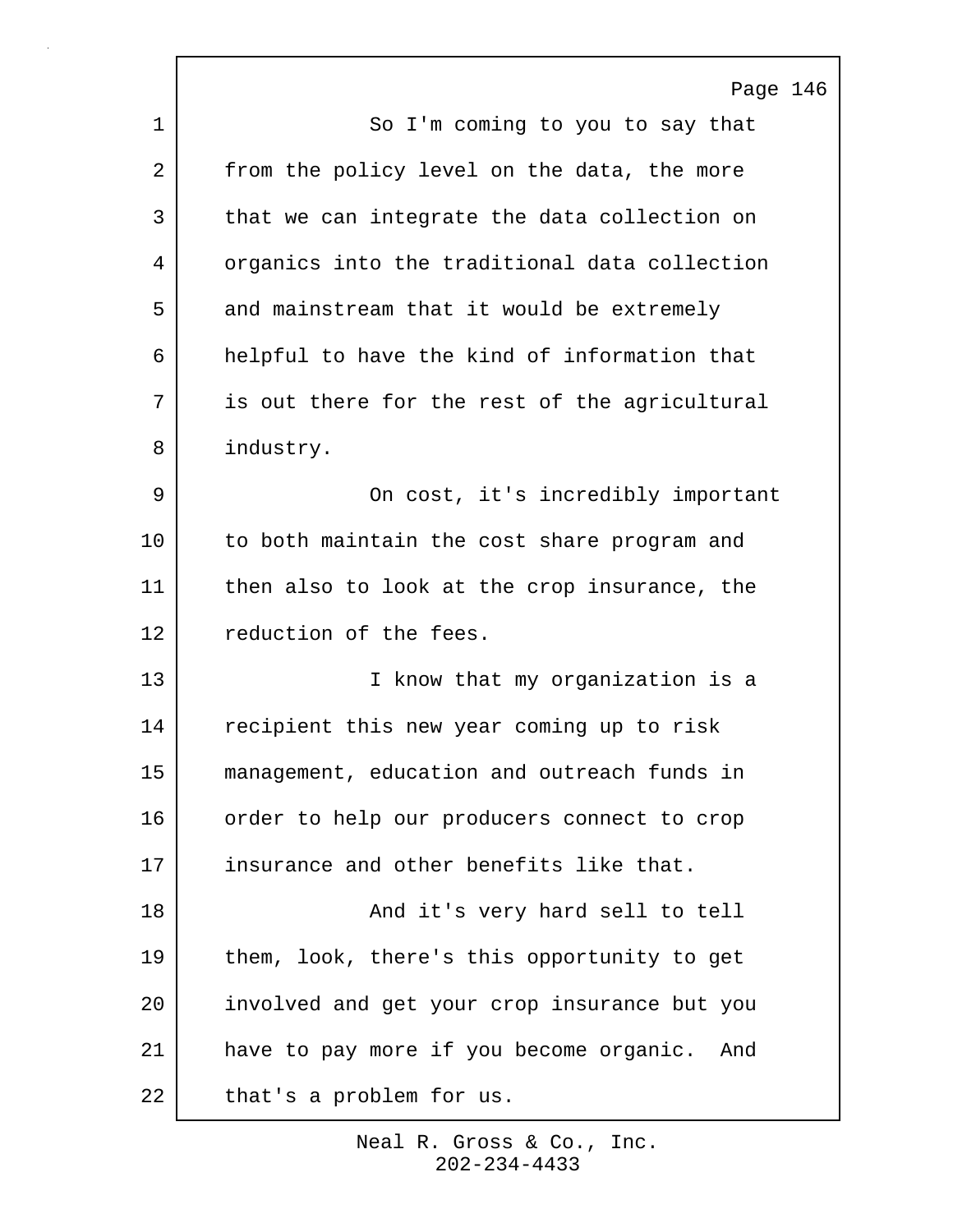|             | Page 147                                      |
|-------------|-----------------------------------------------|
| $\mathbf 1$ | And then of course the technical              |
| 2           | skills. There's the technical skills of       |
| 3           | being out in the field, how to maintain the   |
| 4           | paperwork, all of those things, but there's   |
| 5           | also the marketing that's particularly        |
| 6           | important in a state like Georgia that is     |
| 7           | trying to build its local economy and is      |
| 8           | trying to connect producers to more wholesale |
| 9           | opportunities within the organics field.      |
| 10          | That's a very new place for our state so      |
| 11          | that's particularly important.                |
| 12          | And then lastly I would say that              |
| 13          | point that was raised before about training   |
| 14          | of USDA staff locally, and then ultimately    |
| 15          | research and reaching down through to the     |
| 16          | extension service, there's very few people    |
| 17          | working for the USDA and the extension        |
| 18          | services in Georgia who seem to have an on-   |
| 19          | the-ground familiarity of what organics is    |
| 20          | about.                                        |
| 21          | And that would be of tremendous               |
| 22          | help to those of us who are trying to access  |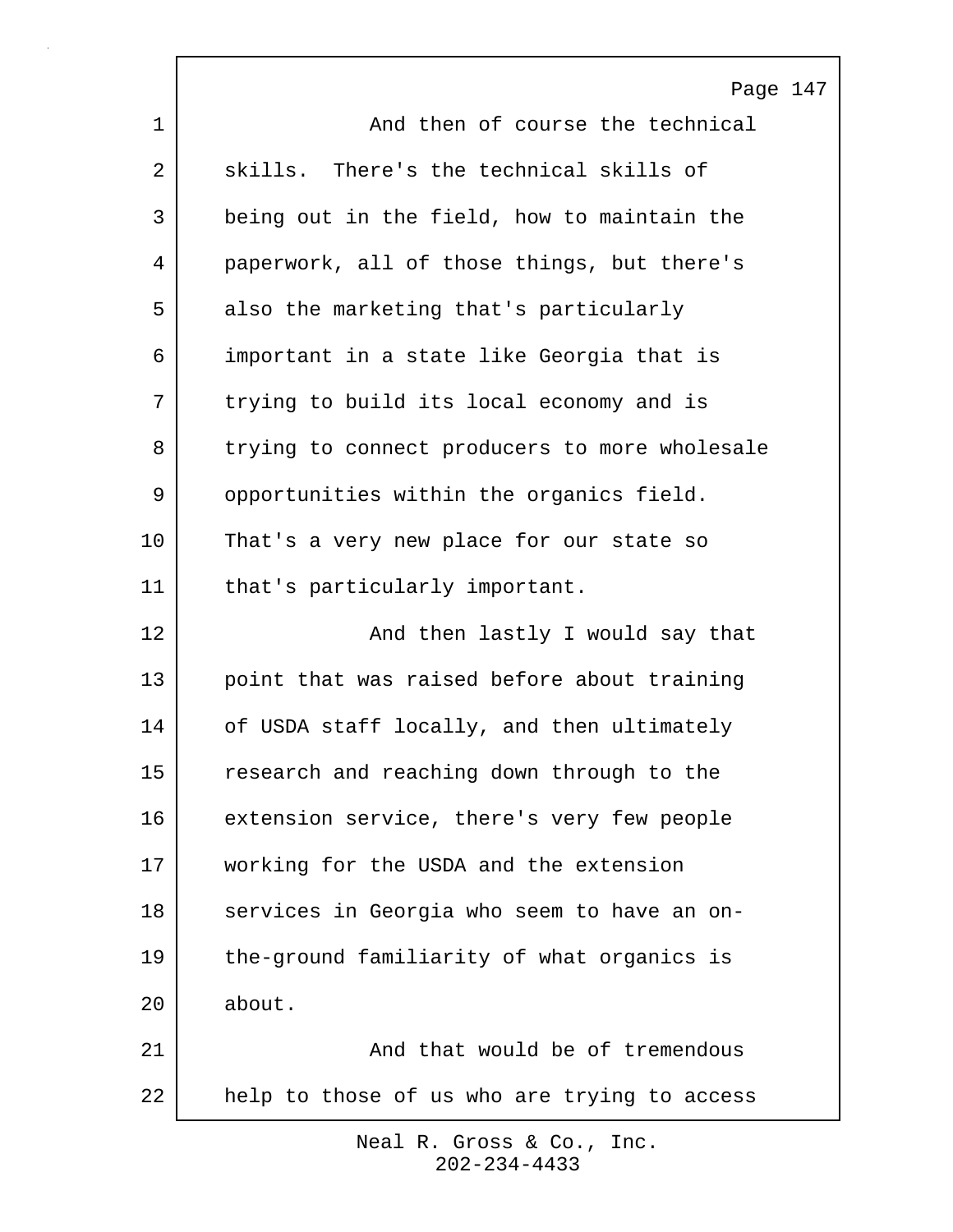Page 148 1 those resources and those services, for them 2 to have a bit more working knowledge of what 3 we're trying to do. Thank you. 4 UNDERSECRETARY AVALOS: Thank you 5 very much. Okay, Karen Wynne. 6 I'm going to go ahead and get more 7 names on deck, Jim Pierce, John Mesko and 8 Beth Larabee. 9 MS. WYNNE: Hi, my name's Karen 10 Wynne. I work with the Alabama Sustainable 11 Agriculture Network. I'm glad to have 12 followed Georgia so we can be a little 13 southeastern block. 14 I also work as a soil scientist. 15 I'm a technical service provider so I do a 16 | lot of organic farm planning with the Organic 17 Initiative. 18 | I have a small organic, exempt 19 organic farm in north Alabama. I've done the 20 organic inspections. I've been doing this 21 | kind of work for the past couple decades. 22 I'm not from Alabama, if you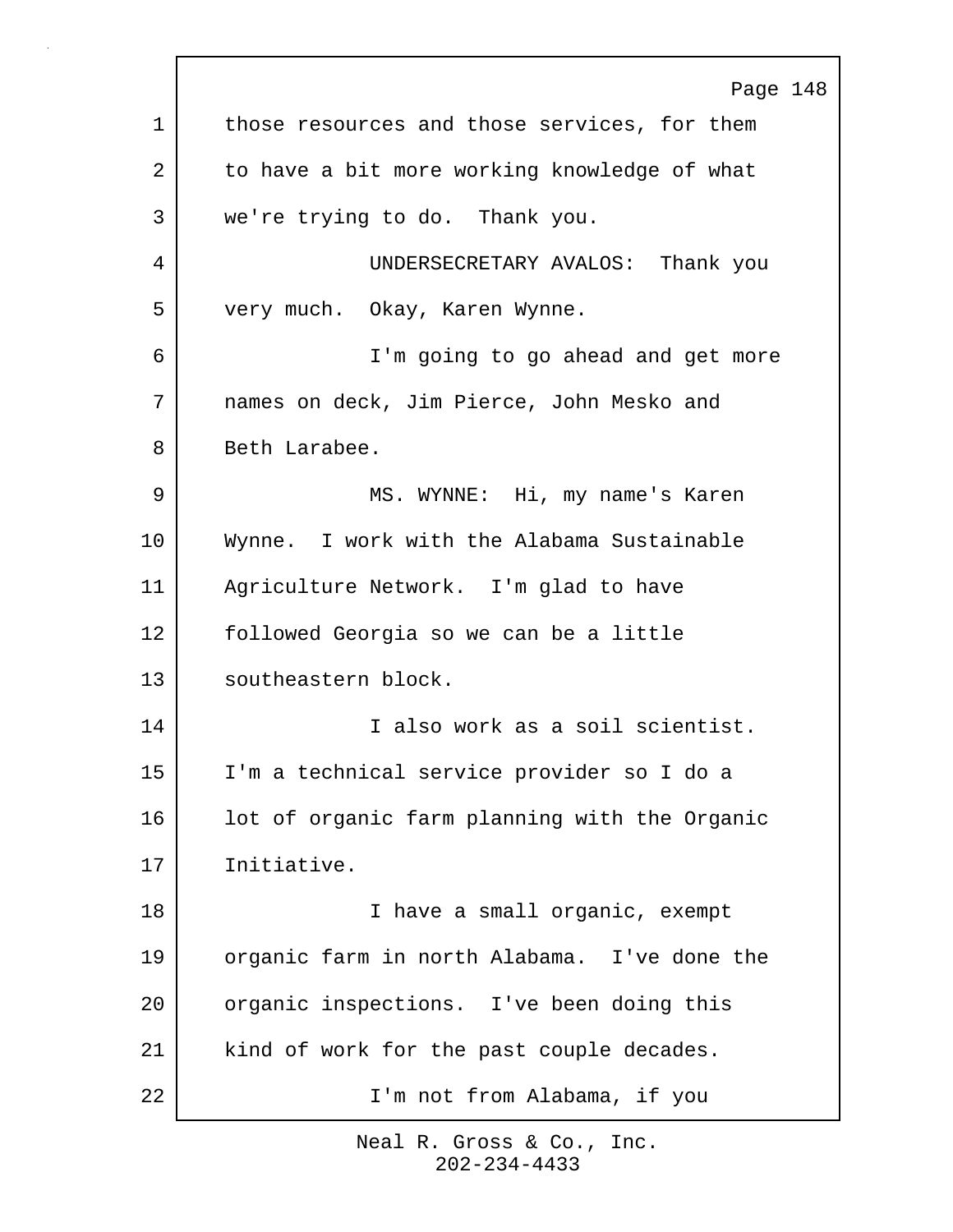|             | Page 149                                      |
|-------------|-----------------------------------------------|
| $\mathbf 1$ | couldn't tell. And I had a small farm in      |
| 2           | upstate New York that was certified organic,  |
| 3           | and when I moved down to Alabama I was really |
| 4           | surprised by the completely different set of  |
| 5           | challenges to farming organically in the      |
| 6           | Southeast.                                    |
| 7           | And it's things like the climate              |
| 8           | in the Southeast is hot, humid. We don't      |
| 9           | have great soils. So just, you know, as far   |
| 10          | as organic production it's not easy to start. |
| 11          | But then, you know, we have a lot             |
| 12          | of infrastructure challenges, and I think     |
| 13          | that has a lot to do with the historical      |
| 14          | nature of agriculture in the South, you know, |
| 15          | with plantation agriculture and share         |
| 16          | cropping.                                     |
| 17          | Not a lot of small entrepreneurial            |
| 18          | farmers trying out new things, so I found     |
| 19          | that the challenges are pretty different than |
| 20          | in a lot of other parts of the country.       |
| 21          | But I do work with a lot of                   |
| 22          | farmers. I'm doing farm planning in Alabama,  |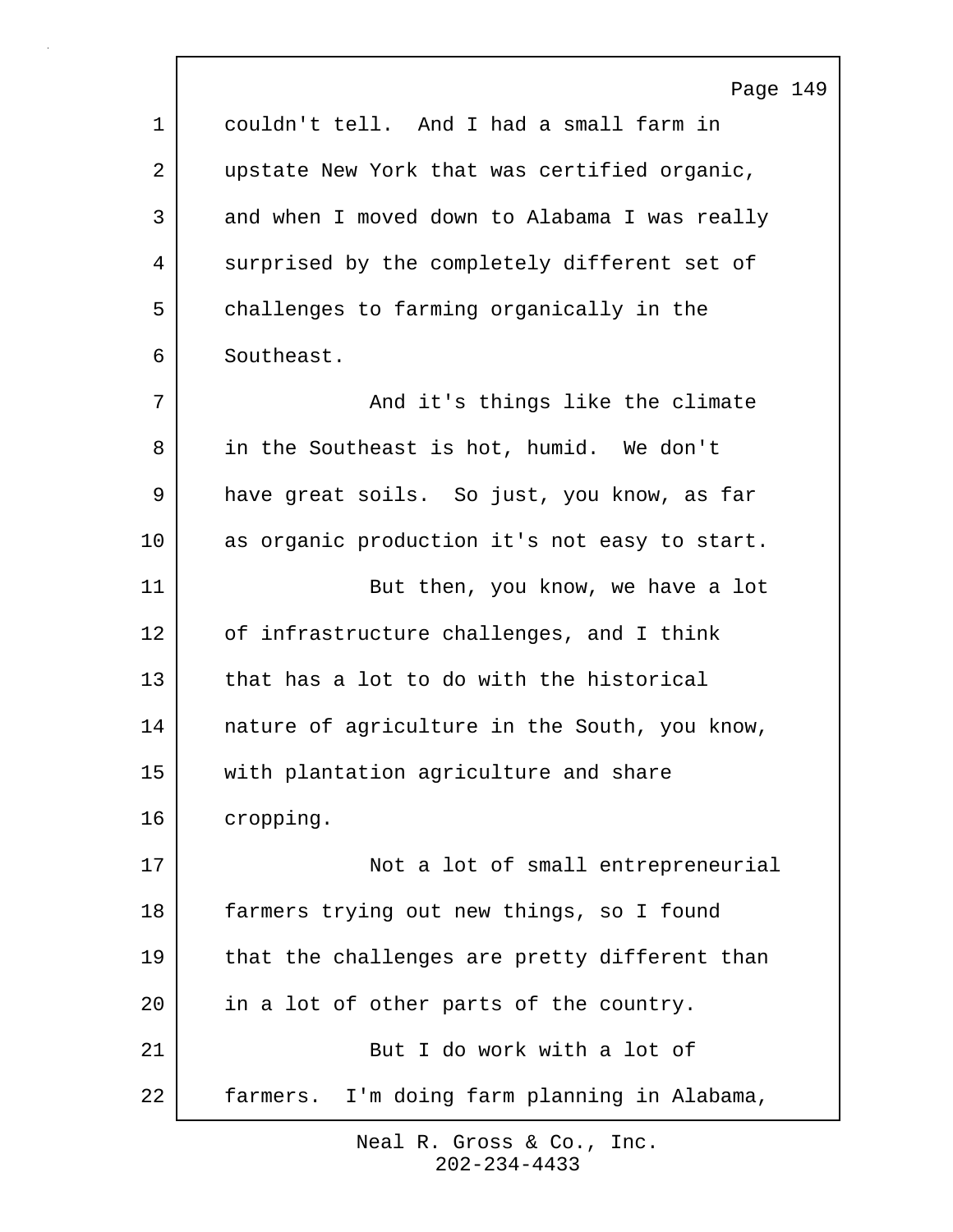Page 150 1 Tennessee, Arkansas and Florida. And so it's 2 been really interesting to see what 3 everyone's doing, and it's just a really 4 diverse range of organic farming products and 5 practices that they're using. 6 I have to say that there was not 7 | much support from the agricultural 8 establishment in Alabama until very recently, 9 so people would get calls, would call their 10 extension agent and be told, oh, you can't do 11 that in Alabama, which probably discouraged 12 | more of them than might have otherwise. 13 But recently there's been 14 increased interest. The funding has made a 15 huge difference. 16 We just have a lot of farmers that 17 were thinking about it and are actually 18 giving it a try now, and I'm hoping that we 19 can access markets to make it actually, you 20 know, a success for them. 21 | But I guess generally I just want 22 to say that I really believe that organic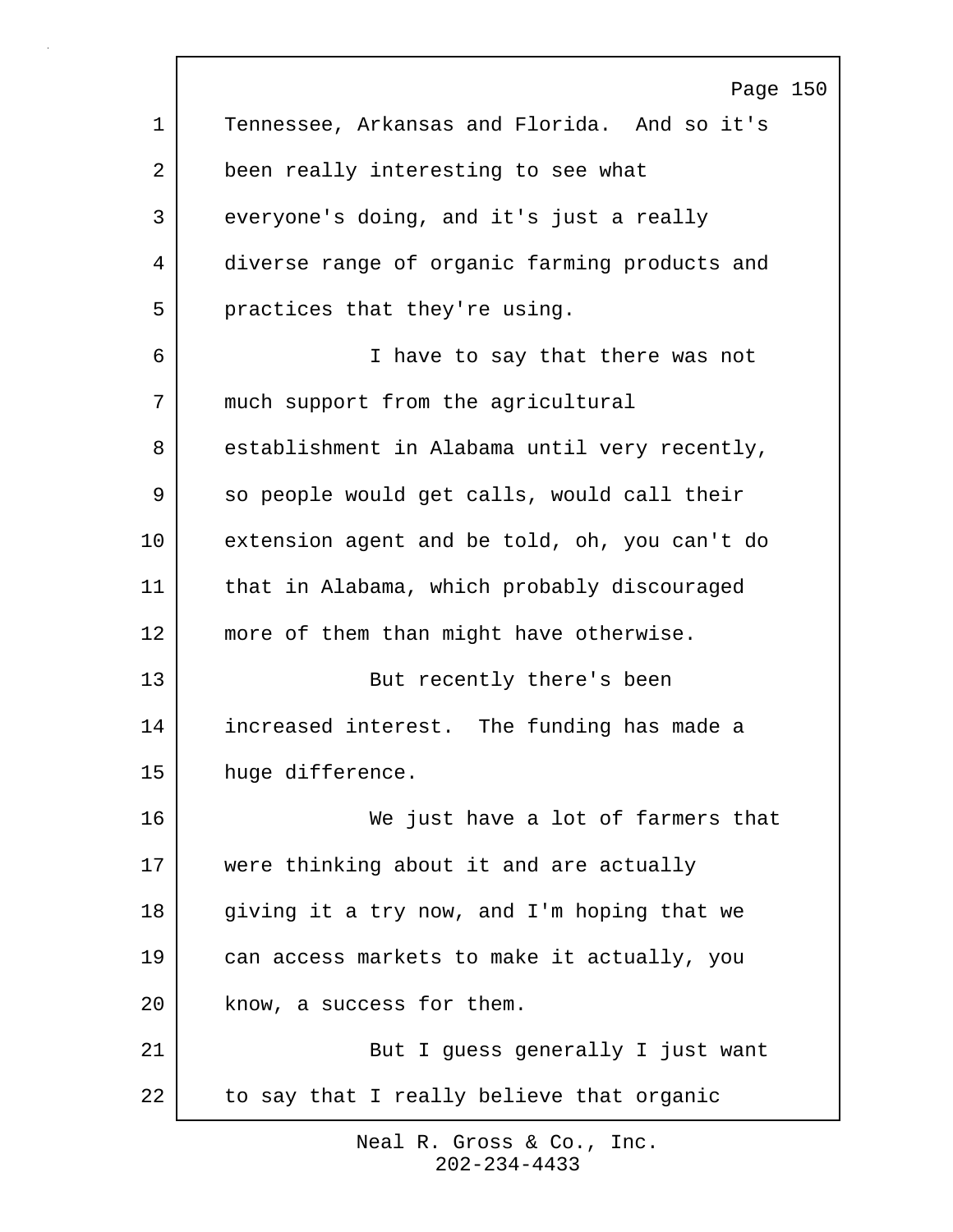|                | Page 151                                      |
|----------------|-----------------------------------------------|
| $\mathbf 1$    | production practices are valuable for all     |
| $\overline{2}$ | farmers not just for, you know, this organic  |
| 3              | farming niche.                                |
| 4              | So I'm excited to see cover                   |
| 5              | cropping and, you know, crop rotation and     |
| 6              | just basic soil building practices. And I'd   |
| 7              | like to see that encouraged in all the        |
| 8              | sectors of the USDA because it just makes     |
| 9              | sense to me.                                  |
| 10             | And I think as we have more                   |
| 11             | extreme climate, you know, events, it's going |
| 12             | to become a bigger issue. And so I just, I    |
| 13             | guess that's my, I can't make a distinction   |
| 14             | between organic agriculture and agriculture.  |
| 15             | I just don't think there is one so much.      |
| 16             | And I'd really love to see more               |
| 17             | systems research. I think that we can't, you  |
| 18             | know, do the scientific method, you know,     |
| 19             | just one variable at a time and get very      |
| 20             | useful results in a reasonable period of      |
| 21             | time. So thank you.                           |
| 22             | UNDERSECRETARY AVALOS: Thank you              |

r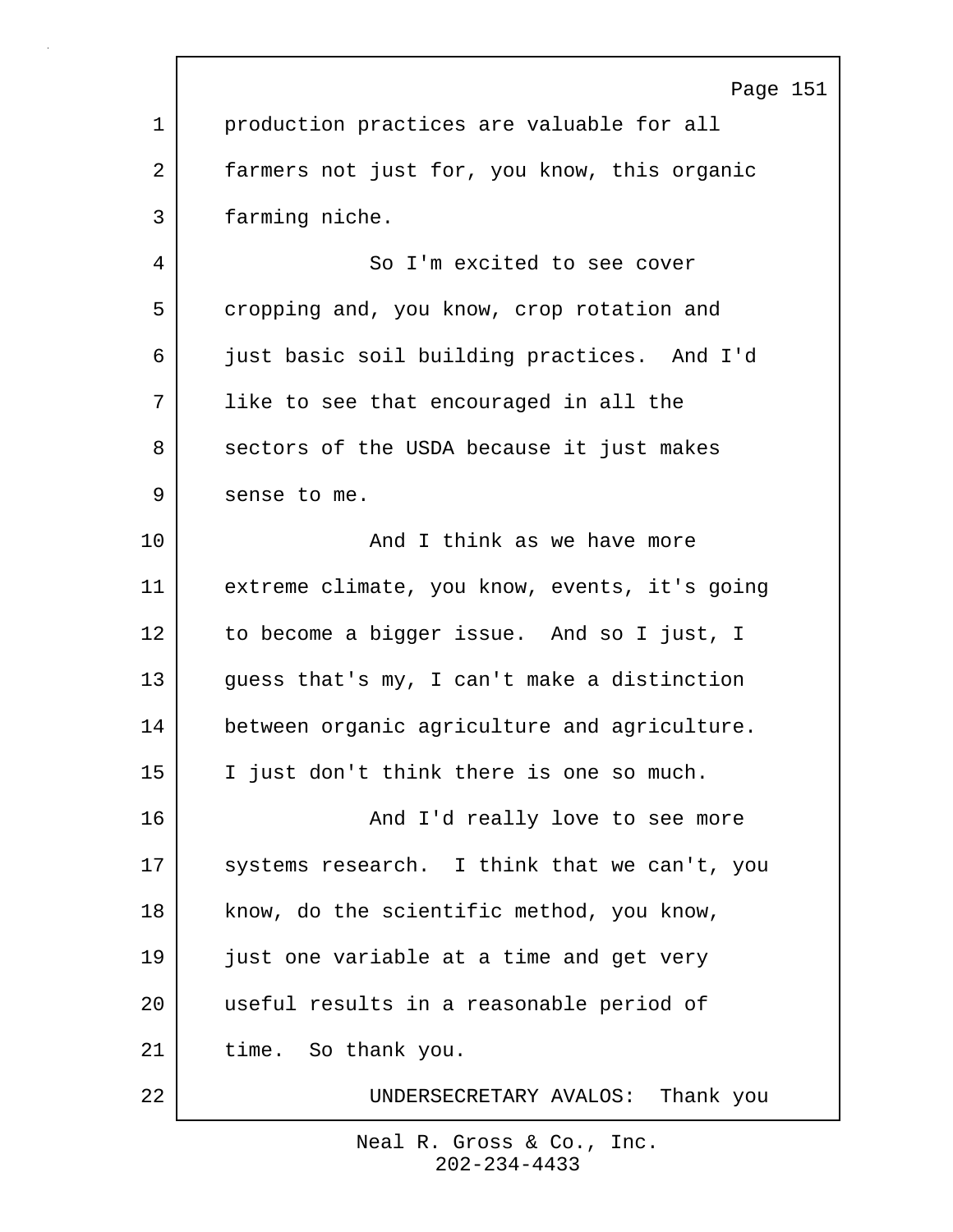|    | Page 152                                      |
|----|-----------------------------------------------|
| 1  | very much. Okay, next we have Katy Green.     |
| 2  | MS. GREEN: Hi there. My name is               |
| 3  | Katy Green, and I am from the Maine Organic   |
| 4  | Farmers and Gardeners Association, or MOFGA.  |
| 5  | And for those of you who aren't               |
| 6  | familiar with MOFGA, we're the largest and    |
| 7  | oldest state organic agency in the country.   |
| 8  | We have about 6,500 members, and we also have |
| 9  | a wholly-owned subsidiary which is MOFGA      |
| 10 | Certification Services, which is the primary  |
| 11 | USDA accredited certifying agency for the     |
| 12 | state of Maine. And we certify just under     |
| 13 | 400 farms. We're hoping to get to 400 next    |
| 14 | year.                                         |
| 15 | So my role at MOFGA is, I'm the               |
| 16 | Organic Transitions Coordinator, so I help    |
| 17 | people who are trying to transition to        |
| 18 | organic production get through the hurdles.   |
| 19 | And I'm also a technical service              |
| 20 | provider for the new conservation plan        |
| 21 | supporting organic transition, which is an    |
| 22 | Activity Plan through NRCS.                   |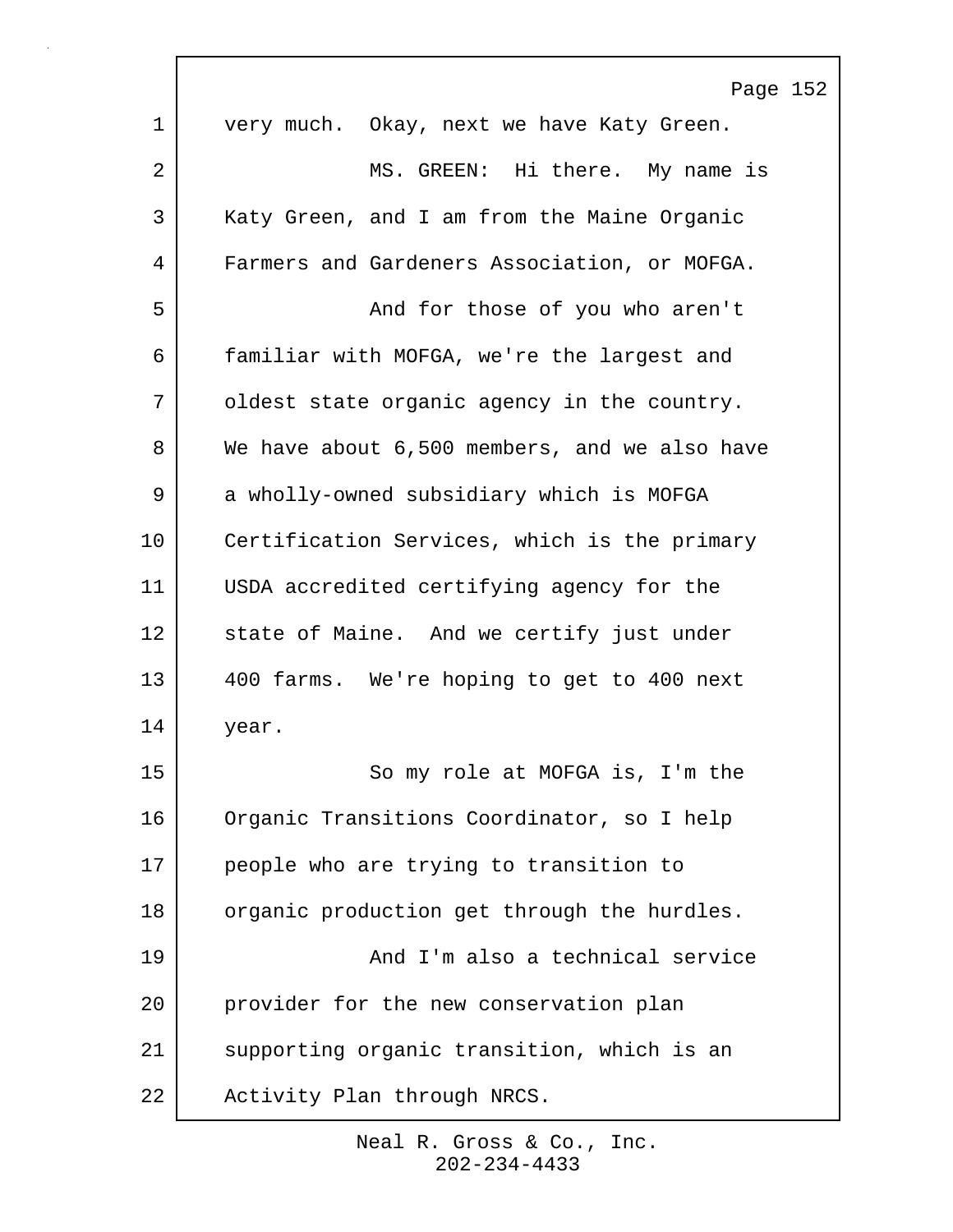|             | Page 153                                       |
|-------------|------------------------------------------------|
| $\mathbf 1$ | And I just wanted to comment on                |
| 2           | some programs that are really valuable to our  |
| 3           | growers in their transition to become          |
| 4           | certified organic.                             |
| 5           | And one that I just mentioned is               |
| 6           | the new Organic Initiative through NRCS.<br>We |
| 7           | found that our growers really jumped at the    |
| 8           | opportunity to participate in that program,    |
| 9           | and we've had, just since the Activity Plan    |
| $10 \,$     | has been in existence, we've had or I've       |
| 11          | written 14 and completed them, and of those    |
| 12          | 14, 11 of those growers have already become    |
| 13          | certified.                                     |
| 14          | A lot of them didn't have major                |
| 15          | changes to make in their production, they      |
| 16          | just needed a little help to get over the      |
| 17          | hurdles. And that's an example of a program    |
| 18          | that's working really well. It's really low    |
| 19          | cost and it really helps, especially           |
| 20          | beginning farmers.                             |
| 21          | The Organic Initiative, like I                 |
| 22          | said, our growers were really excited to       |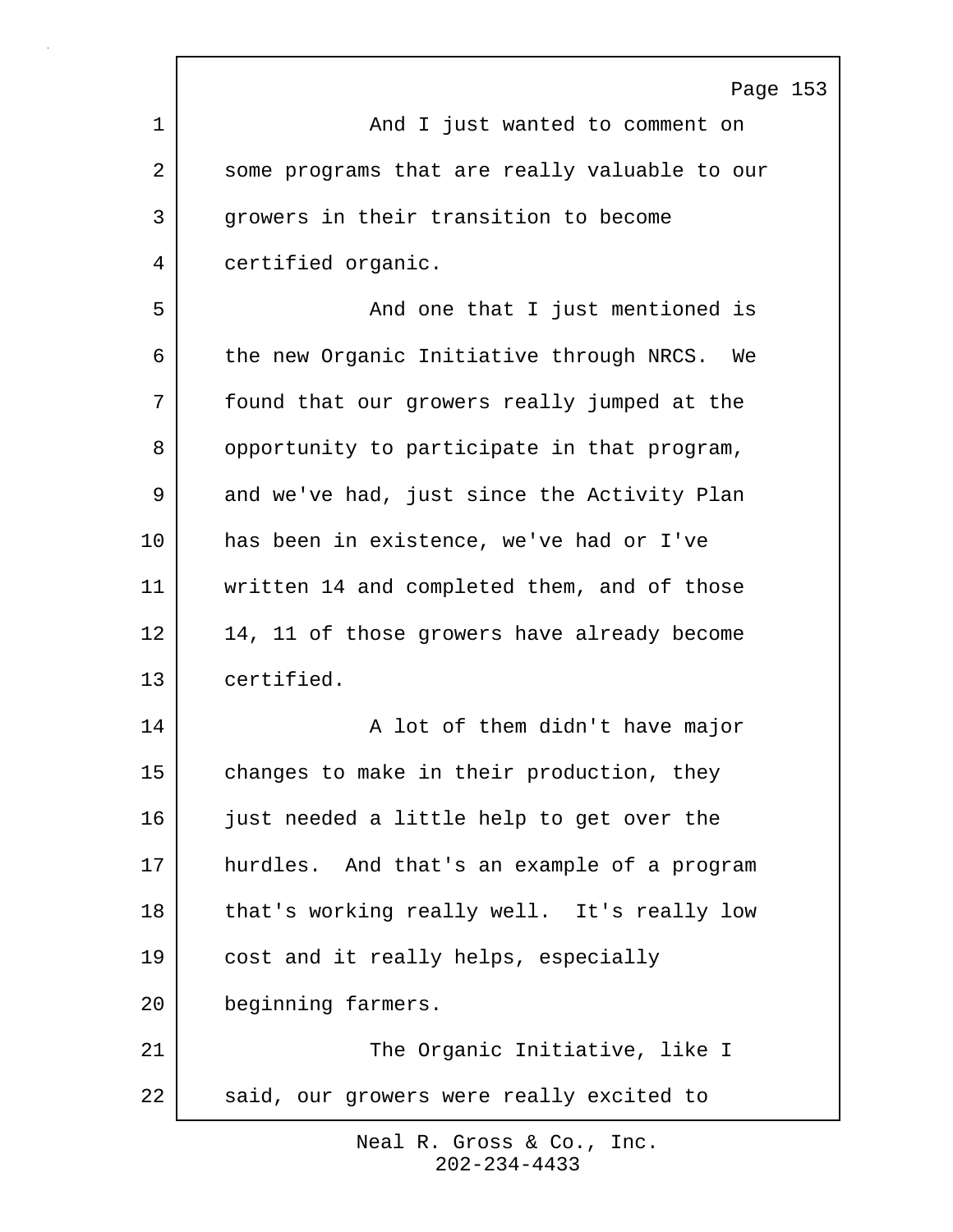|             | Page 154                                     |
|-------------|----------------------------------------------|
| $\mathbf 1$ | participate in that NRCS program. And        |
| 2           | because I have a good working relationship   |
| 3           | with NRCS in our state, we had a really high |
| 4           | sign-up numbers which we're really proud of. |
| 5           | But I did get a lot of phone calls           |
| 6           | from people in other states that they, that  |
| 7           | NRCS staff just didn't have the knowledge    |
| 8           | that they needed to really unroll that       |
| 9           | program, and they really weren't familiar    |
| 10          | with organic agriculture.                    |
| 11          | In our state we were lucky because           |
| 12          | we were able to coordinate a training with   |
| 13          | NRCS staff, but more training on organic     |
| 14          | agriculture for NRCS staff is absolutely     |
| 15          | essential.                                   |
| 16          | I'd also like to touch on the                |
| 17          | beginning farmer programs. We have a robust  |
| 18          | beginning farmer program at MOFGA and we     |
| 19          | provide advanced training to about 25 people |
| 20          | a year who then go on and start their own    |
| 21          | farm businesses, and we have about a 90      |
| 22          | percent success rate.                        |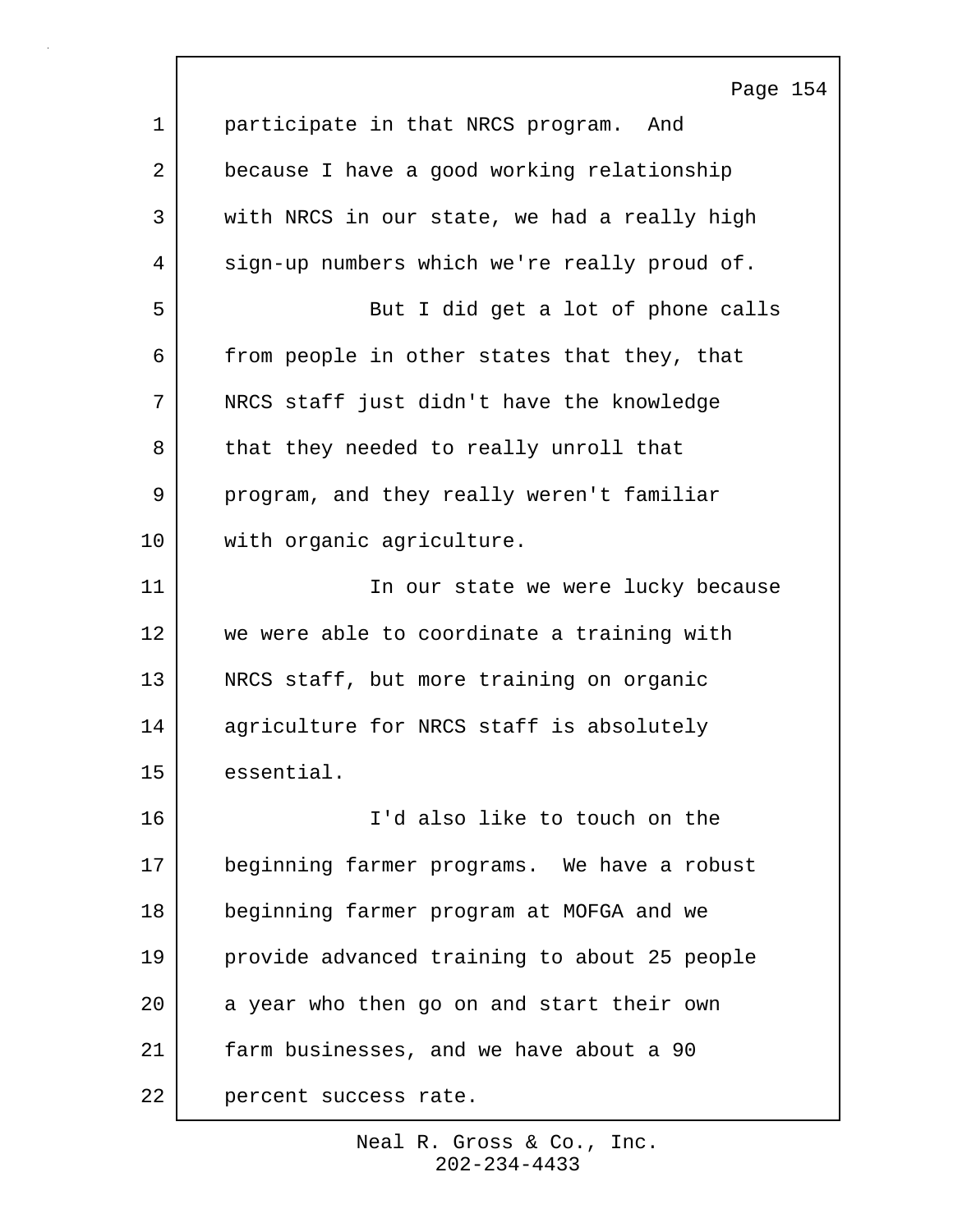|    | Page 155                                    |
|----|---------------------------------------------|
| 1  | And we really couldn't do this              |
| 2  | without support from the beginning farmer   |
| 3  | program at USDA.                            |
| 4  | We think that, you know, growing,           |
| 5  | going more organic farms looking towards    |
| 6  | beginning farmers is absolutely essential.  |
| 7  | They are overwhelmingly choosing to go      |
| 8  | organic, at least in our state.             |
| 9  | And then finally, the                       |
| 10 | certification cost share program is also a  |
| 11 | program that's really essential to our      |
| 12 | growers.                                    |
| 13 | We would lose a lot of the 400              |
| 14 | farms that I mentioned from being certified |
| 15 | organic if they no longer had access to the |
| 16 | cost share program.                         |
| 17 | Our numbers would dip                       |
| 18 | significantly I suspect. So that program is |
| 19 | incredibly valuable and really essential to |
| 20 | our growers.                                |
| 21 | And if I could just share, I have           |
| 22 | one minute. I'll make it a quick story.     |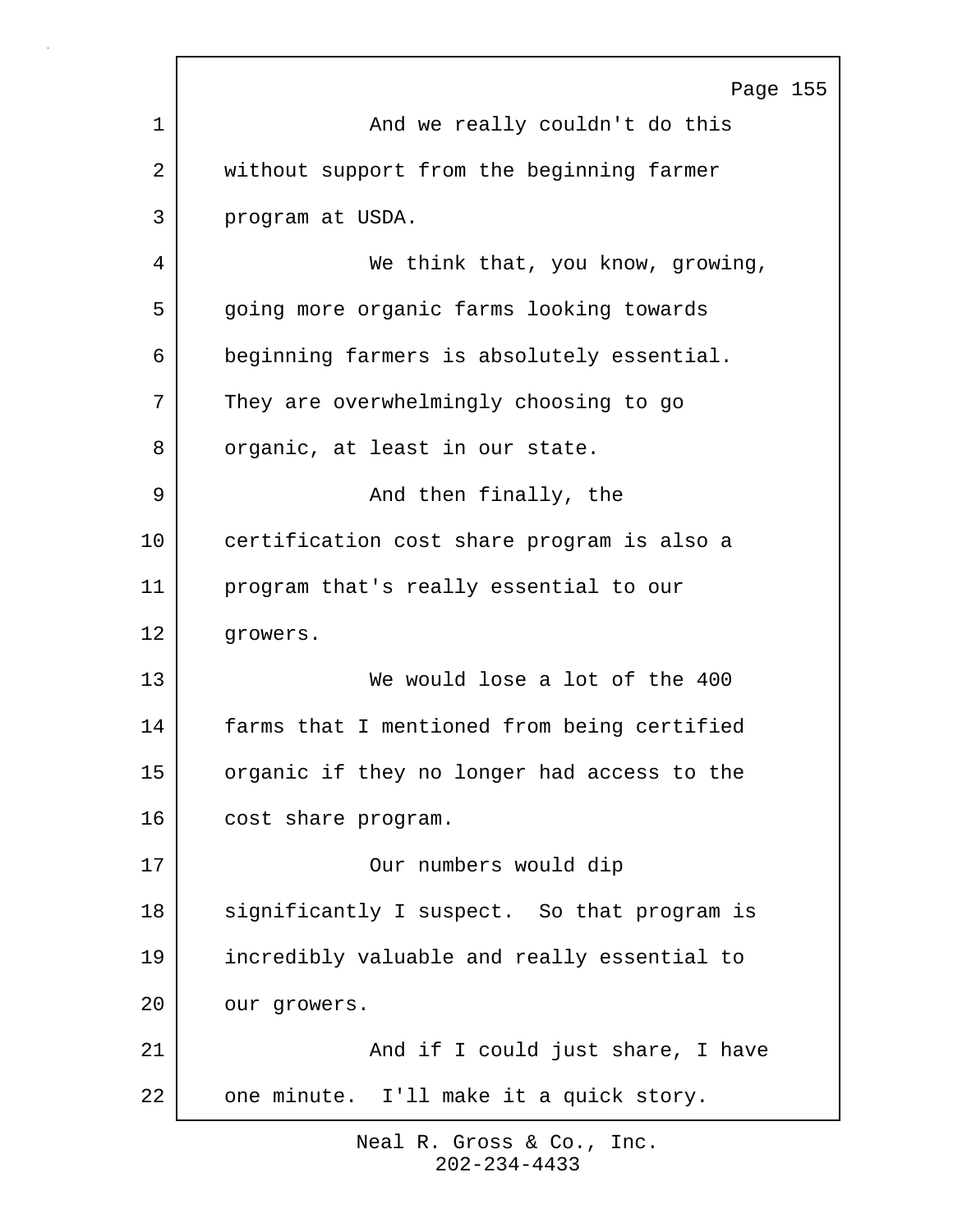|             | Page 156                                        |
|-------------|-------------------------------------------------|
| $\mathbf 1$ | Just about two weeks ago I met with someone     |
| 2           | on a technical services visit because I was     |
| 3           | her technical service provider for NRCS.        |
| 4           | And she had called me the day                   |
| 5           | before our visit and she was concerned that     |
| 6           | she might not even continue farming.            |
| 7           | Hurricane Irene had totally devastated her      |
| 8           | and she didn't know what to do.                 |
| 9           | And after our visit, I told her                 |
| 10          | about the programs that were available to her   |
| 11          | specifically through NRCS and that when she     |
| 12          | became certified the cost share could really    |
| 13          | help defray some of those costs.                |
| 14          | And she was totally reinvigorated,              |
| 15          | and by the time I got back home she had         |
| 16          | already emailed me and said, thank you so       |
| 17          | I had no idea all those resources were<br>much. |
| 18          | available to me.                                |
| 19          | So those are the kinds of things,               |
| 20          | you know, she's going to go on and get          |
| 21          | certified, you know, within the next couple     |
| 22          | of years. And those are the types of people     |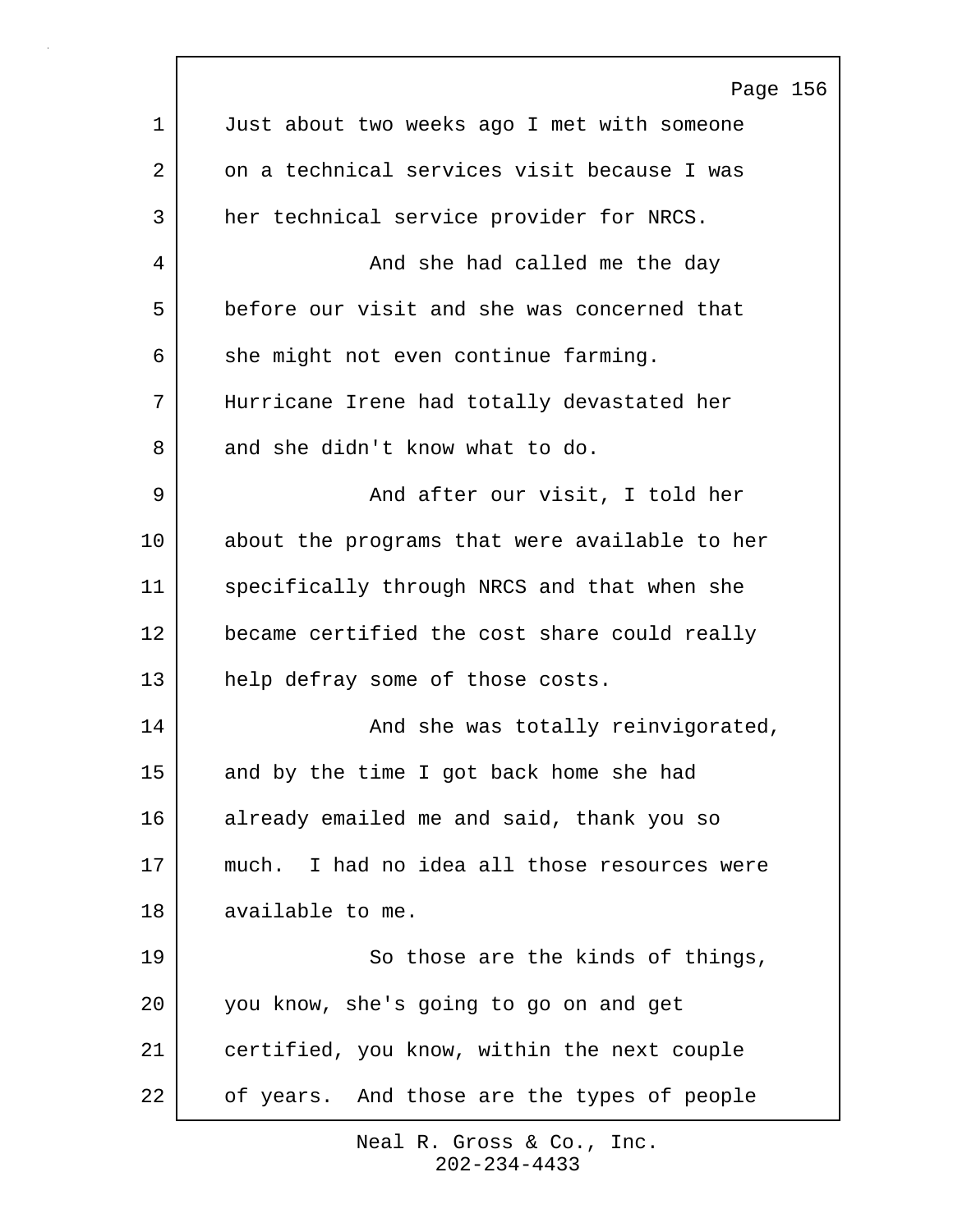Page 157 1 | that these programs are really helping. 2 Thank you so much. 3 Oh, and I don't know if I can hand 4 stuff out to you, but we have a new report, 5 Maine's organic farms and impact report, and 6 it shows you that in just the state of Maine 7 alone organic farms create \$91 million to the 8 | local economy. Thank you. 9 UNDERSECRETARY AVALOS: Well, she 10 gave you the stop sign, didn't she? 11 | MS. GREEN: I'm sorry. 12 UNDERSECRETARY AVALOS: Thank you 13 very much. I'm going to have to excuse 14 myself, and I apologize to our visitors that 15 I can't stay for the whole session, but 16 they're calling me out. 17 So Mark, do I turn it over to you? 18 MR. LIPSON: Yes. 19 UNDERSECRETARY AVALOS: Okay, 20 thank you very much. And the next speaker is 21 Melissa Hornaday. 22 MR. LIPSON: Is Melissa here?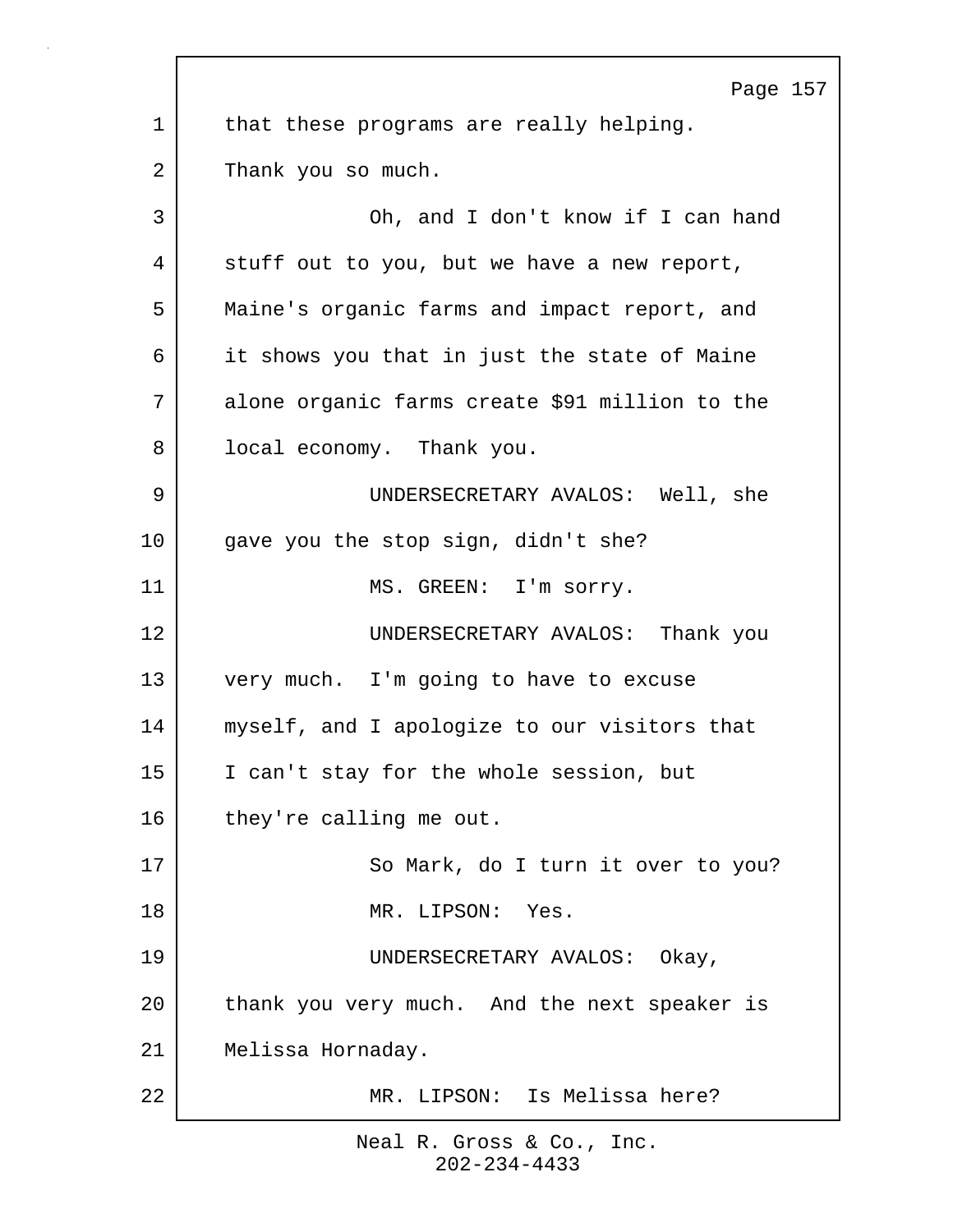|             | Page 158                                     |
|-------------|----------------------------------------------|
| $\mathbf 1$ | Then Mr. Pierce?                             |
| 2           | MR. PIERCE: Let's see how this               |
| 3           | goes, reading from a computer. Thank you.    |
| 4           | For the record, I'm Jim Pierce, Global       |
| 5           | Organic Program Manager for Oregon Tilth     |
| 6           | Certified Organic, the best certifier.       |
| 7           | Oregon Tilth's been a                        |
| 8           | certification body since 1989, since the     |
| 9           | National Organic Program, since before the   |
| 10          | program was even a glimmer in Washington's   |
| 11          | eye.                                         |
| 12          | Thank you for the opportunity to             |
| 13          | help you establish priorities. You've heard  |
| 14          | many, I will mention three, communication,   |
| 15          | harmonization and cross-pollination.         |
| 16          | Your first priority should be to             |
| 17          | keep doing what works, and what's working is |
| 18          | improved communications. As a card-carrying  |
| 19          | lumper I have been involved in the organic   |
| 20          | movement long enough to have realized this   |
| 21          | long ago.                                    |
| 22          | If you ask anybody working in this           |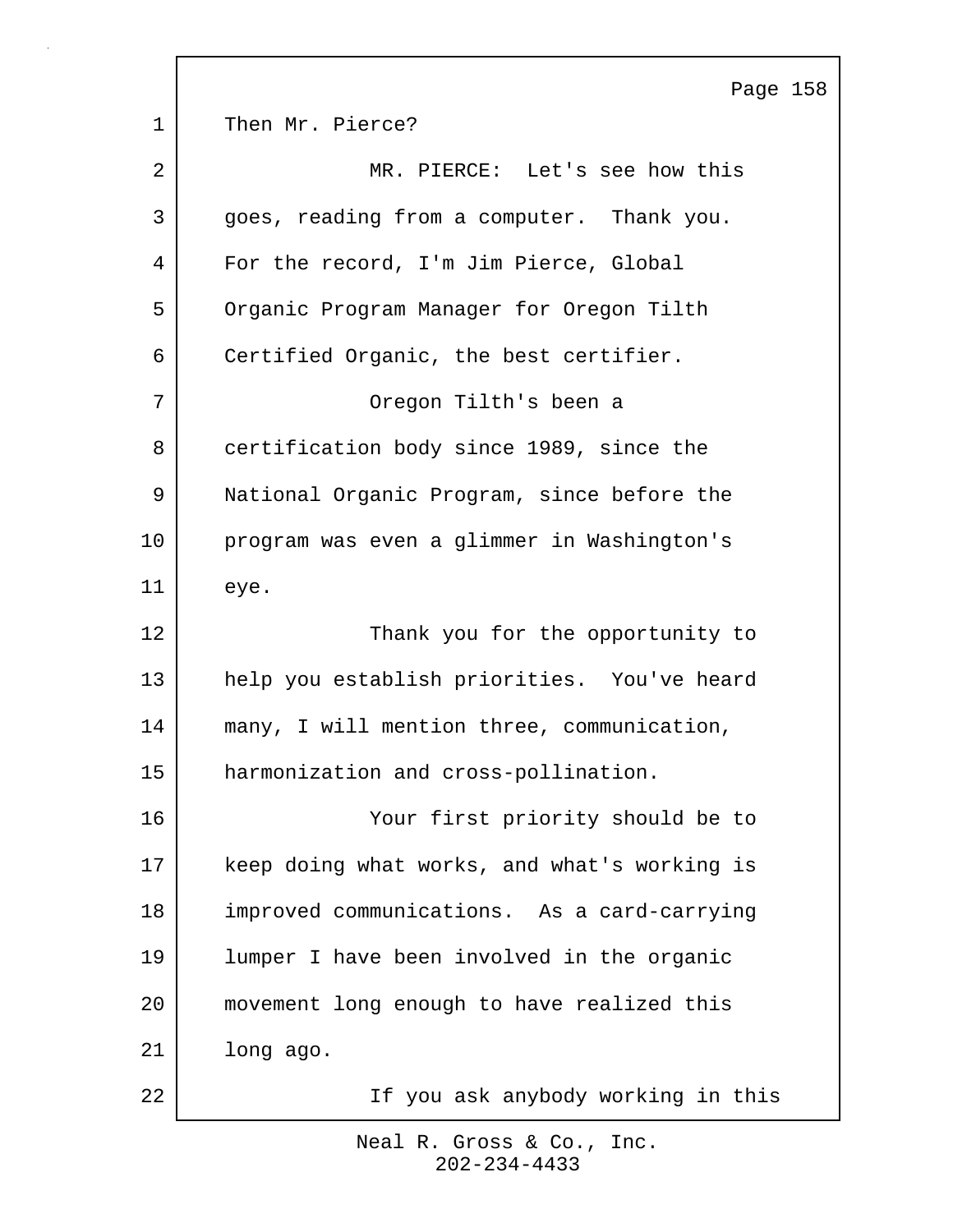|    | Page 159                                      |
|----|-----------------------------------------------|
| 1  | movement, the classic Studs Terkel question,  |
| 2  | what do you do, you can take the answers      |
| 3  | which will often be exaggerated or extended,  |
| 4  | passionate, evangelical even, and can be      |
| 5  | lumped into, cleanly into one of two          |
| 6  | categories.                                   |
| 7  | All will effectually say either, I            |
| 8  | produce food or they'll say, I communicate.   |
| 9  | Mr. Bass and Uncle Leslie this morning are in |
| 10 | the former, food producers. You all and I,    |
| 11 | we're in the latter. We communicate.          |
| 12 | The regional accreditation                    |
| 13 | managers system has noticeably alleviated     |
| 14 | roque decisions among certification.<br>The   |
| 15 | improved NOP website, the NOP newsletter, the |
| 16 | NOP handbook, the NOP insider listserv have   |
| 17 | significantly improved the delivery of your   |
| 18 | message. Good work, thank you.                |
| 19 | But communication is like sex.                |
| 20 | It's all good or should be, but it can always |
| 21 | be better. Continue your commitment to        |
| 22 | transparency where the consumer and farmer    |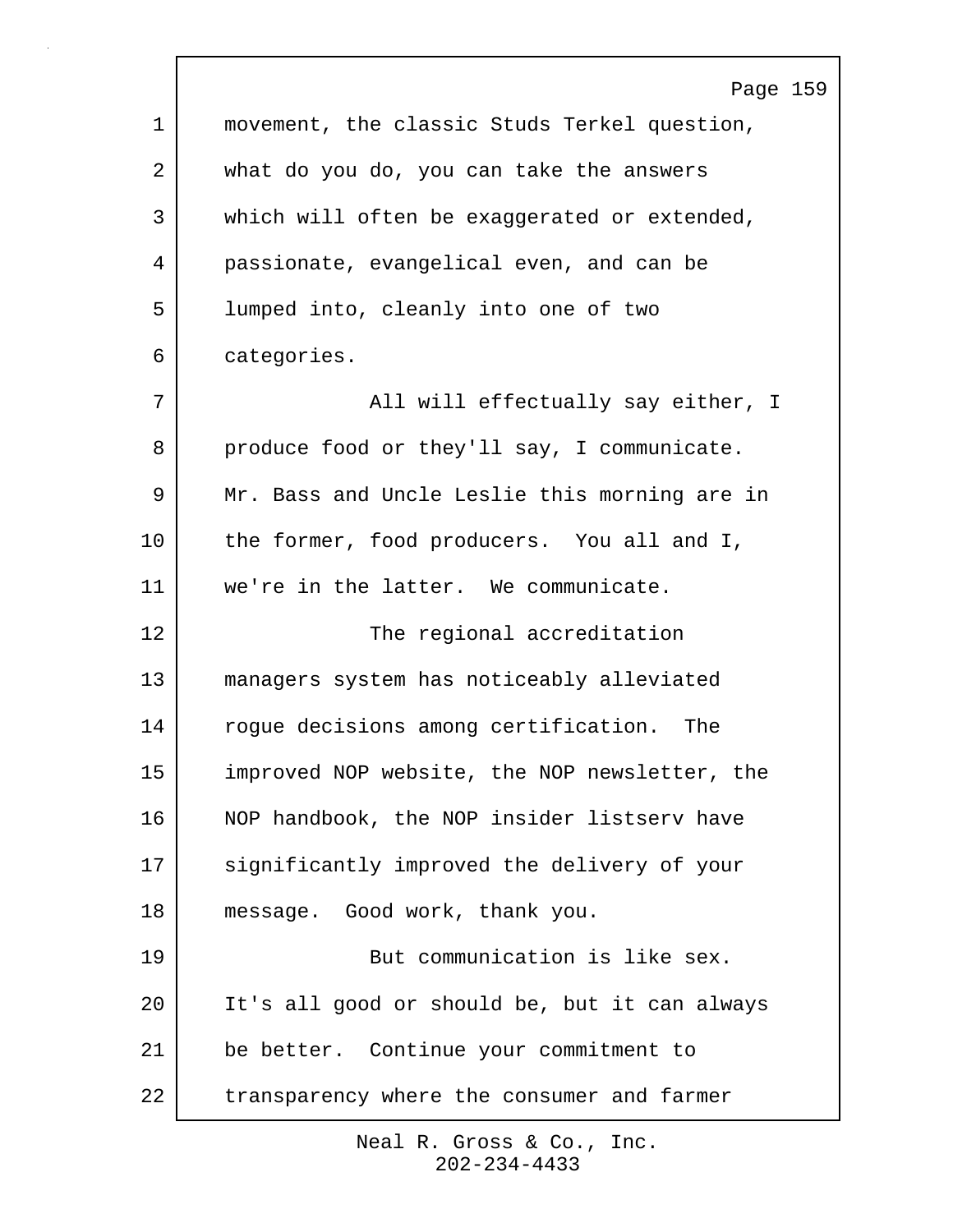|                | Page 160                                      |
|----------------|-----------------------------------------------|
| $\mathbf 1$    | get the same five minutes as the multi-       |
| $\overline{2}$ | national CEO.                                 |
| 3              | Continue to engage with                       |
| 4              | constituent working groups like the           |
| 5              | Accredited Certifiers Association. Continue   |
| 6              | your good work as international liaisons in   |
| 7              | negotiating recognition agreements in the     |
| 8              | spirit of harmonization and equivalency while |
| 9              | respecting regional, cultural and geographic  |
| 10             | diversity.                                    |
| 11             | Perhaps you know this, but I'll               |
| 12             | state it for the record. It's more            |
| 13             | appropriate to negotiate international trade  |
| 14             | at the diplomatic level rather than the NOSB  |
| 15             | and the certifier stakeholder level because   |
| 16             | the tasks require different skill sets.       |
| 17             | You all are more big picture,                 |
| 18             | pragmatic, eyes on the prize, whereas versus  |
| 19             | analytical detail oriented. It's the latter,  |
| 20             | the everything except that got us in good     |
| 21             | faith, into the partial U.S./Canada           |
| 22             | Equivalency arrangement, which included some  |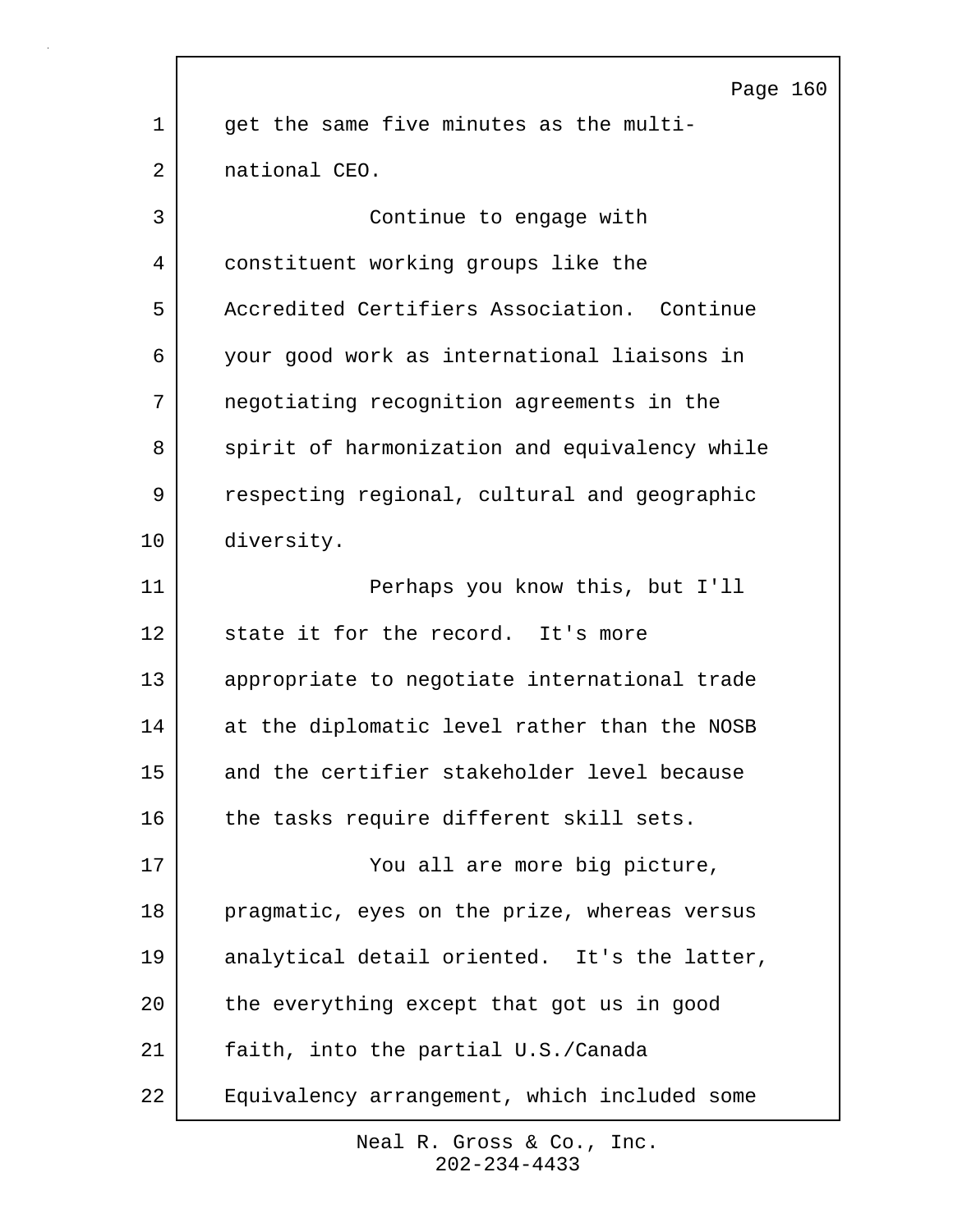Page 161 1 carve outs. 2 | An arrangement which, ground 3 breaking, welcome and wonderful as it is, has 4 caused a reverse domino effect all the way up 5 the supply chain to each and every farm. 6 The European Union and Canada have 7 managed to negotiate a no-holds-barred, 8 bilateral equivalency agreement. Please keep 9 | the same goal at the highest priority. 10 One more concern priority before 11 ending on kudos. The priority is to balance 12 the stasis as repeatedly stated by Mr. 13 McEvoy, of strict and fair. 14 **At OTCO** we are watching and 15 concerned about the trend towards more 16 rigorous, prescriptive and costly regulation. 17 | Tt would appear that the pasture 18 regulation has added a minimum, a minimum for 19 | the best dairy farmers of about 30 percent to 20 their annual costs of certification. 21 Residue testing, inspector 22 licensing, verification to international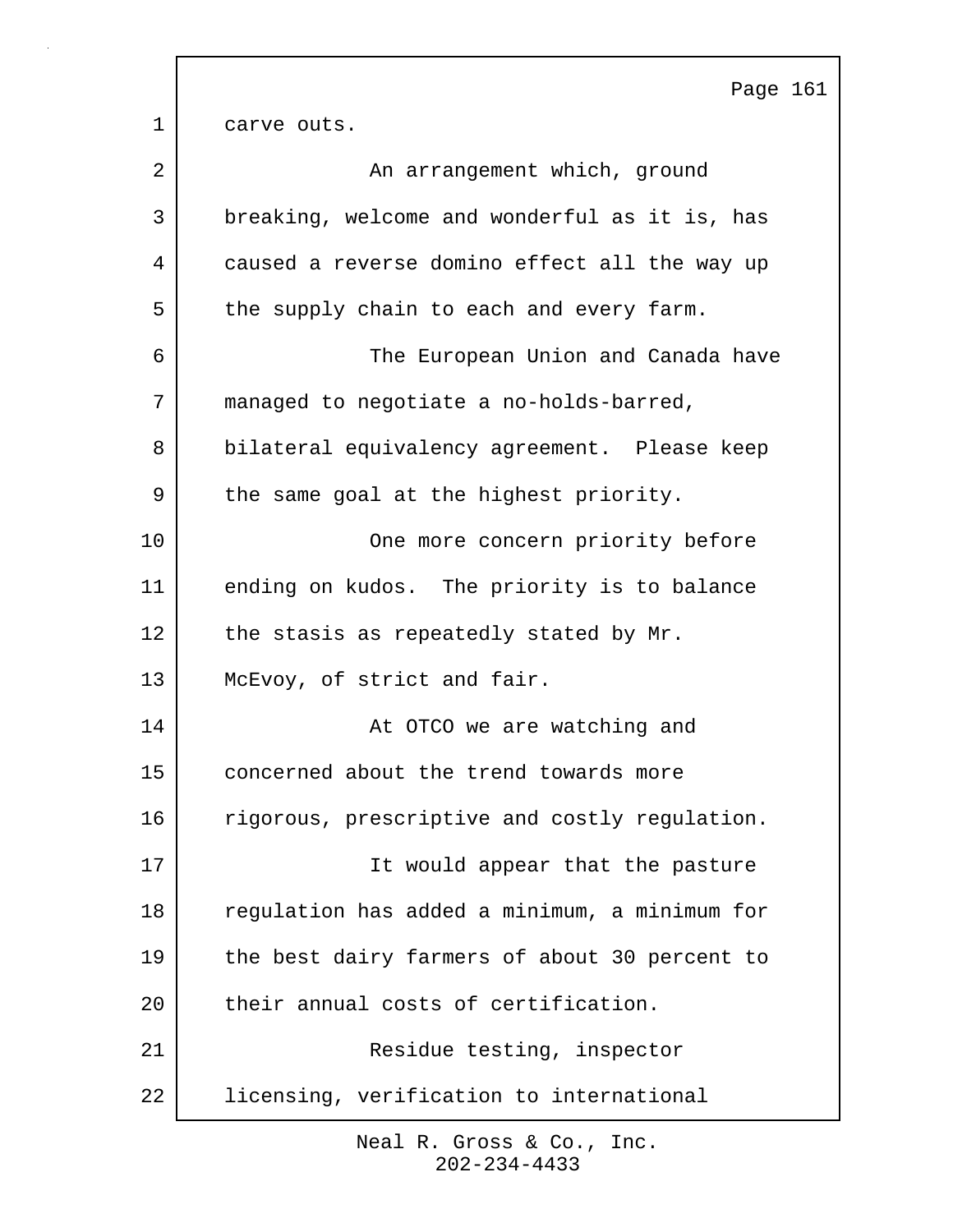|             | Page 162                                      |
|-------------|-----------------------------------------------|
| $\mathbf 1$ | trade agreements will add more. And while     |
| 2           | this is good for consistency and integrity,   |
| 3           | it could be a barrier especially for small    |
| 4           | and mid-size producers.                       |
| 5           | Your last priority is another keep            |
| 6           | doing this mandate. Keep cross-pollinating    |
| 7           | the National Organic Program throughout the   |
| 8           | USDA. Clearly a two-way win-win as the NOP    |
| 9           | bolsters its identity while at the same time  |
| 10          | exposing the conventional food system to      |
| 11          | better practices.                             |
| 12          | In particular, closing kudos comes            |
| 13          | from OTCO's Executive Director, Chris         |
| 14          | Schreiner, as he wrote, "Jim, it would be     |
| 15          | great to incorporate into your public         |
| 16          | comments a nod to Oregon Tilth's partnership  |
| 17          | with NRCS on delivering technical training    |
| 18          | and support to NRCS field staff about organic |
| 19          | production systems. This is a partnership     |
| 20          | supporting the entire organic ag community    |
| 21          | that I want more people to hear about."       |
| 22          | Mark Rose, who was here earlier,              |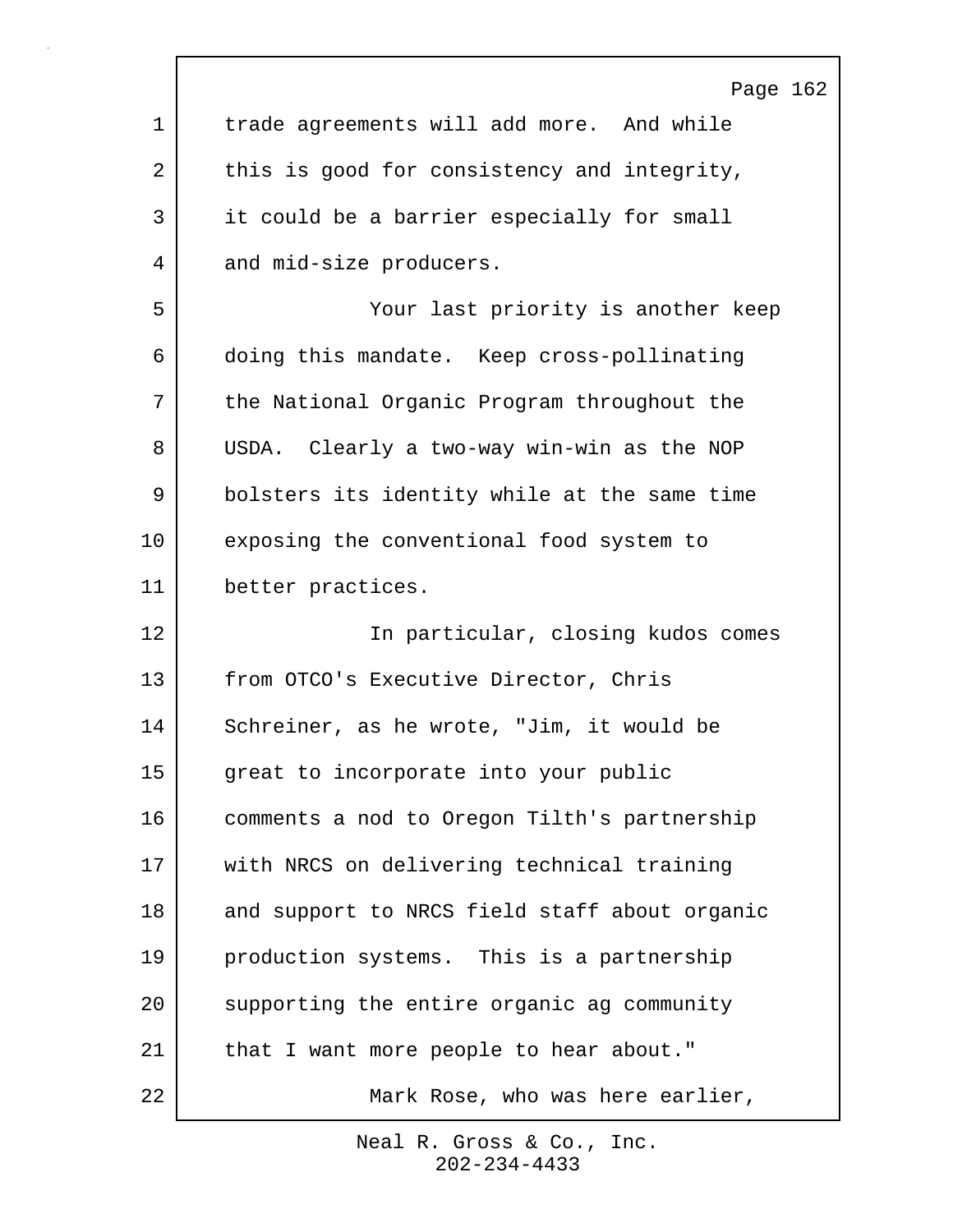|             | Page 163                                      |
|-------------|-----------------------------------------------|
| $\mathbf 1$ | EQIP Program Manager, works out of national   |
| 2           | headquarters for NRCS. We just finalized an   |
| 3           | amendment to our contribution agreement with  |
| 4           | NRCS on the subject, extending the            |
| 5           | performance period for another two years from |
| 6           | September 2012 to 2014.                       |
| 7           | This required NRCS commitment of              |
| 8           | an additional \$125,000, with matching        |
| 9           | commitment from Oregon Tilth.                 |
| 10          | I wouldn't get into these details             |
| 11          | with the public, but wanted to give you       |
| 12          | background in case you crossed paths with Mr. |
| 13          | Mark Rose and have a chance to thank him for  |
| 14          | NRCS support.                                 |
| 15          | Thank you for hosting this                    |
| 16          | inaugural listening session and for hearing   |
| 17          | our comments. Thank you.                      |
| 18          | MR. LIPSON: Thanks, Jim. Any                  |
| 19          | questions on the panel?                       |
| 20          | Jim, could you just say a little              |
| 21          | bit more about how the contribution agreement |
| 22          | with NRCS is working for Oregon Tilth? Is     |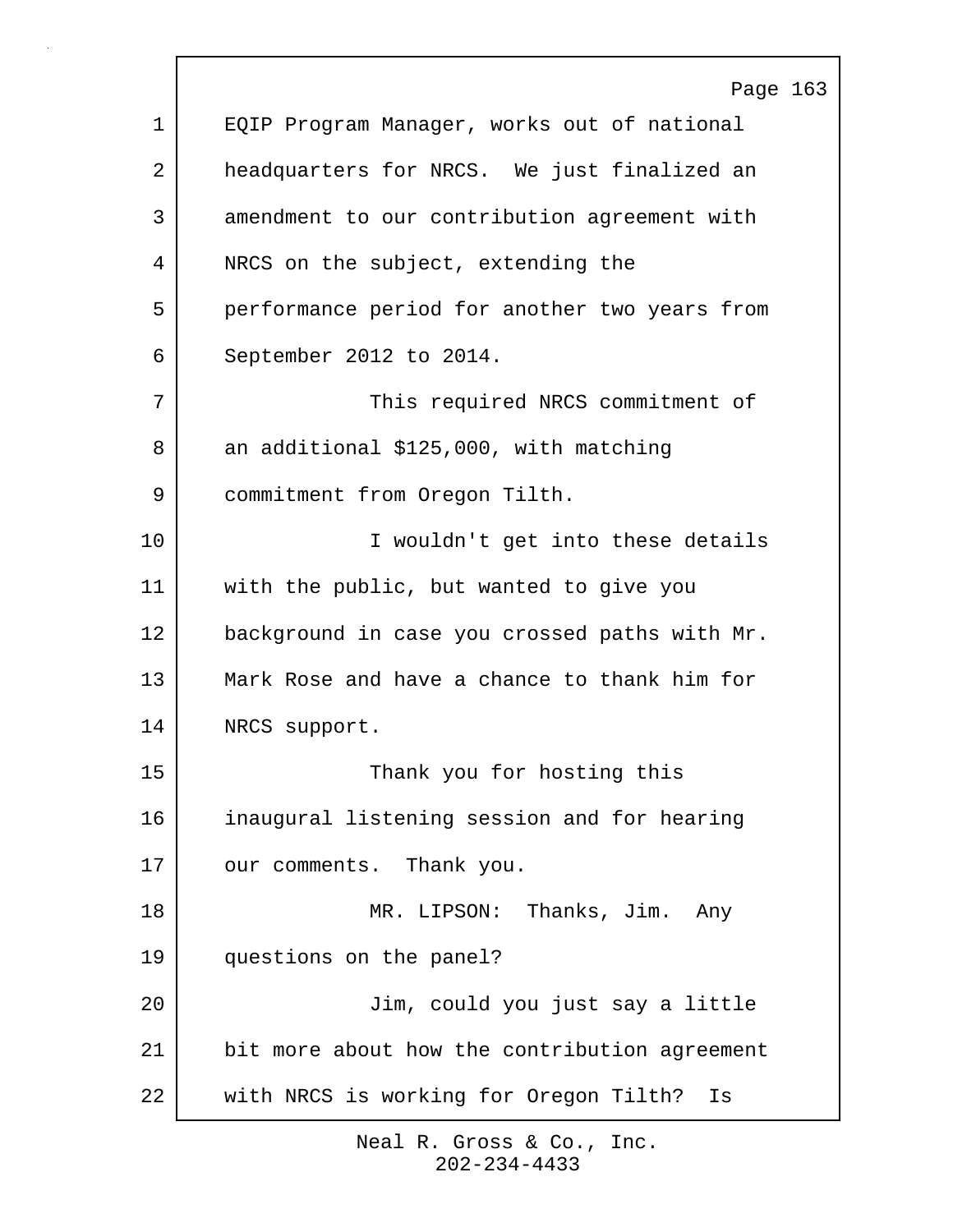|             | Page 164                                      |
|-------------|-----------------------------------------------|
| $\mathbf 1$ | there a way to make that process more         |
| 2           | conducive for other cooperators?              |
| 3           | MR. PIERCE: It has worked beyond              |
| 4           | our expected success, anticipated success.    |
| 5           | It's a shared program between NRCS and Oregon |
| 6           | Tilth.                                        |
| 7           | Sarah Brown is our NRCS educator,             |
| 8           | and she has been presenting, traveling,       |
| 9           | participating in workshops all around the     |
| 10          | country with NRCS people.                     |
| 11          | A lot of it on grazing, but really            |
| 12          | a diverse set of subjects which, you know,    |
| 13          | Chris sent along and I didn't get into that   |
| 14          | level of detail.                              |
| 15          | But where we were a bit                       |
| 16          | apprehensive at committing the money and not  |
| 17          | knowing just what to expect, we have been     |
| 18          | satisfied beyond our expectations in its      |
| 19          | It really has worked well.<br>success.        |
| 20          | It's an education element that is             |
| 21          | being hungrily asked for by the field staff,  |
| 22          | and we're glad to help provide it. Okay,      |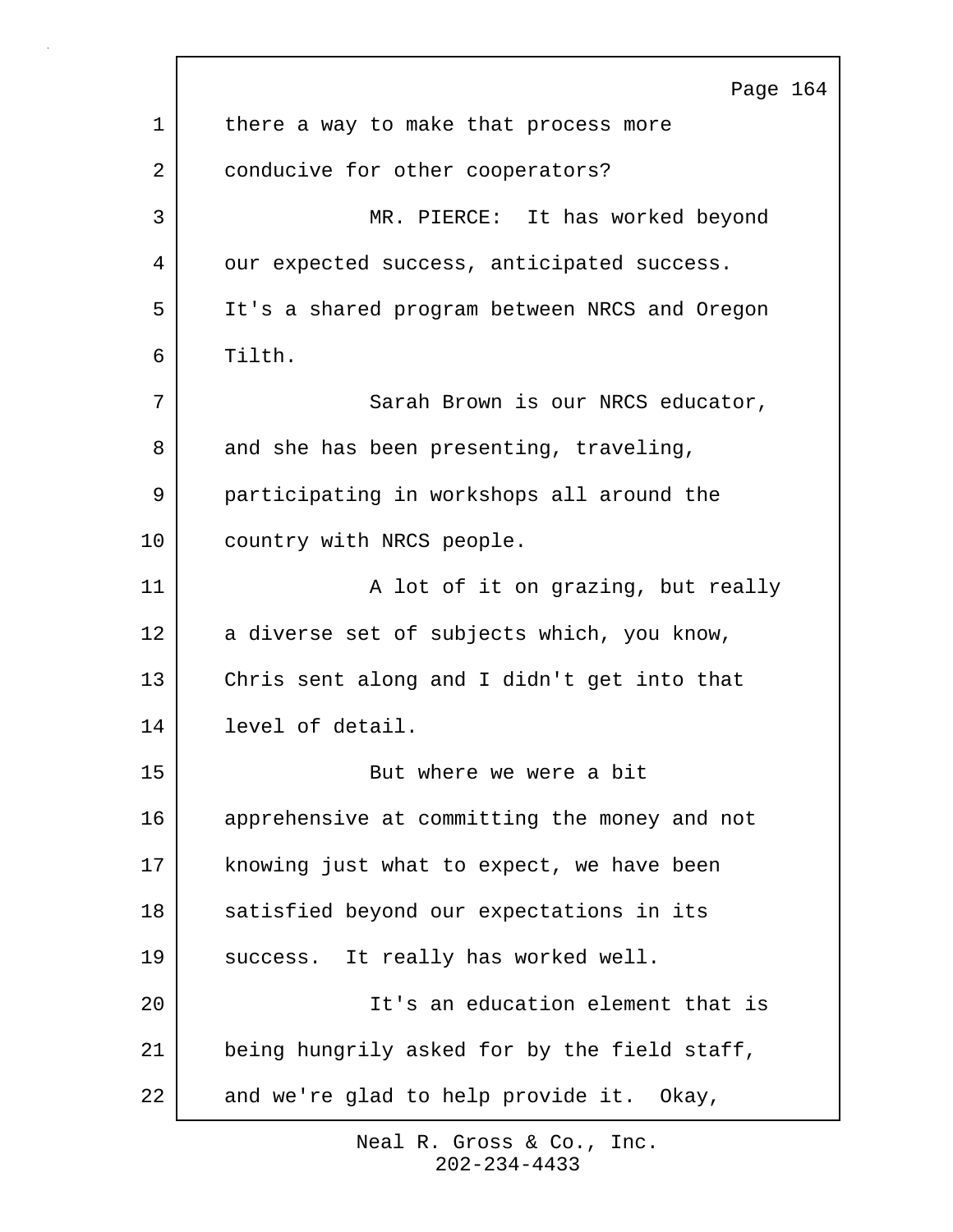Page 165 1 thank you. 2 MR. LIPSON: Okay, thanks. Okay, 3 our next sequence is John Mesko, Beth 4 Larabee, Lindsey Shute and Karri Stroh. 5 MR. MESKO: Thank you. My name is 6 John Mesko. I'm the Executive Director of 7 the Sustainable Farming Association of 8 Minnesota. We represent over a 1,000 9 farmers. Many of them certified and 10 | noncertified organic farmers. 11 | T am also an organic farmer 12 raising organic beef and lamb and marketing 13 direct to consumers in the Twin Cities. 14 Specifically I'm here in 15 opposition to deregulation of genetically 16 modified crops, and I would express a need 17 for a regulatory framework that protects 18 | organic and nongenetically engineered farmers 19 from contamination and compensates them for 20 when contamination occurs. 21 | And to frame that for you I'd like 22 to share two personal stories with you.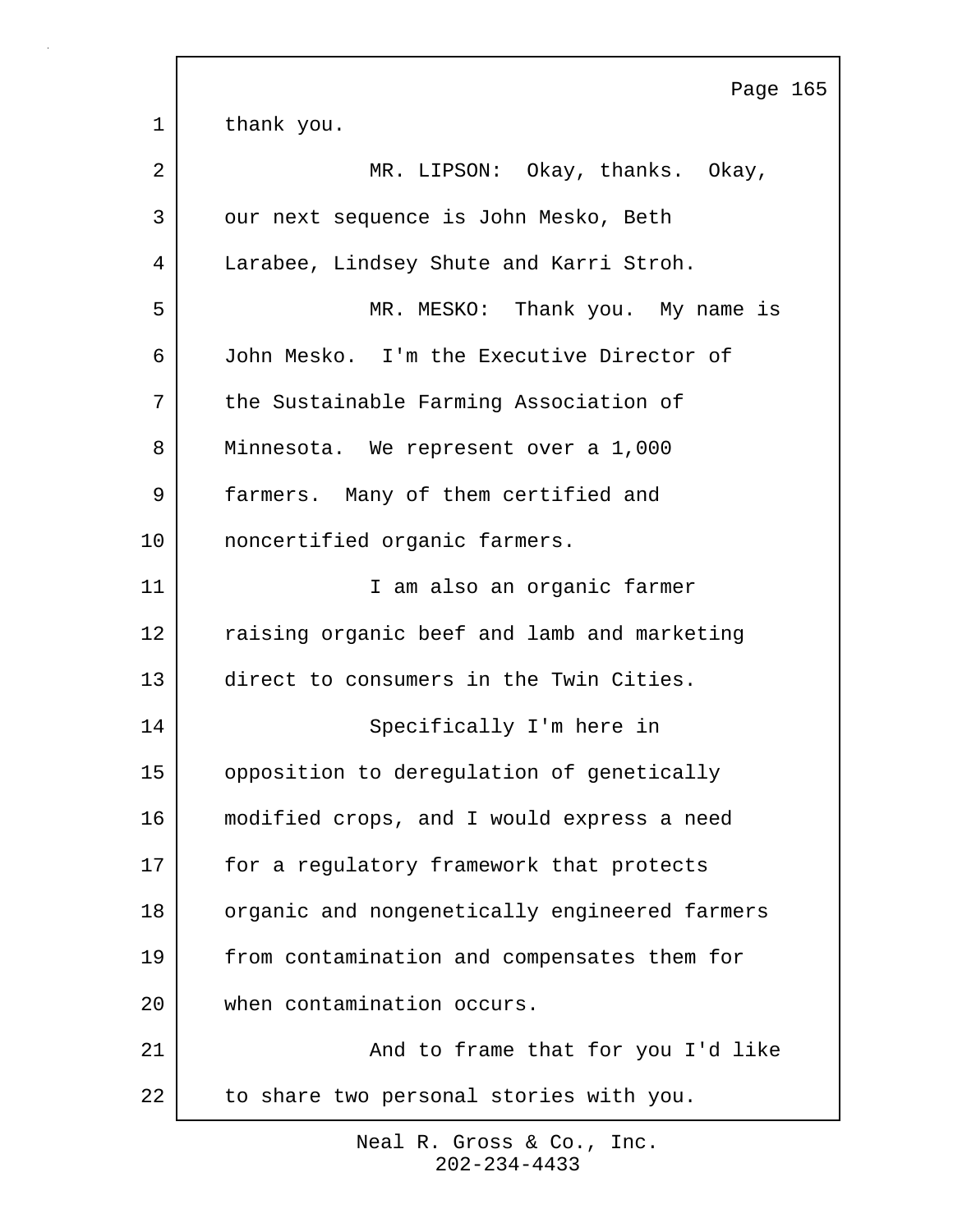|             | Page 166                                      |
|-------------|-----------------------------------------------|
| $\mathbf 1$ | Prior to farming, I worked for 20 years in    |
| 2           | the, what we would call the conventional ag   |
| 3           | industry. I had a very good job at a very     |
| 4           | good salary with a leading biotech firm.      |
| 5           | And one of the roles I had there              |
| 6           | was to track and identify and solve the       |
| 7           | problem of competitor genetically modified    |
| 8           | organisms getting into our seed crop.         |
| 9           | I did that and solved or resolved             |
| 10          | the issue in a number of different ways. And  |
| 11          | at the same time that was going on in my      |
| 12          | career, at home our newborn daughter was      |
| 13          | experiencing some severe food allergies and   |
| 14          | was very, very sick and we were concerned for |
| 15          | her life.                                     |
| 16          | The doctor that we took her to                |
| 17          | immediately recommended that we eat organic   |
| 18          | food among other things, install a water      |
| 19          | filter and these types of things, basically   |
| 20          | telling us that it was her environment that   |
| 21          | was causing some of these problems.           |
| 22          | We did that and she has recovered             |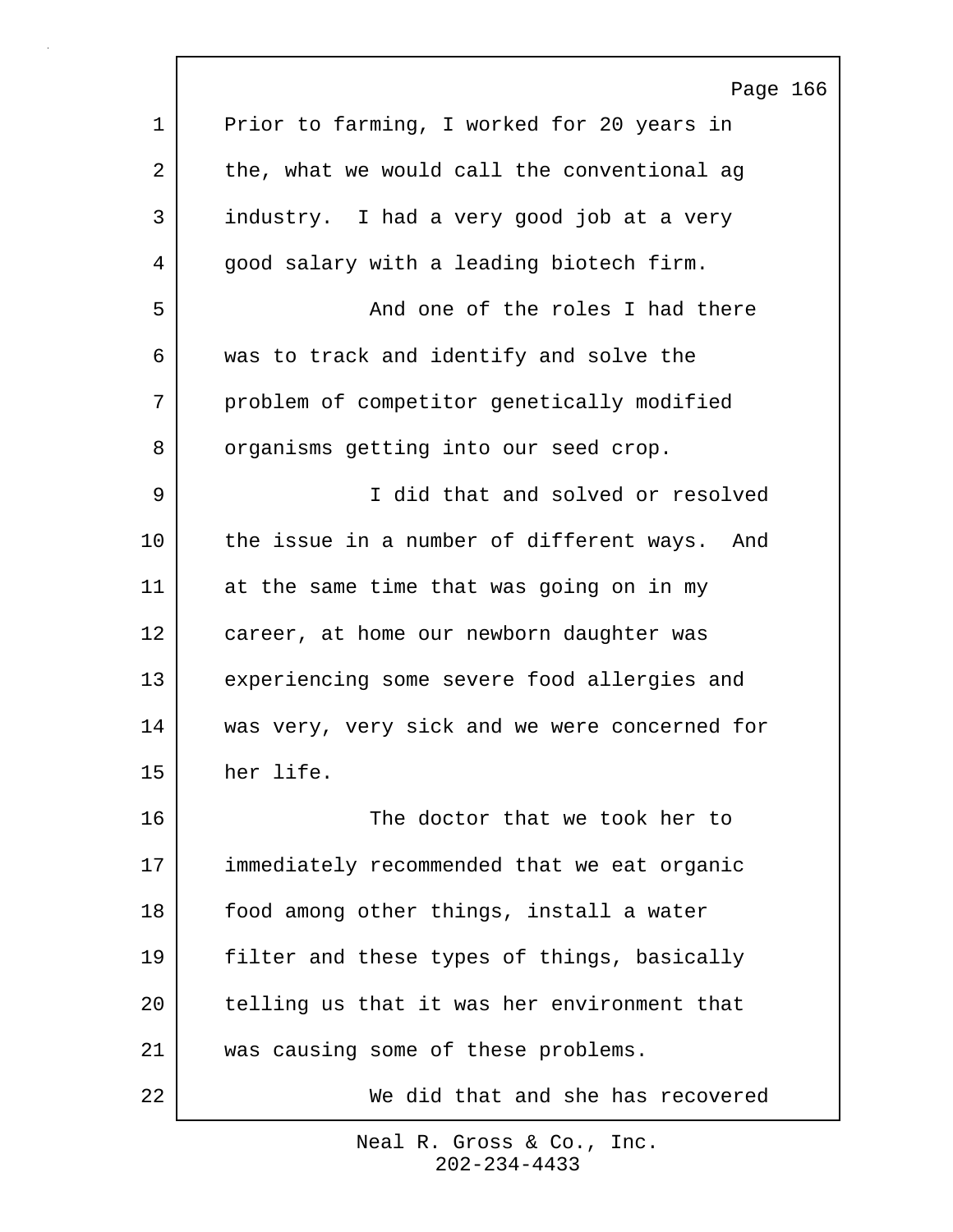|             | Page 167                                      |
|-------------|-----------------------------------------------|
| $\mathbf 1$ | mostly. But at work I had this conflict.      |
| 2           | Now I was contributing to a food system that  |
| 3           | actually contributed to my daughter's         |
| 4           | illness.                                      |
| 5           | About that time I was in a meeting            |
| 6           | with the director of research for the parent  |
| 7           | company of the organization I worked for.     |
| 8           | He shared with us all the up and              |
| 9           | coming technologies and how much they were    |
| 10          | going to result in share price increases for  |
| 11          | our organization, our shareholders.           |
| 12          | And the one thing he was really               |
| 13          | excited about was an anti-sperm gene that had |
| 14          | been developed by our organization and was    |
| 15          | going to be put into corn for, as he          |
| 16          | expressed, the purpose of third world         |
| 17          | population control.                           |
| 18          | At that point I decided that I                |
| 19          | could no longer, because of my moral          |
| 20          | opposition to that form of birth control,     |
| 21          | could no longer give the best years of my     |
| 22          | career to that organization and I left.       |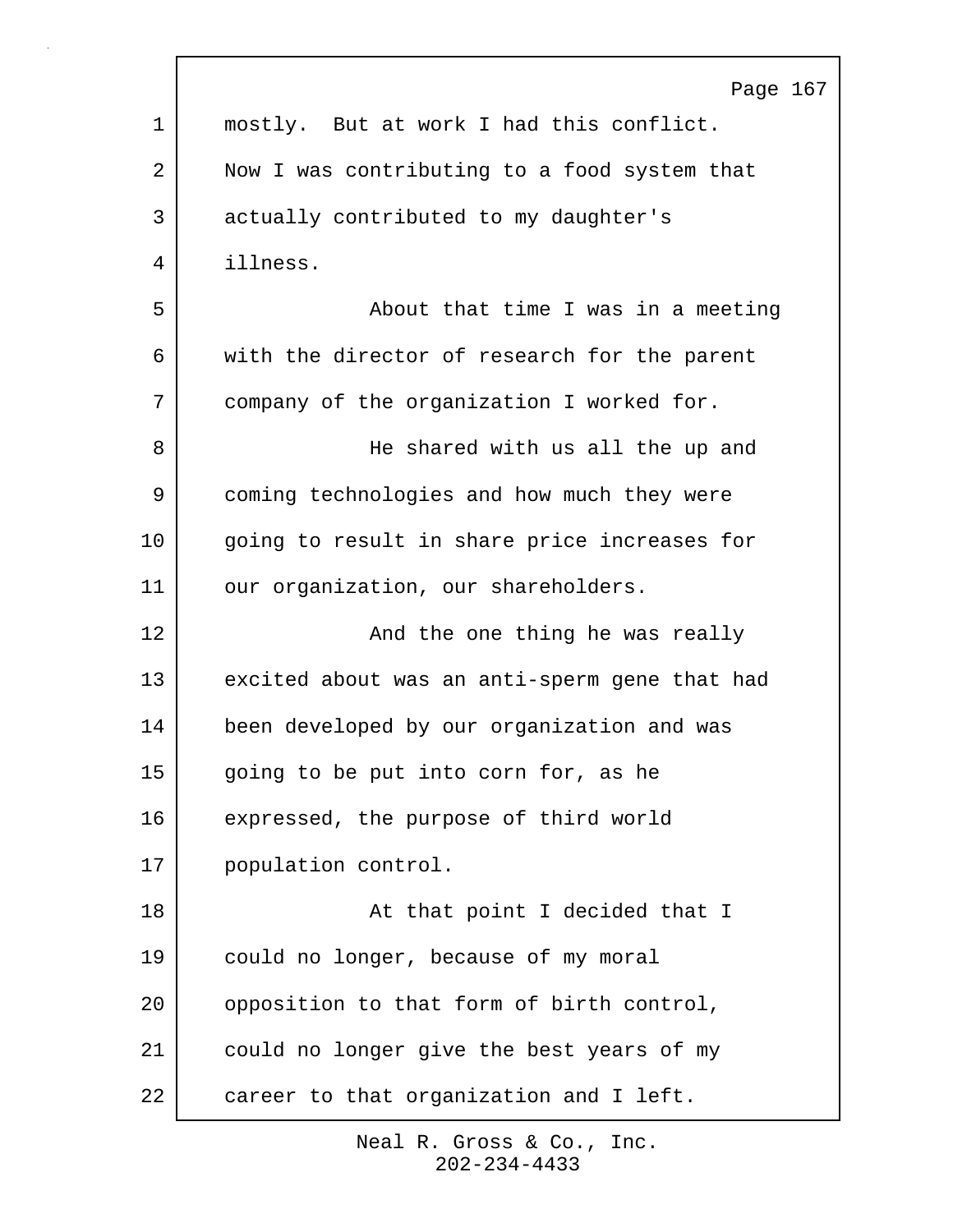|    | Page 168                                      |
|----|-----------------------------------------------|
| 1  | And knew that we would have to                |
| 2  | begin farming and producing organic food,     |
| 3  | making it available to other people that had  |
| 4  | children that had problems similar to our     |
| 5  | daughter's problem.                           |
| 6  | Another personal story I'd like to            |
| 7  | share with you is that currently our farm in  |
| 8  | Minnesota is neighbored by a farmer who's     |
| 9  | been there for over 50 years, a grass based,  |
| 10 | organic producer.                             |
| 11 | And recently, in fact, in 2011, he            |
| 12 | for the first time rented out a significant   |
| 13 | portion of his land across the road from our  |
| 14 | farm to a conventional producer.              |
| 15 | And this person -- we're in                   |
| 16 | northeast central Minnesota, about an hour    |
| 17 | north of the Twin Cities. This farmer is      |
| 18 | from southern Minnesota.                      |
| 19 | And this farmer is so big that he             |
| 20 | has pockets of machinery located in different |
| 21 | parts of the state. And he just hires people  |
| 22 | to go to this area and farm that and goes     |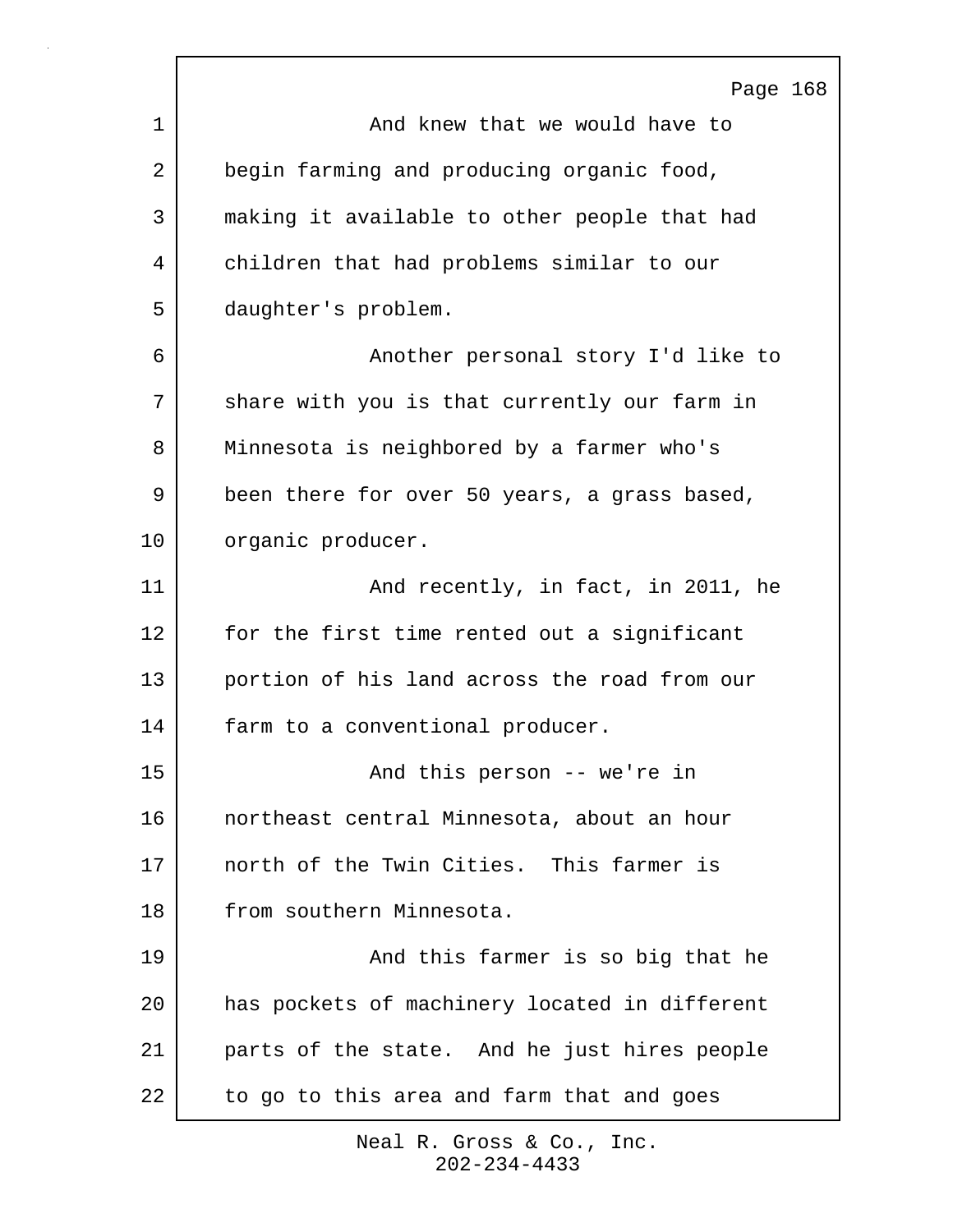Page 169 1 over here and farms that. 2 and the reason he's able to do 3 this is because of our current ag policy that 4 rewards the production of commodity crops in 5 the ways that it does. 6 So across the road from our house 7 -- thank you. Across the road from our farm 8 is what has been for 50 years a genetically 9 | modified free area of grass and pasture, it 10 is now GMO crops. 11 and that threatens our business, 12 and the current ag policy is going to, if it 13 continues is going to create more and more of 14 | this widespread situation where farmers 15 leapfrog to wherever they can find a pocket 16 of land where they could rent. 17 | The settle state is the start of the state of the state of the state of the state of the state of the sta 18 together, I want to rent 1,000 acres or 2,000 19 acres in that area and I'm going to bring 20 into that area my farming practices. 21 So again just to quickly 22 reiterate. I'm opposed to the deregulation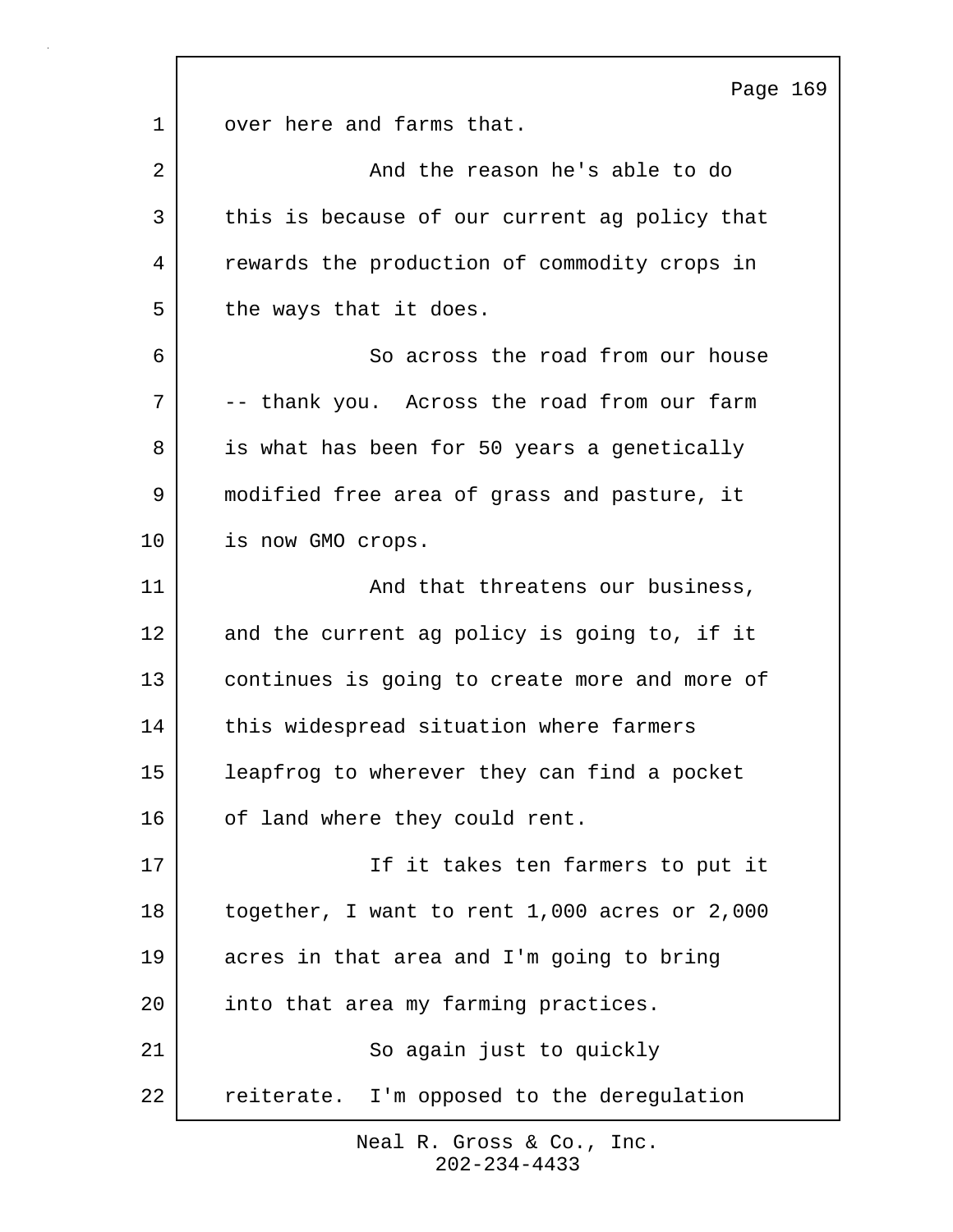|    | Page 170                                     |
|----|----------------------------------------------|
| 1  | of genetically modified organisms and crops, |
| 2  | and I'm expressing a need for a regulatory   |
| 3  | framework that compensates farmers for,      |
| 4  | organic farmers for when contamination       |
| 5  | occurs. Thank you.                           |
| 6  | MR. LIPSON: Thanks, John. John,              |
| 7  | I didn't catch what crops you grow. Can you  |
| 8  | just talk a little bit about your operation? |
| 9  | MR. MESKO: Our farm operation is             |
| 10 | beef. We also raise some pork, a small       |
| 11 | quantity of pork and lamb. And we're grass   |
| 12 | based. We don't feed grain to the beef and   |
| 13 | the lambs so we don't grow those crops. It's |
| 14 | all grass and hay pasture.                   |
| 15 | MR. LIPSON: And are you testing              |
| 16 | feed that you, are you bringing in any feed  |
| 17 | that you then have --                        |
| 18 | MR. MESKO: We purchase, the only             |
| 19 | feed we purchase -- well, for the beef and   |
| 20 | the lamb, no. We have just a handful of pigs |
| 21 | and we purchase feed for them.               |
| 22 | MR. LIPSON: Okay, thanks. Beth               |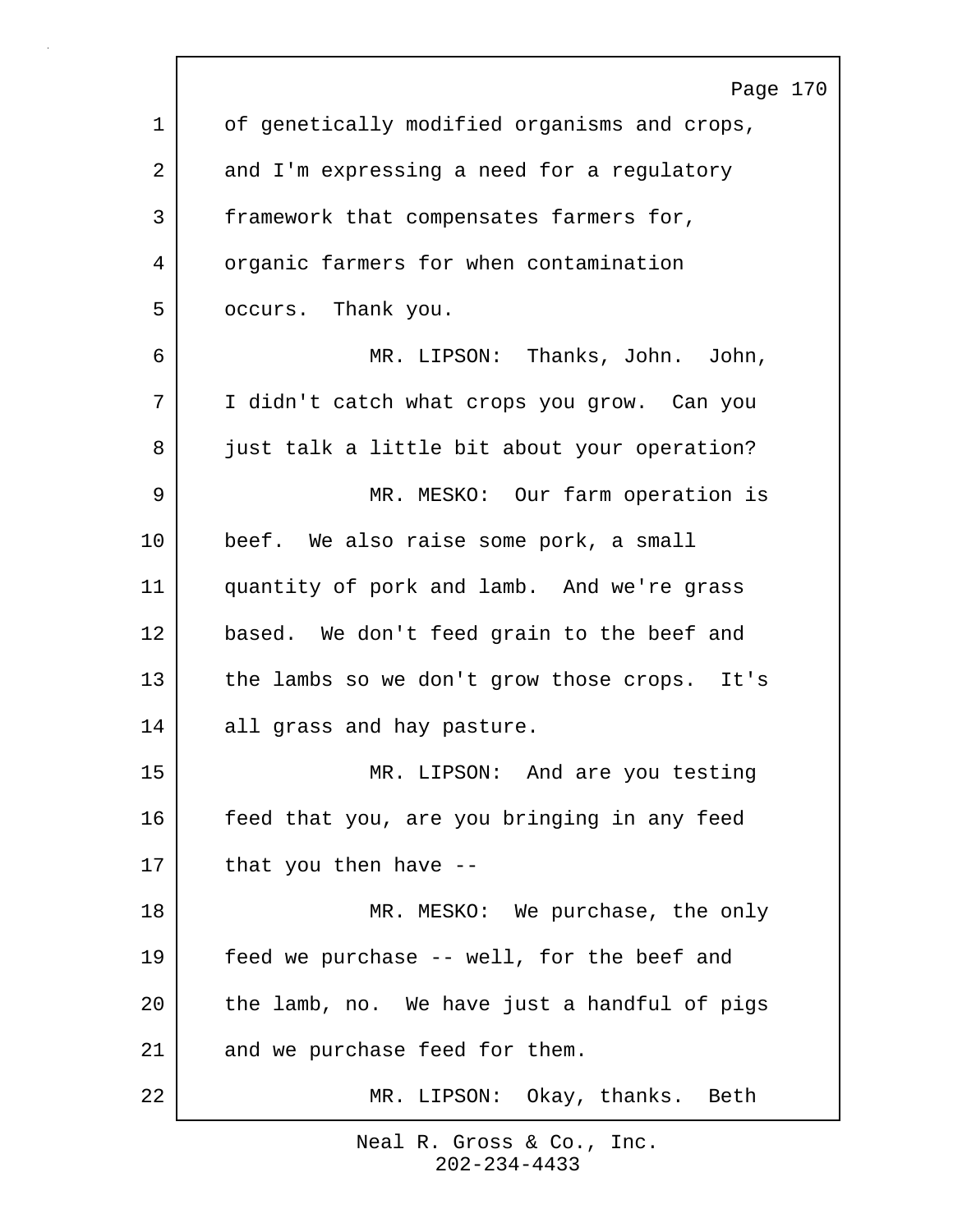|             | Page 171                                      |
|-------------|-----------------------------------------------|
| $\mathbf 1$ | Larabee? Is Beth here? How about Lindsey?     |
| 2           | Karri Stroh?                                  |
| 3           | MS. STROH: Good afternoon. I am               |
| 4           | Karri Stroh. I am the Executive Director for  |
| 5           | Northern Plains Sustainable Ag Society, and   |
| 6           | we're based in LaMoure, North Dakota.         |
| 7           | And North Dakota is ranked eighth             |
| 8           | in the U.S. for total organic crop land. I'm  |
| 9           | also an IOIA trained organic inspector, and I |
| 10          | have a background in certification decision   |
| 11          | making for some organic certifying agencies.  |
| 12          | I also live on an organic small               |
| 13          | green farm which includes organic vegetable   |
| 14          | production that we raise for farmers market.  |
| 15          | Northern Plains is a nonprofit                |
| 16          | membership organization that provides         |
| 17          | education, research and some advocacy for our |
| 18          | organic agriculture and our members.          |
| 19          | The largest portion of our                    |
| 20          | membership base is located in North Dakota    |
| 21          | and South Dakota, but we do have members in   |
| 22          | five other outlying states.                   |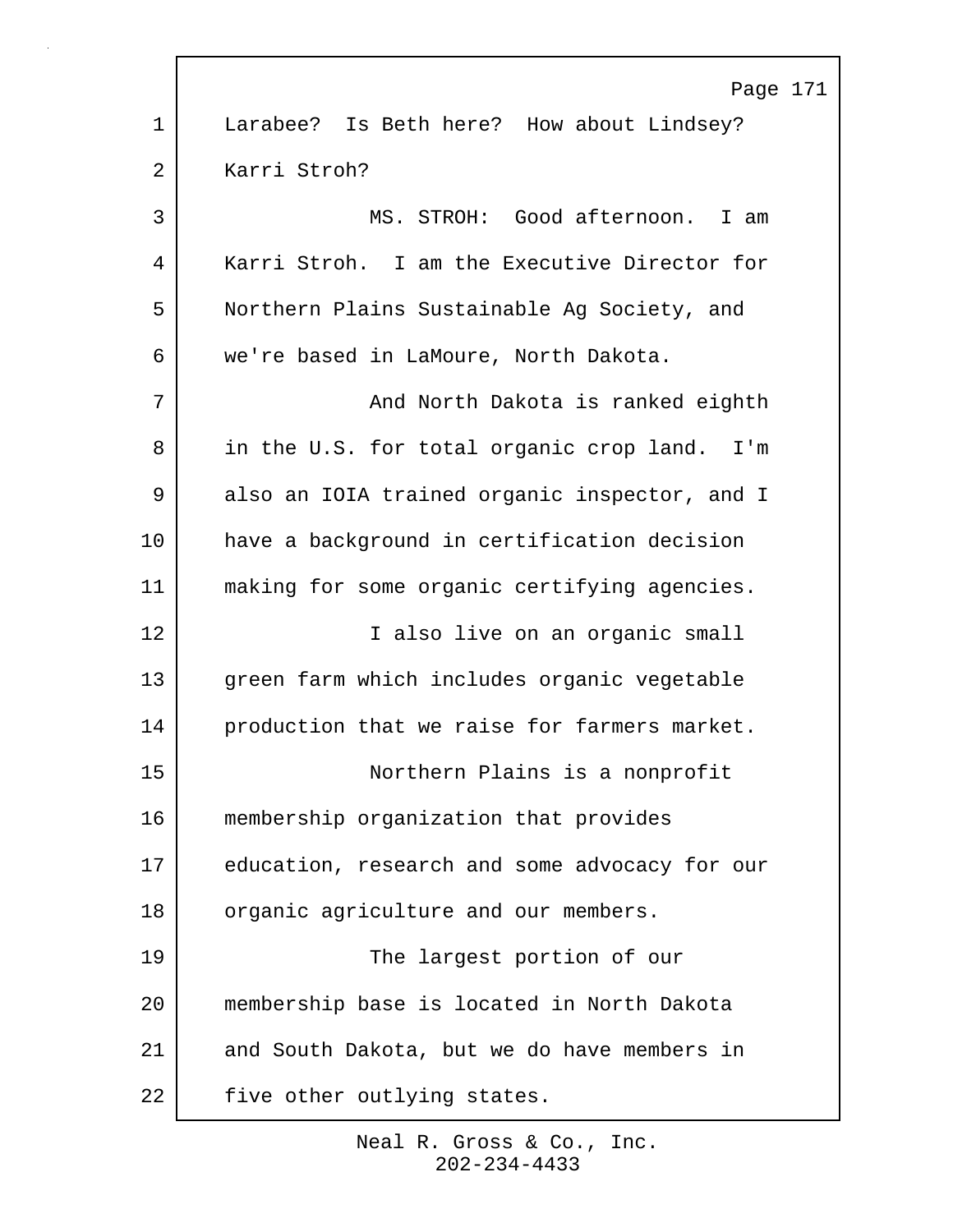Page 172 1 I have a few comments that our 2 growers, when I talked to them that I was 3 coming that they wanted me to express. And I 4 | know my time is limited so I'll try to make 5 as many of them as I can. 6 And one of the main comments that 7 they said to us is the need for connection 8 and training between the National Organic 9 Program and other USDA agencies to make sure 10 that assistance and programs that are offered 11 are in compliance with the National Organic 12 Program. 13 They also asked for the support 14 for improvements to the EQIP Organic 15 | Initiative including training of field staff, 16 creation of full time organic specialists in 17 regional offices, and outreach to organic and 18 | transitioning growers. 19 They asked for improvements to our 20 organic crop insurance including the removing 21 of the five percent surcharge on all crops, 22 the publishing of more organic price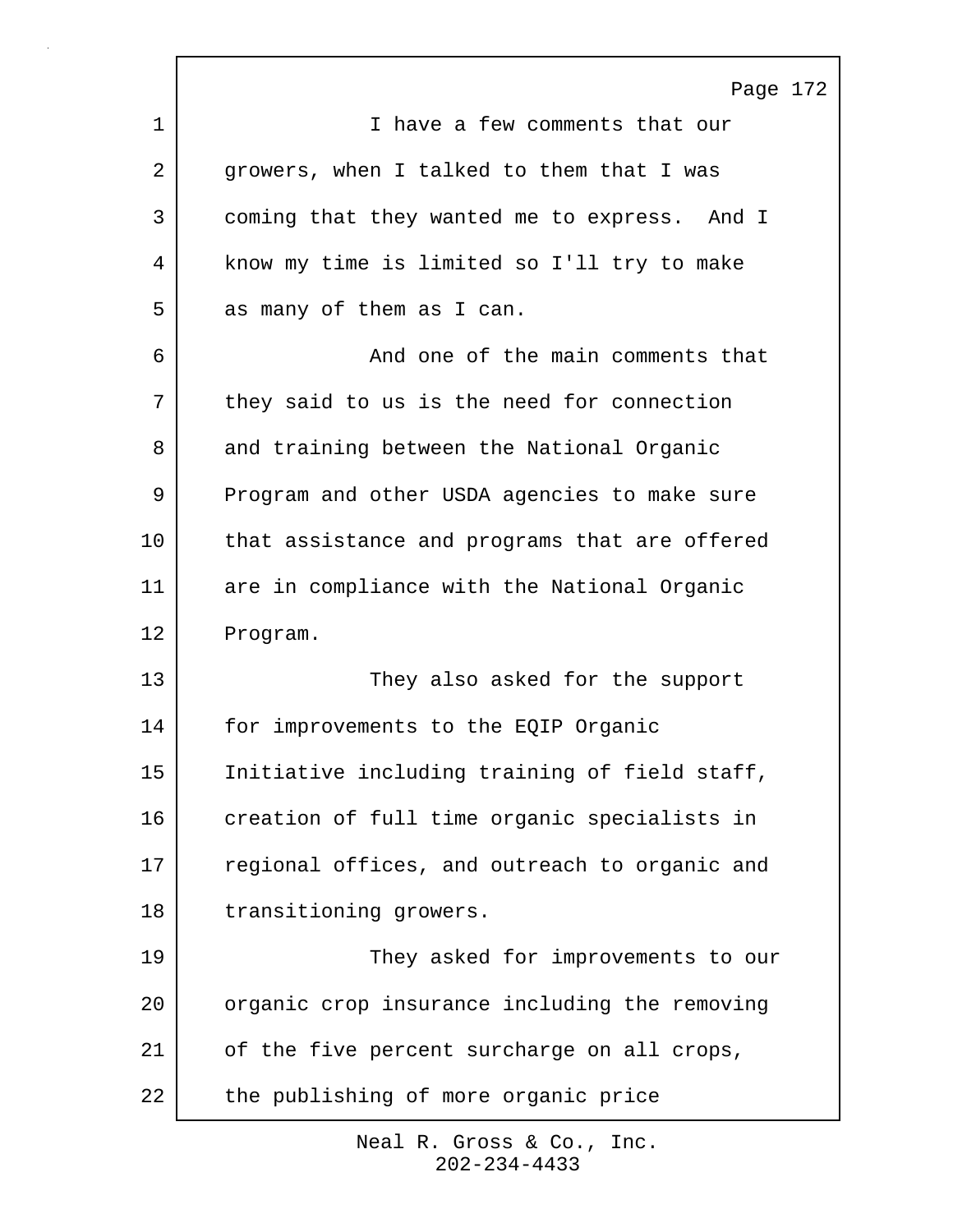|             | Page 173                                      |
|-------------|-----------------------------------------------|
| $\mathbf 1$ | elections and the creating of appropriate     |
| 2           | insurance options for their diversified       |
| 3           | operations.                                   |
| 4           | They are opposed to the USDA's                |
| 5           | deregulation of genetically modified          |
| 6           | organisms and crops, and the need for a new   |
| 7           | regulatory framework that protects their      |
| 8           | organic farms and other non-GE farmers from   |
| 9           | contamination.                                |
| 10          | And they're asking for                        |
| 11          | compensation for them when those              |
| 12          | contaminations occur on their farm.           |
| 13          | We also encourage the improved                |
| 14          | coordination between data collection agencies |
| 15          | such as the AMS and data user agencies such   |
| 16          | as the Risk Management Agency.                |
| 17          | They also wanted me to extend                 |
| 18          | their thank you for some programs that really |
| 19          | helped them on their farm. And one was the    |
| 20          | cost share reimbursement program of the 75    |
| 21          | percent with the max up to the \$750.         |
| 22          | This program is very crucial to               |
|             |                                               |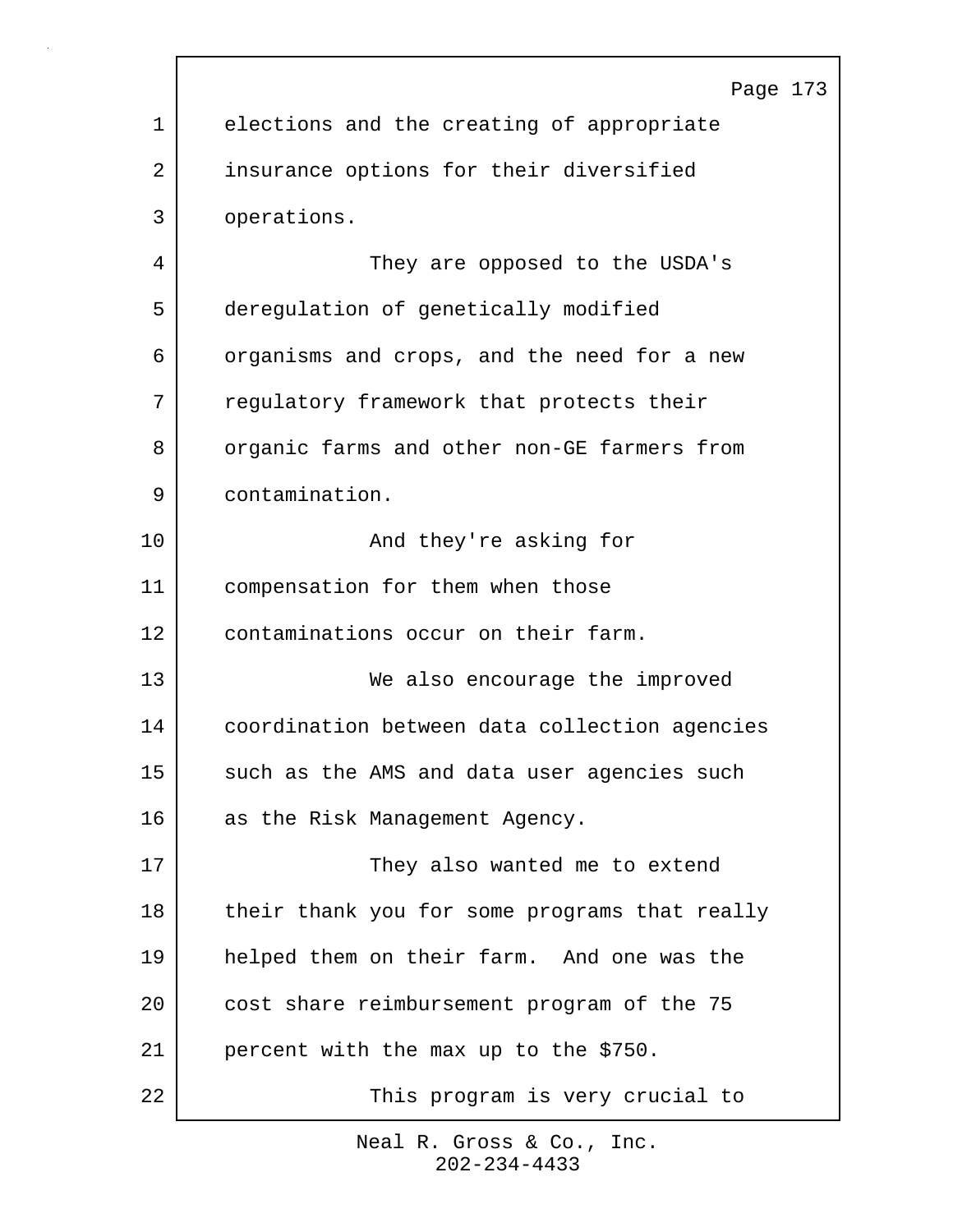|             | Page 174                                      |
|-------------|-----------------------------------------------|
| $\mathbf 1$ | small and mid-sized farmers as well as those  |
| 2           | beginning farmers. Because of the sector's    |
| 3           | lower start up costs and the market           |
| 4           | opportunities that they face they really      |
| 5           | appreciate that reimbursement program.        |
| 6           | And one other program that was                |
| 7           | highly used by our growers was the NRCS       |
| 8           | Greenhouse Hoop House extension.              |
| 9           | And everyone knows that North                 |
| 10          | Dakota, South Dakota, we face some terrible   |
| 11          | winters, and that allowed them to extend      |
| 12          | their growing season which then provided some |
| 13          | more economic income for their farms.         |
| 14          | So they were very grateful for                |
| 15          | those programs. Thank you.                    |
| 16          | MR. LIPSON: Thanks, Karri. Okay,              |
| 17          | Melissa, Beth, Lindsey, anyone there show up? |
| 18          | So let's go with Mr. Maltby, to be followed   |
| 19          | by Richard Siegel, Steve Etka.                |
| 20          | MR. MALTBY: Does that mean I can              |
| 21          | have everybody else's time, Mark? Does that   |
| 22          | give me ten people's time? Just to keep you   |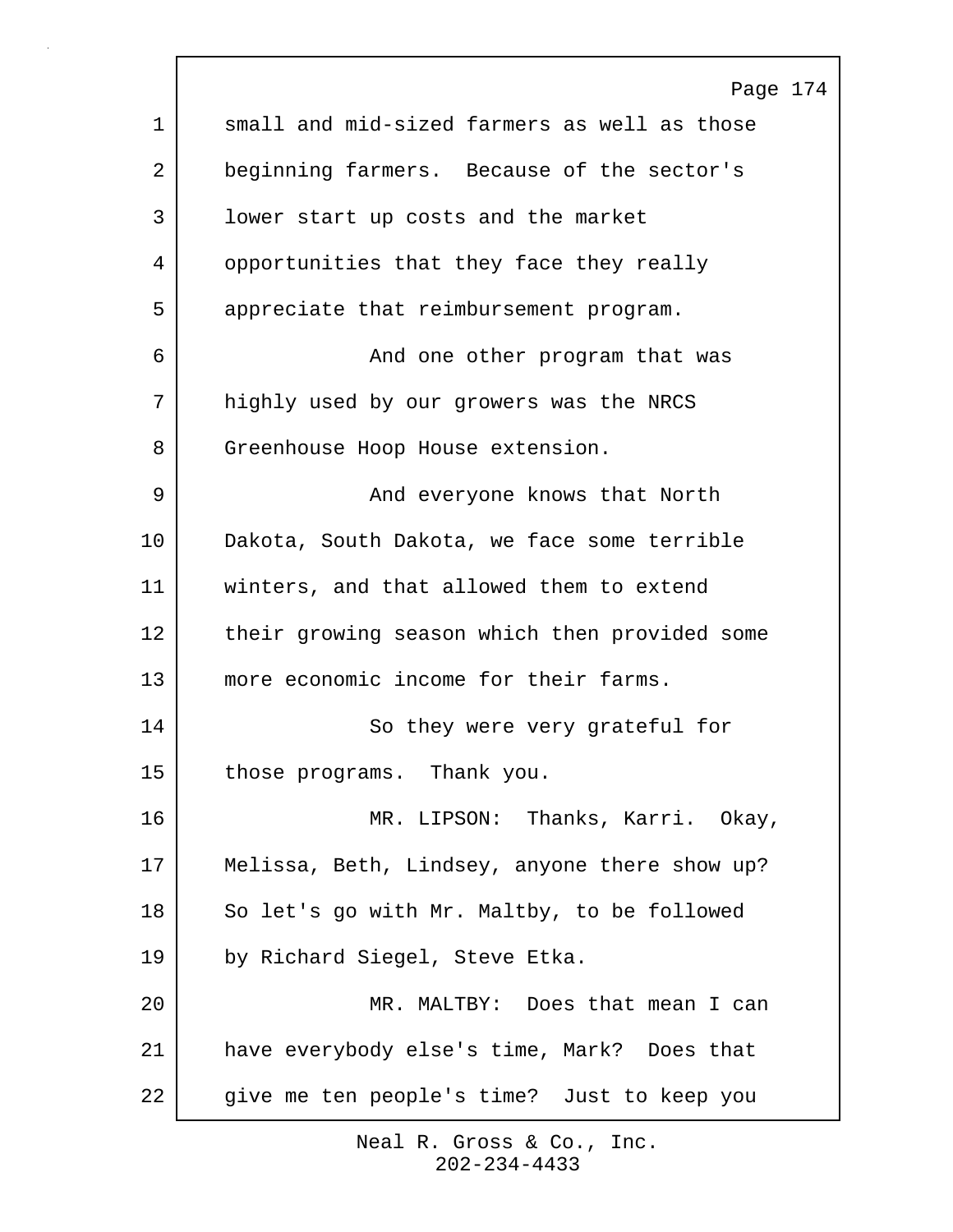Page 175 1 on schedule. 2 MR. LIPSON: If you're good. 3 MR. MALTBY: I'm always good. My 4 name is Ed Maltby. I'm the Executive 5 Director of the Northeast Organic Dairy 6 Producers Alliance and coordinator for the 7 Federation of Organic Dairy Farmers, 8 representing organic farmers from across the 9 country. 10 We are one of the few, if not the 11 only, organizations that actually represents 12 producers without any connection to the 13 marketplace. 14 Being able to speak in a room such 15 as this, I went to one of the working groups 16 we had three or four years ago which was in a 17 small conference room, 20 or 30 people were 18 there. 19 | The South Chapter and it seems that we've actually 20 come to maturity, and with maturity brings 21 problems and challenges. The age of 22 enforcement we hope is not the age of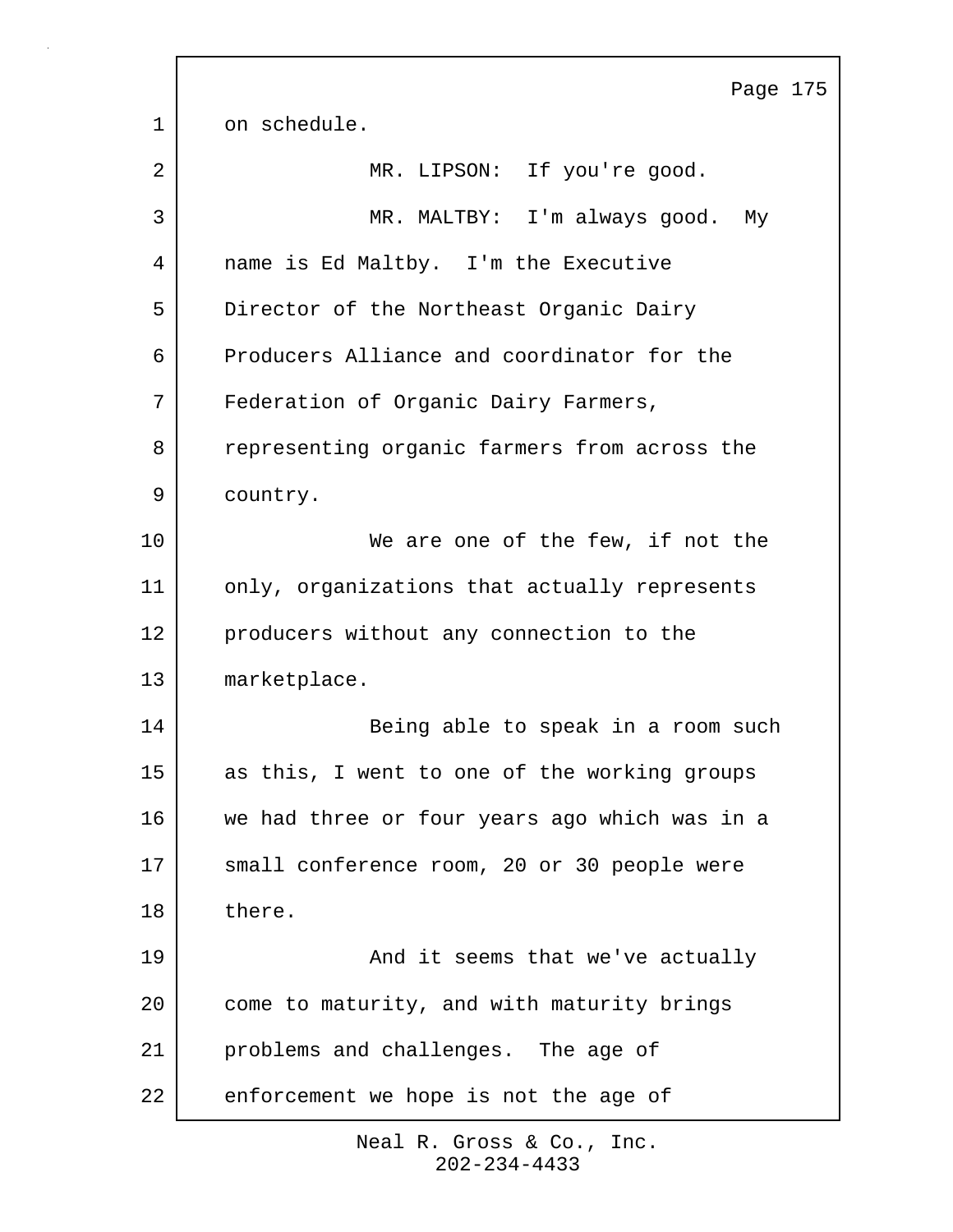Page 176 1 bureaucracy. 2 | While I don't necessarily agree 3 with, wonderful certifier who's the best 4 certifier in the world, but the passed rules 5 increase the certification time by 30 6 percent. 7 It has increased the time that 8 | farmers have to spend on the certification 9 paperwork, and it varies from certifier to 10 certifier exactly how that is imposed. 11 We have to leave farmers time to 12 farm and we have to keep the paperwork burden 13 down to as low as most bureaucrats would 14 like. I believe there's an office of 15 reduction of paperwork burden somewhere in 16 the USDA, is there? Perhaps I can take my 17 case there. 18 Organic dairy is widely 19 acknowledged as an entry point into organic 20 consumption, and I think organic dairy 21 represents six percent of the total sales of 22 dairy product within the United States.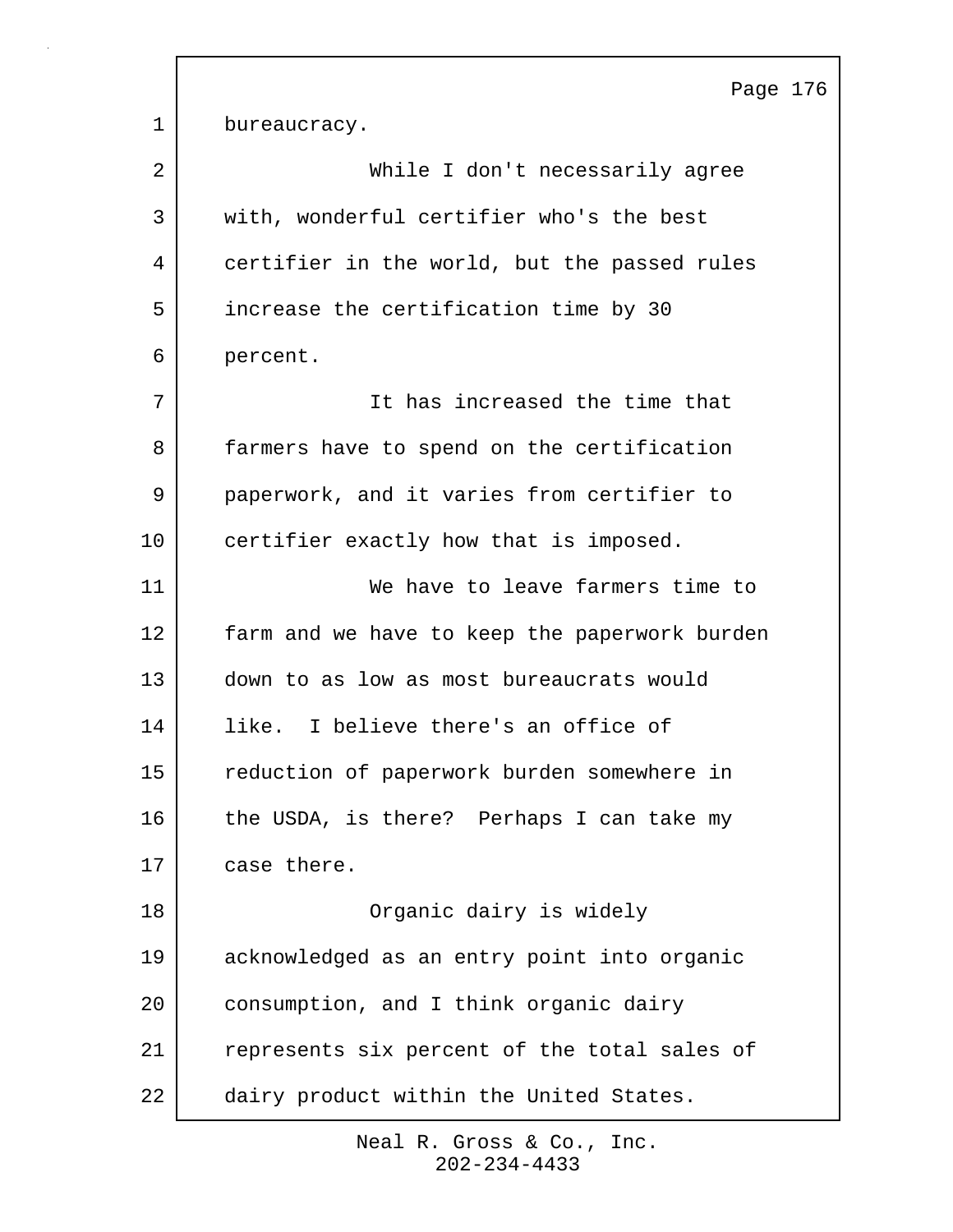Page 177 1 | About four percent in volume, I 2 think, of fluid sales of dairy product, and 3 approximately 1.3 percent the total volume of 4 | milk produced, I think. And the reason I 5 think is because we don't have the data 6 available. We don't have parity with the 7 conventional world. 8 | Consequence Despite the impressive growth and 9 innovation of organic dairy, when it comes to 10 | AMS market news reporting, organic dairy as 11 part of the dairy programs is the newest 12 organic effort, less than two year old, is 13 still playing catch up to the other areas 14 with a bigger, longer lead time and more 15 organic staff. 16 We are well served by Eric Graf, 17 who made it to D.C. today. Thank you for all 18 the work you do. You've revolutionized our 19 database. 20 | Rut despite his dedication, 21 resourcefulness and support from his 22 colleagues, this obviously has limits to what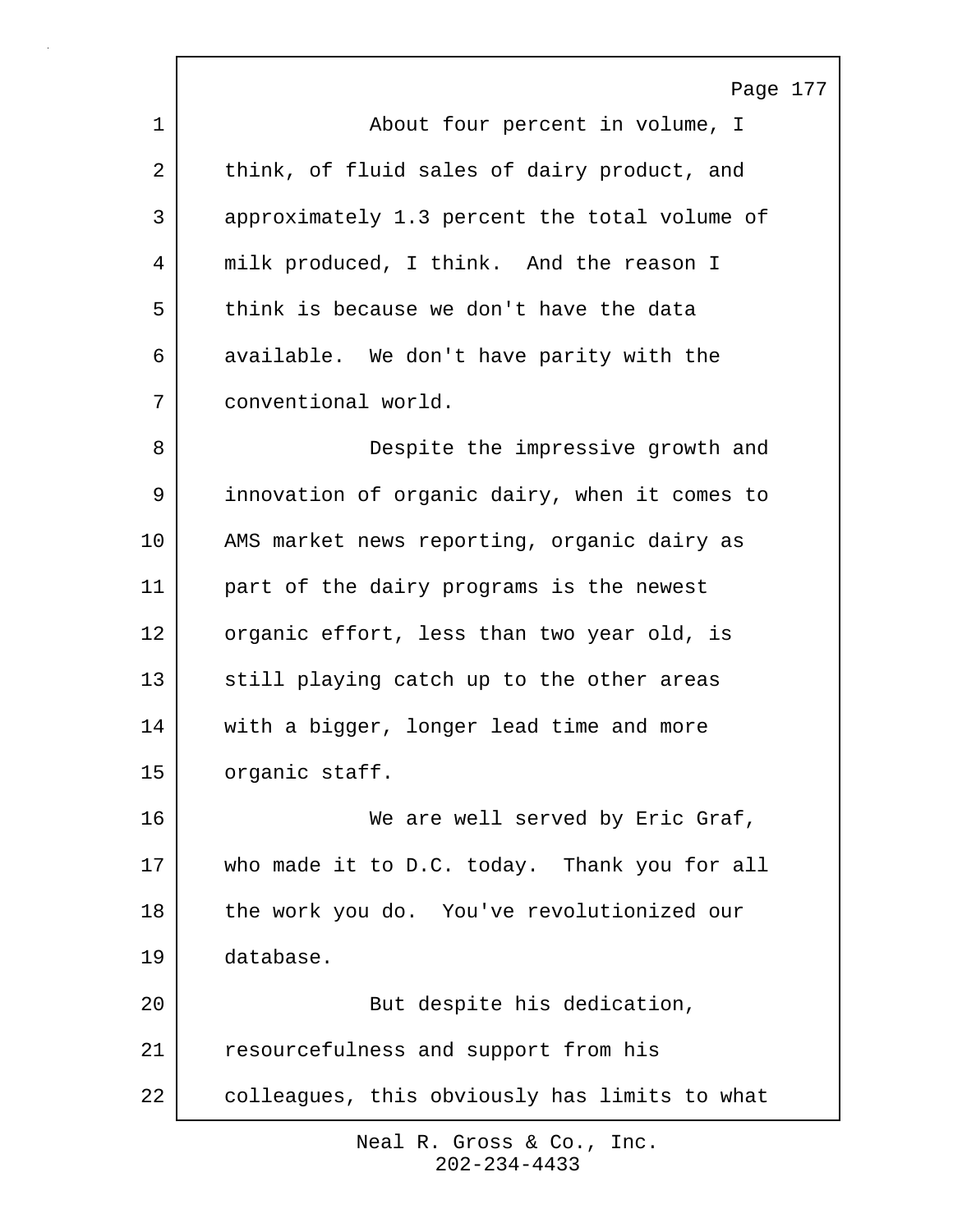Page 178 1 can be accomplished. 2 | And why is this important more so 3 for organic producers? Organic dairy 4 producers, unlike conventional producers, 5 negotiate directly the processes rather than 6 have a price set by the Federal Milk 7 | Marketing Order. 8 and if you have two hours I can 9 give you a brief lecture on the Federal Milk 10 Marketing Order as well if you'd like, but 11 processes of access to their own unique 12 proprietary information, plus can pay for 13 costly industry reports. 14 In order to level the playing 15 field, when you come to contractual 16 negotiations, when you come to producers 17 making choices about their families' futures, 18 | when you come to new entrants in the industry 19 who want to evaluate what their income is 20 going to be and how that income is going to 21 be worked out, we need accurate and readily 22 accessible data.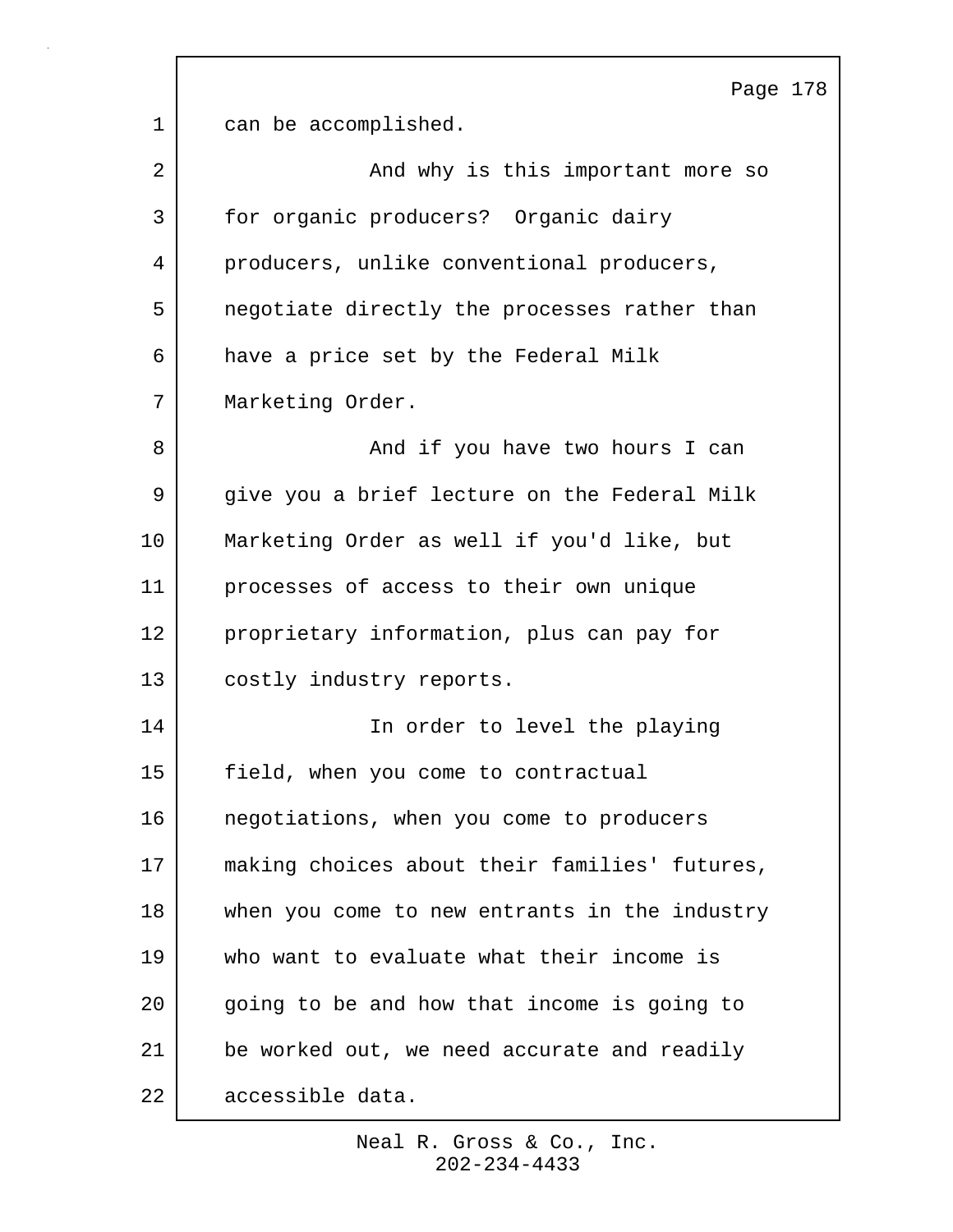|    | Page 179                                      |
|----|-----------------------------------------------|
| 1  | Without that the producers cannot             |
| 2  | plan for the future, cannot make good         |
| 3  | decisions about risk management and as I've   |
| 4  | just said, not in an equal position of        |
| 5  | negotiating the processes for a fair price.   |
| 6  | There is no information of                    |
| 7  | marketing of cheese and other manufactured    |
| 8  | nonfluid products, which is essential to      |
| 9  | small to mid-sized operations, especially the |
| 10 | value added marketing done by organic dairies |
| 11 | who are aiming to supplement or to sell it on |
| 12 | the wholesale market.                         |
| 13 | Parity with nonorganic to have                |
| 14 | reporting done in all classes of organic      |
| 15 | milk, there are many dairy programs offices   |
| 16 | in D.C. and hundreds when the market          |
| 17 | administrative offices are included.          |
| 18 | There is a wealth of data about               |
| 19 | organic milk, bulk milk sales and geographic  |
| 20 | flows within already collected Federal Milk   |
| 21 | Market Order administrative data reported by  |
| 22 | the milk plants, which is currently not       |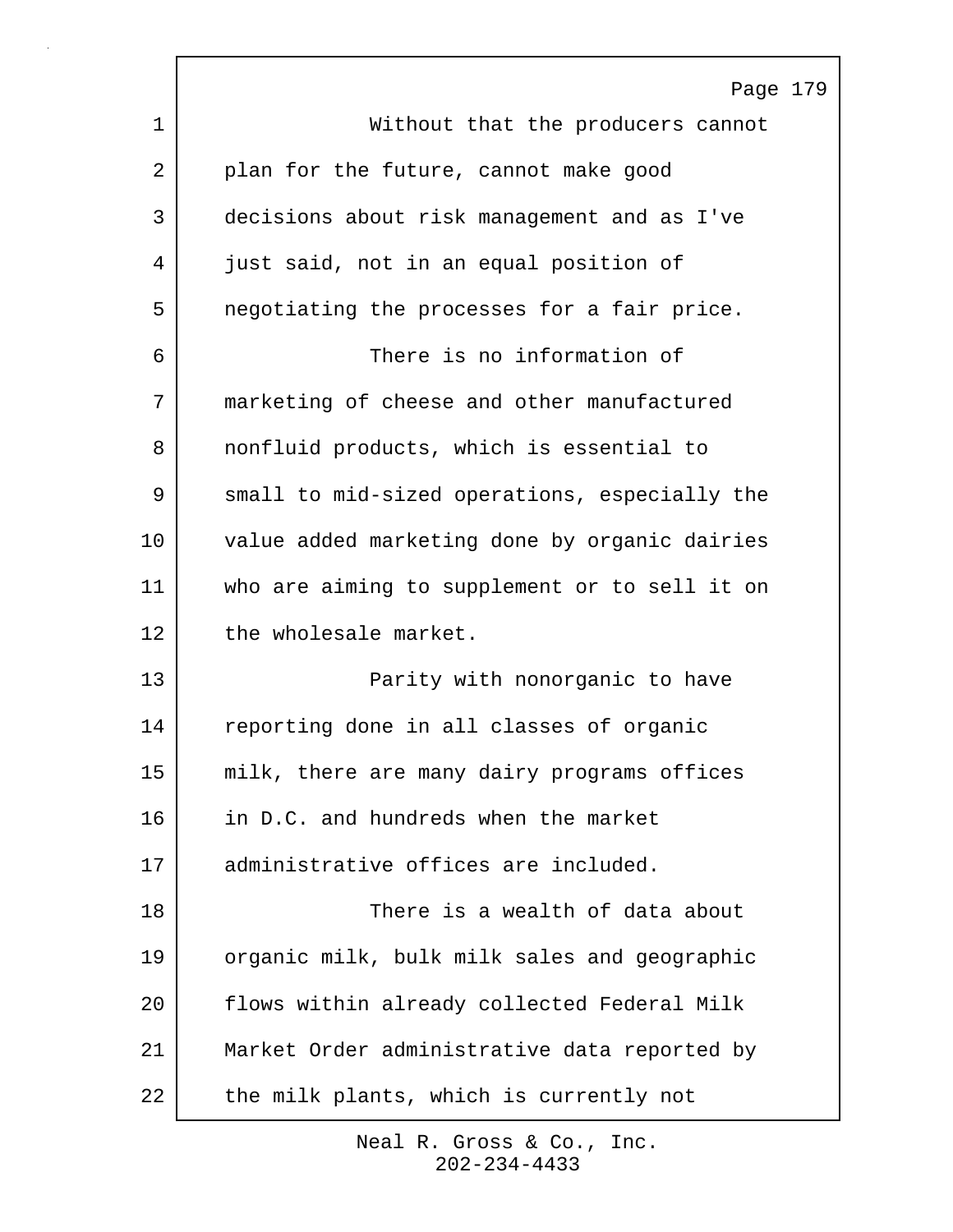Page 180 1 available to organic producers through the 2 market news. 3 We would like to see this made 4 available. We're not asking for any new 5 data, we're asking to be able to use the data 6 that is already there. 7 | There's no cost, very little cost 8 in sharing information. And I can also 9 suggest how this sharing could be paid for. 10 Organic dairy is mostly Class I 11 milk, 75 percent to 80 percent I think is 12 sold as fluid milk, plays into the Federal 13 Milk Marketing Order pool, but gets no 14 benefit from it. 15 and we're talking about tens of 16 millions of dollars, so we divert some of 17 those tens of millions of dollars into paying 18 | for some of these programs, and organic dairy 19 farms can get the benefit of the money that 20 goes into the Class I pool which they don't 21 benefit at this point. 22 Retail pricing, what we would like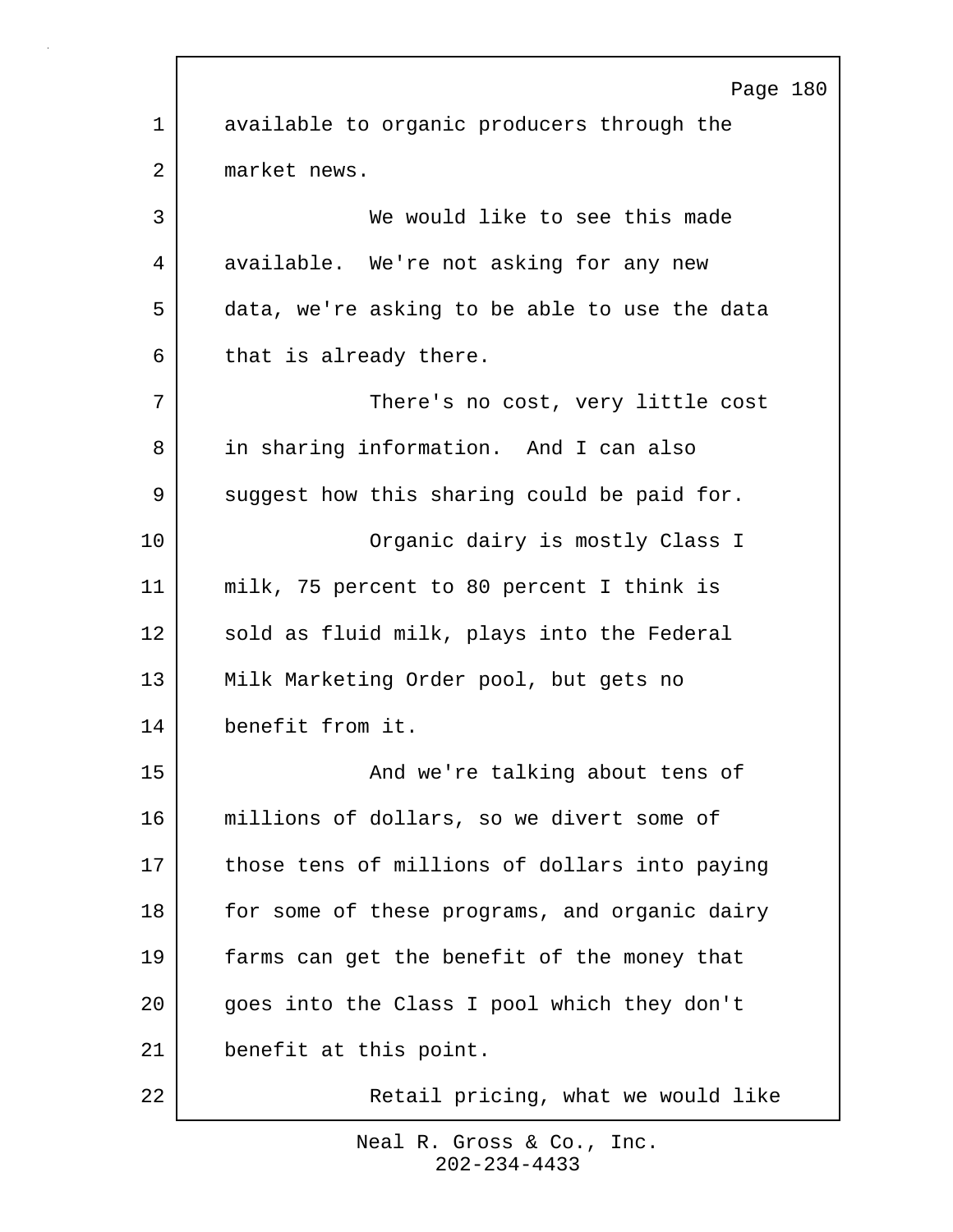|             | Page 181                                      |
|-------------|-----------------------------------------------|
| $\mathbf 1$ | to see is the same reporting of retail        |
| 2           | pricing that you get with the conventional    |
| 3           | milks, and hopefully extending it slightly to |
| 4           | include natural foods stores, Whole Foods,    |
| 5           | Trader Joe's.                                 |
| 6           | So it's a representative price                |
| 7           | range reflecting all prices currently         |
| 8           | offered, which is a more accurate             |
| 9           | representation of pricing in the simple       |
| 10          | average of nonsale prices of the two largest  |
| 11          | brands in two stores.                         |
| 12          | Moving through on to anticipating             |
| 13          | problems with -- she said stop. Should I      |
| 14          | stop?                                         |
| 15          | MR. LIPSON: No, go ahead and                  |
| 16          | finish up.                                    |
| 17          | MR. MALTBY: Oh, thank you very                |
| 18          | much.                                         |
| 19          | MR. LIPSON: Because we are quite              |
| 20          | ahead of schedule.                            |
| 21          | Thank you.<br>MR. MALTBY:<br>$\mathbf{I}$     |
| 22          | apologize for that.                           |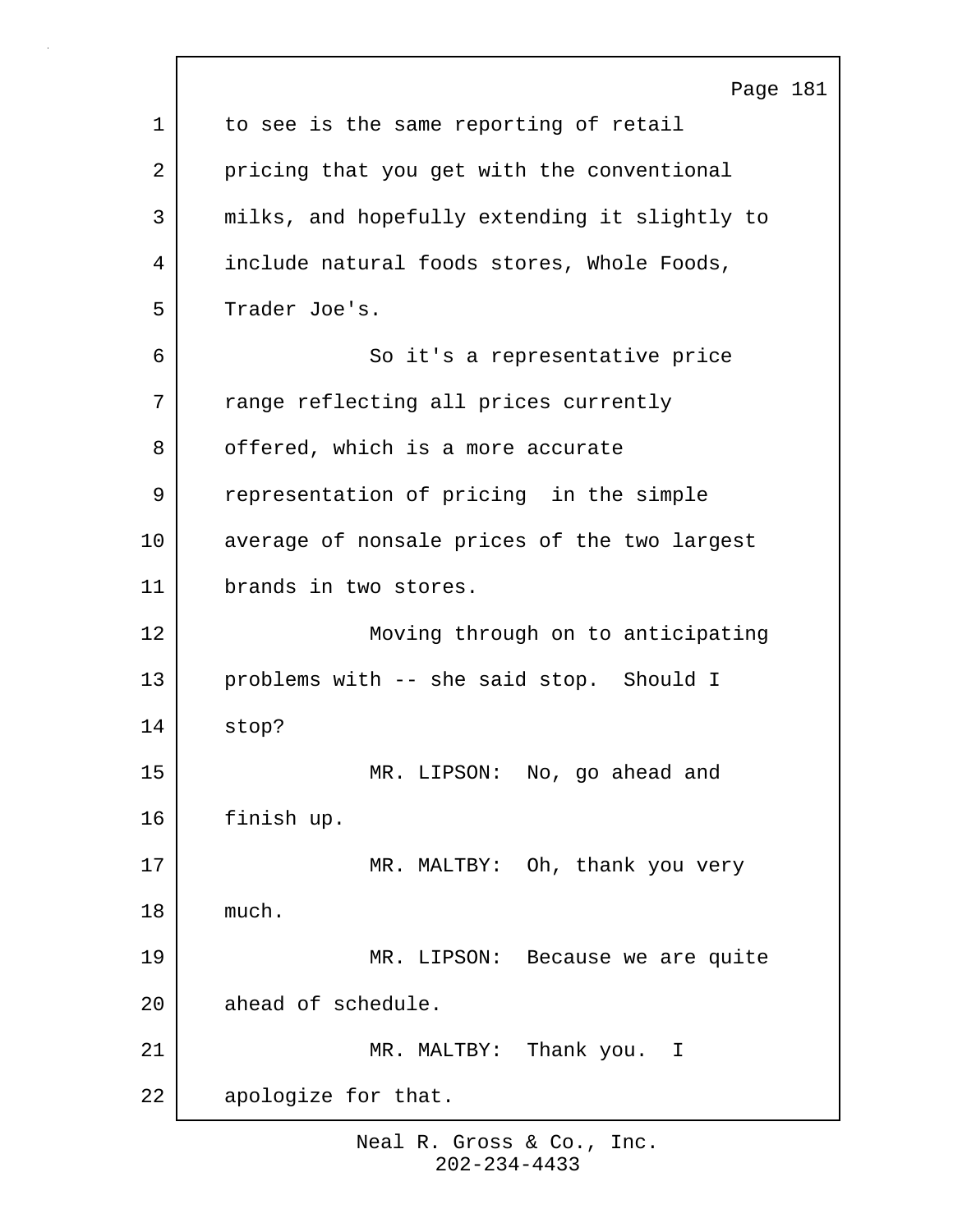|    | Page 182                                      |
|----|-----------------------------------------------|
| 1  | MR. LIPSON: Not too much longer.              |
| 2  | MR. MALTBY: I can tell a story is             |
| 3  | really what I can -- anticipating the next    |
| 4  | Farm Bill, the Representative Peterson has    |
| 5  | brought in language which is going to form    |
| 6  | the basis of the next Farm Bill.              |
| 7  | And it comes as far as directly               |
| 8  | from the foundation of the future produced by |
| 9  | the National Milk Federation, and part of     |
| 10 | that is supply management and insurance, a    |
| 11 | change in the way that the milk supply is     |
| 12 | controlled.                                   |
| 13 | This does not relate at all to                |
| 14 | organic either in the insurance side, in the  |
| 15 | marketing side or in the supply management    |
| 16 | side.                                         |
| 17 | And when this comes back to the               |
| 18 | Secretary to be implemented in some form,     |
| 19 | what we're asking for is that organic is      |
| 20 | exempt and organic is represented, is a       |
| 21 | commodity of conventional milk of the dairy   |
| 22 | industry.                                     |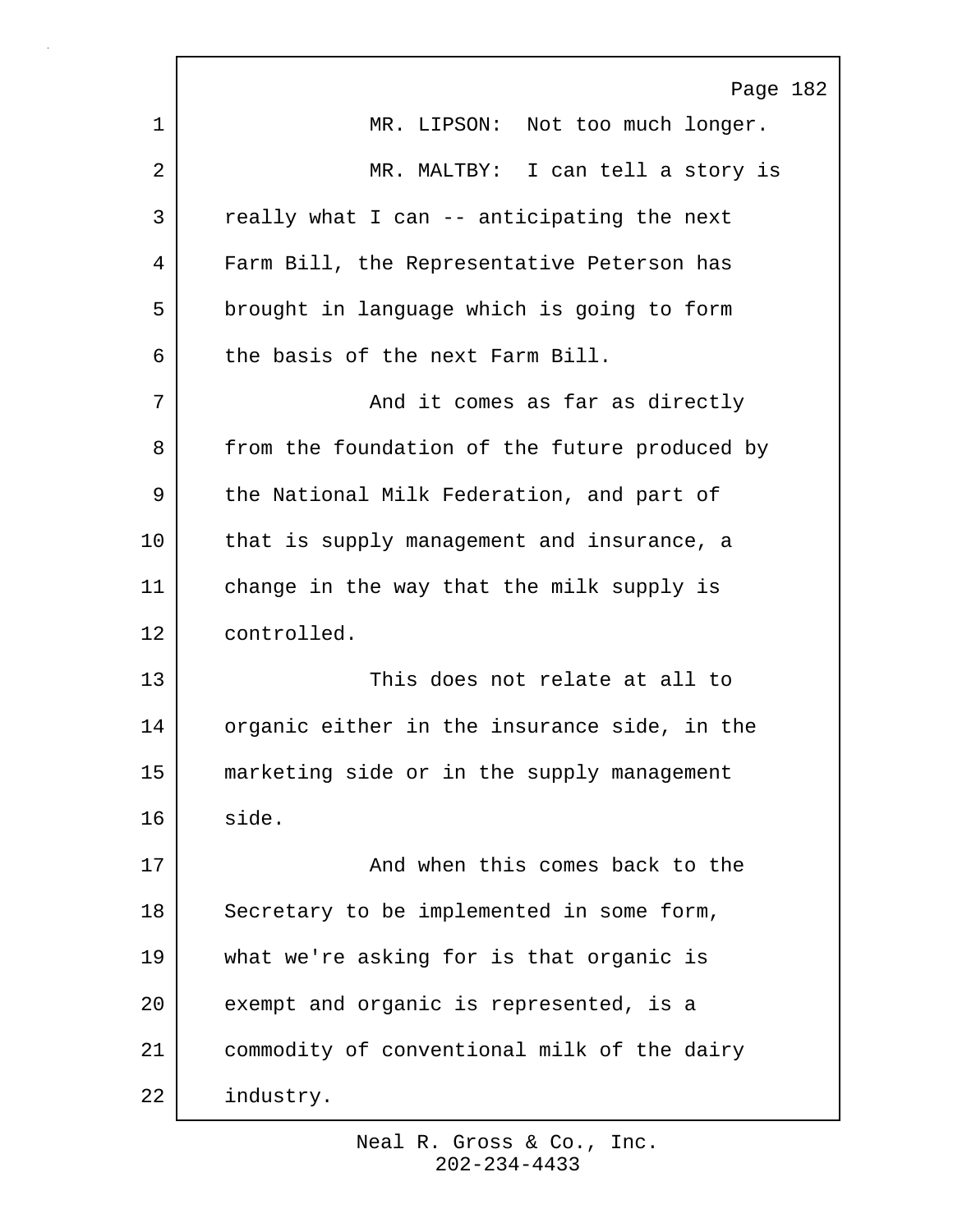|    | Page 183                                      |
|----|-----------------------------------------------|
| 1  | FSA and Rural Development,                    |
| 2  | essential to the development of value added   |
| 3  | milk processing and value added meat          |
| 4  | marketing, we need equal treatment of         |
| 5  | facilities that handle organic product.       |
| 6  | We don't see that in the                      |
| 7  | countryside, we don't see that in the         |
| 8  | Northeast. In fact, restaurants get           |
| 9  | preference.                                   |
| 10 | GIPSA, that has to be passed,                 |
| 11 | implemented in order to ensure fair           |
| 12 | contracts. A majority of organic producers    |
| 13 | especially in dairy have individual contracts |
| 14 | and they need to be protected from abuse by   |
| 15 | processes.                                    |
| 16 | Any questions?                                |
| 17 | MR. LIPSON: Thank you. Okay,                  |
| 18 | anybody come in that we skipped? Beth,        |
| 19 | Lindsey, Karri? Oh no, we did get, we have    |
| 20 | Karri. And is Dick Siegel here? There he      |
| 21 | is, okay.                                     |
| 22 | You're on deck. Go ahead, tell us             |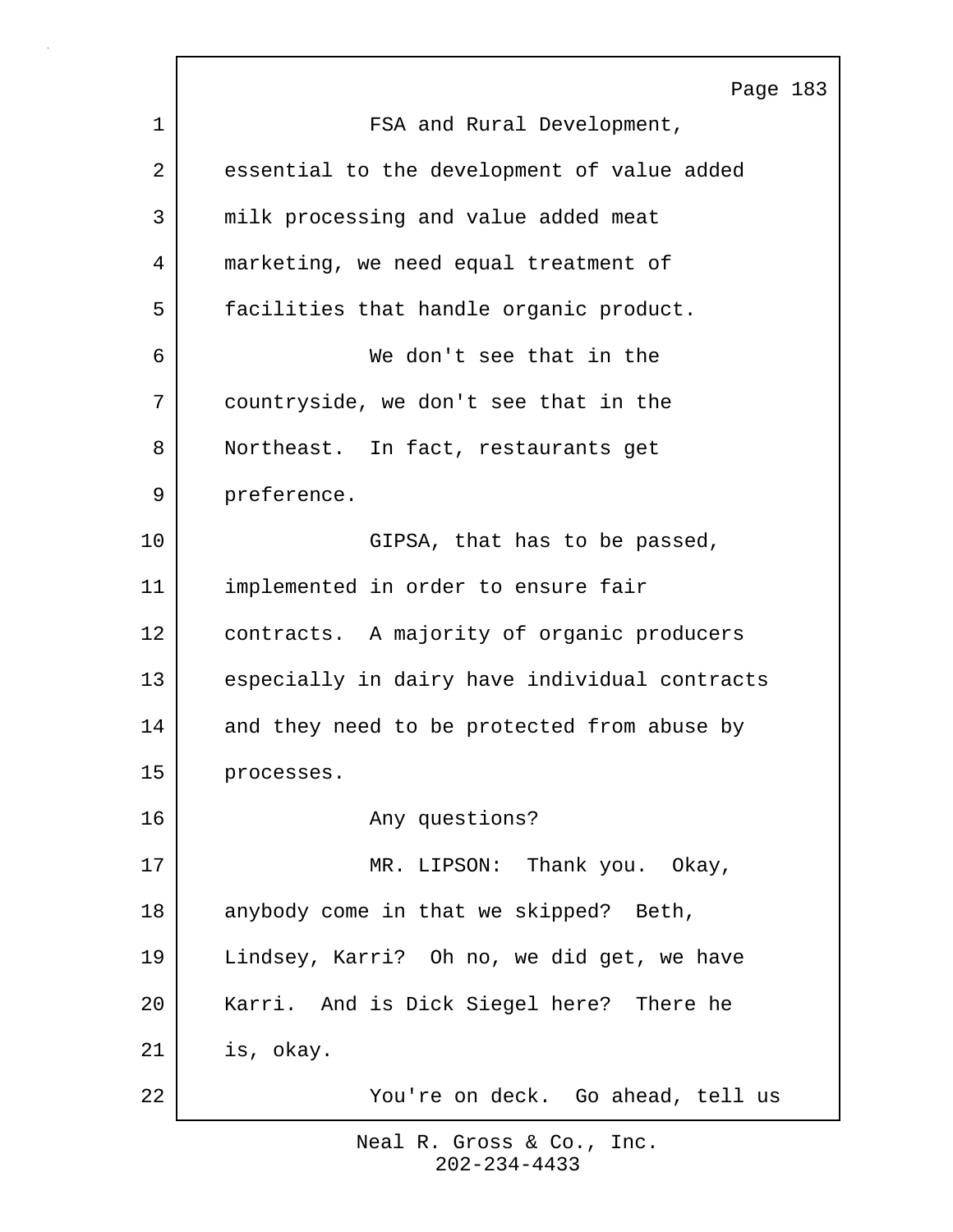Page 184 1 your name and where you're from. 2 MS. SHUTE: Sure. Good afternoon, 3 my name is Lindsey Lusher Shute. I'm with 4 | the National Young Farmers Coalition, a new 5 organization that was founded by and for the 6 next generation of organic and sustainable 7 | growers in the United States. 8 I'm also, my husband and I run a 9 CSA farm, noncertified organic in the Hudson 10 Valley of New York State, and we serve about 11 500 families in New York City and in the 12 | Hudson Valley. 13 So as you're all no doubt aware, 14 organic agriculture is driving much of the 15 renewed interest in farming as a career in 16 the United States. 17 Young people are looking to 18 | organic farming as an opportunity for 19 independence, leadership and as a healthy way 20 to contribute to their communities. 21 Given the need for hundreds of 22 thousands of new growers in the United States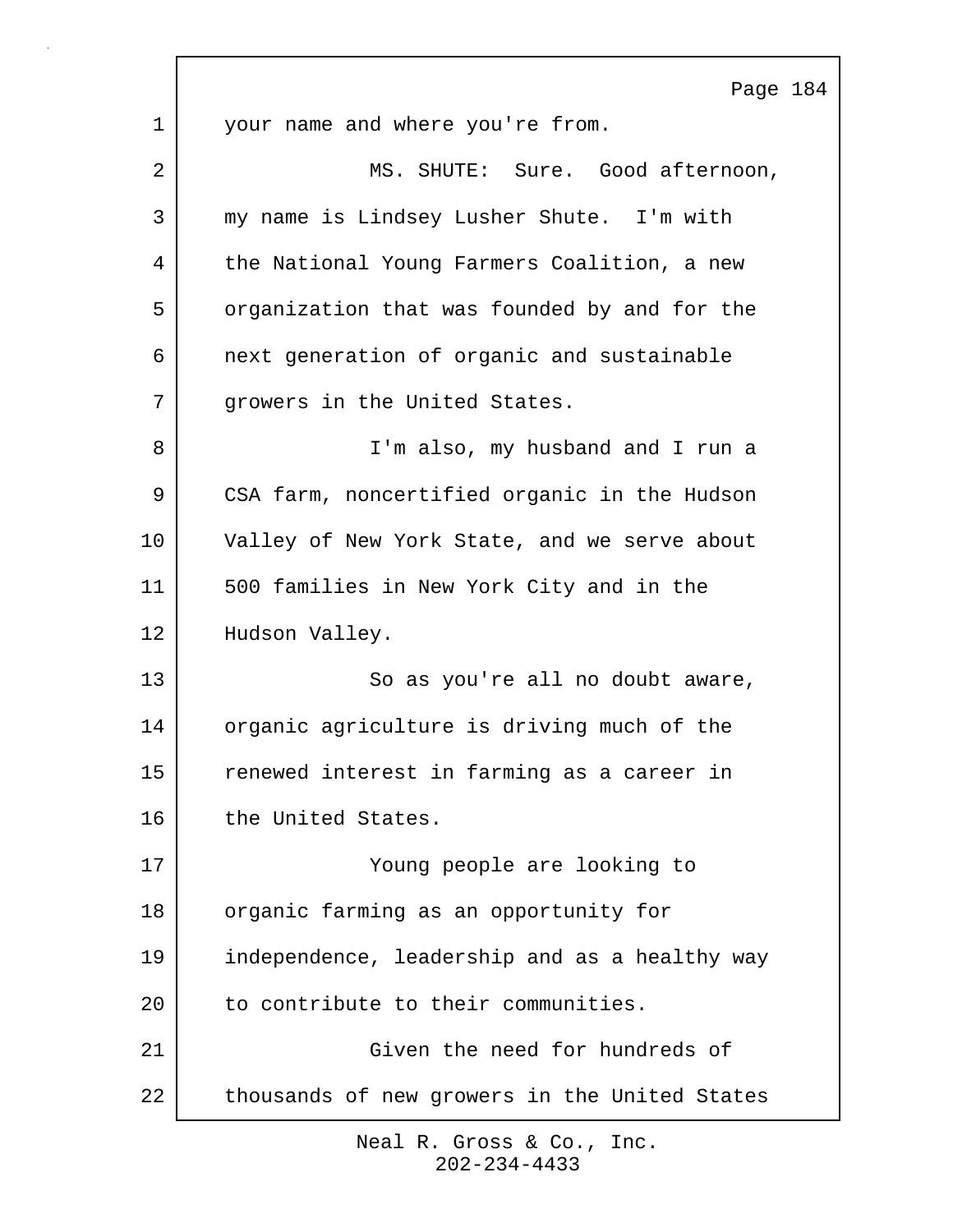|    | Page 185                                      |
|----|-----------------------------------------------|
| 1  | as identified by Secretary Vilsack, and       |
| 2  | growing demand for organics, this is very     |
| 3  | positive.                                     |
| 4  | But it's important to emphasize               |
| 5  | how vulnerable these farmers are within their |
| 6  | first few growing seasons.                    |
| 7  | In a recent survey by our                     |
| 8  | organization of 1,000 young and beginning     |
| 9  | farmers, 80 percent of whom are self          |
| 10 | identified organic growers, I don't know if   |
| 11 | they're certified or not, but their biggest   |
| 12 | needs and challenges are need for capital,    |
| 13 | land access and health insurance, probably no |
| 14 | surprise.                                     |
| 15 | USDA programs for organic growers             |
| 16 | like EQIP do help to meet some of the capital |
| 17 | needs of organic growers but can do a lot     |
| 18 | more.                                         |
| 19 | Anecdotal evidence suggest that               |
| 20 | NRCS agents are making EQIP information       |
| 21 | available to beginners and that many          |
| 22 | beginners are being offered cost sharing      |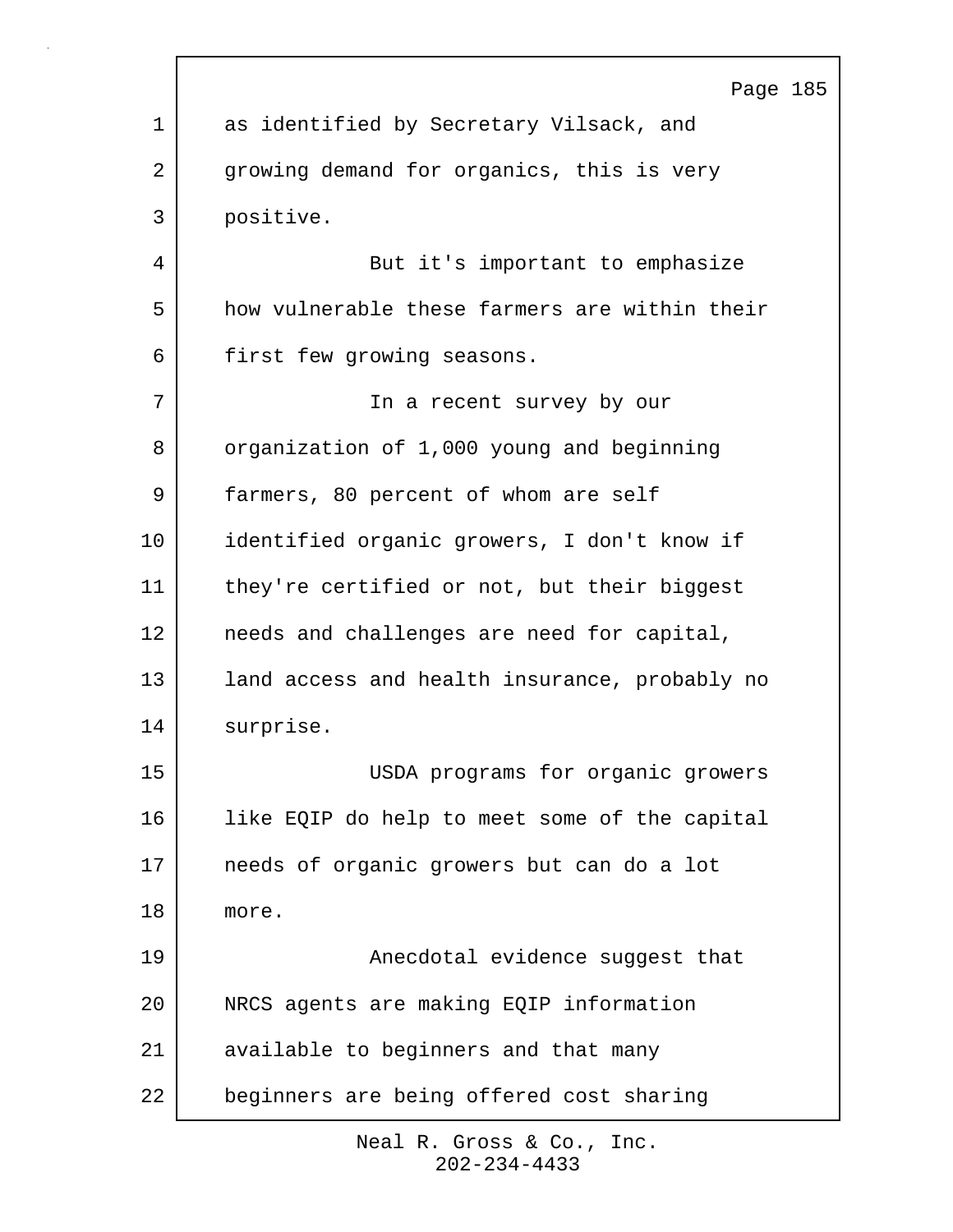|    | Page 186                                      |
|----|-----------------------------------------------|
| 1  | contracts, but that few beginning farmers are |
| 2  | receiving the 30 percent advance payment that |
| 3  | they qualify for under the 2008 Farm Bill.    |
| 4  | Without an advance payment, some              |
| 5  | beginning farmers are seeking loans to cover  |
| 6  | the cost of EQIP projects or not              |
| 7  | participating at all.                         |
| 8  | Of course, with more extensive                |
| 9  | EQIP projects we recognize that a loan might  |
| 10 | be necessary, but it certainly doesn't make   |
| 11 | sense for growers to borrow more than they    |
| 12 | need or to get loans unnecessarily.           |
| 13 | Therefore, we strongly encourage              |
| 14 | USDA to regularly remind its NRCS state       |
| 15 | offices and agents about the advance payment  |
| 16 | option and create materials targeted at       |
| 17 | beginners to help them navigate the program,  |
| 18 | and remind their local agent of the advance   |
| 19 | payment option.                               |
| 20 | Such materials should be readily              |
| 21 | available at usda.gov. Furthermore, we are    |
| 22 | encouraged that USDA is working with its NRCS |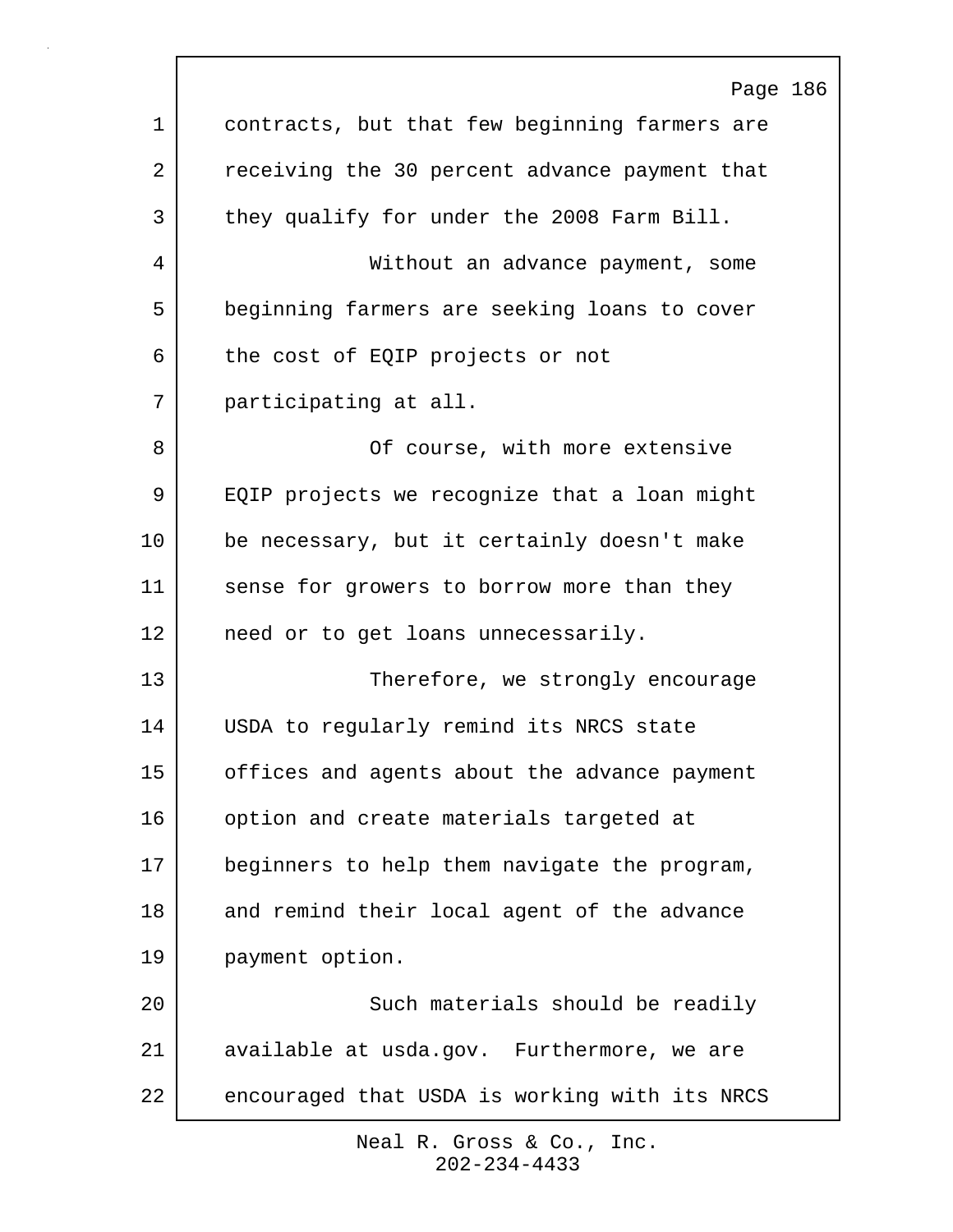|             | Page 187                                      |
|-------------|-----------------------------------------------|
| $\mathbf 1$ | agents on education around organics. But we   |
| 2           | still receive reports that EQIP programs are  |
| 3           | conflicting with the National Organic         |
| 4           | Program.                                      |
| 5           | As an example, a young organic                |
| 6           | grower who received EQIP funding for the      |
| 7           | construction of a deer fence was told to      |
| 8           | maintain that fence with Roundup.             |
| 9           | Growers are working through these             |
| 10          | conflicts on a case-by-case basis, but an     |
| 11          | unsupportive and conflicting process is very  |
| 12          | time consuming and stressful especially for a |
| 13          | newcomer.                                     |
| 14          | USDA should create more                       |
| 15          | coordination and crosswalks between the       |
| 16          | National Organic Program and its other        |
| 17          | agencies and programs to enable full          |
| 18          | participation by organic growers.             |
| 19          | In regards to certification, many             |
| 20          | of the beginners that we work with are        |
| 21          | seeking to certify their farms as organic,    |
| 22          | which is another program where the need for   |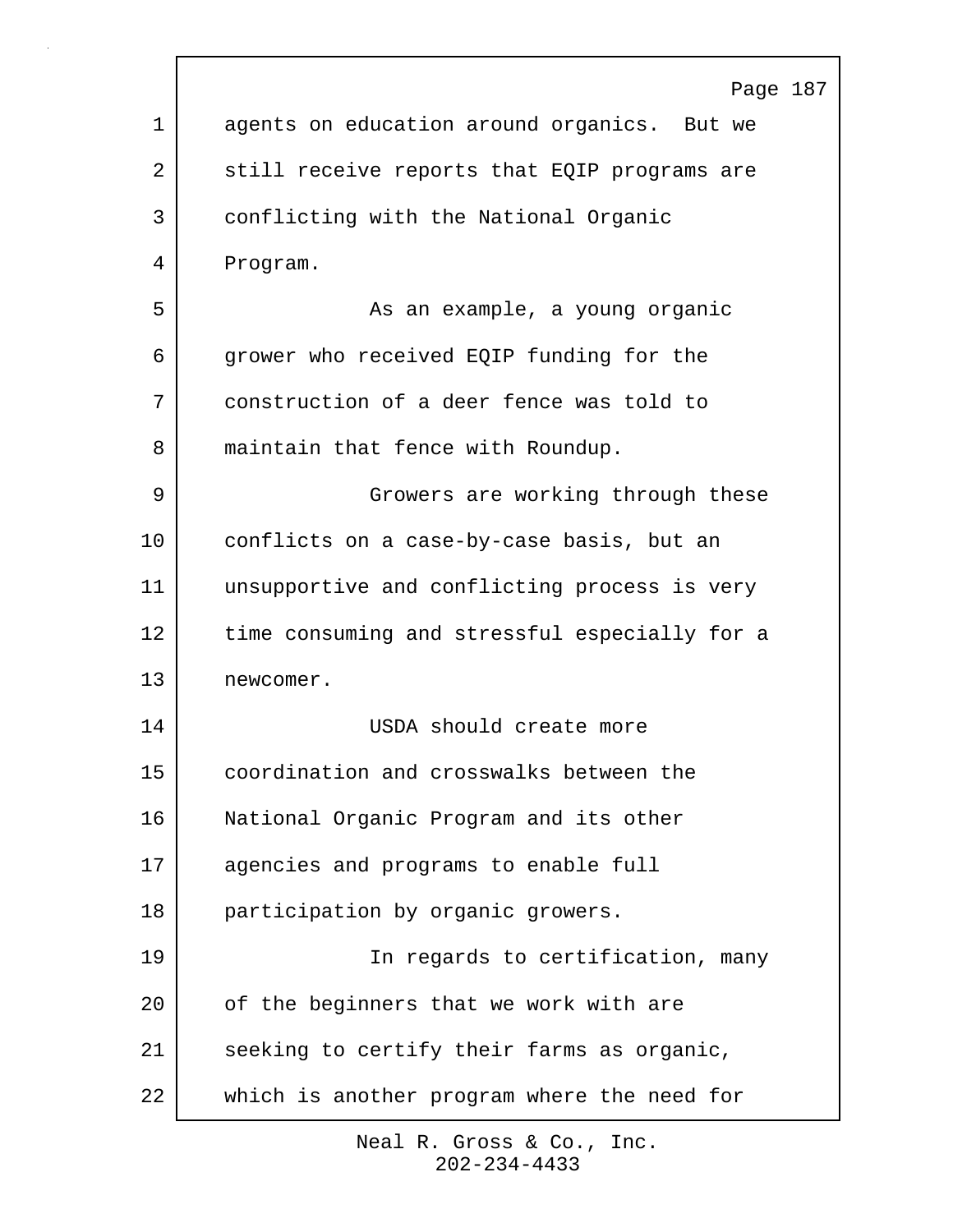|    | Page 188                                      |
|----|-----------------------------------------------|
| 1  | capital comes into play.                      |
| 2  | The national organic cost share               |
| 3  | program is absolutely essential for these     |
| 4  | growers.                                      |
| 5  | Within the National Organic                   |
| 6  | Program beginners are dependent on third-     |
| 7  | party certifiers to make sense of the         |
| 8  | definitions and procedures. They're doing a   |
| 9  | wonderful job.                                |
| 10 | Beginners however would even like             |
| 11 | more simplified information on these programs |
| 12 | from USDA and would benefit from a            |
| 13 | coordinated package of technical, marketing   |
| 14 | and financial assistance, again through       |
| 15 | usda.gov.                                     |
| 16 | I just repeat this. The more                  |
| 17 | centralized information that can get out      |
| 18 | through the Internet makes all the difference |
| 19 | when, you know, the local offices sometimes   |
| 20 | give conflicting information.                 |
| 21 | So if they have something in their            |
| 22 | hands that they have when they go into that   |
|    |                                               |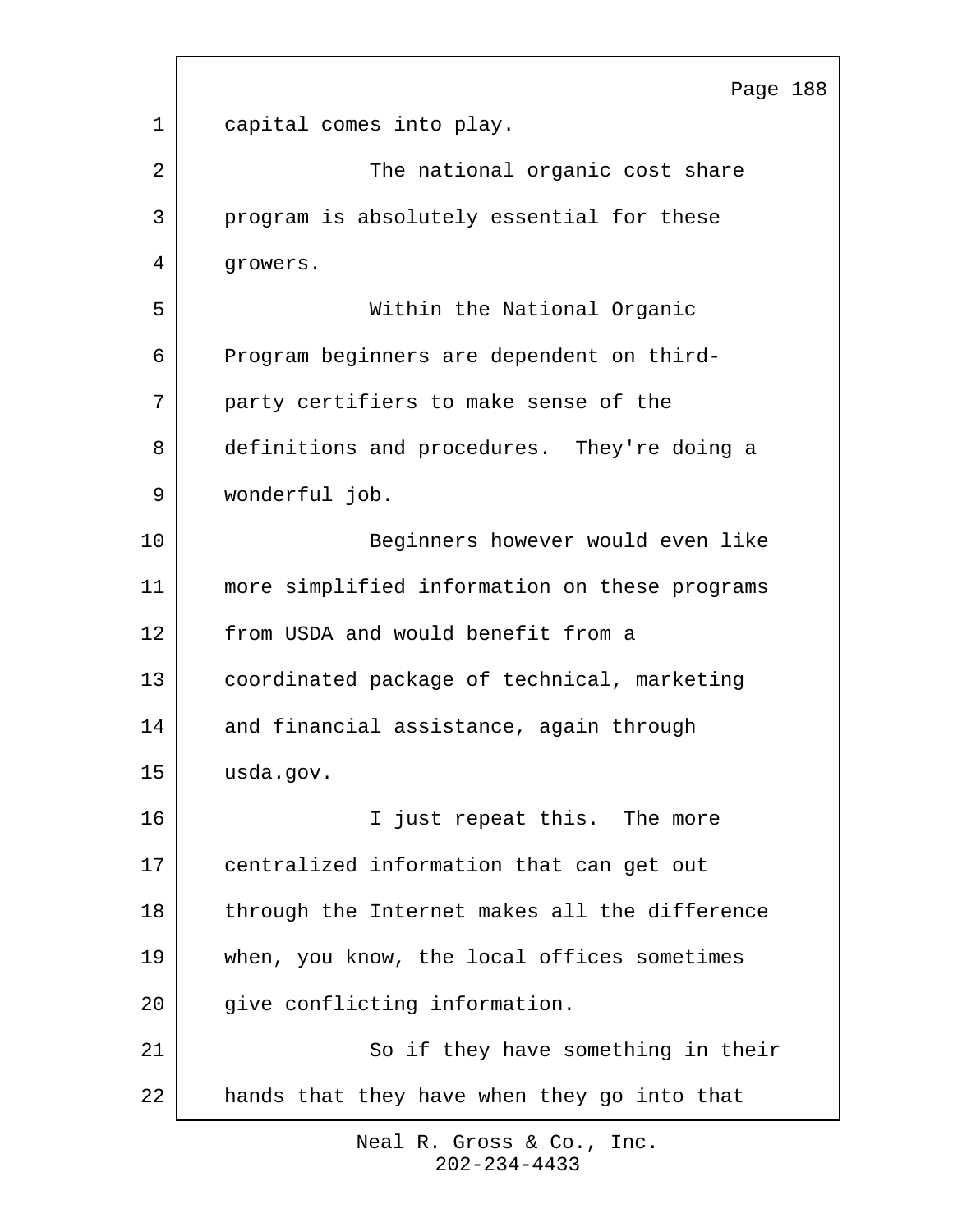|    | Page 189                                      |
|----|-----------------------------------------------|
| 1  | office, it makes all the difference and       |
| 2  | empowers them.                                |
| 3  | Another small yet important                   |
| 4  | suggestion is for USDA to offer OMRI          |
| 5  | approved materials, lists at usda.gov for     |
| 6  | free. I know that that logistically might be  |
| 7  | challenging, but right now an advanced        |
| 8  | material search on OMRI costs \$60.           |
| 9  | It doesn't seem like a lot, but               |
| 10 | when you might be taking a loss in your first |
| 11 | season of farming, stuff like that actually   |
| 12 | will prevent growers from certifying organic. |
| 13 | So any way we can make that more affordable   |
| 14 | would be wonderful.                           |
| 15 | Lastly, organic growers need more             |
| 16 | research on organic growing practices and     |
| 17 | NRCS and extension agents must be versed on   |
| 18 | what's already out there.                     |
| 19 | Growers routinely report that                 |
| 20 | extension agents do not have expertise in     |
| 21 | organic controls and techniques.              |
| 22 | This is especially true with our              |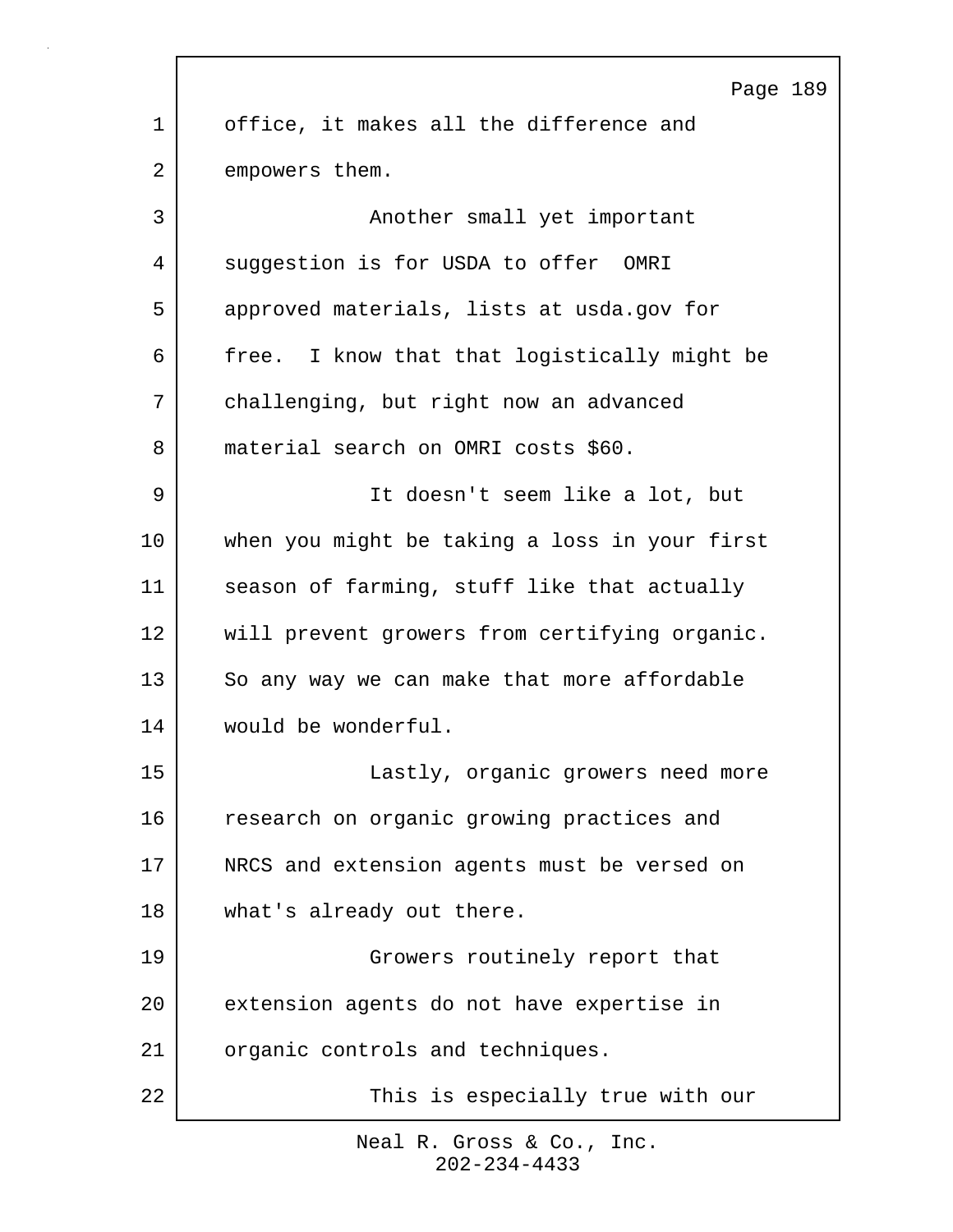|             | Page 190                                      |
|-------------|-----------------------------------------------|
| $\mathbf 1$ | farm in particular with the late blight that  |
| 2           | happened throughout the Northeast a couple of |
| 3           | years ago. Leading up to the blight we had    |
| 4           | no support from our local extension agents on |
| 5           | how to deal with the blight with organic      |
| 6           | controls.                                     |
| 7           | So thank you very much for the                |
| 8           | opportunity to comment today and we look      |
| 9           | forward to working with you all to support    |
| 10          | young and organic and beginning farmers.      |
| 11          | Thanks.                                       |
| 12          | MR. LIPSON: Thanks. Any                       |
| 13          | questions from anybody? I just want to know   |
| 14          | what happened with the tomato season this     |
| 15          | year.                                         |
| 16          | MS. SHUTE: The tomato season? It              |
| 17          | was going great until, we're about 100 miles  |
| 18          | north of New York City so we got Irene first. |
| 19          | We lost about an acre of tomatoes             |
| 20          | during the original late blight a couple of   |
| 21          | years ago, and so now we have all of our      |
| 22          | tomatoes under protective covering to prevent |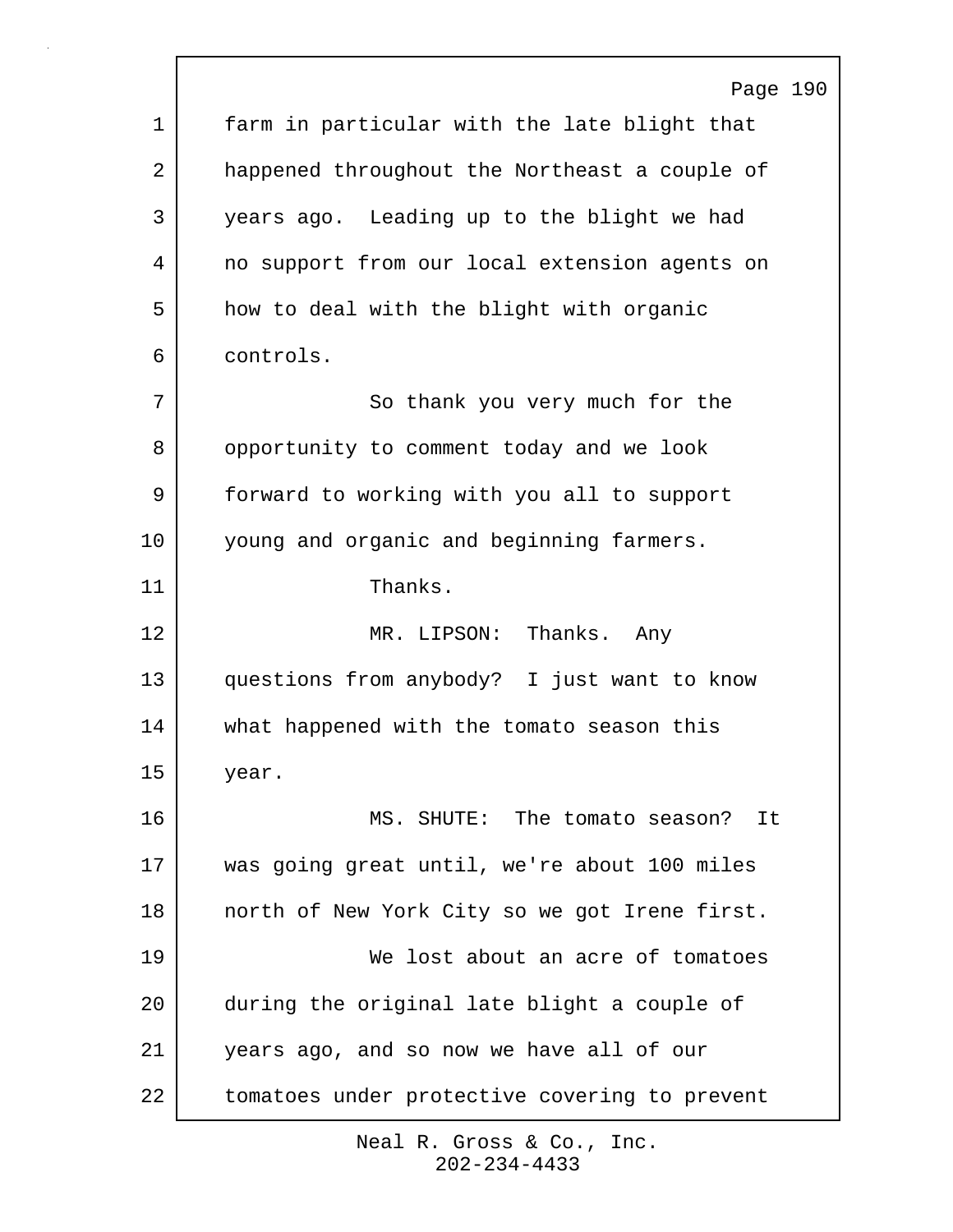|    | Page 191                                     |
|----|----------------------------------------------|
| 1  | them from getting rain, which of course, you |
| 2  | know, late blight is airborne.               |
| 3  | So we took down all of our                   |
| 4  | protective coverings so they didn't blow     |
| 5  | away, and then we got Irene, and then we got |
| 6  | the remnants of Lee and so now they all have |
| 7  | late blight.                                 |
| 8  | So anyways, it's better. At                  |
| 9  | least, you know, we did have tomatoes so     |
| 10 | that's an improvement.                       |
| 11 | MR. LIPSON: Okay, thanks.                    |
| 12 | MS. SHUTE: Great, thanks.                    |
| 13 | MR. LIPSON: Okay, Beth, we're                |
| 14 | still looking for, but Mr. Siegel, if you're |
| 15 | ready.                                       |
| 16 | MR. SIEGEL: Good afternoon. I'm              |
| 17 | very pleased to be back here in this         |
| 18 | auditorium because I used to work at USDA.   |
| 19 | I'm very happy to see a lot of old friends,  |
| 20 | including Mark Lipson.                       |
| 21 | And Mark, congratulations on the             |
| 22 | award that you're going to receive tomorrow  |
|    |                                              |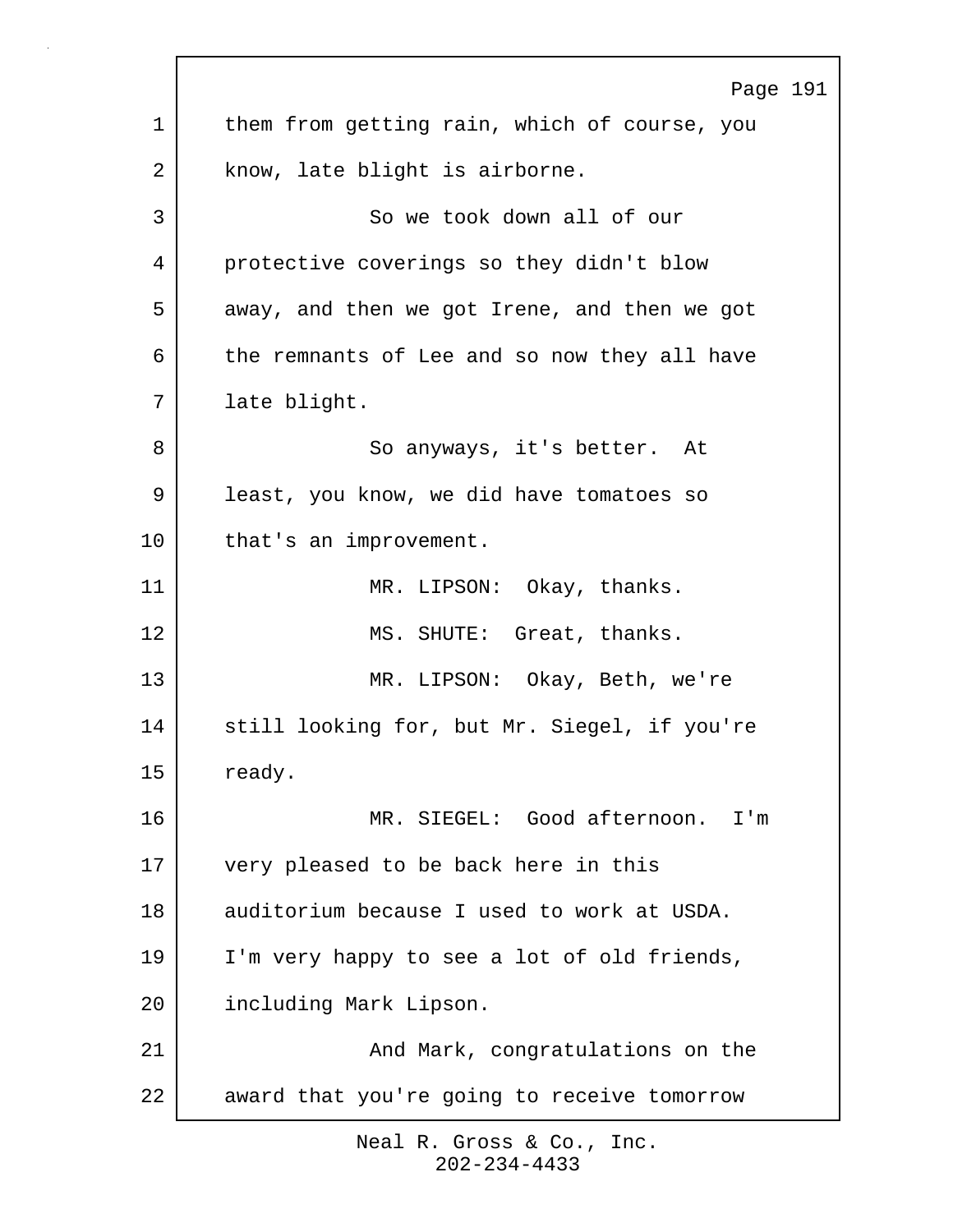|    | Page 192                                      |
|----|-----------------------------------------------|
| 1  | from a very grateful organic community.       |
| 2  | My name is Richard Siegel, S-I-E-             |
| 3  | G-E-L. I'm a lawyer in private practice in    |
| 4  | Washington, D.C., and since 1998 I have       |
| 5  | focused my practice on the National Organic   |
| 6  | Program.                                      |
| 7  | I have advised and represented a              |
| 8  | wide variety of companies and associations    |
| 9  | that are subject to the NOP regulations.      |
| 10 | I'm not here on behalf of a                   |
| 11 | client, I'm here as a matter of personal      |
| 12 | opinion about this matter that I'm going to   |
| 13 | raise.                                        |
| 14 | I've come to this listening                   |
| 15 | session to express my concern with the recent |
| 16 | instruction that the NOP has issued that sets |
| 17 | a new policy for releasing information on     |
| 18 | enforcement actions that are taken against    |
| 19 | certified organic operations.                 |
| 20 | This instruction is NOP Number                |
| 21 | 2607, disclosure of information concerning    |
| 22 | certified operations. It states that all      |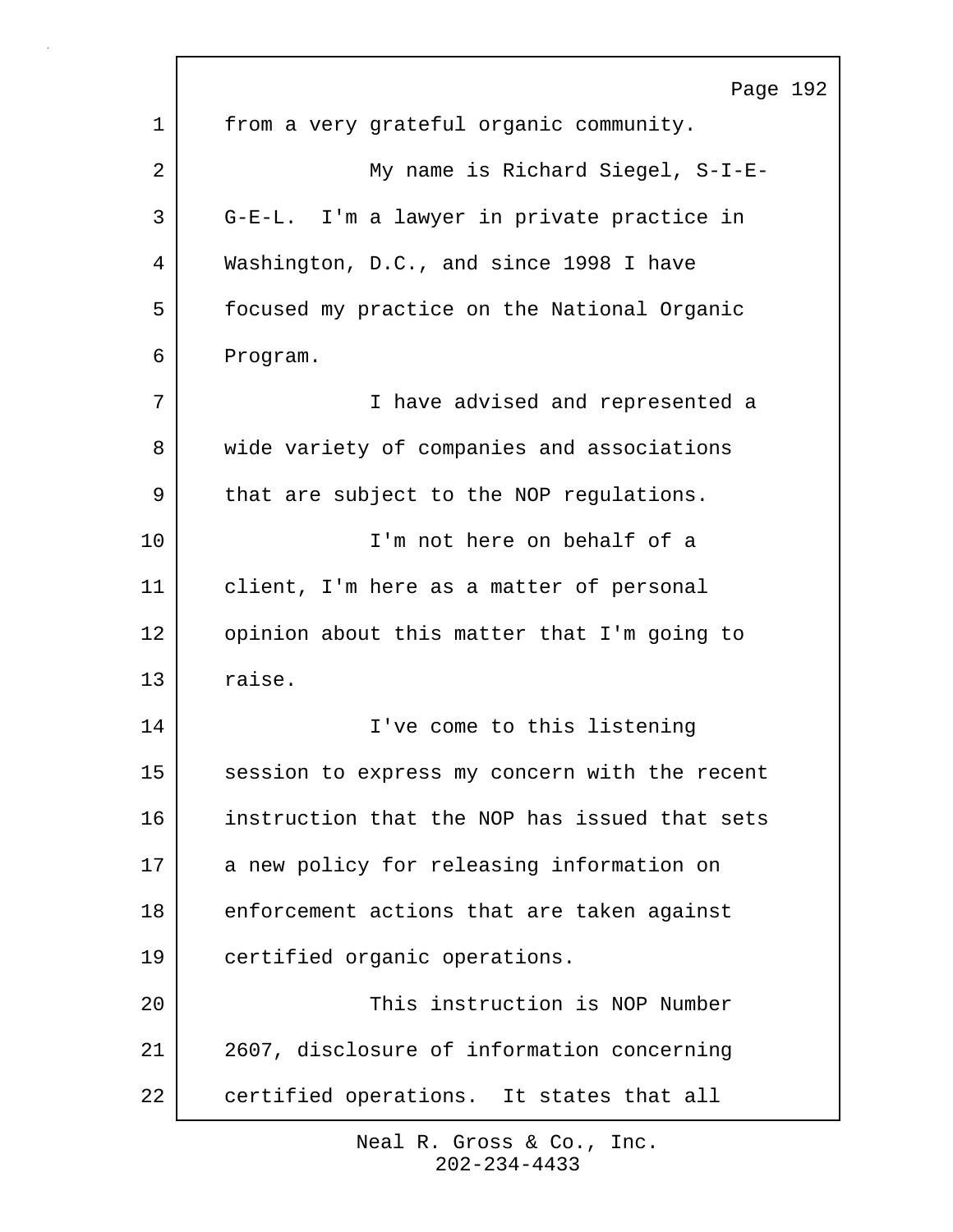Page 193 1 pending enforcement actions that the NOP and 2 certified agents take against certified 3 operations beginning with the first notice of 4 noncompliance, will be freely disclosed to 5 the public at any time. 6 Now the intent of this policy is 7 to make the NOP's enforcement activities 8 wholly transparent, but in my opinion this 9 policy achieves this transparency at the 10 expense of fundamental due process rights 11 | that operations have once they are certified. 12 This policy introduces a new risk 13 of business uncertainty for certified 14 operations in the organic industry, and thus 15 this may impede the future growth of the 16 organic industry. 17 This policy will put sensitive 18 information about enforcement actions into 19 the public's hands long before the NOP's 20 deliberate enforcement process is completed. 21 Because of the keen interest in 22 the organic community about compliance and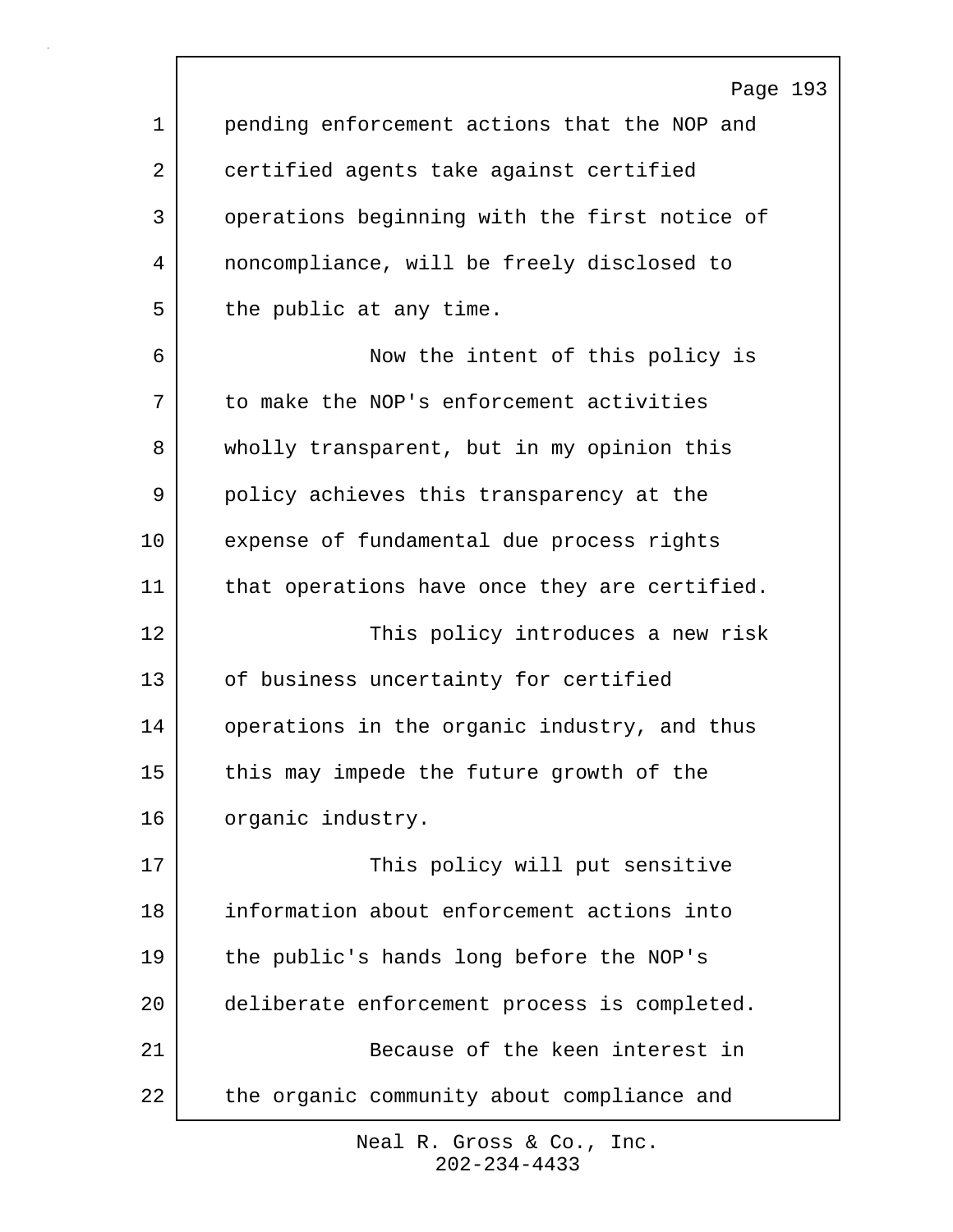|             | Page 194                                      |
|-------------|-----------------------------------------------|
| $\mathbf 1$ | enforcement, it is likely that if a high      |
| 2           | profile organic operation receives a          |
| 3           | noncompliance notice this will be readily     |
| 4           | publicized and perhaps in an inflammatory     |
| 5           | way.                                          |
| 6           | To publicize the noncompliance                |
| 7           | action in this way would be highly misleading |
| 8           | because this is only the first step in the    |
| 9           | long NOP enforcement process.                 |
| 10          | Until now the NOP has treated all             |
| 11          | pending enforcement actions as confidential   |
| 12          | until they have been completed. As a result,  |
| 13          | certified operations have not had to fear     |
| 14          | that they would be exposed to premature       |
| 15          | damaging publicity in the marketplace.        |
| 16          | And now certified operations have             |
| 17          | every reason to expect that their organic     |
| 18          | status will be publicly called into question  |
| 19          | before all the facts are in.                  |
| 20          | Now certified operations meet high            |
| 21          | standards in order to become certified. They  |
| 22          | incur the time and financial cost to be       |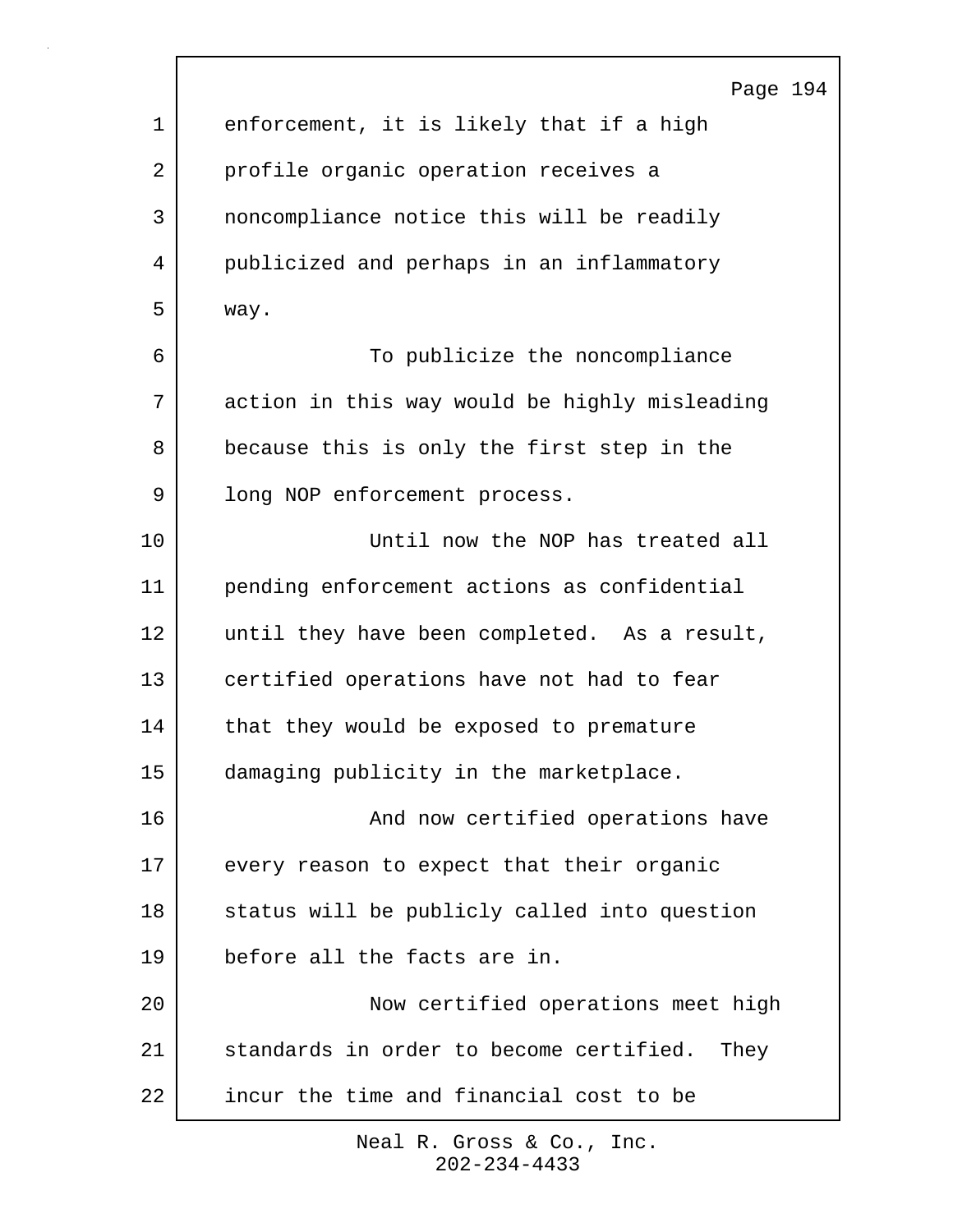|             | Page 195                                      |
|-------------|-----------------------------------------------|
| $\mathbf 1$ | certified initially, they must keep their     |
| 2           | certification updated each year, they are     |
| 3           | subject to unannounced inspections and audits |
| 4           | at any time.                                  |
| 5           | Therefore, whenever a certified               |
| 6           | operation receives a notice of noncompliance, |
| 7           | the operation should naturally be afforded a  |
| 8           | reasonable opportunity to answer, to          |
| 9           | challenge it before its hard-earned           |
| 10          | certification is suspended or revoked.        |
| 11          | In fact, without this assurance of            |
| 12          | due process a company would think twice about |
| 13          | trying to get NOP organic certification in    |
| 14          | the first place.                              |
| 15          | The enforcement process must take             |
| 16          | time to ensure that there is a full and       |
| 17          | deliberate hearing. On receiving a notice of  |
| 18          | noncompliance the certified operation has the |
| 19          | opportunity to correct the noncompliance or   |
| 20          | offer a rebuttal.                             |
| 21          | If this does not resolve the                  |
| 22          | matter, the next step is a proposed notice of |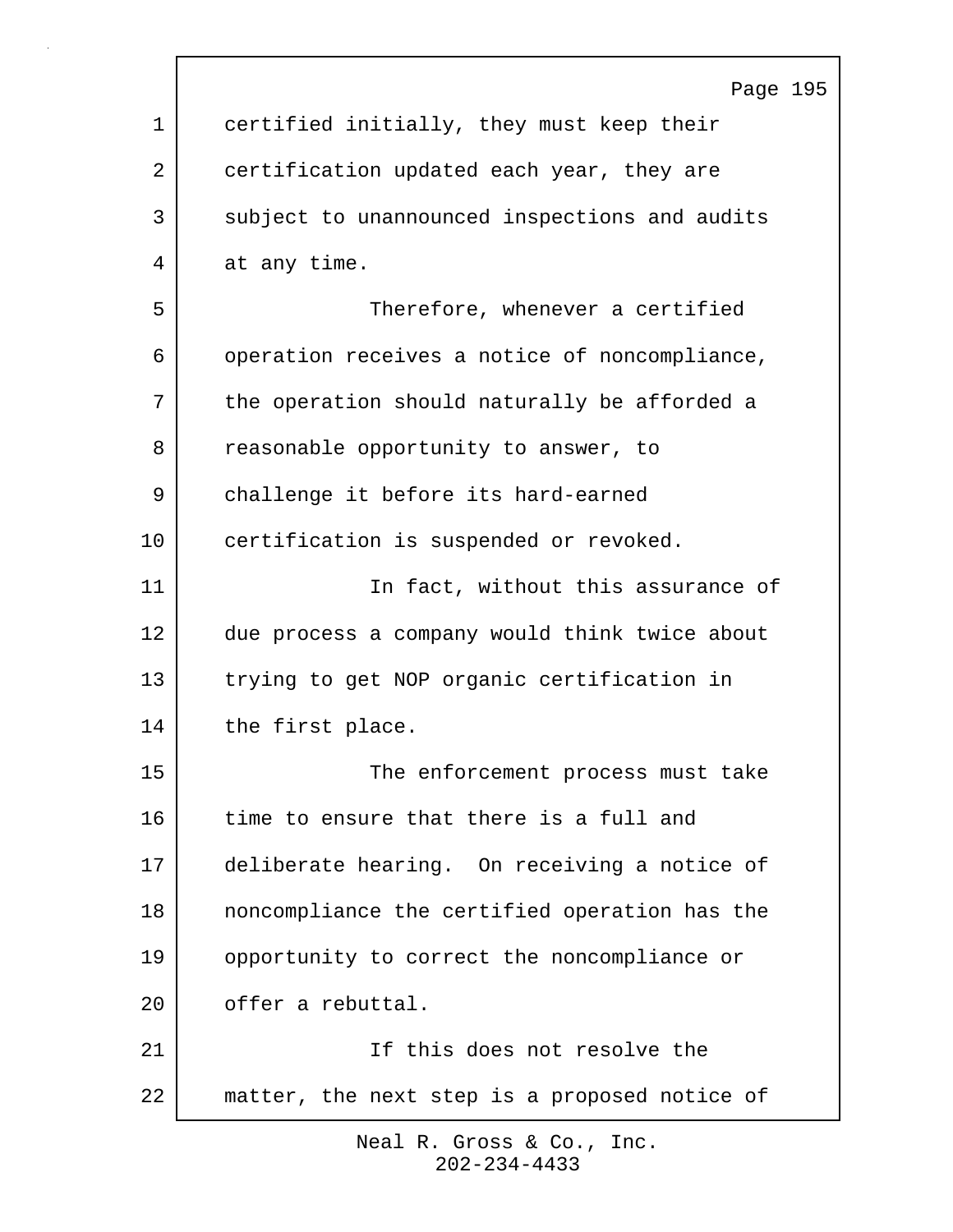|    | Page 196                                      |
|----|-----------------------------------------------|
| 1  | suspension or a proposed notice of revocation |
| 2  | with 30 days for the certified operation to   |
| 3  | appeal to the administrator of AMS.           |
| 4  | Until the appeal is resolved, the             |
| 5  | certified operation continues to operate as   |
| 6  | before. Organic certification remains in      |
| 7  | effect until it is revoked, suspended or      |
| 8  | voluntarily surrendered.                      |
| 9  | Now the new policy on disclosure              |
| 10 | of enforcement actions short circuits these   |
| 11 | enforcement rules by requiring public         |
| 12 | disclosure every time a certified operation   |
| 13 | has been cited for any noncompliance.         |
| 14 | This undermines due process and               |
| 15 | could well discourage some companies from     |
| 16 | staying or becoming organic.                  |
| 17 | So in closing, I recommend that               |
| 18 | the NOP reexamine this new disclosure policy. |
| 19 | The Freedom of Information Act, FOIA, F-O-I-  |
| 20 | A, does not necessarily compel the NOP to     |
| 21 | make these disclosures.                       |
| 22 | There is Exception 5 of FOIA, in              |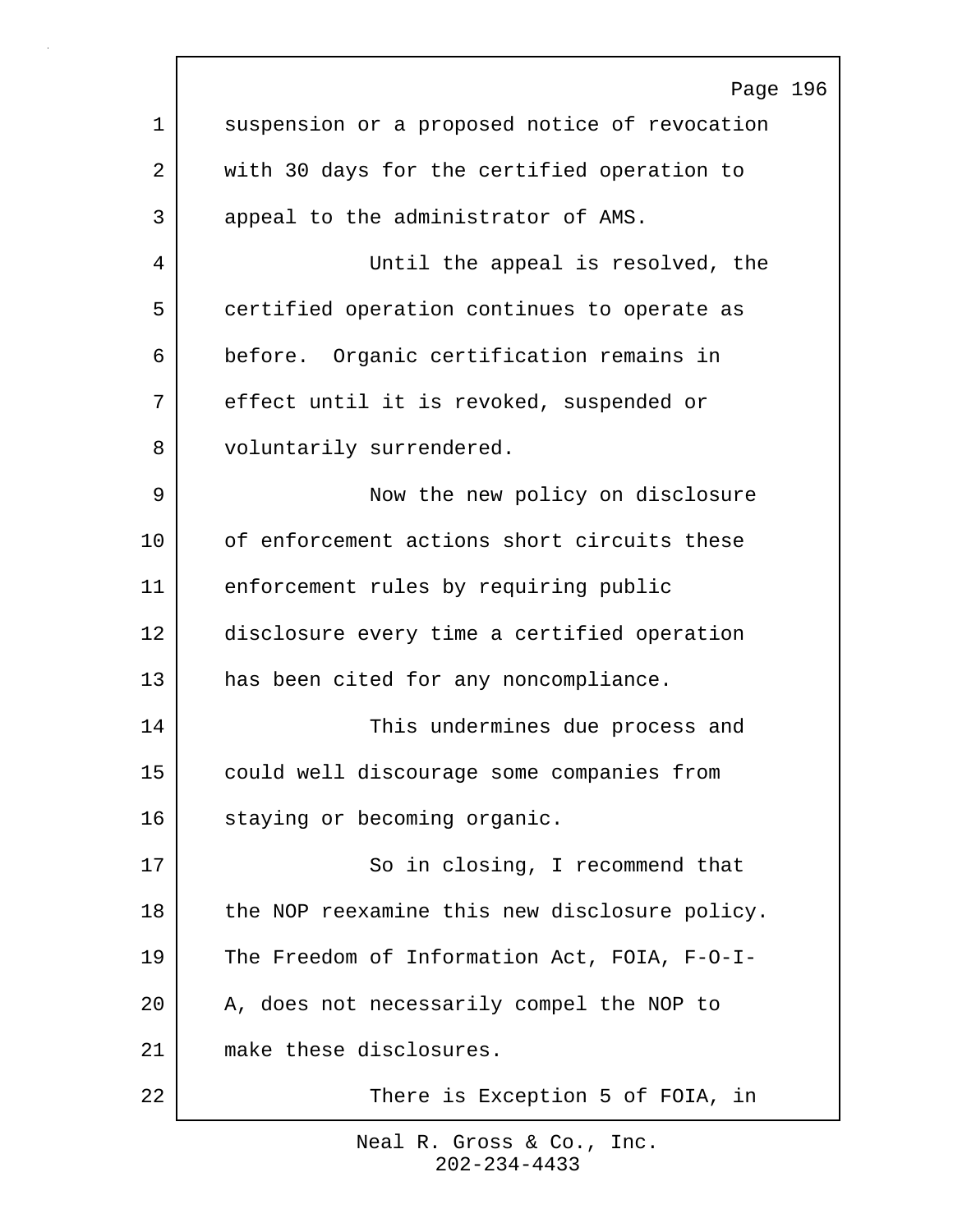|    | Page 197                                     |
|----|----------------------------------------------|
| 1  | which the agency is to withhold documents    |
| 2  | that are pre-decisional inside an agency.    |
| 3  | Now the entire NOP enforcement process is    |
| 4  | designed as pre-decisional and deliberative  |
| 5  | within AMS, so it should qualify for         |
| 6  | Exception 5.                                 |
| 7  | In addition, there is another                |
| 8  | exception to FOIA, Exception 7, which calls  |
| 9  | for withholding sensitive documents naming   |
| 10 | parties in connection with law enforcement.  |
| 11 | And this has to do with, this has            |
| 12 | been extended by the courts to apply to      |
| 13 | licensing arrangements such as a certified   |
| 14 | operation being licensed, that's considered  |
| 15 | law enforcement legally under FOIA.          |
| 16 | So NOP should, the enforcement               |
| 17 | actions of NOP should be protected and could |
| 18 | be withheld under Exception 7 as well.       |
| 19 | Finally, because I believe it is             |
| 20 | so important that the NOP continue to give   |
| 21 | certified operations due process when they   |
| 22 | are cited for noncompliance, I am opposed to |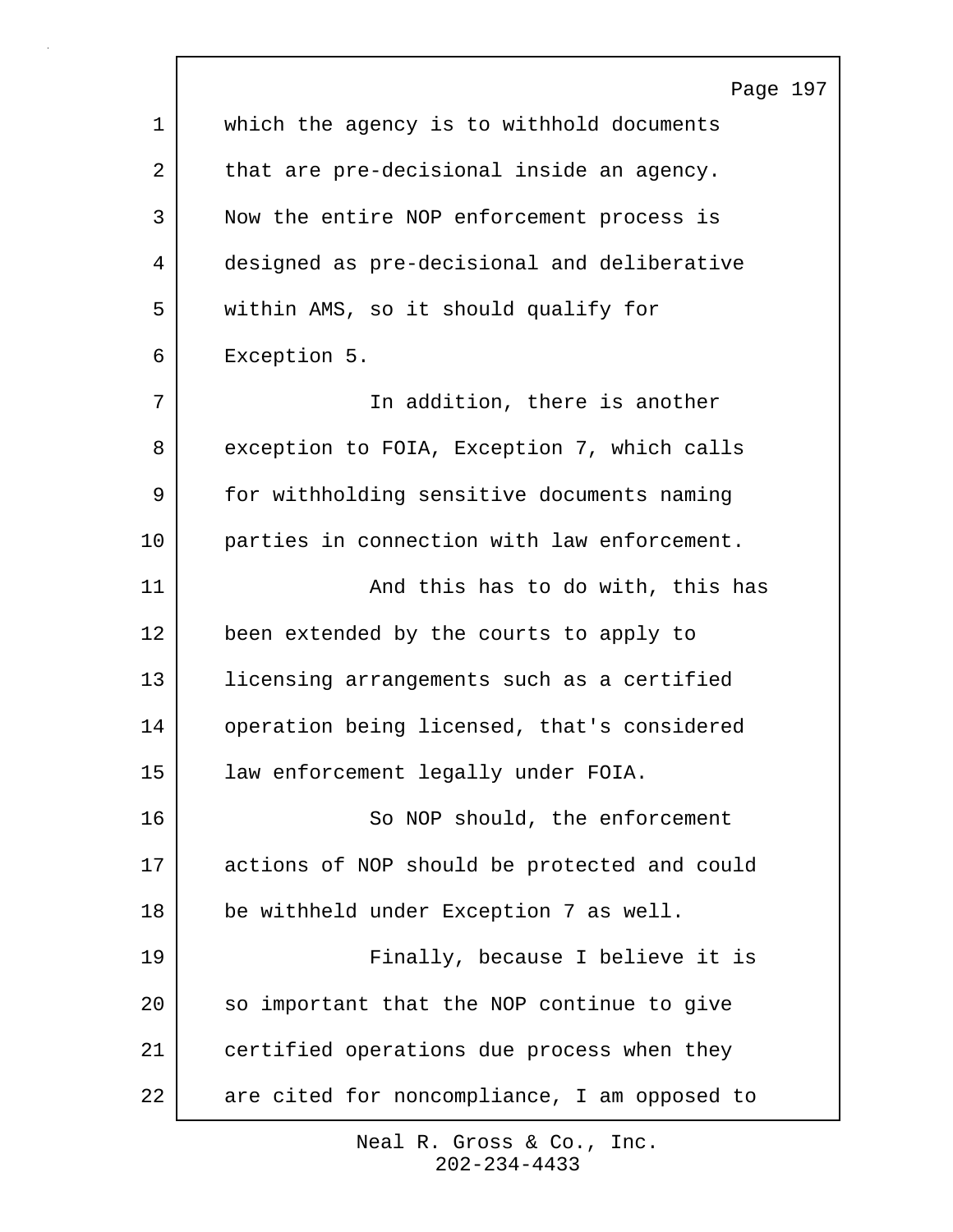|                 | Page 198                                      |
|-----------------|-----------------------------------------------|
| $\mathbf 1$     | the change in the appeal regulation that the  |
| 2               | NOP is proposing.                             |
| 3               | This would provide that whenever              |
| 4               | the NOP itself has initiated an enforcement   |
| 5               | action against a certified operation there    |
| 6               | would be no appeal to the AMS administrator.  |
| 7               | I have a good deal of respect for             |
| 8               | the NOP staff members. I'm here in the midst  |
| 9               | of them. They are knowledgeable and           |
| $10 \,$         | conscientious public servants, but they are   |
| 11              | also human beings and they're not infallible. |
| 12              | So it is vital that after the NOP             |
| 13              | has issued an enforcement decision, a         |
| 14              | certified operation should continue to have   |
| 15              | the right to appeal that decision over the    |
| 16              | head of the NOP to the AMS administrator      |
| 17              | before there are formal proceedings before an |
| 18              | administrative law judge.                     |
| 19              | Thank you for your attention.                 |
| 20 <sub>o</sub> | I'll be happy to answer any questions.        |
| 21              | MR. LIPSON: Anybody got a                     |
| 22              | question? I guess I'm just wondering,         |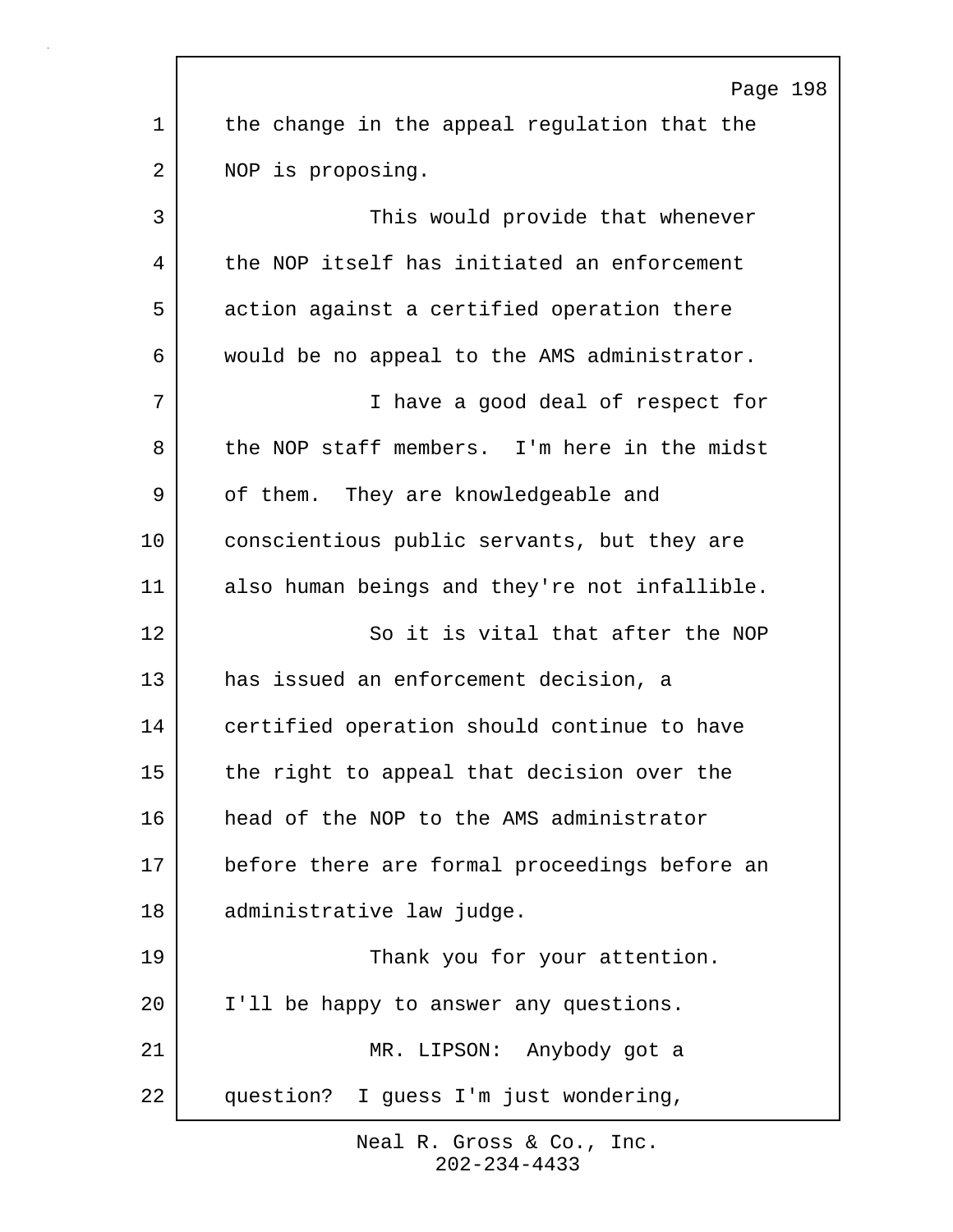|    | Page 199                                      |
|----|-----------------------------------------------|
| 1  | without offering any specific names or cases, |
| 2  | it's not clear from what you've said whether  |
| 3  | there have been actual instances of harm by   |
| 4  | the disclosure process.                       |
| 5  | MR. SIEGEL: This is a new policy.             |
| 6  | I know that I would be able to tell my        |
| 7  | clients in the past that they were safe from  |
| 8  | this sort of publicity.                       |
| 9  | Now with this, this is a new                  |
| 10 | thing, maybe it hasn't been implemented. I'm  |
| 11 | not aware of any cases. I'm just saying that  |
| 12 | the potential is very clear for this kind of  |
| 13 | happening.                                    |
| 14 | MR. LIPSON: Miles, do you have a              |
| 15 | question?                                     |
| 16 | MR. MCEVOY: Yes. We've gotten a               |
| 17 | lot of comments on this particular policy and |
| 18 | we've examined those, that input and we're in |
| 19 | the process of revising the actual policy.    |
| 20 | So we're working on that one. So              |
| 21 | thanks for your comments and it's really      |
| 22 | important to us.                              |
|    |                                               |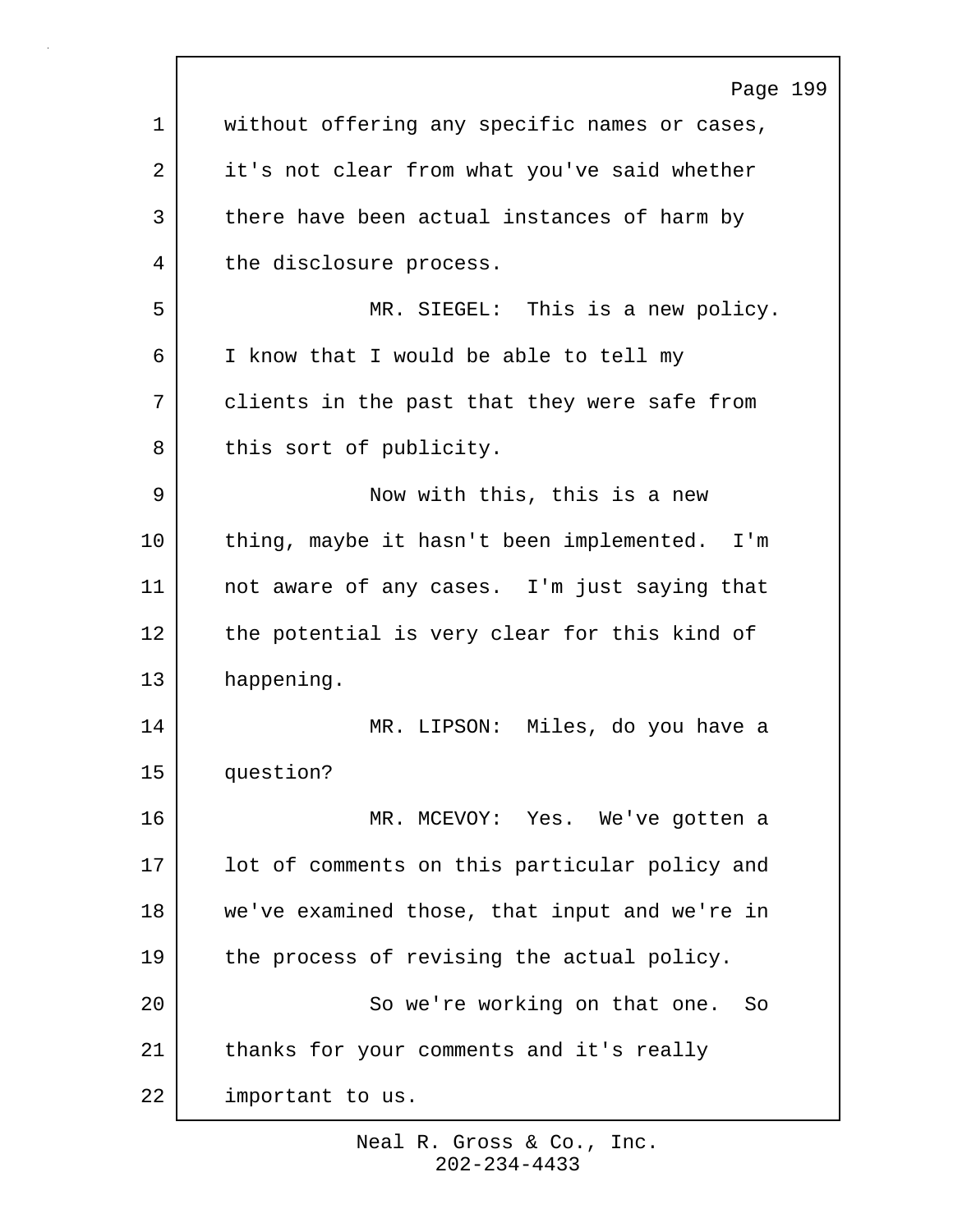|    | Page 200                                      |
|----|-----------------------------------------------|
| 1  | MR. SIEGEL: Thank you, Miles.                 |
| 2  | MR. LIPSON: Okay, thanks. Mr.                 |
| 3  | Etka? Yes, thanks.                            |
| 4  | MR. ETKA: Good afternoon. My                  |
| 5  | name's Steve Etka. I am Legislative Director  |
| 6  | for the National Organic Coalition.           |
| 7  | There are many, many programs of              |
| 8  | great importance and relevance to our         |
| 9  | members, but I'm going to focus my comments   |
| 10 | on two specific areas.                        |
| 11 | One, the crisis in public sector              |
| 12 | of plant and animal breeding, and two, the    |
| 13 | need to formalize a process of input from the |
| 14 | National Organic Program to the National      |
| 15 | Institute for Food and Agriculture, NIFA,     |
| 16 | about research priorities related to NOP      |
| 17 | decision making.                              |
| 18 | On the topic of public sector                 |
| 19 | plant and animal breeding, in recent decades  |
| 20 | public resources for classical breeding have  |
| 21 | dwindled while resources have shifted towards |
| 22 | genomics with a more narrow focus on a        |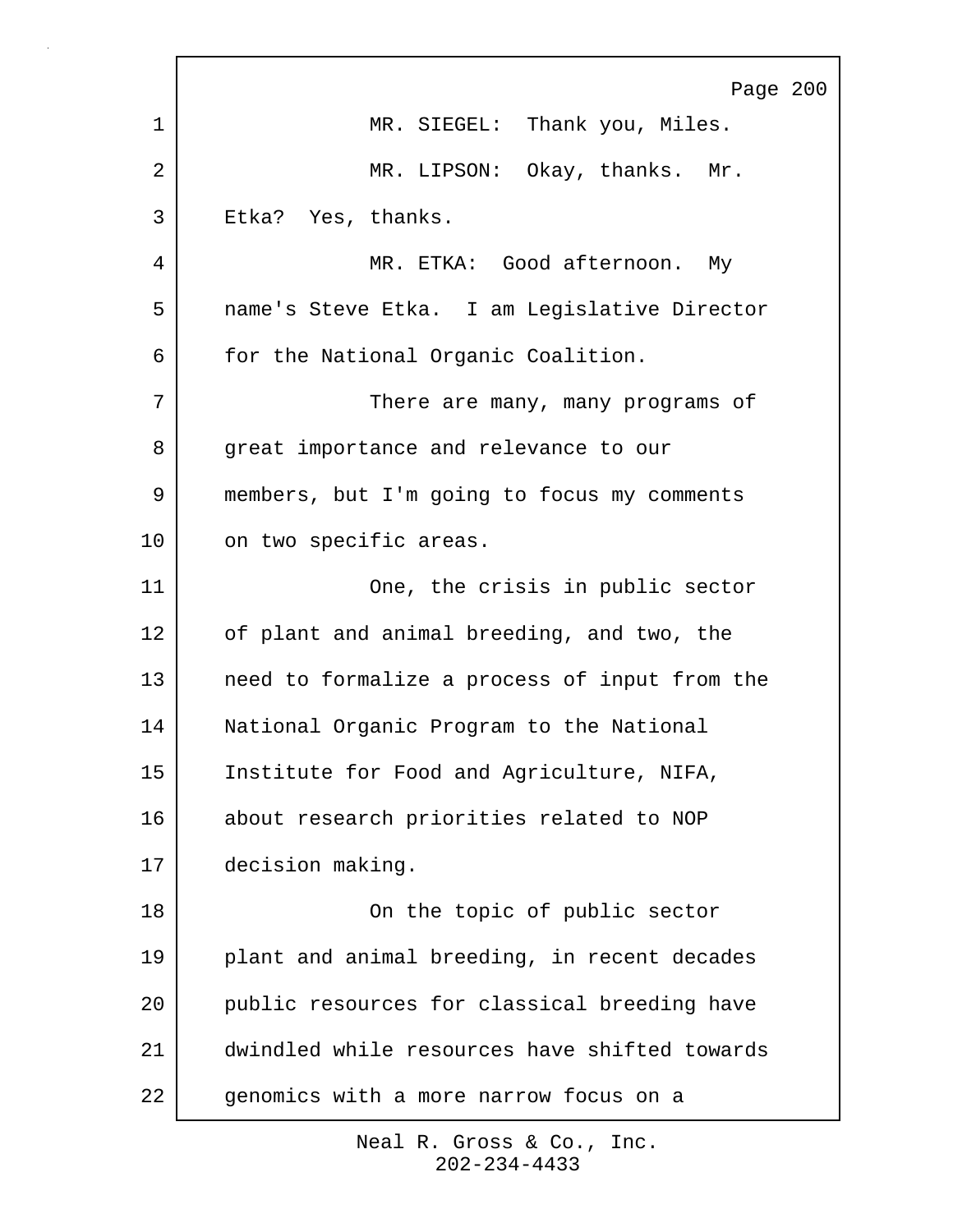|    | Page 201                                      |
|----|-----------------------------------------------|
| 1  | limited set of major crops and breeds.        |
| 2  | This shift has significantly                  |
| 3  | curtailed the public access to the plant and  |
| 4  | animal germplasm, and limited the diversity   |
| 5  | of seed variety and animal breed development. |
| 6  | The problem is particularly acute             |
| 7  | for organic and sustainable and local food    |
| 8  | systems where it is of paramount importance   |
| 9  | that farmers have access to germplasm well    |
| 10 | suited to their unique cropping systems and   |
| 11 | their local environment.                      |
| 12 | In the 2008 Farm Bill, Congress               |
| 13 | mandated that conventional/classical plant    |
| 14 | and animal breeding be a priority within the  |
| 15 | AFRI program.                                 |
| 16 | In years previous to and                      |
| 17 | subsequent to this Farm Bill requirement, the |
| 18 | Senate Appropriations Committee has           |
| 19 | consistently included report language calling |
| 20 | on USDA to make classical plant and animal    |
| 21 | breeding a priority within AFRI and its       |
| 22 | predecessor program, the NRI.                 |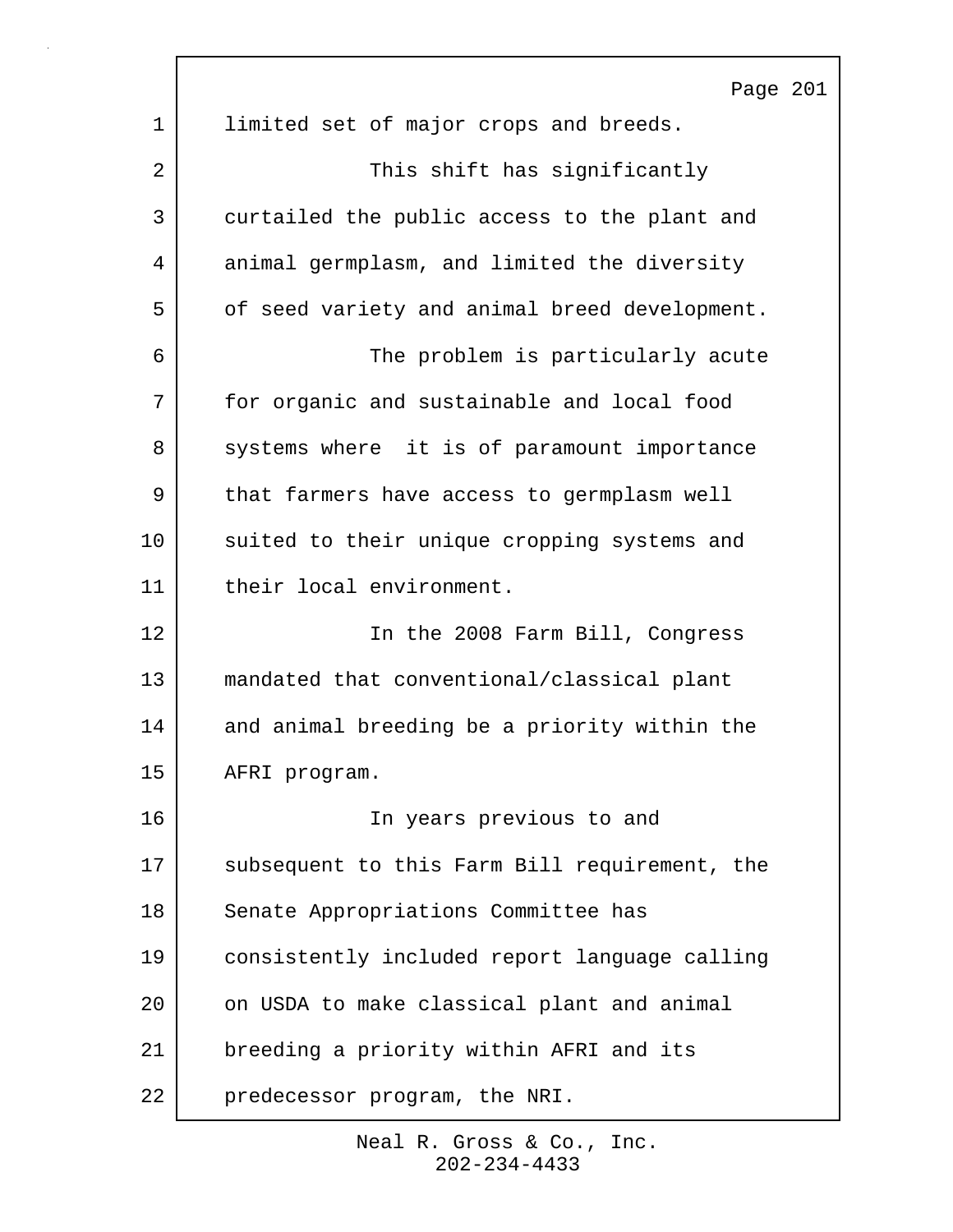|    | Page 202                                      |
|----|-----------------------------------------------|
| 1  | Despite the clear intent of                   |
| 2  | Congress in this regard, USDA has failed to   |
| 3  | fund classical plant and animal breeding      |
| 4  | projects through AFRI.                        |
| 5  | In a recent analysis by the                   |
| 6  | National Organic Coalition it was shown that  |
| 7  | of the 127 plant related research projects    |
| 8  | funded by AFRI since the passage of the 2008  |
| 9  | Farm Bill, only one classical or conventional |
| 10 | breeding project has been funded.             |
| 11 | And of the 59 animal related                  |
| 12 | projects there was zero classical breeding    |
| 13 | projects funded. There is one RFA process     |
| 14 | left and remaining for the AFRI program       |
| 15 | before the next Farm Bill is supposedly       |
| 16 | passed in 2012.                               |
| 17 | We are urging USDA to include a               |
| 18 | clearly segregated funding stream for         |
| 19 | classical breeding within this upcoming RFA,  |
| 20 | with a clear requirement for development and  |
| 21 | release of publicly available cultivars as    |
| 22 | part of the requirements for receiving        |

r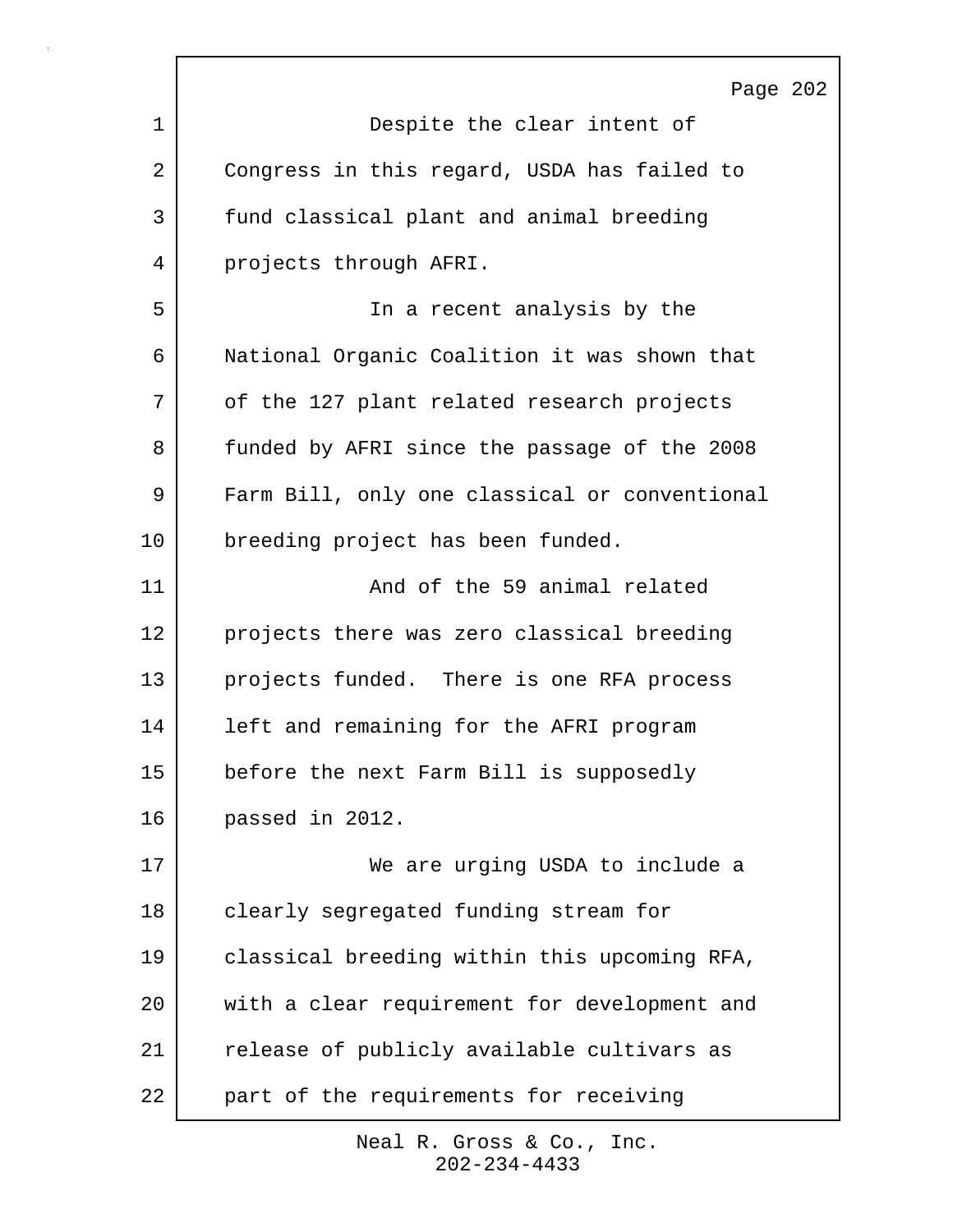|             | Page 203                                      |
|-------------|-----------------------------------------------|
| $\mathbf 1$ | funding in this area.                         |
| 2           | And I do have a copy of that                  |
| 3           | analysis if it's possible to submit it for    |
| 4           | the record.                                   |
| 5           | My other topic is also research               |
| 6           | related but this one involves the issue of    |
| 7           | coordination between the National Organic     |
| 8           | Program and the research functions at USDA.   |
| 9           | There are three USDA competitive              |
| 10          | grant research programs that have relevance   |
| 11          | to organic research topics. They are the OREI |
| 12          | program, the Organic Transitions Program and  |
| 13          | the AFRI program itself.                      |
| 14          | As part of the work of the                    |
| 15          | National Organic Program, there are often     |
| 16          | regulatory decisions that must be made by NOP |
| 17          | and its advisory committee, the National      |
| 18          | Organic Standards Board, where research could |
| 19          | help with the decision making process or      |
| 20          | could actually solve regulatory dilemmas.     |
| 21          | Most recently the NOSB was facing             |
| 22          | a decision about whether to continue to allow |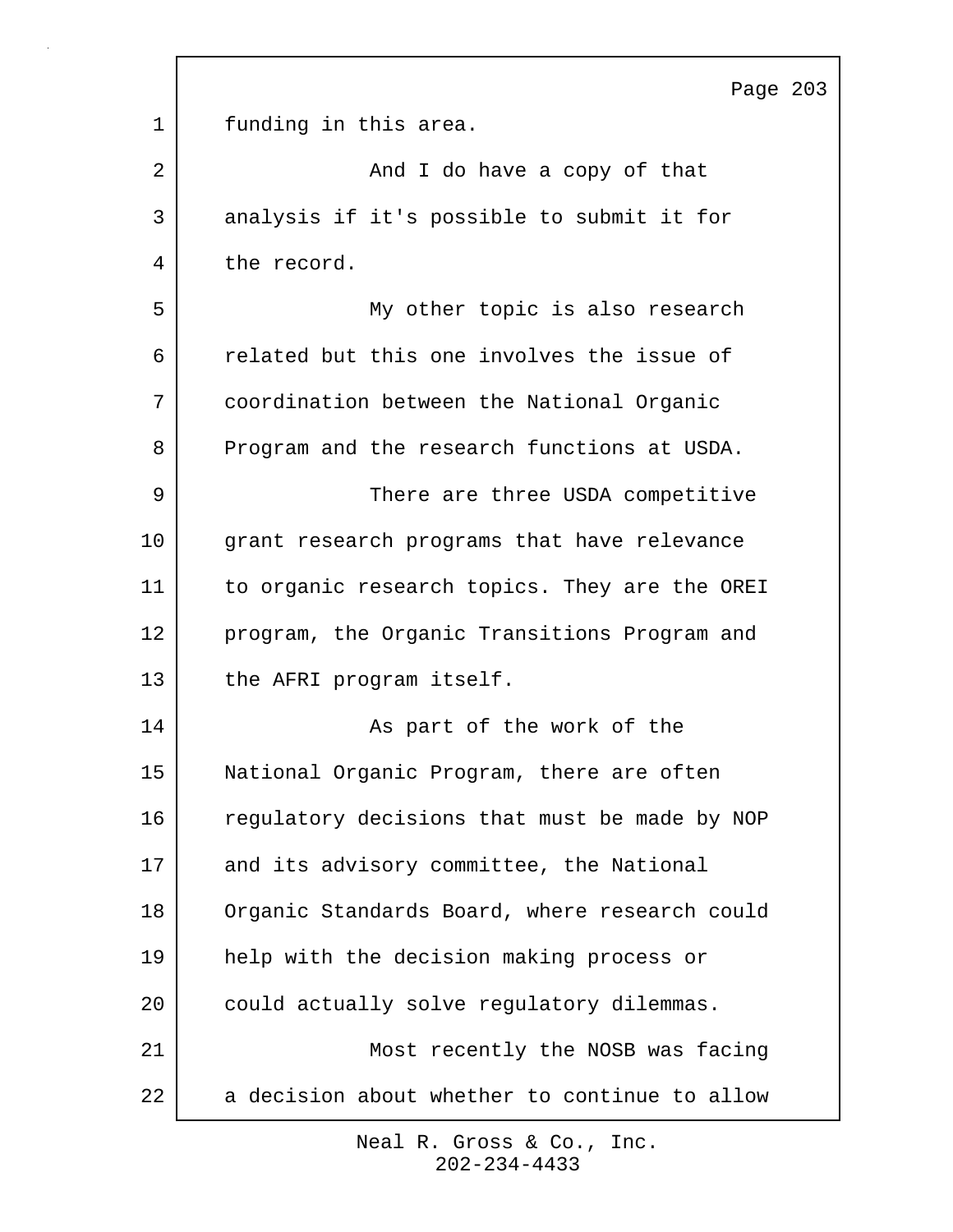|    | Page 204                                      |
|----|-----------------------------------------------|
| 1  | the use of antibiotics on apples and pears to |
| 2  | address fire blight, in spite of strong       |
| 3  | consumer concerns about the use of            |
| 4  | antibiotics in organic food production.       |
| 5  | Fire blight is not new, consumer              |
| 6  | concern about antibiotic use in food          |
| 7  | production is not new, and yet the NOSB was   |
| 8  | faced with this awful dilemma of either       |
| 9  | responding to consumer concerns or            |
| 10 | threatening the viability of organic apple    |
| 11 | and pear growers by taking away their tools   |
| 12 | to address fire blight as if these problems   |
| 13 | had not been anticipated.                     |
| 14 | There are things that we can do to            |
| 15 | get ahead of these situations and there are   |
| 16 | things that USDA can do to help that process. |
| 17 | First, to my earlier point, USDA              |
| 18 | research should be available to help in the   |
| 19 | process of breeding new cultivars and root    |
| 20 | stock that are resistant to fire blight.      |
| 21 | But research should also be                   |
| 22 | focused on identifying alternative cultural   |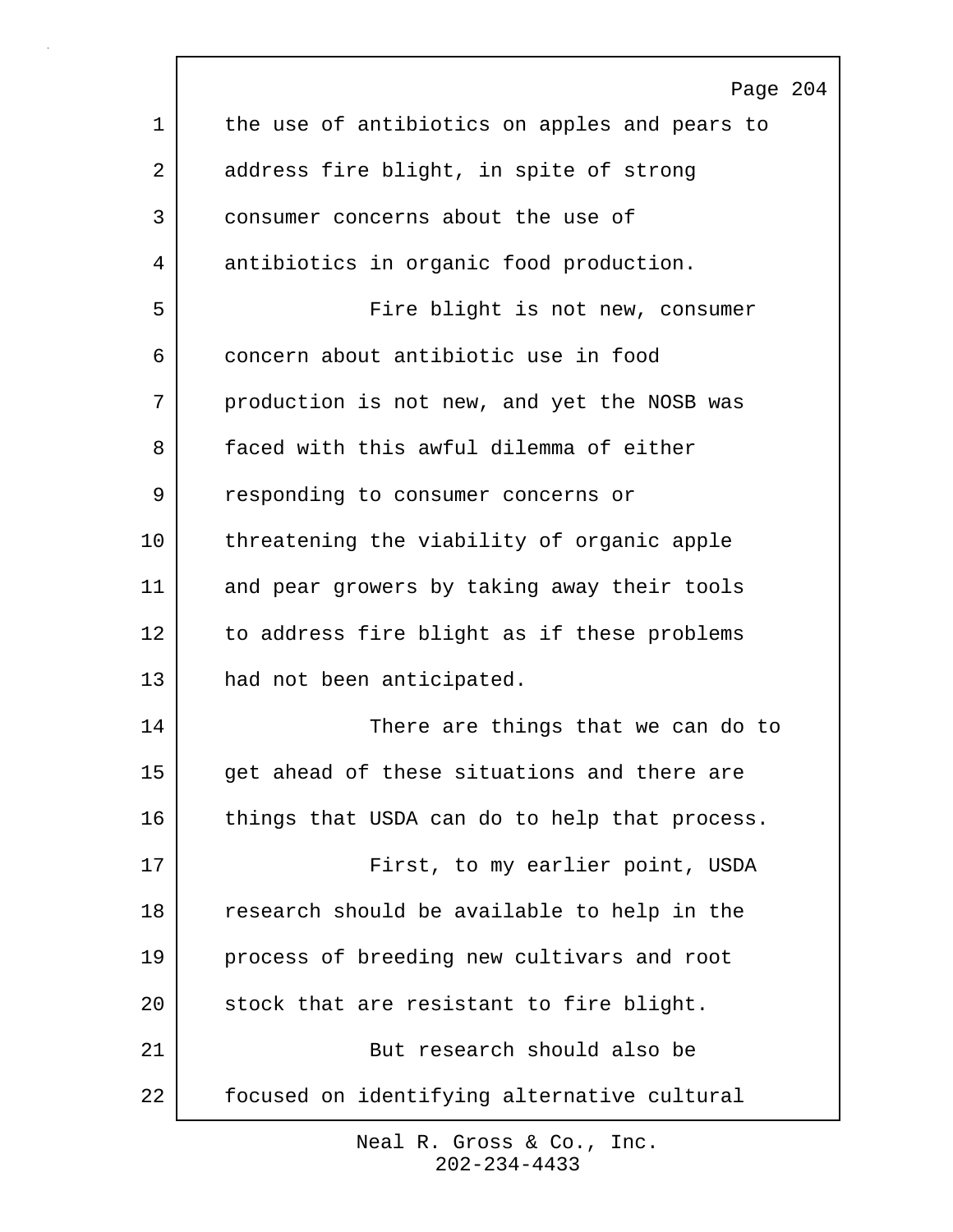Page 205 1 systems in planting practices that help 2 prevent fire blight. 3 Second, I believe this example 4 really underscores the need to have a more 5 formalized process whereby the National 6 Organic Program writes to NIFA annually, or 7 in some cases more often than annually, 8 | laying out research topics that would be 9 helpful in NOP's decision making process. 10 This letter should be written at a 11 time when that input could be fed into the 12 | RFA development process for the three 13 competitive research grant programs that I 14 mentioned. 15 | The South Contrainly not all NOP research 16 needs can be identified in advance but many 17 can. Having a tighter communication loop 18 | between NOP and NIFA, even though they are in 19 separate mission areas, I think would not 20 only strengthen USDA's overall coordination 21 on organic issues, but would also enhance the 22 integrity of USDA's organic seal.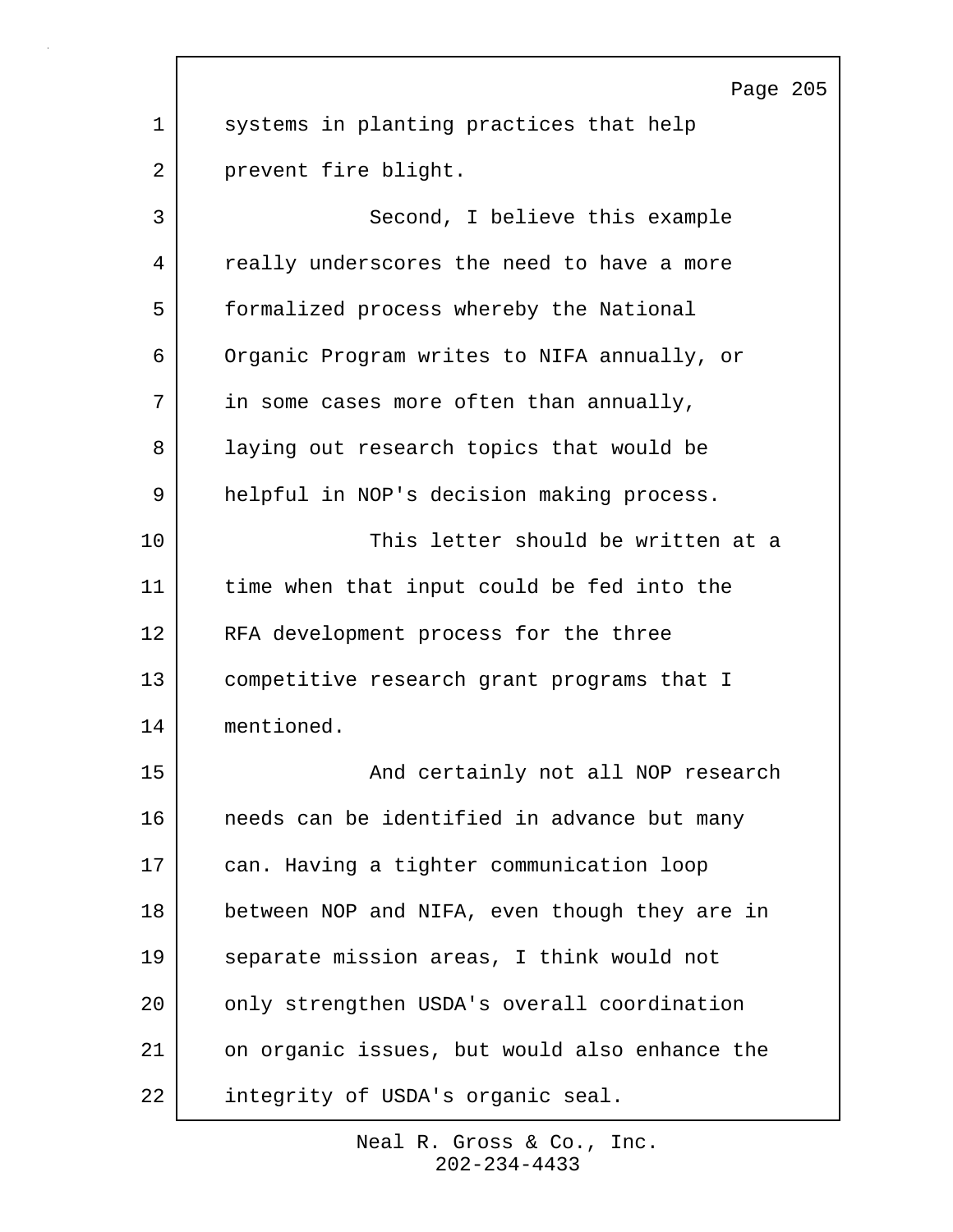Page 206 1 So thanks for the opportunity to 2 give you these thoughts. 3 MR. LIPSON: Great. Thank you, 4 Steve. I think we may need to rotate some of 5 our panel members out. It is a very busy 6 time at USDA, so not everybody's able to 7 spend the whole day here. 8 So thanks for those who need to 9 | get back to their desks. Did Beth arrive? 10 | All right. Anybody else due to come up and be 11 an official listener? Please introduce 12 yourself. 13 MS. BLUE: Hi, I'm Rebecca Blue. 14 I'm the Acting Deputy Undersecretary at 15 | Marketing and Regulatory Programs. 16 MR. LIPSON: Thanks, Rebecca. All 17 right, I have Beth, and then Kristina 18 Hubbard, and then Mark Kastel, and then it 19 will be time for a short break at that point. 20 Please. 21 | MS. LARABEE: Okay. My name is 22 Beth Larabee. I'm with the Iowa Organic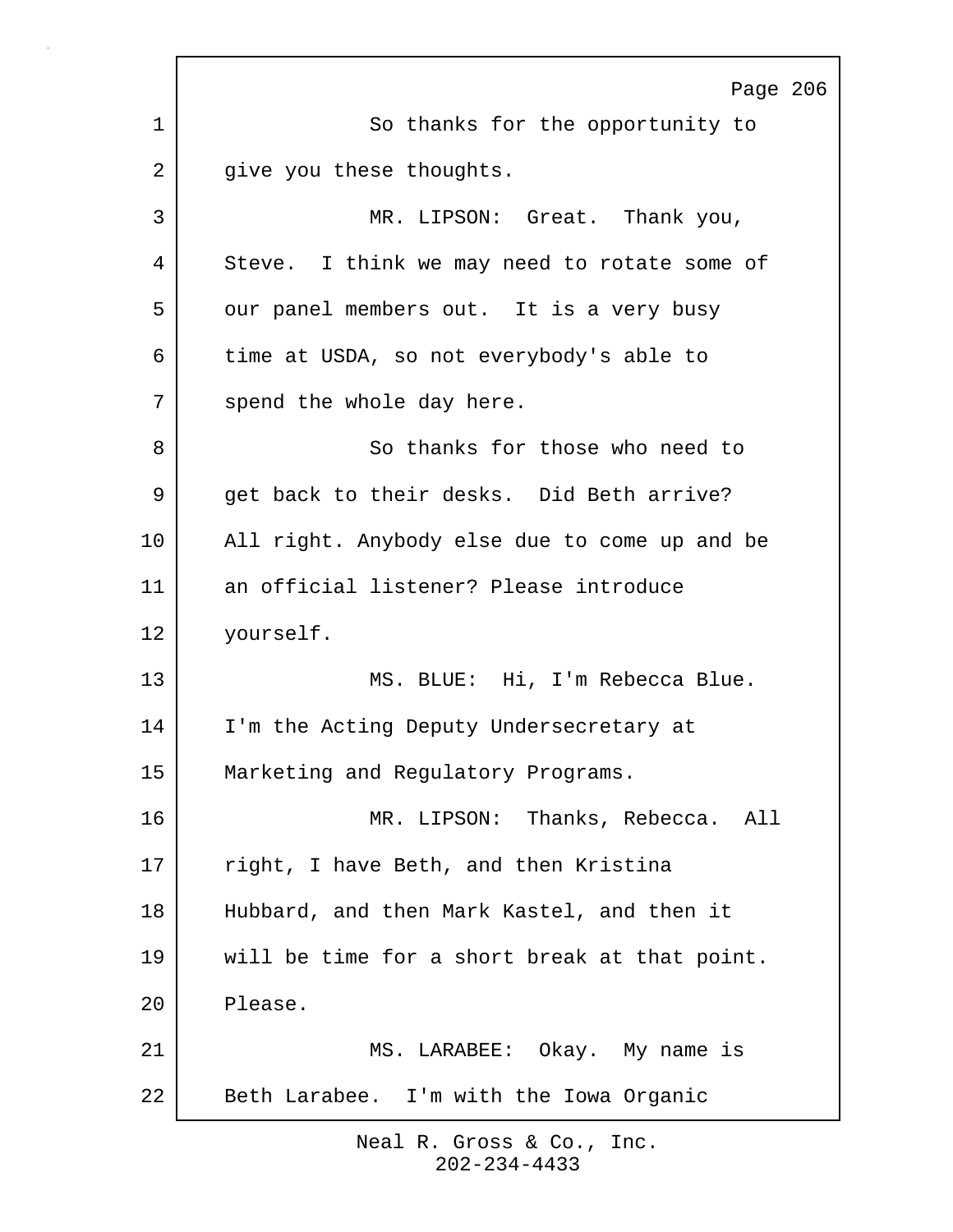|             | Page 207                                        |
|-------------|-------------------------------------------------|
| $\mathbf 1$ | Association, and have only been with the        |
| 2           | group for about seven weeks, so I'm still       |
| 3           | brand new.                                      |
| 4           | But we had the opportunity to come              |
| 5           | and speak to you today and so I will deliver    |
| 6           | to you what my constituents told me in the      |
| 7           | last week or so.                                |
| 8           | Iowa Organics needs continued                   |
| 9           | research. We need to know about the             |
| 10          | economics of organic production. We need to     |
| 11          | understand more of the environmental            |
| 12          | outcomes of organic production.                 |
| 13          | What things are our producers                   |
| 14          | delivering to the citizens of Iowa in the       |
| 15          | form of cleaner water, safe food, soil          |
| 16          | conservation, water conservation? There's a     |
| 17          | whole suite of things that are provided by      |
| 18          | organic and sustainable farmers.                |
| 19          | They have a very real concern                   |
| 20          | about having access to non-GMO seeds. We        |
| 21          | have fewer and fewer sources for organic        |
| 22          | The few breeding programs that are out<br>seed. |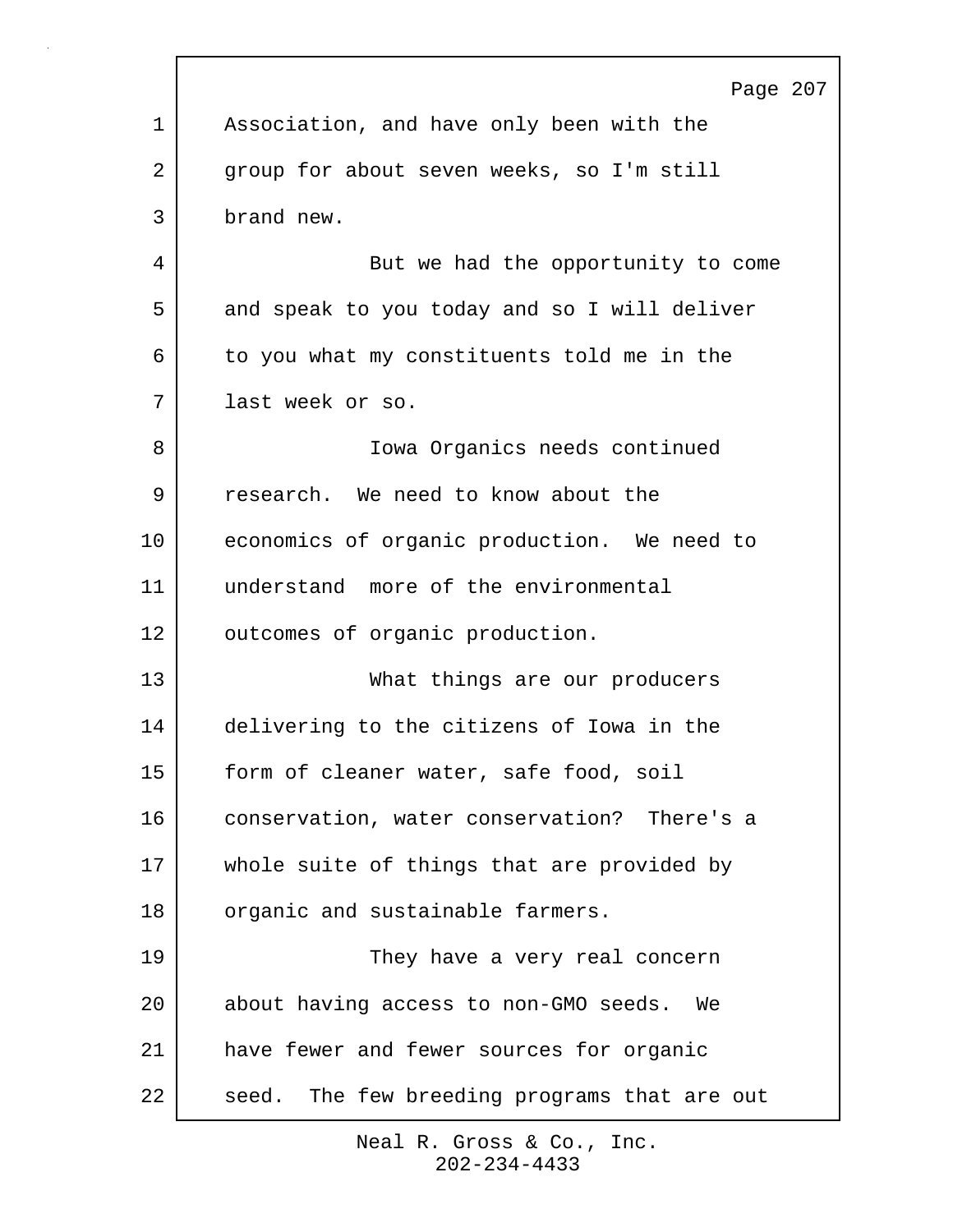|             | Page 208                                     |
|-------------|----------------------------------------------|
| $\mathbf 1$ | there especially for -- growers in Iowa grow |
| 2           | a lot of organic corn.                       |
| 3           | There are not breeding programs              |
| 4           | specific to organic production of corn.      |
| 5           | Traditional breeding programs take a long    |
| 6           | time. It can be a five- to ten-year cycle to |
| 7           | actually get new varieties out to the        |
| 8           | farmers.                                     |
| 9           | And that process has to continue.            |
| 10          | You can't turn it off like a faucet and stop |
| 11          | it for two or three years and then expect it |
| 12          | to start again. You have to start over.      |
| 13          | We need models that are specific             |
| 14          | to bioregions. Farming in Iowa is much       |
| 15          | different than farming in Georgia.           |
| 16          | They have concerns about things              |
| 17          | like the crop insurance. Why do organic      |
| 18          | producers pay a five percent premium above   |
| 19          | conventional farmers?                        |
| 20          | And again I'll use the example of            |
| 21          | corn. Organic corn is \$6.50, \$7 a bushel.  |
| 22          | Conventional corn is \$6.50 or \$7 a bushel. |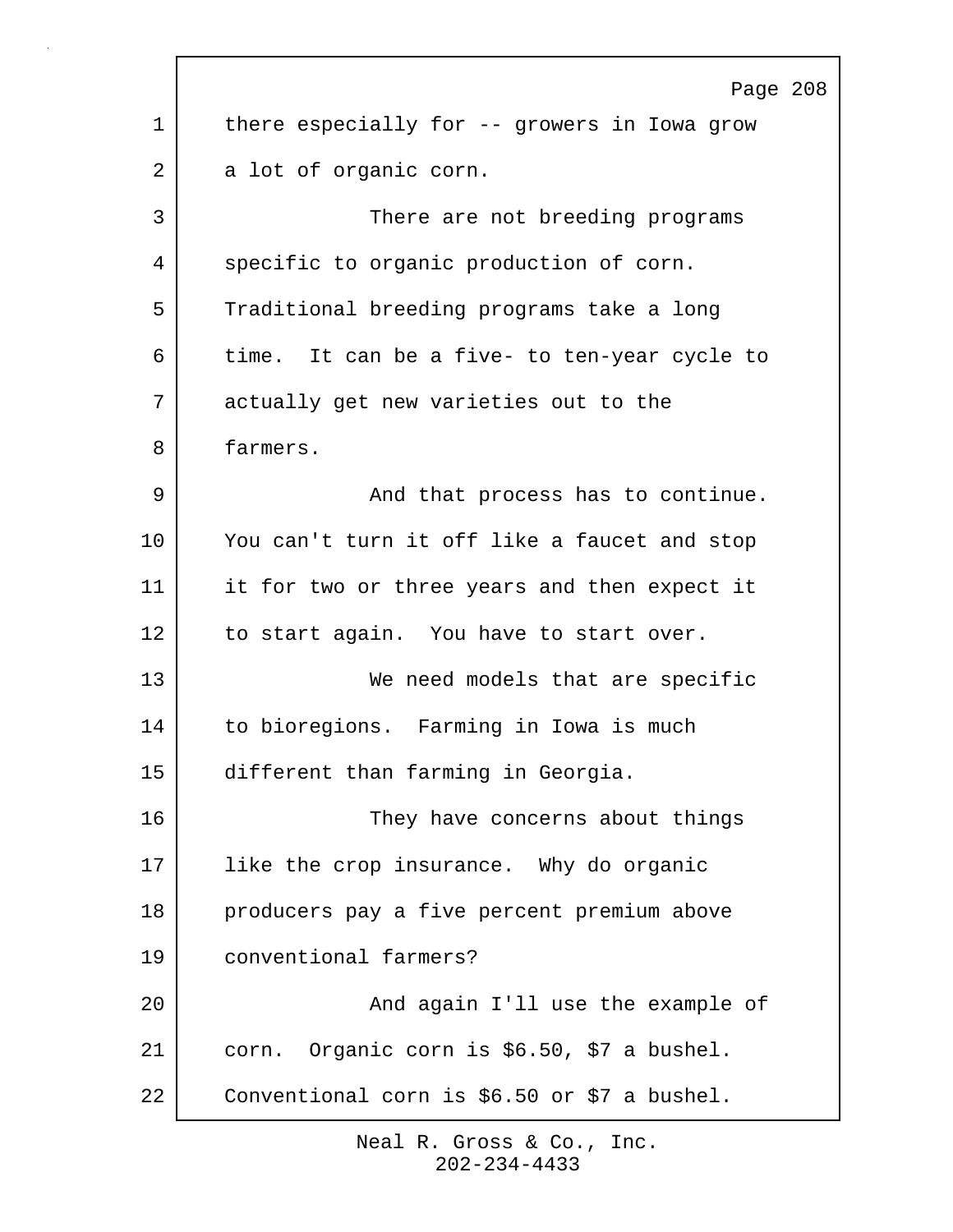|             | Page 209                                      |
|-------------|-----------------------------------------------|
| $\mathbf 1$ | There was a time when organic corn was a more |
| 2           | valuable crop. It isn't that way anymore.     |
| 3           | But we're still paying that five              |
| 4           | percent extra because ours are grown          |
| 5           | organically. We feel like we nearly need to   |
| 6           | be treated like any other producer and be     |
| 7           | insured with, our crop be insured in the same |
| 8           | way.                                          |
| 9           | There's a few things that we                  |
| 10          | really find helpful. The EQIP program is      |
| 11          | absolutely essential to organic farmers and   |
| 12          | transitioning farmers.                        |
| 13          | This is the one program that a lot            |
| 14          | of times will make or break an organic        |
| 15          | farmer, especially a beginning organic        |
| 16          | farmer. We really hope this continues to be   |
| 17          | funded.                                       |
| 18          | We also want to make everyone                 |
| 19          | aware of the amount of small business growth  |
| 20          | that's happening with organic production.     |
| 21          | Even during the depth of our economic         |
| 22          | downturn, organics was growing at an eight    |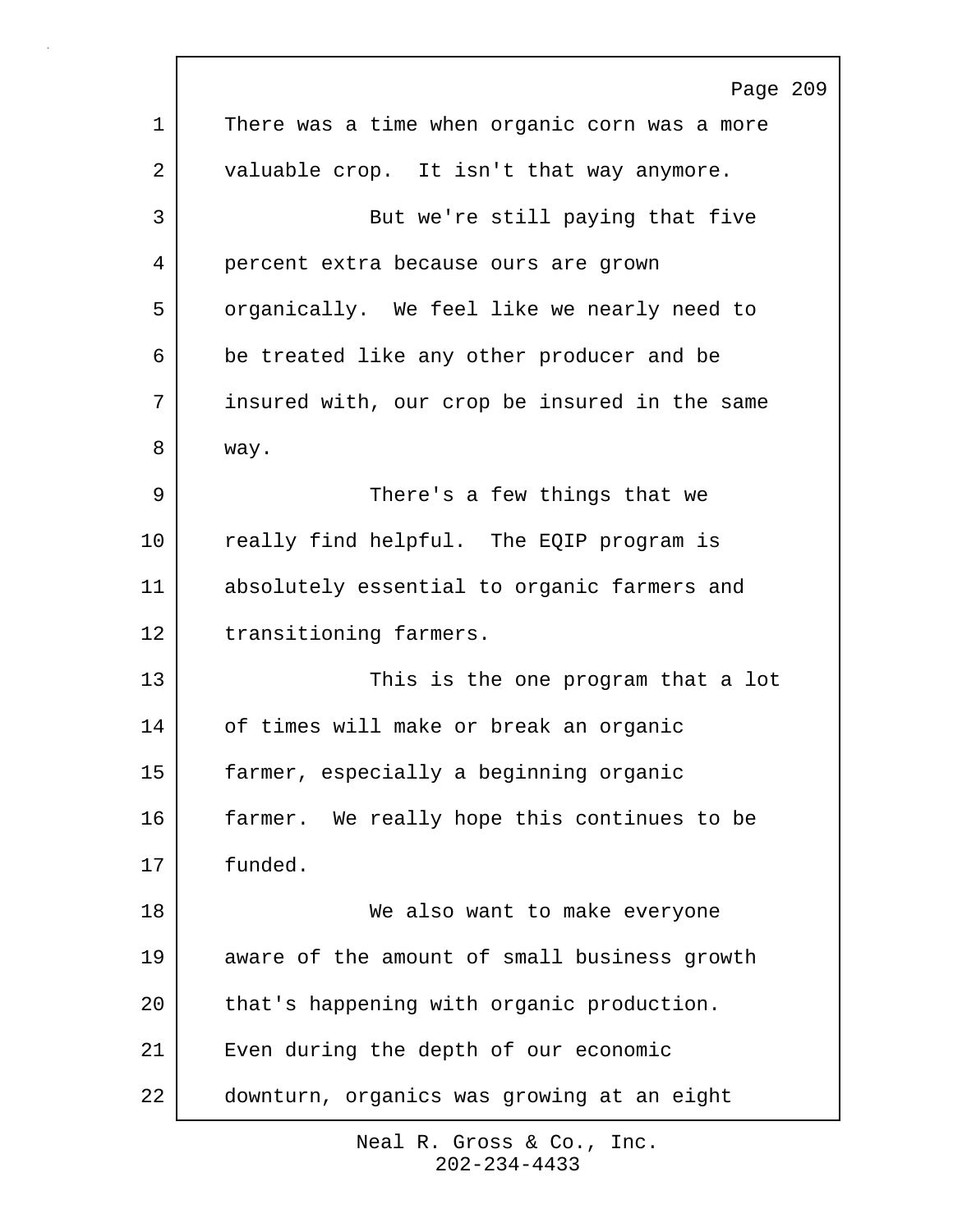Page 210 1 percent rate. 2 | There's not many other businesses 3 | out there that you can say was growing at an 4 eight percent rate in the last two years. 5 Before we hit this recession we were growing 6 at a rate of 20 percent per year. 7 | There is a great deal of potential 8 to grow business and jobs in Iowa with 9 | organic farmers as their base. Every time we 10 put twenty more organic farmers into 11 production, we need someone that supplies 12 them with materials. 13 We need someone that supplies them 14 | with small scale equipment. There is a very 15 | good reason for us to want to do those things 16 and keep our dollars in Iowa. 17 | And that's about all I have. 18 MR. LIPSON: Okay. Thank you, 19 | Beth. Any questions from the panel? Sharon? 20 Sorry, Cathy? Yes? Why don't you use the 21 microphone up there? And introduce yourself, 22 please.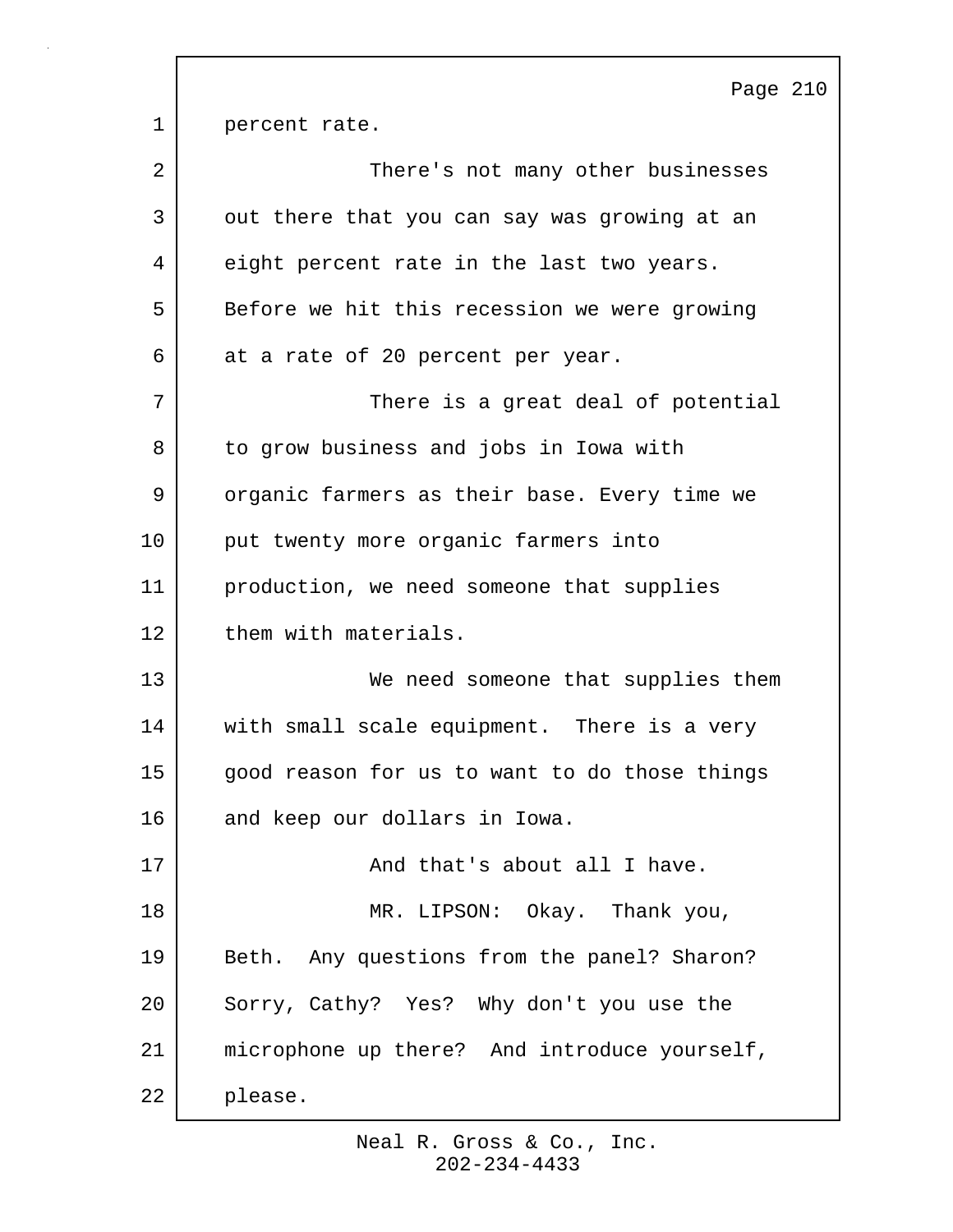Page 211 1 | MS. GREENE: Cathy Greene in 2 USDA's Economic Research Service. And I was 3 curious about Iowa's breeding program and how 4 | that's funded and to what extent it can help 5 provide some of those needed varieties. 6 MS. LARABEE: Right now there is 7 no funding at Iowa State University for 8 organic corn. So I really can't speak to 9 | that because it doesn't exist for us in our 10 state. 11 MS. GREENE: Okay, thank you. 12 MS. HESTVIK: Hey, Mark, I just 13 want to say - 14 MR. LIPSON: Go ahead. Introduce 15 yourself, please. 16 MS. HESTVIK: RMA, the crop 17 insurance program did offer a new price 18 election for corn this year, which is double 19 the conventional price, so it is available to 20 farmers now. 21 It was \$6 for the conventional 22 | price, and the corn was \$11. And the harvest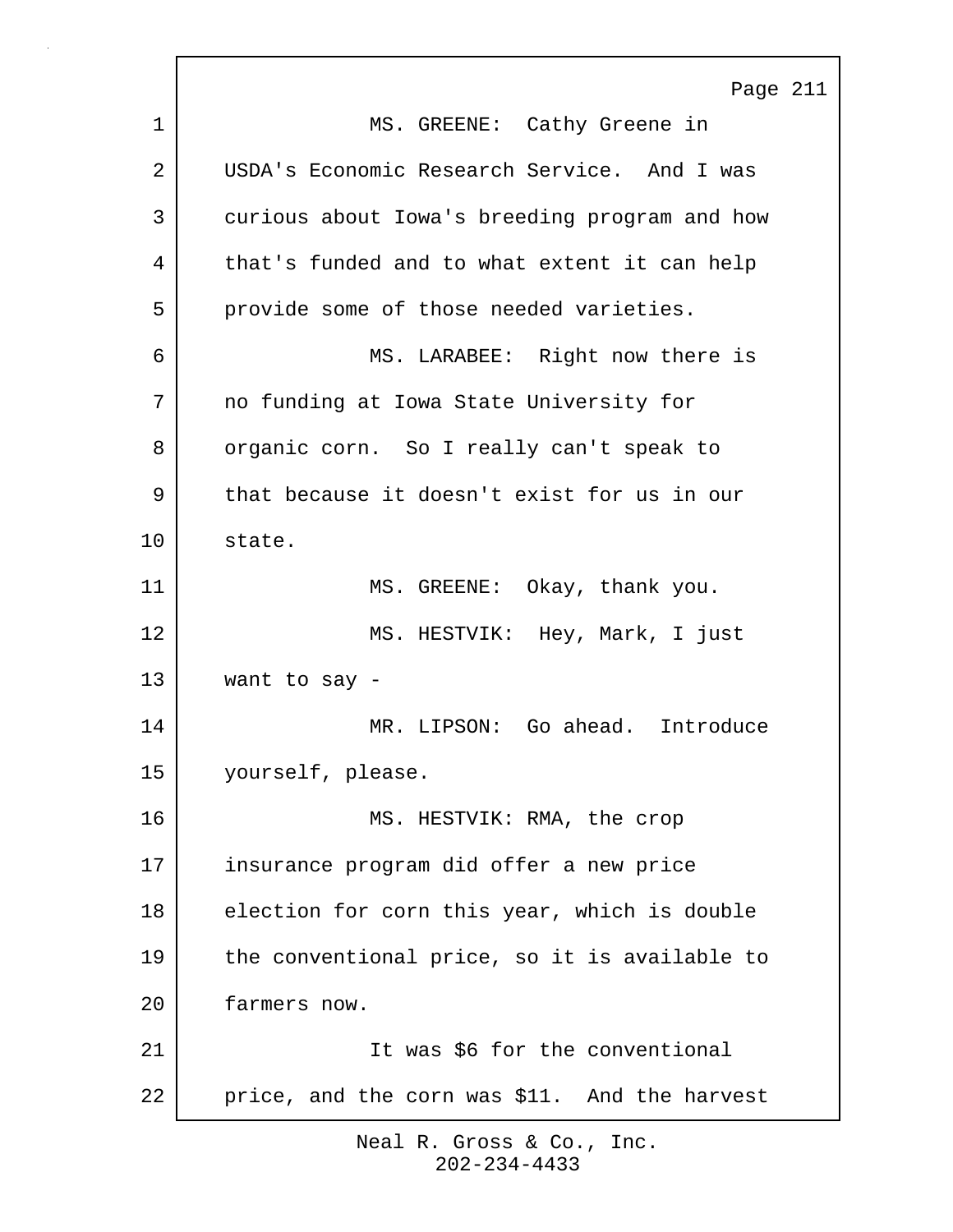|    | Page 212                                     |
|----|----------------------------------------------|
| 1  | price is coming up at about \$13 a bushel.   |
| 2  | MR. LIPSON: Sharon, would you go             |
| 3  | ahead and introduce yourself?                |
| 4  | MS. HESTVIK: Oh, hi. I'm Sharon              |
| 5  | Hestvik and I'm with the Risk Management     |
| 6  | Agency. We do crop insurance and other risk  |
| 7  | management tools for producers.              |
| 8  | And in 2010, we actually insured             |
| 9  | over 4,000 organic producers and we have     |
| 10 | 550,000 acres insured. And in 2010, we also  |
| 11 | paid out about \$18 million in losses. So    |
| 12 | crop insurance is catching on and we are     |
| 13 | providing more tools for farmers.            |
| 14 | And we have four new prices                  |
| 15 | available for organics on corn, processing   |
| 16 | tomatoes, cotton and soybeans. And beginning |
| 17 | in 2013, we're offering a new price on       |
| 18 | avocados in California.                      |
| 19 | MR. LIPSON: Great, thank you.                |
| 20 | Kristina? Oh, did you have another comment,  |
| 21 | Beth?                                        |
| 22 | MS. LARABEE: I was just going to             |
|    |                                              |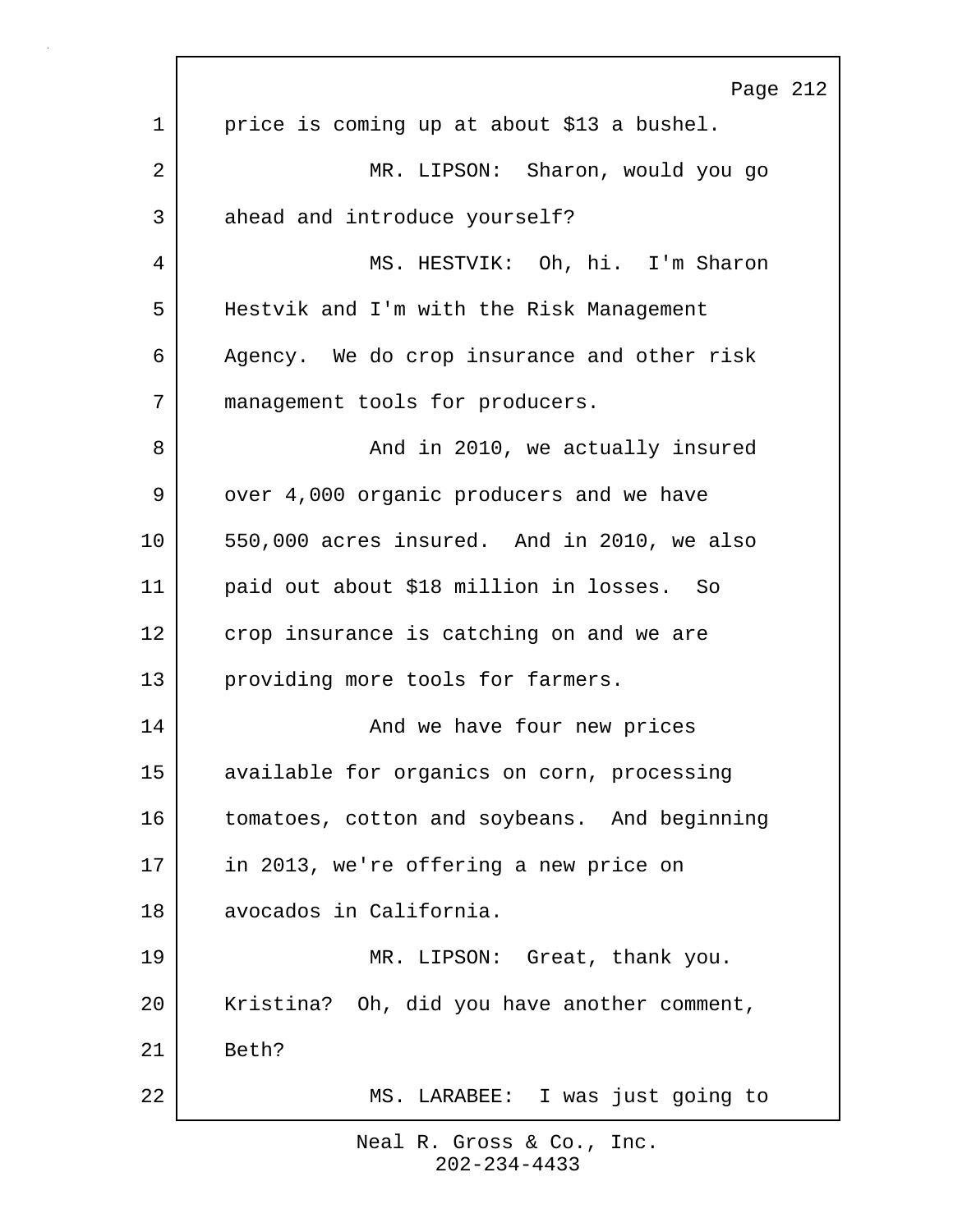|             | Page 213                                      |
|-------------|-----------------------------------------------|
| $\mathbf 1$ | say that that's something that we're seeing,  |
| 2           | fruit and vegetable farmers starting to       |
| 3           | really become a viable option in Iowa.        |
| 4           | And that's one of the things we're            |
| 5           | trying to figure out is, how do we set up the |
| 6           | process so that fruit and vegetable farmers   |
| 7           | can get their three years of production       |
| 8           | information so we can go to you for           |
| 9           | insurance?                                    |
| 10          | How do we teach our farmers how to            |
| 11          | get this information together so we can say,  |
| 12          | here's my production history? Here's my       |
| 13          | dollar value history, to help us get insured. |
| 14          | MS. HESTVIK: Okay, thank you.                 |
| 15          | MR. LIPSON: Thanks, Beth.                     |
| 16          | MS. HUBBARD: Good afternoon.                  |
| 17          | Thanks for hosting this listening session     |
| 18          | today on such an important subject. My name   |
| 19          | is Kristina Hubbard, and I'm the Director of  |
| 20          | Advocacy for Organic Seed Alliance.           |
| 21          | We are an organization that                   |
| 22          | supports the ethical development and          |
|             |                                               |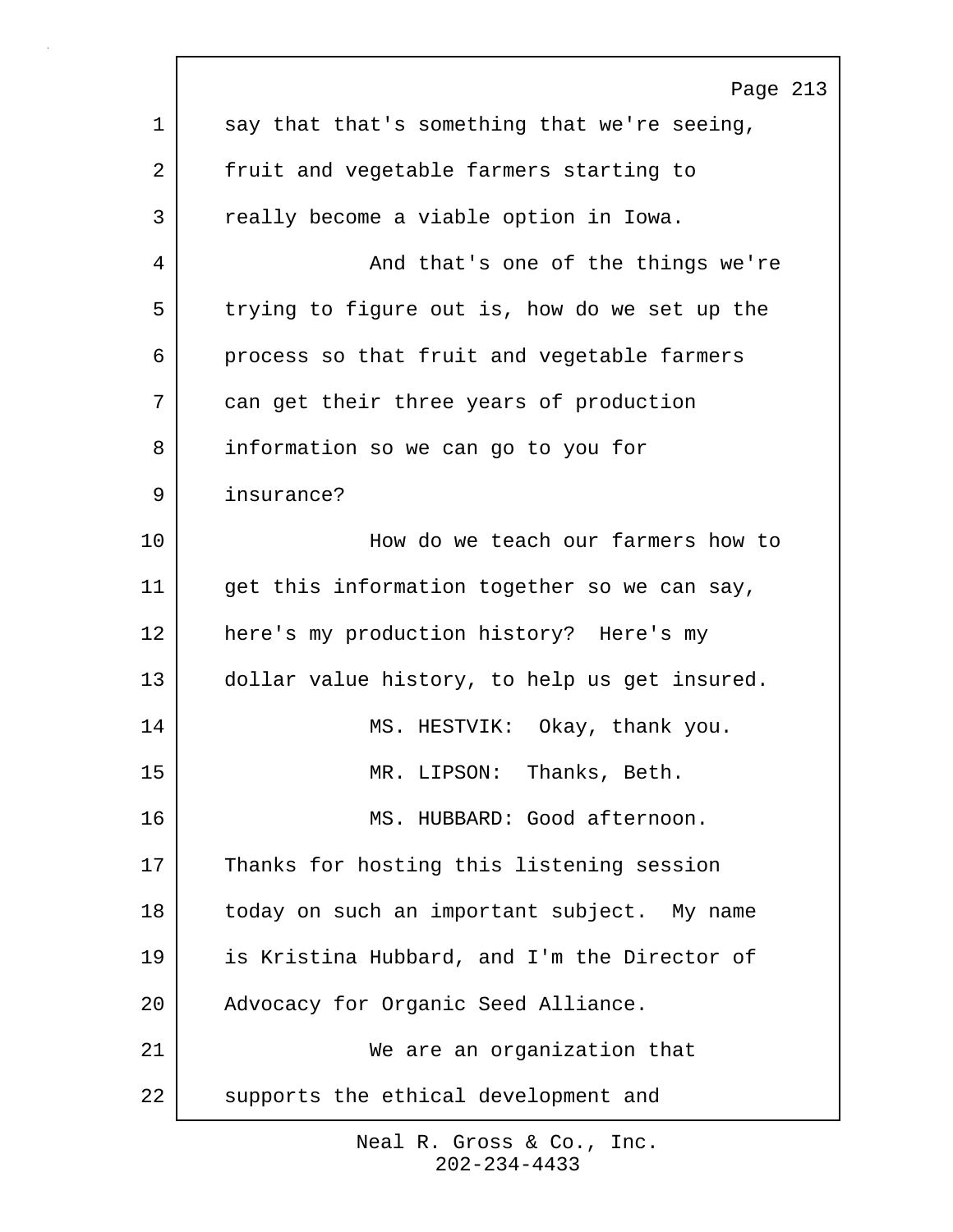|             | Page 214                                     |
|-------------|----------------------------------------------|
| $\mathbf 1$ | stewardship of the genetic resources of      |
| 2           | agricultural seed.                           |
| 3           | We engage farmers and other seed             |
| 4           | professionals in our research and education  |
| 5           | programs to develop regional decentralized   |
| 6           | seed systems that provide biologically       |
| 7           | diverse seed that's appropriate for organic  |
| 8           | farming systems.                             |
| 9           | And we also work pretty hard to              |
| 10          | influence policy decisions that impact the   |
| 11          | integrity of these systems that we aim to    |
| 12          | create.                                      |
| 13          | Earlier this year we published a             |
| 14          | report called State of Organic Seed, and I'm |
| 15          | happy to provide you all a copy afterward if |
| 16          | you wish.                                    |
| 17          | This report is the first                     |
| 18          | comprehensive analysis of the opportunities  |
| 19          | and obstacles in building the organic seed   |
| 20          | sector.                                      |
| 21          | And while our data shows that                |
| 22          | farmers are increasing their attempts to     |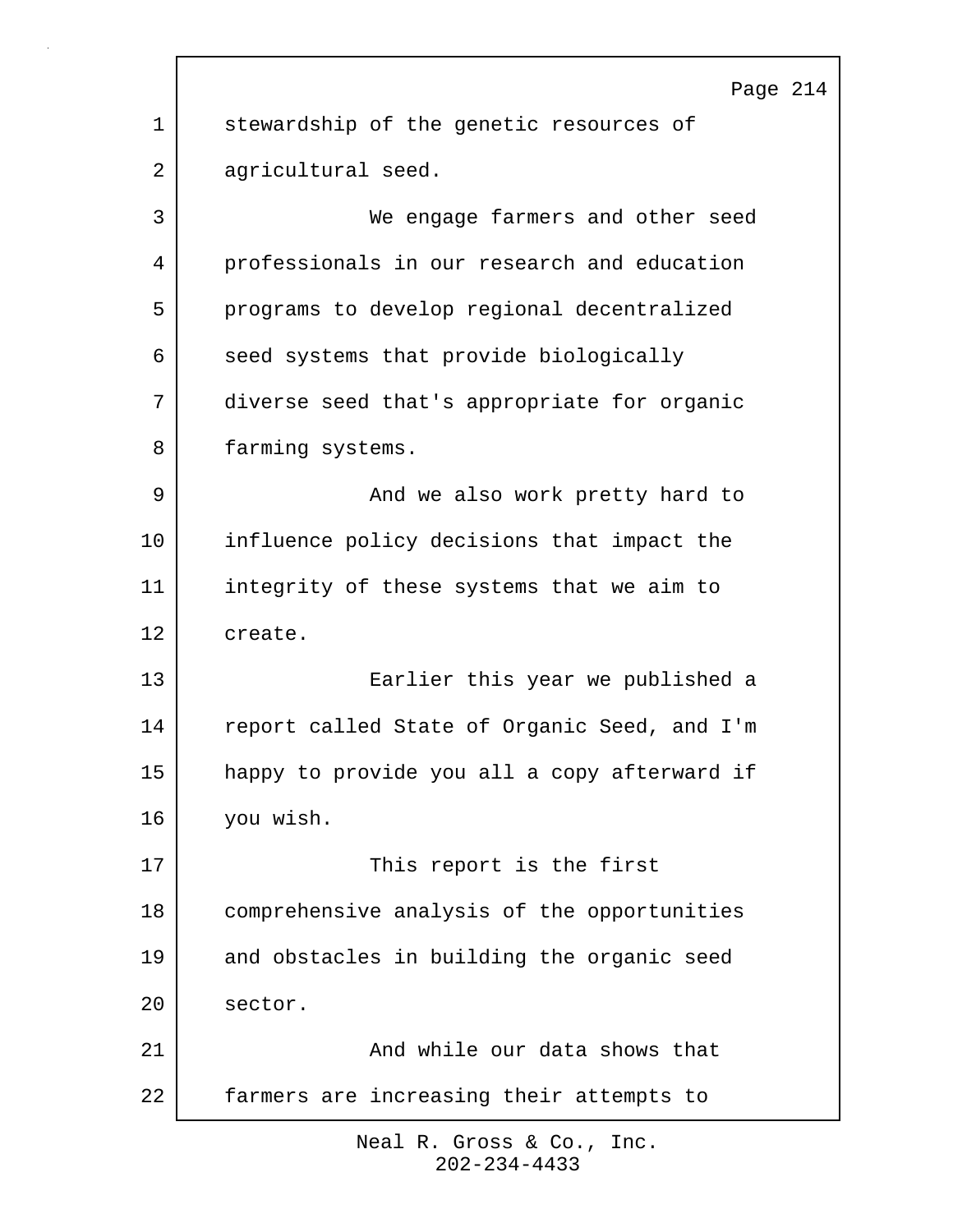Page 215 1 source more organic seed and certifiers are 2 encouraging them to do so, the lack of 3 available organically bred and produced seed 4 remains a major barrier to the ongoing growth 5 and success of the organic industry. 6 In short, organic producers are 7 underserved in genetics that are appropriate 8 for their copying systems, regional climate 9 and market niches. 10 Our data also shows that -- well, 11 we conducted a survey with certified organic 12 farmers in 45 states, and more than 80 13 percent of respondents related that, or I 14 should say they believe that, seed bred in 15 organic soils and organic systems is 16 important to the overall success of organic 17 agriculture. 18 Yet, investments in organic seed 19 projects and organic plant breeding lags 20 behind the tremendous growth we've seen in 21 | the organic sector, which is now valued I 22 believe at \$29 billion in 2010 alone.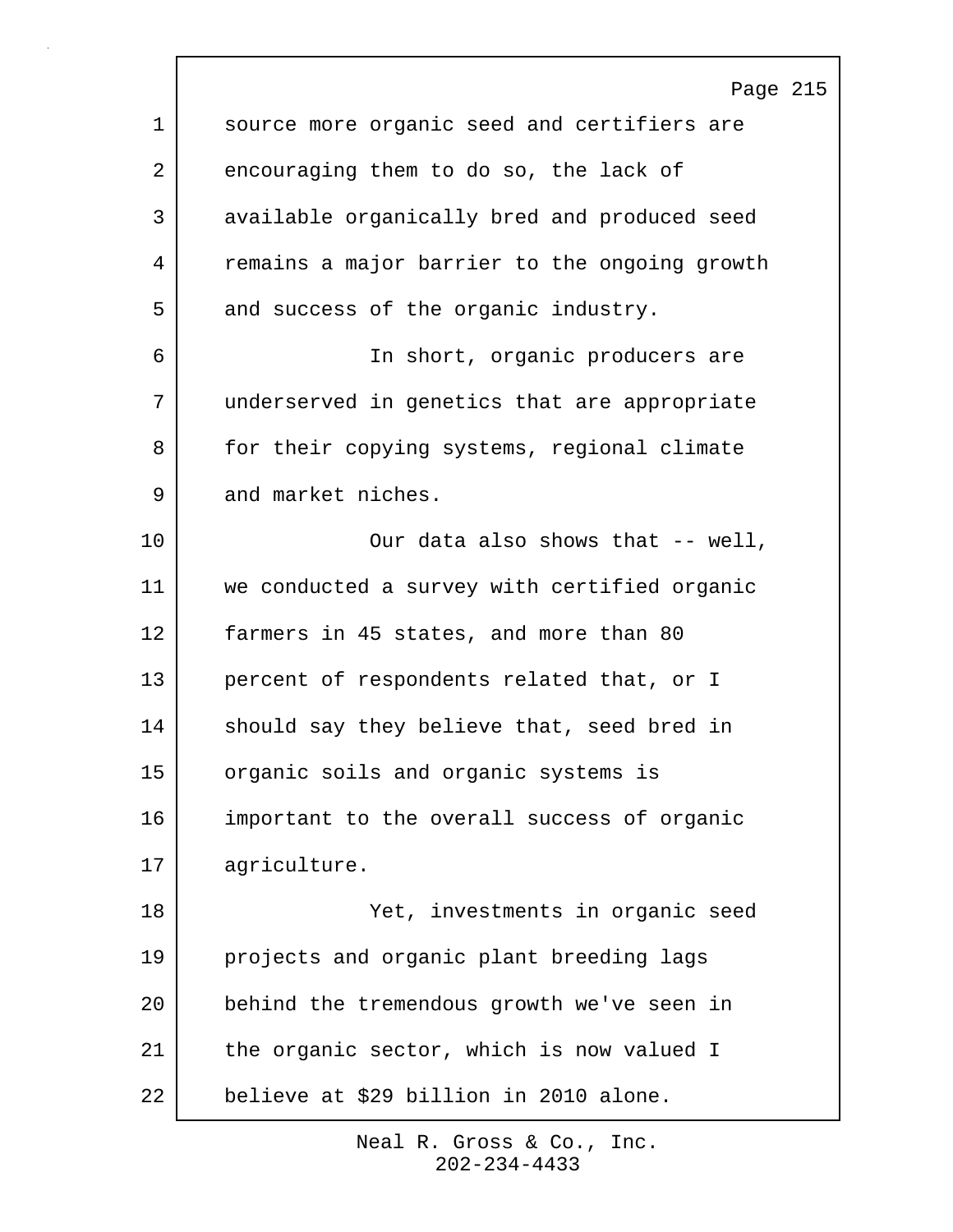|             | Page 216                                      |
|-------------|-----------------------------------------------|
| $\mathbf 1$ | In contrast we've had \$9 million             |
| 2           | invested in organic seed projects, but this   |
| 3           | is over the course of 14 years.               |
| 4           | So here's one way that the                    |
| 5           | Department can intensify its support for      |
| 6           | organic agriculture. One of the outcomes of   |
| 7           | this report we did were four working groups   |
| 8           | that Organic Seed Alliance is facilitating.   |
| 9           | One is the organic plant breeding             |
| 10          | working group comprised of about a dozen      |
| 11          | public plant breeders across the U.S. And     |
| 12          | they relay that they need more long term,     |
| 13          | consistent funding for organic plant breeding |
| 14          | projects.                                     |
| 15          | Data from our report shows that               |
| 16          | several organic plant breeding projects       |
| 17          | didn't result in a finished variety, in part  |
| 18          | because funding only lasted one or two years  |
| 19          | when many of us know here in the audience     |
| 20          | that bringing a finished cultivar to the      |
| 21          | market demands investments for four to 12     |
| 22          | years at times.                               |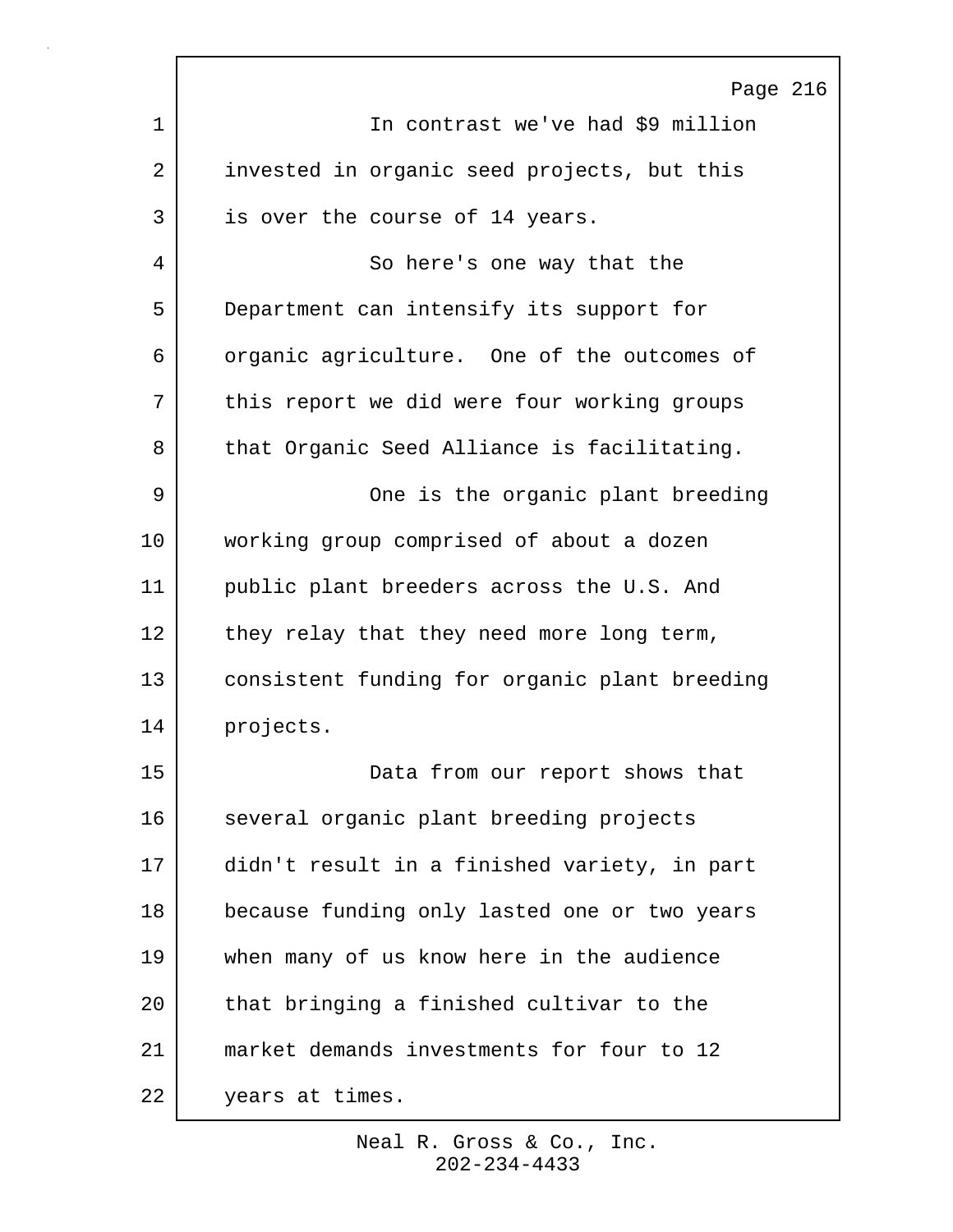|    | Page 217                                      |
|----|-----------------------------------------------|
| 1  | So we need longer term funding and            |
| 2  | we need more funding in important research    |
| 3  | programs such as OREI, already mentioned.     |
| 4  | Funding is also needed to support             |
| 5  | field trial networks so that we can identify  |
| 6  | what germplasm performs best in organic       |
| 7  | systems.                                      |
| 8  | And when optimum genetics are                 |
| 9  | identified, we also need to fund education to |
| 10 | help breeders and farmers producing seed to   |
| 11 | navigate the process of commercializing a new |
| 12 | variety.                                      |
| 13 | And finally, we need to fund                  |
| 14 | farmers involved in these projects,           |
| 15 | especially in participatory plant breeding    |
| 16 | projects. This is a golden opportunity to     |
| 17 | support family farmers while developing       |
| 18 | infrastructure for these organic seed systems |
| 19 | that we need in order to meet the demand of   |
| 20 | the growing organic industry.                 |
| 21 | And this is especially important              |
| 22 | in the face of a consolidated seed industry   |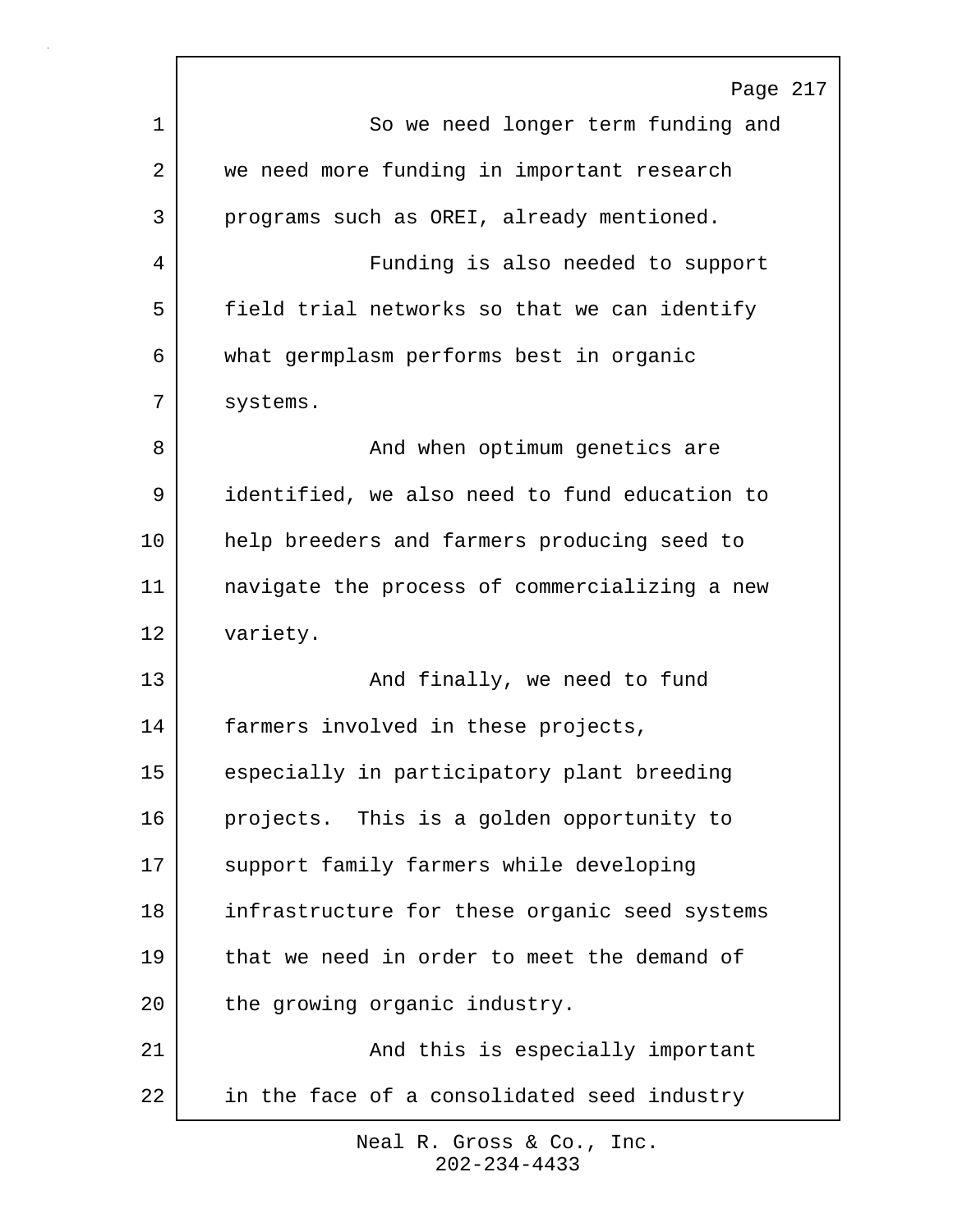|    | Page 218                                      |
|----|-----------------------------------------------|
| 1  | that has nonorganic interests.                |
| 2  | So rebuilding public plant                    |
| 3  | breeding programs is obviously essential to   |
| 4  | expanding the choice to meet the diverse      |
| 5  | needs of organic farmers.                     |
| 6  | The National Institute for Food               |
| 7  | and Agriculture must honor the mandate from   |
| 8  | Congress to provide meaningful funding for    |
| 9  | developing public plant varieties.            |
| 10 | Organic Seed Alliance also                    |
| 11 | supports creating an institute for seeds and  |
| 12 | breeds for the 21st century as a distinct     |
| 13 | subagency within USDA's National Institute    |
| 14 | for Food and Agriculture to address this      |
| 15 | urgent need and adequately fund classical     |
| 16 | plant breeding.                               |
| 17 | It is especially important that               |
| 18 | USDA funded research, much of the research    |
| 19 | that I'm talking about, remains in the public |
| 20 | domain to ensure that the public has access   |
| 21 | to germplasm and that we prevent the further  |
| 22 | consolidation of an already concentrated seed |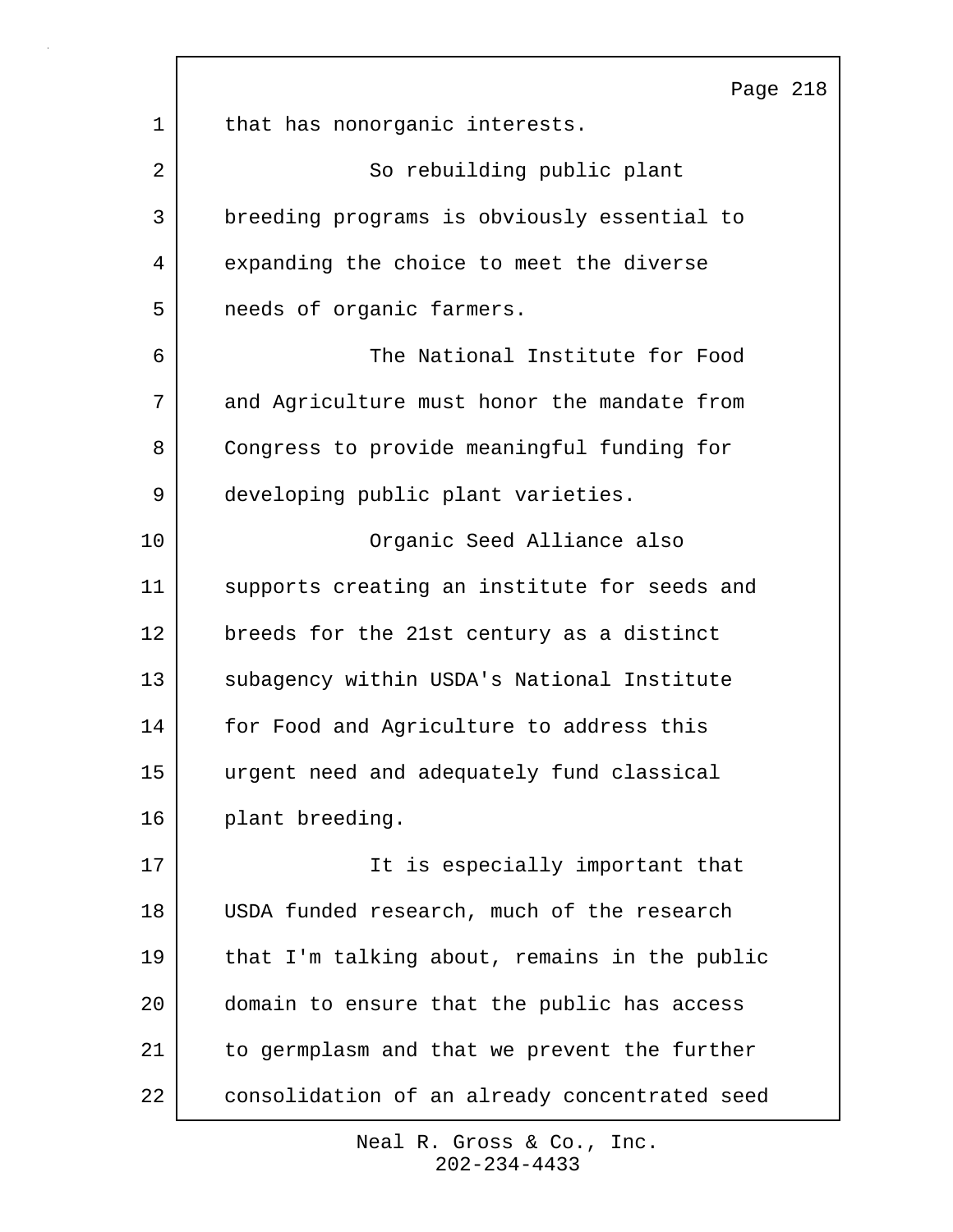|    | Page 219                                      |
|----|-----------------------------------------------|
| 1  | marketplace, as well as the concentrated      |
| 2  | ownership of our plant genetic resource base. |
| 3  | The 2010 competition workshops                |
| 4  | that USDA hosted in partnership with the      |
| 5  | Department of Justice ignited a lot of hope   |
| 6  | in farming communities, including the organic |
| 7  | community.                                    |
| 8  | And they ignited hope because they            |
| 9  | believed the agencies were truly confronting  |
| 10 | some of the abuse of market power that we're  |
| 11 | seeing, including the abuse of intellectual   |
| 12 | property protections.                         |
| 13 | Unfortunately, neither USDA nor               |
| 14 | the Department of Justice seemed inclined to  |
| 15 | even release a report in response to the      |
| 16 | thousands of comments that were hand          |
| 17 | delivered at these workshops.                 |
| 18 | We urge USDA to continue working              |
| 19 | with the Department of Justice to, at the     |
| 20 | very least, respond to these comments and     |
| 21 | ideally provide a plan of action.             |
| 22 | We also have seen that research               |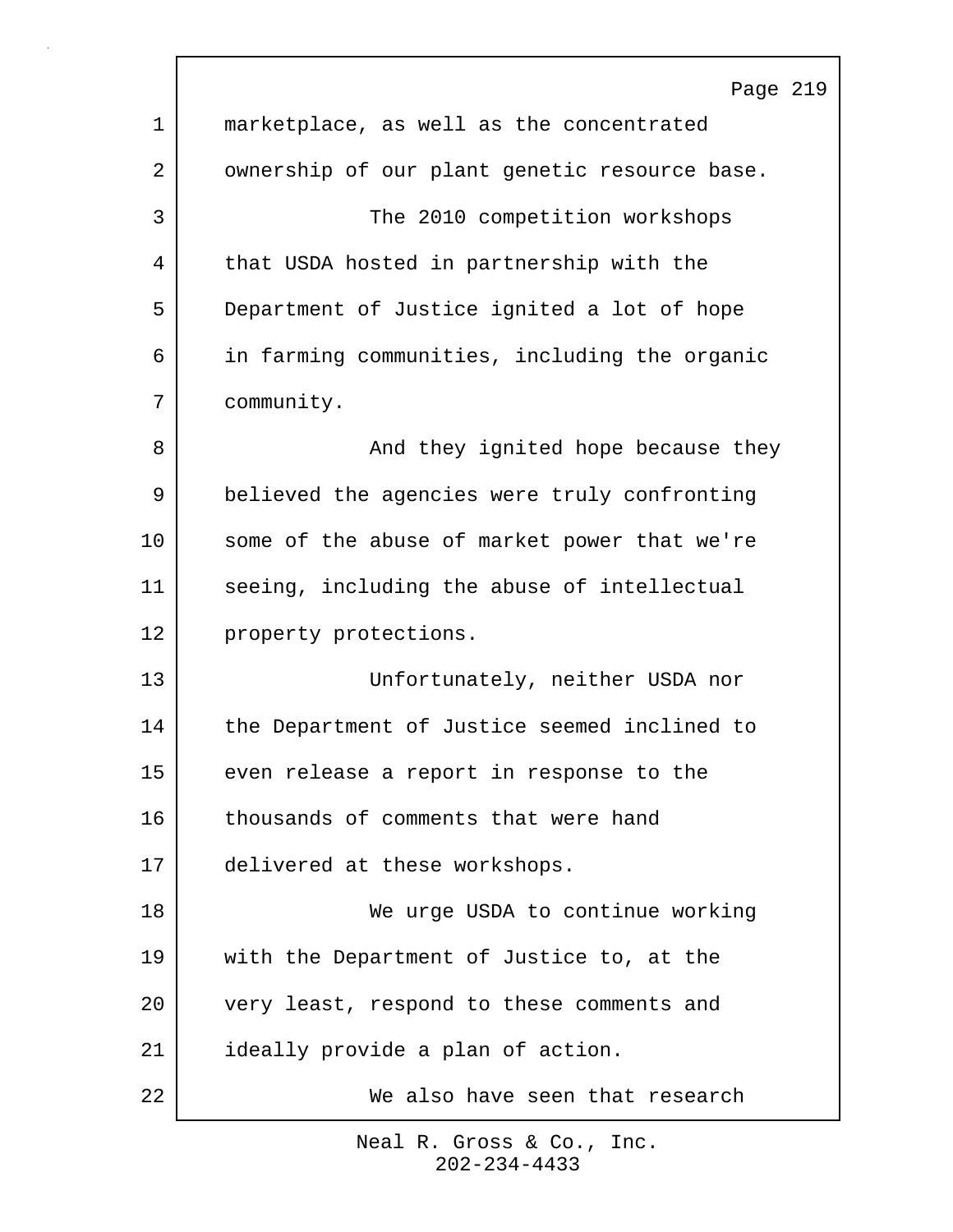|             | Page 220                                      |
|-------------|-----------------------------------------------|
| $\mathbf 1$ | and development has largely narrowed on other |
| 2           | industry interests including biotechnology,   |
| 3           | which brings me to my last point, and we      |
| 4           | believe USDA can better support organic       |
| 5           | agriculture by confronting the challenges     |
| 6           | posed by contamination of unwanted            |
| 7           | genetically engineered material.              |
| 8           | And this includes implementing                |
| 9           | policies that ensures a shared responsibility |
| 10          | for contamination prevention, since right now |
| 11          | preventing the contamination of organic and   |
| 12          | other nongenetically engineered products      |
| 13          | rests solely on the shoulders of the          |
| 14          | nonadopters.                                  |
| 15          | Such measures, contamination                  |
| 16          | prevention measures, must be coupled with a   |
| 17          | compensation plan. A plan paid for by patent  |
| 18          | holders promoting and profiting from the      |
| 19          | technology.                                   |
| 20          | And this plan must covers cost for            |
| 21          | immediate harm to producers and others in the |
| 22          | industry including seed companies, as well as |

 $\Gamma$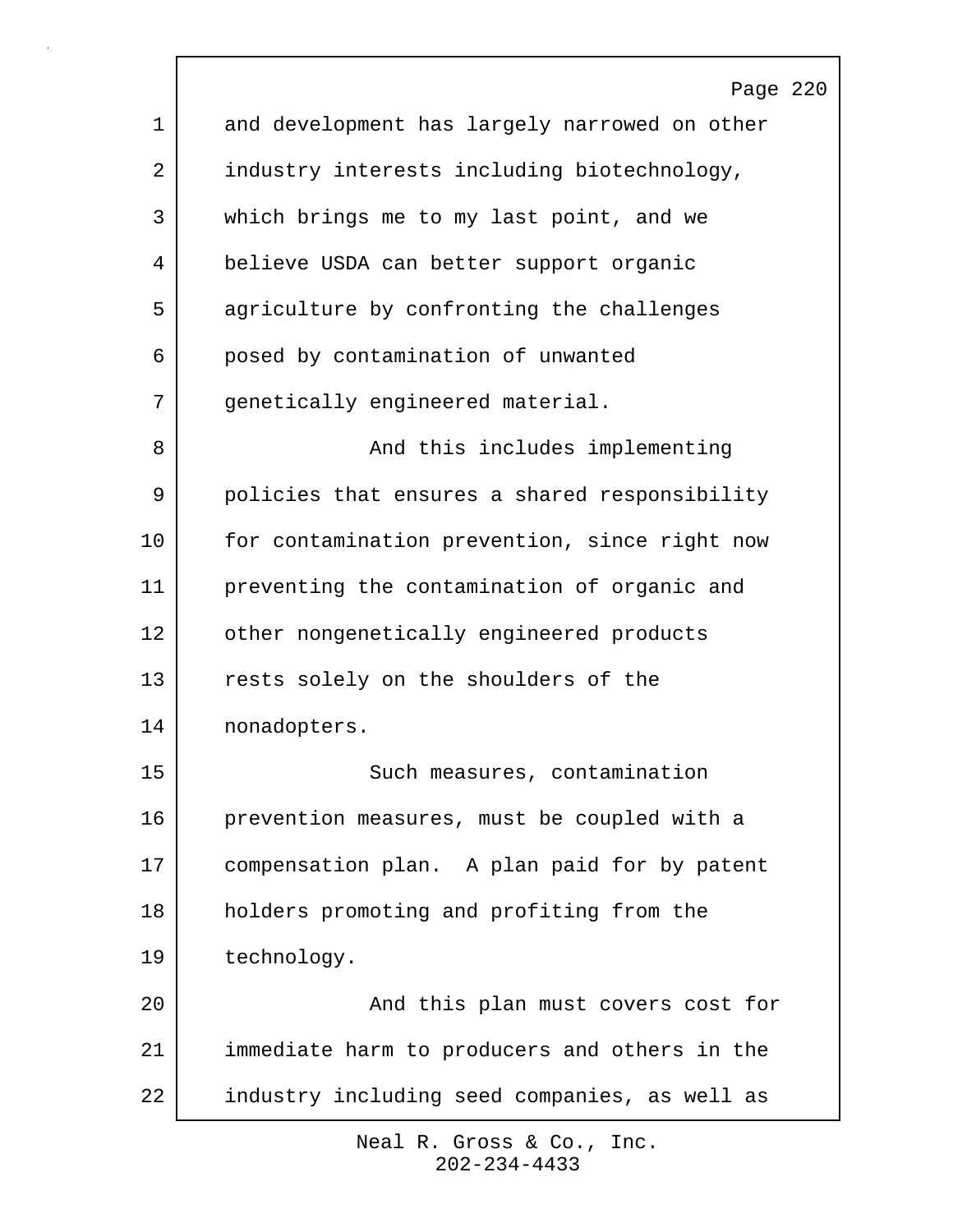|    | Page 221                                      |
|----|-----------------------------------------------|
| 1  | costs for contamination prevention.           |
| 2  | Seed companies that I've been                 |
| 3  | talking to the last couple months who sell    |
| 4  | organic seed at risk of contamination by      |
| 5  | genetically engineered counterparts relay     |
| 6  | that contamination happens, that they are     |
| 7  | incurring costs and there is no recourse to   |
| 8  | recoup any of these losses.                   |
| 9  | And so this is why it's especially            |
| 10 | disconcerting that USDA is signaling a move   |
| 11 | to limit its authority instead of             |
| 12 | strengthening oversight in the face of        |
| 13 | contamination events, and also in light of    |
| 14 | recommendations of independent government     |
| 15 | offices such as USDA's own Inspector General  |
| 16 | in 2005, and the Government Accountability    |
| 17 | Office in 2008.                               |
| 18 | For example, right now on the                 |
| 19 | table, USDA exploring what would advance an   |
| 20 | already self-regulating system by putting an  |
| 21 | option on the table to allow manufacturers of |
| 22 | genetically engineered crops to perform their |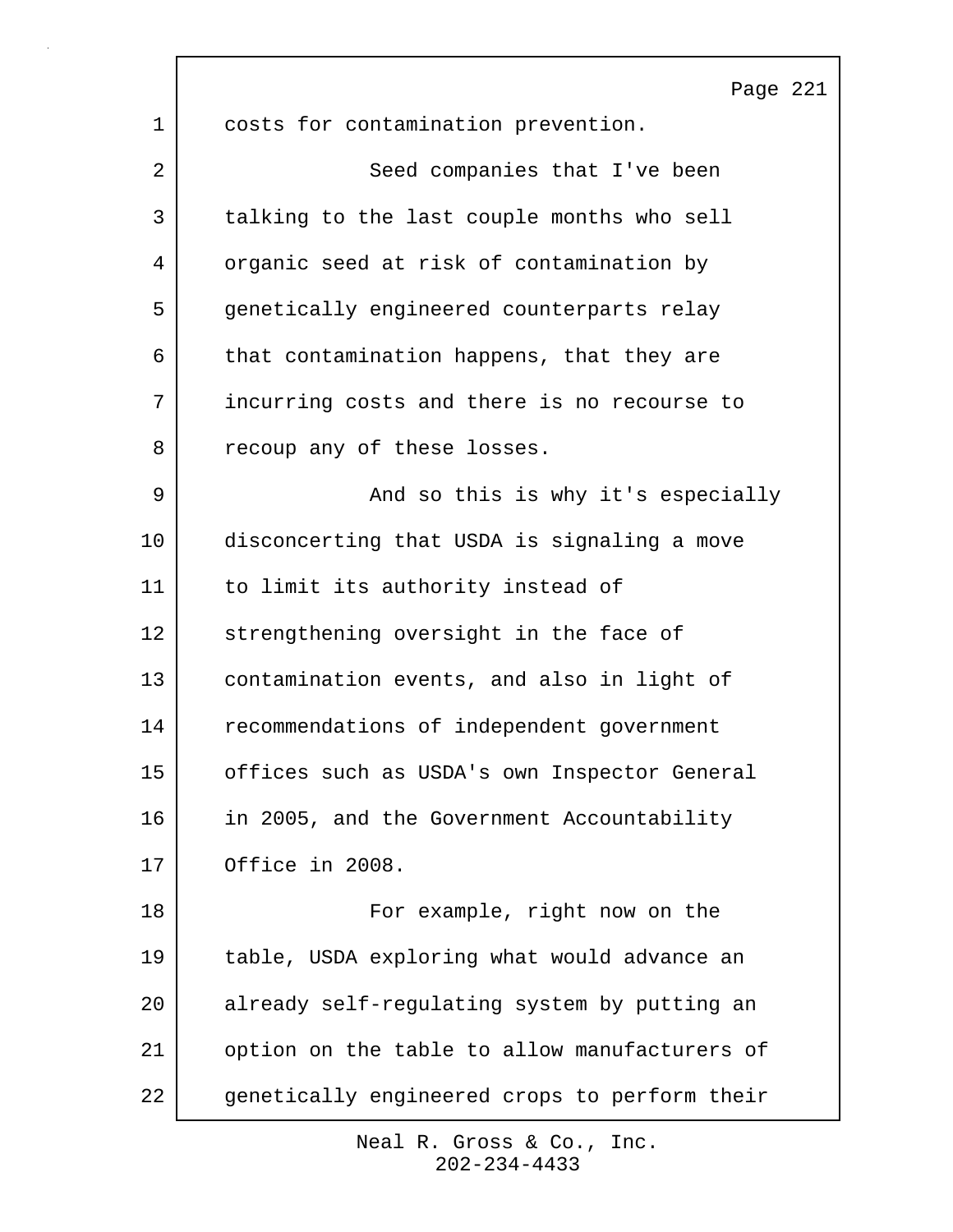|             | Page 222                                      |
|-------------|-----------------------------------------------|
| $\mathbf 1$ | own environmental assessment, which is an     |
| 2           | indisputable conflict of interest.            |
| 3           | Studies that are scientifically               |
| 4           | rigorous and conducted by independent parties |
| 5           | have never been more important to assess the  |
| 6           | safety and performance of genetically         |
| 7           | engineered crops. Thanks for the comments.    |
| 8           | MR. LIPSON: All right. Thank                  |
| 9           | you, Kristina.                                |
| 10          | MS. HUBBARD: Yes?                             |
| 11          | MR. LIPSON: Just one quick                    |
| 12          | question I had. Does your group have an       |
| 13          | estimate of the number of organic seed        |
| 14          | producers? How many farmers are producing     |
| 15          | organic seed for the marketplace?             |
| 16          | MS. HUBBARD: That's a good                    |
| 17          | question. I would have to look at the         |
| 18          | report, Mark, I don't know the number right   |
| 19          | off the top of my head.                       |
| 20          | I do know that those who responded            |
| 21          | -- oh, that doesn't count though, because the |
| 22          | farmers who responded to our national survey, |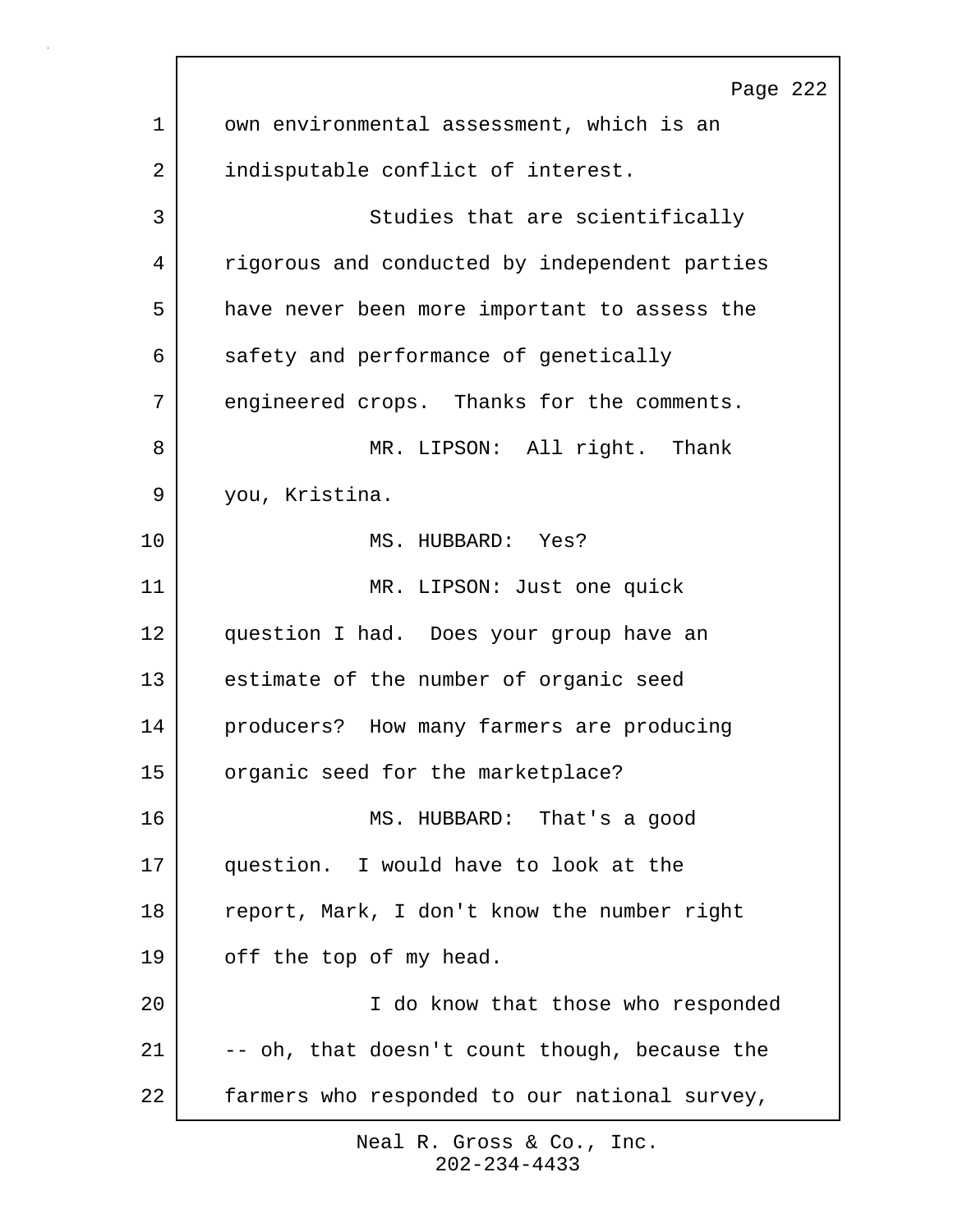|    | Page 223                                     |
|----|----------------------------------------------|
| 1  | it was just about ten percent of certified   |
| 2  | organic crop producers, but those aren't all |
| 3  | seed producers of course.                    |
| 4  | So I don't know that off the top             |
| 5  | of my head, but I'd be happy to find the     |
| 6  | number for you.                              |
| 7  | MR. LIPSON: Okay. It's an                    |
| 8  | important baseline that we'd like to know.   |
| 9  | MS. HUBBARD: Yes, okay.                      |
| 10 | MR. LIPSON: I was going to do one            |
| 11 | more and then break. Doug, did you want to   |
| 12 | say hi?                                      |
| 13 | (Off microphone comments.)                   |
| 14 | MR. LIPSON: Doug was in this                 |
| 15 | morning's lineup and was one of the people   |
| 16 | who had to attend the Secretary's emergency  |
| 17 | meeting. Thanks for coming.                  |
| 18 | Okay, one more, Mr. Kastel, and              |
| 19 | then we will take a break before finishing   |
| 20 | the final sequence of comments.              |
| 21 | MR. KASTEL: Thank you, Mark, and             |
| 22 | thank you for all the hardworking USDA folks |
|    |                                              |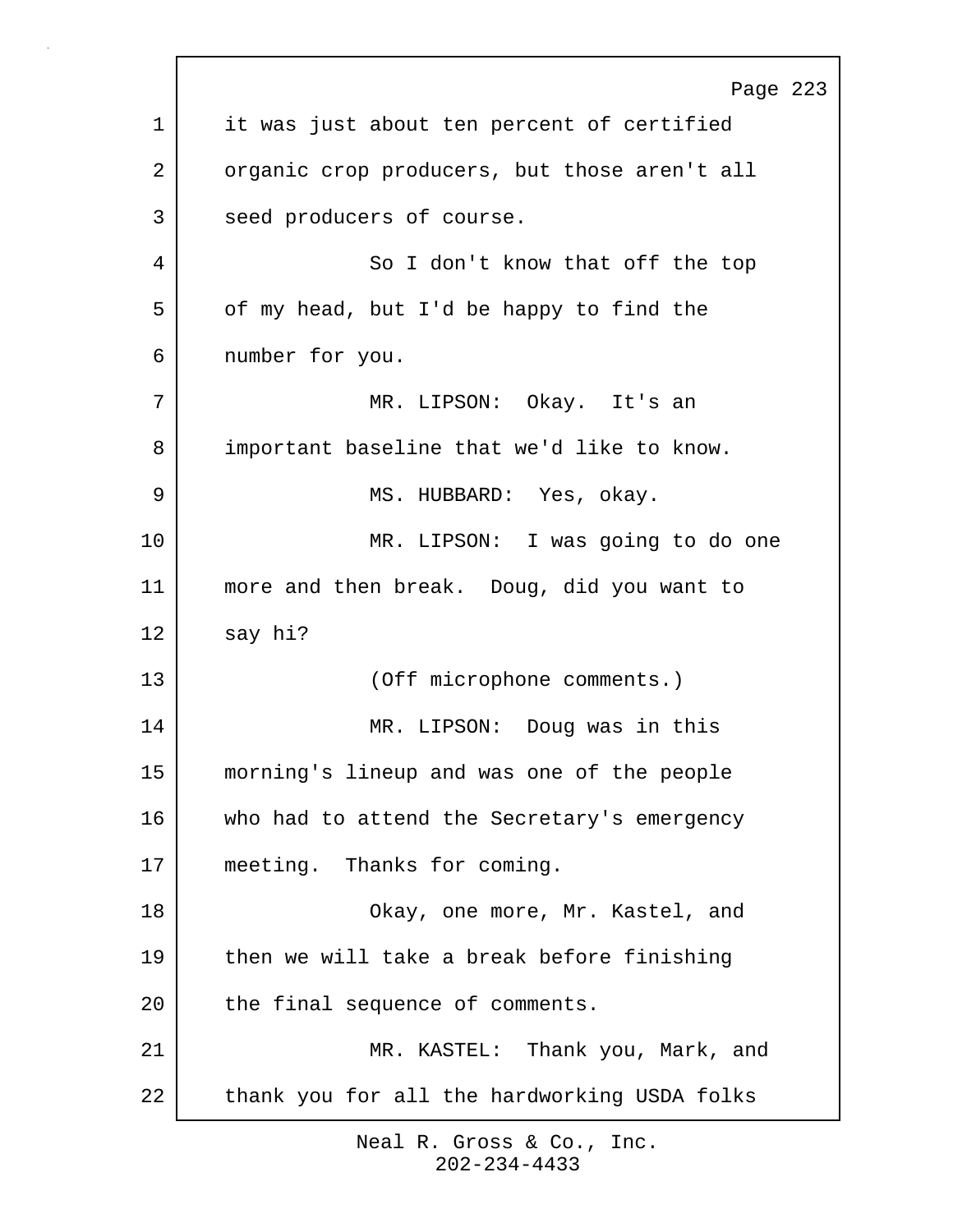|             | Page 224                                      |
|-------------|-----------------------------------------------|
| $\mathbf 1$ | who are spending their time with us today.    |
| 2           | I'm Mark Kastel. I'm the Co-                  |
| 3           | director of The Cornucopia Institute. We're   |
| 4           | based in Cornucopia, Wisconsin.               |
| 5           | We're big supporters of the                   |
| 6           | organic label, and we're big supporters of    |
| 7           | the organic label because it really           |
| 8           | represents the best economic justice vehicle  |
| 9           | for family scale farmers, and it has for      |
| 10          | decades now.                                  |
| 11          | We're also big supporters of the              |
| 12          | current changes at the National Organic       |
| 13          | Program in terms of staffing, budget and      |
| 14          | philosophy.                                   |
| 15          | But this program should strive for            |
| 16          | excellence and we're not quite there yet. So  |
| 17          | through free association I'm going to throw a |
| 18          | few issues at you here.                       |
| 19          | Want to grow organic operations to            |
| 20          | 20,000? Number one, we need to revisit the    |
| 21          | exemption for \$5,000. That number was        |
| 22          | promulgated in the late 1980s. We've had a    |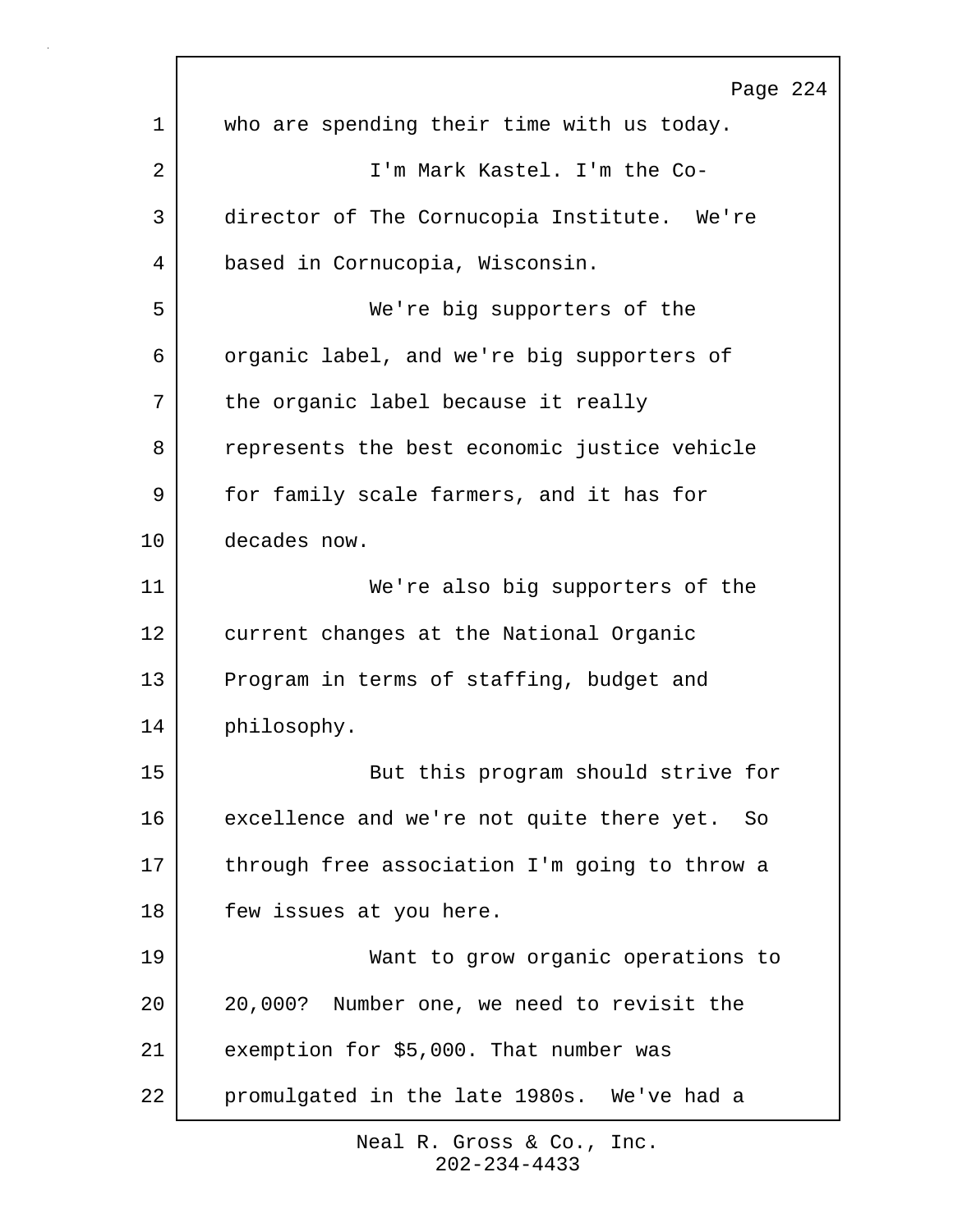|             | Page 225                                      |
|-------------|-----------------------------------------------|
| $\mathbf 1$ | little thing called inflation kick in since   |
| 2           | then.                                         |
| 3           | It probably realistically needs to            |
| 4           | be \$10,000 or \$15,000. But that will bring  |
| 5           | into our community a lot of these really high |
| 6           | level, high quality, local producers, local   |
| 7           | marketers that aren't certified like right    |
| 8           | now.                                          |
| 9           | But we can make sure that they                |
| 10          | legally have to abide by the law and they can |
| 11          | use that organic seal which will, or the name |
| 12          | "organic", which will lend credibility to     |
| 13          | this movement.                                |
| 14          | Want to have a net gain of                    |
| 15          | farmers? You're looking for 20,000? We need   |
| 16          | to aggressively enforce the laws we have      |
| 17          | right now.                                    |
| 18          | Questionable imports from China               |
| 19          | and India, large scale fraud, we've just      |
| 20          | busted as a community a large scale           |
| 21          | perpetrator in Canada shipping in feed grains |
| 22          | in the United States, has resulted this year  |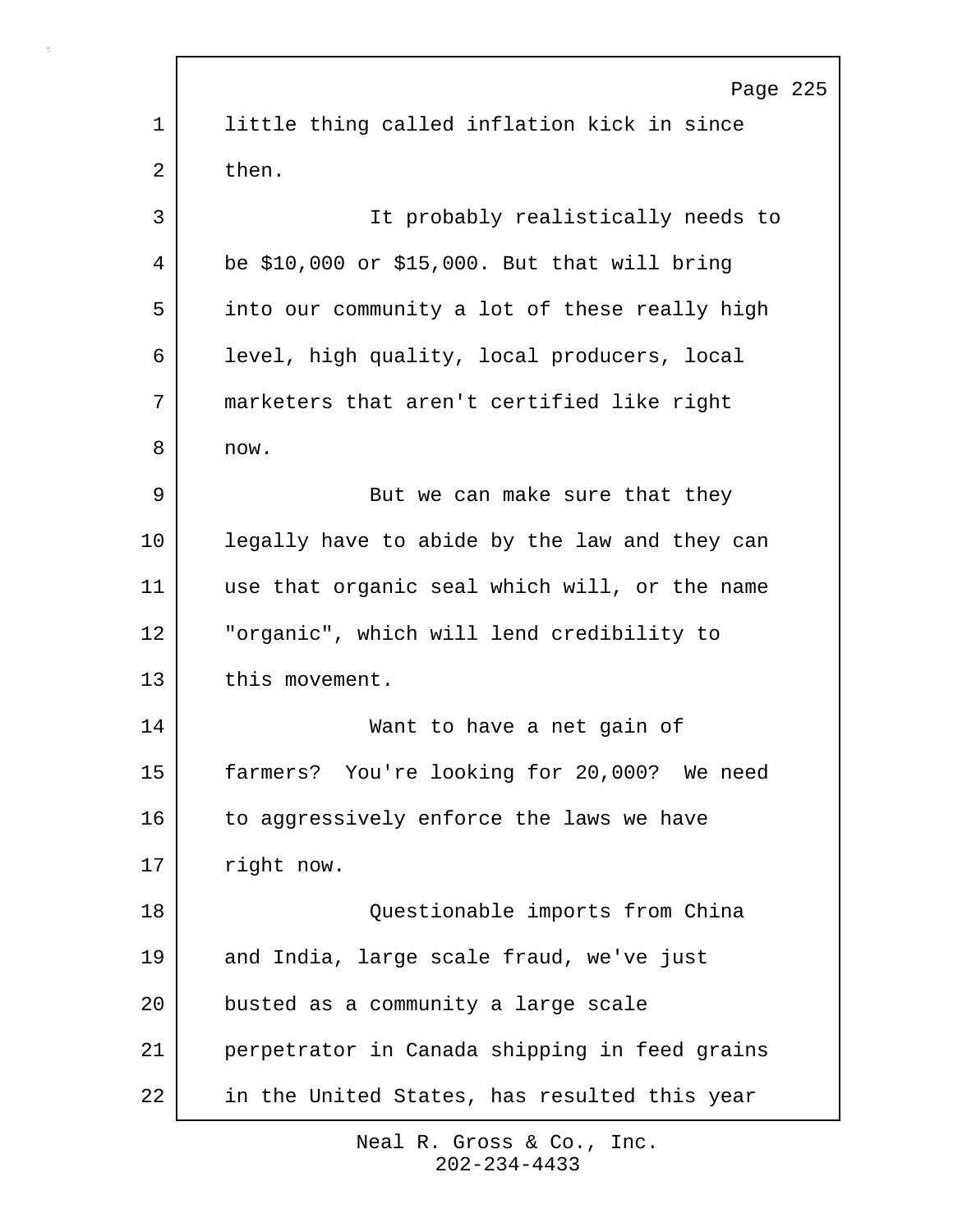|    | Page 226                                       |
|----|------------------------------------------------|
| 1  | in an estimated 20 percent loss of crop, to    |
| 2  | cash crop acreage in the Midwest producing     |
| 3  | grain both for food grade and feed grade       |
| 4  | production.                                    |
| 5  | In organics we can't instantly                 |
| 6  | replicate that production. We're going to      |
| 7  | see some market disturbances for livestock     |
| 8  | producers.                                     |
| 9  | We need really good enforcement.               |
| 10 | Lack of enforcement, slow enforcement has      |
| 11 | catastrophic impacts on the marketplace.<br>We |
| 12 | need a fair and level playing field.           |
| 13 | A few words about organic                      |
| 14 | livestock and dairy. First, origin of          |
| 15 | livestock, and I'm paraphrasing here from the  |
| 16 | regs.                                          |
| 17 | But once a distinct dairy herd is              |
| 18 | converted to organics, from that point         |
| 19 | forward all animals brought onto that farm     |
| 20 | must be managed organically from the last      |
| 21 | third of production.                           |
| 22 | I'm not sure why historically                  |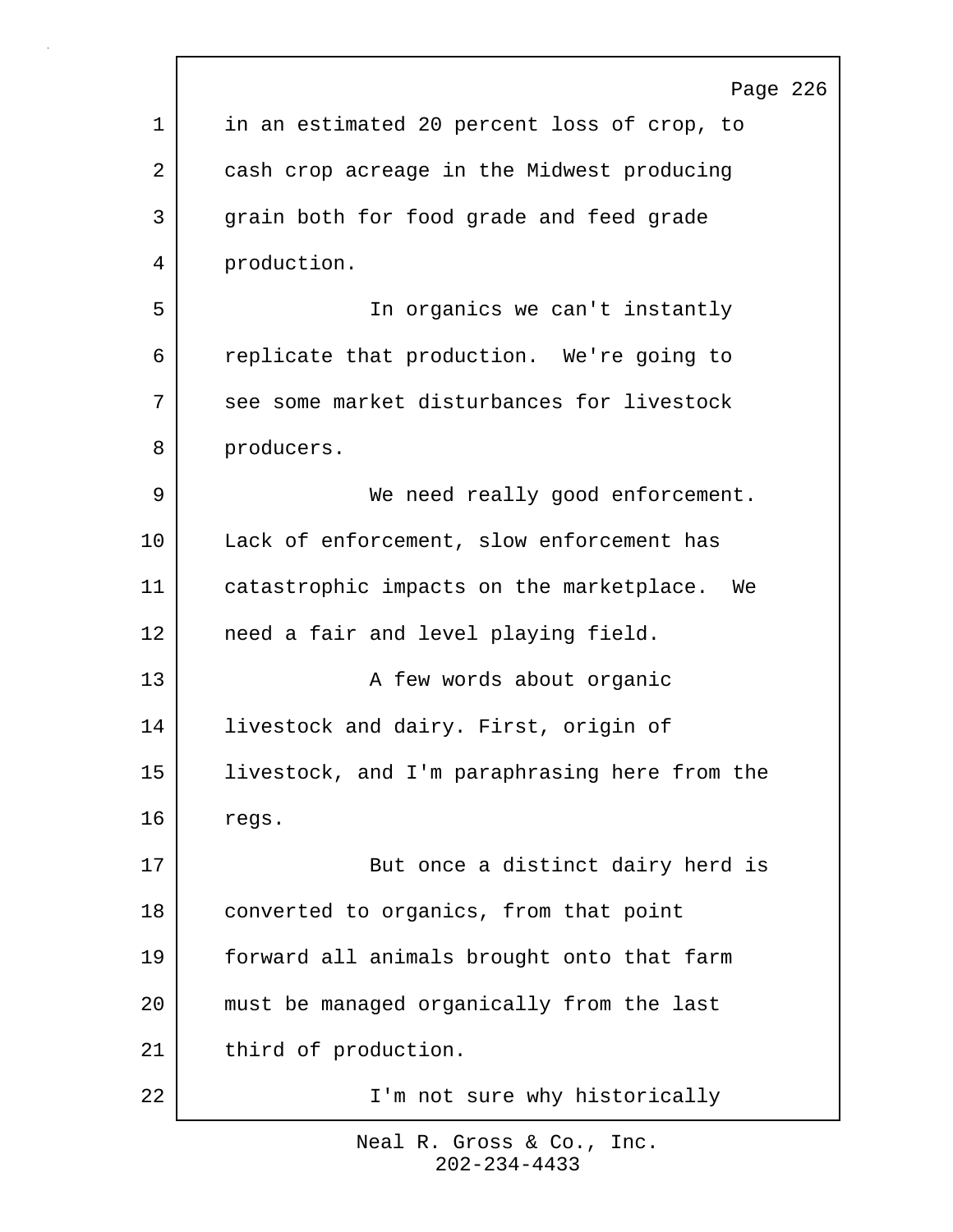|    | Page 227                                      |
|----|-----------------------------------------------|
| 1  | that's been so hard to understand by the      |
| 2  | National Organic Program, but that law isn't  |
| 3  | being enforced.                               |
| 4  | It was misinterpreted during the              |
| 5  | Bush years, it's been misinterpreted during   |
| 6  | the Obama/Vilsack administration. There's     |
| 7  | been the suggestion that we need new rule-    |
| 8  | making. We don't necessarily concur.          |
| 9  | But during the Bush                           |
| 10 | administration, the outgoing director at the  |
| 11 | NOP said this was a priority in the last      |
| 12 | years of that administration.                 |
| 13 | The new incoming administration               |
| 14 | here said that was a priority. This is a      |
| 15 | maturing administration at the National       |
| 16 | Organic Program, we really need a rule out    |
| 17 | quickly.                                      |
| 18 | This is competitively injuring                |
| 19 | farmers who feed their calves from day one,   |
| 20 | organic milk, the same quality and value that |
| 21 | we find in the grocery store, and for the     |
| 22 | entire, roughly two years of the life of that |

П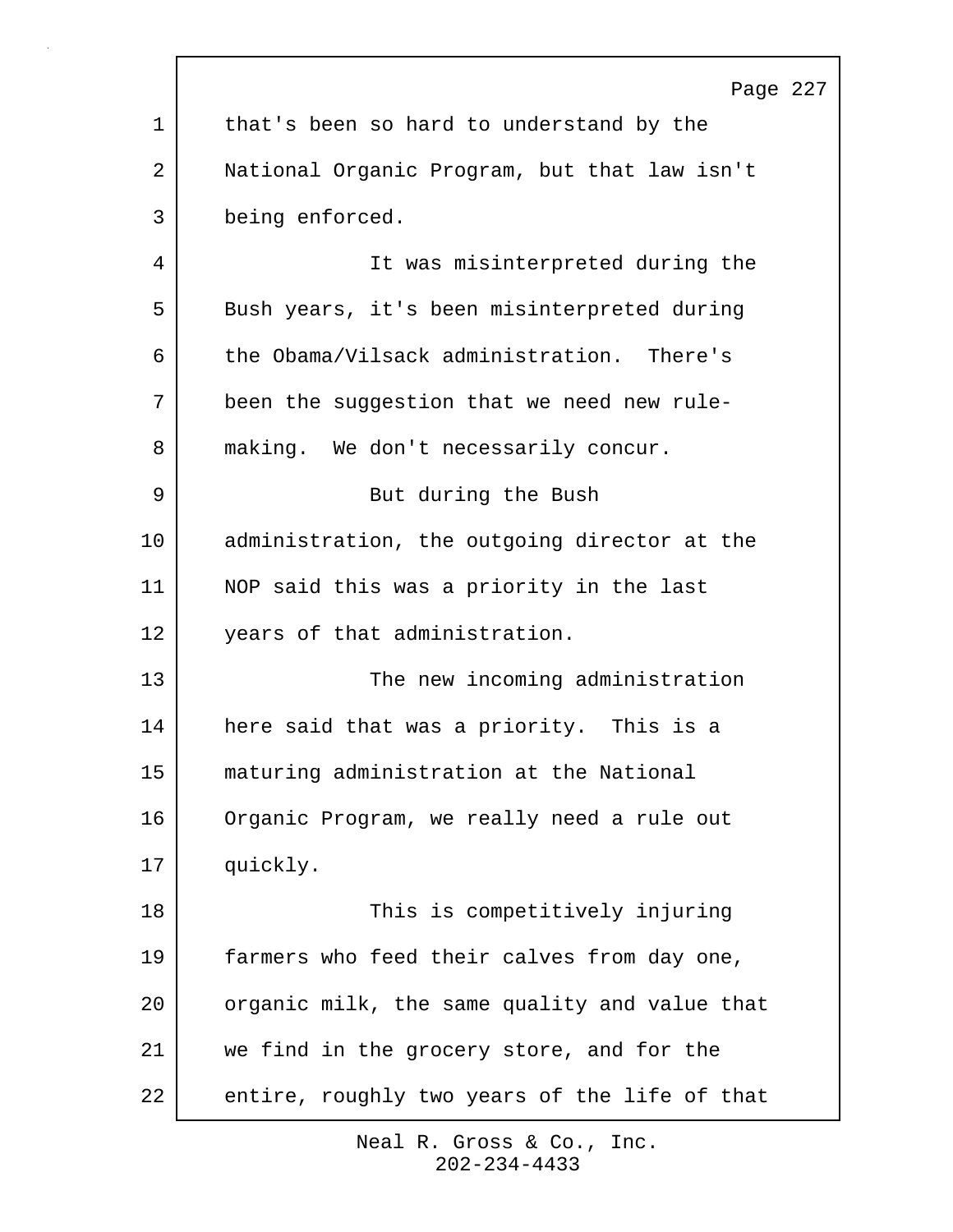|             | Page 228                                     |
|-------------|----------------------------------------------|
| $\mathbf 1$ | animal before she's mature and enters the    |
| 2           | milking chain, has 100 percent certified     |
| 3           | organic diet.                                |
| 4           | They're competing generally with             |
| 5           | industrial scale farms that are buying one-  |
| 6           | year-old conventional animals and converting |
| 7           | them to organics.                            |
| 8           | Grossly unfair, and we read                  |
| 9           | illegal. We need the factory dairies to      |
| 10          | experience a heavier degree of scrutiny.     |
| 11          | There are outstanding legal                  |
| 12          | complaints against Natural Prairie, a 9,000  |
| 13          | acre facility in Texas, Dean Foods in Idaho, |
| 14          | Shamrock in Arizona.                         |
| 15          | And we need all dairies in the               |
| 16          | United States with over 1,000 cows inspected |
| 17          | by the USDA because of the systemic problems |
| 18          | we've seen.                                  |
| 19          | I want to just blow through a few            |
| 20          | more of these. Since we're ahead of schedule |
| 21          | maybe you'll give me an extra 30 seconds.    |
| 22          | We need due process, but we can't            |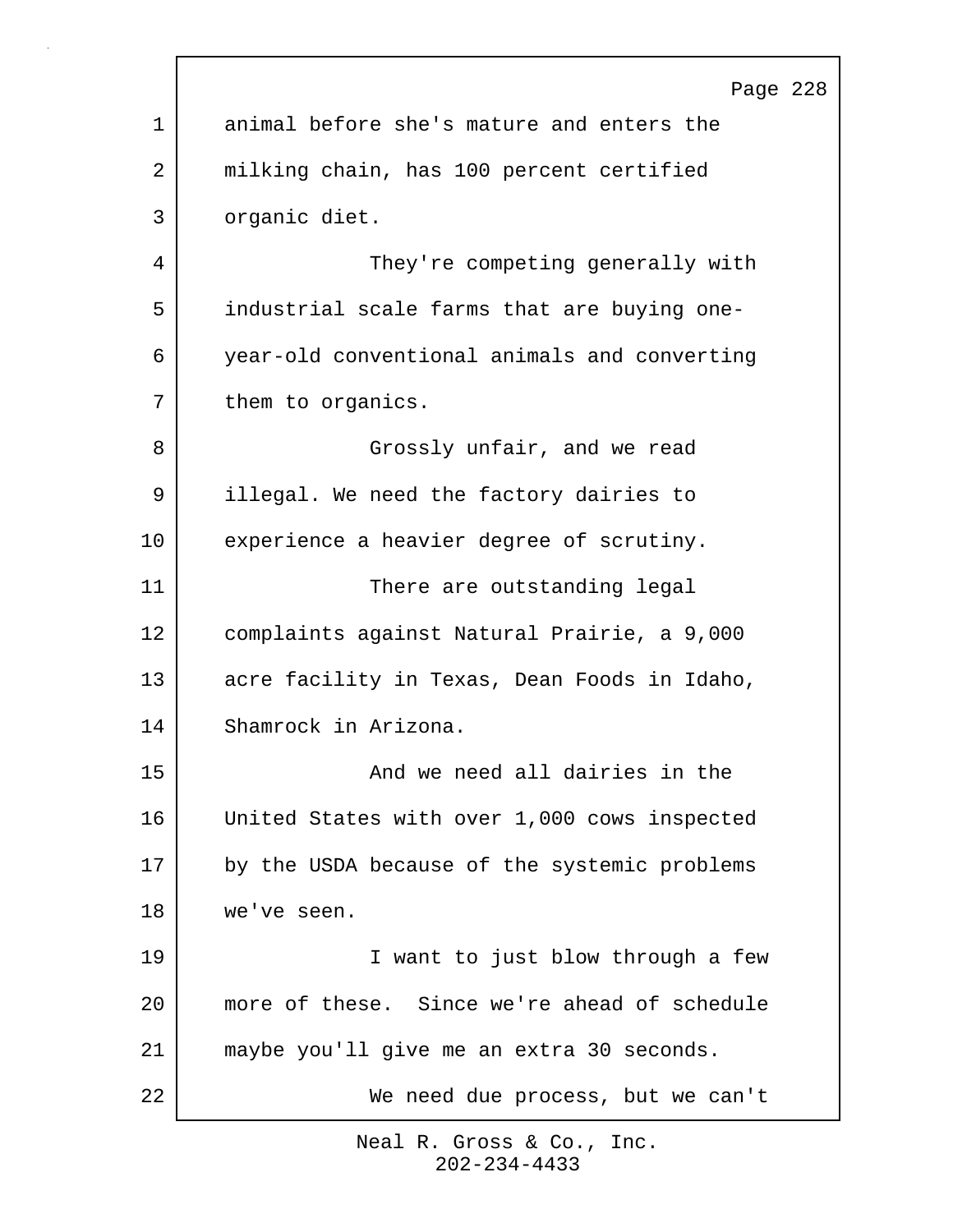|    | Page 229                                      |
|----|-----------------------------------------------|
| 1  | tolerate the kind of delays we've seen with   |
| 2  | Promiseland's livestock allegedly laundering  |
| 3  | conventional cattle and an enforcement action |
| 4  | commencing in 2007, and then just being       |
| 5  | forced out of organic commerce this year.     |
| 6  | That's unfair to consumers, unfair            |
| 7  | to ethical participants in this industry.     |
| 8  | NOP investigators need the same kind of law   |
| 9  | enforcement authority as the AMS has.         |
| 10 | We need sworn law enforcement                 |
| 11 | officials that when they go out to            |
| 12 | investigate serious allegations of fraud can  |
| 13 | take sworn testimony and compel people to     |
| 14 | tell the truth.                               |
| 15 | When the Aurora scandal was                   |
| 16 | investigated the AMS investigators took       |
| 17 | testimony from Cornucopia and other parties,  |
| 18 | and they came to the facts that might not     |
| 19 | have been ascertained otherwise if they       |
| 20 | didn't have that authority.                   |
| 21 | We need to promote openness.                  |
| 22 | President Obama, when he was elected said     |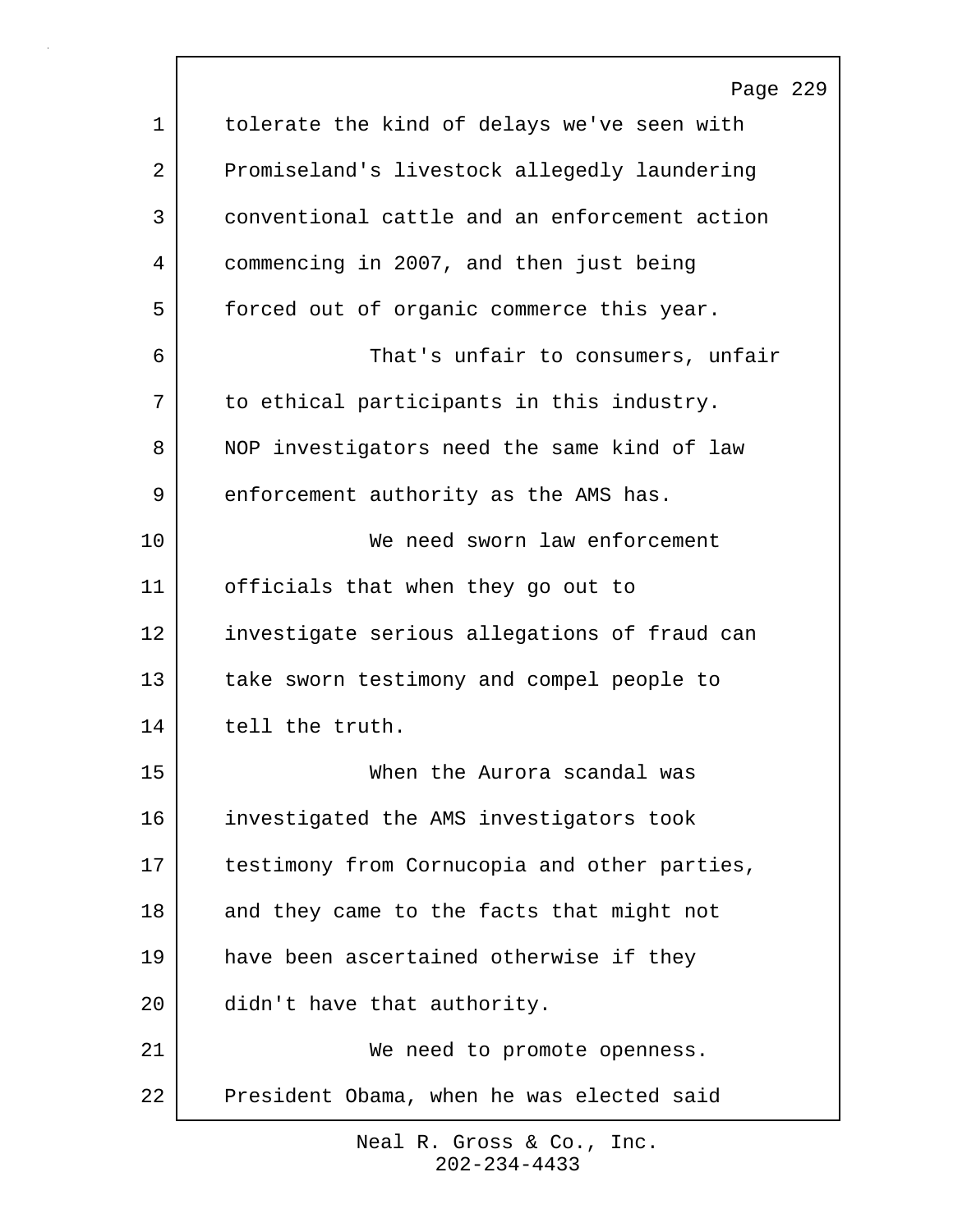|    | Page 230                                     |
|----|----------------------------------------------|
| 1  | that the Departments under his executive     |
| 2  | authority would bend over backwards to make  |
| 3  | sure that FOIAs were complied with as openly |
| 4  | as completely as possible.                   |
| 5  | We have seen in our FOIA request,            |
| 6  | virtually no difference between the          |
| 7  | withholding of documents and the wholesale   |
| 8  | redaction that we saw during the Bush        |
| 9  | administration.                              |
| 10 | These documents become virtually             |
| 11 | worthless and without meaning, and we think  |
| 12 | that should be revisited at the USDA and     |
| 13 | particularly in the organic movement.        |
| 14 | And finally I want to address the            |
| 15 | appointment process at the USDA for the      |
| 16 | National Organic Standards Board.            |
| 17 | This has been ripe for abuse in              |
| 18 | the past, and even during this new           |
| 19 | administration that has generally been more  |
| 20 | respectful of the will of Congress by        |
| 21 | appointing qualified individuals that meet   |
| 22 | the definition for farmer, certifier,        |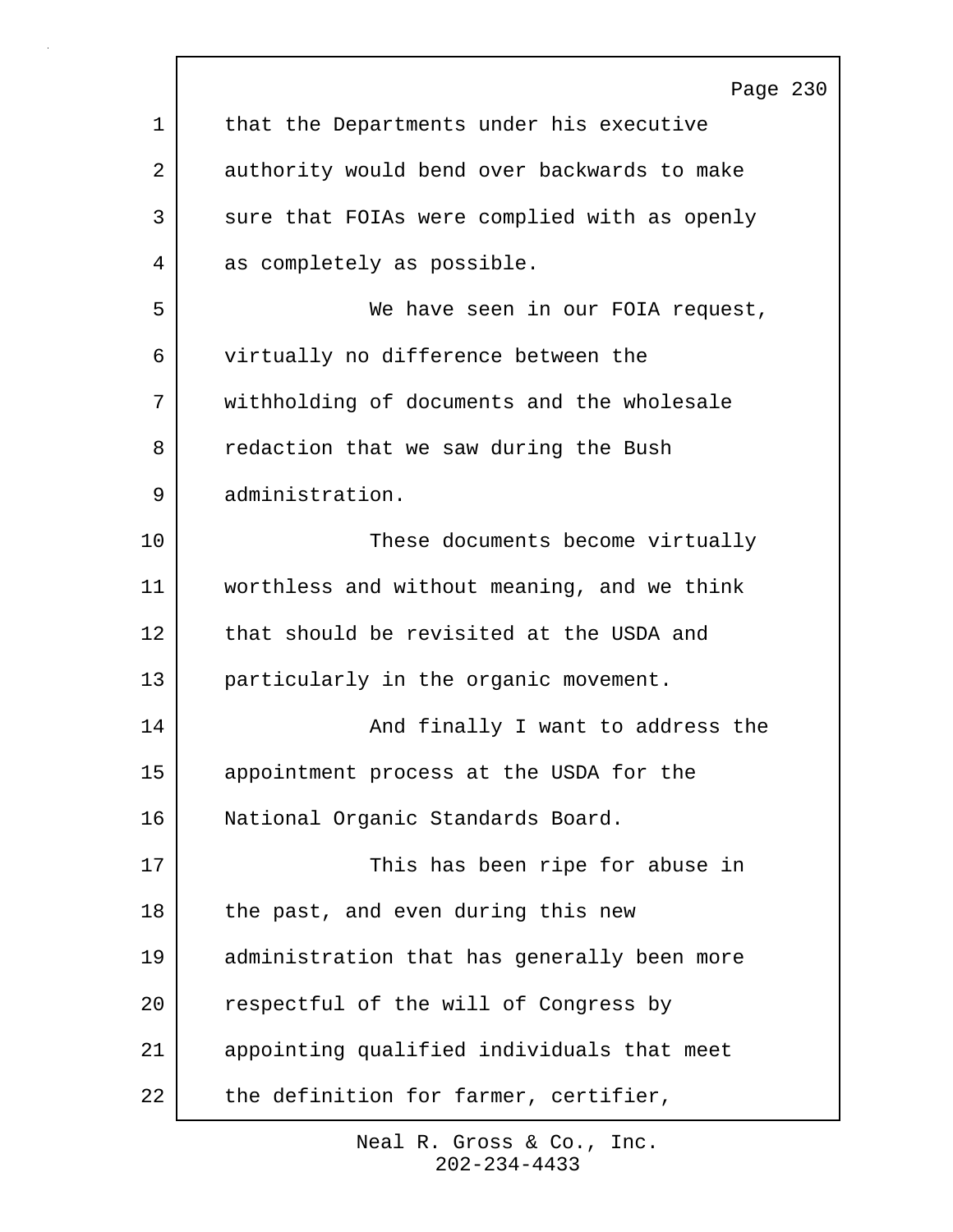|             | Page 231                                      |
|-------------|-----------------------------------------------|
| $\mathbf 1$ | processor, in the last round we had an        |
| 2           | individual who's a full time employee of a    |
| 3           | \$750 million a year agribusiness concern who |
| 4           | does not own and operate a certified organic  |
| 5           | farm, take the farmers' position.             |
| 6           | And I can tell you that we heard              |
| 7           | from our members at the Cornucopia Institute. |
| 8           | People who applied in good faith, people who  |
| 9           | were eminently qualified to sit in that chair |
| 10          | who were demoralized -- in fact, that was two |
| 11          | cycles ago -- and didn't bother applying last |
| 12          | time.                                         |
| 13          | So we really need an openness.                |
| 14          | We'd like to see who the appointments are, so |
| 15          | as a community we can collaborate with you so |
| 16          | the best and brightest are appointed, and I'm |
| 17          | sure that's the goal of the policymakers at   |
| 18          | the USDA. Thank you.                          |
| 19          | MR. LIPSON: Great. All right,                 |
| 20          | thank you, Mark. Any questions, anybody?      |
| 21          | MR. KASTEL: Thank you, all.                   |
| 22          | MR. LIPSON: All right, thanks,                |

 $\Gamma$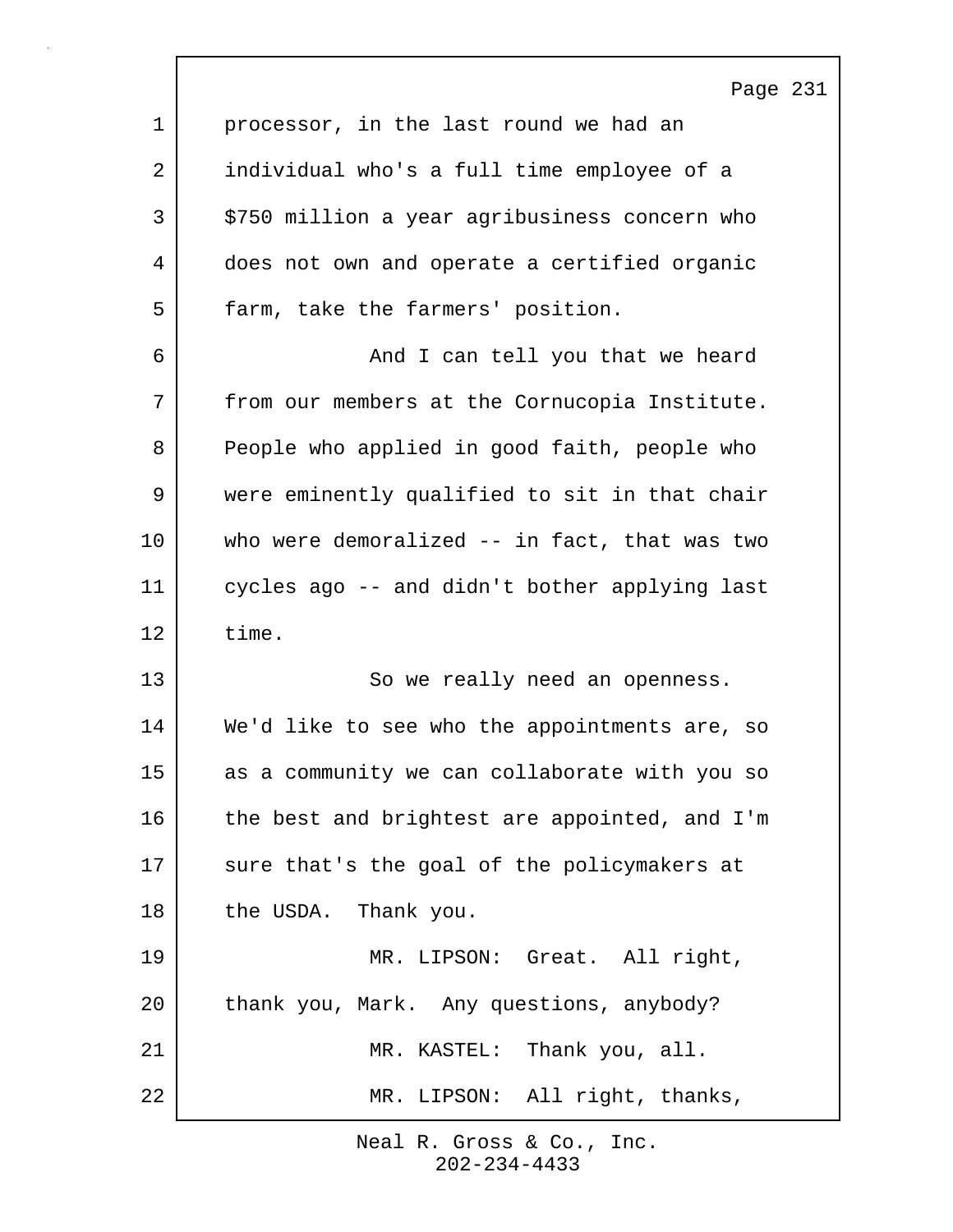|    | Page 232                                      |
|----|-----------------------------------------------|
| 1  | Mark. Okay, it's 2:30. We will take a ten-    |
| 2  | minute break and then we'll still be a bit    |
| 3  | ahead of schedule.                            |
| 4  | So please make your way back here             |
| 5  | promptly. Thanks.                             |
| 6  | (Whereupon, the foregoing matter              |
| 7  | went off the record at 2:32 p.m.              |
| 8  | and resumed at $2:48$ p.m.)                   |
| 9  | MR. LIPSON: Okay, we are running              |
| 10 | ahead of schedule. So we've only got a few    |
| 11 | more commenters and then, I know it's         |
| 12 | unfortunate, but we'll be ending early.       |
| 13 | So we have John Thorne, Shepherd              |
| 14 | Ogden, Mr. Ogden's here, Patty Lovera is      |
| 15 | here, Jaydee Hanson is here and Colin O'Neil. |
| 16 | Hopefully Colin will show up just in time.    |
| 17 | So we have some new listeners.                |
| 18 | I'd like once again, just to acknowledge all  |
| 19 | the great support that we have gotten from    |
| 20 | folks in the Department today to be           |
| 21 | listeners.                                    |
| 22 | We've gotten a great spread of                |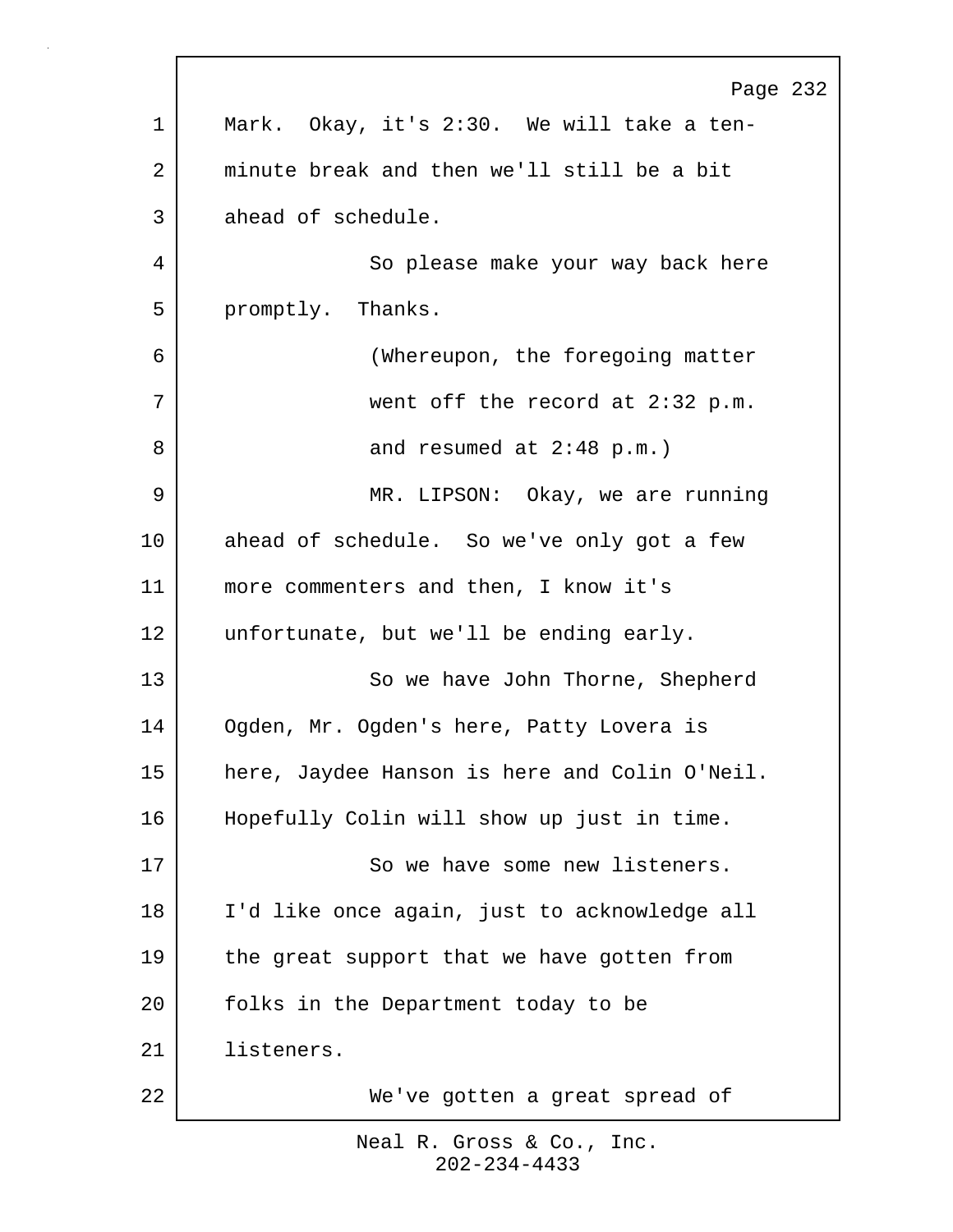|    | Page 233                                     |
|----|----------------------------------------------|
| 1  | folks from all over the Department, both     |
| 2  | members of the Organic Working Group and     |
| 3  | senior USDA officials who are taking this,   |
| 4  | you know, appropriately, very seriously.     |
| 5  | So those who haven't introduced              |
| 6  | themselves, please do, and then we'll go     |
| 7  | ahead.                                       |
| 8  | MS. PEET: Okay. Mary Peet. I'm               |
| 9  | currently with NIFA as a Division Director,  |
| 10 | but before that and still continuing, I run  |
| 11 | the, one of the two people that run the      |
| 12 | organic program.                             |
| 13 | And that's two grant programs,               |
| 14 | OREI, the Organic Research and Extension     |
| 15 | Initiative and also Organic Transitions,     |
| 16 | which is the other component of the organic  |
| 17 | program in NIFA.                             |
| 18 | So looking forward also to hearing           |
| 19 | comments on our research programs, and maybe |
| 20 | even some good stuff about what our research |
| 21 | programs have done for you. So thanks, Mark. |
| 22 | MR. LIPSON: Jill?                            |

 $\Gamma$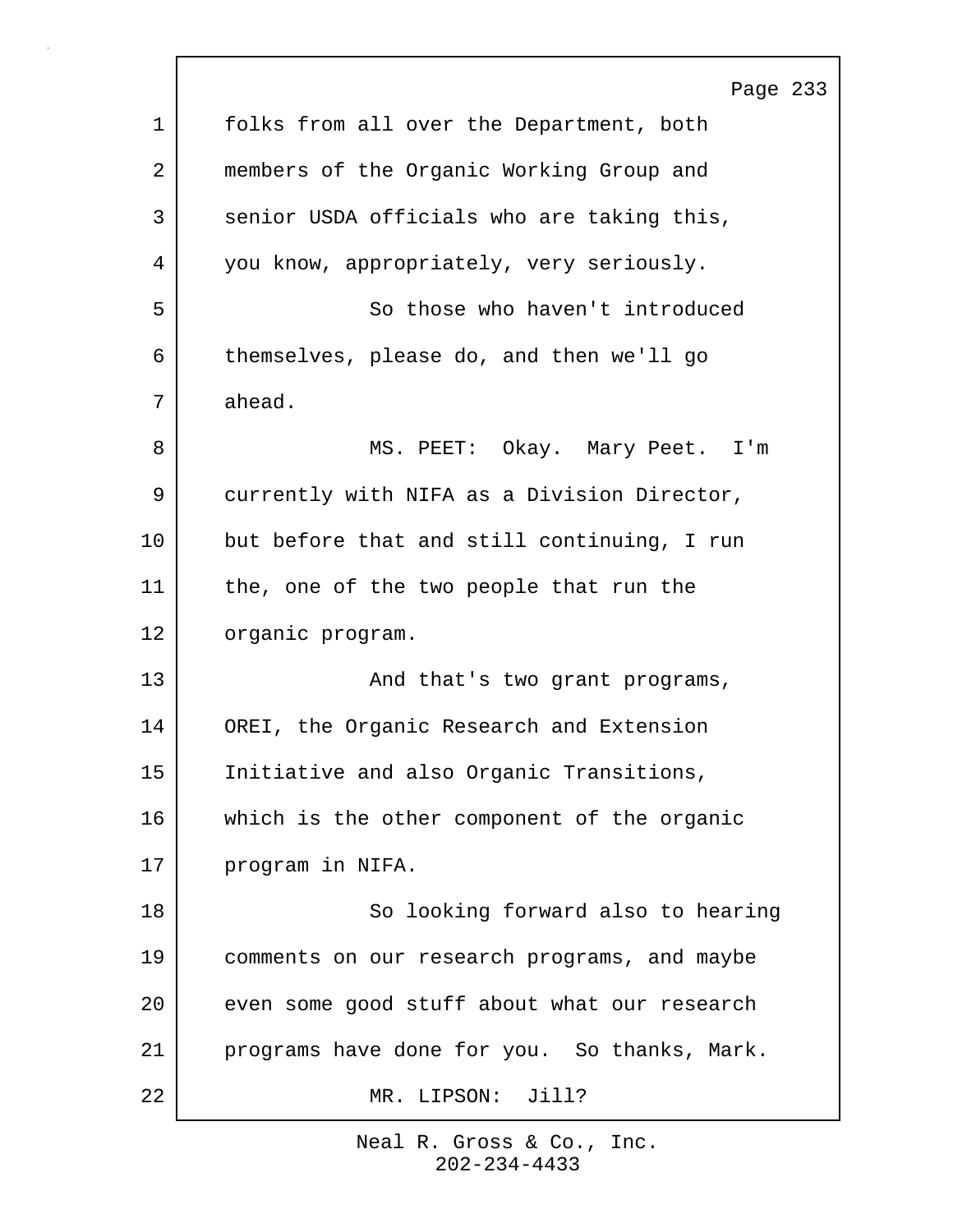|    | Page 234                                      |
|----|-----------------------------------------------|
| 1  | MS. AUBURN: And I'm Jill Auburn.              |
| 2  | I'm in the Office of the Chief Scientist,     |
| 3  | which is a relatively new office at USDA that |
| 4  | supports Undersecretary and Chief Scientist,  |
| 5  | Catherine Woteki, who you heard from the      |
| 6  | first thing this morning.                     |
| 7  | I normally work on sustainability             |
| 8  | issues there and include organic among them.  |
| 9  | I'm also currently for a short time, Acting   |
| 10 | Director of that office. Thank you.           |
| 11 | MR. LIPSON: Great, thank you.                 |
| 12 | All right, okay, sir? Your name and where     |
| 13 | you're from.                                  |
| 14 | MR. BUSCHING: My name is Mark                 |
| 15 | Busching and I'm filling in for John Thorne.  |
| 16 | I'm Senior Counsel with Crowell & Moring. I   |
| 17 | have some brief remarks and then a submission |
| 18 | for the record.                               |
| 19 | I want to thank the members of the            |
| 20 | USDA Organic Working Group and the USDA       |
| 21 | National Organic Program for hosting this     |
| 22 | session and the opportunity to provide        |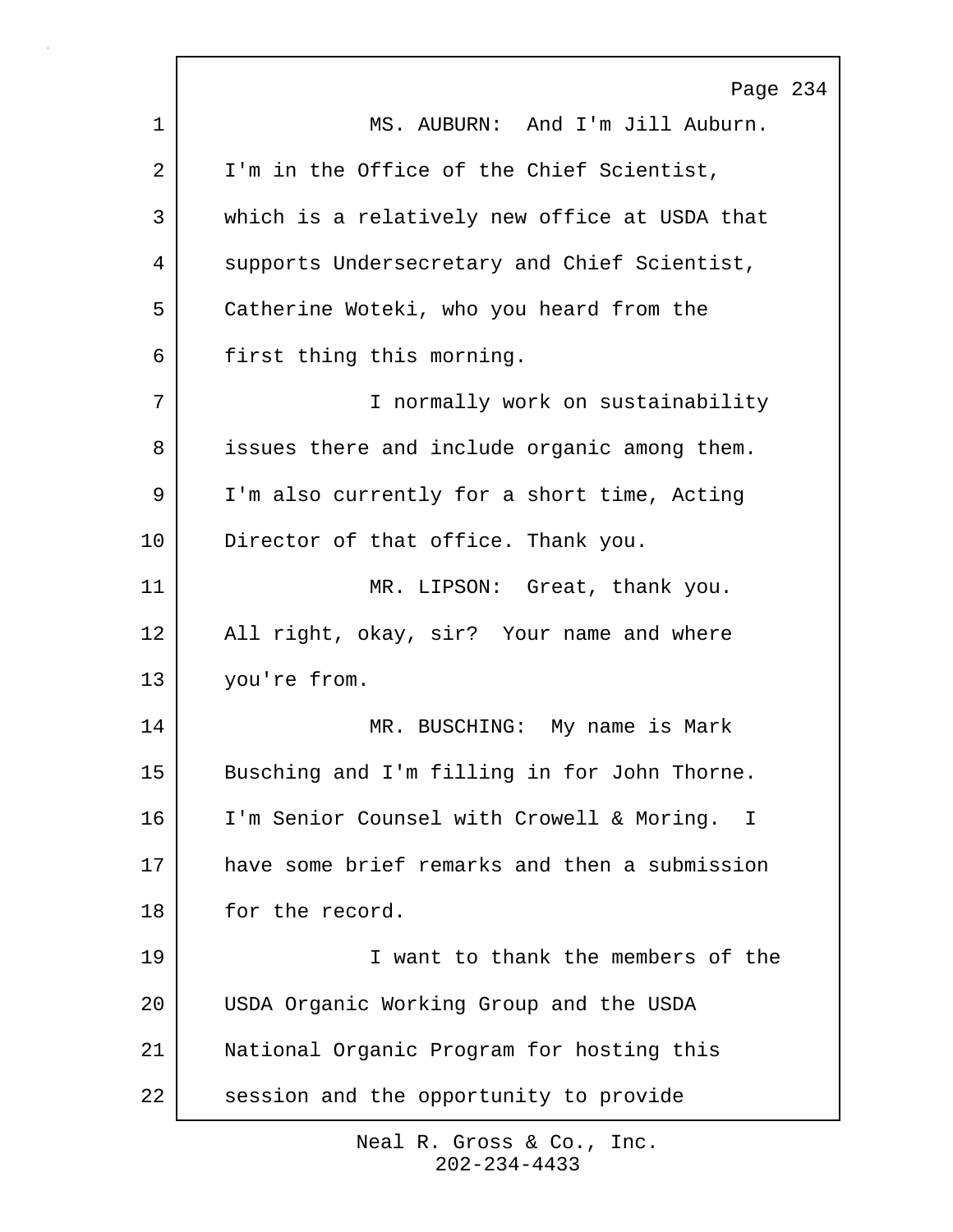Page 235 1 comments. 2 Your August 11, 2011, memorandum 3 for the chairperson of the National Organic 4 Standards Board acknowledged and accepted 5 their April 2011 recommendations including 6 their recommendation to remove the 20 percent 7 annotation on sodium nitrate. 8 Samuel Manuel The recommended removal this 9 annotation would completely prohibit the use 10 of sodium nitrate in organic crop production. 11 | Tf the NOP promulgates a final 12 | rule removing the annotation, sodium nitrate 13 could not be used as a fertilizer, an 14 ingredient in a fertilizer or a soil 15 amendment in an organic crop production after 16 October 12, 2012. 17 This is a serious concern that 18 NOSB's actions came in direct response to 19 your September 21, 2010, action memorandum 20 requesting the prohibition of sodium nitrate 21 to help the NOP harmonize U.S. organic 22 standards and provide, to borrow a phrase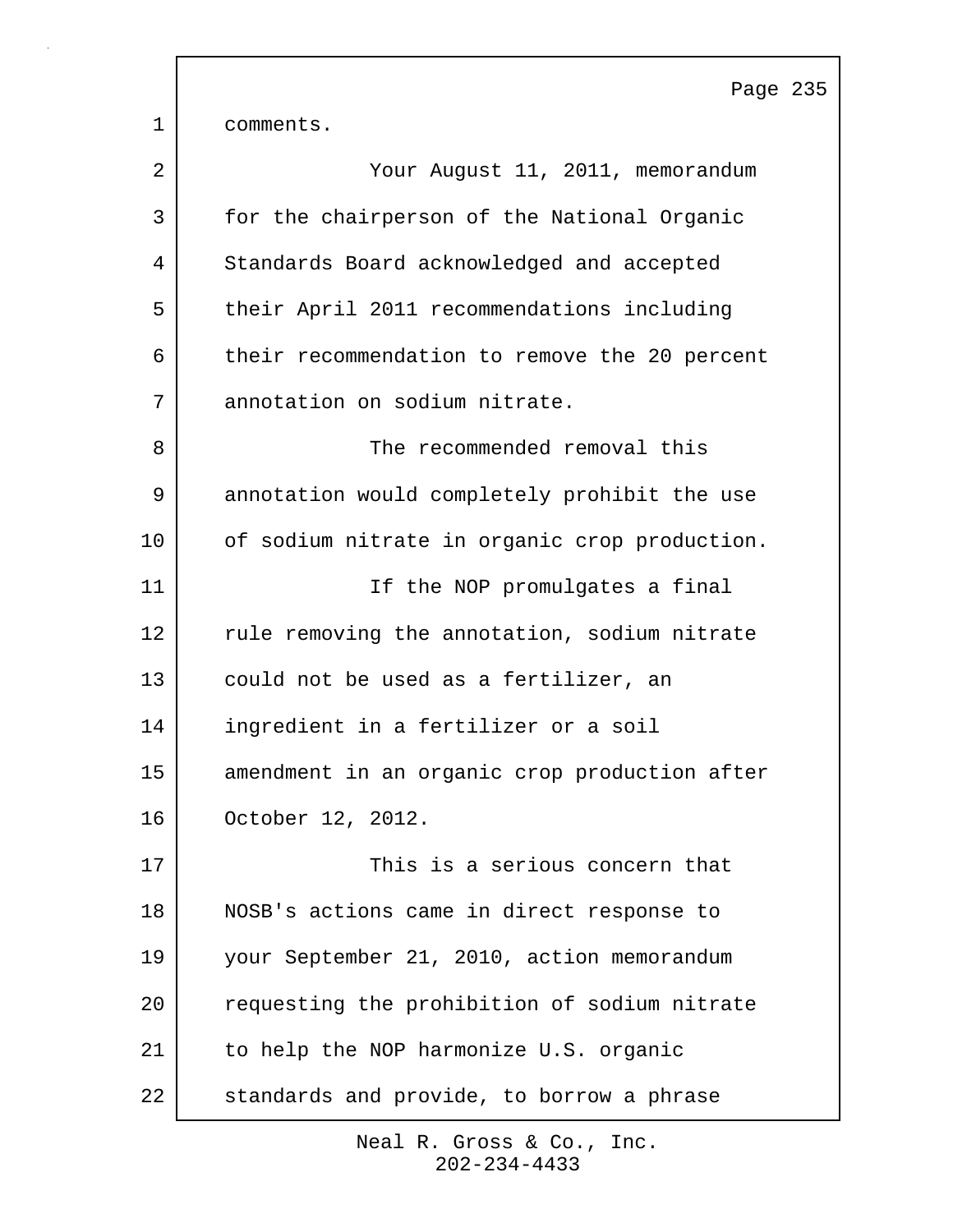|    | Page 236                                       |
|----|------------------------------------------------|
| 1  | from Emerson, a foolish consistency with       |
| 2  | certain countries to facilitate international  |
| 3  | trade in organic products.                     |
| 4  | It is important to note that there             |
| 5  | is a strong widespread support for continued   |
| 6  | use of sodium nitrate with the 20 percent      |
| 7  | annotation. The comments that have been        |
| 8  | submitted reflect that.                        |
| 9  | Disallowing sodium nitrate would               |
| 10 | adversely affect small organic producers and   |
| 11 | discriminate against producers in more         |
| 12 | temperate regions in the United States.        |
| 13 | In essence, it would hurt jobs in              |
| 14 | the U.S. at a time when the unemployment rate  |
| 15 | is over nine percent.                          |
| 16 | There are no good alternatives to              |
| 17 | sodium nitrate for conditions where it is      |
| 18 | needed. Sodium nitrate is only needed          |
| 19 | occasionally during the growing season.<br>But |
| 20 | when it is needed there are no effective       |
| 21 | substitutes.                                   |
| 22 | Sodium nitrate is not an                       |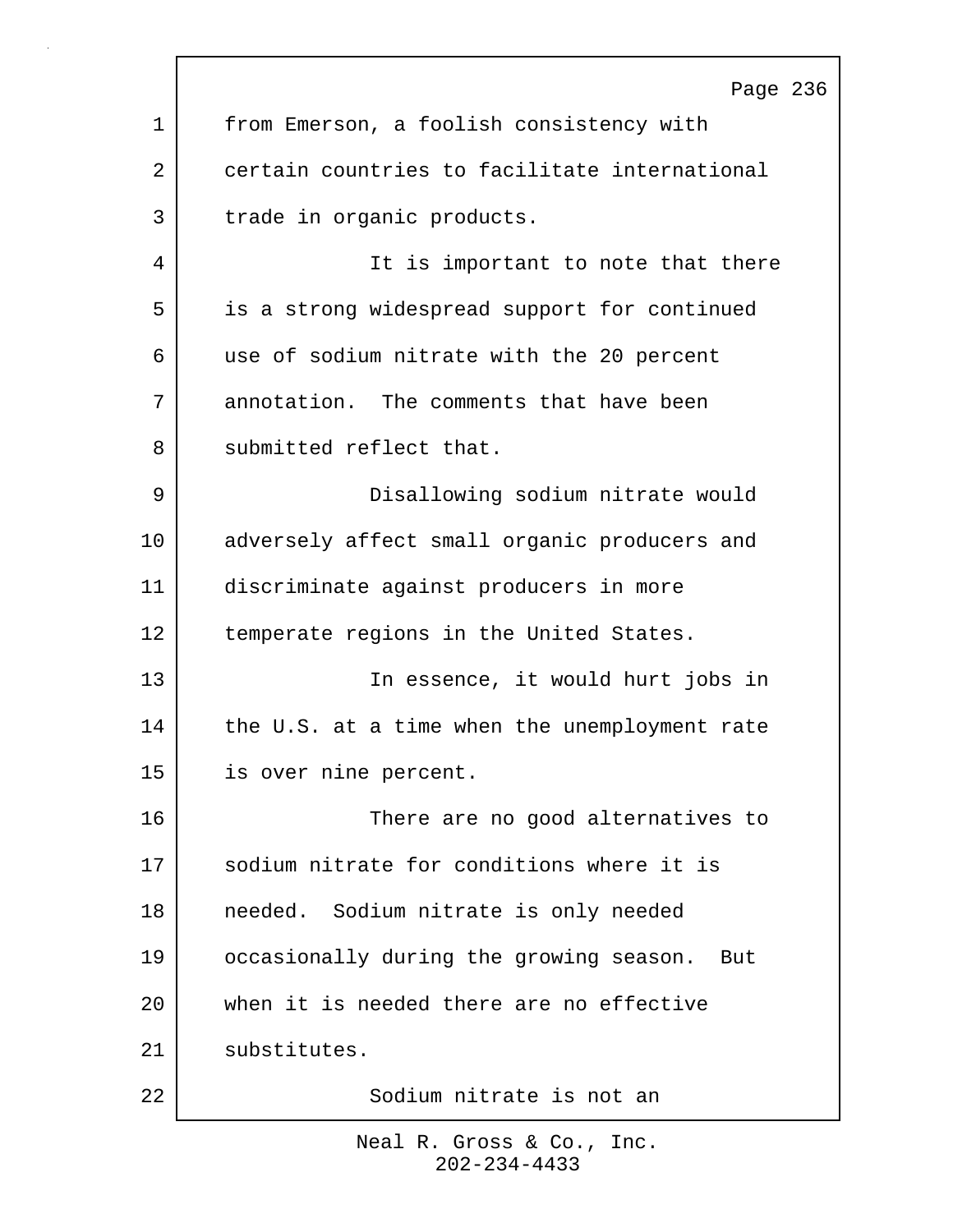Page 237 1 environmental contaminant, which it is why it 2 is unnecessary to disallow its use in organic 3 crop production. It is not an environmental 4 hazard as the NOSB has concluded. 5 | Tife cycle energy costs for sodium 6 nitrate are unlikely to exceed that from 7 manure. Furthermore, it is estimated that 50 8 percent of the energy mining process for 9 under sodium nitrate comes directly from 10 captured solar energy not fossil fuels. 11 Use of sodium nitrate is 12 consistent with organic agricultural 13 sustainability focus. For more than 100 14 years sodium nitrate has been mined from 15 ancient mineral deposits in Chile. 16 Incorporating sodium nitrate with 17 a 20 percent annotation into a broad based 18 nutrient management is consistent with both 19 organic production and sustainable 20 agriculture. 21 | Production of organic foods for 22 vegetarian diets depend on sodium nitrate.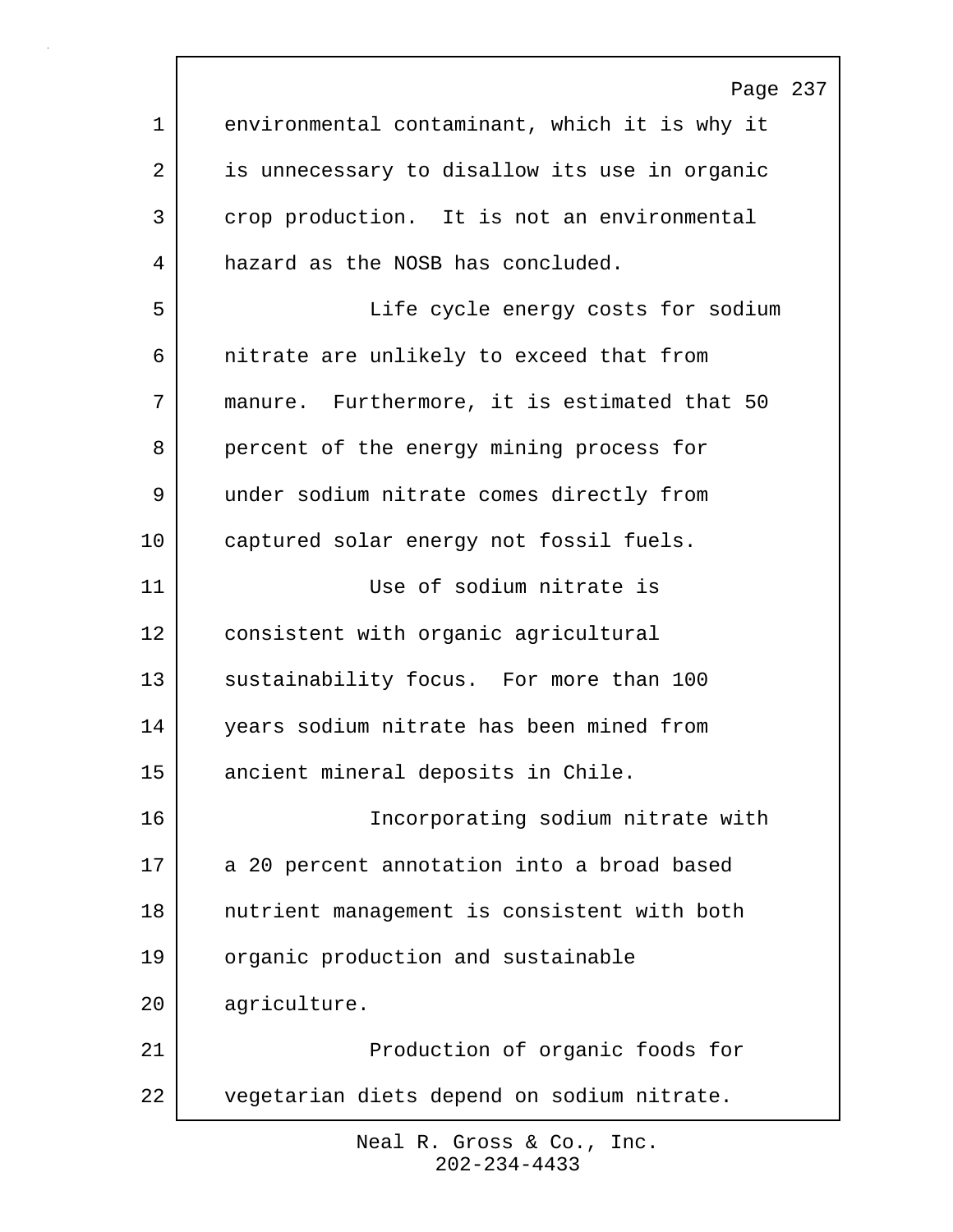|    | Page 238                                      |
|----|-----------------------------------------------|
| 1  | Sodium nitrate is essential for the           |
| 2  | production of organic foods for vegetarian    |
| 3  | diets.                                        |
| 4  | U.S. organic agriculture policy               |
| 5  | should not be dictated by foreign policy.     |
| 6  | Complete equivalency does not                 |
| 7  | exist between the various North American and  |
| 8  | European based organic regulations and will   |
| 9  | most likely stay that way unless the U.S.     |
| 10 | system is willing to capitulate and allow the |
| 11 | infiltration of organic products from Canada  |
| 12 | and Europe where the use of antibiotics in    |
| 13 | livestock, and synthetic fertilizers and      |
| 14 | crops, materials that the U.S. organics       |
| 15 | prohibit.                                     |
| 16 | The NOP should establish policies             |
| 17 | that support domestic organic standards       |
| 18 | rather than be dictated by, and even if it's  |
| 19 | to harmonize with the policies of foreign     |
| 20 | countries.                                    |
| 21 | It is important to note that there            |
| 22 | are many organic farming inputs allowed in    |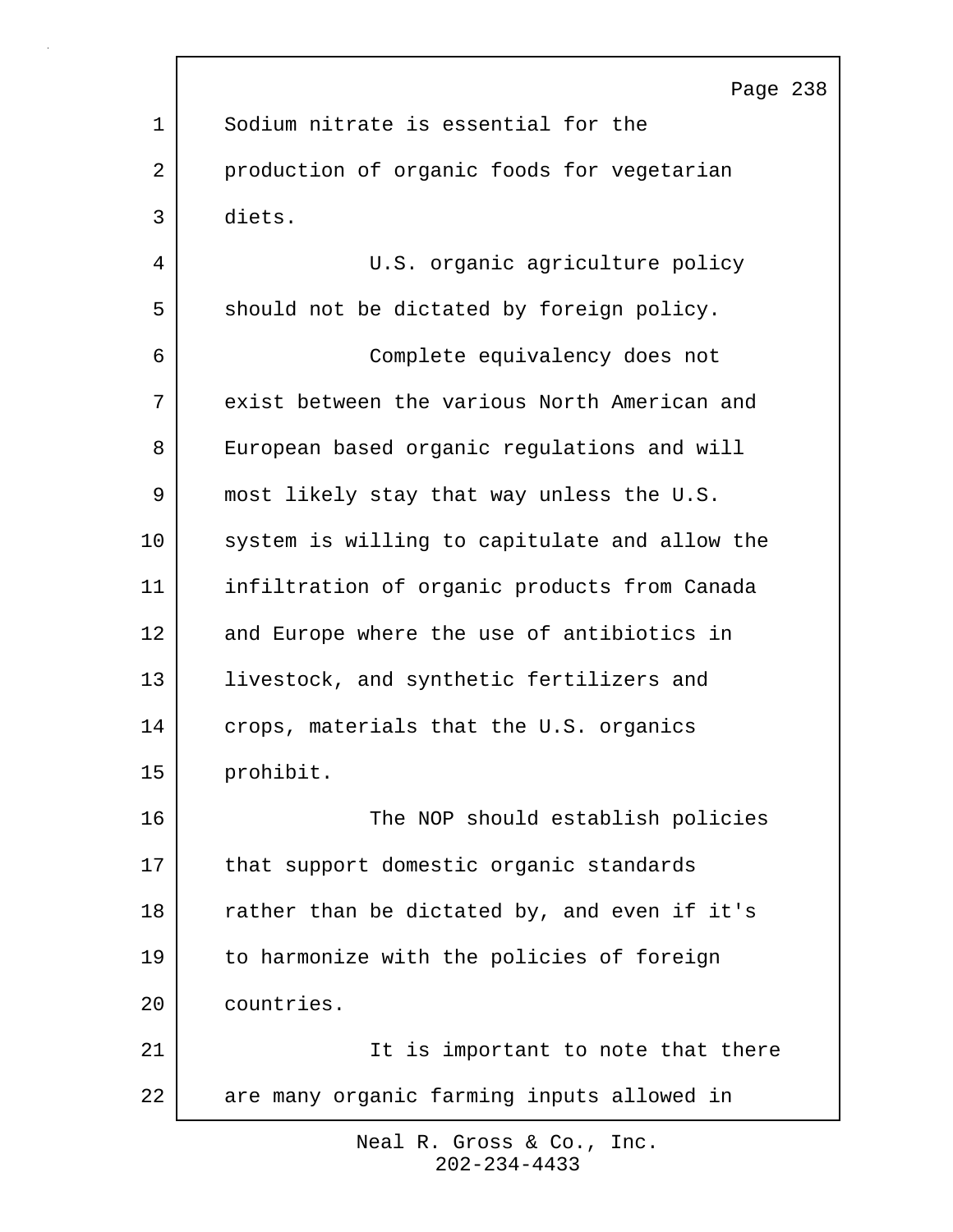Page 239 1 | Europe but prohibited in the United States, 2 which hinders international trade of organic 3 products. 4 Lastly, with all deference, the 5 NOSB decision on sodium nitrate was not well 6 made. The decision making process to remove 7 Sodium nitrate from the list of approved 8 inputs for organic agriculture production was 9 the result of confusion, the failure to 10 consider the information made available to it 11 and outside influence. 12 The transcript of the meeting 13 records demonstrates that decision was not 14 well made. 15 I urge the NOP to rethink its 16 support for the NOSB's recommendation on 17 sodium nitrate, and I am going to take an 18 investigation into this matter. 19 | Apply good science and clear 20 judgment to the decision of sodium nitrate 21 use in organic agriculture. 22 | T appreciate the opportunity to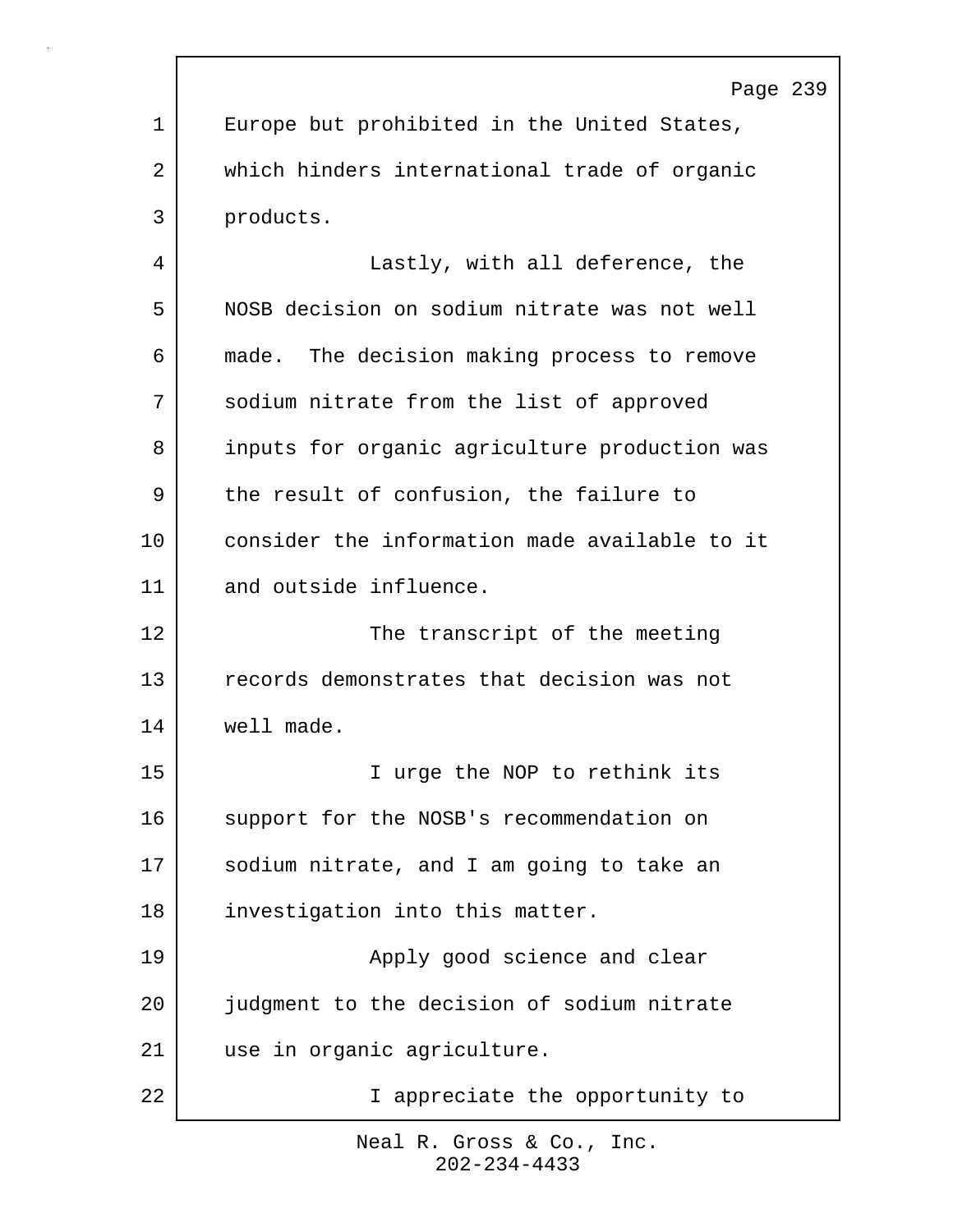|             | Page 240                                      |
|-------------|-----------------------------------------------|
| $\mathbf 1$ | discuss these issues with you today and I     |
| 2           | thank you very much.                          |
| 3           | MR. LIPSON: Thank you, sir. Any               |
| 4           | questions from anyone? All right. Next, Mr.   |
| 5           | Ogden, Shepherd. Welcome.                     |
| 6           | MR. OGDEN: My name is Shepherd                |
| 7           | Ogden, and I am the Agricultural Development  |
| 8           | Officer for Jefferson County, West Virginia,  |
| 9           | which is about 75 miles up the Potomac River  |
| 10          | from here.                                    |
| 11          | We're the only county in West                 |
| 12          | Virginia to have an Agricultural Development  |
| 13          | Office and we're also the only county in West |
| 14          | Virginia to be part of the Washington         |
| 15          | Metropolitan Statistical District.            |
| 16          | That brings some particular                   |
| 17          | benefits, opportunities and challenges to the |
| 18          | agriculture of our county and the northern    |
| 19          | Shenandoah Valley generally.                  |
| 20          | My comments today are not                     |
| 21          | specifically directed to organic, though I    |
| 22          | was an organic vegetable farmer for many      |

 $\Gamma$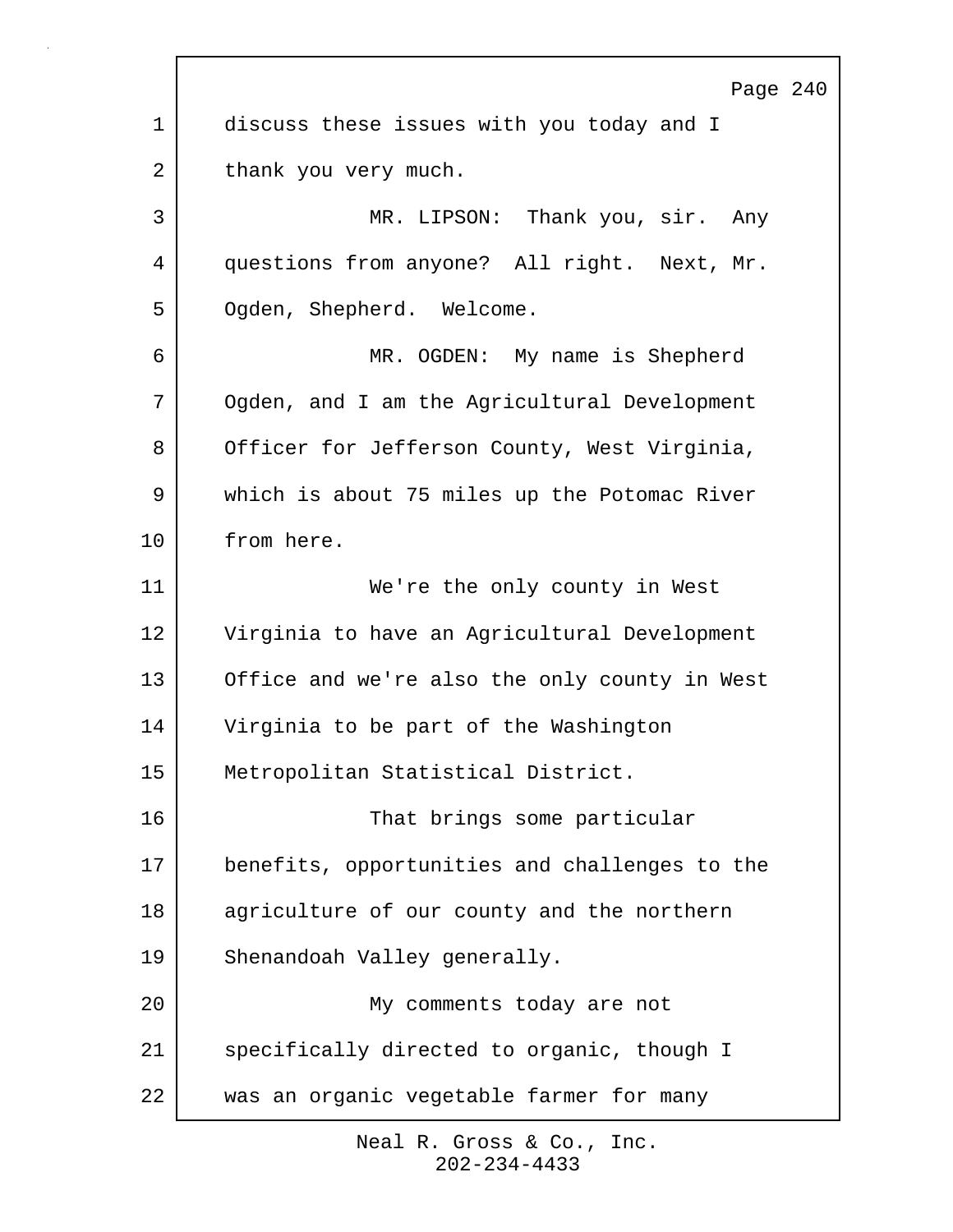|             | Page 241                                      |
|-------------|-----------------------------------------------|
| $\mathbf 1$ | years and owned a seed company that imported  |
| 2           | certified organic seed from Europe.           |
| 3           | And I do have opinions on many of             |
| 4           | these matters, but I'm sure you've heard many |
| 5           | of those positions already.                   |
| 6           | So I would like to speak instead              |
| 7           | to something I can speak to personally, being |
| 8           | 62 years old, and that is the average age of  |
| 9           | the farmer in this country all of which we're |
| 10          | familiar with the statistics there.           |
| 11          | And our county is a classic                   |
| 12          | example of that where all the guys I went to  |
| 13          | high school with who are now farmers are      |
| 14          | retiring.                                     |
| 15          | And the nearness to markets and               |
| 16          | metropolitan growth stresses are affecting us |
| 17          | greatly because it raises the price of land.  |
| 18          | It also means that the ability of             |
| 19          | the younger people who grew up on the farms,  |
| 20          | to get to the city and have jobs, puts a      |
| 21          | double stress on our ability to maintain      |
| 22          | regional food security in an area where, when |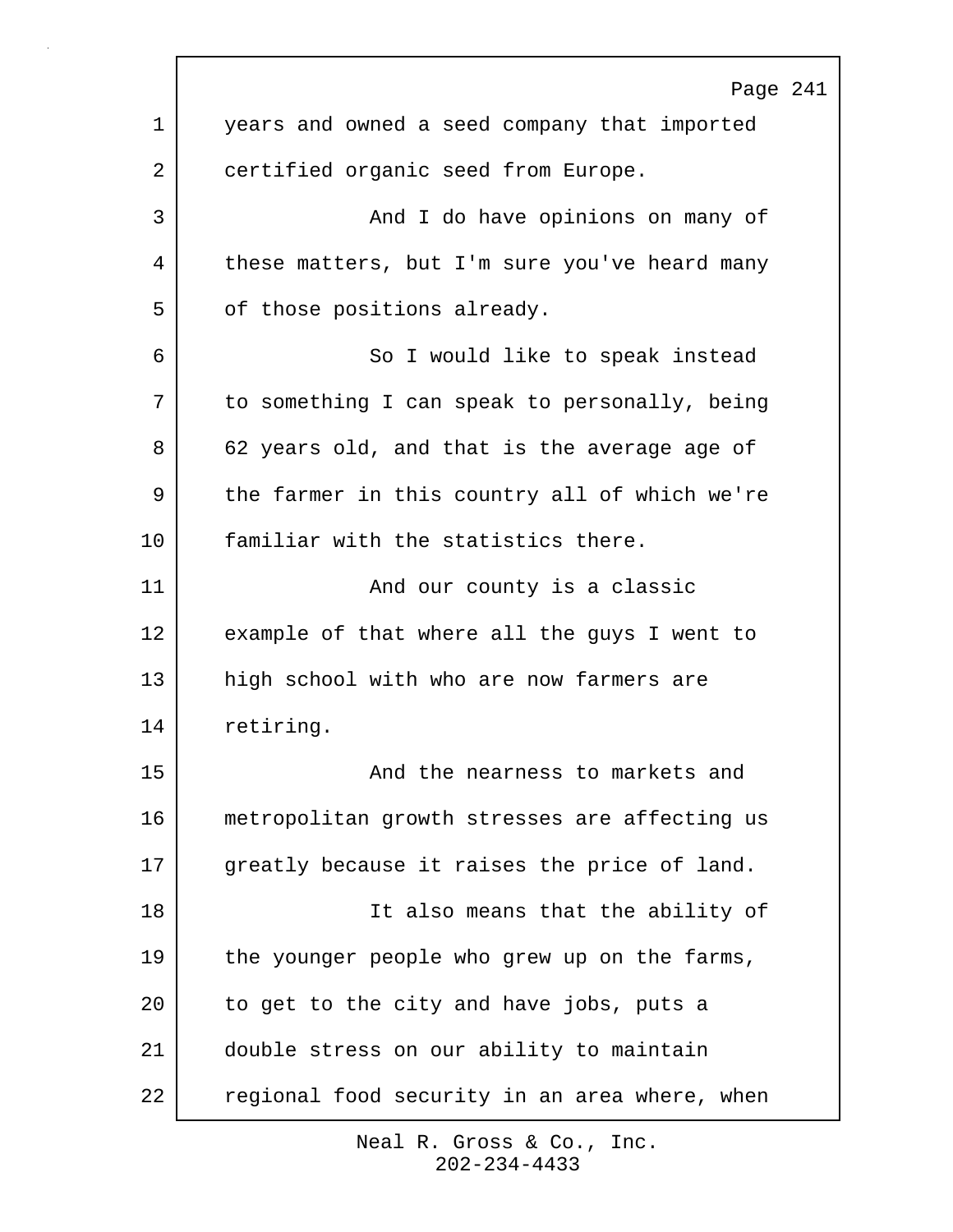|             | Page 242                                     |
|-------------|----------------------------------------------|
| $\mathbf 1$ | energy costs go up we're going to want to    |
| 2           | have a lot more productive capacity to avoid |
| 3           | having to ship so much food from distant     |
| 4           | areas.                                       |
| 5           | Commodity grains not so much a               |
| 6           | problem, but fresh produce a huge problem.   |
| 7           | My county, when I was a child, had 4,000     |
| 8           | acres of orchards. It now has 1,000 acres of |
| 9           | orchards.                                    |
| 10          | What we need, I think, from the              |
| 11          | USDA is a continued support for beginning    |
| 12          | farmer training both of young people -- I    |
| 13          | teach sustainable agriculture at Shepherd    |
| 14          | University myself and have done so at other  |
| 15          | colleges, that's one root.                   |
| 16          | We've gotten a number of good                |
| 17          | academic programs in organic agriculture     |
| 18          | going around this country and we're starting |
| 19          | to turn out high quality graduates.          |
| 20          | But I've recently had brought to             |
| 21          | my attention by people in my area, and in my |
| 22          | case people like I've known since high       |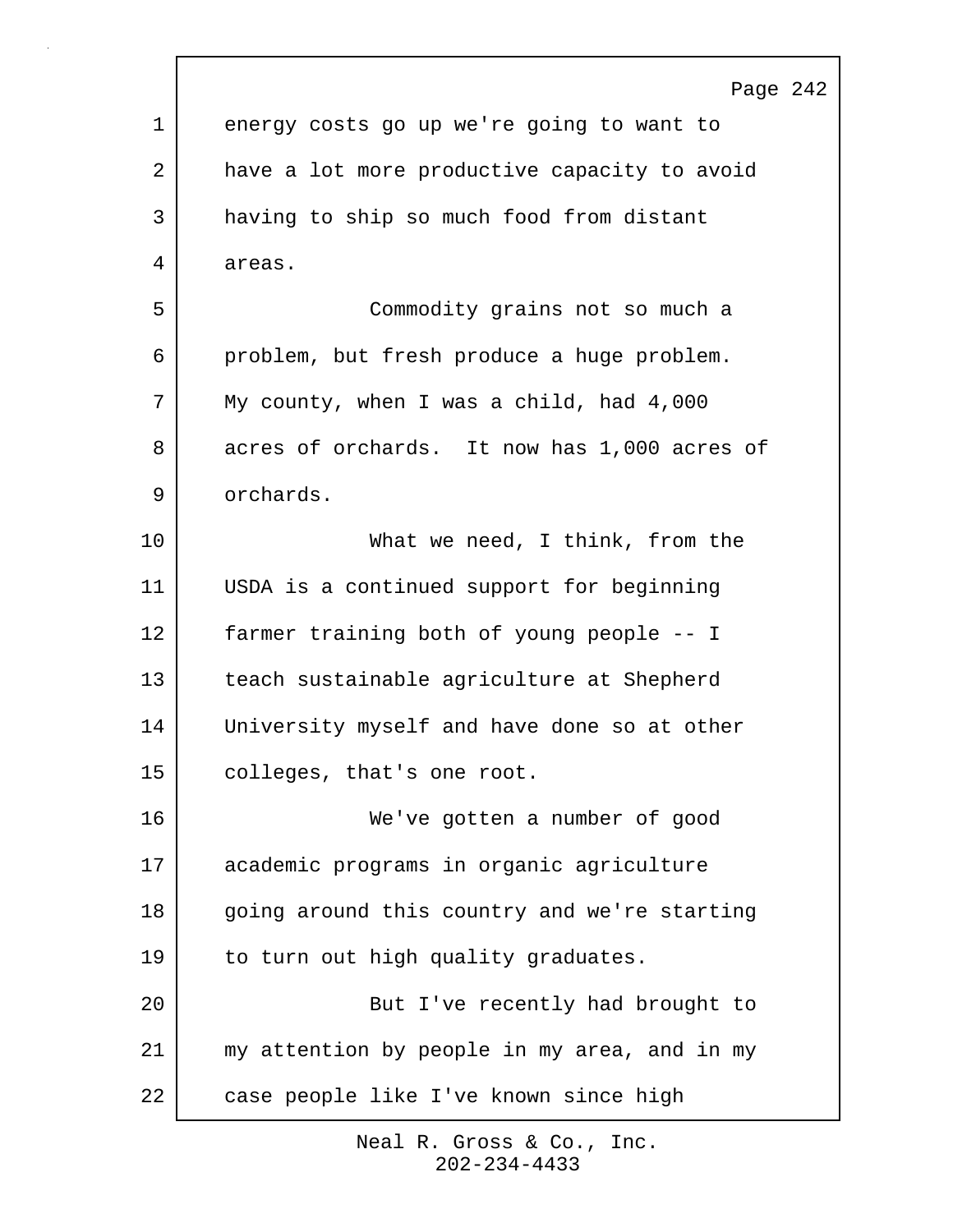|             | Page 243                                      |
|-------------|-----------------------------------------------|
| $\mathbf 1$ | school, returning veterans who want to help   |
| 2           | younger veterans, many of whom are from rural |
| 3           | areas, many of whom have an agricultural      |
| 4           | background, all of whom are obviously         |
| 5           | trainable since they've been trained in the   |
| 6           | military and many of whom would benefit from, |
| 7           | especially if they have any kind of PSTD      |
| 8           | symptoms, that sort of thing, will benefit    |
| 9           | from training programs that will help them    |
| 10          | get into agriculture.                         |
| 11          | I would of course personally                  |
| 12          | prefer small scale agriculture and a          |
| 13          | diversified regional agriculture, but I don't |
| 14          | think that's a huge issue.                    |
| 15          | But one thing we need to do is                |
| 16          | make sure that there is funding there to both |
| 17          | benefit these veterans who are coming back,   |
| 18          | but also benefit us by creating a whole new   |
| 19          | generation of farmers in their late 20s and   |
| 20          | early 30s.                                    |
| 21          | The second part that we need in an            |
| 22          | area like ours, and I think our areas may     |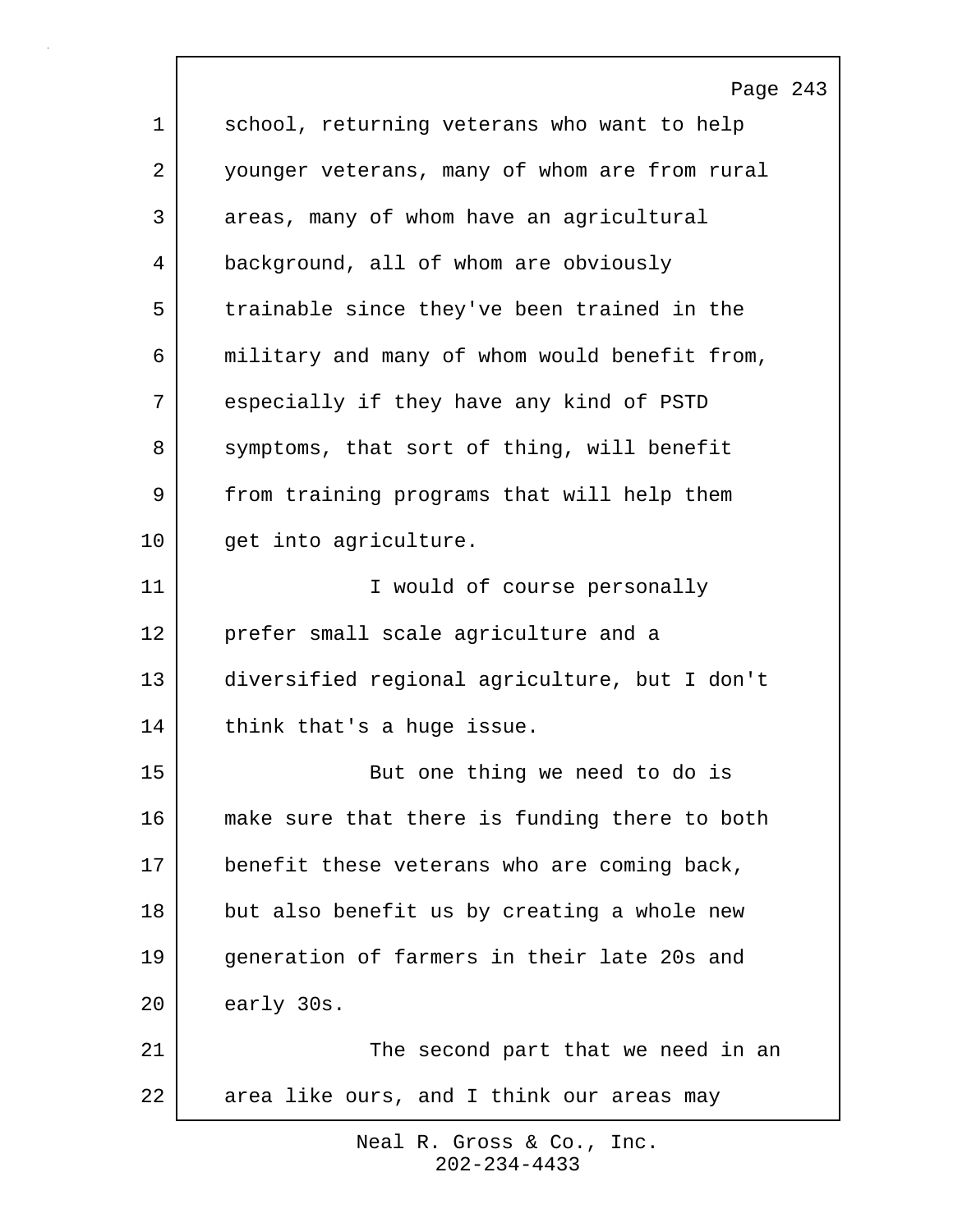| 1  | Page 244<br>have this set of characteristics more |
|----|---------------------------------------------------|
| 2  | extremely than others but its characteristic      |
|    |                                                   |
| 3  | all around the country, and that is the cost      |
| 4  | of land to get into farming.                      |
| 5  | And so I think we also need to                    |
| 6  | keep up the funding for farmland                  |
| 7  | preservation. I actually share my office          |
| 8  | with the administrator of the Jefferson           |
| 9  | County Farmland Protection Board.                 |
| 10 | Her funding comes entirely from                   |
| 11 | the transfer tax on real estate, and we all       |
| 12 | know how much real estate is transferring         |
| 13 | these days.                                       |
| 14 | That means that coupled with the                  |
| 15 | lowering price of land due to the real estate     |
| 16 | glut and a lack of transfer taxes, we, at the     |
| 17 | moment have \$500,000 worth of USDA money that    |
| 18 | we can't match.                                   |
| 19 | I would personally like to see the                |
| 20 | level of match from the USDA side go up for       |
| 21 | awhile so that we could manage to get more        |
| 22 | property into these programs while the prices     |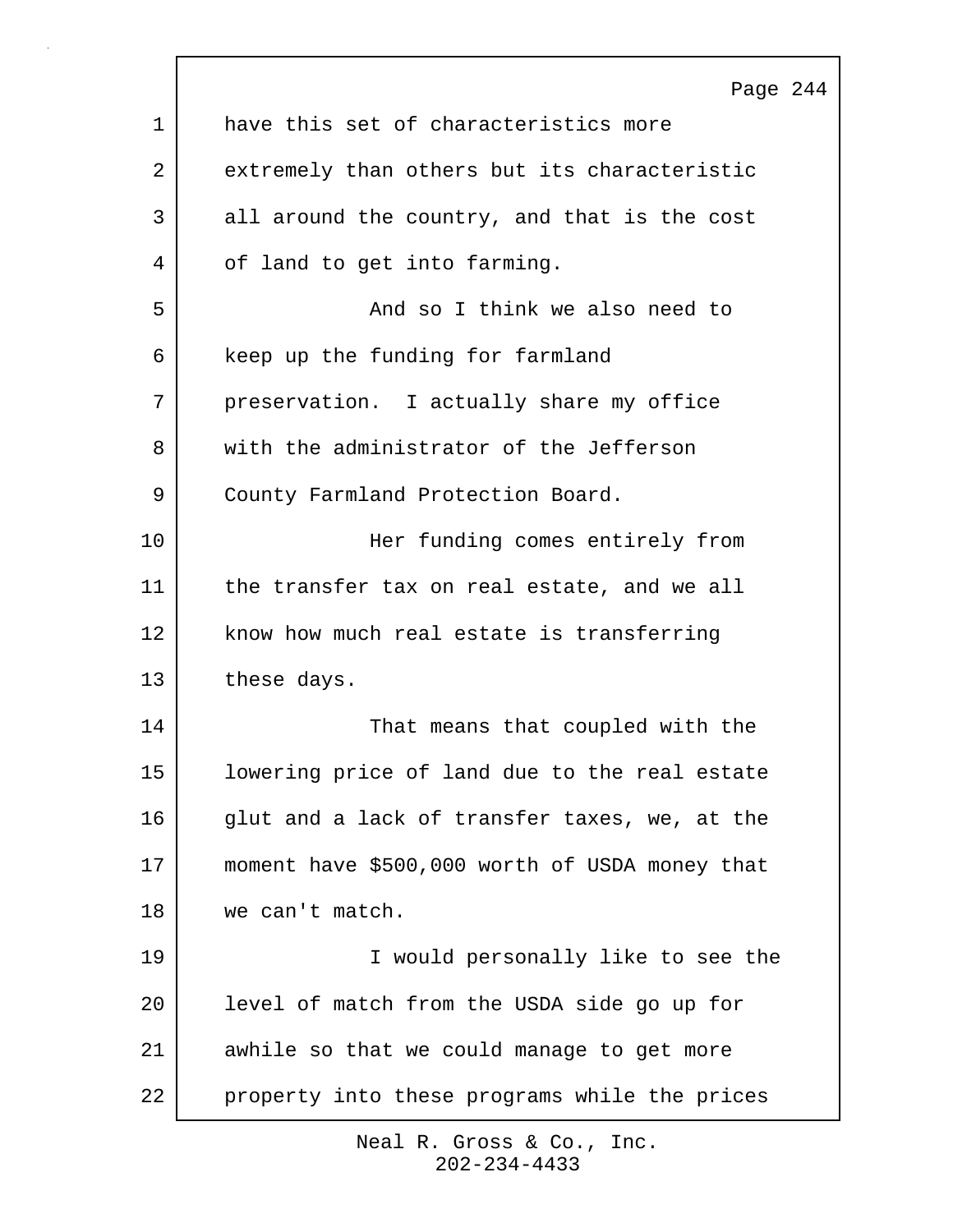|             | Page 245                                      |
|-------------|-----------------------------------------------|
| $\mathbf 1$ | are low.                                      |
| 2           | And that would be a huge help. I              |
| 3           | see her every day working very hard to get    |
| 4           | this land in while we have a low price and    |
| 5           | can make it much more efficiently preserved,  |
| 6           | so that when we have this new generation of   |
| 7           | farmers they have land to go to after we've   |
| 8           | trained them.                                 |
| 9           | So I would like to see continued              |
| 10          | and increased support for farmer training and |
| 11          | for farmland preservation. Thank you.         |
| 12          | MR. LIPSON: Great, thank you.                 |
| 13          | Any questions, anybody? Okay, Ms. Lovera?     |
| 14          | Welcome.                                      |
| 15          | MS. LOVERA: Hi, my name is Patty              |
| 16          | Lovera, and I'm here on behalf of Food &      |
| 17          | Water Watch. So I was going to talk just      |
| 18          | very quickly about a couple of broad issues   |
| 19          | that we're thinking a lot about that impact   |
| 20          | organic.                                      |
| 21          | The first one may not be super                |
| 22          | obvious, but our water team at Food & Water   |

 $\Gamma$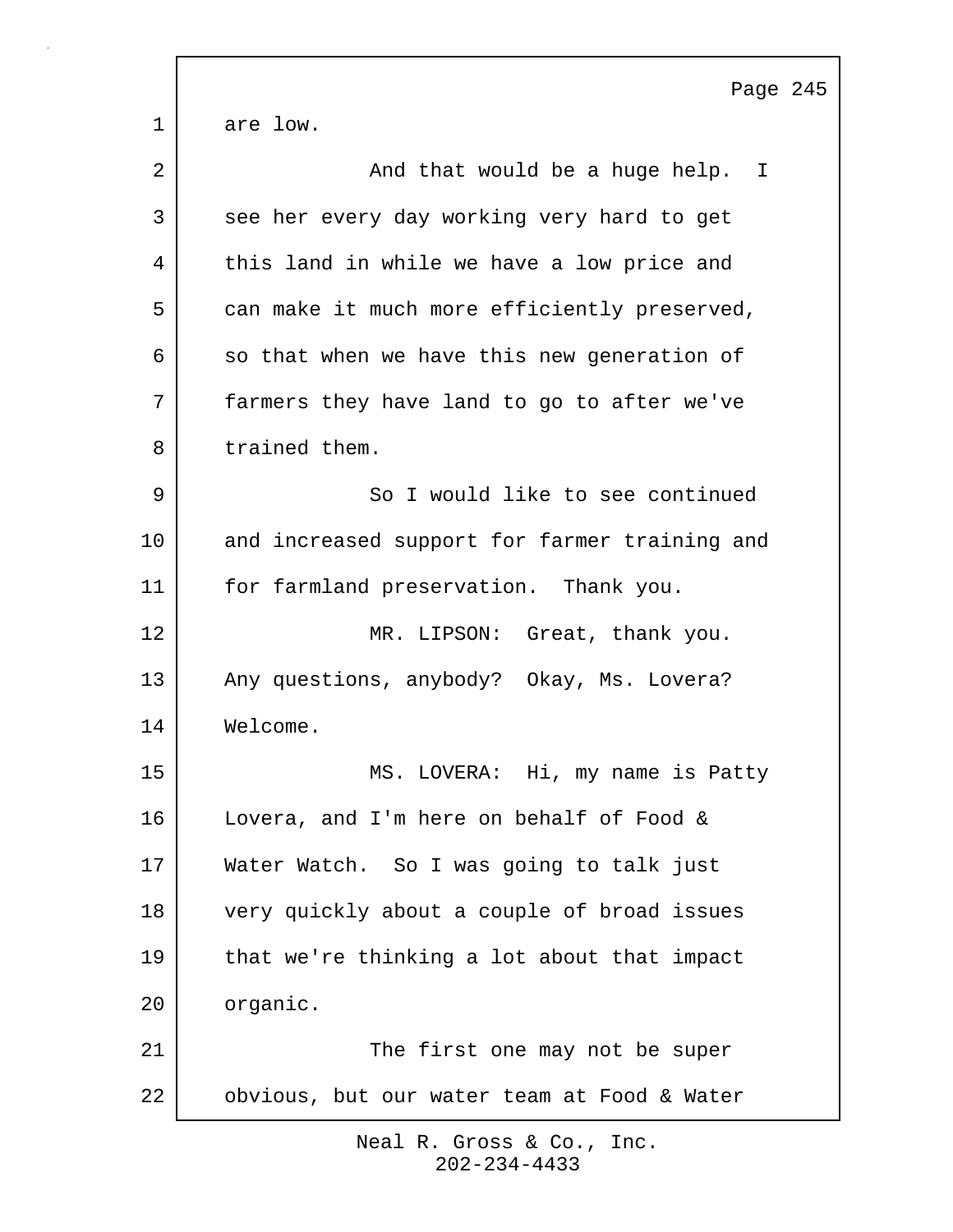|    | Page 246                                      |
|----|-----------------------------------------------|
| 1  | Watch is getting very, very involved in       |
| 2  | several parts of the country on the issue of  |
| 3  | hydraulic fracturing for natural gas, the     |
| 4  | high volume hydraulic fracturing. People      |
| 5  | call it fracking.                             |
| 6  | This is happening in certain parts            |
| 7  | of the country where this industry is just    |
| 8  | exploding. It's rural areas and it has        |
| 9  | major, major impacts on water.                |
| 10 | And we think if it hasn't become              |
| 11 | an issue for organic farmers yet, it's        |
| 12 | probably unfortunately a matter of time until |
| 13 | it does.                                      |
| 14 | So I just wanted to raise that                |
| 15 | issue as a bigger topic that we're hearing a  |
| 16 | lot about. It's not necessarily an NOSB       |
| 17 | problem or an NOP problem, but I think it's   |
| 18 | something that this community is going to     |
| 19 | have to talk about in places like             |
| 20 | Pennsylvania, New York, Ohio, where the       |
| 21 | technology really is exploding.               |
| 22 | And it may not even be the choice             |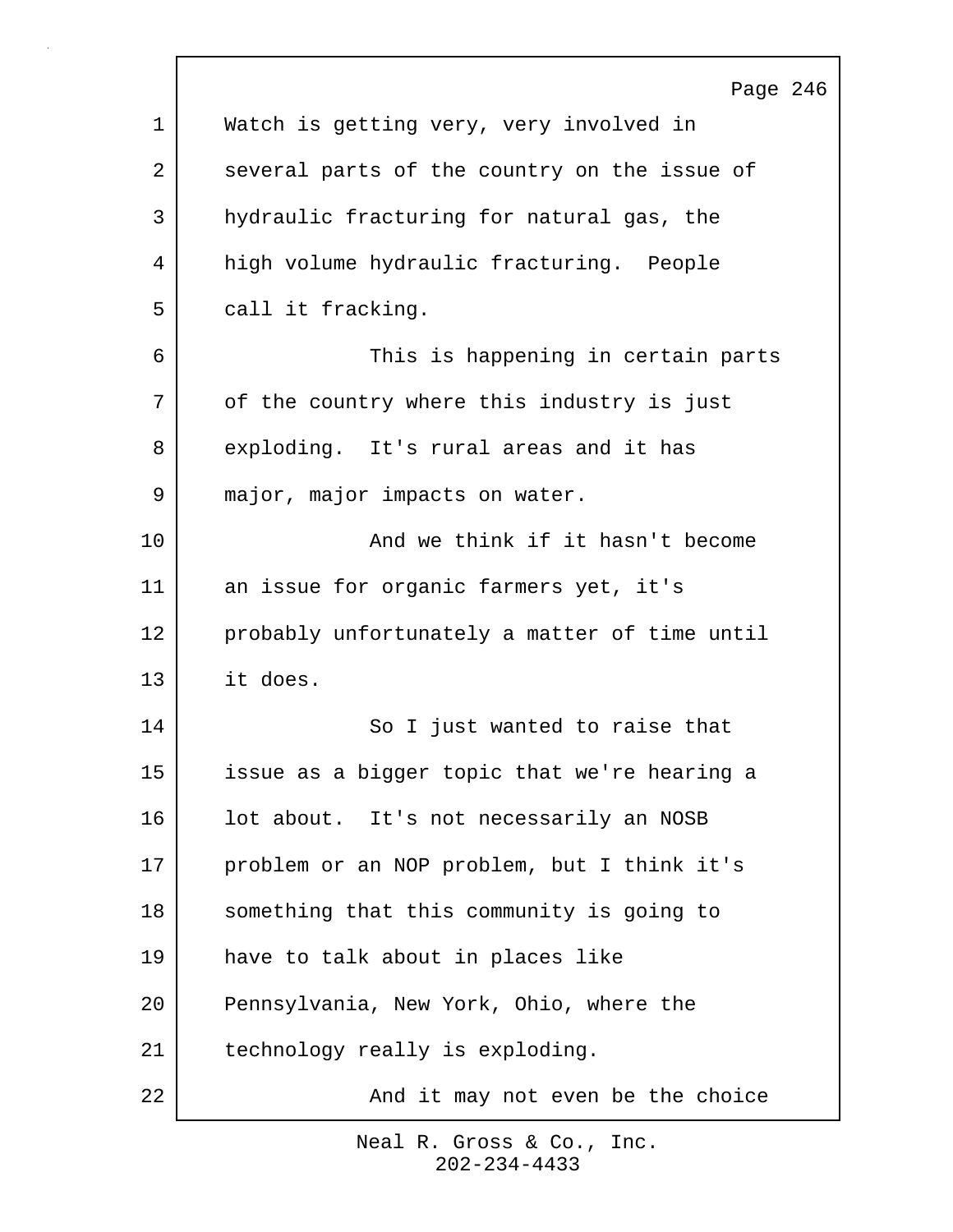|    | Page 247                                      |
|----|-----------------------------------------------|
| 1  | of the particular organic farmer but the      |
| 2  | choices their neighbors make to drill or not  |
| 3  | to drill that could really impact their       |
| 4  | water.                                        |
| 5  | And unfortunately, we think we're             |
| 6  | probably going to end up having to have a     |
| 7  | conversation about what do organic farmers do |
| 8  | if their water supply has been impacted by    |
| 9  | this.                                         |
| 10 | So I just really wanted to kind of            |
| 11 | tee that up as something we're starting to    |
| 12 | think about, because our phone is ringing off |
| 13 | the hook from certain parts of the country    |
| 14 | with people who are worried about this        |
| 15 | technology, you know, really coming into      |
| 16 | their rural area.                             |
| 17 | Another kind of broad stroke issue            |
| 18 | I wanted to tee up that is not new to you all |
| 19 | is the food safety conversation. And when it  |
| 20 | comes to organic I think there's two specific |
| 21 | thoughts I would like to relay.               |
| 22 | One I know I've talked to folks               |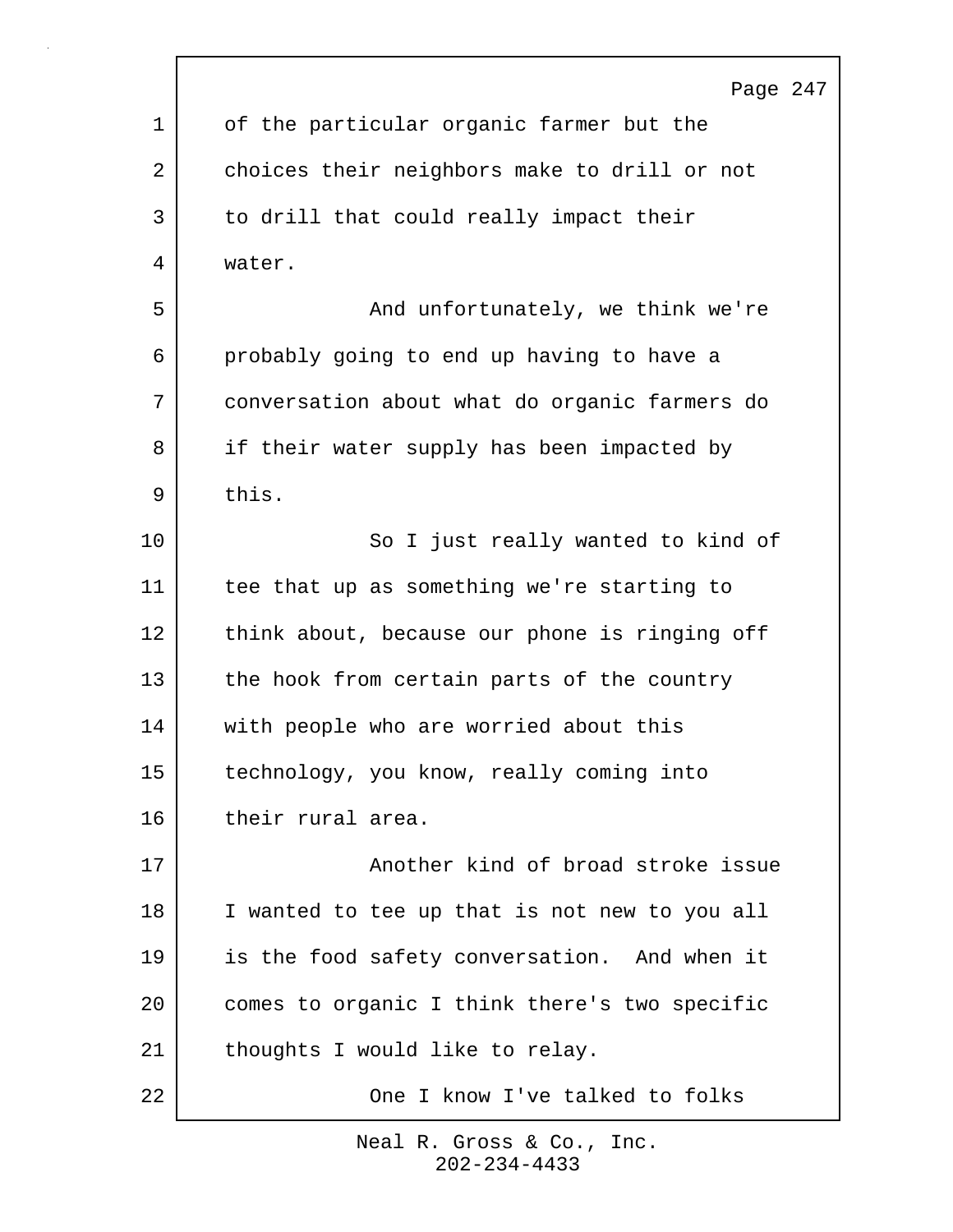|             | Page 248                                      |
|-------------|-----------------------------------------------|
| $\mathbf 1$ | about, which is the egg safety rule coming    |
| 2           | out of FDA and how the Salmonella rule fits   |
| 3           | with organic standards.                       |
| 4           | We've talked about that some of us            |
| 5           | here, there is confusion, so I would just     |
| 6           | really urge the program to stay in touch with |
| 7           | FDA and try to figure that out.               |
| 8           | We've tried to talk to them about             |
| 9           | it. We don't want to see, you know, a food    |
| $10 \,$     | safety standard become an obstacle to really  |
| 11          | figuring out the animal welfare issues and    |
| 12          | outdoor access issues that consumers are so   |
| 13          | interested in when they buy organic.          |
| 14          | And then the other piece of food              |
| 15          | safety is that as the FDA Food Safety         |
| 16          | Modernization Act is implemented and produce  |
| 17          | standards are written, we've had a lot of     |
| 18          | conversations with FDA about how produce      |
| 19          | standards will be developed and what they'll  |
| 20          | look like.                                    |
| 21          | And we're hearing a lot from them,            |
| 22          | which we think is encouraging, that the       |
|             |                                               |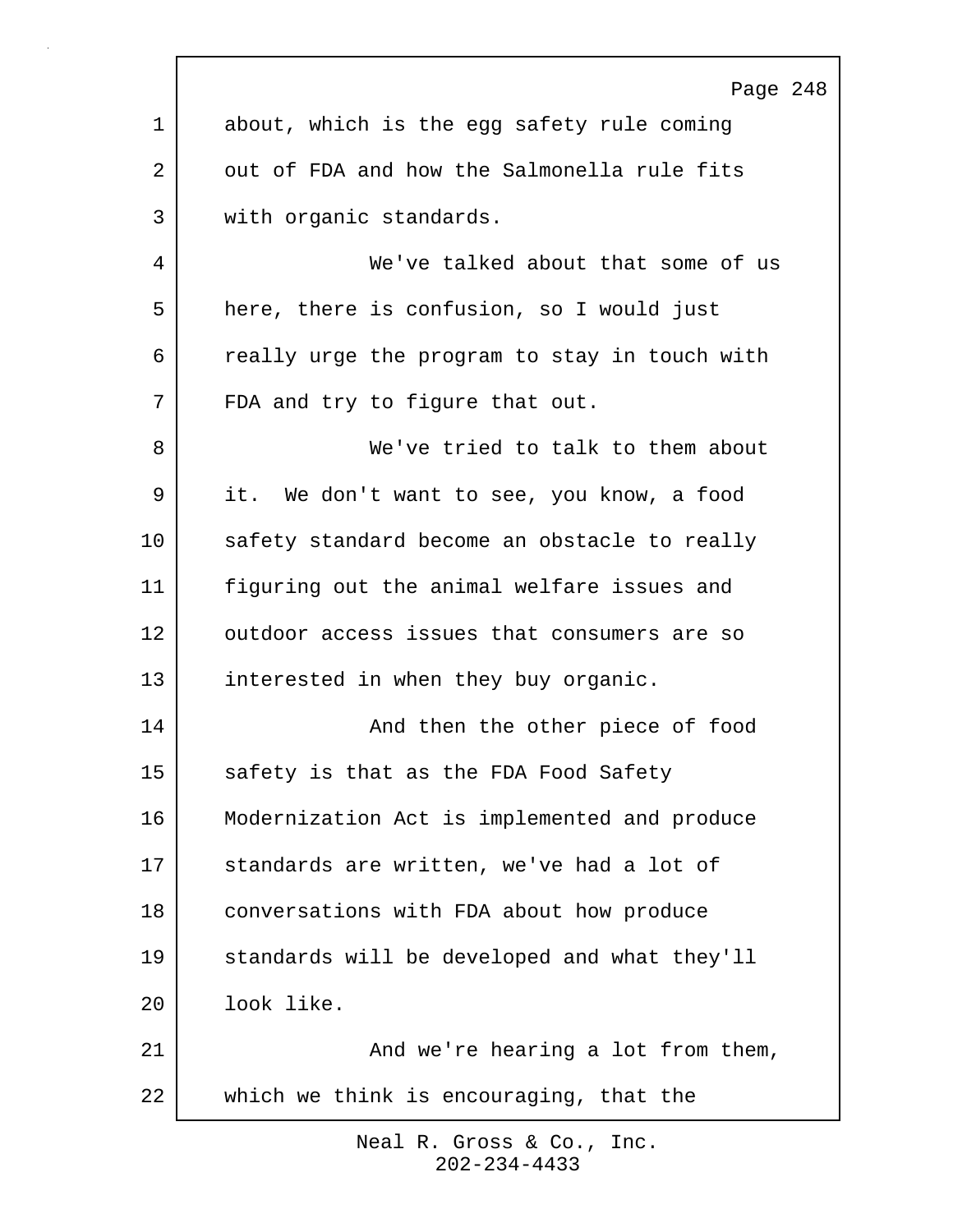|             | Page 249                                      |
|-------------|-----------------------------------------------|
| $\mathbf 1$ | standards will be about practices as opposed  |
| 2           | to being commodity specific.                  |
| 3           | But I think that then makes an                |
| 4           | opportunity for the organic program to talk   |
| 5           | about how organic practices are different.    |
| 6           | And I don't think that FDA necessarily        |
| 7           | understands that.                             |
| 8           | So I think that there's a role                |
| 9           | now, soon, to talk about FDA about where does |
| 10          | compost fit in and what are the rules for     |
| 11          | compost, what are the rules for manure, how   |
| 12          | it's handled differently?                     |
| 13          | It's not just thrown about raw in             |
| 14          | organic production because there are          |
| 15          | misconceptions about that.                    |
| 16          | So as they work on practice                   |
| 17          | specific standards I think, you know, we have |
| 18          | to talk to them about what organic standards  |
| 19          | really are as opposed to maybe their          |
| 20          | perceptions about it.                         |
| 21          | And then finally, it wouldn't be a            |
| 22          | comment from Food & Water Watch if we didn't  |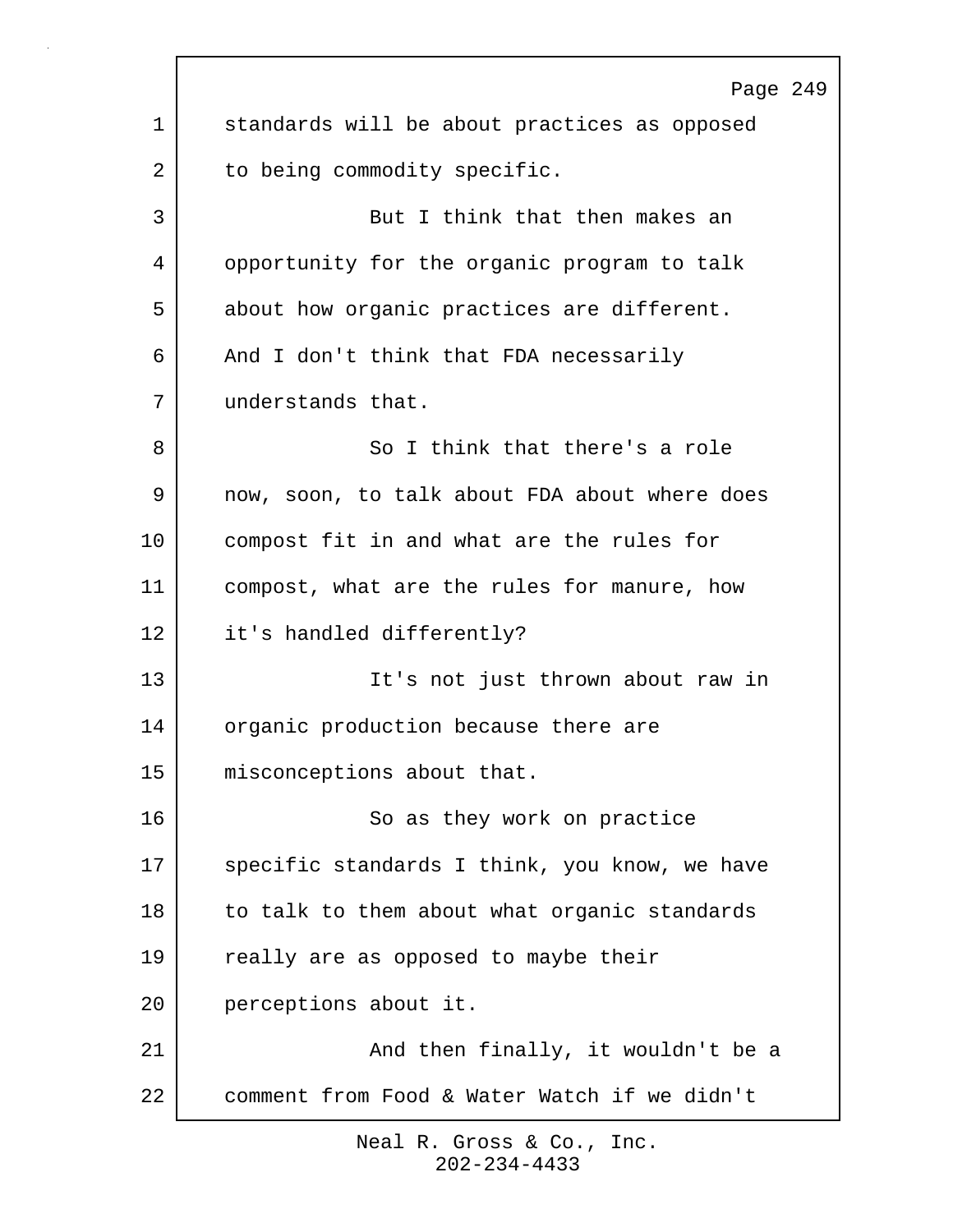|              | Page 250                                      |
|--------------|-----------------------------------------------|
| $\mathbf{1}$ | talk about aquaculture. So first, we          |
| 2            | continue to get requests from consumers who   |
| 3            | are confused about imported fish that's       |
| 4            | labeled as organic.                           |
| 5            | So I just wanted to bring that up             |
| 6            | again to really urge the program to think     |
| 7            | about that. There's been at least one         |
| 8            | supermarket chain in the Northeast that's     |
| 9            | openly talking about how they know there's    |
| 10           | not a standard, but they're selling European  |
| 11           | organic fish here and that causes a lot of    |
| 12           | confusion for consumers.                      |
| 13           | And then on the depending                     |
| 14           | standards, you know, here in the U.S.         |
| 15           | program, you know, we've said this before,    |
| 16           | we'll keep saying it.                         |
| 17           | Lots of other groups will say it              |
| 18           | too. Very, very concerned about the           |
| 19           | allowance of open net pen production because  |
| 20           | of those environmental impacts and very, very |
| 21           | concerned about the use of wild fish as feed, |
| 22           | because we don't think that's compatible with |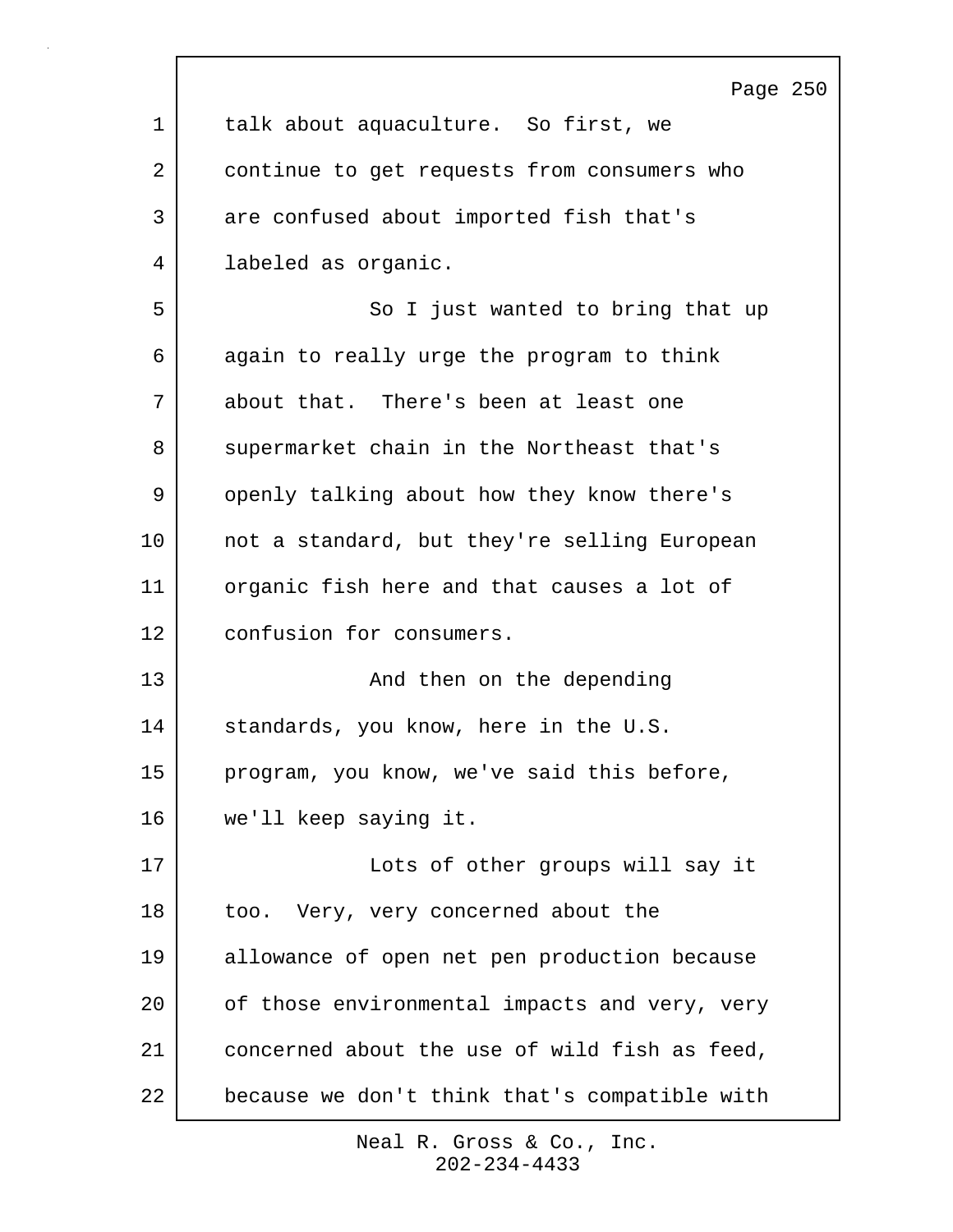|    | Page 251                                      |
|----|-----------------------------------------------|
| 1  | the line that we've drawn for feed for other  |
| 2  | types of livestock.                           |
| 3  | So we would really urge a                     |
| 4  | reconsideration of that approach when you get |
| 5  | to the point of writing a standard for        |
| 6  | aquaculture.                                  |
| 7  | That's it.                                    |
| 8  | MR. LIPSON: Yes, I'm trying to                |
| 9  | frame a question. Can you talk a little bit   |
| 10 | more about that consumer confusion with       |
| 11 | respect to marketing claims on imported fish  |
| 12 | labeled as organic?                           |
| 13 | MS. LOVERA: Right, so we've had I             |
| 14 | don't know how many, but periodically we do   |
| 15 | get calls or emails from people are saying, I |
| 16 | thought there wasn't a standard for organic   |
| 17 | fish.                                         |
| 18 | And so the chain in question this             |
| 19 | year was Wegman's. They started selling, you  |
| 20 | know, organic salmon. It's organic under an   |
| 21 | EU standard.                                  |
| 22 | We don't have one. And your                   |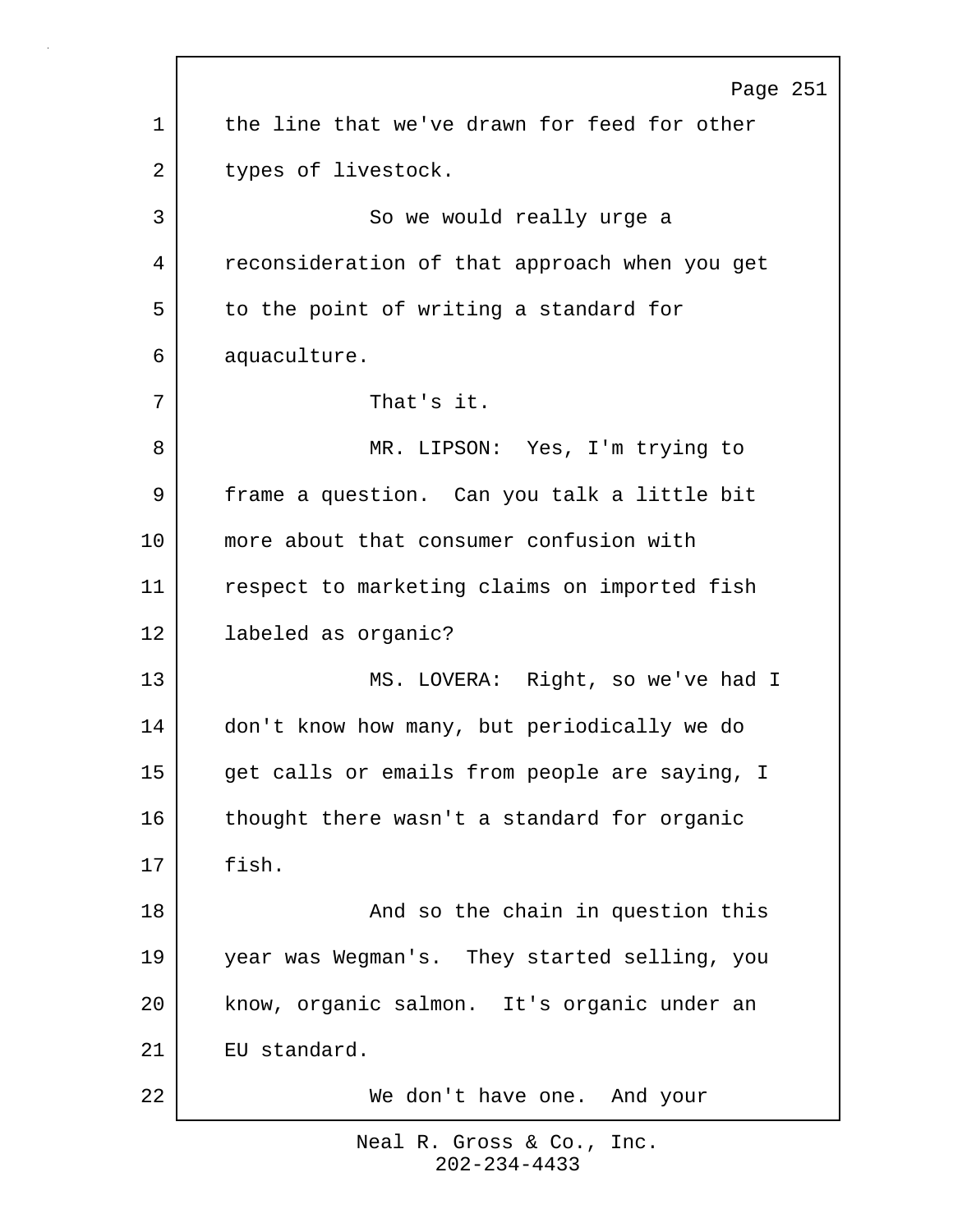|             | Page 252                                      |
|-------------|-----------------------------------------------|
| $\mathbf 1$ | dedicated organic consumers have been trained |
| 2           | and we've tried to train them to look for the |
| 3           | green and white USDA Organic.                 |
| 4           | And they're saying, it's not                  |
| 5           | there. I thought that's what the symbol was.  |
| 6           | And so they're just confused about how that's |
| 7           | allowed.                                      |
| 8           | They thought that if it was being             |
| 9           | sold as organic here it was under a U.S.      |
| 10          | standard, and there isn't one. And so it's    |
| 11          | very hard for us to explain that and just say |
| 12          | what the standard is.                         |
| 13          | And, you know, and the folks who              |
| 14          | contact us also have been following our       |
| 15          | issues and have the same concerns that we     |
| 16          | have about fish farms and things like that.   |
| 17          | And so they're like, well, you                |
| 18          | know, we thought that the European standard   |
| 19          | wasn't as good, which in some ways it isn't.  |
| 20          | So there's just a lot of confusion            |
| 21          | about what to look for, and it doesn't have   |
| 22          | that, you know, that USDA seal behind it so   |
|             |                                               |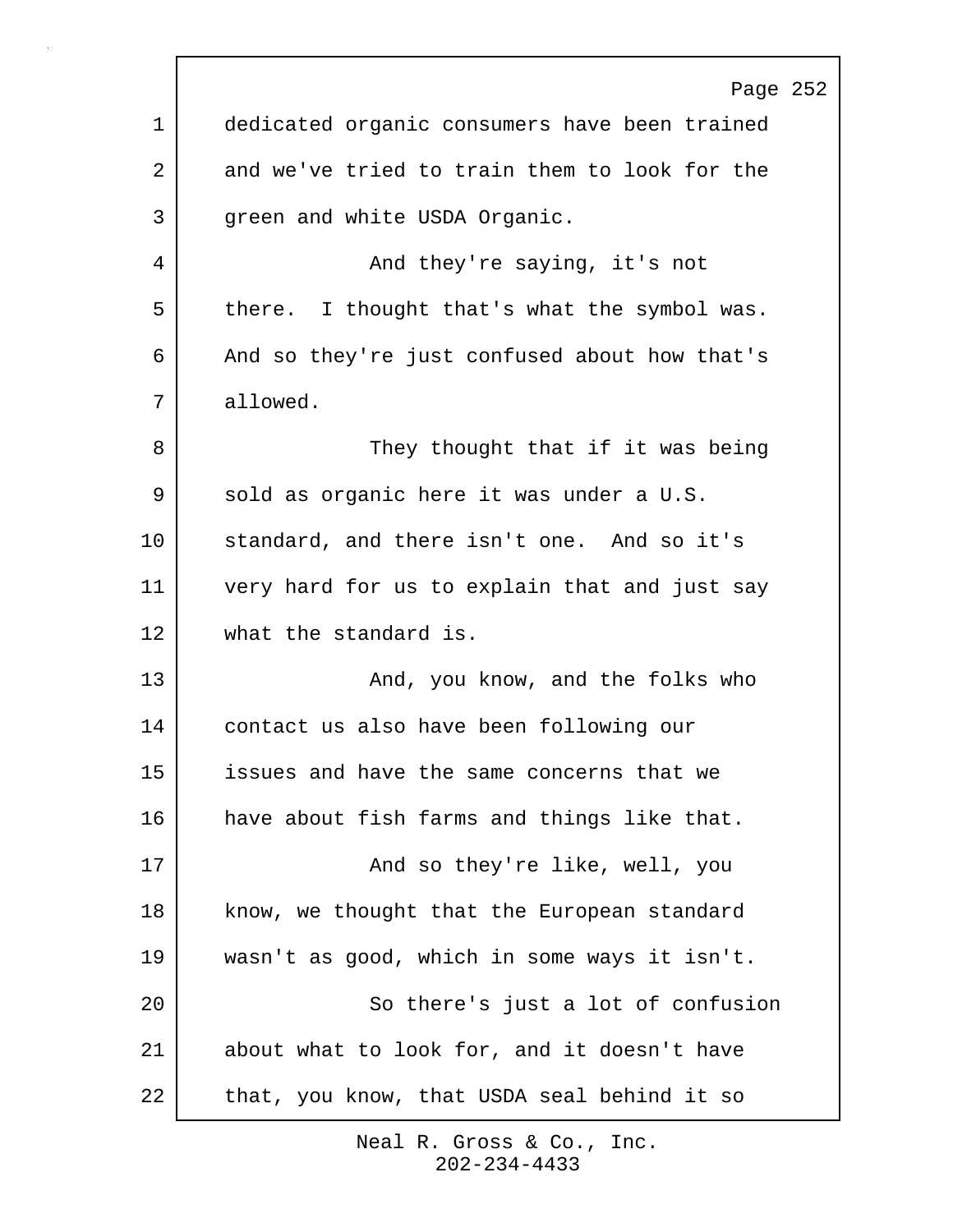|    | Page 253                                      |
|----|-----------------------------------------------|
| 1  | they're just not sure how that works, because |
| 2  | they thought that was what they were supposed |
| 3  | to look for.                                  |
| 4  | MR. LIPSON: Okay, thank you.                  |
| 5  | MS. LOVERA: Thanks.                           |
| 6  | MR. LIPSON: Mr. Hanson? Is there              |
| 7  | anybody else in the room who isn't registered |
| 8  | yet to make comments that is wishing to?      |
| 9  | Your last chance almost.                      |
| 10 | Jaydee, we can get somebody to                |
| 11 | help pass things out if you really want that  |
| 12 | to happen.                                    |
| 13 | (Off microphone comments.)                    |
| 14 | MR. HANSON: Good afternoon.<br>T              |
| 15 | apologize for my deeper than normal voice. I  |
| 16 | have been going through the normal fall colds |
| 17 | that are going around town.                   |
| 18 | Even with a raspy voice I                     |
| 19 | appreciate the chance to talk with the        |
| 20 | National Organic Program about what I think   |
| 21 | is a way to implement the National Organic    |
| 22 | Standards Board March 2007 recommendation on  |
|    |                                               |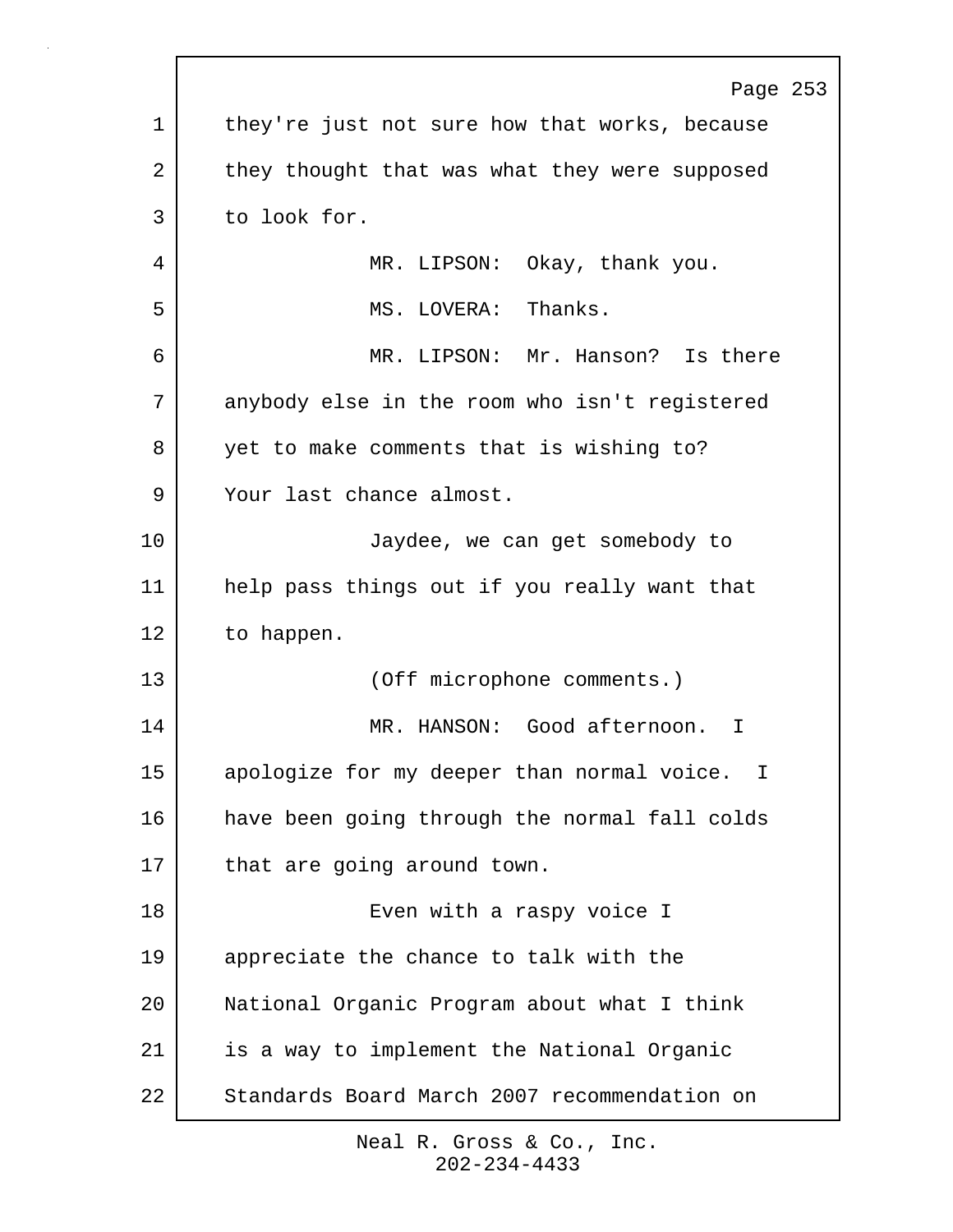|    | Page 254                                      |
|----|-----------------------------------------------|
| 1  | excluding farm animal clones and their        |
| 2  | offspring from the organic market.            |
| 3  | I have a lifelong interest in                 |
| 4  | cattle breeding. Took my first course in      |
| 5  | cattle breeding when I was 14. One of my      |
| 6  | cousins heads the Certified Angus Beef        |
| 7  | program. One of my uncles on the other side   |
| 8  | was the Secretary of Agriculture in Idaho.    |
| 9  | So I'm presenting to you in the               |
| 10 | second part of this, a table of some of the   |
| 11 | cattle breeding associations that have        |
| 12 | already adopted policies requiring            |
| 13 | information on whether an animal is a clone   |
| 14 | or descended from a clone.                    |
| 15 | Now pig registries and goat                   |
| 16 | registries are also requiring, in some cases, |
| 17 | cloning status. But given that most of the    |
| 18 | clone farm animals are cattle, I think the    |
| 19 | chart I'm giving you and the company index    |
| 20 | including the text of cloning registry        |
| 21 | requirements for many of the breeds is a good |
| 22 | example of how tracking of clones and their   |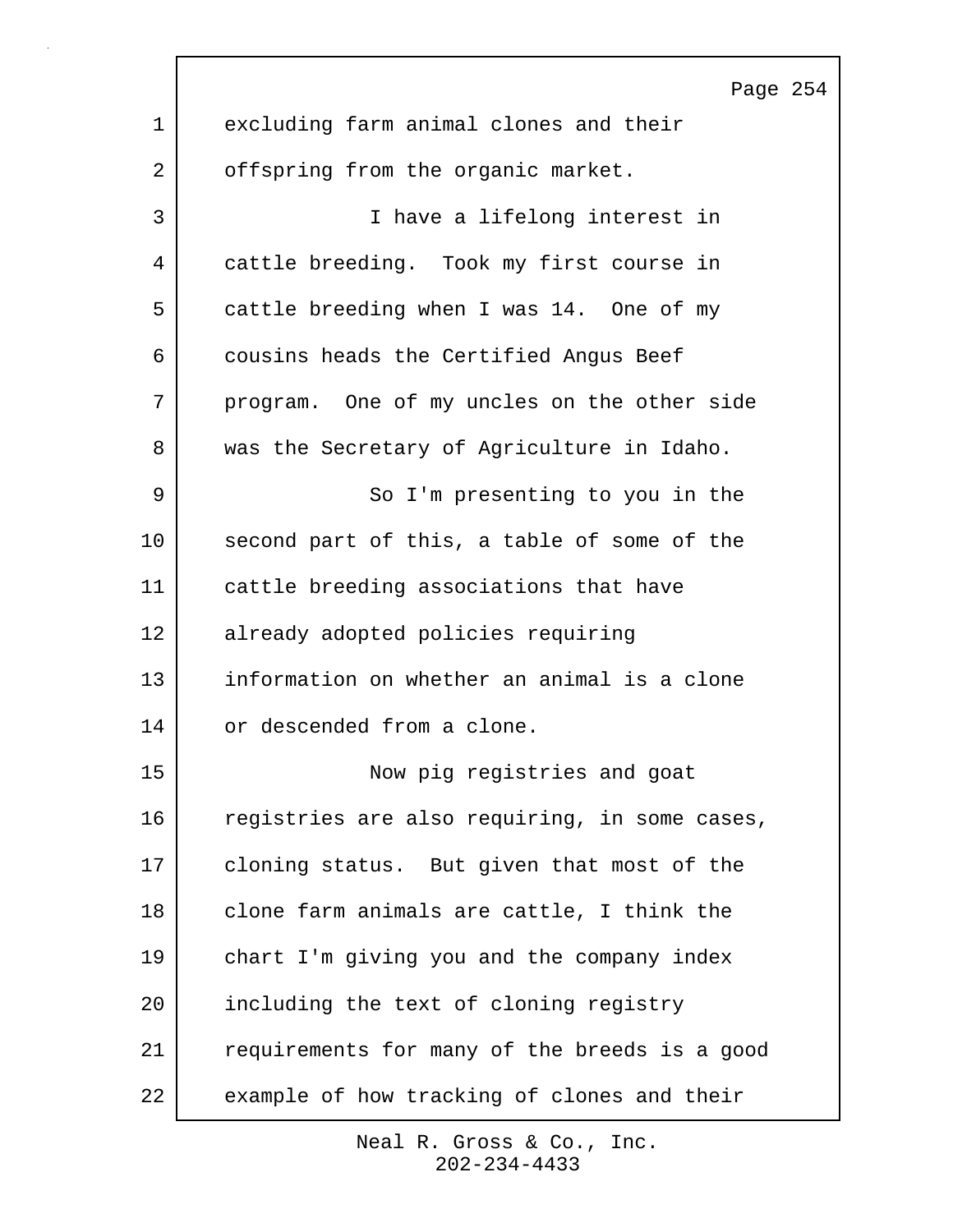Page 255 1 offspring are already being tracked by the 2 breeding associations. 3 Moreover, all of the beef breeds 4 with large numbers of animals going to 5 market, Angus, Herefords, Texas Longhorn, 6 already have requirements for tracking clones 7 and their progeny. 8 | There's a few on my list that says 9 maybe. That's only because I couldn't find 10 it on their website, and their staff hasn't 11 | got back to me. So I don't know whether they 12 do or don't. 13 But in the last two years, many of 14 the breeding associations have adopted 15 | standards. You know, it's not hard. Almost 16 all of them were tracking embryo transfer. 17 From their point of view this is 18 another kind of embryo transfer. There's 19 really good reasons to track clones and their 20 offspring. 21 Almost every breed has four or 22 five genetic diseases they're trying to breed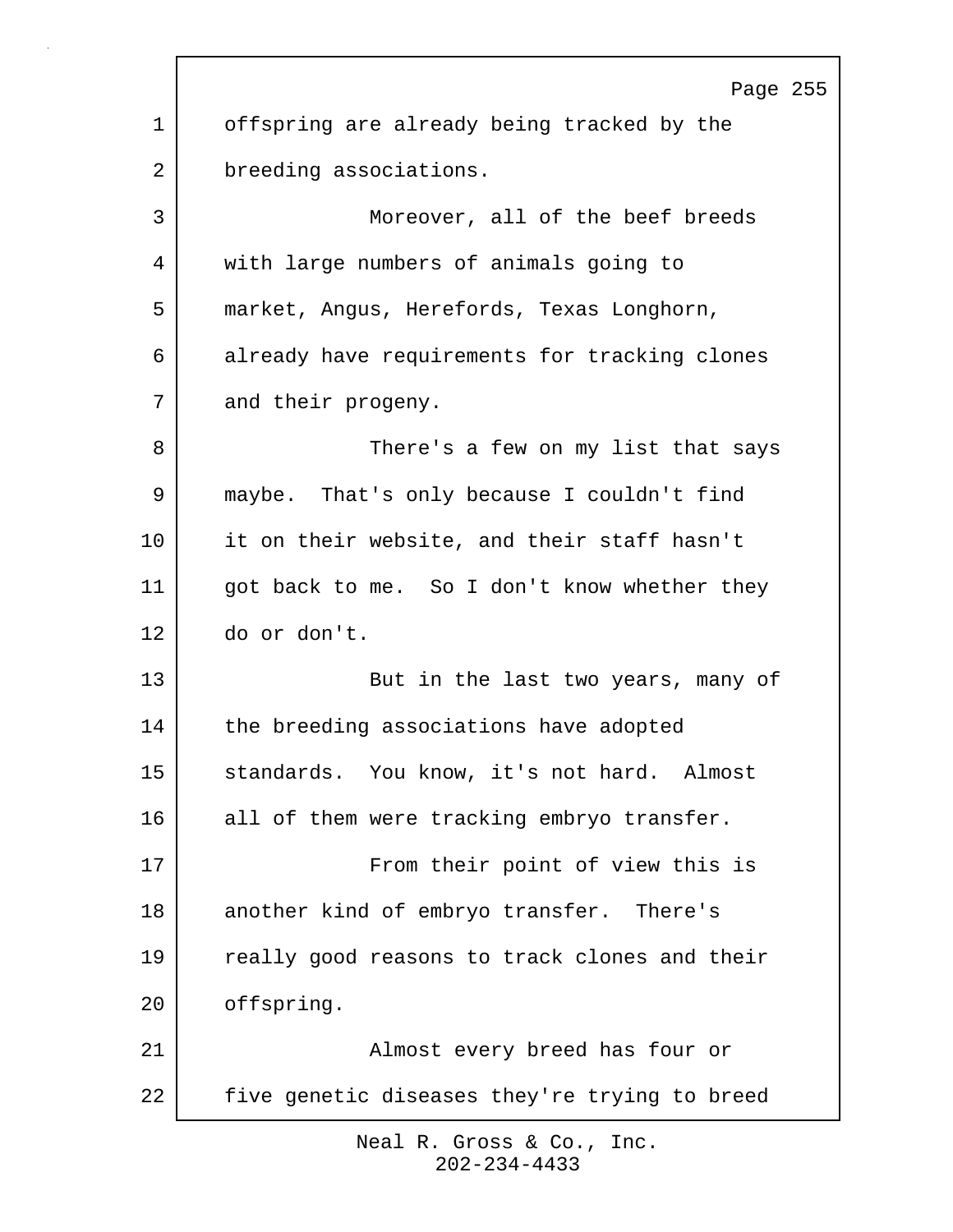|         | Page 256                                      |
|---------|-----------------------------------------------|
| 1       | out. If you don't track the clones with that  |
| 2       | as well as everything else, you can't do it.  |
| 3       | All four of the major dairy                   |
| 4       | breeds, Jersey, Holstein, Guernsey and Brown  |
| 5       | Swiss have similar requirements.              |
| 6       | Many organic farmers already keep             |
| 7       | pedigrees on their animals, and for the ones  |
| 8       | that do not a requirement that they verify    |
| 9       | the pedigree of an animal is no more          |
| $10 \,$ | complicated than other requirements that they |
| 11      | must implement to have their products         |
| 12      | certified as organic.                         |
| 13      | They know how to jump through                 |
| 14      | hoops and this is actually one of the easier  |
| 15      | ones. It will be more and more important      |
| 16      | that the U.S. National Organic Program        |
| 17      | implement their recommendations of the NOSB   |
| 18      | on clones and their progeny.                  |
| 19      | The Canadian Organic Standard was             |
| 20      | amended to exclude clones and their offspring |
| 21      | from organic in 2008.                         |
| 22      | The Soil Association of the U.K.              |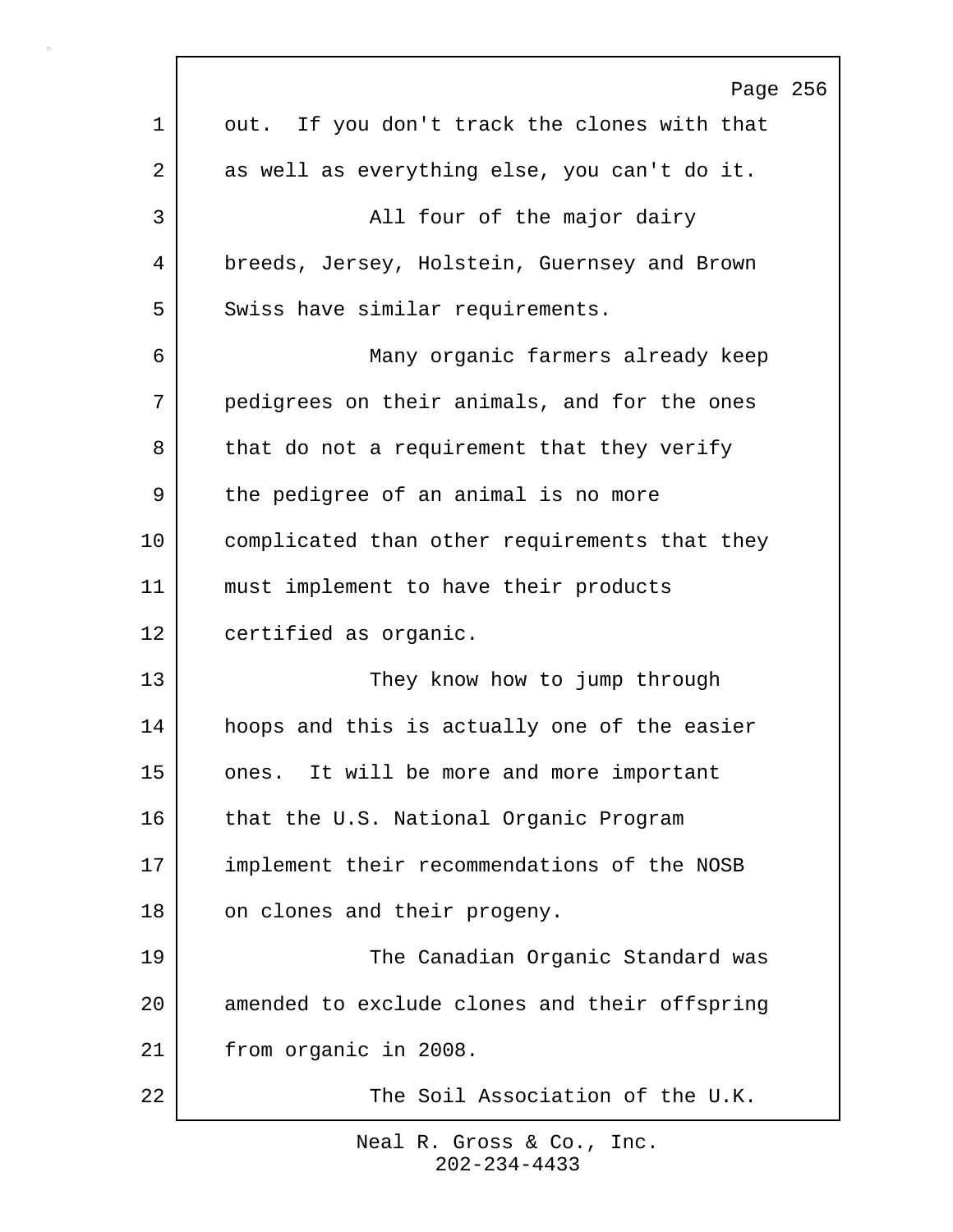|             | Page 257                                      |
|-------------|-----------------------------------------------|
| $\mathbf 1$ | which administers organic standards for the   |
| 2           | U.K. has a campaign to get Europe to ban      |
| 3           | clones and their offspring altogether.        |
| 4           | Indeed, the new European rules on             |
| 5           | novel foods were derailed this year due to a  |
| 6           | conflict between the European Parliament that |
| 7           | doesn't want to allow clones on the market    |
| 8           | and the European Commission, especially their |
| 9           | equivalent of the FDA, the EFSA, on whether   |
| 10          | clones and their offspring should be          |
| 11          | permitted in the EU marketplace.              |
| 12          | It's not in my text but I'll ask              |
| 13          | anyway, in the 2008 Farm Bill there was a     |
| 14          | request asking USDA to do a study on the      |
| 15          | effects of cloning on the economics of        |
| 16          | farming.                                      |
| 17          | I'm a Linked In friend of Bruce               |
| 18          | Knight, so I emailed him this last week and   |
| 19          | said, Bruce, did you guys ever do that? And   |
| 20          | he said, nope, maybe the new team is but we   |
| 21          | never got it done.                            |
| 22          | So that's a study that will                   |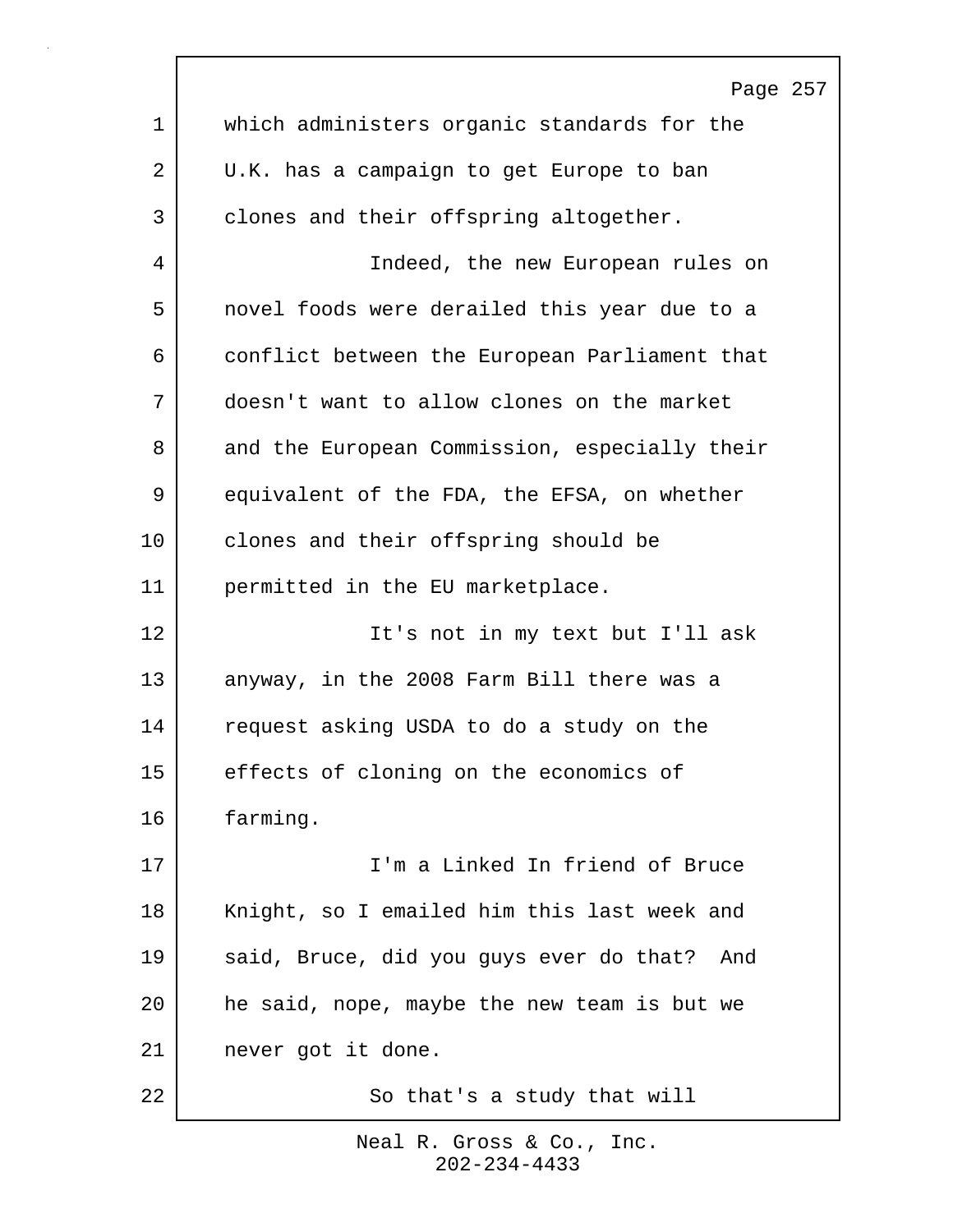|    | Page 258                                     |
|----|----------------------------------------------|
| 1  | actually look at more than just organic, but |
| 2  | look at the effect on all livestock          |
| 3  | production with clones.                      |
| 4  | Well, I think this is the simplest           |
| 5  | way to implement the recommendation of the   |
| 6  | NOSB. People know how to keep registries.    |
| 7  | You know, it's not new for the industry.     |
| 8  | They're doing it for embryo                  |
| 9  | transfers already. They do DNA testing       |
| 10 | already for these diseases. So this is an    |
| 11 | easy way for the National Organic Program to |
| 12 | implement something that people know how to  |
| 13 | do.                                          |
| 14 | And, you know, I would urge you to           |
| 15 | actually look at some of their               |
| 16 | recommendations.                             |
| 17 | One is actually quite interesting            |
| 18 | from the USDA, I included that for Holsteins |
| 19 | there, because what USDA researchers are     |
| 20 | finding is there are actually fewer clones   |
| 21 | being registered.                            |
| 22 | And one of my colleagues said,               |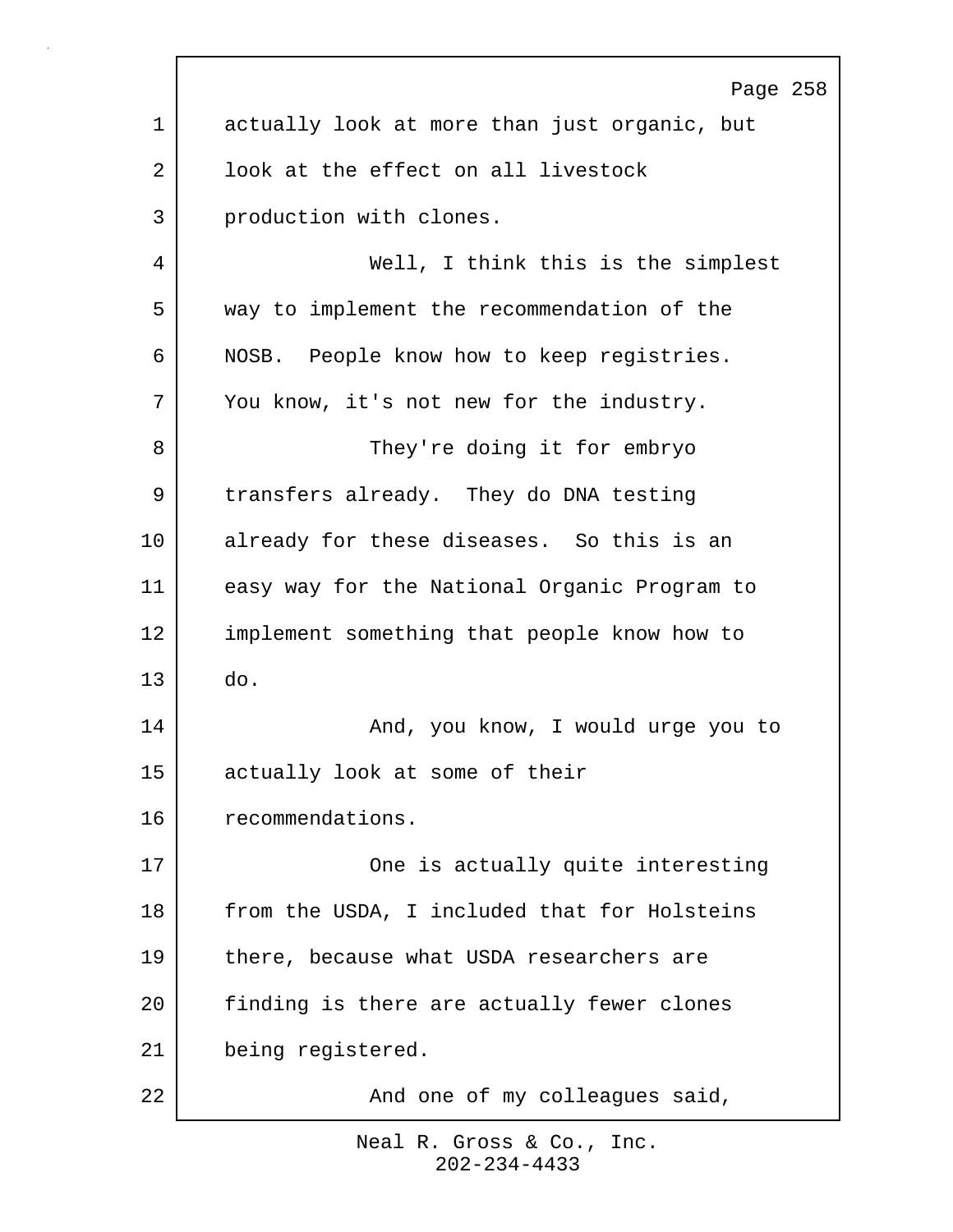|         | Page 259                                      |
|---------|-----------------------------------------------|
| 1       | well, does that mean they're just hiding it?  |
| 2       | I don't think it means they're hiding it. I   |
| 3       | think what it means is the economics of this  |
| 4       | haven't worked out as well as even some of    |
| 5       | the early adopters thought they would.        |
| 6       | I'll stop there, but you've got,              |
| 7       | you know, lots of information on every one of |
| 8       | those that say yes. And on the four that say  |
| 9       | maybe, I'll get that.                         |
| $10 \,$ | You know, and this doesn't cover              |
| 11      | every breed. There are 260 breeds in the      |
| 12      | world, but these cover all of the major       |
| 13      | breeds in the U.S. Thank you.                 |
| 14      | Thanks, Jaydee. Any<br>MR. LIPSON:            |
| 15      | questions or anybody have a quick answer on   |
| 16      | that Farm Bill implementation question? I do  |
| 17      | not have knowledge of that. All right,        |
| 18      | thanks, Jaydee.                               |
| 19      | MR. HANSON: Yes, I'll send you                |
| 20      | the report language about it.                 |
| 21      | MR. LIPSON: Great.                            |
| 22      | MR. HANSON: Okay, thank you.                  |
|         |                                               |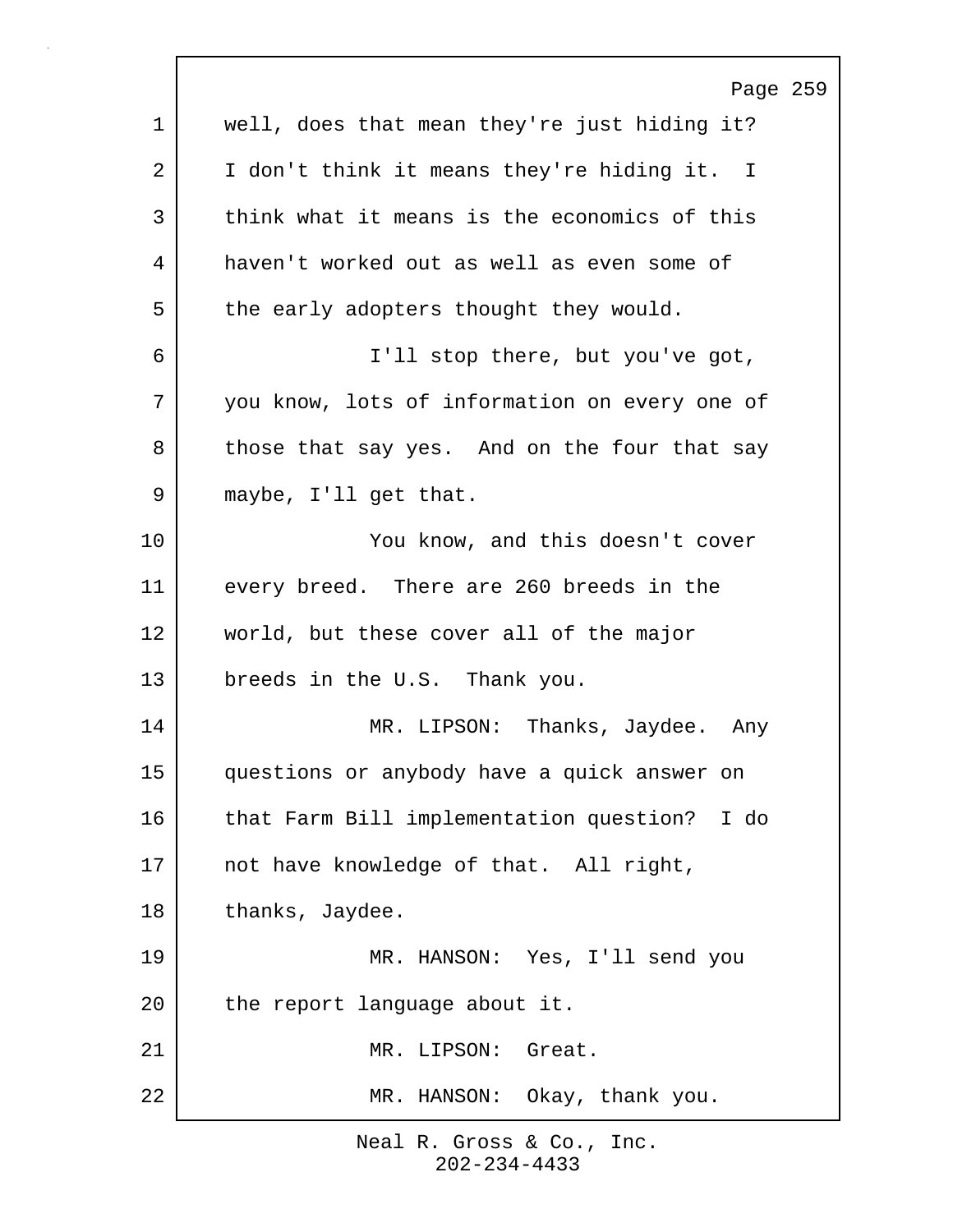|    | Page 260                                      |
|----|-----------------------------------------------|
| 1  | MR. LIPSON: Okay, Colin O'Neil?               |
| 2  | MR. O'NEIL: Hello, my name is                 |
| 3  | Colin O'Neil. I'm the Regulatory Policy       |
| 4  | Analyst with the Center for Food Safety. And  |
| 5  | first and foremost, we'd like to thank the    |
| 6  | USDA for convening this listening session     |
| 7  | today.                                        |
| 8  | CFS believes that the ability to              |
| 9  | strictly adhere to organic agriculture and    |
| 10 | food production must drive the types of       |
| 11 | certified organic products that are made      |
| 12 | available to consumers in the marketplace.    |
| 13 | And the desire to create and                  |
| 14 | market a product that is certified organic    |
| 15 | must not compel the contortion or dilution of |
| 16 | existing organic standards. This blows our    |
| 17 | litmus test for ensuring organic integrity.   |
| 18 | As the government program charged             |
| 19 | with ensuring organic integrity, we           |
| 20 | understand the difficulties in balancing      |
| 21 | diverse stakeholder needs in your decision    |
| 22 | making process, and that issues affecting     |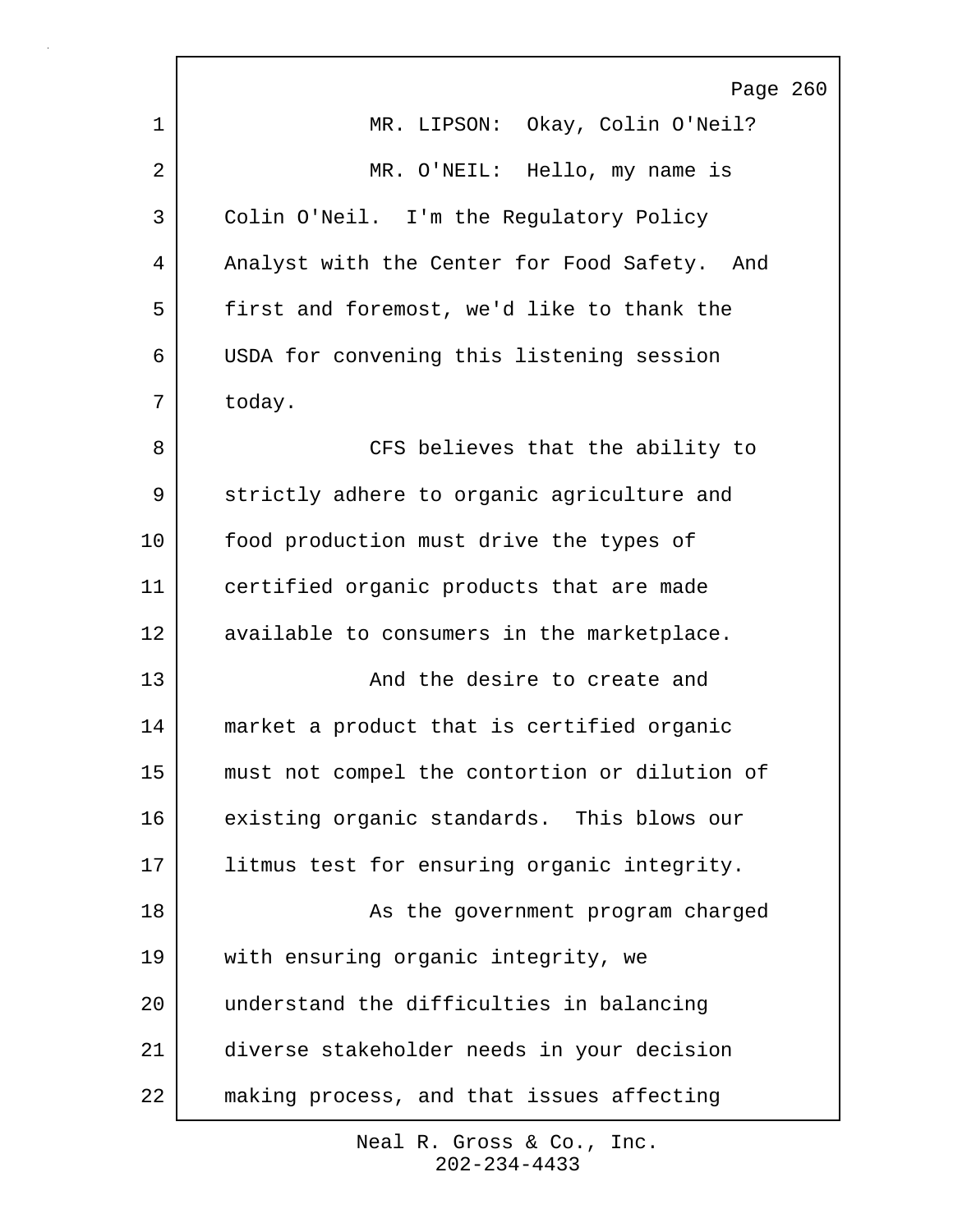Page 261 1 organic integrity may at times be out of your 2 direct control. 3 Still we believe that the NOP 4 could be more proactive in its efforts to 5 | protect organic integrity with respect of 6 three critical issues. 7 | Cone, preventing GE contamination 8 of organic crops and seed. Two, directing 9 government funded research on organic. And 10 three, prohibiting organic aquaculture in 11 open ocean net pens. 12 | As rightly stated in the NOP April 13 15th memo on GMOs and organic, since organic 14 certification is a process based standard, 15 presence of detectable GMO residues alone 16 does not necessarily constitute a violation 17 of the requiation. 18 The NOP relies on organic 19 certifiers and producers to determine 20 preventative practices that most effectively 21 avoid contact with GMOs on an organic 22 operation.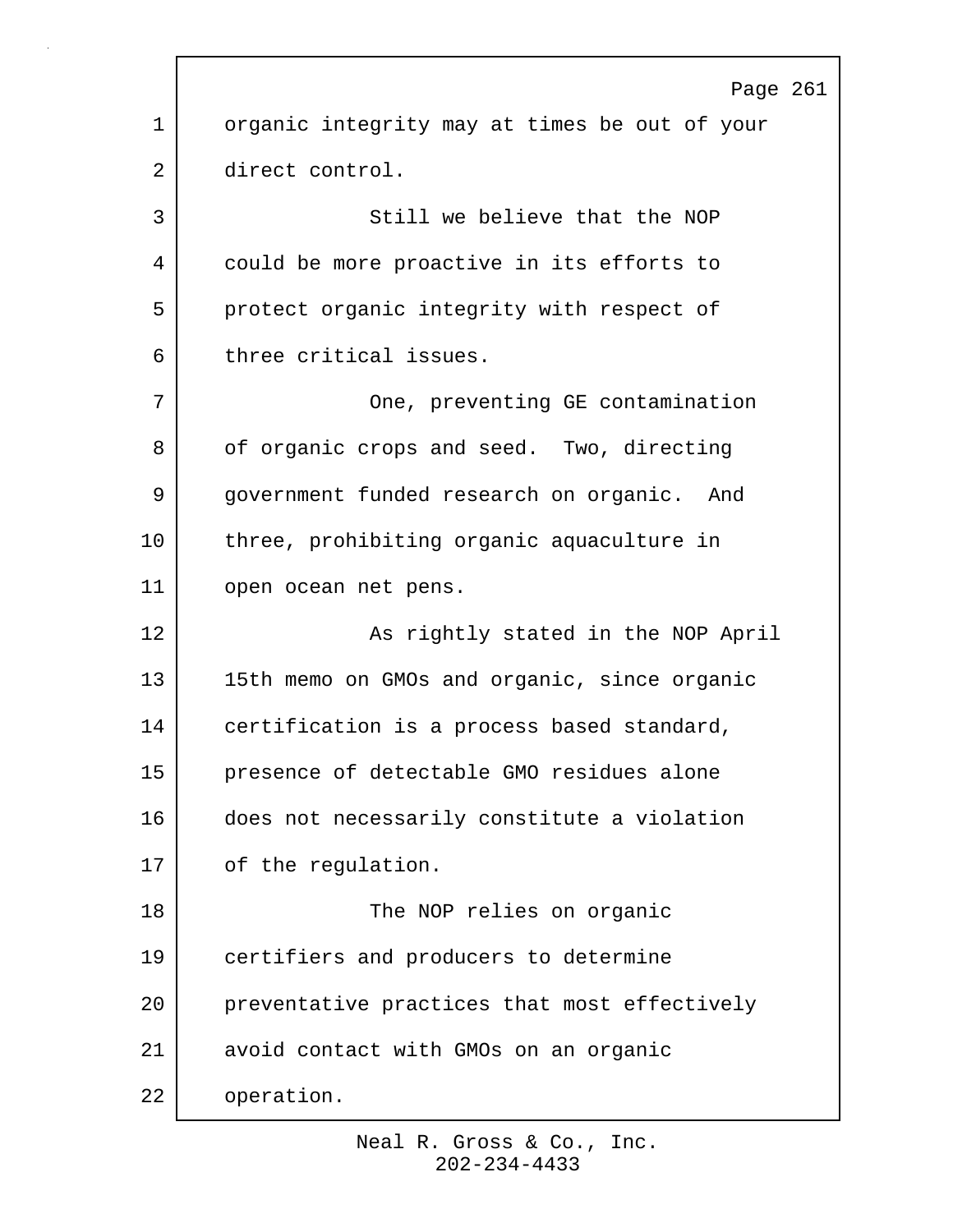|    | Page 262                                      |
|----|-----------------------------------------------|
| 1  | Although technically correct, this            |
| 2  | narrow response to the growing threat of GE   |
| 3  | contamination of organic is inadequate and    |
| 4  | does little to retain public confidence in    |
| 5  | the organic label.                            |
| 6  | Nearly 100 people expressed their             |
| 7  | concerns about contamination of organic to    |
| 8  | the NOSB in April, even though the issue was  |
| 9  | not the Board's agenda.                       |
| 10 | As these unsolicited comments                 |
| 11 | suggest, the organic community expects the    |
| 12 | NOP to do more about contamination or risk of |
| 13 | decreasing people confidence in its ability   |
| 14 | to ensure organic integrity.                  |
| 15 | To that end, CFS urges the NOP to             |
| 16 | enter into a memorandum of understanding with |
| 17 | APHIS of shared responsibility for            |
| 18 | contamination prevention of organic.          |
| 19 | The MOU would set the stage for               |
| 20 | mandating GE technology users to share        |
| 21 | responsibility for preventing contamination   |
| 22 | along with the organic farmers who are        |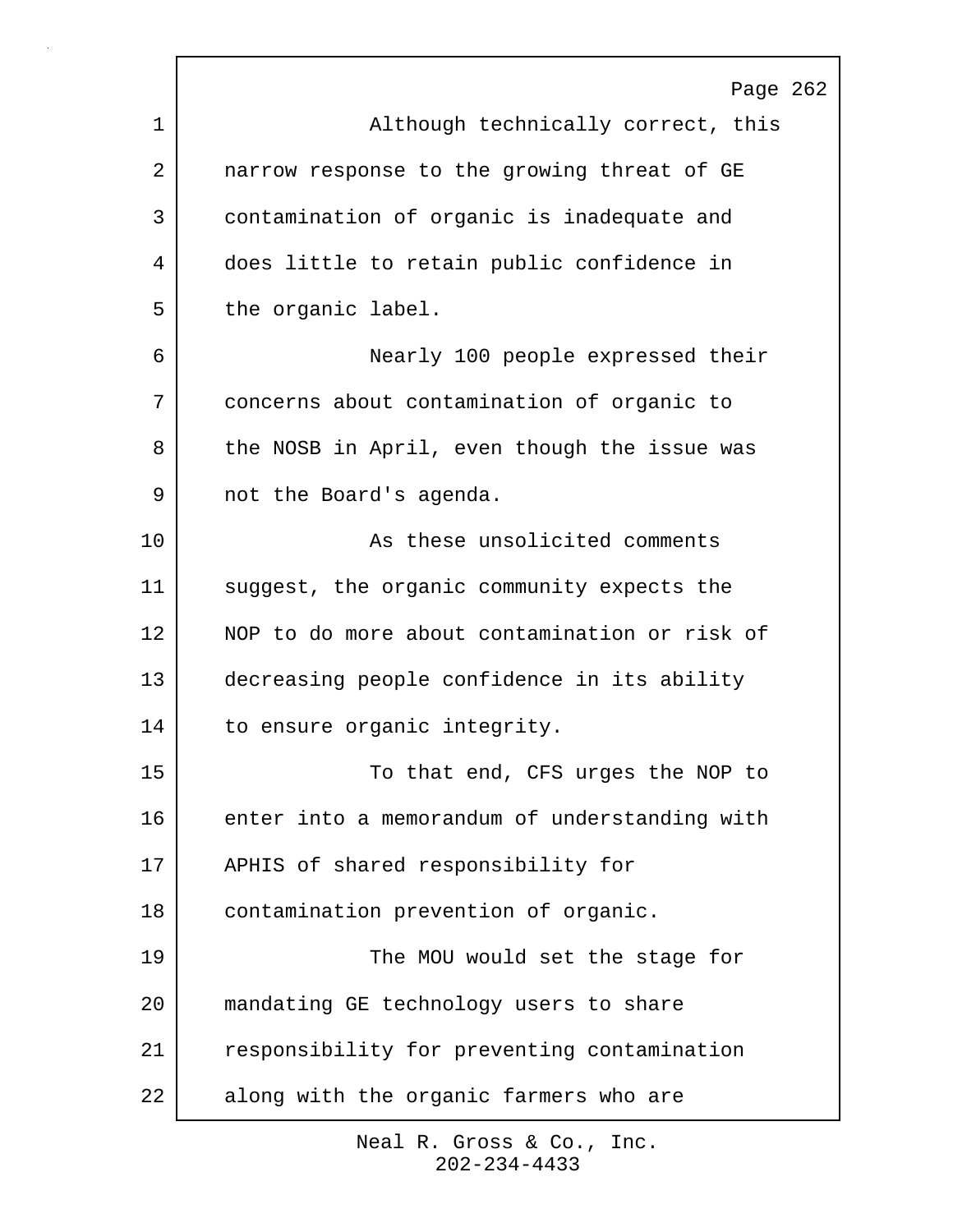|             | Page 263                                      |
|-------------|-----------------------------------------------|
| $\mathbf 1$ | already doing so by providing training and    |
| 2           | education on contamination practice           |
| 3           | standards.                                    |
| 4           | As an advocate for organic                    |
| 5           | integrity, CFS finds it discouraging to see   |
| 6           | the NOP repeatedly extend approvals for       |
| 7           | substances on the national list instead of    |
| 8           | sunsetting them, because of there is a lack   |
| 9           | of available alternatives.                    |
| 10          | Antibiotic use in organic apple               |
| 11          | and pear production provides a case in point. |
| 12          | After being on the national list for more     |
| 13          | than ten years the NOP again extended their   |
| 14          | use until 2014.                               |
| 15          | Unfortunately, we're already                  |
| 16          | hearing from organic apple and pear growers   |
| 17          | that they are not likely to meet this         |
| 18          | deadline due to the absence of viable         |
| 19          | alternatives.                                 |
| 20          | Consumers view organic as the                 |
| 21          | healthy alternative for many high processed   |
| 22          | foods on the market. When they decide to      |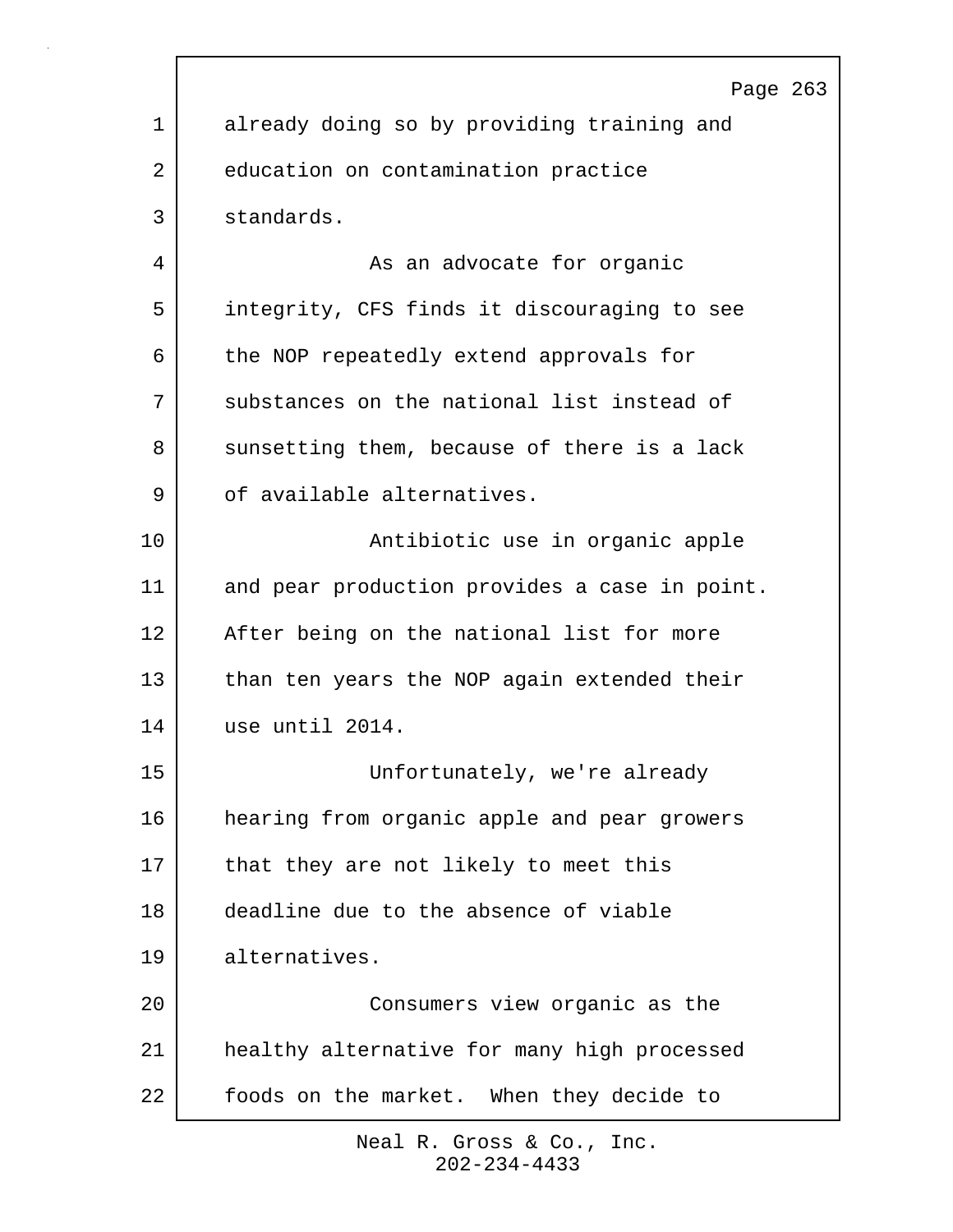|    | Page 264                                      |
|----|-----------------------------------------------|
| 1  | purchase organic foods they do not expect     |
| 2  | them to be grown with antibiotics, much like  |
| 3  | they do not expect them to be irradiated or   |
| 4  | genetically engineered.                       |
| 5  | The continued allowance of                    |
| 6  | antibiotics as well as the long list of other |
| 7  | synthetics allowed in organics is another     |
| 8  | area where we believe the NOP could do more   |
| 9  | to ensure organic integrity.                  |
| 10 | A whole systems approach to                   |
| 11 | researching and troubleshooting problems in   |
| 12 | organic production systems as well as finding |
| 13 | solutions that are not mere input             |
| 14 | substitutions is needed to combat the trend   |
| 15 | toward expansion of the national list.        |
| 16 | Further, we urge the NOP to                   |
| 17 | initiate a collaborative process whereby it   |
| 18 | communicates the program's pressing research  |
| 19 | needs to the Research Education and Economics |
| 20 | mission area staff on a regular basis.        |
| 21 | This way, government funded                   |
| 22 | organic research would be directed toward     |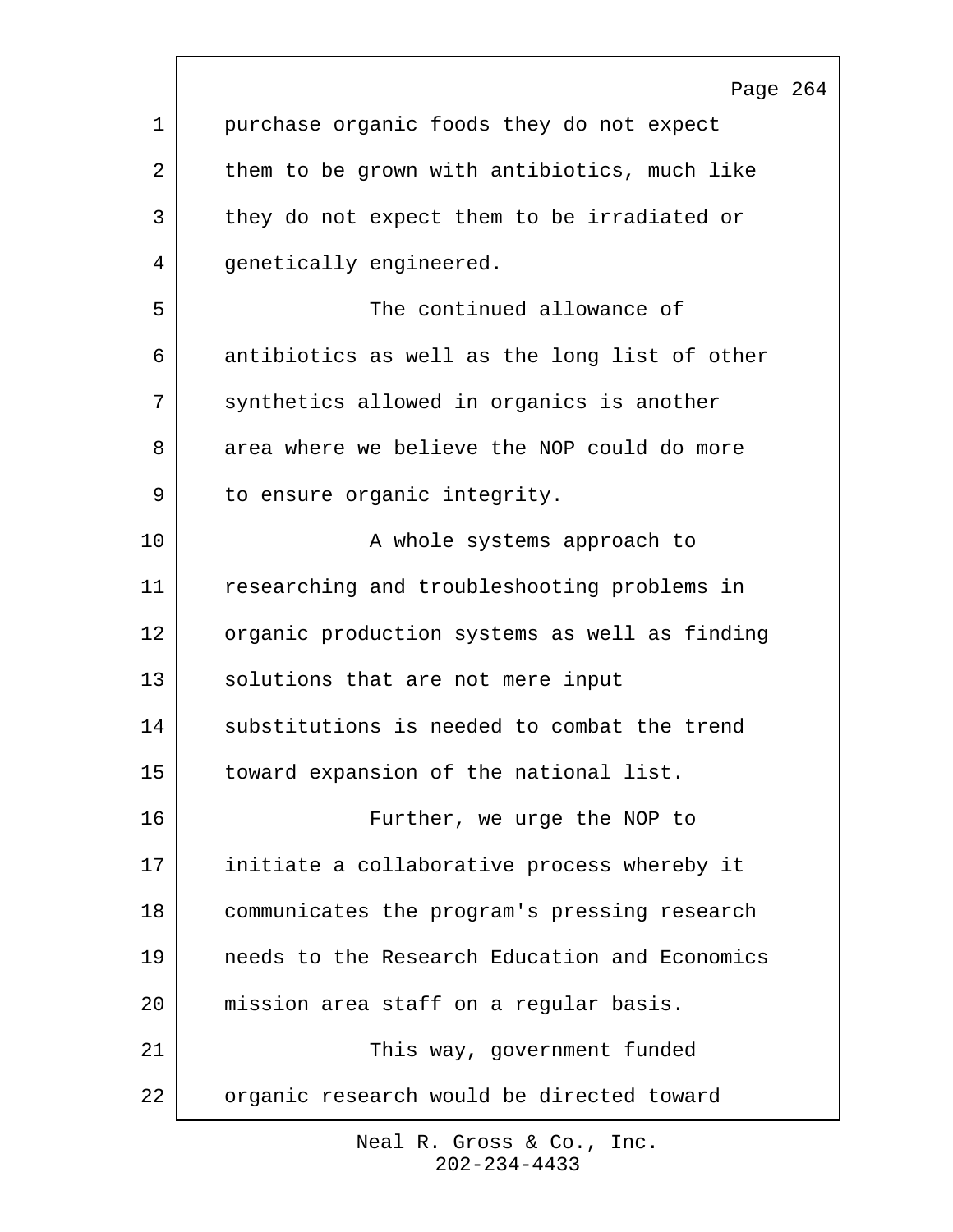|             | Page 265                                     |
|-------------|----------------------------------------------|
| $\mathbf 1$ | solving entrenched issues within the NOP and |
| 2           | factoring into the request for applications  |
| 3           | development process for both OREI and the    |
| 4           | Organic Transition Program.                  |
| 5           | It would also facilitate the                 |
| 6           | sunsetting of materials on the national list |
| 7           | and thereby improve organic integrity.       |
| 8           | Lastly, CFS believes that farmed             |
| 9           | carnivorous fish can never be certified      |
| 10          | organic because they cannot be grown in open |
| 11          | ocean net pens without escapes and without   |
| 12          | causing significant and adverse impacts to   |
| 13          | aquatic ecosystems.                          |
| 14          | Therefore, we do not support the             |
| 15          | NOSB's recommendation for the NOP to draft   |
| 16          | organic carnivorous fish farming standards.  |
| 17          | The recommendation to allow wild             |
| 18          | caught fish, fish meal and fish oil to be    |
| 19          | used in carnivorous organic aquaculture      |
| 20          | contravenes the spirit and intent of OFPA,   |
| 21          | which requires all certified organic species |
| 22          | be fed a 100 percent organic diet.           |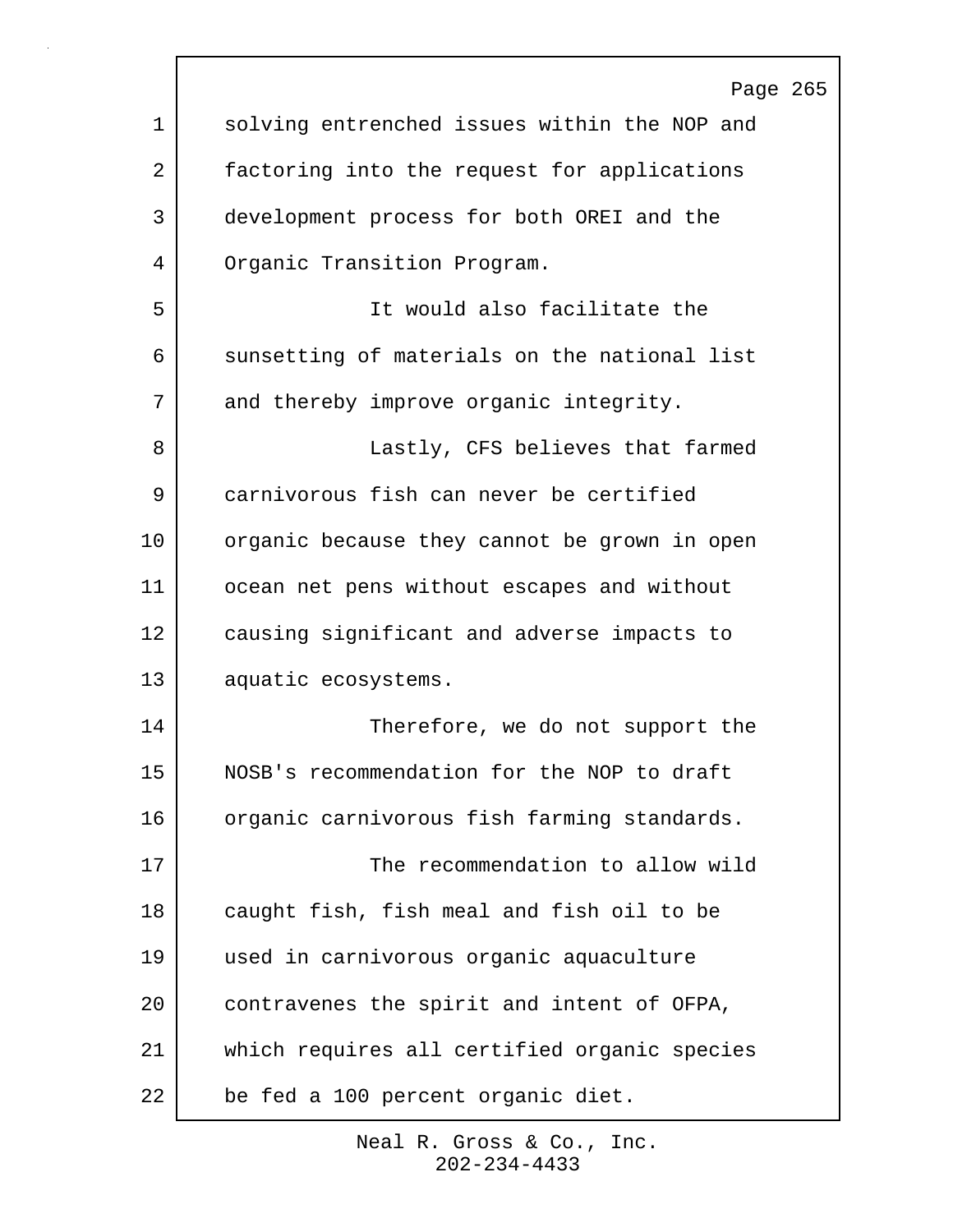|         | Page 266                                      |
|---------|-----------------------------------------------|
| 1       | If allowed, such practices would              |
| 2       | increase pressure on already over-exploited   |
| 3       | or recovering fisheries that form the base of |
| 4       | aquatic food webs and undermine OFPA's        |
| 5       | biological diversity conservation             |
| 6       | requirements.                                 |
| 7       | CFS urges the NOP to take a                   |
| 8       | proactive stance on organic aquaculture that  |
| 9       | ensures organic integrity by rejecting the    |
| $10 \,$ | NOSB's recommendations.                       |
| 11      | Instead, we urge the program to               |
| 12      | direct NOSB to go back to the drawing board   |
| 13      | and develop recommendations for inland        |
| 14      | organic herbivorous aquaculture grown in      |
| 15      | highly controlled systems where inputs,       |
| 16      | outputs and fish health and welfare can be    |
| 17      | closely monitored and regulated. Thank you.   |
| 18      | MR. LIPSON: Okay, any questions?              |
| 19      | Mary, have one?                               |
| 20      | MS. PEET: Okay. Well, I'm                     |
| 21      | responding, I guess, on the NIFA questions.   |
| 22      | We do certainly fund and consider requests on |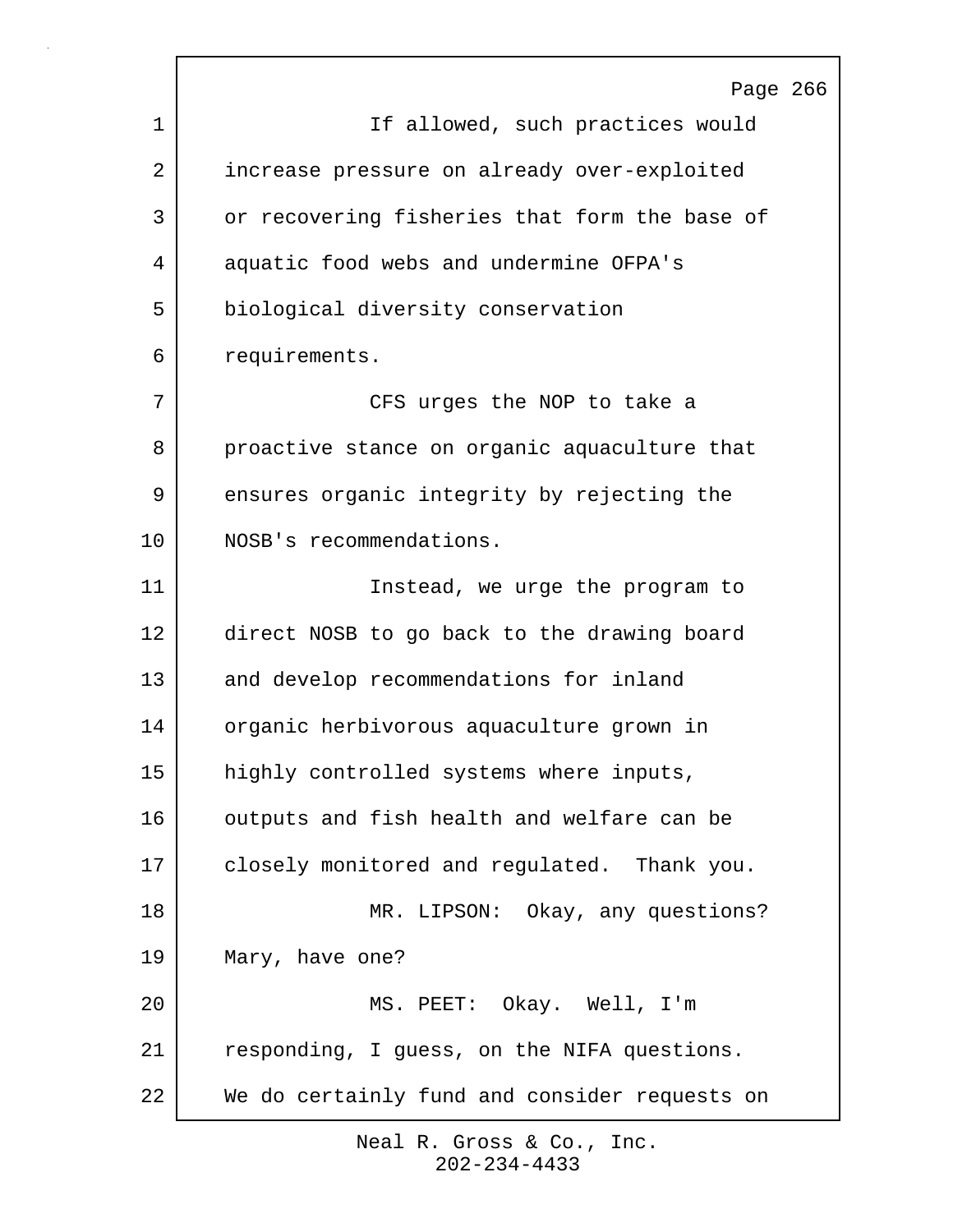|         | Page 267                                      |
|---------|-----------------------------------------------|
| 1       | -- well, I guess not really input             |
| 2       | substitution but developing alternatives.     |
| 3       | But, you know, of course we have              |
| 4       | limited budgets and lots of other research    |
| 5       | priorities and, you know, again it's a panel  |
| 6       | decision. And, you know, they like to see     |
| 7       | systems research as well.                     |
| 8       | But certainly it is something that            |
| 9       | we consider in the NIFA program and we do try |
| $10 \,$ | to help out there as much as we can. Again,   |
| 11      | sort of within the limits of the funding      |
| 12      | constraints.                                  |
| 13      | The other thing we're trying to do            |
| 14      | on the GMO issue is to try to breed in, just  |
| 15      | work on breeding systems that will be         |
| 16      | obligate in breeding, prevent cross           |
| 17      | contamination.                                |
| 18      | But again that's a long term and              |
| 19      | not certainly a 100 percent probability and   |
| 20      | it would also have to be developed for each   |
| 21      | crop separately.                              |
| 22      | But, you know, good comments and              |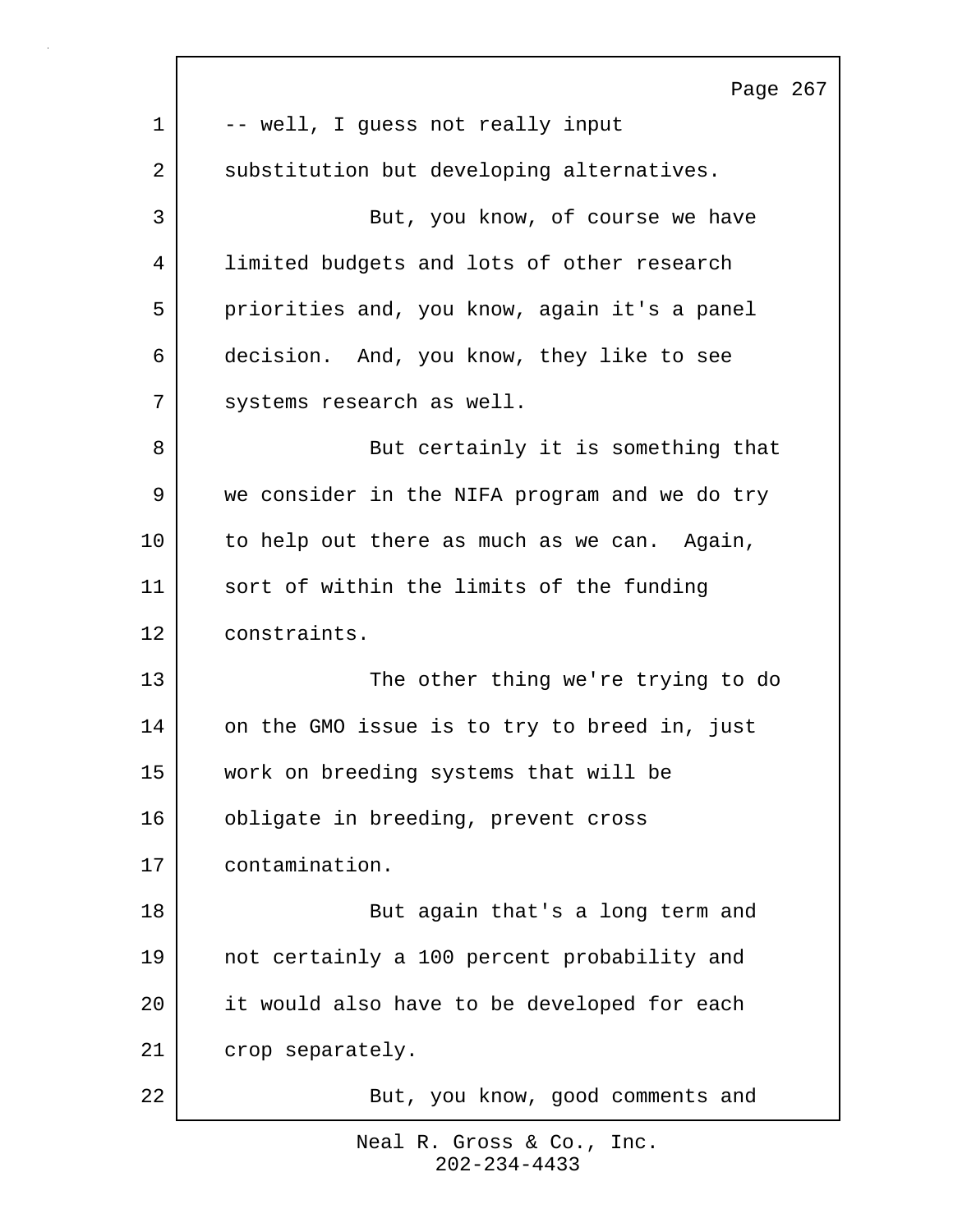|             | Page 268                                      |
|-------------|-----------------------------------------------|
| $\mathbf 1$ | we'll certainly consider them, and you can    |
| 2           | also submit them directly to the RFA.         |
| 3           | There's a process for RFA input.              |
| 4           | MR. O'NEIL: Okay. Can I comment               |
| 5           | real briefly? I think, you know, one of the   |
| 6           | issues that I try to hit on, and I'd be happy |
| 7           | to extrapolate further at a later date, is    |
| 8           | that the Center believes that at this point   |
| 9           | it'd be best to streamline as best as         |
| 10          | possible by integrating organic within the    |
| 11          | current systems rather than having individual |
| 12          | programs come from the outside.               |
| 13          | And on the contamination                      |
| 14          | prevention, operating on a preventative basis |
| 15          | rather than after the fact, after             |
| 16          | contamination occurs seems to be benefit and  |
| 17          | would probably cost a lot less money.         |
| 18          | But certainly that would be                   |
| 19          | through the education and those types of      |
| 20          | preventative methods. Thank you.              |
| 21          | MS. PEET: Well, if they can't,                |
| 22          | they cross-pollinated that would prevent it.  |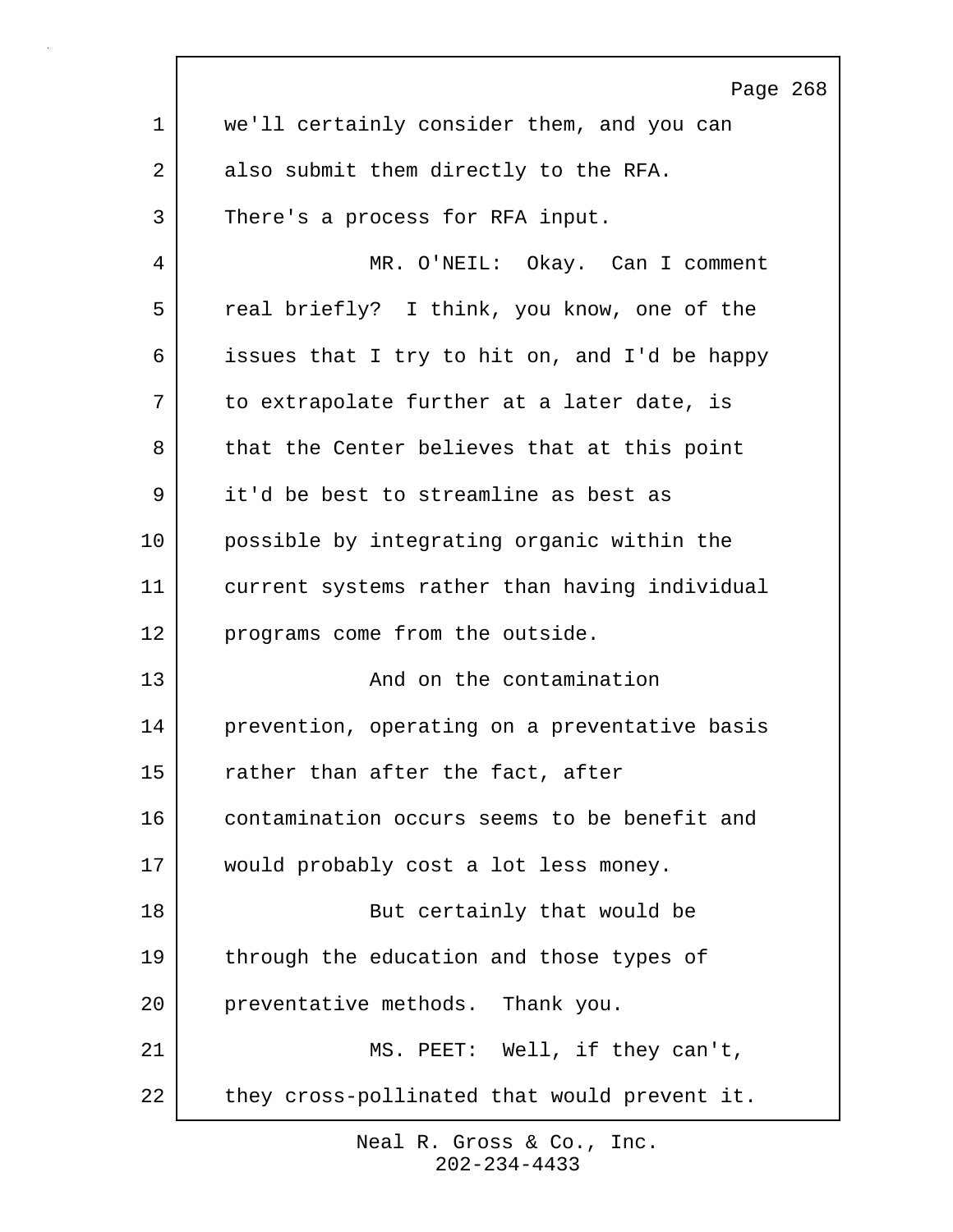Page 269 1 But obviously it's better for the pollen not 2 to get there in the first place. That's sort 3 of beyond what we fund in NIFA. 4 MR. O'NEIL: Yes, that's certainly 5 true. 6 MS. PEET: But thank you. 7 MR. O'NEIL: Yes, thank you. 8 | MR. LIPSON: Thanks, Colin. 9 Thanks, Mary. All right, well unless there's 10 anybody else who still wants to make a 11 comment, I will officially adjourn our 12 listening session. 13 Thank you all very, very much for 14 being here and participating. Thanks very 15 much to our listeners for the whole day who 16 have been great, and I hope have gotten some 17 | good information. 18 | The South Chank you all very much again 19 and see you next time. All right. 20 (Whereupon, the foregoing matter 21 went off the record at 3:23 p.m.) 22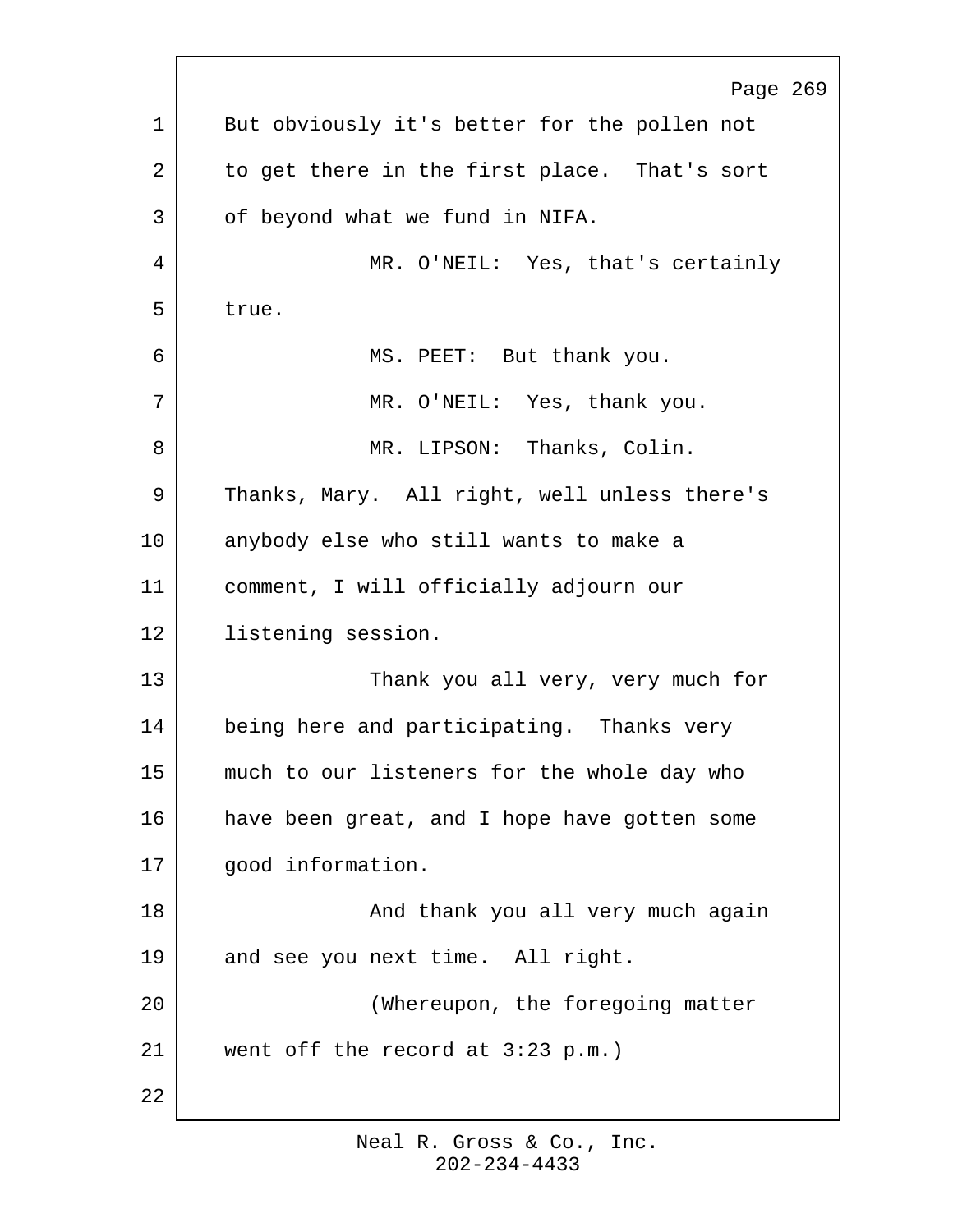٦

| $\mathbf A$                   | 178:1                     | activities 1:5 5:9    | 179:17,21 198:18          | 191:16 200:4        |
|-------------------------------|---------------------------|-----------------------|---------------------------|---------------------|
|                               | <b>Accountability</b>     | 6:22 17:16 24:22      | administrator 10:4        | 213:16 253:14       |
| aaah $68:1$                   | 221:16                    | 96:7,17 130:5,19      | 19:10 98:16,20            | afterward 214:15    |
| abide 225:10                  | accreditation 20:20       | 193:7                 | 132:20 135:18             | ag 58:8 76:8 136:18 |
| ability 59:7,8 75:4           | 96:7,16 104:11,12         | activity 104:18       | 196:3 198:6,16            | 162:20 166:2        |
| 241:18,21 260:8               | 104:21 159:12             | 152:22 153:9          | 244:8                     | 169:3,12 171:5      |
| 262:13                        | accredited 54:9,13        | actual 199:3,19       | admiration 48:10          | age 66:4 109:1      |
| able 8:7 51:7 86:20           | 54:17 70:14 71:6          | acute 201:6           | adopted 254:12            | 111:2 175:21,22     |
| 93:20 100:13                  | 71:10,10 152:11           | AC21 35:6 116:2       | 255:14                    | 241:8               |
| 105:12,14,16<br>116:13 122:10 | 160:5                     | adaptation 85:13      | adopters 259:5            | agencies 17:3,9,11  |
|                               | accreditors 121:10        | adapted 103:17        | adoption 51:17            | 18:12 67:1,3,5      |
| 141:4 142:5                   | accurate 13:6             | add 111:3 162:1       | 108:8 138:14              | 71:11 81:21 82:6    |
| 154:12 169:2                  | 178:21 181:8              | added 56:3 74:4       | adults $62:21$            | 105:17 106:8,20     |
| 175:14 180:5                  | achieve 9:7 130:21        | 161:18 179:10         | advance 186:2,4,15        | 130:14 133:13,15    |
| 199:6 206:6                   | achieves 193:9            | 183:2,3               | 186:18 205:16             | 133:16 134:7        |
| absence 263:18                | acknowledge 26:6          | adding 49:6 109:8     | 221:19                    | 136:6,13 137:4      |
| absolutely 154:14             | 132:17 232:18             | addition 28:11        | advanced 154:19           | 140:9,15 141:22     |
| 155:6 188:3                   | acknowledged              | 74:11 77:13 197:7     | 189:7                     | 142:1,11 171:11     |
| 209:11                        | 176:19 235:4              | additional 4:7,15     | <b>Advancement</b>        | 172:9 173:14,15     |
| abuse 183:14                  | acknowledgment            | 4:20 46:20 75:19      | 102:11                    | 187:17 219:9        |
| 219:10,11 230:17              | 32:12                     | 124:5 163:8           | <b>adverse</b> 265:12     | agency 12:6,13      |
| abysmal 32:10                 | acquire 44:5              | additionally 86:10    | adversely 236:10          | 14:15 85:20 98:1    |
| AC 54:22                      | acre 126:3 190:19         | 86:22                 | <b>advice</b> 133:18      | 102:17 107:2        |
| <b>ACA</b> 72:1               | 228:13                    | address 9:12 17:13    | advised 192:7             | 118:12 140:11       |
| academic 33:2<br>242:17       | acreage $27:22$           | 35:15 58:22 107:8     | <b>Advisor</b> 1:15 5:5   | 152:7,11 173:16     |
| ACAs 71:11 74:19              | 41:10 226:2               | 133:14 204:2,12       | 7:7 133:10                | 197:1,2 212:6       |
|                               | acres 28:2,6 126:1        | 218:14 230:14         | <b>advisory</b> 6:5 42:22 | agenda 106:12       |
| accept 29:12 30:2<br>93:2     | 126:4 169:18,19           | addressed 30:21       | 203:17                    | 262:9               |
| acceptance 45:2               | 212:10 242:8,8            | 59:20                 | advocacy 171:17           | agent 150:10        |
| 105:20                        | act 13:4,5 31:2           | addresses 104:5       | 213:20                    | 186:18              |
| accepted 22:21                | 48:20 49:1,18             | addressing 16:22      | advocate 263:4            | agents 20:21 109:6  |
| 235:4                         | 51:14,17 53:10            | 19:7 114:10           | advocating 122:16         | 185:20 186:15       |
| access 25:1 34:12             | 196:19 248:16             | adequate 38:13        | affect $236:10$           | 187:1 189:17,20     |
| 55:10 79:6 95:22              | <b>Acting 10:4 132:20</b> | 41:4 45:20 59:9       | affiliated 36:14          | 190:4 193:2         |
| 105:16 112:10,20              | 206:14 234:9              | 62:14                 | afford 72:8 80:3          | aggregations        |
| 114:15 127:4                  | action 59:18 60:10        | adequately 218:15     | affordable 189:13         | 118:19              |
| 147:22 150:19                 | 61:4 76:20 102:21         | adhere 260:9          | afforded 195:7            | aggressively        |
| 155:15 178:11                 | 103:4 112:1,8,20          | adjourn 8:13 129:1    | afraid $9:18$             | 225:16              |
| 185:13 201:3,9                | 113:14 194:7              | 269:11                | <b>AFRI</b> 201:15,21     | ago 11:1 59:3 91:21 |
| 207:20 218:20                 | 198:5 219:21              | administers 257:1     | 202:4,8,14 203:13         | 156:1 158:21        |
| 248:12                        | 229:3 235:19              | administration        | Africa 62:8               | 175:16 190:3,21     |
| accessible 121:9              | actions 77:20             | 34:10 132:16          | <b>AFSIC 95:11</b>        | 231:11              |
| 178:22                        | 192:18 193:1,18           | 227:6, 10, 12, 13, 15 | aftermath 122:20          | agree 56:19 176:2   |
| accommodate 77:9              | 194:11 196:10             | 230:9,19              | afternoon 128:21          | agreement 161:8     |
| 83:7                          | 197:17 235:18             | administration's      | 130:4 131:11              | 163:3,21            |
| accomplish 61:2               | active 18:13 84:17        | 118:17                | 135:16 144:6              | agreements 12:21    |
| accomplished                  | 106:7                     | administrative        | 171:3 184:2               | 12:22 25:19 26:2    |
|                               |                           |                       |                           |                     |
|                               |                           |                       |                           |                     |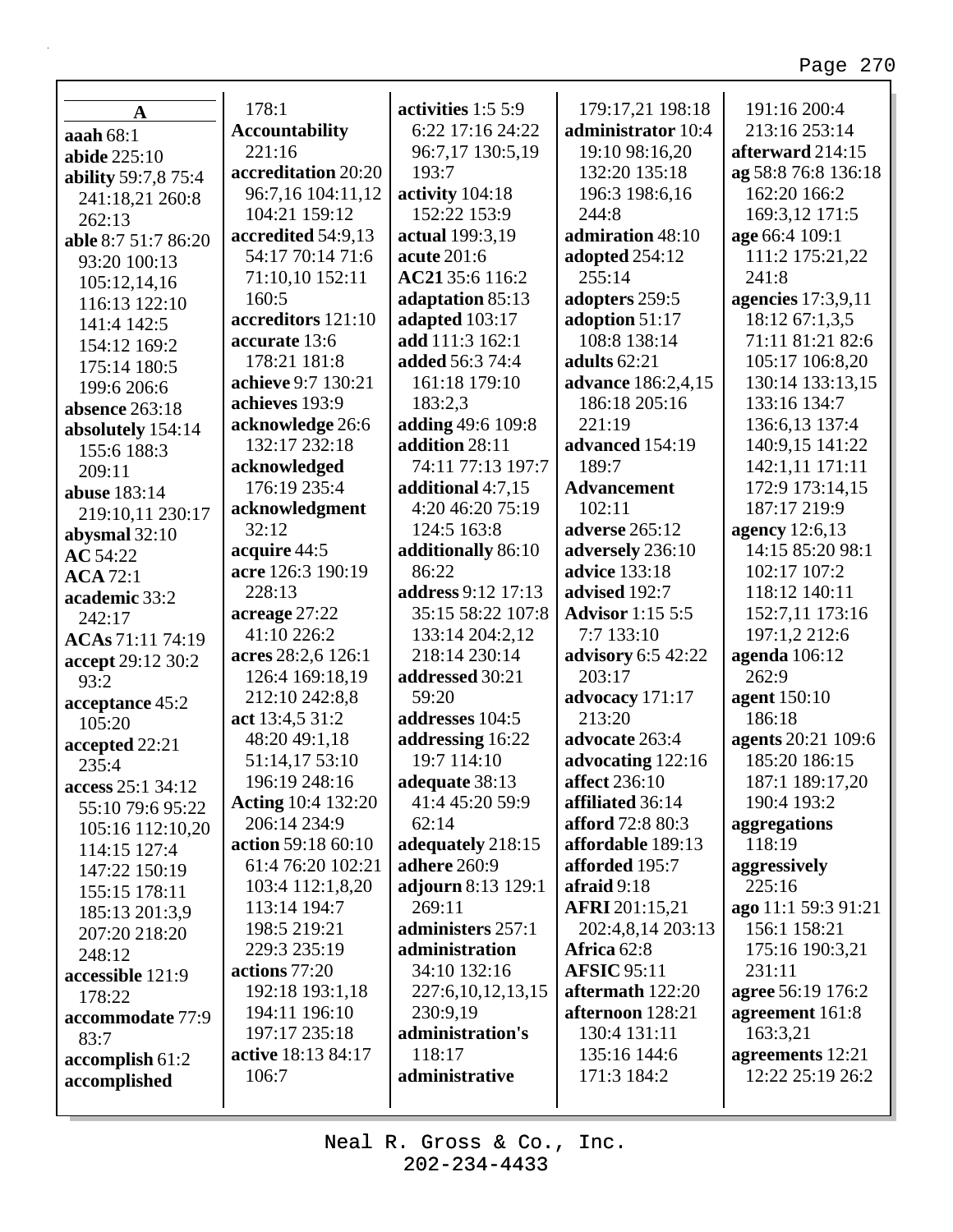| 160:7 162:1         | 204:15 211:14              | amended 256:20           | animals 62:18 77:6        | anyways 191:8            |
|---------------------|----------------------------|--------------------------|---------------------------|--------------------------|
| agribusiness 231:3  | 212:3 228:20               | amendment 163:3          | 80:13 81:5,7,15           | <b>APAC</b> 116:2        |
| agricultural 1:1    | 232:3,10 233:7             | 235:15                   | 83:5 112:12               | <b>APEDA</b> 121:1       |
| 2:19 10:5,13,16     | <b>Ahramjian 95:12</b>     | America 62:8             | 226:19 228:6              | aphid $88:6$             |
| 15:2,3,5 17:4,7     | 95:13                      | 69:18 116:1              | 254:18 255:4              | <b>APHIS 66:19</b>       |
| 24:20 25:6 38:8     | $\dim 214:11$              | 138:22                   | 256:7                     | 103:20 105:1,7           |
| 58:8 70:9,10        | aiming $179:11$            | <b>American 77:15</b>    | Ann 15:15                 | 107:17 132:13            |
| 94:20 95:4 96:20    | airborne 191:2             | 117:21 238:7             | <b>Annie's 2:4 26:17</b>  | 262:17                   |
| 97:7 98:1 102:4     | aisle 109:14               | America's 48:21          | 27:4,4,16,17,19           | apologize 15:16          |
| 117:3,7,21 132:14   | Alabama 3:18               | 49:14                    | 28:12,18,22 29:21         | 157:14 181:22            |
| 136:19 137:7,13     | 148:10,19,22               | amount 40:18             | 29:22 30:4,10             | 253:15                   |
| 144:14 145:2,7      | 149:3,22 150:8,11          | 47:11 83:19 144:8        | annotation 235:7,9        | <b>Apparently 128:14</b> |
| 146:7 150:7 214:2   | <b>Albert's 41:14 42:4</b> | 209:19                   | 235:12 236:7              | appeal 196:3,4           |
| 237:12 240:7,12     | 42:12,14 44:8              | AMS 11:15 33:22          | 237:17                    | 198:1,6,15               |
| 243:3               | <b>alcohol</b> 109:20      | 66:20 98:10 132:6        | announcing 124:9          | appeals 73:3             |
| agriculture $1:1,5$ | alfalfa 81:2 91:16         | 132:14,18 141:22         | <b>annual</b> 161:20      | appear $161:17$          |
| $1:15$ 3:12,19 5:5  | algal 110:7,8              | 173:15 177:10            | annually 205:6,7          | applaud $102:14$         |
| 9:2,9 17:6,10,16    | allegations 78:5           | 196:3 197:5 198:6        | answer 54:12,13           | applauds 35:12           |
| 19:15 29:5,14       | 229:12                     | 198:16 229:9,16          | 195:8 198:20              | Applause 135:15          |
| 30:22 32:20 33:9    | allegedly 229:2            | anaerobic 87:18          | 259:15                    | apple 88:4 204:10        |
| 34:3 35:11 43:15    | allegiance 89:11,17        | analyses 18:2            | answers 159:2             | 263:10,16                |
| 50:7 51:2,3 62:4    | allergies 166:13           | analysis 102:5           | antibiotic 204:6          | <b>apples</b> 106:12     |
| 64:1 68:20 75:8     | alleviated 159:13          | 117:2 202:5 203:3        | 263:10                    | 204:1                    |
| 77:10 80:6 82:4     | alleviates 43:19           | 214:18                   | antibiotics 204:1,4       | applications 265:2       |
| 94:8 95:7 101:12    | <b>Alliance 2:10,14</b>    | Analyst 260:4            | 238:12 264:2,6            | applied 87:19            |
| 103:11 105:3        | 175:6 213:20               | analytical 160:19        | antibiotic-resistant      | 231:8                    |
| 106:16 107:5,9,11   | 216:8 218:10               | analyze 102:5            | 81:11                     | apply 197:12             |
| 108:11 117:1,10     | allocates 11:8             | analyzing 94:21          | anticipate 29:1           | 239:19                   |
| 118:3,8,15,20,22    | allow 81:4 87:8            | 117:17                   | anticipated 164:4         | applying $231:11$        |
| 136:22 139:1,22     | 203:22 221:21              | anchoring 131:3          | 204:13                    | appoint 56:13,15         |
| 140:20 141:6        | 238:10 257:7               | ancient 237:15           | anticipating 181:12       | appointed 231:16         |
| 143:4 144:11        | 265:17                     | and/or 39:10             | 182:3                     | appointing 230:21        |
| 145:20 148:11       | allowance 250:19           | Anecdotal 185:19         | antiquated 119:16         | appointment              |
| 149:14,15 151:14    | 264:5                      | <b>Angela</b> 100:20,22  | anti-sperm 167:13         | 230:15                   |
| 151:14 154:10,14    | allowed 38:14 55:5         | 108:2 115:16,16          | <b>anxious</b> 5:15 14:18 | appointments             |
| 171:18 184:14       | 113:3 125:13               | 128:14                   | anybody $73:17$           | 35:13 231:14             |
| 200:15 215:17       | 174:11 238:22              | <b>Angus</b> 254:6 255:5 | 99:21 107:21              | appreciate 10:8          |
| 216:6 218:7,14      | 252:7 264:7 266:1          | animal 62:16 77:4        | 128:14,22 158:22          | 22:2 26:7 58:1           |
| 220:5 237:20        | alongside 122:11           | 78:14 79:21 81:10        | 183:18 190:13             | 67:9 69:4 86:6           |
| 238:4 239:8,21      | alternative 95:2,8         | 82:20 94:9 98:21         | 198:21 206:10             | 88:9 98:22 100:5         |
| 240:18 242:13,17    | 95:18 96:2 204:22          | 101:10 103:9,10          | 231:20 245:13             | 108:22 115:12            |
| 243:10,12,13        | 263:21                     | 103:17 132:13            | 253:7 259:15              | 174:5 239:22             |
| 254:8 260:9         | alternatives 236:16        | 135:19 200:12,19         | 269:10                    | 253:19                   |
| ahead 8:2 85:21     | 263:9,19 267:2             | 201:4,5,14,20            | anymore 209:2             | appreciated 87:3         |
| 93:11 102:9         | altogether 257:3           | 202:3,11 228:1           | anyway $132:1$            | appreciates 35:14        |
| 108:12 148:6        | amazing 38:4               | 248:11 254:1,13          | 133:2,12 135:3            | apprehensive             |
| 181:15,20 183:22    | ambitious 139:16           | 256:9                    | 257:13                    | 164:16                   |
|                     |                            |                          |                           |                          |

Г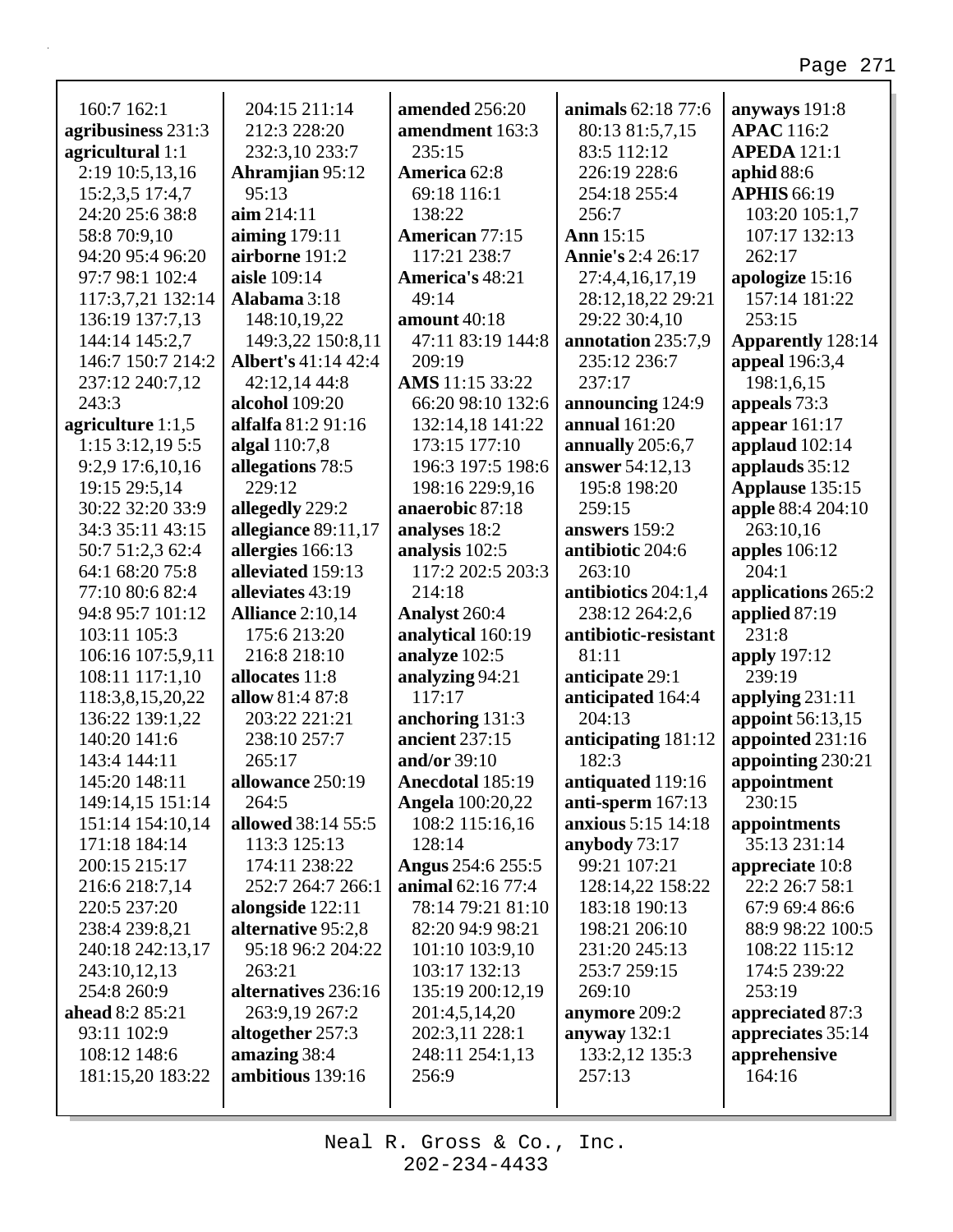| apprenticeship        | 18:14 19:21 20:18         | associated 137:12          | 31:6 221:11 229:9        | 99:20 100:9,11,18          |
|-----------------------|---------------------------|----------------------------|--------------------------|----------------------------|
| 80:5                  | 20:20 67:4 137:1          | <b>Associates 84:15</b>    | 229:20 230:2             | 100:19,22 130:3            |
| approach 52:9,9       | 139:9 177:13              | association $2:2,7,9$      | authorizing 49:3         | 137:11,17 156:15           |
| 105:13 251:4          | 200:10 205:19             | 2:12,16,18 23:17           | availability 121:14      | 182:17 191:17              |
| 264:10                | 242:4 243:3,22            | 26:20 31:15 37:20          | available 47:3           | 206:9 232:4                |
| appropriate 139:12    | 246:8                     | 48:11,15,18 50:20          | 54:11 72:5 99:12         | 243:17 255:11              |
| 142:7,22 143:11       | arena 11:12 13:21         | 54:9,18 58:20              | 103:16 156:10,18         | 266:12                     |
| 160:13 173:1          | 14:5                      | 70:14,15 71:10             | 168:3 177:6 180:1        | <b>backed</b> 114:22       |
| 214:7 215:7           | arguably 117:22           | 78:8 115:19                | 180:4 185:21             | background 27:3            |
| appropriated 12:7     | <b>Ariane 2:12 138:5</b>  | 137:10 152:4               | 186:21 202:21            | 163:12 171:10              |
| appropriately         | 138:9                     | 160:5 165:7 207:1          | 204:18 211:19            | 243:4                      |
| 233:4                 | <b>Arizona</b> 228:14     | 224:17 256:22              | 212:15 215:3             | backwards 230:2            |
| appropriation         | Arkansas 150:1            | associations 192:8         | 239:10 260:12            | bacteria 81:11             |
| 68:15                 | armed 77:20 78:1          | 254:11 255:2,14            | 263:9                    | balance 161:11             |
| <b>Appropriations</b> | <b>Army</b> 137:19        | <b>Association's 24:19</b> | <b>Avalos</b> 1:15 4:13  | balanced 35:13             |
| 201:18                | arrangement               | 37:9                       | 131:4, 10, 14, 17, 22    | balancing 260:20           |
| appropriators         | 160:22 161:2              | assurance 195:11           | 137:15 143:16            | <b>Baltimore 33:6</b>      |
| 68:11                 | arrangements              | assurances 59:14           | 148:4 151:22             | 36:12 67:11                |
| approval 86:19        | 197:13                    | assure 60:5                | 157:9,12,19              | <b>ban</b> 257:2           |
| approvals 263:6       | array 65:6                | <b>Atlanta/GA 2:20</b>     | Avenue 1:12              | <b>bank</b> 97:18          |
| approve 86:14         | arrive 128:14             | attaining $51:22$          | average 32:7 66:4        | bankers 97:19              |
| approved 86:15        | 206:9                     | attempts 214:22            | 126:20,21 181:10         | barrier 106:1              |
| 88:2 111:17 189:5     | arrived 108:2             | attend 55:5 72:8           | 241:8                    | 162:3 215:4                |
| 239:7                 | arrives 7:22              | 223:16                     | avocados 98:8            | <b>barriers</b> 25:7 88:11 |
| approximately         | ARS 17:11 33:21           | <b>ATTENDEES 2:1</b>       | 124:9 212:18             | 145:10                     |
| 177:3                 | ascertained 229:19        | <b>ATTENDEES(C</b>         | avoid 63:7 242:2         | <b>base</b> 30:10 79:7     |
| April 73:16 235:5     | ascorbate 109:20          | 3:10                       | 261:21                   | 171:20 210:9               |
| 261:12 262:8          | <b>Asia</b> 62:8          | attention 23:10            | award 191:22             | 219:2 266:3                |
| aquaculture 250:1     | asked 5:19 46:10          | 34:5 100:7 138:17          | aware 82:1 97:19         | baseball 133:1             |
| 251:6 261:10          | 70:18,19,20               | 198:19 242:21              | 103:22 184:13            | based 26:18 53:6           |
| 265:19 266:8,14       | 164:21 172:13,19          | attract 38:9 46:15         | 199:11 209:19            | 55:20 88:8 102:12          |
| aquatic 62:1          | asking 6:16,21 9:3        | 46:17                      | awareness 45:11          | 113:22 121:3               |
| 265:13 266:4          | 47:5 56:9 173:10          | <b>attribute</b> 136:5     | <b>awful</b> 204:8       | 142:12 168:9               |
| arduous $41:3$        | 180:4,5 182:19            | <b>Auburn</b> 1:16 34:1    | <b>awhile</b> 55:15      | 170:12 171:6               |
| area 18:16 19:3       | 257:14                    | 234:1,1                    | 137:11 244:21            | 224:4 237:17               |
| 21:6,8 31:20          | aspect 6:20               | audacious 65:20            | A-F-S-I-C 95:11          | 238:8 261:14               |
| 69:10 73:21 74:13     | aspects 6:16 81:18        | audience 19:2,4            | <b>A-F-T-E-R-N-O-</b>    | baseline 223:8             |
| 75:6,18 94:14         | assess 11:13 222:5        | 93:16 135:12               | 130:1                    | <b>basic 5:18 88:5</b>     |
| 97:7 112:18           | assessed 13:12            | 137:16 216:19              | a.m 1:12 5:2             | 118:19 151:6               |
| 122:22 133:8          | assessment 222:1          | auditorium 1:11            | 100:16,17 129:4          | basically 5:11             |
| 136:16,17 142:9       | assist $12:18$            | 191:18                     |                          | 166:19                     |
| 168:22 169:9,19       | assistance 50:12          | audits 195:3               | B                        | <b>basis</b> 62:14 96:22   |
| 169:20 203:1          | 101:22 139:20             | Audrina 96:19              | <b>babies</b> 111:13     | 114:17 182:6               |
| 241:22 242:21         | 141:13 172:10             | <b>August</b> 76:16 235:2  | <b>baby</b> 109:12,14,17 | 187:10 264:20              |
| 243:22 247:16         | 188:14                    | <b>Aurora</b> 229:15       | 110:3 111:22             | 268:14                     |
| 264:8,20              | <b>Associate 98:15,19</b> | authorities 6:6,14         | back 8:14 10:6           | <b>Bass</b> 2:1 101:3      |
| areas 5:19 6:10       | 135:17                    | authority 6:9 31:2         | 63:20 67:17 90:21        | 115:15 125:2,2,4           |
|                       |                           |                            |                          |                            |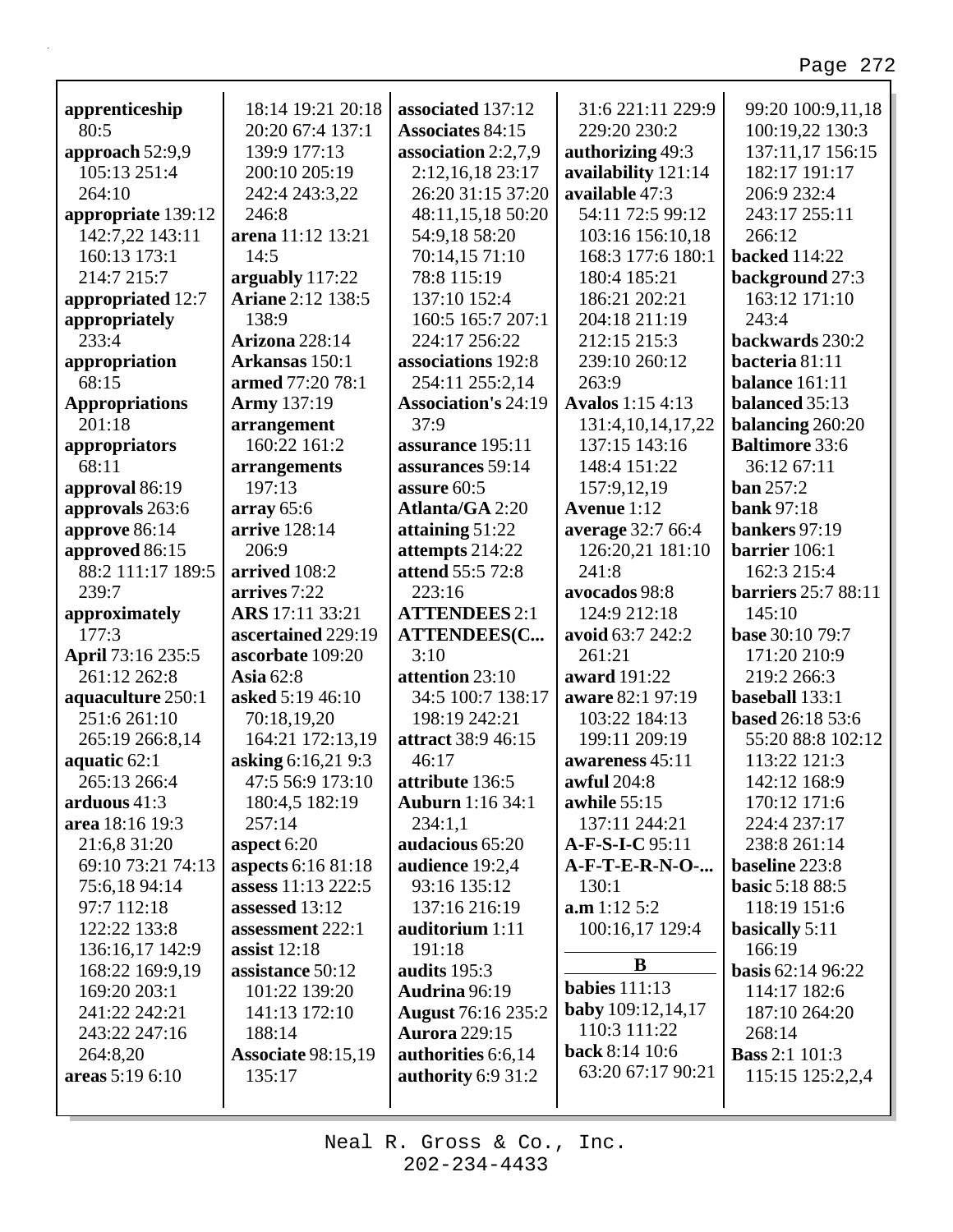| 125:4 127:12,14           | <b>beneficial</b> 62:1     | 186:3 201:12,17            | 206:13,13                 | breeding 33:13             |
|---------------------------|----------------------------|----------------------------|---------------------------|----------------------------|
| 128:2,8,11 159:9          | <b>benefit</b> 11:21 25:21 | 202:9,15 257:13            | blueberries 85:4          | 85:10 103:9                |
| <b>Batcha 2:2 101:3</b>   | 63:8 180:14,19,21          | 259:16                     | <b>board</b> 2:4,4,15,22  | 200:12,19,20               |
| 115:15,17,18              | 188:12 243:6,8,17          | <b>billion</b> 21:22 32:5  | 3:17,21 6:4,5,19          | 201:14,21 202:3            |
| battle 81:2               | 243:18 268:16              | 37:19 215:22               | 20:3,4,16 23:17           | 202:10,12,19               |
| <b>beautiful</b> 73:22    | <b>benefits</b> 33:16,17   | biodiversity 61:22         | 24:19 31:21 37:9          | 204:19 207:22              |
| 95:4                      | 74:3,6 117:18              | 139:6                      | 42:20 48:15 50:20         | 208:3,5 211:3              |
| <b>Beck</b> 2:2 70:4 84:9 | 139:21 145:15              | biodynamic 80:5            | 50:21 56:12,15,16         | 215:19 216:9,13            |
| 84:11,12                  | 146:17 240:17              | biological 88:1            | 57:8 58:19 70:15          | 216:16 217:15              |
| becoming $25:22$          | benign $52:11$             | 266:5                      | 115:20 133:17,22          | 218:3, 16 254:4, 5         |
| 196:16                    | Berkeley 26:18             | biologically 214:6         | 203:18 230:16             | 254:11 255:2,14            |
| <b>Bedard</b> 2:3 23:8,14 | <b>Bernau 33:22</b>        | bioregions 208:14          | 235:4 244:9               | 267:15,16                  |
| 23:15 36:1                | <b>berries</b> 44:15 85:2  | <b>Biosciences</b> 110:4   | 253:22 266:12             | <b>breeds</b> 103:10,18    |
| beef 165:12 170:10        | berry $44:16$              | biotech 61:6,11,15         | <b>Board's 6:9 262:9</b>  | 201:1 218:12               |
| 170:12,19 254:6           | best 30:8 67:13            | 61:20 62:6,12,22           | <b>body</b> 158:8         | 254:21 255:3               |
| 255:3                     | 158:6 161:19               | 103:20 166:4               | bolsters 162:9            | 256:4 259:11,13            |
| <b>bees</b> 139:6         | 167:21 176:3               | biotechnology              | booming 80:4              | bridge $33:2$              |
| beet 2:8 90:12,13         | 217:6 224:8                | 220:2                      | bordering 77:14           | <b>brief</b> 9:21 99:3     |
| 90:14,21                  | 231:16 268:9,9             | biotechnology's            | <b>borrow</b> 186:11      | 178:9 234:17               |
| beginners 185:21          | <b>Beth 2:12 148:8</b>     | 63:3                       | 235:22                    | <b>briefly</b> 108:5 268:5 |
| 185:22 186:17             | 165:3 170:22               | <b>Bird</b> 2:4 23:8 26:15 | <b>Boston</b> 126:8       | brightest 231:16           |
| 187:20 188:6,10           | 171:1 174:17               | 26:16                      | <b>bother</b> 231:11      | bring 5:17 25:3            |
| beginning $12:14$         | 183:18 191:13              | <b>birds</b> 112:10,17     | <b>bottom 82:11</b>       | 40:18 50:10 51:6           |
| 33:12 69:13               | 206:9,17,22                | 114:19 115:2               | <b>Bouls-Towe 2:5</b>     | 54:4,18 80:15              |
| 128:21 153:20             | 210:19 212:21              | 139:5                      | 70:3 76:13,13,14          | 138:16 169:19              |
| 154:17,18 155:2,6         | 213:15                     | <b>birth</b> 167:20        | 76:15 82:18 83:2          | 225:4 250:5                |
| 174:2 185:8 186:1         | <b>Betsy 96:3 99:18</b>    | <b>Bistro</b> 113:9        | 83:16 84:6                | bringing $18:1$            |
| 186:5 190:10              | better 14:15 55:13         | bit 7:19 9:15,16           | <b>Boulder 37:7</b>       | 170:16 216:20              |
| 193:3 209:15              | 90:20,21 159:21            | 10:13 23:3 75:12           | boundaries 6:14           | brings $175:20$            |
| 212:16 242:11             | 162:11 191:8               | 93:12 105:9                | box 28:1791:11,12         | 220:3 240:16               |
| <b>behalf</b> 24:18 35:20 | 220:4 269:1                | 108:10 131:18              | <b>branch</b> 98:11       | broad 65:6 237:17          |
| 192:10 245:16             | <b>beyond</b> 6:17 7:1     | 144:16 148:2               | <b>brand</b> 30:18 36:19  | 245:18 247:17              |
| <b>beings</b> 198:11      | 133:21 142:20              | 163:21 164:15              | 37:2 113:4 207:3          | broadly 120:8              |
| <b>belief</b> 34:12       | 164:3,18 269:3             | 170:8 232:2 251:9          | <b>brands</b> 24:7 48:8   | <b>brook</b> 126:7         |
| <b>believe</b> 44:1 58:21 | big 65:19,19,22,22         | blackberries 85:4          | 58:16 181:11              | brought $109:12$           |
| 77:8 79:11,12,14          | 66:22 126:11               | blessing $57:22$           | <b>break</b> 70:2 88:21   | 182:5 226:19               |
| 80:17 87:6 118:6          | 127:16,18 160:17           | <b>blight</b> 106:12,15,17 | 99:8 128:16               | 242:20                     |
| 126:2 150:22              | 168:19 224:5,6,11          | 190:1,3,5,20               | 206:19 209:14             | <b>brown</b> 88:4 164:7    |
| 176:14 197:19             | bigger $151:12$            | 191:2,7 204:2,5            | 223:11,19 232:2           | 256:4                      |
| 205:3 215:14,22           | 177:14 246:15              | 204:12,20 205:2            | breaking $62:11$          | <b>Bruce</b> 257:17,19     |
| 220:4 261:3 264:8         | biggest $185:11$           | block 14:9 148:13          | 161:3                     | <b>Bt</b> $62:19$          |
| believed 219:9            | bilateral 161:8            | <b>blocks</b> 105:6        | <b>bred</b> 215:3,14      | <b>budget</b> 12:6 21:21   |
| believes 260:8            | <b>bill</b> 11:8 13:16,16  | 116:17                     | <b>breed</b> 201:5 255:21 | 49:20 50:3 68:1,7          |
| 265:8 268:8               | 14:6 51:6 68:2,4           | bloodstream 62:21          | 255:22 259:11             | 72:16 75:11                |
| belong 83:6               | 68:15 95:1 96:2            | blow 191:4 228:19          | 267:14                    | 118:17 134:8               |
| <b>Beltsville</b> 95:4    | 116:22 118:3               | <b>blows</b> 260:16        | breeders 216:11           | 224:13                     |
| <b>bend</b> 230:2         | 123:10 182:4,6             | <b>blue</b> 1:17 50:22     | 217:10                    | budgetary 50:5             |
|                           |                            |                            |                           |                            |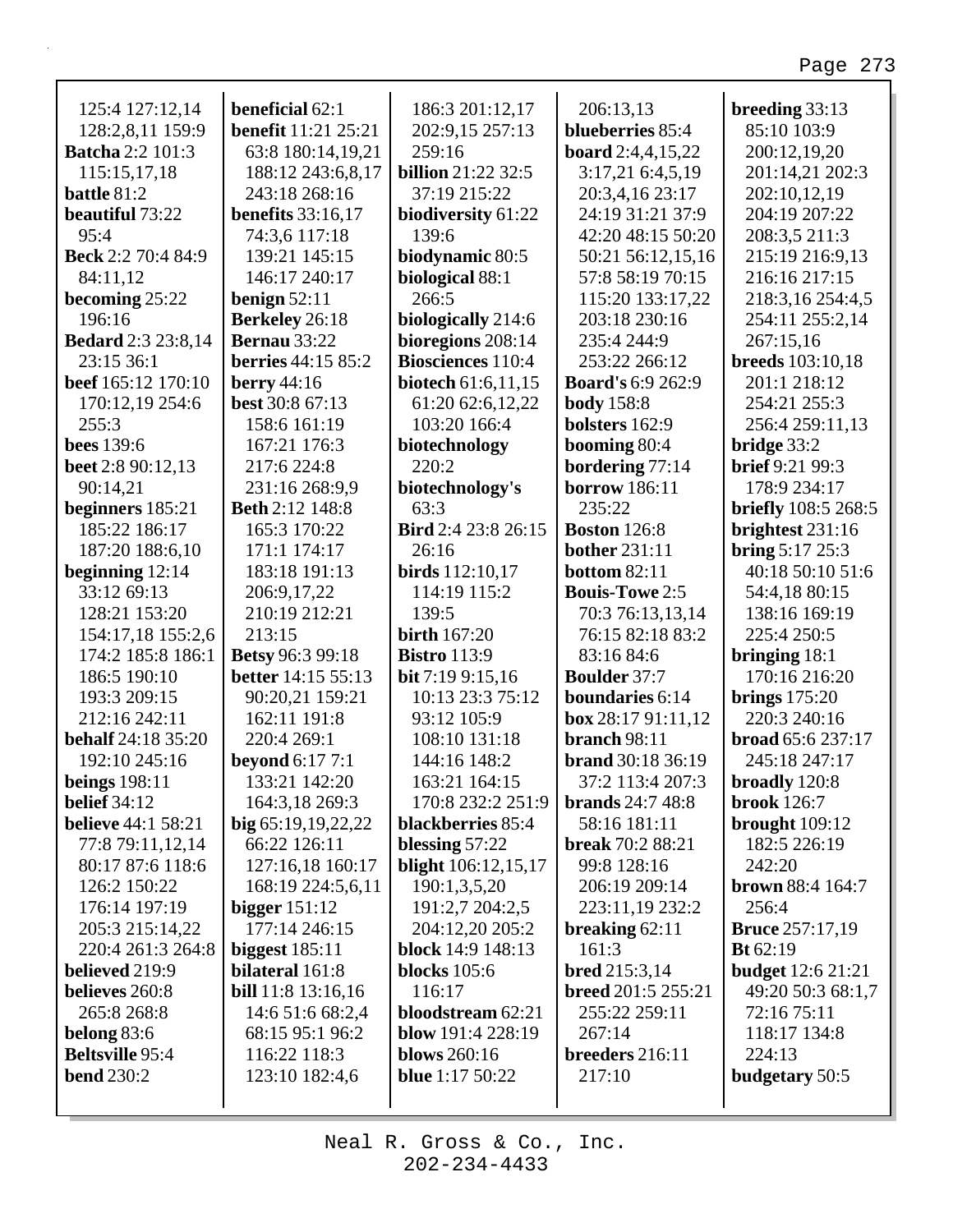| budgets 118:13                       | $\overline{C}$                 | 84:9,9,12               | 168:16                        | 193:2,2,11,13                     |
|--------------------------------------|--------------------------------|-------------------------|-------------------------------|-----------------------------------|
| 267:4                                | cafeteria 99:13,15             | carnivorous 265:9       | centralized 79:17             | 194:13,16,20,21                   |
| <b>build</b> 39:10 78:19             | 100:13                         | 265:16,19               | 79:19 188:17                  | 195:1,5,18 196:2                  |
| 92:19 147:7                          | caffeine 99:11                 | <b>Carol 87:16</b>      | century 116:19                | 196:5,12 197:13                   |
| <b>building</b> 1:12 75:5            | cages $114:8$                  | Carolina 102:13         | 122:18 218:12                 | 197:21 198:5,14                   |
| 92:20 116:17                         | calculated 139:16              | carry 24:17 123:8       | CEO 23:15 31:14               | 215:11 223:1                      |
| 151:6 214:19                         | California 26:18               | 123:13                  | 37:1 160:2                    | 225:7 228:2 231:4                 |
| buildings 64:16                      | 42:21 43:1 45:14               | carrying 117:6          | cereals 27:5                  | 241:2 254:6                       |
| <b>bulk</b> 179:19                   | 84:16 87:14,15                 | carve 161:1             | certain $6:5,10$              | 256:12 260:11,14                  |
| bunch $14:13$                        | 98:8 212:18                    | Cascadian 58:15         | 83:19 236:2 246:6             | 265:9,21                          |
| burden 39:21                         | call 13:22 65:20               | case 163:12 176:17      | 247:13                        | certifier 52:19 53:5              |
| 40:20 46:6 105:11                    | 136:20 150:9                   | 242:22 263:11           | certainly 14:5 21:4           | 53:8,9,19 55:3                    |
| 106:5 119:19                         | 166:2 246:5                    | cases 39:3 61:18        | 57:8 64:13 102:14             | 56:8 84:19 85:19                  |
| 120:1 176:12,15                      | called 76:16 77:19             | 83:9 199:1,11           | 186:10 205:15                 | 158:6 160:15                      |
| <b>burdens</b> 40:8 43:19            | 89:4 144:19 156:4              | 205:7 254:16            | 266:22 267:8,19               | 176:3,4,9,10                      |
| <b>bureaucracy</b> 176:1             | 194:18 214:14                  | case-by-case            | 268:1,18 269:4                | 230:22                            |
| bureaucrats                          | 225:1                          | 187:10                  | certificates 26:11            | certifiers 51:20                  |
| 176:13                               | calling $67:17$                | cash 40:12 226:2        | 121:7                         | 52:1,8 53:13,22                   |
| <b>burner</b> 86:19                  | 157:16 201:19                  | catastrophic            | certification 6:1             | 54:9,13,17 56:10                  |
| <b>Busching 2:6</b>                  | calls 93:3 150:9               | 226:11                  | 21:14 43:8,10                 | 56:21 70:14 71:6                  |
| 234:14,15                            | 154:5 197:8                    | catch 170:7 177:13      | 45:9 46:15 71:7               | 71:10,11 72:6,7                   |
| <b>Bush 227:5,9 230:8</b>            | 251:15                         | catching $212:12$       | 71:14 72:4 73:11              | 121:9 160:5 188:7                 |
| <b>bushel</b> 208:21,22              | calves 227:19                  | categories 159:6        | 75:17 84:14,21                | 215:1 261:19                      |
| 212:1                                | campaign 257:2                 | Catherine 1:24          | 85:20 88:9 89:8               | certify $152:12$                  |
| <b>Bushway</b> 2:6 23:8              | Canada 24:3 42:11              | 234:5                   | 96:5 104:14                   | 187:21                            |
| 31:13,14                             | 72:21 160:21                   | <b>Cathy</b> 1:17 16:10 | 119:20 145:17                 | certifying 20:21                  |
| <b>business</b> 9:18 30:11           | 161:6 225:21                   | 33:22 64:18 108:4       | 152:10 155:10                 | 109:6 152:11                      |
| 37:1,5,13 38:14<br>39:11 42:18 55:20 | 238:11                         | 108:6 210:20<br>211:1   | 158:8 159:14<br>161:20 171:10 | 171:11 189:12<br>CFS 260:8 262:15 |
| 56:8 58:18 78:6                      | Canadian 256:19                | cattle 229:3 254:4,5    | 176:5,8 187:19                | 263:5 265:8 266:7                 |
| 125:12 127:6,18                      | cannibalism                    | 254:11,18               | 195:2, 10, 13 196: 6          | chain 161:5 228:2                 |
| 134:13 169:11                        | 126:11                         | caught 265:18           | 261:14                        | 250:8 251:18                      |
| 193:13 209:19                        | capacity 242:2                 | caused 161:4            | certifications 43:5           | chains $62:11$                    |
| 210:8                                | capital 38:10 41:9             | causes 250:11           | certified 3:20 8:20           | chair 231:9                       |
| businesses 8:20                      | 122:9,17 185:12                | causing 166:21          | 24:14 34:17 40:2              | chairing 7:7                      |
| 40:9 44:7 65:18                      | 185:16 188:1                   | 265:12                  | 40:17 41:11 53:13             | chairperson 235:3                 |
| 130:16 154:21                        | capitulate 238:10              | Cavigelli 33:21         | 54:1,14 56:11                 | challenge 57:3 66:1               |
| 210:2                                | captured 237:10<br>carbon 63:9 | <b>CCOF 85:19</b>       | 65:17 70:13 85:15             | 195:9                             |
| <b>busted</b> 225:20                 |                                | CDFA 85:16 86:1         | 101:21 109:16                 | challenged 51:6                   |
| busy 67:10 132:9                     | card-carrying<br>158:18        | 88:11                   | 113:6 116:1,21                | challenges 39:14                  |
| 206:5                                | care 24:14 33:10               | census 17:15,20         | 119:8, 10, 14                 | 39:15 117:18                      |
| buy 30:1 248:13                      | 39:18                          | 117:10 118:8,15         | 121:11 130:16                 | 119:22 149:5,12                   |
| buyer 27:18 28:12                    | career 166:12                  | 118:20 143:4            | 141:10,18 145:16              | 149:19 175:21                     |
| buyers $54:14$                       | 167:22 184:15                  | center 2:10,18 75:3     | 149:2 153:4,13                | 185:12 220:5                      |
| buying 28:11 59:15                   | carefully 40:15                | 75:3 95:3,19            | 155:14 156:12,21              | 240:17                            |
| 79:8 228:5                           | Caren 1:23 136:14              | 260:4 268:8             | 158:6 165:9                   | challenging 57:11                 |
|                                      | <b>Carmela</b> 2:2 70:4        | central 52:22           | 185:11 192:19,22              | 189:7                             |
|                                      |                                |                         |                               |                                   |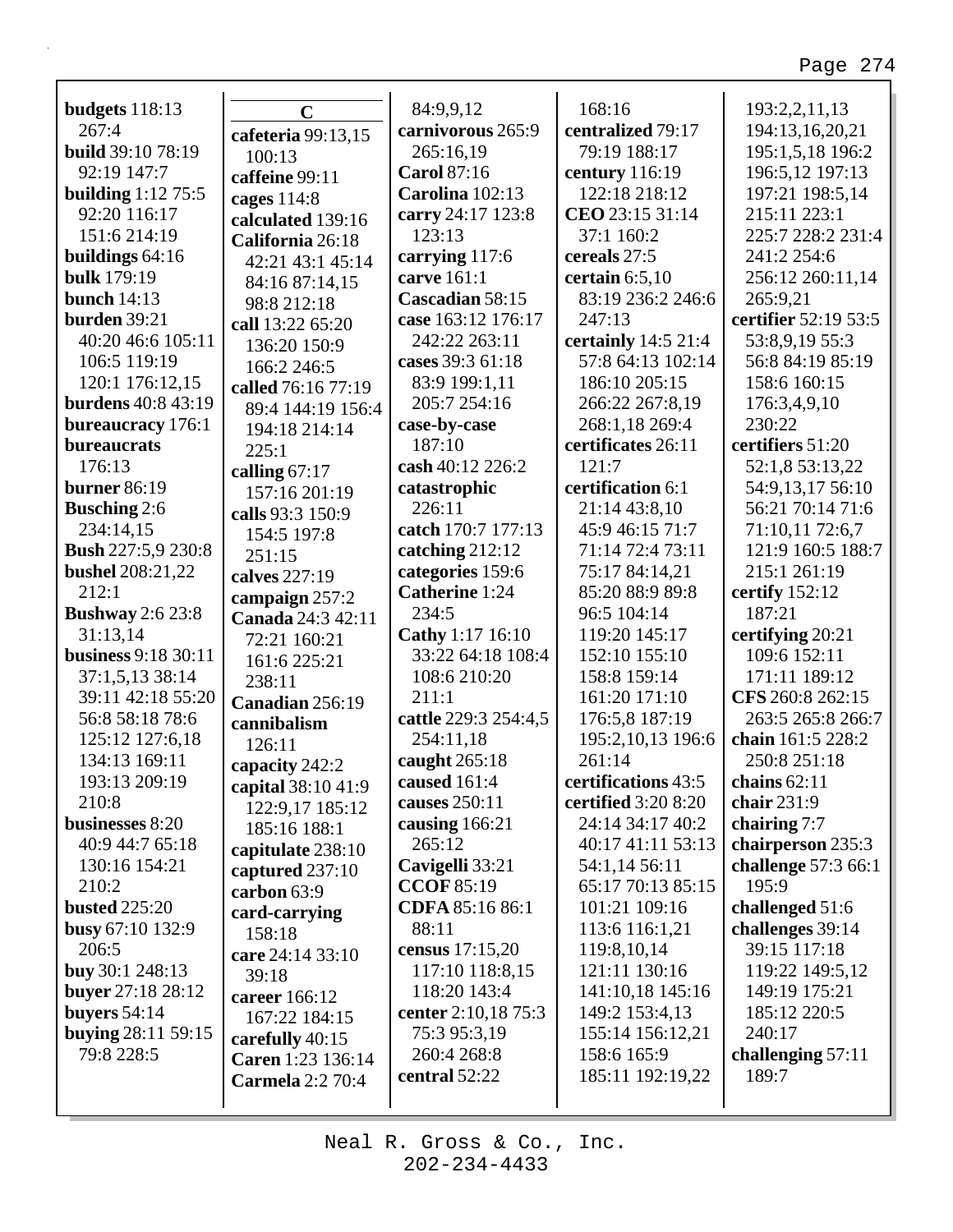| chance 163:13                           | <b>Cities</b> 165:13 | 257:15             | 72:15 162:12       | 253:8,13 262:10         |
|-----------------------------------------|----------------------|--------------------|--------------------|-------------------------|
| 253:9,19                                | 168:17               | close 10:21 13:8   | 177:9 182:7,17     | 267:22                  |
| change 38:12 39:8                       | citizens 207:14      | 100:7 125:12,20    | 188:1 237:9        | commerce 229:5          |
| 39:9 69:7 87:9                          | city 184:11 190:18   | 127:6              | 244:10 247:20      | commercial 121:13       |
| 139:7 182:11                            | 241:20               | closely 20:2 25:8  | coming 14:18 18:6  | commercializing         |
| 198:1                                   | civility 77:22       | 266:17             | 19:11 22:10 26:4   | 217:11                  |
| changes 39:6 40:12                      | claim $62:14$        | closing $162:12$   | 64:15 66:11 95:15  | <b>Commission 87:15</b> |
| 40:16 69:1 84:3                         | claims 21:9,11       | 196:17             | 96:18 100:19       | 257:8                   |
| 108:21 153:15                           | 44:22 45:1,22        | clubs $79:8$       | 105:6 106:10       | commissioner            |
| 224:12                                  | 62:13 251:11         | coalition 2:8,23   | 124:9 132:3        | 144:14                  |
| characteristic                          | clarification 39:16  | 76:16,17 79:1      | 144:22 146:1,14    | commitment              |
| 244:2                                   | 39:22 53:4,18,20     | 184:4 200:6 202:6  | 167:9 172:3 212:1  | 123:13 159:21           |
| characteristics                         | 53:22 56:20 57:9     | cocoa $52:7$       | 223:17 243:17      | 163:7,9                 |
| 244:1                                   | 57:15                | codes 36:4         | 247:15 248:1       | commitments             |
| charge 12:8 35:14                       | clarifications 39:4  | coexistence 35:8   | commencing 229:4   | 22:14                   |
| charged 6:5 260:18                      | 40:4 53:3 56:2,10    | cognizant 119:22   | comment 6:8,11,21  | committed 122:15        |
| <b>Charlotte 3:13</b>                   | 120:9                | coincides 49:12    | 20:6,9,13 47:12    | committee 35:7,13       |
| 101:2 108:3,13,15                       | clarified 110:19     | cold 14:3          | 115:8 116:13       | 42:22 68:16 116:3       |
| chart 254:19                            | clarifying 8:8       | colds 253:16       | 153:1 190:8        | 201:18 203:17           |
| checked 71:18                           | 47:15                | Colin 2:18 232:15  | 212:20 249:22      | committing 164:16       |
| cheese 28:13,15,18                      | class 104:20 180:10  | 232:16 260:1,3     | 268:4 269:11       | commodity 33:15         |
| 28:19 179:7                             | 180:20               | 269:8              | commenter 100:21   | 80:22 169:4             |
| chemical 88:2                           | classes 179:14       | collaborate 231:15 | commenters 47:5    | 182:21 242:5            |
| Chickens 83:20                          | classic 159:1        | collaboration 79:7 | 47:16 101:1        | 249:2                   |
| Chief 16:10 36:16                       | 241:11               | 136:5              | 128:19,20 137:20   | communicate             |
| 234:2,4                                 | classical 33:13      | collaborative      | 232:11             | 159:8,11                |
| child 242:7                             | 200:20 201:20        | 264:17             | comments $4:3,4,6$ | communicates            |
| children 48:21                          | 202:3,9,12,19        | colleagues 16:14   | 4:10,12,18,225:8   | 264:18                  |
| 49:15 62:21 93:9                        | 218:15               | 64:20 177:22       | 5:20 6:12,16 7:14  | communicating           |
| 168:4                                   | cleaner 207:15       | 258:22             | 7:21 8:6,11,17     | 54:21                   |
| <b>Chile 237:15</b>                     | cleanly 159:5        | collected 179:20   | 9:22 10:1 15:12    | communication           |
| China 25:10 26:9                        | clear 87:7 199:2,12  | collection 141:21  | 16:20 21:4 22:3,4  | 7:10 39:1 158:14        |
| 225:18                                  | 202:1,20 239:19      | 146:3,4 173:14     | 22:18,19 23:6,7    | 159:19 205:17           |
| choice 31:12 78:21                      | clearly $37:13$      | college 48:3       | 40:22 58:12 63:19  | communications          |
| 218:4 246:22                            | 112:11 162:8         | colleges 242:15    | 64:11,14,19 84:4   | 52:18 54:8,11           |
| choices 178:17                          | 202:18               | Colorado 37:7      | 85:22 87:1,2,5     | 120:14 134:3            |
| 247:2                                   | client 192:11        | combat 264:14      | 88:17 99:1,3       | 158:18                  |
| choosing 155:7                          | clients 199:7        | come 16:16 17:18   | 100:4 107:13       | communities             |
| <b>Chris</b> 162:13                     | climate 38:5 139:7   | 20:8 23:5 54:4     | 128:1,16 130:8,11  | 184:20 219:6            |
| 164:13                                  | 149:7 151:11         | 91:14 99:21 104:1  | 131:2,7,21 132:3   | community 18:7          |
| <b>Christine 2:6 23:8</b>               | 215:8                | 113:21 118:2       | 132:10 134:2       | 19:15 45:2 52:15        |
| 31:14 37:18                             | clone 254:13,14,18   | 132:9 137:20       | 162:16 163:17      | 56:8,11 58:3 65:9       |
| <b>Chuck</b> 2:15 23:8                  | clones 254:1,22      | 175:20 178:15,16   | 172:1,6 199:17,21  | 75:1,3,3,5 80:6,9       |
| 36:14                                   | 255:6,19 256:1,18    | 178:18 183:18      | 200:9 219:16,20    | 84:18 120:9             |
| circuits 196:10                         | 256:20 257:3,7,10    | 192:14 206:10      | 222:7 223:13,20    | 162:20 192:1            |
| circumvent 113:3<br>cited 196:13 197:22 | 258:3,20             | 207:4 268:12       | 233:19 235:1       | 193:22 219:7            |
|                                         | cloning $254:17,20$  | comes 28:19 68:8   | 236:7 240:20       | 225:5,20 231:15         |
|                                         |                      |                    |                    |                         |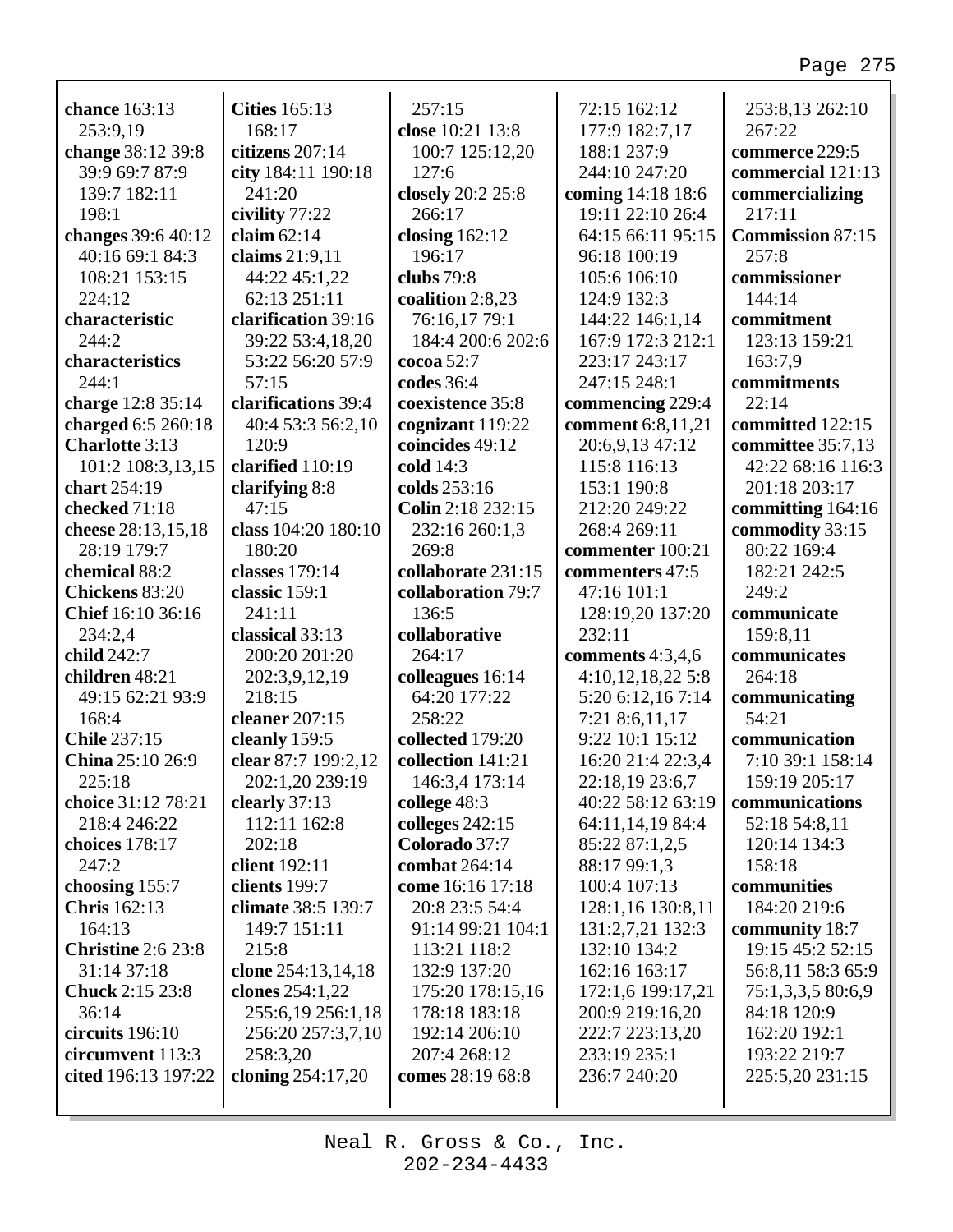| 246:18 262:11      | 52:10 60:5 105:20  | concrete 99:5       | 123:9              | 58:17              |
|--------------------|--------------------|---------------------|--------------------|--------------------|
| companies 25:22    | 121:10 172:11      | concretely 103:6    | connect 146:16     | consumer 29:13,17  |
| 37:6 39:22 61:8    | 193:22             | 124:21              | 147:8              | 29:19 31:12 78:13  |
| 109:6 192:8        | complicated 43:11  | concur 227:8        | connected 145:3    | 79:7 109:3 159:22  |
| 196:15 220:22      | 256:10             | concurred 110:17    | connection 172:7   | 204:3,5,9 251:10   |
| 221:2              | complied 230:3     | condiments 27:6     | 175:12 197:10      | consumers 19:20    |
| company 26:18      | complying 115:5    | conditions 143:9    | connections 78:10  | 29:11 30:2 51:15   |
| 36:20 48:4 112:3   | component 28:15    | 236:17              | 140:8,12           | 59:2,12 63:10      |
| 113:7 125:10       | 233:16             | conducive 41:9      | connects 64:16     | 76:20 95:21 125:8  |
| 126:20 167:7       | compost 249:10,11  | 164:2               | 121:5              | 165:13 229:6       |
| 195:12 241:1       | comprehensive      | conduct 118:14      | conscientious      | 248:12 250:2,12    |
| 254:19             | 31:7 113:19        | conducted 32:19     | 198:10             | 252:1 260:12       |
| company's 113:1    | 117:12 121:14      | 34:17 61:16 62:17   | consequence 29:22  | 263:20             |
| compare 79:4       | 214:18             | 117:8 215:11        | conservation 68:21 | consuming 83:12    |
| compared 5:13      | comprised 216:10   | 222:4               | 96:10 101:17       | 187:12             |
| compatible 34:13   | compromise         | conducting 111:10   | 136:10 140:10      | consumption        |
| 250:22             | 125:16 127:7       | conference 32:13    | 152:20 207:16,16   | 176:20             |
| compel 196:20      | compromised 77:9   | 32:18 33:1,11       | 266:5              | contact 56:5       |
| 229:13 260:15      | 82:6               | 91:22 99:17         | consider 40:15     | 252:14 261:21      |
| compensates        | compromising       | 175:17              | 61:10 74:8 83:4    | contain 60:15      |
| 165:19 170:3       | 81:14              | confidence 29:13    | 119:4 239:10       | container 91:17    |
| compensation       | computer 158:3     | 41:6 90:16 109:3    | 266:22 267:9       | contains 91:12     |
| 35:16 143:12       | concentrated       | 262:4,13            | 268:1              | contaminant 237:1  |
| 173:11 220:17      | 218:22 219:1       | confident 34:19     | considerable 119:4 | contaminated 30:1  |
| competing 228:4    | concentration      | confidential 194:11 |                    |                    |
|                    |                    |                     |                    |                    |
|                    |                    |                     | considered 95:8    | 62:20              |
| competition 219:3  | 107:4,9            | confined 112:13,17  | 197:14             | contamination      |
| competitive 49:7   | concept 61:1       | confinement 114:5   | consistency 51:22  | 29:6,11,12,16,21   |
| 119:13 122:3,5     | concern 34:10 35:7 | conflict 167:1      | 56:20 57:1 72:19   | 30:3,7,14,19,21    |
| 203:9 205:13       | 59:12 62:22        | 222:2 257:6         | 162:2 236:1        | 35:17 59:1,3,5,11  |
| competitively      | 161:10 192:15      | conflicting 187:3   | consistent 39:5    | 59:19,20 60:8,16   |
| 227:18             | 204:6 207:19       | 187:11 188:20       | 51:16 71:9 72:10   | 104:5 143:11       |
| competitiveness    | 231:3 235:17       | conflicts 187:10    | 104:13,15 216:13   | 165:19,20 170:4    |
| 121:22             | concerned 28:22    | conform $140:15$    | 237:12,18          | 173:9 220:6,10,11  |
| competitor 166:7   | 45:5 76:20 77:2    | confronting 219:9   | consistently 81:21 | 220:15 221:1,4,6   |
| compilation 114:20 | 77:13 80:10 156:5  | 220:5               | 201:19             | 221:13 261:7       |
| complaint 53:7     | 161:15 166:14      | confused 250:3      | consolidated       | 262:3,7,12,18,21   |
| 57:7 111:21        | 250:18,21          | 252:6               | 217:22             | 263:2 267:17       |
| complaints 73:3    | concerning 43:13   | confusion 239:9     | consolidation      | 268:13,16          |
| 111:20 228:12      | 44:21 192:21       | 248:5 250:12        | 107:12 218:22      | contaminations     |
| Complete 238:6     | concerns 10:9      | 251:10 252:20       | constituent 160:4  | 173:12             |
| completed 34:15    | 54:20 204:3,9      | congratulations     | constituents 207:6 | content 57:13      |
| 153:11 193:20      | 208:16 252:15      | 191:21              | constitute 112:19  | context 69:16      |
| 194:12             | 262:7              | Congress 49:1       | 261:16             | continually 112:13 |
| completely 78:6    | concluded 237:4    | 118:18 201:12       | constraints 267:12 | continue 27:12     |
| 120:21 149:4       | concludes 88:17    | 202:2 218:8         | construction 187:7 | 30:5 45:3,11 53:3  |
| 230:4 235:9        | conclusion 110:17  | 230:20              | consultant 37:5    | 53:14 72:17 75:14  |
| compliance 40:19   | conclusions 113:22 | Congressman         | consulting 3:16    | 80:18 115:3        |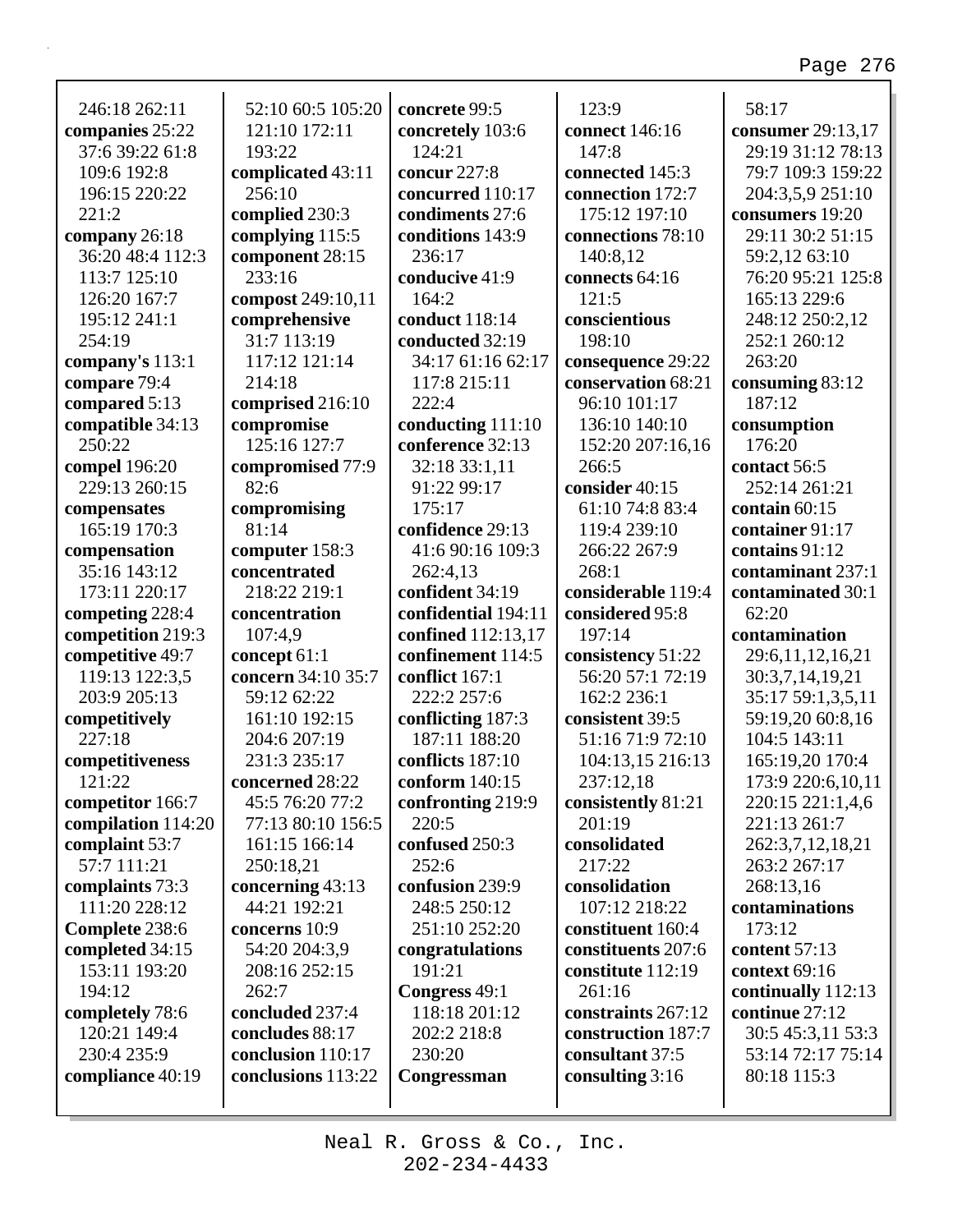٦

| 118:11 125:14       | 229:3              | 75:12 88:10,11        | 244:14               | 261:6                       |
|---------------------|--------------------|-----------------------|----------------------|-----------------------------|
| 156:6 159:21        | conventional/clas  | 96:5 145:16 146:9     | course 36:6 71:12    | crop 14:9,10 28:20          |
| 160:3,5 197:20      | 201:13             | 146:10 153:19         | 75:15 80:18          | 29:6 33:14 61:16            |
| 198:14 203:22       | conversation 247:7 | 155:10,16 156:12      | 132:21 137:2         | 61:17 68:21 81:3            |
| 208:9 219:18        | 247:19             | 173:20 180:7,7        | 147:1 186:8 191:1    | 123:9,11,17 124:2           |
| 250:2               | conversations      | 185:22 186:6          | 216:3 223:3          | 124:3,11 142:6,16           |
| continued 39:20     | 248:18             | 188:2 194:22          | 243:11 254:4         | 146:11,16,20                |
| 61:9 109:5 122:6    | conversion 41:10   | 220:20 244:3          | 267:3                | 151:5 166:8 171:8           |
| 142:4 143:8 207:8   | 81:2               | 268:17                | courts 197:12        | 172:20 208:17               |
| 236:5 242:11        | convert 24:9       | <b>Costco 27:10</b>   | cousins 254:6        | 209:2,7 211:16              |
| 245:9 264:5         | converted 226:18   | costly 161:16         | cover 151:4 186:5    | 212:6,12 223:2              |
| continues 36:19     | converting 228:6   | 178:13                | 259:10,12            | 226:1,2 235:10,15           |
| 55:4 169:13 196:5   | convince 145:12    | costs 79:20 86:3,5    | covering 190:22      | 237:3 267:21                |
| 209:16              | cooperative 2:4    | 119:20 156:13         | coverings 191:4      | cropping $149:16$           |
| continuing 11:14    | 28:20              | 161:20 174:3          | covers 220:20        | 151:5 201:10                |
| 68:13 111:1         | cooperators 164:2  | 189:8 221:1,7         | cows 228:16          | crops $29:1,4,7,15$         |
| 233:10              | coordinate 154:12  | 237:5 242:1           | $Co$ -op 23:16,20    | 30:6,15 59:8 60:9           |
| contortion 260:15   | coordinated 141:11 | cotton 98:6 212:16    | 25:14                | 60:16 61:10,12              |
| contracts 105:2,4,8 | 188:13             | <b>Counsel 234:16</b> | Craig 3:16,16        | 62:4,20 80:22               |
| 107:16 183:12,13    | coordination 7:10  | count 222:21          | 41:19 47:19 58:13    | 81:3 123:5,22               |
| 186:1               | 102:20 140:6       | counter 52:15         | 63:13                | 124:7 143:10                |
| contractual 178:15  | 141:21 142:9       | counterparts 35:1     | create 61:13,14      | 165:16 169:4,10             |
| contrast 216:1      | 173:14 187:15      | 221:5                 | 102:21 103:15        | 170:1,7,13 172:21           |
| contravenes 265:20  | 203:7 205:20       | countries 24:4        | 139:19 142:6,21      | 173:6 201:1                 |
| contribute 184:20   | coordinator 152:16 | 25:15,16 30:5         | 157:7 169:13         | 221:22 222:7                |
| contributed 167:3   | 175:6              | 236:2 238:20          | 186:16 187:14        | 238:14 261:8                |
| contributes 74:22   | <b>COPAC</b> 45:13 | country 2:1 37:3      | 214:12 260:13        | cross 105:19,20             |
| contributing 167:2  | copy 203:2 214:15  | 42:11,17 43:7         | created 52:16 74:2   | 106:19 267:16               |
| contribution 163:3  | copying $215:8$    | 45:18 93:4 125:10     | 82:2                 | crossed 163:12              |
| 163:21              | corn 98:5 167:15   | 149:20 152:7          | creates 73:13        | crosswalks 187:15           |
| control 88:6,6      | 208:2,4,21,21,22   | 164:10 175:9          | creating 32:6 38:3   | cross-agency 7:10           |
| 167:17,20 261:2     | 209:1 211:8,18,22  | 241:9 242:18          | 103:8 104:4 105:1    | 102:19                      |
| controlled 182:12   | 212:15             | 244:3 246:2,7         | 173:1 218:11         | cross-pollinated            |
| 266:15              | Cornucopia 2:11    | 247:13                | 243:18               | 268:22                      |
| controls 88:1       | 3:13 108:16 224:3  | countryside 183:7     | creation 50:3 139:5  | cross-pollinating           |
|                     | 224:4 229:17       |                       | 172:16               | 162:6                       |
| 189:21 190:6        |                    | county 2:19 240:8     |                      |                             |
| convened 1:10       | 231:7              | 240:11,13,18          | creative 46:7 66:7   | cross-pollination<br>158:15 |
| convening 260:6     | corporate 111:3    | 241:11 242:7<br>244:9 | credibility 225:12   |                             |
| conventional 10:17  | corporations 80:19 |                       | credit 106:2         | <b>Crowell 2:6 234:16</b>   |
| 62:4 85:3 89:11     | 111:8              | couple 47:18 54:6     | crew 131:15 132:6    | crucial $173:22$            |
| 95:9 97:1 98:12     | correct 53:10      | 68:2 85:6 90:10       | criminalization      | <b>Cruz</b> 48:8            |
| 162:10 166:2        | 107:18 195:19      | 91:21 92:14 93:14     | 77:15                | <b>CSA</b> 184:9            |
| 168:14 177:7        | 262:1              | 131:5 142:14          | crippled 89:12       | cultivar 216:20             |
| 178:4 181:2         | cost 14:4 21:14    | 148:21 156:21         | crisis 71:13 200:11  | cultivars 103:15            |
| 182:21 202:9        | 25:21 43:18 45:12  | 190:2,20 221:3        | critical 28:15 38:13 | 202:21 204:19               |
| 208:19,22 211:19    | 45:15,1971:1       | 245:18                | 39:17 41:5 117:14    | cultivated 28:7             |
| 211:21 228:6        | 72:17,18 73:10,11  | coupled $220:16$      | 119:2 120:17         | cultivates 7:9              |
|                     |                    |                       |                      |                             |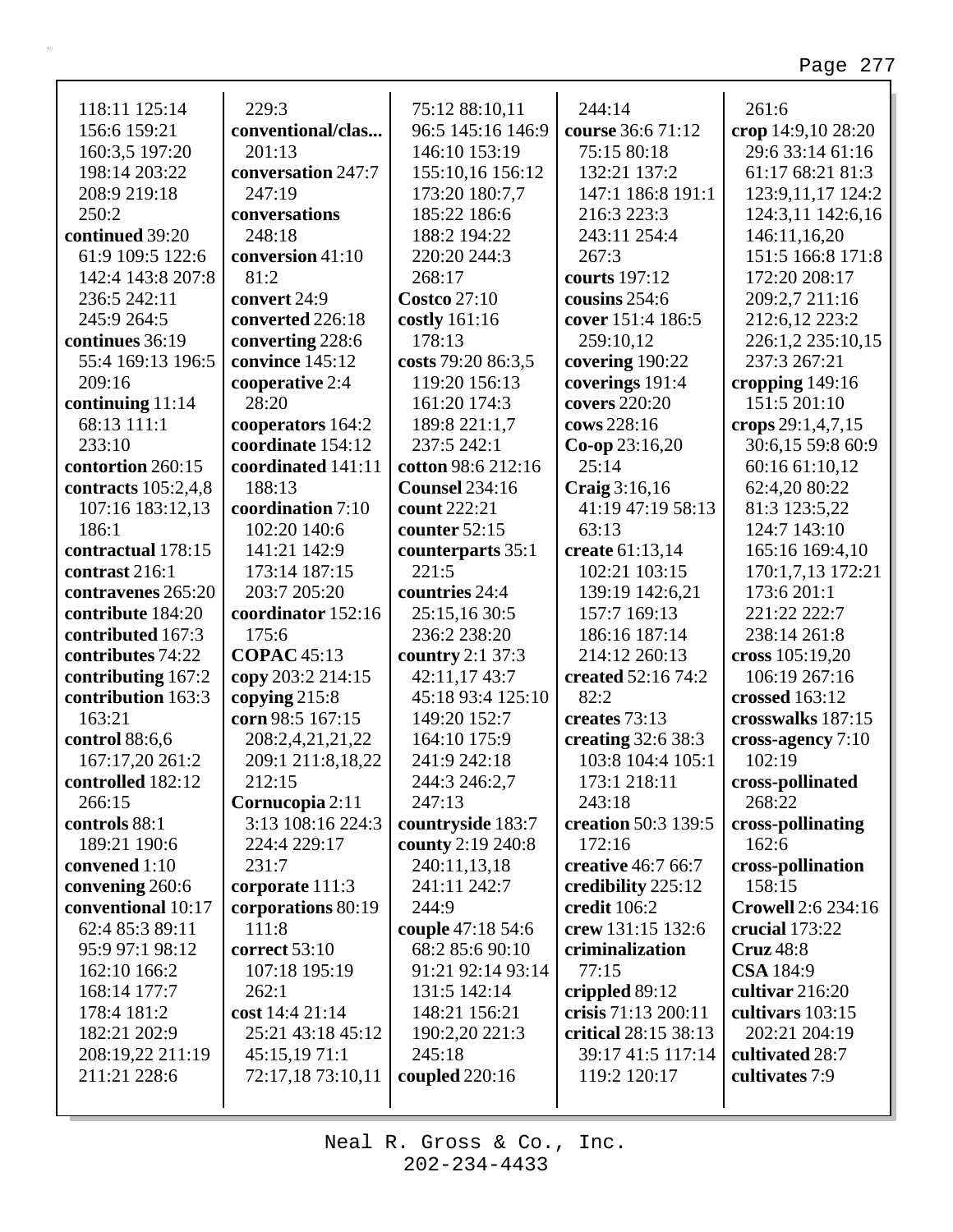| cultivation 28:2    | <b>Darci</b> 36:6 76:5,7  | 198:13,15 200:17    | demonstrate 34:20       | desire 260:13       |
|---------------------|---------------------------|---------------------|-------------------------|---------------------|
| cultural 160:9      | data 17:17,18 28:1        | 203:19,22 205:9     | demonstrated            | desks 206:9         |
| 204:22              | 37:20 41:1 60:7           | 239:5,6,13,20       | 32:18                   | despite $177:8,20$  |
| culture 117:19,20   | 116:16 117:4              | 260:21 267:6        | demonstrates            | 202:1               |
| curious 211:3       | 118:19 122:13             | decisions 17:17     | 239:13                  | destroyed 40:6      |
| current 38:5 47:14  | 141:20,21,22              | 80:16 82:10 90:20   | demoralized             | detail 160:19       |
| 53:1 77:8 84:3      | 145:11 146:2,3,4          | 90:21 117:16        | 231:10                  | 164:14              |
| 112:12 169:3,12     | 173:14,15 177:5           | 142:12 159:14       | <b>Denise</b> 137:17    | detailed 140:3      |
| 224:12 268:11       | 178:22 179:18,21          | 179:3 203:16        | Denmark 126:19          | details 163:10      |
| currently 21:21     | 180:5,5 214:21            | 214:10              | <b>Department</b> 1:1   | detectable 261:15   |
| 30:17 37:4 58:19    | 215:10 216:15             | deck 148:7 183:22   | 7:1,11,158:69:2         | determine 261:19    |
| 61:5 77:16 78:15    | database 119:8,9          | decoupled 106:11    | 16:11 17:3,18           | detrimental 35:9    |
| 79:2 81:1 113:5     | 121:9,12 177:19           | decrease 61:22      | 22:15 50:6 63:22        | devastated 156:7    |
| 136:15 141:16       | date 268:7                | decreasing 262:13   | 65:7 66:22 104:19       | develop 117:1       |
| 168:7 179:22        | daughter 166:12           | dedicated 252:1     | 117:1 123:1             | 214:5 266:13        |
| 181:7 233:9 234:9   | daughter's 167:3          | dedication 177:20   | 130:12 136:1            | developed 110:9     |
| curtailed 201:3     | 168:5                     | deep $67:3$         | 137:3 140:21            | 121:2 167:14        |
| customers 12:11     | <b>Dave</b> 10:2,3 132:20 | deeper 253:15       | 216:5 219:5,14,19       | 248:19 267:20       |
| 44:6                | David 1:21 97:9           | deeply 28:22 80:10  | 232:20 233:1            | developing 18:17    |
| cut 134:17          | day 5:11 8:4,11,13        | 81:16 137:12        | <b>Departments</b>      | 79:22 217:17        |
| cuts 134:8          | 15:8,10 22:16             | deer 187:7          | 102:22 230:1            | 218:9 267:2         |
| cycle 208:6 237:5   | 36:11 48:22 52:4          | deference 116:8     | <b>Department's 5:8</b> | development 2:19    |
| cycles $231:11$     | 65:1 71:13,13             | 239:4               | 7:4                     | 20:1,19 31:11       |
| $C-O-N-T-E-N-T-S$   | 156:4 206:7               | deficit 68:19       | Department-wide         | 98:21 102:20        |
| 4:1                 | 227:19 245:3              | definition 230:22   | 7:8                     | 106:21 119:1        |
|                     | 269:15                    | definitions 188:8   | depend 237:22           | 135:19 183:1,2      |
| D                   | days 73:15 196:2          | defray 156:13       | dependent 188:6         | 201:5 202:20        |
| D2:23               | 244:13                    | degree 228:10       | depending 250:13        | 205:12 213:22       |
| daily 96:22         | DC 1:12                   | delayed 7:19 63:20  | depletion 92:15,18      | 220:1 240:7,12      |
| dairies 179:10      | deadline 263:18           | delays 229:1        | deposits 237:15         | 265:3               |
| 228:9,15            | deal 6:11,12 57:6         | deliberate 193:20   | depth 209:21            | <b>DHA</b> 110:3,12 |
| dairy 2:14 28:16    | 71:21 190:5 198:7         | 195:17              | <b>Deputy</b> 4:4 7:17  | DHA-rich 110:4      |
| 36:19 97:7,10,17    | 210:7                     | deliberative 197:4  | 9:14 15:17 19:10        | dialogue 92:2,8     |
| 98:10,13 161:19     | dealing 59:2              | deliver 29:18 207:5 | 23:3 36:6 63:17         | <b>Dick 183:20</b>  |
| 175:5,7 176:18,20   | <b>Dean</b> 228:13        | delivered 219:17    | 63:21 64:2 66:9         | dictated 238:5,18   |
| 176:22 177:2,9,10   | dear 92:10                | delivering 162:17   | 66:11 76:7 98:15        | <b>Diego 89:5</b>   |
| 177:11 178:3        | decade 45:7               | 207:14              | 98:19 135:17            | diet 62:18 83:10    |
| 179:15 180:10,18    | decades 148:21            | delivery 142:11     | 206:14                  | 110:10 111:5        |
| 182:21 183:13       | 200:19 224:10             | 159:17              | derailed 257:5          | 228:3 265:22        |
| 226:14,17 256:3     | decentralize              | demand $33:15$      | deregulate 29:2         | diets 237:22 238:3  |
| <b>Dakota</b> 27:21 | 107:10                    | 78:12,13 94:22      | deregulated 30:6        | difference 21:16    |
| 171:6,7,20,21       | decentralized             | 139:14,17 141:11    | deregulation 143:9      | 150:15 188:18       |
| 174:10,10           | 214:5                     | 185:2 217:19        | 165:15 169:22           | 189:1 230:6         |
| damage 29:7 30:17   | decide 263:22             | demands 29:19       | 173:5                   | different 11:10     |
| 31:8                | decided 40:22             | 216:21              | descended 254:14        | 12:3 51:20 64:21    |
| damaging 194:15     | 113:7 167:18              | democratically      | designed 66:17          | 64:22 67:1,2,4,5    |
| dangerous 81:9      | decision 171:10           | 32:1                | 197:4                   | 68:20 110:11        |
|                     |                           |                     |                         |                     |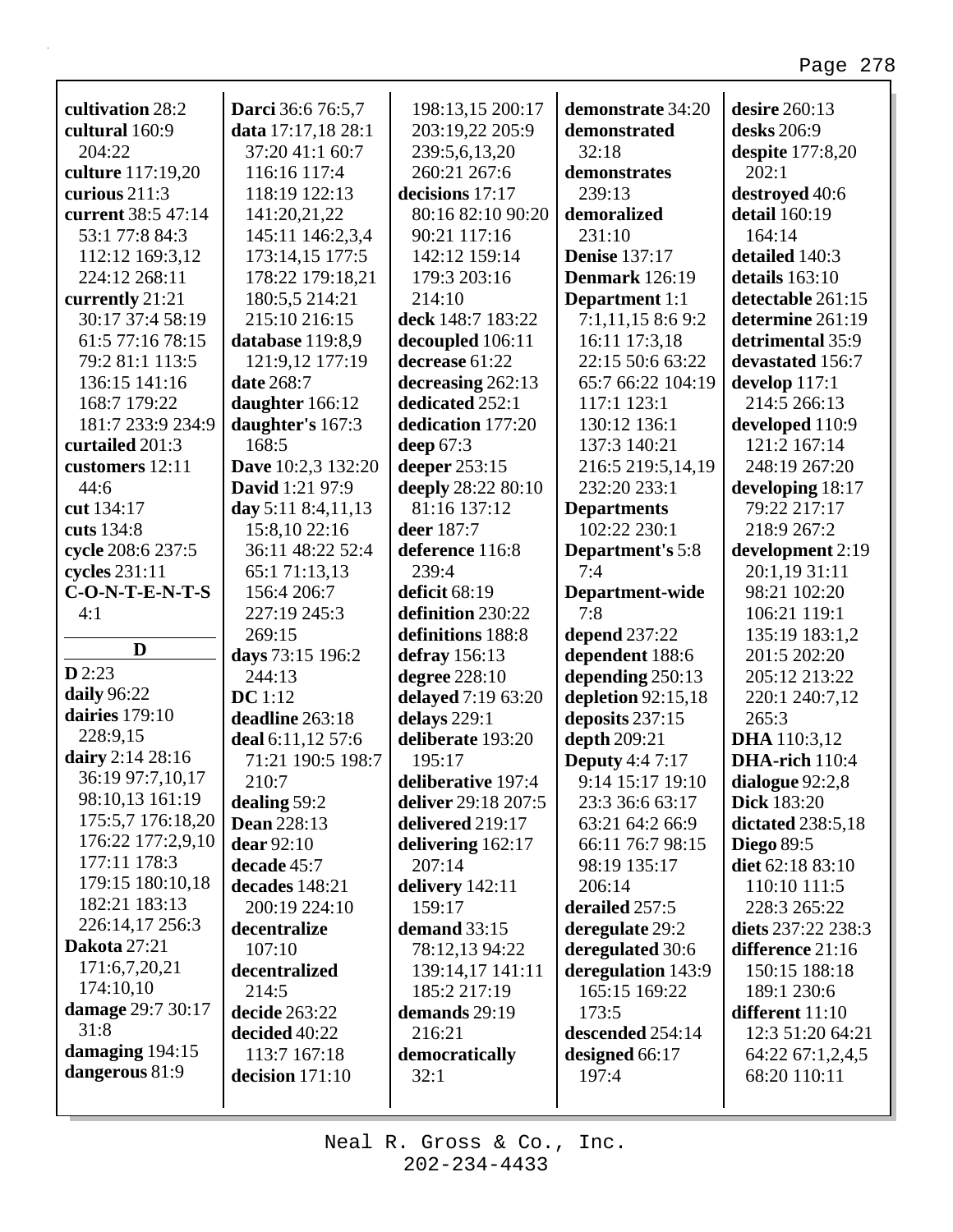| 112:22 123:22       | disallow 237:2      | <b>District 240:15</b>  | 29:7 30:15 44:10            | 204:17 214:13      |
|---------------------|---------------------|-------------------------|-----------------------------|--------------------|
| 125:18 133:15,15    | Disallowing 236:9   | districts 49:8          | 122:11 238:17               | early 66:9 93:12   |
| 149:4,19 160:16     | disappear $111:14$  | disturbances 226:7      | dominate 80:21              | 232:12 243:20      |
| 166:10 168:20       | disappointed 81:16  | dive $67:3$             | domino 161:4                | 259:5              |
| 208:15 249:5        | disappointing       | diverse 117:20          | door 82:7,9 112:14          | <b>Earth</b> 24:10 |
| differently 249:12  | 109:2               | 150:4 164:12            | doors 127:6                 | easier 256:14      |
| difficult 71:20     | disaster $123:2,12$ | 214:7 218:4             | double 32:5 120:19          | east 33:5 126:9    |
| 88:15               | disclosed 193:4     | 260:21                  | 211:18 241:21               | easy 64:10 149:10  |
| difficulties 260:20 | disclosure 78:9     | diversified 124:1       | <b>doubt</b> 184:13         | 258:11             |
| <b>digit</b> 120:19 | 192:21 196:9,12     | 143:1 173:2             | <b>Doug</b> $223:11,14$     | eat 62:13 77:6     |
| digits $32:6$       | 196:18 199:4        | 243:13                  | downturn 209:22             | 166:17             |
| dilemma 90:11       | disclosures 196:21  | diversify 107:10        | dozen 216:10                | economic 18:2      |
| 204:8               | disconcerting       | diversity 160:10        | dozens 25:16 51:20          | 27:11 28:3 29:14   |
| dilemmas 203:20     | 221:10              | 201:4 266:5             | Dr 32:13 91:20              | 29:22 31:4,10      |
| dilution 260:15     | discourage 45:22    | divert 180:16           | 98:14                       | 32:10 38:5 69:11   |
| $\dim 155:17$       | 196:15              | <b>Division</b> 96:8,17 | draft 87:2 265:15           | 73:8 108:7 117:17  |
| diplomacy 77:22     | discouraged         | 135:19 137:9            | drawing $266:12$            | 136:19 145:14      |
| diplomatic 160:14   | 150:11              | 233:9                   | drawn $251:1$               | 174:13 209:21      |
| direct 5:20 13:19   | discouraging 263:5  | <b>DNA</b> 258:9        | Dream 99:4                  | 211:2 224:8        |
| 32:21 68:22         | discovery 33:15     | doctor 166:16           | dreams $91:12$              | economics 16:13    |
| 116:13 165:13       | discretionary 12:7  | document 115:3          | drill $247:2,3$             | 17:6,21 64:18      |
| 235:18 261:2        | discriminate        | documentary             | <b>Driscoll's 2:2 84:14</b> | 136:16 207:10      |
| 266:12              | 236:11              | 77:19                   | 85:1,14 87:5,13             | 257:15 259:3       |
| directed 240:21     | discuss 240:1       | documented 41:1         | 88:7                        | 264:19             |
| 264:22              | discussed 118:10    | 54:7 62:8               | drive 27:16 260:10          | economies 78:19    |
| directing 261:8     | discussion 81:19    | documents 38:21         | driver $8:16$               | economy 18:3 30:9  |
| direction 10:10     | 120:6 122:22        | 61:17 121:7             | driving $184:14$            | 38:4 75:9 139:5    |
| 102:18 103:3,11     | disease 81:12 85:12 | 140:17 197:1,9          | drop 63:2 97:5              | 147:7 157:8        |
| 106:15              | 127:2               | 230:7,10                | Drosophila 88:5             | economy's 66:2     |
| directions 144:16   | diseases 126:11     | dogs 126:12             | <b>Drug</b> 34:9            | ecosystems 265:13  |
| directly 20:14      | 255:22 258:10       | doing 9:7 10:21         | due 29:5 35:16 40:3         | Ed 4:13 131:4,5    |
| 33:20 36:7 73:22    | disinfestation      | 12:18 20:17 23:22       | 79:7 116:8 123:5            | 175:4              |
| 79:9 118:11 178:5   | 87:18               | 42:18 43:21 47:7        | 193:10 195:12               | education 16:12    |
| 182:7 237:9 268:2   | disparities 124:6   | 55:19 58:1 72:12        | 196:14 197:21               | 18:15 64:18 76:19  |
| director $70:12$    | disregard $82:10$   | 72:13 87:17 90:2        | 206:10 228:22               | 136:15 146:15      |
| 108:15 125:15       | disruption 38:14    | 91:10 94:2 109:7        | 244:15 257:5                | 164:20 171:17      |
| 137:8 138:10        | disseminate 98:11   | 124:20 133:5            | 263:18                      | 187:1 214:4 217:9  |
| 162:13 165:6        | distant $242:3$     | 148:20 149:22           | duplication 86:5            | 263:2 264:19       |
| 167:6 171:4 175:5   | distinct $218:12$   | 150:3 158:17            | duplicative 140:18          | 268:19             |
| 200:5 213:19        | 226:17              | 162:6 188:8 258:8       | durum 27:18                 | educational 18:17  |
| 224:3 227:10        | distinction 151:13  | 263:1                   | dwindled 200:21             | educator 164:7     |
| 233:9 234:10        | distinguished       | <b>DOJ</b> 107:4        | dynamic 119:17              | <b>EDWARD</b> 1:15 |
| directors 24:19     | 130:22              | <b>dollar</b> 213:13    | <b>D.C</b> 31:20 177:17     | 2:14               |
| 31:21 37:9 42:21    | distribute 85:2     | dollars 180:16,17       | 179:16 192:4                | effect 35:9 161:4  |
| 50:20 58:19         | distributed 27:7    | 210:16                  |                             | 196:7 258:2        |
| 115:20              | distributor 42:10   | <b>domain</b> 218:20    | E                           | effective 236:20   |
| directs $130:14$    | 85:2                | domestic 27:20          | earlier 18:4 162:22         | effectively 86:14  |
|                     |                     |                         |                             |                    |
|                     |                     |                         |                             |                    |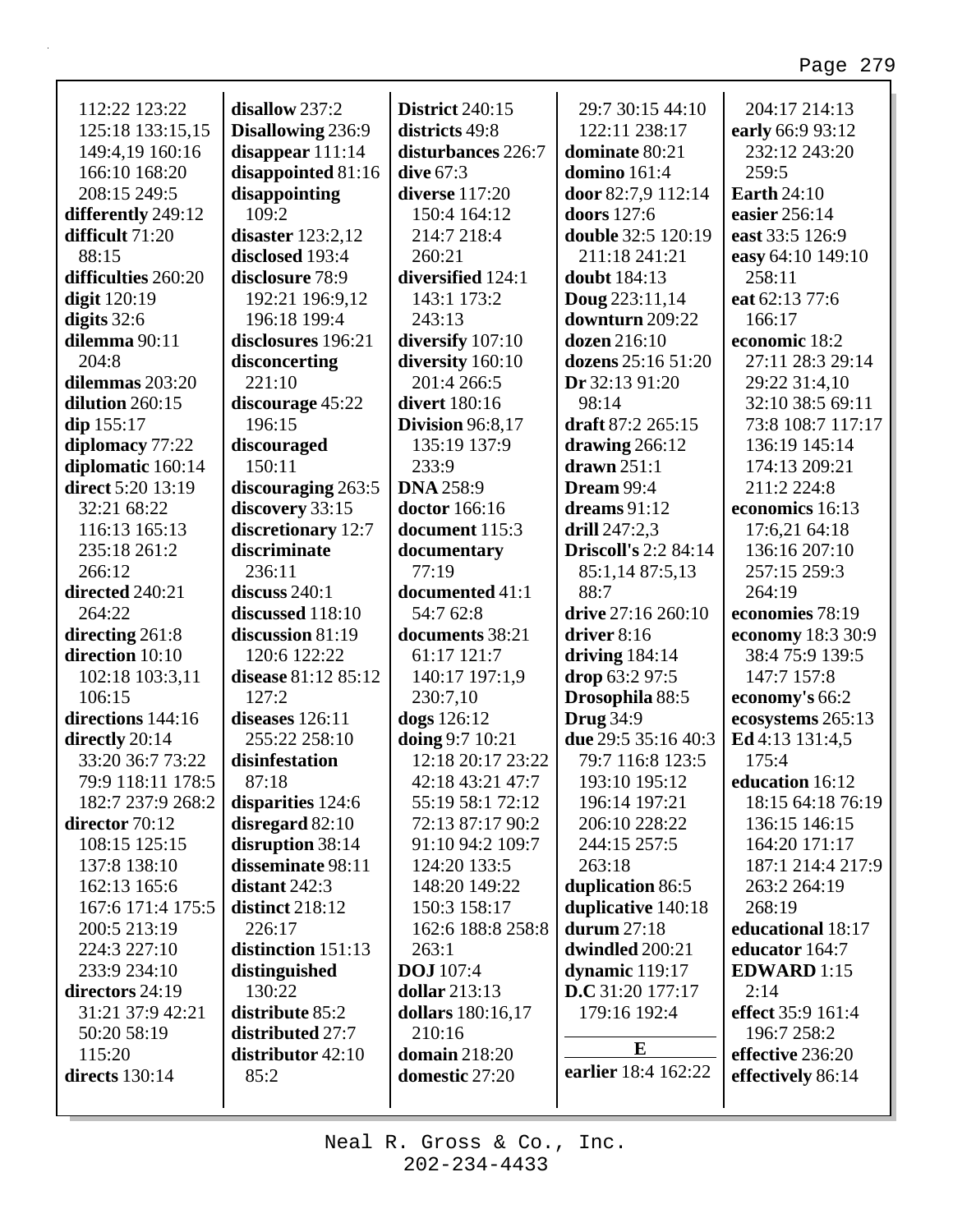| 261:20                      | 135:11 140:19         | enjoying 90:8       | equivalent 257:9     | 238:8 250:10                      |
|-----------------------------|-----------------------|---------------------|----------------------|-----------------------------------|
| effects 62:18 81:15         | employment 38:1       | ensure 31:10 51:15  | equivalents 25:19    | 252:18 257:4,6,8                  |
| 257:15                      | empowers 189:2        | 105:4 183:11        | Eric 97:6 177:16     | Europeans 122:1                   |
| effectually 159:7           | enable 187:17         | 195:16 218:20       | erosion 63:9         | evaluate 79:3                     |
| efficiencies 79:18          | enabling $25:3$       | 262:14 264:9        | ERS 32:14 33:22      | 178:19                            |
| efficient 62:5              | <b>Enchanted 89:5</b> | ensures 26:3 220:9  | escapes $265:11$     | evangelical 159:4                 |
| efficiently 245:5           | 90:1 91:8             | 266:9               | especially 21:17     | event 32:17                       |
| effort 24:9 97:12           | encourage 14:14       | ensuring $21:12$    | 33:18 35:18 45:22    | events 5:13 151:11                |
| 177:12                      | 56:1 84:2 103:5       | 139:11 260:17,19    | 71:2 77:17 78:1      | 221:13                            |
| <b>efforts</b> 21:5 26:7,13 | 142:3 173:13          | enter 262:16        | 83:5 114:18          |                                   |
| 36:11 261:4                 | 186:13                |                     |                      | everybody 8:12<br>22:9 47:13 57:4 |
|                             |                       | entering 44:9       | 153:19 162:3         |                                   |
| <b>EFSA 257:9</b>           | encouraged 151:7      | enterprises 38:10   | 179:9 183:13         | 57:10 64:3 100:3                  |
| egg 112:8 248:1             | 186:22                | enters 228:1        | 187:12 189:22        | 124:16 131:12                     |
| eggs 127:5                  | encouraging 215:2     | enthused 69:14      | 208:1 209:15         | 174:21                            |
| egg-producing               | 248:22                | entire 162:20 197:3 | 217:15,21 218:17     | everybody's 22:13                 |
| 34:6                        | endorses 61:1         | 227:22              | 221:9 243:7 257:8    | 138:16 206:6                      |
| egregious 52:12             | ends 120:5            | entirely 244:10     | essence 90:22        | everyday 9:18                     |
| eight 28:8 103:21           | energy 62:5 237:5     | entities 54:1 56:11 | 236:13               | everyone's 66:2                   |
| 209:22 210:4                | 237:8,10 242:1        | entrance 99:15      | essential 110:21     | 150:3                             |
| eighth $171:7$              | enforce 225:16        | entrants 178:18     | 154:15 155:6,11      | everything's 91:18                |
| either 30:5 159:7           | enforced 109:12       | entrenched 265:1    | 155:19 179:8         | evidence 185:19                   |
| 182:14 204:8                | 227:3                 | entrepreneurial     | 183:2 188:3          | exactly 176:10                    |
| elected 32:1 229:22         | enforcement 13:4      | 44:9,13,19 149:17   | 209:11 218:3         | exaggerated 159:3                 |
| election 211:18             | 21:8 26:13 46:3       | entry 176:19        | 238:1                | examined 199:18                   |
| elections 142:20            | 52:10,19 60:2         | environment 9:9     | establish 118:7      | example 34:6 35:2                 |
| 173:1                       | 73:3 87:8 109:1       | 15:18 31:4 41:8     | 158:13 238:16        | 41:3 55:10 56:4                   |
| <b>element</b> 164:20       | 111:2 112:1,8,20      | 63:8 78:22 79:20    | established 36:5     | 83:3,20 86:18                     |
| eliminate 142:18            | 121:20 134:2          | 80:8 82:14 166:20   | 140:11               | 87:4 97:18 106:8                  |
| eliminates 91:17            | 175:22 192:18         | 201:11              | establishment        | 113:9,10 153:17                   |
| else's 174:21               | 193:1,7,18,20         | environmental       | 143:2 150:8          | 187:5 205:3                       |
| email 22:20,22              | 194:1,9,11 195:15     | 31:11 33:16 40:5    | estate 244:11,12,15  | 208:20 221:18                     |
| 115:8                       | 196:10,11 197:3       | 61:21 96:12         | estimate 222:13      | 241:12 254:22                     |
| emailed 156:16              | 197:10,15,16          | 101:19 139:21       | estimated 226:1      | exceed 237:6                      |
| 257:18                      | 198:4,13 226:9,10     | 207:11 222:1        | 237:7                | excellence 224:16                 |
| emails 251:15               | 226:10 229:3,9,10     | 237:1,3 250:20      | estimates 121:6      | excellent 11:17                   |
| embryo 255:16,18            | enforcing $21:11$     | envision 105:11     | ethical 213:22       | 38:18                             |
| 258:8                       | engage 45:7 76:18     | envisioned 106:3    | 229:7                | exception 196:22                  |
| emergency 7:20              | 160:3 214:3           | <b>EQIP</b> 105:16  | ethics 92:8          | 197:6,8,8,18                      |
| 223:16                      | engaged $42:15\,48:2$ | 124:14,21 163:1     | Etka 2:8 174:19      | excess 64:12 78:12                |
| <b>Emerson 236:1</b>        | 48:6                  | 172:14 185:16,20    | 200:3,4,5            | excited 51:1 151:4                |
| eminently 231:9             | engineered 29:1,6     | 186:6,9 187:2,6     | EU 25:10 251:21      | 153:22 167:13                     |
| emphasis 32:22              | 165:18 220:7,12       | 209:10              | 257:11               | exciting $51:9$                   |
| emphasize 25:18             | 221:5,22 222:7        | equal 179:4 183:4   | Europe $114:2$       | exclude 256:20                    |
| 132:2 133:19                | 264:4                 | equipment 210:14    | 126:15 238:12        | excluding 254:1                   |
| 185:4                       | enhance 97:10         | equivalency 71:4    | 239:1 241:2 257:2    | excuse 14:2 82:16                 |
| employee 231:2              | 205:21                | 160:8,22 161:8      | <b>European</b> 71:4 | 84:13 101:4                       |
| employees 75:15             | <b>Enjoy 36:11</b>    | 238:6               | 121:12 161:6         | 157:13                            |
|                             |                       |                     |                      |                                   |
|                             |                       |                     |                      |                                   |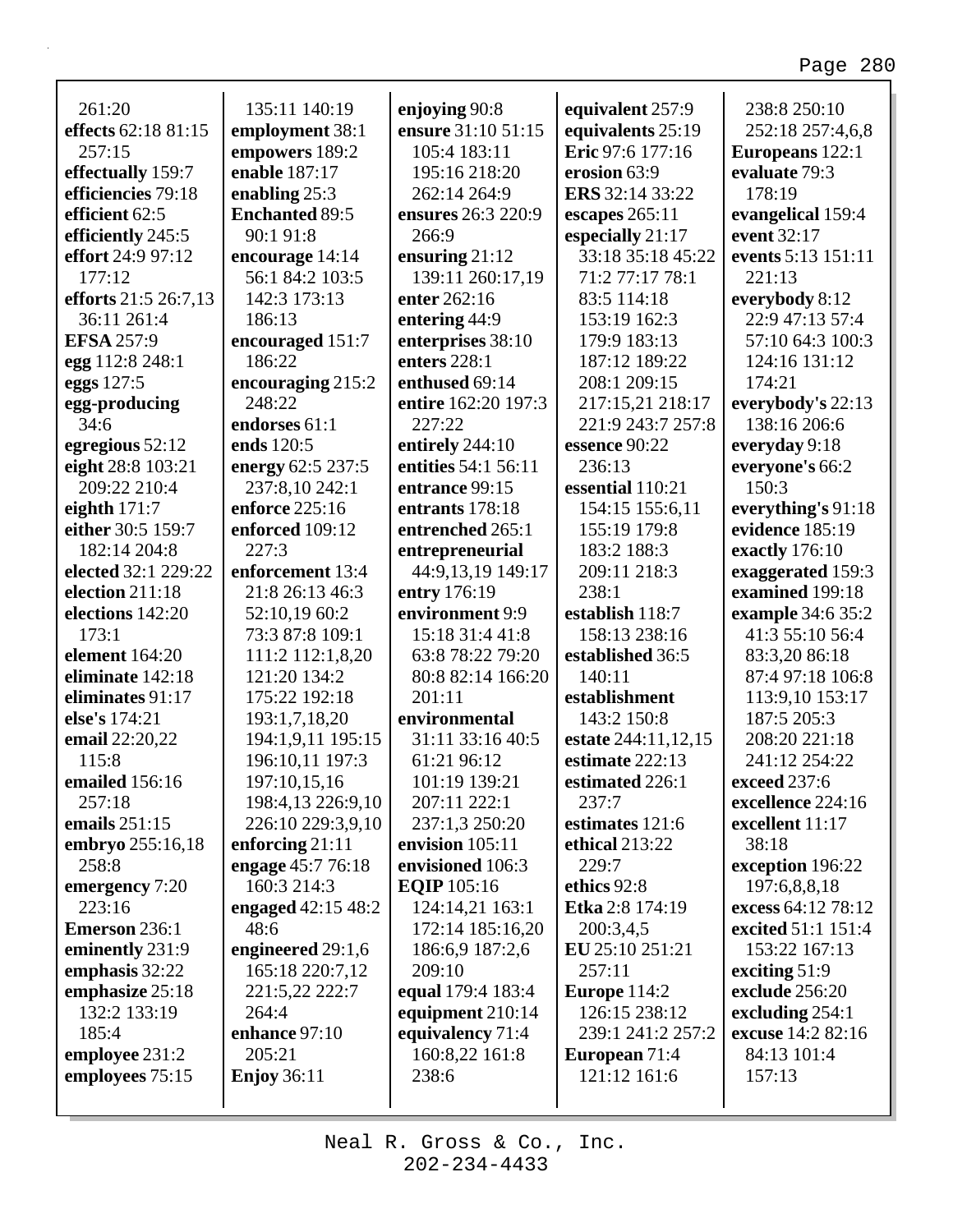| executive 36:17      | exports 25:15                  | 102:18 236:2         | 105:15 106:4       | 152:4 153:20       |
|----------------------|--------------------------------|----------------------|--------------------|--------------------|
| 70:12 138:17         | 30:13                          | 265:5                | 108:15 116:3,5,9   | 155:6 161:19       |
| 162:13 165:6         | exposed 194:14                 | facilitating 216:8   | 116:22 118:3       | 165:9,10,18        |
| 171:4 175:4 230:1    | exposes 77:20                  | facilities 85:15     | 123:3,22 126:1     | 169:14,17 170:3,4  |
| <b>exempt</b> 148:18 | exposing 162:10                | 183:5                | 127:11 148:16,19   | 171:14 173:8       |
| 182:20               | exposure 145:21                | facility 228:13      | 149:1,22 154:21    | 174:1,2 175:7,8    |
| exemption 46:2       | express 9:4 165:16             | facing 16:18 39:14   | 161:5 168:7,14,22  | 176:8,11 184:4     |
| 224:21               | 172:3 192:15                   | 134:8 203:21         | 169:7 170:9        | 185:5,9 186:1,5    |
| exist 211:9 238:7    | expressed 167:16               | fact 28:17 38:2      | 171:13 173:12,19   | 190:10 201:9       |
| existed 74:13 89:14  | 262:6                          | 81:6 168:11 183:8    | 176:12 182:4,6     | 207:18 208:8,19    |
| existence 52:13      | expressing 34:10               | 195:11 231:10        | 184:9 186:3 190:1  | 209:11,12 210:9    |
| 153:10               | 170:2                          | 268:15               | 201:12,17 202:9    | 210:10 211:20      |
| existing 106:17      | extend 173:17                  | factor 114:20        | 202:15 226:19      | 212:13 213:2,6,10  |
| 260:16               | 174:11 263:6                   | factoring 265:2      | 231:5 254:1,18     | 214:3,22 215:12    |
| exists 82:7          | extended 159:3                 | factors 9:8,11       | 257:13 259:16      | 217:10,14,17       |
| expand 11:8 78:18    | 197:12 263:13                  | 114:7,11             | Farmageddon        | 218:5 222:14,22    |
| 144:15               | extending 163:4                | factory 81:10 228:9  | 77:19              | 224:9 225:15       |
| expanding 139:10     | 181:3                          | facts 61:10 194:19   | farmed 265:8       | 227:19 231:5       |
| 218:4                | extends 124:17                 | 229:18               | farmer 31:10 71:14 | 241:13 243:19      |
| expansion 30:20      | extension 94:11,17             | failed 202:2         | 75:13 78:5 90:15   | 245:7 246:11       |
| 78:16 264:15         | 101:14 147:16,17               | failure 82:13 239:9  | 116:6 144:17       | 247:7 256:6        |
| expect 164:17        | 150:10 174:8                   | fair $105:1,4,8$     | 154:17,18 155:2    | 262:22             |
| 194:17 208:11        | 189:17,20 190:4                | 107:16 139:11        | 159:22 165:11      | farmer's 45:21     |
| 264:1,3              | 233:14                         | 161:13 179:5         | 168:8,17,19        | 66:5               |
| expectations         | extensive 186:8                | 183:11 226:12        | 209:15,16 230:22   | farmer-led 138:12  |
| 164:18               | extent 211:4                   | fairly 52:11 82:2    | 240:22 241:9       | farmer/producers   |
| expected 164:4       | externalities 79:20            | 119:8 127:15         | 242:12 245:10      | 38:11              |
| expects 262:11       | extra 11:8 99:9                | faith 160:21 231:8   | 247:1              | farming $2:12,16$  |
| expedite 50:3        | 209:4 228:21                   | fall 110:20 253:16   | farmers 2:9,23     | 18:19 24:10 31:19  |
| expediting 53:22     | extracted 110:12               | false 63:3           | 13:5,18 16:1       | 45:2 50:18 52:14   |
| expense 193:10       | 111:5                          | familiar 152:6       | 17:14,19 43:17,20  | 79:16 81:10 95:2   |
| expensive 43:11      | extramural 17:12               | 154:9 241:10         | 44:9 45:6 59:1,7   | 95:18 96:1 138:11  |
| experience 228:10    | extrapolate 268:7              | familiarity 147:19   | 61:8 63:6 69:14    | 138:15,18,20       |
| experiencing         | <b>extreme</b> 151:11          | families 178:17      | 76:21 77:16,18     | 139:4 149:5 150:4  |
| 166:13               | extremely 39:19                | 184:11               | 79:9 80:1,7 82:1   | 151:3 156:6 165:7  |
| experiment 80:11     | 109:2 146:5 244:2              |                      |                    |                    |
|                      |                                |                      |                    |                    |
|                      |                                | family 28:19 48:7    | 89:7 95:21 97:17   | 166:1 168:2        |
| expert $24:22$       | eye 158:11                     | 77:21 86:4 217:17    | 103:16 105:2,8,10  | 169:20 184:15,18   |
| 126:22               | eyes 160:18                    | 224:9                | 105:19 108:19      | 189:11 208:14,15   |
| expertise 79:15      | F                              | fan $133:2$          | 114:14 115:5       | 214:8 219:6        |
| 189:20               |                                | far $18:962:9$       | 117:15 123:18      | 238:22 244:4       |
| explain $252:11$     | fabulous 88:14                 | 142:21 149:9         | 124:15 139:11,13   | 257:16 265:16      |
| exploding 246:8,21   | face 174:4,10<br>217:22 221:12 | 182:7                | 139:18,18 140:18   | farmland $244:6,9$ |
| exploring 221:19     | faced 88:3 204:8               | farm $11:7$ 13:16,16 | 140:22 141:5,8,10  | 245:11             |
| Expo 33:5 67:10      | facet 7:4                      | 14:6 19:19 28:21     | 142:7 143:13       | farms 27:17 28:19  |
| export 25:21 30:16   | facilitate 10:15               | 49:12 51:6 58:15     | 144:20,21,22       | 30:14 34:17 44:3   |
| 121:6 137:13         |                                | 68:2,3 76:8,16       | 145:5 149:18,22    | 44:4 77:21 78:1,3  |
| exporting 26:1       | 14:11 65:16 67:7               | 79:1 80:2,7 86:4     | 150:16 151:2       | 98:3 102:15 114:4  |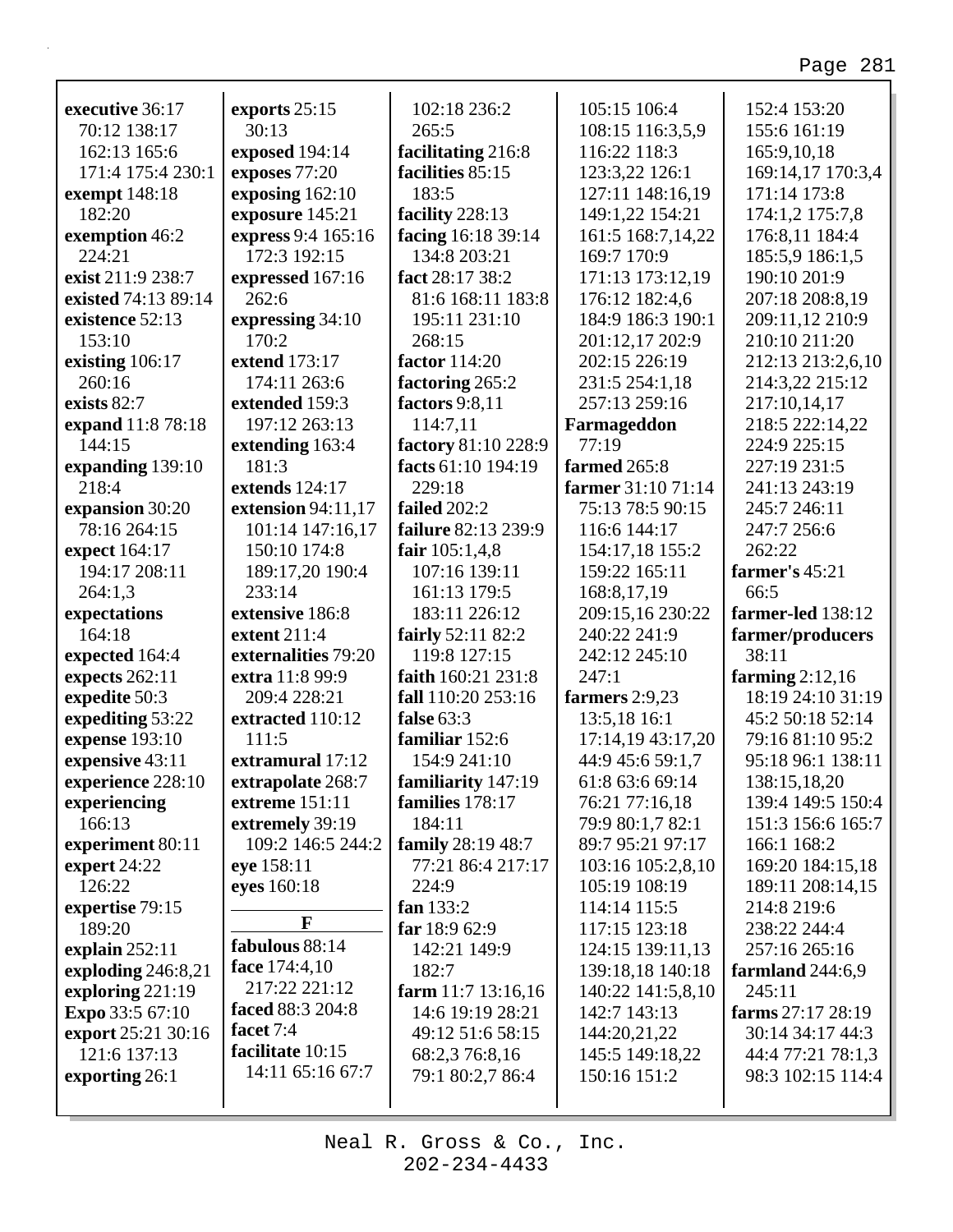| 114:5 121:5 123:8                | 235:13,14                                    | 216:17,20                       | 179:20                            | 159:8,10 162:10                       |
|----------------------------------|----------------------------------------------|---------------------------------|-----------------------------------|---------------------------------------|
| 123:21 124:1,2,22                | fertilizers 90:6                             | finishing $223:19$              | fluid 177:2 180:12                | 166:13,18 167:2                       |
| 152:13 155:5,14                  | 238:13                                       | fire 106:12,15,17               | <b>FNS 66:20</b>                  | 168:2 200:15                          |
| 157:5,7 169:1                    | fewer 207:21,21                              | 204:2,5,12,20                   | focus 7:5 19:21                   | 201:7 204:4,6                         |
| 173:8 174:13                     | 258:20                                       | 205:2                           | 20:18 21:7 37:13                  | 207:15 218:6,14                       |
| 180:19 187:21                    | FFA 51:4,5                                   | firm 166:4                      | 97:10 98:3 116:14                 | 226:3 241:22                          |
| 228:5 241:19                     | <b>FFA's 50:21</b>                           | first $5:21$ 10:7 23:7          | 130:12 200:9,22                   | 242:3 245:16,22                       |
| 252:16                           | <b>fiber</b> 33:9                            | 23:9 27:3 28:1                  | 237:13                            | 247:19 248:9,14                       |
| FAS 15:9 25:8                    | field 18:17 46:8                             | 49:13 52:3 59:19                | focused 32:22                     | 248:15 249:22                         |
| 35:19                            | 89:16 140:20                                 | 66:10 70:2 81:8                 | 58:18 192:5                       | 260:4,10 266:4                        |
| fast 68:5 103:12                 | 141:3 147:3,9                                | 82:19 90:12 117:8               | 204:22                            | foods 2:21 27:9                       |
| father 92:1                      | 162:18 164:21                                | 117:11 125:15                   | focusing 18:5                     | 41:15 42:10,11                        |
| faucet 208:10                    | 172:15 178:15                                | 140:5 144:12                    | <b>FOIA</b> 111:11                | 48:1,5 49:6,10                        |
| favorite 52:2                    | 217:5 226:12                                 | 158:16 168:12                   | 196:19,22 197:8                   | 51:17 58:14 59:13                     |
| FDA 78:15 110:19                 | <b>figure</b> 65:4,15 66:3                   | 185:6 189:10                    | 197:15 230:5                      | 78:13 109:14                          |
| 111:12 113:17                    | 67:5 72:14 130:19                            | 190:18 193:3                    | <b>FOIAs</b> 230:3                | 111:19 181:4,4                        |
| 114:11,12,19                     | 213:5 248:7                                  | 194:8 195:14                    | folks 20:8,13 23:4                | 228:13 237:21                         |
| 248:2,7,15,18                    | figuring $248:11$                            | 204:17 214:17                   | 47:19 65:15 75:6                  | 238:2 257:5                           |
| 249:6,9 257:9<br>fear 194:13     | <b>filed</b> 111:20                          | 226:14 234:6                    | 93:22 94:2 100:5                  | 263:22 264:1                          |
|                                  | filling 75:16 234:15<br><b>filter</b> 166:19 | 245:21 250:1                    | 116:12 132:2                      | foolish 236:1                         |
| feasibility 49:6                 |                                              | 254:4 260:5 269:2               | 137:16 138:2                      | foot 139:3                            |
| features 33:11                   | final $223:20235:11$                         | fiscal 22:13 49:19              | 223:22 232:20<br>233:1 247:22     | <b>force</b> 36:8                     |
| February 68:9                    | finalized 163:2                              | 50:2 118:13                     |                                   | <b>forced</b> 30:10 114:8             |
| fed 62:18 205:11                 | <b>finally</b> 8:15 21:7                     | fish $250:3,11,21$              | 252:13                            | 229:5                                 |
| 265:22                           | 37:8 62:12 127:3                             | 251:11,17 252:16                | <b>follow</b> 77:11 117:9         | forces 30:3                           |
| federal 13:22 81:20              | 155:9 197:19                                 | 265:9,16,18,18,18               | <b>followed</b> 148:12            | forecast 33:15                        |
| 134:7 178:6,9                    | 217:13 230:14                                | 266:16                          | 174:18                            | foregoing 43:8                        |
| 179:20 180:12                    | 249:21                                       | fisheries 266:3                 | following 113:21<br>118:14 252:14 | 100:15 129:3                          |
| <b>Federation 175:7</b><br>182:9 | financial 40:3<br>43:19 46:5 88:8            | fit 82:3 249:10<br>fits $248:2$ |                                   | 232:6 269:20                          |
|                                  | 101:22 141:12                                |                                 | follow-on $118:7$                 | foreign $15:2,2,4$<br>24:20 25:5 58:7 |
| fee $12:2,10$                    |                                              | five 27:19 64:9,12              | 143:3                             |                                       |
| feed 81:20 92:6,17               | 188:14 194:22                                | 102:16 118:8                    | follow-up $120:7$                 | 76:8 94:20 102:4                      |
| 170:12,16,16,19                  | financing 97:18                              | 138:1 142:19                    | folly $61:10$                     | 137:7 238:5,19                        |
| 170:21 225:21                    | find $17:1480:7$                             | 143:22 160:1                    | food $2:10,13,18,20$              | foremost 46:10                        |
| 226:3 227:19                     | 85:18 95:10,21                               | 171:22 172:21                   | 17:5 24:9 31:19                   | 260:5                                 |
| 250:21 251:1                     | 100:13 169:15                                | 208:6,18 209:3                  | 33:9 34:8,9 48:21                 | form 167:20 182:5                     |
| <b>feeding 81:7 83:3,4</b>       | 209:10 223:5                                 | 255:22                          | 49:2 50:17 56:5                   | 182:18 207:15                         |
| 83:8                             | 227:21 255:9                                 | five-minute 23:11               | 57:13 61:8 62:10                  | 266:3                                 |
| feel 22:10 50:1 82:5             | finding $258:20$                             | 47:9,14                         | 63:7,10 76:17                     | <b>formal</b> 39:5 198:17             |
| 86:8 89:9 209:5                  | 264:12                                       | flies $115:1$                   | 79:1,9,11,17,19                   | formalize 200:13                      |
| fees 12:8 88:12                  | findings $139:2,3$                           | flock 114:8 126:17              | 80:12 90:17 92:8                  | formalized 205:5                      |
| 146:12                           | 142:13                                       | 126:18                          | 94:8 100:12                       | <b>formed</b> 76:16                   |
| feet 69:3 125:21                 | finds $263:5$                                | flocking 43:20                  | 101:12 108:16                     | <b>former</b> 159:10                  |
| fence 187:7,8                    | fine 112:4                                   | flood 123:6                     | 109:12,14,17                      | formula $110:15$                      |
| Fennimore 87:17                  | finish $68:12,14$                            | <b>Florida</b> 150:1            | 110:3 111:3,22                    | 111:8,15                              |
| fertility 80:14                  | 181:16                                       | flow $120:8$                    | 112:2,4,5 114:11                  | forth $8:14$                          |
| fertilizer $71:15,17$            | finished 60:9                                | flows $122:14$                  | 114:16 136:21                     | fortification 110:20                  |
|                                  |                                              |                                 |                                   |                                       |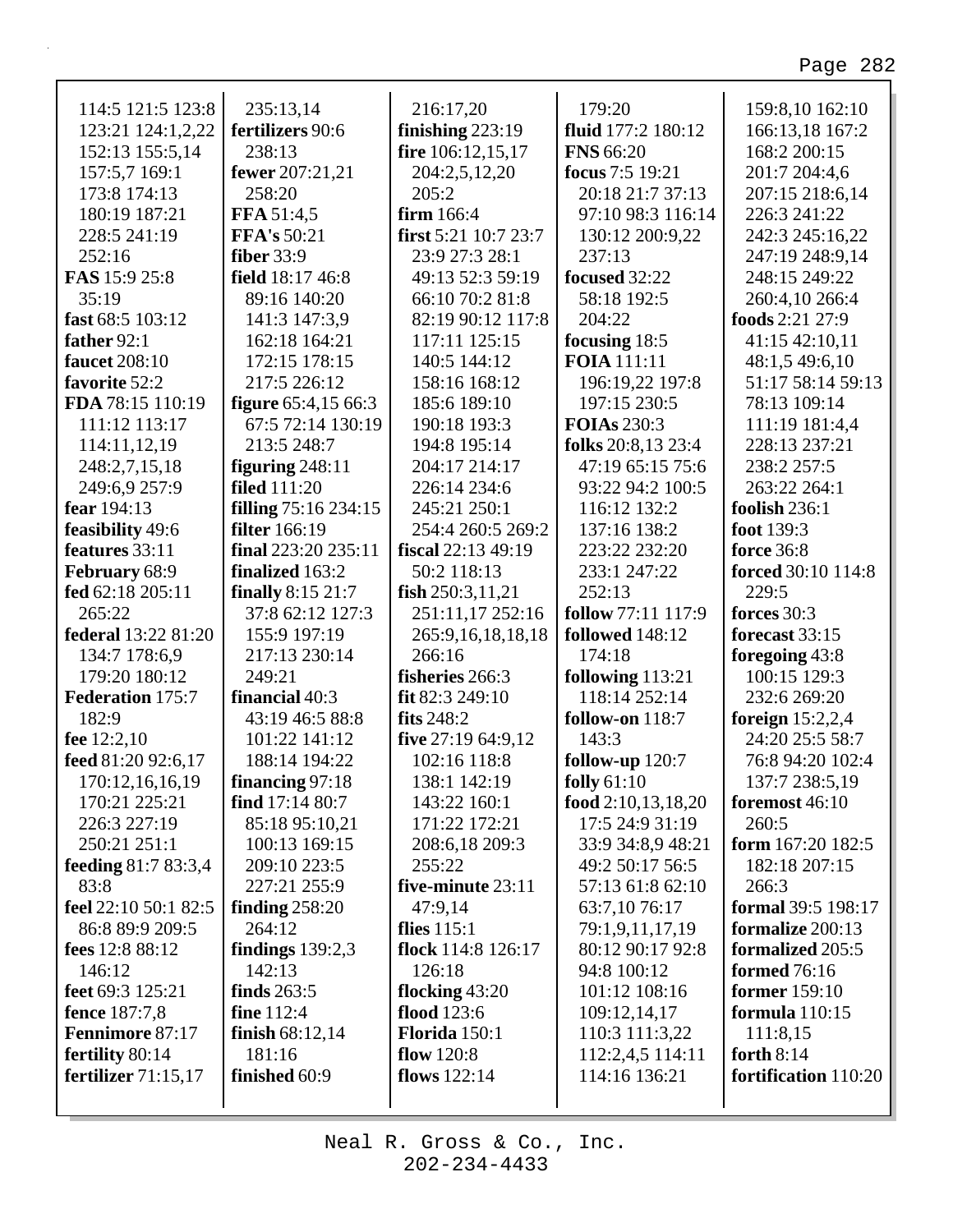٦

| forward 16:2 19:12                        | <b>friends</b> 89:15,20   | 92:13,20 93:1         | 217:8                 | 59:11,18,20 60:3   |
|-------------------------------------------|---------------------------|-----------------------|-----------------------|--------------------|
| 22:3 50:9 51:7                            | 90:10 92:11               | 116:18 119:13         | genomics 200:22       | 60:6,8,12,19,21    |
| 54:18 69:17 87:20                         | 191:19                    | 179:2 182:8           | geographic 160:9      | 61:9,12,17 62:4    |
| 93:9 104:2 119:15                         | front $23:1047:3,10$      | 193:15                | 179:19                | 62:18,20 80:20     |
| 190:9 226:19                              | <b>Frontier</b> 2:3 23:15 | <b>futures</b> 178:17 | geography 85:11       | 81:3 92:3,5 104:5  |
| 233:18                                    | 23:20 24:6 25:14          | FY'12 68:12,15        | George 2:1 101:3      | 169:10 261:15      |
| fossil 237:10                             | frozen 36:22 37:2         | FY'1368:7             | 115:15 125:2,4        | 267:14             |
| foster 138:13                             | fruit 96:21 213:2,6       | F-O-I 196:19          | 127:10                | GMOs 60:4 61:22    |
| found 24:1 62:19                          | fruition 50:11            |                       | Georgia 144:7,7,20    | 62:13,15 80:12     |
| 86:1,4,10,13                              | fruits 92:17 97:1         | G                     | 145:10 147:6,18       | 81:16 261:13,21    |
| 88:14 111:11                              | FSA 183:1                 | gain 14:14 225:14     | 148:12 208:15         | go 8:1 14:14,21    |
| 126:22 149:18                             | <b>FSMIP</b> 14:1         | gaining $45:1$        | germplasm 103:10      | 50:8 67:21 71:1    |
| 153:7                                     | fuel 124:21               | gap 33:2              | 201:4,9 217:6         | 81:3 85:21 99:6    |
| foundation 2:13                           | fuels 237:10              | <b>Garden 68:18</b>   | 218:21                | 101:7 102:9        |
| 50:21 75:8 102:11                         | full $8:1074:3,6$         | 89:19 90:2,5          | getting 57:5 63:20    | 105:14 108:12      |
| 138:11,19 182:8                           | 78:9 128:20               | Gardener 89:5         | 97:18 104:16          | 126:7 133:21       |
| founded 184:5                             | 172:16 187:17             | 90:1 91:9             | 134:8 145:16          | 148:6 154:20       |
| four 17:2,9 18:12                         | 195:16 231:2              | gardeners 2:9         | 166:8 191:1 246:1     | 155:7 156:20       |
| 32:6 38:3 73:22                           | fully $31:3$              | 90:19 152:4           | <b>GIPSA</b> 107:18   | 168:22 174:18      |
| 74:13,14 98:5                             | fun $67:11$               | gas 246:3             | 132:15 183:10         | 181:15 183:22      |
| 125:18 126:10                             | functions 203:8           | gastrointestinal      | give 20:9,12,13       | 188:22 211:14      |
| 137:1 142:20                              | fund 122:17 202:3         | 111:13                | 49:9 99:19,21         | 212:2 213:8        |
| 175:16 177:1                              | 217:9,13 218:15           | Gaynor 98:9,9         | 116:7 124:12          | 229:11 233:6       |
| 212:14 216:7,21                           | 266:22 269:3              | GE 29:2,4,16 30:1     | 127:1 128:8,15        | 242:1 244:20       |
| 255:21 256:3                              | fundamental               | 30:6,14,19 261:7      | 143:18 163:11         | 245:7 266:12       |
| 259:8                                     | 193:10                    | 262:2,20              | 167:21 174:22         | goal 9:1,5,7,13,15 |
| fracking 246:5                            | funded 25:1 202:8         | gene 167:13           | 178:9 188:20          | 43:4 65:20 67:7,7  |
|                                           | 202:10,13 209:17          | general 19:16 48:1    | 197:20 206:2          | 102:14 116:20      |
| fracturing 246:3,4<br><b>Fraley 91:21</b> | 211:4 218:18              | 72:11 85:12 88:7      | 228:21                |                    |
| frame 165:21 251:9                        |                           | 221:15                |                       | 130:13,21 139:16   |
|                                           | 261:9 264:21              | generally 86:2        | given 38:4 53:4       | 161:9 231:17       |
| framework 165:17                          | funding $72:11$           | 150:21 228:4          | 69:7 184:21           | goals 49:12 85:9   |
| 170:3 173:7                               | 92:12 139:10              | 230:19 240:19         | 254:17                | goat 254:15        |
| fraud 225:19                              | 150:14 187:6              | generated 51:12       | giving $144:15$       | goes 69:16 112:15  |
| 229:12                                    | 202:18 203:1              |                       | 150:18 254:19         | 126:8 137:11       |
| fraudulent 26:11                          | 211:7 216:13,18           | generation 45:8       | glad 76:11 93:1       | 158:3 168:22       |
| free 29:16 126:13                         | 217:1,2,4 218:8           | 46:17 184:6           | 148:11 164:22         | 180:20             |
| 126:15,20 127:2                           | 243:16 244:6,10           | 243:19 245:6          | gladly 79:9           | going 5:12 8:1     |
| 169:9 189:6                               | 267:11                    | genetic 214:1 219:2   | Glen 58:16            | 22:10 23:2 41:17   |
| 224:17                                    | funds 72:2 75:4           | 255:22                | glimmer $158:10$      | 46:21 65:16 67:6   |
| freedom $76:17$                           | 118:12 146:15             | genetically 29:1,6    | global 26:8 29:8      | 67:11 68:12 69:17  |
| 78:20 79:1 196:19                         | further 22:5 31:8         | 110:8 111:4           | 102:5 119:21,22       | 70:19 73:1,13      |
| <b>freely</b> 193:4                       | 81:14 218:21              | 143:10 165:15         | 144:19 158:4          | 90:5 91:13,18      |
| fresh 42:12 49:9                          | 264:16 268:7              | 166:7 169:8 170:1     | globally 121:22       | 107:8,10 109:15    |
| 242:6                                     | <b>Furthermore 82:5</b>   | 173:5 220:7 221:5     | 122:4,5               | 112:17 116:14,18   |
| friend $91:15$                            | 186:21 237:7              | 221:22 222:6          | <b>Glucose</b> 109:18 | 119:15 120:13,17   |
| 257:17                                    | <b>future</b> 29:3 30:20  | 264:4                 | glut 244:16           | 120:21 134:9       |
| friendly 55:13                            | 61:3 82:15 89:15          | genetics 215:7        | GMO 58:22 59:3,5      | 135:3,4 137:22     |
|                                           |                           |                       |                       |                    |

Г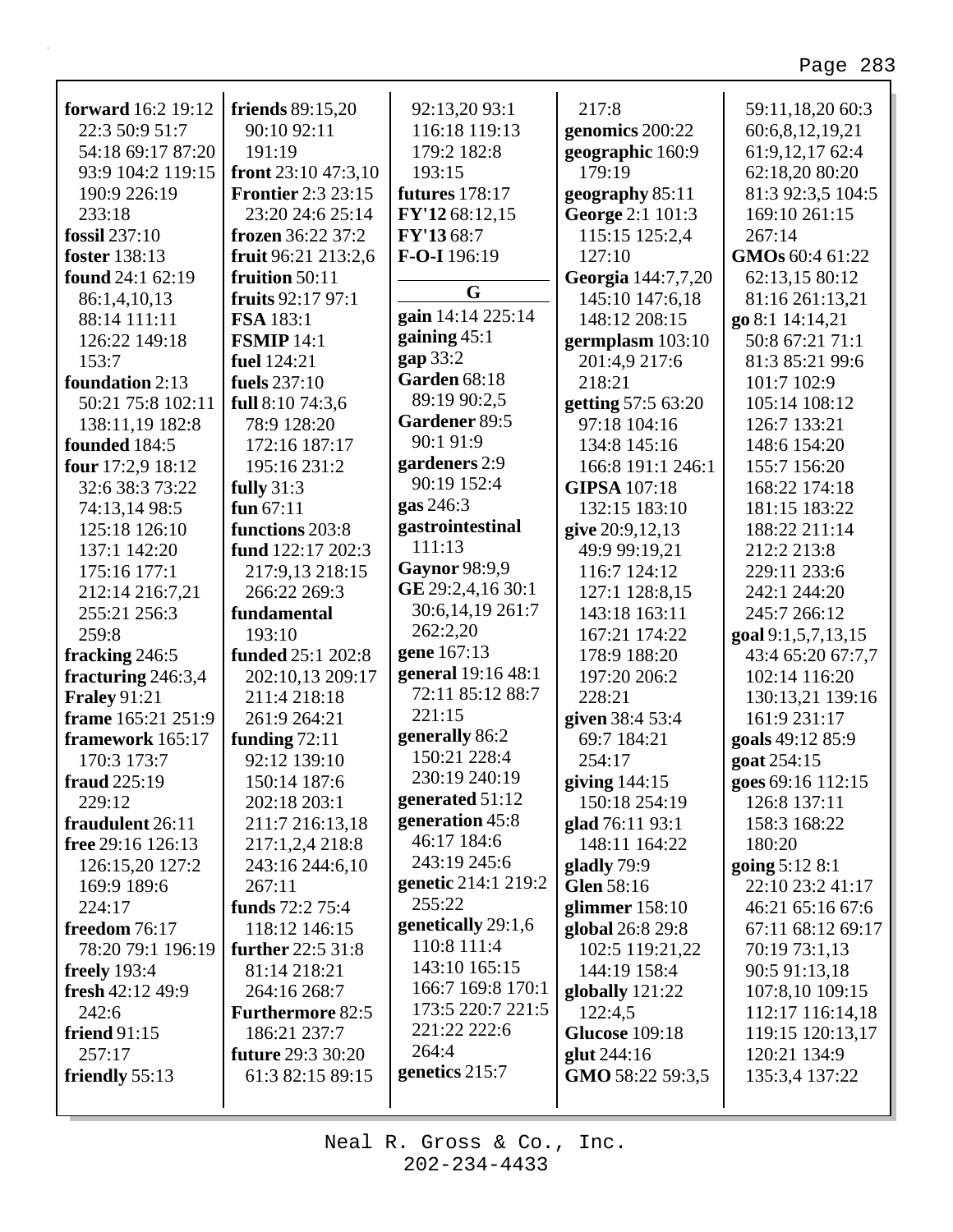| 138:4,8 139:18               | 231:8 233:20                          | 200:8 206:3 210:7                  | 84:20 86:20 88:7    | hall 99:13            |
|------------------------------|---------------------------------------|------------------------------------|---------------------|-----------------------|
| 141:9 148:6                  | 236:16 239:19                         | 212:19 231:19                      | 144:19 153:3,7,12   | halt 30:15            |
| 151:11 155:5                 | 242:16 252:19                         | 232:19,22 234:11                   | 153:22 155:12,20    | Hamilton 93:3         |
| 156:20 157:13                | 253:14 254:21                         | 245:12 259:21                      | 172:2,18 174:7      | Hamm 1:18 98:18       |
| 166:11 167:10,15             | 255:19 267:22                         | 269:16                             | 184:7,22 185:10     | 98:19 135:16,17       |
| 169:12,13,19                 | 269:17                                | greater $103:1$                    | 185:15,17 186:11    | hampered 119:15       |
| 178:20,20 182:5              | gotten 46:20 100:8                    | greatest 145:10                    | 187:9,18 188:4      | hand 52:3 157:3       |
| 190:17 191:22                | 199:16 232:19,22                      | greatly 87:2 100:4                 | 189:12,15,19        | 219:16                |
| 192:12 200:9                 | 242:16 269:16                         | 241:17                             | 204:11 208:1        | handbook 52:21        |
| 212:22 223:10                | government 12:4                       | green 2:9 138:6                    | 263:16              | 55:6,22 56:4          |
| 224:17 226:6                 | 78:1 80:20 81:17                      | 152:1,2,3 157:11                   | growing 18:3 27:13  | 159:16                |
| 239:17 242:1,18              | 81:21 82:8 221:14                     | 171:13 252:3                       | 27:14 32:5 35:3     | handful $111:3$       |
| 245:17 246:18                | 221:16 260:18                         | Greene 1:17 33:22                  | 78:13 85:5,8        | 112:9 170:20          |
| 247:6 253:16,17              | 261:9 264:21                          | 108:6,7 127:19                     | 91:16 120:12        | handle 21:13 183:5    |
| 255:4                        | GPS 121:5                             | 211:1,1,11                         | 155:4 174:12        | handled 249:12        |
| goings $67:22$               | grade 226:3,3                         | Greenhouse 174:8                   | 185:2,6 189:16      | handlers 10:18        |
| gold 45:3 121:17             | graduated 48:3                        | greens $90:15$                     | 209:22 210:3,5      | 21:2,16,18 117:15     |
| golden 217:16                | graduates 242:19                      | grew 241:19                        | 217:20 236:19       | 119:12 122:4          |
| <b>Goldman 2:8 70:5</b>      | Graf 97:6,6 177:16                    | grocery 24:2                       | 262:2               | handling $85:15$      |
| 88:22,22 89:1,3,4            | grain 83:3,3,8,10                     | 227:21                             | grown 11:6 44:16    | hands 188:22          |
| 91:4,7 99:2                  | 132:15 170:12                         | Grossly 228:8                      | 209:4 264:2         | 193:19                |
| good 5:3 14:22               | 226:3                                 | ground 125:11,17                   | 265:10 266:14       | Hanson 2:10           |
| 15:14 16:9 19:9              | grains 81:7 225:21                    | 125:19 126:2,6                     | grows $44:5$        | 232:15 253:6,14       |
| 26:15 31:13 34:13            | 242:5                                 | 145:9 161:2                        | growth 39:15 41:7   | 259:19,22             |
| 36:13 38:6 42:7              | grant 13:13 94:13                     | group 7:8,12 18:14                 | 74:9,16,17 109:5    | happen 57:11 63:1     |
| 47:4,21 50:15,16             | 203:10 205:13                         | 23:9 31:17 67:2                    | 120:18,20 122:18    | 85:9 134:9 253:12     |
| 58:6,10 64:2 65:2            | 233:13                                | 76:20 80:17 94:1                   | 177:8 193:15        | happened 71:13        |
| 66:15 69:20 70:6             | grants $13:14,20$                     | 108:17 135:22                      | 209:19 215:4,20     | 77:21 190:2,14        |
| 75:22 76:6 78:22             | 14:1,9 49:7                           | 137:5 140:2 141:7                  | 241:16              | happening 199:13      |
| 84:11 91:14,19               | grass 168:9 169:9                     | 207:2 216:10                       | Guernsey 256:4      | 209:20 246:6          |
| 92:5 97:21 98:14             | 170:11,14                             | 222:12 233:2                       | guess 56:9 84:1     | happens $72:15$       |
| 98:18 102:10                 | grateful 86:12                        | 234:20                             | 88:22 99:9 107:1    | 221:6                 |
| 103:2 118:4                  | 174:14 192:1                          | groups 103:22                      | 137:19 144:8        | happy 5:6 50:22       |
| 124:10 125:16                | gratifying 34:2                       | 160:4 175:15                       | 150:21 151:13       | 57:17 115:2           |
| 128:4 131:11                 | grave $35:7$                          | 216:7 250:17                       | 198:22 266:21       | 135:21 191:19         |
| 132:1 134:16                 | grazing $164:11$                      | grow 15:4 44:4,20                  | 267:1               | 198:20 214:15         |
| 135:16 137:18,19             | great 6:11,12 10:7                    | 48:12 75:14 90:3                   | guidance 38:15,20   | 223:5 268:6           |
| 139:4 144:6                  | 15:16 25:2,21                         | 90:15,16 103:11                    | 39:2,5,16 53:1,9    | hard 21:22 132:18     |
| 145:13 154:2                 | 39:15 47:7 48:10                      | 105:3 122:11                       | 87:2,6              | 146:18 214:9          |
| 159:18,20 160:6              | 54:10 66:2 69:20                      | 123:21 136:6                       | guidelines 140:14   | 227:1 245:3           |
| 160:20 162:2                 | 72:13 89:15 92:9<br>93:7 100:8 108:21 | 170:7,13 208:1                     | guys 69:21 241:12   | 252:11 255:15         |
| 166:3,4 171:3                |                                       | 210:8 224:19                       | 257:19              | hardest 40:9          |
| 175:2,3 179:2                | 115:11 130:7,8                        | grower 44:12 187:6                 | G-E-L 192:3         | hardship $40:3,20$    |
| 184:2 191:16                 | 131:13 133:3                          | growers 29:20                      | H                   | hardworking<br>223:22 |
| 198:7 200:4<br>210:15 213:16 | 134:18 138:7,9<br>149:9 162:15        | 42:16,16 43:8,12<br>43:16 44:17,19 | hairy $65:20$       | hard-earned 195:9     |
| 222:16 226:9                 | 190:17 191:12                         | 46:9,16,16,17                      | half 12:5 28:9 45:5 | harm $109:7$ 199:3    |
|                              |                                       |                                    |                     |                       |
|                              |                                       |                                    |                     |                       |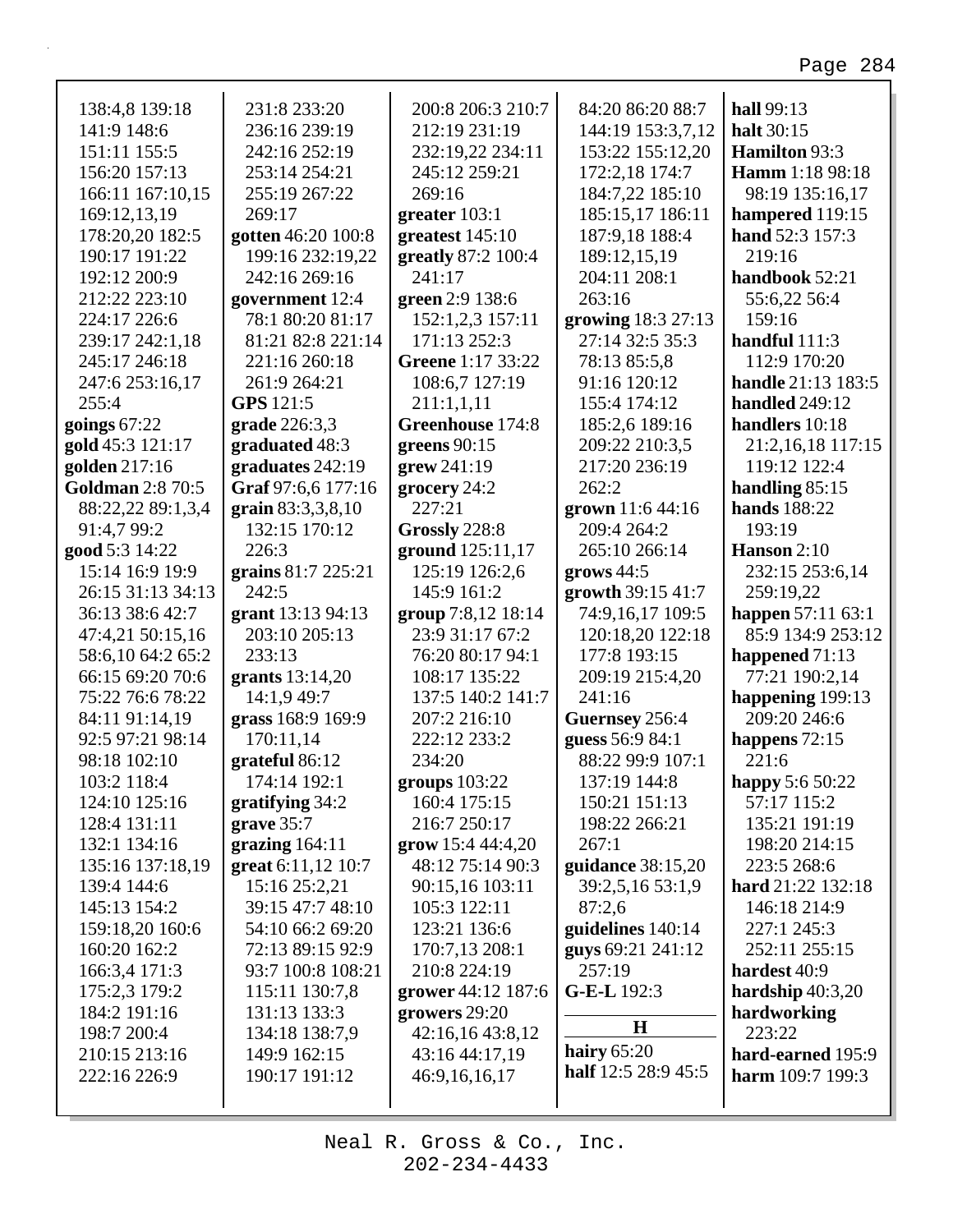| 220:21                  | 263:16                   | herbicide 61:13           | hit 40:8 210:5               | 206:18 213:16,19           |
|-------------------------|--------------------------|---------------------------|------------------------------|----------------------------|
| harmful $62:1,17$       | hearings 107:4           | 62:3                      | 268:6                        | 222:10,16 223:9            |
| harmonization           | heart $12:13$            | herbivorous               | hitting 69:2                 | <b>Hudson</b> 184:9,12     |
| 158:15 160:8            | hearts $43:15$           | 266:14                    | hold 24:7 76:4               | huge 73:12 88:9            |
| harmonize 235:21        | Heather 35:21 58:7       | <b>herbs</b> $24:6,12$    | <b>holders</b> 220:18        | 126:8 150:15               |
| 238:19                  | heavier 228:10           | <b>herd</b> 226:17        | holding $5:17$               | 242:6 243:14               |
| <b>Hartley</b> 96:14,15 | heavy $88:15$            | Herefords 255:5           | 108:20                       | 245:2                      |
| harvest 211:22          | heeding $80:21$          | <b>Hestvik</b> 1:18 97:21 | <b>Holland</b> 126:16        | human $62:2279:21$         |
| hat 70:18 72:1          | heightened 59:12         | 97:22 211:12,16           | Holstein 256:4               | 80:11 82:11                |
| <b>hats</b> 70:16       | held 32:14 66:11         | 212:4,5 213:14            | Holsteins 258:18             | 110:10 111:5               |
| haven $112:6$           | <b>Hello</b> 23:14 41:13 | hexane 110:12,12          | home 89:9 108:9              | 120:14 198:11              |
| hay 170:14              | 70:11 98:9 260:2         | 111:5                     | 145:3 156:15                 | humanity 91:12             |
| hazard 237:4            | help 9:4 10:18           | <b>Hey</b> 211:12         | 166:12                       | humans $81:13$             |
| head 198:16 222:19      | 12:17 46:4 54:16         | he'll 11:18               | honest 92:7                  | <b>humid</b> 149:8         |
| 223:5                   | 58:3 67:6 72:20          | hi 76:14 84:10            | honor 26:21 42:4             | hundred 10:22              |
| headed 10:10            | 75:13 95:21 97:11        | 93:19 95:12,16            | 89:3 91:9 218:7              | hundreds 112:16            |
| headquartered           | 102:17 103:5             | 96:3,14,19 101:9          | honored 43:2                 | 179:16 184:21              |
| 84:15                   | 104:19 122:17            | 108:14 148:9              | hook 247:13                  | hunger $62:7$              |
| headquarters 89:9       | 124:21 130:11            | 152:2 206:13              | <b>Hoop</b> 174:8            | Hunger-Free 48:19          |
| 163:2                   | 136:6 141:18             | 212:4 223:12              | hoops 256:14                 | 49:18                      |
| <b>heads</b> 254:6      | 142:21 146:16            | 245:15                    | hooray $91:1,3,5,6$          | hungrily 164:21            |
| health 31:3 33:17       | 147:22 152:16            | hiding $259:1,2$          | hope 26:2 36:11              | hungry 92:6                |
| 35:10 38:7 44:1         | 153:16 156:13            | high $49:893:3$           | 51:11 55:4 67:11             | hurdles $152:18$           |
| 49:14 62:17,22          | 158:13 164:22            | 124:14 154:3              | 138:2 175:22                 | 153:17                     |
| 78:22 79:12,21          | 185:16 186:17            | 194:1,20 225:5,6          | 209:16 219:5,8               | Hurricane 122:20           |
| 80:9 92:22 98:21        | 203:19 204:16,18         | 241:13 242:19,22          | 269:16                       | 156:7                      |
| 122:6 132:13            | 205:1 211:4              | 246:4 263:21              | hopefully 55:18              | hurt 236:13                |
| 135:20 138:20           | 213:13 217:10            | higher $61:18$            | 68:13,14 181:3               | husband 116:8              |
| 139:4 185:13            | 235:21 243:1,9           | 126:14                    | 232:16                       | 184:8                      |
| 266:16                  | 245:2 253:11             | highest $161:9$           | hoping $107:2,6$             | hydraulic 246:3,4          |
| <b>healthy</b> 27:13,16 | 267:10                   | highlight 33:7            | 134:1 150:18                 |                            |
| 48:19 49:18             | <b>helped</b> 117:19     | 119:3                     | 152:13                       | I                          |
| 184:19 263:21           | 173:19                   | highlighted 78:2          | Horizon 36:16,18             | <b>Idaho</b> 228:13 254:8  |
| <b>hear</b> 5:15 10:6   | helpful $55:1,10$        | highly 87:13,22           | Hornaday 138:6               | <b>idea</b> 44:21 57:9     |
| 15:13 16:7 19:5         | 57:20 88:2 97:17         | 174:7 194:7               | 157:21                       | 145:13 156:17              |
| 23:19 27:2 73:14        | 115:10 145:15            | 266:15                    | <b>hosted</b> 219:4          | ideally 219:21             |
| 73:17 84:5 91:1,4       | 146:6 205:9              | Hill 68:4,11 73:15        | <b>hosting</b> $7:13\ 51:11$ | <b>ideas</b> 51:12 66:8    |
| 91:5 103:13             | 209:10                   | hindering 78:16           | 163:15 213:17                | identified 54:19           |
| 119:19 124:10           | helping $13:19$          | hinders 239:2             | 234:21                       | 185:1,10 205:16            |
| 131:4 162:21            | 15:22 16:1,20            | hip $91:1,1,3,3,5,5,6$    | hot 149:8                    | 217:9                      |
| heard $65:572:3,16$     | 42:16 78:17 157:1        | 91:6                      | hour 168:16                  | identify 16:21             |
| 74:18 114:14            | helps $104:14$           | hired 74:12,13            | hours 73:22 89:20            | 166:6 217:5                |
| 115:19 158:13           | 153:19                   | <b>hires</b> 168:21       | 178:8                        | identifying 204:22         |
| 231:6 234:5 241:4       | Hen 2:1 125:10           | <b>historic</b> 50:8 64:4 | house 11:15 169:6            | <b>identity</b> 13:6 35:10 |
| hearing 163:16          | hens $125:11,16,19$      | historical 149:13         | 174:8                        | 162:9                      |
| 195:17 233:18           | 126:3,4,6,17             | historically 226:22       | <b>HS</b> 36:4               | ignited 219:5,8            |
| 246:15 248:21           | 127:2,3,17               | history $213:12,13$       | Hubbard 2:10                 | ignore 79:19               |
|                         |                          |                           |                              |                            |
|                         |                          |                           |                              |                            |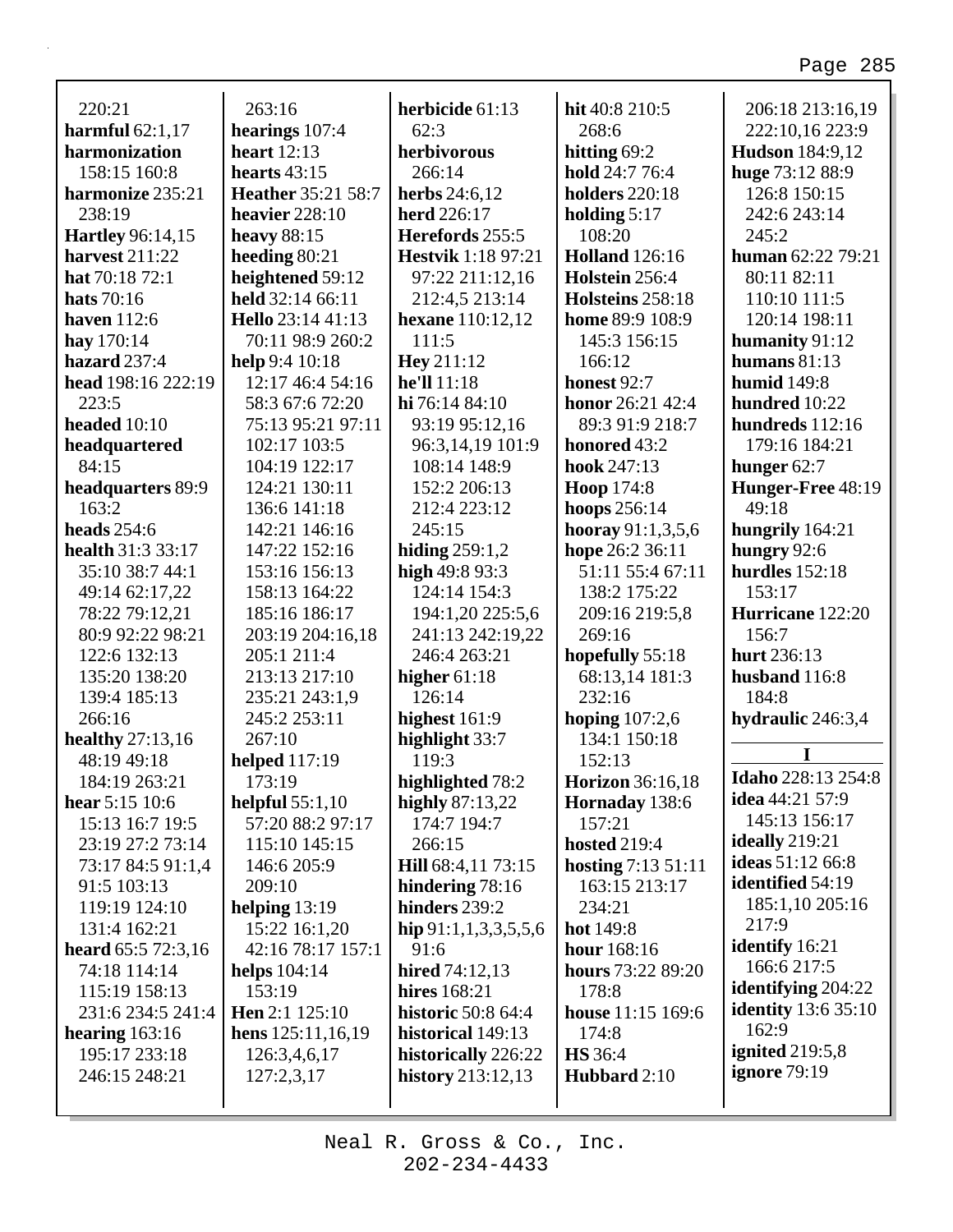| ignored 111:9              | 127:1 130:20             | includes 79:22       | <b>India</b> 225:19        | information 7:9          |
|----------------------------|--------------------------|----------------------|----------------------------|--------------------------|
| illegal 228:9              | 132:5,7 133:13,20        | 80:13 83:18 139:8    | Indian $121:1$             | 11:2,7 40:15             |
| illness $167:4$            | 134:5, 11, 22, 22        | 171:13 220:8         | Indians 122:2              | 53:10,16 55:14           |
| immediate 111:22           | 146:9 147:6,11           | including $15:526:8$ | indicated 37:18            | 95:3,6,18,22             |
| 220:21                     | 178:2 185:4 189:3        | 33:13,21 50:1        | 118:12                     | 96:22 97:4,15,16         |
| immediately                | 197:20 199:22            | 55:3 87:22 88:4      | indicates 37:21            | 97:16 98:11,12           |
| 166:17                     | 213:18 215:16            | 172:15,20 191:20     | 110:6                      | 100:8 116:15             |
| immigrant 144:21           | 217:2,21 218:17          | 219:6,11 220:2,22    | indisputable 222:2         | 117:14 119:5             |
| immune 80:14               | 222:5 223:8 236:4        | 235:5 254:20         | individual 53:5            | 120:3,8 121:2            |
| <b>impact</b> 11:21 40:16  | 238:21 256:15            | inclusion 8:17       | 57:5 133:7 183:13          | 122:13 142:5             |
| 80:13 82:11 88:1           | importantly 111:16       | <b>income</b> 174:13 | 231:2 268:11               | 146:6 178:12             |
| 157:5 214:10               | imported 241:1           | 178:19,20            | individuals 32:4           | 179:6 180:8              |
| 245:19 247:3               | 250:3 251:11             | incoming $227:13$    | 230:21                     | 185:20 188:11,17         |
| impacted 247:8             | imports $225:18$         | inconsistencies      | <b>indoors</b> 112:13      | 188:20 192:17,21         |
| impacts 226:11             | <b>imposed</b> 176:10    | 54:21                | industrial 77:10           | 193:18 196:19            |
| 246:9 250:20               | imposing $40:19$         | incorporate 60:21    | 228:5                      | 213:8,11 239:10          |
| 265:12                     | impressive 32:21         | 162:15               | industry 12:16             | 254:13 259:7             |
| <b>impede</b> 193:15       | 177:8                    | incorporated 55:21   | 14:10 16:1 21:22           | 269:17                   |
| imperative 118:6           | improve 16:7,8           | incorporating        | 24:21 31:20 32:2           | informed 29:18           |
| implement 31:1             | 45:11 49:14              | 60:11 237:16         | 32:5 33:7 36:2,15          | 117:15                   |
| 87:9 253:21                | 114:11 265:7             | increase 8:19 38:1   | 37:6,19 39:14,21           | infrastructure           |
| 256:11,17 258:5            | improved 141:20          | 41:10 43:5 61:13     | 44:5,20 48:2,6,10          | 149:12 217:18            |
| 258:12                     | 158:18 159:15,17         | 65:17 97:12          | 50:9 58:18 59:5            | ingredient 235:14        |
| implementation             | 173:13                   | 130:15 176:5         | 59:19 60:7 61:6            | ingredients 25:15        |
| 38:16 40:21 41:5           | improvement 73:4         | 266:2                | 61:11,15,20 62:6           | 26:4 52:6 54:15          |
| 51:18 121:18               | 138:14 191:10            | increased 13:15      | 62:12,22 74:9              | 59:10 60:9,17            |
| 124:13 141:2               | improvements 14:1        | 39:1 52:18 61:16     | 75:8 78:9,10               | 109:16 110:2             |
| 259:16                     | 22:5 142:16              | 62:3 97:16 119:19    | 81:20,22 82:7              | 111:6 112:6              |
| implemented 31:7           | 172:14,19                | 150:14 176:7         | 97:20 112:8                | initially 195:1          |
| 83:14 182:18               | improving 72:13          | 245:10               | 120:12 144:12              | initiate 49:22           |
| 183:11 199:10              | inadequate 262:3         | increases 167:10     | 146:8 166:3                | 264:17                   |
| 248:16                     | inadvertent 29:21        | increasing 58:22     | 178:13,18 182:22           | initiated 198:4          |
| implementing               | inappropriately          | 62:10 102:15         | 193:14,16 215:5            | initiative 49:14         |
| 72:21 122:8 220:8          | 110:18                   | 109:5 116:20         | 217:20,22 220:2            | 94:12,18 101:14          |
| <b>implies</b> 77:12 83:18 | inaugural 163:16         | 214:22               | 220:22 229:7               | 136:11 141:2             |
| importance 69:8            | incentive 88:8           | increasingly 59:13   | 246:7 258:7                | 148:17 153:6,21          |
| 73:10 200:8 201:8          | incentives 46:7,12       | incredibly $51:1,8$  | industry's 109:4           | 172:15 233:15            |
| important $7:159:6$        | 96:12 101:19             | 146:9 155:19         | infallible 198:11          | initiatives 20:11        |
| 9:8,11 14:21 18:2          | incident 41:1            | incur 194:22         | <b>infant</b> 110:15 111:8 | 116:16 117:5             |
| 21:3,15 26:13              | <b>inclined</b> 219:14   | incurring $221:7$    | infiltration 238:11        | injuring $227:18$        |
| 31:9 37:16 39:19           | <b>include</b> 7:7 49:19 | indefinite 9:17      | inflammatory               | <b>inland</b> 266:13     |
| 40:7 42:8 43:14            | 114:7 181:4              | independence 1:12    | 194:4                      | innovation 177:9         |
| 44:8 46:4 56:4             | 202:17 234:8             | 184:19               | inflation $225:1$          | <b>input</b> 14:20 19:12 |
| 60:2,4 67:21               | included 68:19           | independent 36:21    | influence $214:10$         | 67:13 133:15,18          |
| 75:10 116:19               | 78:10 160:22             | 77:15 78:7 79:16     | 239:11                     | 133:20 134:10            |
| 117:20 118:1,19            | 179:17 201:19            | 82:1 221:14 222:4    | inform 17:17 57:10         | 199:18 200:13            |
| 122:9 126:10               | 258:18                   | <b>index</b> 254:19  | 118:22                     | 205:11 264:13            |
|                            |                          |                      |                            |                          |
|                            |                          |                      |                            |                          |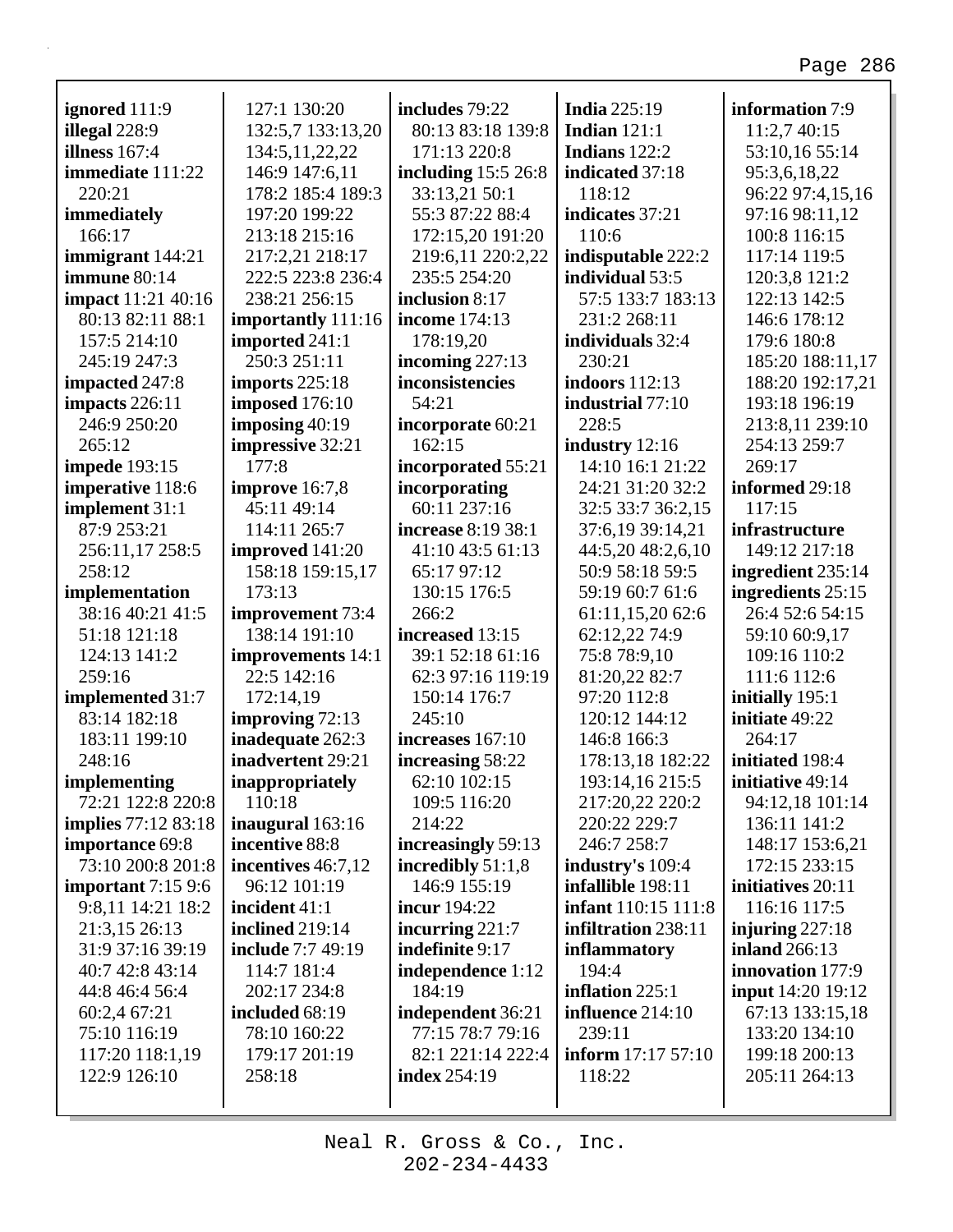|                            | <b>intake 99:12</b>       | introduced 123:10               |                                  | <b>Joe 98:9</b>           |
|----------------------------|---------------------------|---------------------------------|----------------------------------|---------------------------|
| 267:1 268:3                |                           | 123:10 233:5                    | 112:22 113:14,21<br>120:5 151:12 |                           |
| inputs $134:22$            | integral 21:18            |                                 |                                  | Joe's 181:5               |
| 238:22 239:8               | integrate 146:3           | introduces 40:1                 | 166:10 203:6                     | John 2:16 148:7           |
| 266:15                     | integrated 121:2          | 193:12                          | 243:14 246:2,11                  | 165:3,6 170:6,6           |
| <b>insect</b> 61:13        | 124:1                     | introduction 52:20              | 246:15 247:17                    | 232:13 234:15             |
| insects $62:1$             | integrating 268:10        | 73:6                            | 262:8 267:14                     | joined 36:16              |
| inside 197:2               | integrity 19:19           | <b>Introductions</b> 4:2,7      | <b>issued</b> 26:9 39:6          | joining 76:9              |
| <b>insider</b> 159:16      | 21:12 22:1 26:3           | 4:15,20                         | 192:16 198:13                    | joint 107:3               |
| inspect 20:22              | 39:18 59:6 162:2          | introductory 9:21               | <b>issues</b> 19:5 25:9          | <b>Joji</b> 87:16         |
| inspected 228:16           | 205:22 214:11             | 16:20                           | 38:16 66:13,19,20                | judge 198:18              |
| inspection 98:22           | 260:17,19 261:1,5         | invaluable 17:22                | 66:20,21 76:22                   | judgment 239:20           |
| 121:8 132:13,15            | 262:14 263:5              | inventories 40:10               | 84:21 88:3,5                     | Juice 48:4                |
| 135:20                     | 264:9 265:7 266:9         | invested 15:20                  | 106:10 116:15                    | <b>Julia</b> 2:21 41:18   |
| inspections 148:20         | intellectual 219:11       | 216:2                           | 120:12 133:14                    | 47:19,22 50:14            |
| 195:3                      | intended 77:6             | investigate 229:12              | 134:2 137:12                     | Julie 96:14 136:8         |
| inspector 161:21           | 83:11                     | investigated 229:16             | 205:21 224:18                    | jump 256:13               |
| 171:9 221:15               | intense 77:14             | investigating $21:11$           | 234:8 240:1                      | jumped 153:7              |
| inspectors $74:12,14$      | intensify 216:5           | investigation                   | 245:18 248:11,12                 | <b>June 55:9</b>          |
| 74:15                      | <b>intent</b> 193:6 202:1 | 239:18                          | 252:15 260:22                    | justice 219:5,14,19       |
| inspired 33:1              | 265:20                    | investigators 229:8             | 261:6 265:1 268:6                | 224:8                     |
| <b>install</b> 166:18      | interest 31:4             | 229:16                          | <b>items</b> 59:18               | justification 78:3        |
| instance 106:13            | 150:14 184:15             | investment 38:10                | it'd 268:9                       |                           |
| instances 53:5             | 193:21 222:2              | 41:9 116:17                     | <b>It'll 23:11</b>               | K                         |
| 199:3                      | 254:3                     | 118:22 119:5                    |                                  | <b>Karen 3:18 138:5</b>   |
|                            |                           |                                 |                                  |                           |
| instant 86:21              | interested 13:3           | 120:22 122:9                    | ${\bf J}$                        | 148:5,9                   |
| instantly 226:5            | 21:4 26:1 65:8            | investments 215:18              | jacketed 51:1                    | <b>Karine 2:5 70:3</b>    |
| <b>institute</b> 2:11 3:14 | 248:13                    | 216:21                          | <b>James</b> 33:22               | 76:13,15 82:17            |
| 17:5 94:8 101:12           | interesting 150:2         | involved 26:1 45:8              | Japan $25:10$                    | Karri 3:11 165:4          |
| 108:17 136:21              | 258:17                    | 137:4,12 146:20                 | <b>Jaydee</b> 2:10 232:15        | 171:2,4 174:16            |
| 200:15 218:6,11            | interests 10:10           | 158:19 217:14                   | 253:10 259:14,18                 | 183:19,20                 |
| 218:13 224:3               | 218:1 220:2               | 246:1                           | <b>Jefferson</b> 1:11 2:19       | <b>Kastel 2:11 206:18</b> |
| 231:7                      | international 31:9        | involves 67:2                   | 240:8 244:8                      | 223:18,21 224:2           |
| institution 69:2           | 96:7,17 102:12            | 123:12 203:6                    | <b>Jenny 98:15</b>               | 231:21                    |
| instruction 192:16         | 122:12 160:6,13           | <b>IOIA</b> 171:9               | <b>Jersey</b> 256:4              | Katherine 36:1            |
| 192:20                     | 161:22 236:2              | <b>Iowa</b> 2:12 23:16          | <b>Jill</b> 1:16 34:1            | <b>Kathleen</b> 4:5 7:18  |
| instructions 46:20         | 239:2                     | 206:22 207:8,14                 | 233:22 234:1                     | 64:1 73:9                 |
| 53:1 143:18,19             | Internet 188:18           | 208:1,14 210:8,16               | $\text{Jim } 2:21 \, 148:7$      | <b>Katie 95:16</b>        |
| insurance 68:21            | interpretations           | 211:7 213:3                     | 158:4 162:14                     | <b>Katy 2:9 138:5</b>     |
| 123:9, 11, 14, 17, 19      | 39:4 57:2                 | Iowa's $211:3$                  | 163:18,20                        | 152:1,3                   |
| 124:11 142:6,17            | intimidated 114:13        | <b>Irene</b> 122:20 156:7       | job $66:15,1772:13$              | keen 193:21               |
| 146:11,17,20               | intramural 17:11          | 190:18 191:5                    | 74:4 89:18 133:3                 | keep 26:12 45:14          |
| 172:20 173:2               | introduce 8:3 9:20        | irradiated 264:3                | 139:4 166:3 188:9                | 72:12 90:12 99:17         |
| 182:10,14 185:13           | 11:18 90:9 93:17          | issuance 53:18                  | <b>jobs</b> 32:6 38:3            | 118:20 119:11             |
| 208:17 211:17              | 101:7 108:4 131:6         | <b>issue</b> 35:15 43:3         | 73:14,14,18 74:3                 | 120:21 134:4,18           |
| 212:6,12 213:9             | 135:9,12 206:11           | 53:10,11 103:19                 | 74:5,5,6 78:20                   | 158:17 161:8              |
| <b>insured</b> 209:7,7     | 210:21 211:14             |                                 | 144:18 210:8                     | 162:5,6 174:22            |
| 212:8,10 213:13            | 212:3                     | 104:22 105:8,10<br>106:2 107:12 | 236:13 241:20                    | 176:12 195:1              |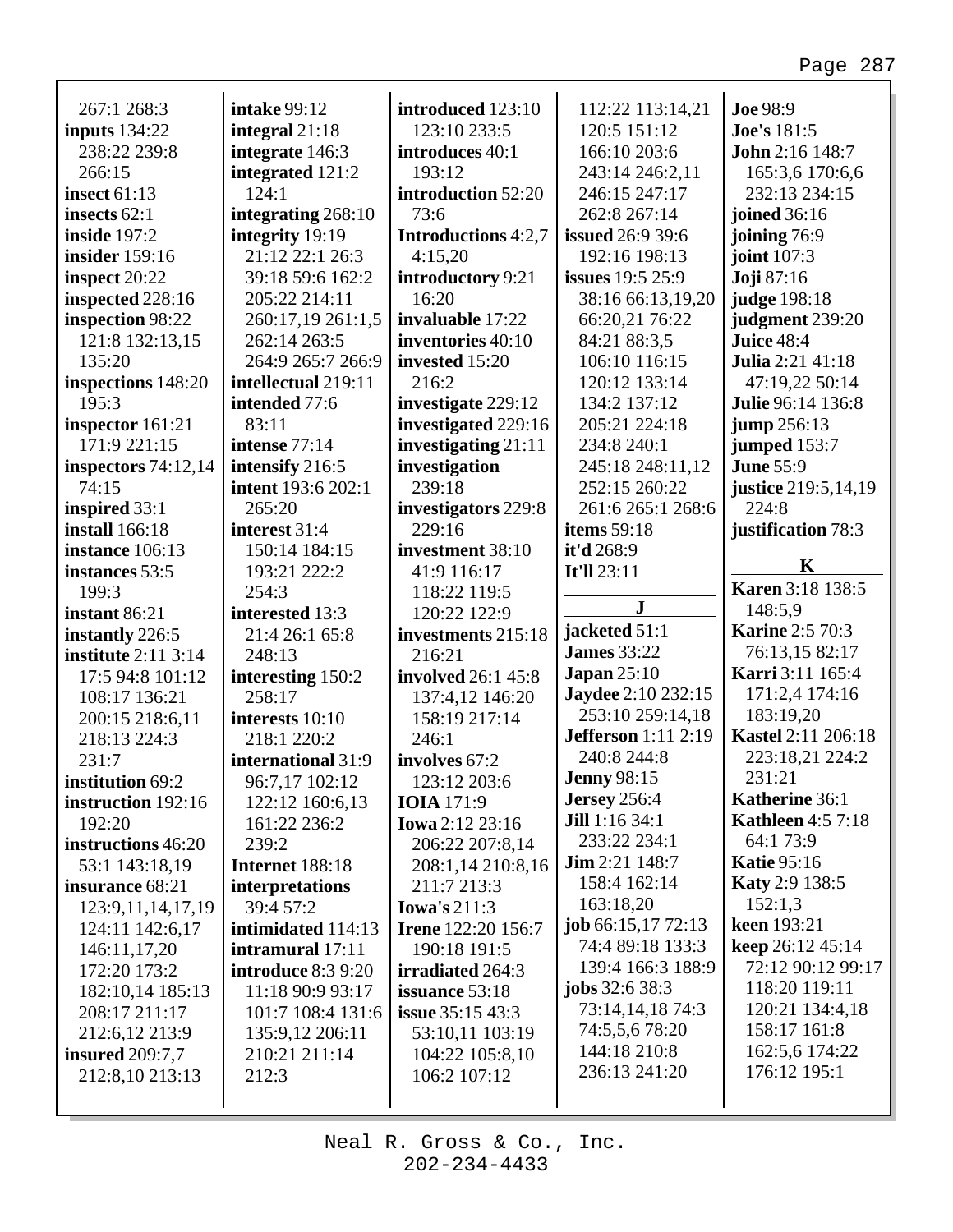| 210:16 244:6             | 216:19 222:18,20     | Lady's 49:13              | 229:8,10                   | 158:2 174:18               |
|--------------------------|----------------------|---------------------------|----------------------------|----------------------------|
| 250:16 256:6             | 223:4,8 232:11       | lags 215:19               | lawmakers 145:12           | level 80:17 139:3          |
| 258:6                    | 233:4 244:12         | laid 35:15                | laws 225:16                | 146:2 160:14,15            |
| Keepers 2:8              | 247:15,22 248:9      | lamb $165:12$             | lawyer $192:3$             | 164:14 178:14              |
| keeping $25:20$          | 249:17 250:9,14      | 170:11,20                 | laying $205:8$             | 225:6 226:12               |
| 29:15 120:17             | 250:15 251:14,20     | lambs 170:13              | lead 24:13 87:7            | 244:20                     |
| <b>Kelly</b> 1:23 15:1   | 252:13,18,22         | LaMoure 171:6             | 121:18 177:14              | levers $92:4$              |
| 36:1 41:19 47:19         | 255:11,15 256:13     | land 80:7 145:4,5,7       | leader 70:8 94:9           | liaison 84:20              |
| 50:15,15,17 54:3         | 258:6,7,12,14        | 168:13 169:16             | 96:11 101:10,18            | liaisons 160:6             |
| 56:18 120:6              | 259:7,10 267:3,5     | 171:8 185:13              | 104:20                     | librarian 95:20            |
| <b>Kevin 35:20</b>       | 267:6,22 268:5       | 241:17 244:4,15           | <b>leaders</b> 32:2 43:10  | Library 95:4               |
| key 30:13                | knowing $164:17$     | 245:4,7                   | leadership 11:17           | <b>licensed</b> 197:14     |
| kick $225:1$             | knowledge 141:4      | lands $66:4$              | 24:7 184:19                | licensing $161:22$         |
| kids 48:20 49:18         | 148:2 154:7          | landscape 117:21          | <b>leading 24:5 37:2</b>   | 197:13                     |
| 93:4                     | 259:17               | <b>Lange 96:19,19</b>     | 166:4 190:3                | life 89:12 166:15          |
| kind 110:11,14           | knowledgeable        | language 182:5            | leapfrog $169:15$          | 227:22 237:5               |
| 141:15 146:6             | 29:17 198:9          | 201:19 259:20             | learn $19:1$               | lifelong $254:3$           |
| 148:21 199:12            | known 81:15          | <b>Larabee</b> 2:12 148:8 | learning $64:792:21$       | <b>Life's</b> 110:3        |
| 229:1,8 243:7            | 242:22               | 165:4 171:1               | leave 92:14 176:11         | <b>light</b> 18:1 88:4     |
| 247:10,17 255:18         | knows 52:1 54:12     | 206:21,22 211:6           | lecture 178:9              | 221:13                     |
| kinds 97:4 156:19        | 174:9                | 212:22                    | led 51:19                  | like-minded 76:21          |
| <b>knew</b> 168:1        | Knudsen 48:4,7       | large 44:7,16 81:22       | <b>Lee</b> 191:6           | limit 23:11 47:9           |
| <b>Knight</b> 257:18     | <b>Korea</b> 25:10   | 114:8 127:15              | left 45:16,18 47:12        | 144:1 221:11               |
| <b>know</b> 9:10 $15:19$ | Kosco 1:19 36:3      | 225:19,20 255:4           | 51:21 70:1 101:7           | limitation 145:22          |
| 22:12 30:1 35:7          | 94:19,19 102:3,3     | largely $220:1$           | 142:15 167:22              | limitations 119:7          |
| 42:9 50:11 52:3          | <b>Kristina</b> 2:10 | largest 27:17 36:18       | 202:14                     | limited 6:10 55:3          |
| 54:2,3,13,15             | 206:17 212:20        | 42:10 123:7 152:6         | leftovers 71:2             | 62:16 120:2 172:4          |
| 55:19 58:2 65:1          | 213:19 222:9         | 171:19 181:10             | legal 76:19 111:9          | 201:1,4 267:4              |
|                          | Kroger's 27:9        | <b>lasted</b> 216:18      | 228:11                     | limiting $9:8,11$          |
| 68:17 71:18,19           |                      |                           |                            | <b>limits</b> 177:22       |
| 72:7,22 73:5,14          | kudos 124:13         | lastly 26:6 35:18         | legally $197:15$<br>225:10 |                            |
| 74:9,10,20 75:2,7        | 161:11 162:12        | 56:12 124:12              |                            | 267:11                     |
| 75:8,11 80:12            | L                    | 147:12 189:15             | Legislative 200:5          | <b>Lindsey</b> 2:22 165:4  |
| 83:16 91:22 93:22        | label 19:20 21:10    | 239:4 265:8               | legitimize $117:19$        | $171:1$ $174:17$           |
| 100:1 104:9,17           | 46:12 59:7 89:8      | late 15:16 36:15,20       | lend 63:5 225:12           | 183:19 184:3               |
| 105:15,17 133:1          | 109:4,8 112:4        | 76:9 190:1,20             | lengthy $53:20$            | line $24:15\ 251:1$        |
| 133:11 134:6,15          | 113:2 224:6,7        | 191:2,7 224:22            | <b>Leslie</b> 2:8 3:20     | <b>lines</b> 82:11         |
| 141:17 142:2             |                      | 243:19                    | 63:14 70:2,4,11            | lineup $223:15$            |
| 145:9 146:13             | 262:5                | latest 33:12,17           | 76:3 88:21,22,22           | link 106:21                |
| 149:9,11,14              | labeled 13:11 71:16  | 37:20 81:2                | 89:2,2,4 93:3              | <b>linked</b> 106:19       |
| 150:20 151:2,5,11        | 112:2 250:4          | Latin $62:8$              | 120:10 159:9               | 257:17                     |
| 151:18,18 155:4          | 251:12               | launch $85:21$            | lessen $92:3$              | links 106:7                |
| 156:8,20,21 157:3        | labeling 13:7 40:6   | laundering 229:2          | letter $205:10$            | <b>Lipson</b> $1:12,145:3$ |
| 160:11 164:12            | 46:6                 | <b>Laura</b> 2:2 101:2    | letting $125:9$            | 5:4 16:19 22:7             |
| 172:4 185:10             | labels $40:10$       | 115:15,18 125:2           | let's 46:14,15,17          | 63:15,18 93:10             |
| 188:19 189:6             | lack 215:2 226:10    | law 2:23 111:18           | 49:13 61:10 85:10          | 99:7 100:18 102:8          |
| 190:13 191:2,9           | 244:16 263:8         | 197:10,15 198:18          | 86:22 93:8,9               | 107:15,20 108:1            |
| 199:6 207:9              | lacked 78:4          | 225:10 227:2              | 142:18,19,21               | 108:12 115:7,12            |
|                          |                      |                           |                            |                            |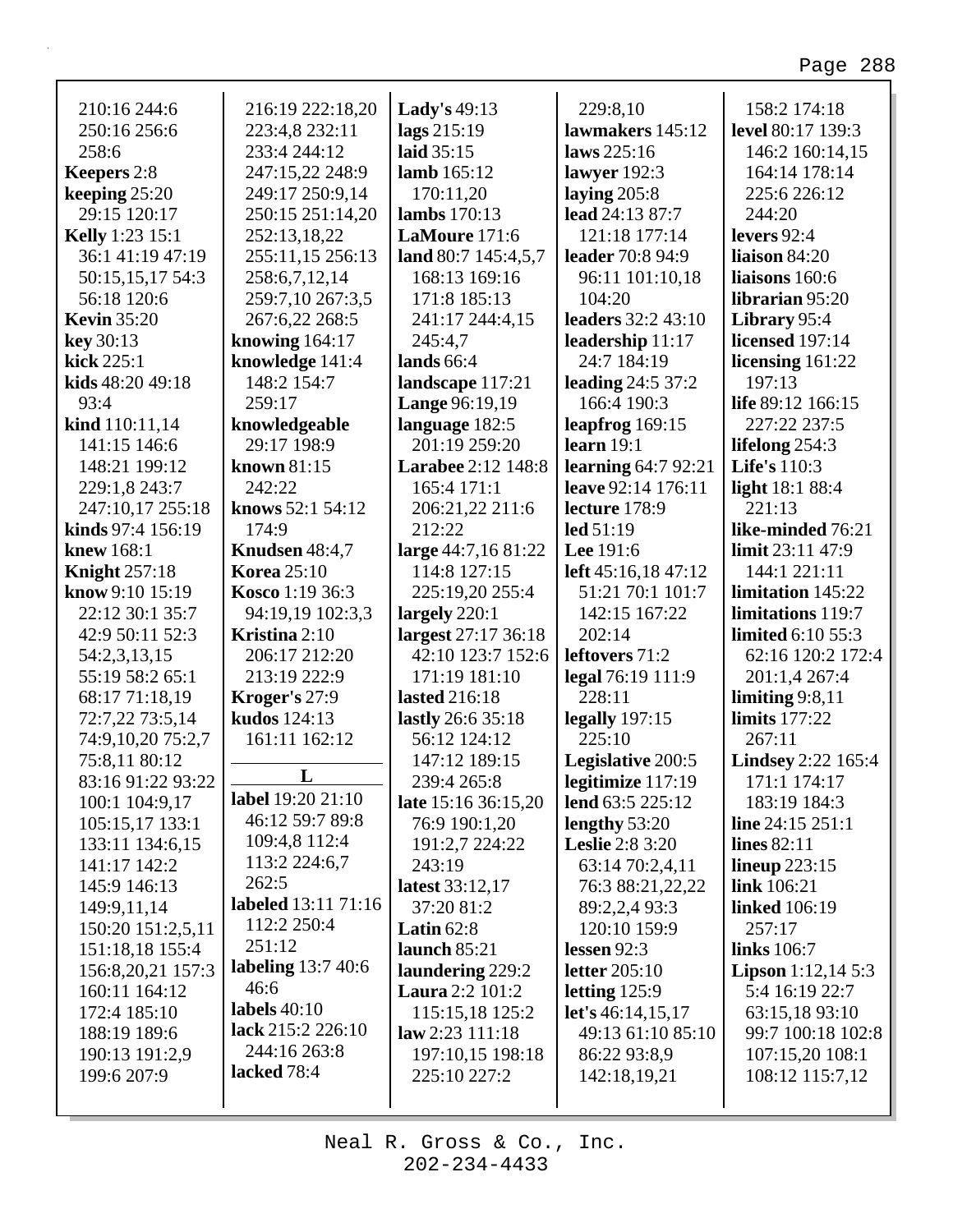| 115:14 125:1                | 269:12                       | longer 81:17 92:17         | 208:2 209:13              | 145:17                 |
|-----------------------------|------------------------------|----------------------------|---------------------------|------------------------|
| 127:10,13,21                | listens 42:7                 | 116:6 124:3                | 219:5 225:5 242:2         | major 19:21 21:7       |
| 128:5,9,13 130:3            | lists 57:18 189:5            | 155:15 167:19,21           | 245:19 246:16             | 27:8 28:12 123:4       |
| 133:9 157:18,22             | listserv $159:16$            | 177:14 182:1               | 248:17,21 250:11          | 153:14 201:1           |
| 163:18 165:2                | literacy 18:19               | 217:1                      | 252:20 268:17             | 215:4 246:9,9          |
| 170:6,15,22                 | literature 34:15             | Longhorn 255:5             | lots 20:6 42:15 80:6      | 256:3 259:12           |
| 174:16 175:2                | 113:20 138:22                | long-term 38:7             | 250:17 259:7              | majority 83:10         |
| 181:15,19 182:1             | litmus 260:17                | 44:1                       | 267:4                     | 108:18 183:12          |
| 183:17 190:12               | <b>little</b> 5:13 7:19 9:15 | look 16:2 22:3 30:4        | Lotti 2:12 138:5,7        | making 21:8 23:6       |
| 191:11,13,20                | 9:16 10:13 12:3              | 50:9 67:20 68:8            | 138:9 143:16              | 57:11 80:16 90:20      |
| 198:21 199:14               | 23:3 34:16 75:12             | 84:2 111:1 120:19          | love 15:13 84:5           | 90:20 97:18 104:9      |
| 200:2 206:3,16              | 76:9 105:9 108:9             | 138:8 146:11,19            | 103:3 105:6               | 113:3 117:15           |
| 210:18 211:14               | 112:14,14,17,18              | 190:8 222:17               | 151:16                    | 168:3 171:11           |
| 212:2,19 213:15             | 131:18 148:12                | 248:20 252:2,21            | Lovera 2:13 232:14        | 178:17 185:20          |
| 222:8,11 223:7,10           | 153:16 163:20                | 253:3 258:1,2,15           | 245:13,15,16              | 200:17 203:19          |
| 223:14 231:19,22            | 170:8 180:7 225:1            | <b>looking 8:19 19:2,5</b> | 251:13 253:5              | 205:9 227:8 239:6      |
| 232:9 233:22                | 251:9 262:4                  | 19:12 59:13 87:20          | low $88:1 153:18$         | 260:22                 |
| 234:11 240:3                | live 37:6 77:7 89:5          | 124:20 134:11,13           | 176:13 245:1,4            | Maltby $2:14$          |
| 245:12 251:8                | 116:3,5,9 171:12             | 145:1,4 155:5              | lower 61:19 114:4         | 174:18,20 175:3,4      |
| 253:4,6 259:14,21           | lives $67:10$                | 184:17 191:14              | 174:3                     | 181:17,21 182:2        |
| 260:1 266:18                | livestock 124:2              | 225:15 233:18              | lowering $244:15$         | <b>Malvitz</b> 136:8,8 |
| 269:8                       | 226:7,14,15 229:2            | loop $205:17$              | luck 69:20                | man 92:9               |
| <b>Lisa</b> $95:12$ $99:18$ | 238:13 251:2                 | lose 43:15 75:9            | lucky 154:11              | manage 21:13 48:7      |
| list 41:18 70:21            | 258:2                        | 155:13                     | lucrative 31:8            | 96:5 244:21            |
| 72:2 74:21 75:20            | living 83:22 125:20          | losing $81:1$              | lumped 159:5              | managed 161:7          |
| 75:22 109:21,22             | LLP2:6                       | loss 35:16 80:13           | lumper 158:19             | 226:20                 |
| 114:8 137:22                | <b>loan</b> 186:9            | 123:4 189:10               | lunch 128:17              | management 87:22       |
| 239:7 255:8 263:7           | loans 186:5,12               | 226:1                      | 131:16                    | 98:1,2 139:12          |
| 263:12 264:6,15             | lobbying $76:19$             | losses 212:11 221:8        | <b>Lusher 2:22 184:3</b>  | 140:11 142:22          |
| 265:6                       | local 43:17 78:13            | lost 69:8 71:14            |                           | 146:15 173:16          |
| <b>listen</b> 5:12 14:19    | 78:19 81:20 147:7            | 123:5 141:16               | M                         | 179:3 182:10,15        |
| 16:6 18:22 19:13            | 157:8 186:18                 | 190:19                     | mac 28:18                 | 212:5,7 237:18         |
| 37:15 48:17                 | 188:19 190:4                 | lot 8:14 20:17 22:2        | machinery 168:20          | manager 48:1 54:2      |
| listener 206:11             | 201:7,11 225:6,6             | 22:13 28:11 56:22          | magic $91:11$             | 95:13 96:11            |
| <b>listeners</b> 232:17,21  | localized 121:15             | 58:1,2 66:22               | magnitude 60:8            | 101:18 136:11          |
| 269:15                      | locally $103:17$             | 67:11,22 68:20             | main 6:7 81:4             | 158:5 163:1            |
| listening $1:45:7$          | 147:14                       | 69:1,11 73:4,14            | 137:1 139:2 172:6         | managers 65:15         |
| 8:2 9:19 15:8               | located 23:16                | 85:8 102:22                | <b>Maine 2:9 152:3,12</b> | 84:14 159:13           |
| 16:3,5 18:21                | 168:20 171:20                | 109:13 126:6               | 157:6                     | manages $5:22$         |
| 20:12 22:4,16               | locations 121:6              | 134:15 144:9,15            | <b>Maine's 157:5</b>      | managing 69:7          |
| 31:18 42:6 51:11            | logistically 189:6           | 145:19,20 148:16           | mainstream 146:5          | mandate 65:12          |
| 64:5,19 65:3                | long 18:5 35:9               | 149:11,13,17,20            | maintain 15:4             | 162:6 218:7            |
| 69:21 100:6 101:6           | 40:10 48:9 75:20             | 149:21 150:16              | 37:22 121:22              | mandated 49:17         |
| 115:9 116:11                | 145:19 158:20,21             | 153:14 154:5               | 146:10 147:3              | 201:13                 |
| 130:4 131:1                 | 193:19 194:9                 | 155:13 164:11              | 187:8 241:21              | mandating 262:20       |
| 163:16 192:14               | 208:5 216:12                 | 185:17 189:9               | maintained 30:6           | mandatory 121:15       |
| 213:17 260:6                | 264:6 267:18                 | 191:19 199:17              | maintaining               | manner 104:2           |
|                             |                              |                            |                           |                        |
|                             |                              |                            |                           |                        |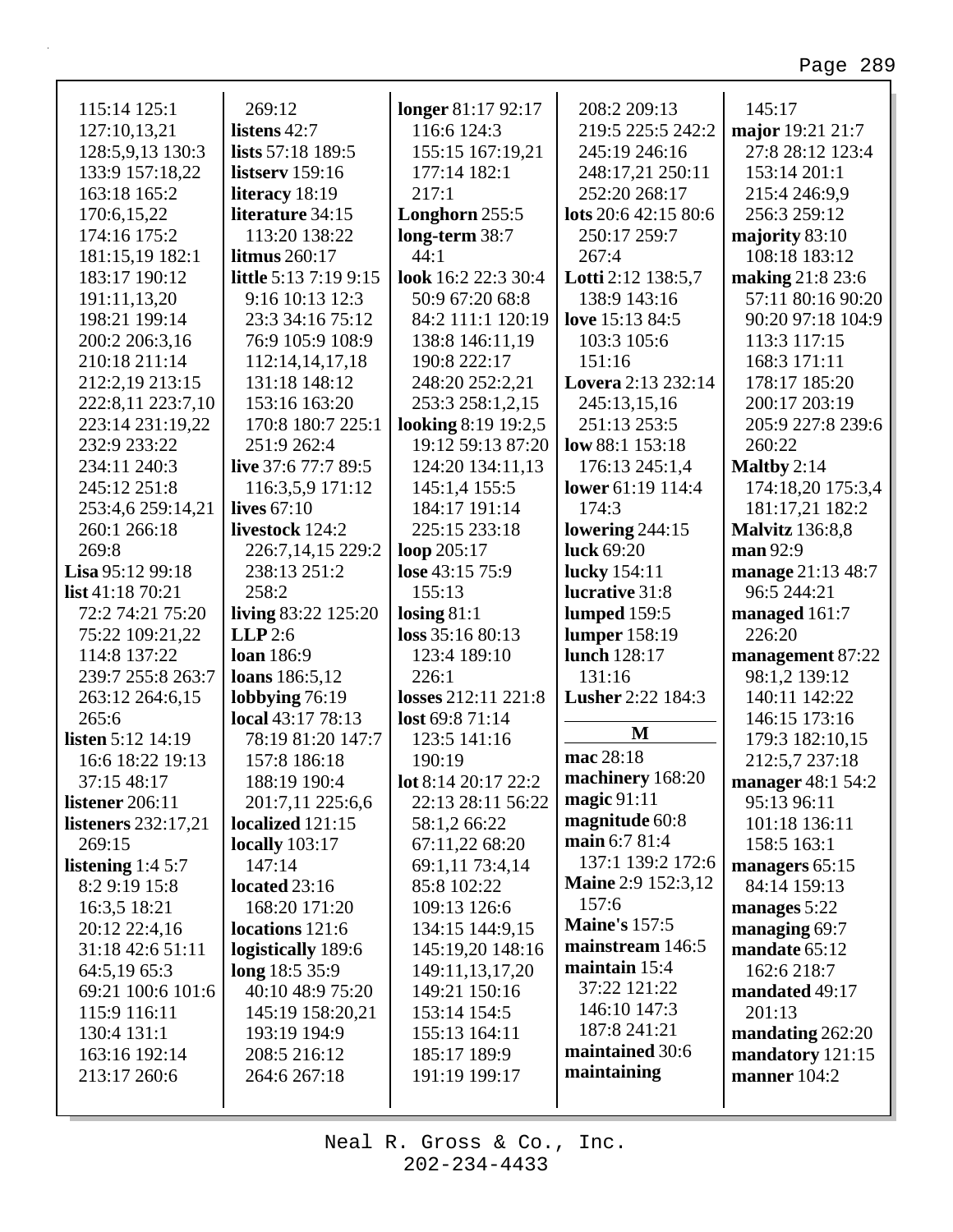| mannitol 109:19      | marketers 225:7                        | 195:22 232:6              | medium-sized             | 63:17 64:1,2                         |
|----------------------|----------------------------------------|---------------------------|--------------------------|--------------------------------------|
| manufactured         |                                        | 239:18 246:12             | 42:16                    | Mesko 2:16 148:7                     |
| 179:7                | marketing $1:15:10$<br>9:10 10:5,14,16 | 269:20                    | meet 9:13 51:16          | 165:3,5,6 170:9                      |
| manufacturer 27:4    | 11:11 13:19 14:1                       | matters 241:4             | 83:15 119:10             | 170:18                               |
| 30:4                 | 14:11 26:17 35:21                      | mature 228:1              | 139:17 141:11            | message 159:18                       |
| manufacturers        | 37:5 58:8 63:4                         | maturing 227:15           | 185:16 194:20            | met 85:19 156:1                      |
| 221:21               | 96:20 97:8,10                          | <b>maturity</b> 175:20,20 | 217:19 218:4             | method 151:18                        |
| manure 126:6         | 108:10 130:6                           | max 173:21                | 230:21 263:17            | methods 44:17                        |
| 237:7 249:11         | 132:12,14 141:12                       | maximum $60:12,15$        | meeting 7:20 20:9        | 268:20                               |
| <b>MAP 35:22</b>     | 147:5 165:12                           | 60:19 126:2               | 21:2 56:16 66:10         | metropolitan                         |
| <b>March 253:22</b>  | 178:7,10 179:7,10                      | McElroy 36:2              | 76:11 116:20             | 240:15 241:16                        |
| Marcy 2:15,15 23:9   | 180:13 182:15                          | 137:6,6                   | 135:1 139:13             | <b>Mexico 25:10</b>                  |
| 36:13,14             | 183:4 188:13                           | McEvoy 1:19 11:17         | 167:5 223:17             |                                      |
| <b>Marianne 36:1</b> | 206:15 251:11                          | 19:9,10 41:16             | 239:12                   | <b>Meyer</b> 2:17 41:13              |
| 137:6                |                                        | 42:1 46:19 50:14          |                          | 41:14,21 42:3,4<br><b>Mice 115:1</b> |
|                      | marketplace 11:2,3                     |                           | meetings 20:4<br>22:14   | Michael 2:25 101:2                   |
| Mark 1:12,14,21      | 11:14 24:8 25:14                       | 56:18 57:19,22            |                          |                                      |
| 2:6,11 5:4 16:19     | 30:18 38:8 60:18                       | 58:5 63:13,16             | meets 31:21              | 101:3 102:9,10                       |
| 47:18 65:3,10        | 60:21 104:3                            | 69:22 75:22 76:3          | <b>Megan 94:15</b>       | 107:15                               |
| 67:14 96:9 101:16    | 175:13 194:15                          | 76:12 82:16,19            | Melissa 138:6            | <b>Michel 33:21</b>                  |
| 115:17 131:10        | 219:1 222:15                           | 83:13 84:1,8              | 157:21,22 174:17         | microphone 210:21                    |
| 133:9,11 135:4       | 226:11 257:11                          | 88:20 120:7               | <b>Melody</b> 2:17 41:13 | 223:13 253:13                        |
| 144:3 157:17         | 260:12                                 | 131:19 132:21             | 41:16 42:2,3             | microphones 93:16                    |
| 162:22 163:13        | markets 1:5 15:4                       | 133:2 161:13              | member 2:4,5,15          | 94:4                                 |
| 174:21 191:20,21     | 28:14 29:8 31:9                        | 199:16                    | 2:22 3:17,21             | mid 67:18                            |
| 206:18 211:12        | 45:21 150:19                           | meal 265:18               | 23:17 37:8 42:20         | middle 93:17                         |
| 222:18 223:21        | 241:15                                 | meals 27:5 49:7           | 56:7,15 70:15            | midst 198:8                          |
| 224:2 231:20         | <b>Martek</b> 110:4,7,11               | mean 65:22 106:2          | members 5:16 19:3        | Midwest 226:2                        |
| 232:1 233:21         | Mary 1:20 233:8                        | 174:20 259:1              | 25:9 28:21 31:19         | mid-size 162:4                       |
| 234:14               | 266:19 269:9                           | meaning $109:11$          | 34:7 39:9 56:14          | mid-sized 174:1                      |
| market 10:19,19      | <b>Maryland</b> 79:3                   | 230:11                    | 108:18,19 130:8          | 179:9                                |
| 11:1,5,9 12:17       | 95:5                                   | meaningful 63:6           | 152:8 171:18,21          | miles 1:19 11:17                     |
| 13:18 25:1,4         | <b>Massachusetts</b>                   | 218:8                     | 198:8 200:9 206:5        | 19:9 22:8 52:1                       |
| 35:16 41:5 42:17     | 127:12                                 | means 10:17 13:5          | 231:7 233:2              | 63:15 65:4 66:11                     |
| 44:10 45:4 78:16     | massive 79:15                          | 55:3 77:5 145:6           | 234:19                   | 104:9 120:7 126:9                    |
| 79:4 82:2 96:21      | <b>match 60:21</b>                     | 241:18 244:14             | membership               | 131:18 132:21                        |
| 96:22 97:15 98:10    | 244:18,20                              | 259:2,3                   | 171:16,20                | 133:1 190:17                         |
| 117:4 122:6          | matching $163:8$                       | <b>meant</b> 107:18       | memo 261:13              | 199:14 200:1                         |
| 139:13 171:14        | material 87:6                          | measures 143:12           | memorandum               | 240:9                                |
| 174:3 177:10         | 189:8 220:7                            | 143:12 220:15,16          | 235:2,19 262:16          | military 243:6                       |
| 179:12,16,21         | materials 71:9                         | meat 183:3                | <b>mention</b> 8:15 12:1 | milk 28:13,14                        |
| 180:2 215:9          | 72:18 86:13                            | mechanism 53:21           | 158:14                   | 77:17 83:8 98:13                     |
| 216:21 219:10        | 110:18 186:16,20                       | mechanisms                | mentioned 57:13          | 177:4 178:6,9                        |
| 226:7 254:2 255:5    | 189:5 210:12                           | 121:20                    | 97:9 127:19 153:5        | 179:15,19,19,20                      |
| 257:7 260:14         | 238:14 265:6                           | media 43:7,9 90:12        | 155:14 205:14            | 179:22 180:11,12                     |
| 263:22               | <b>Matt</b> 1:22 70:7                  | medicine 89:11            | 217:3                    | 180:13 182:9,11                      |
| marketed 110:3,7     | <b>matter</b> 100:15                   | <b>medium</b> 40:8 44:4   | mere 264:13              | 182:21 183:3                         |
| marketer 24:13       | 129:3 192:11,12                        | 46:16 123:20              | <b>Merrigan</b> 4:5 7:18 | 227:20                               |
|                      |                                        |                           |                          |                                      |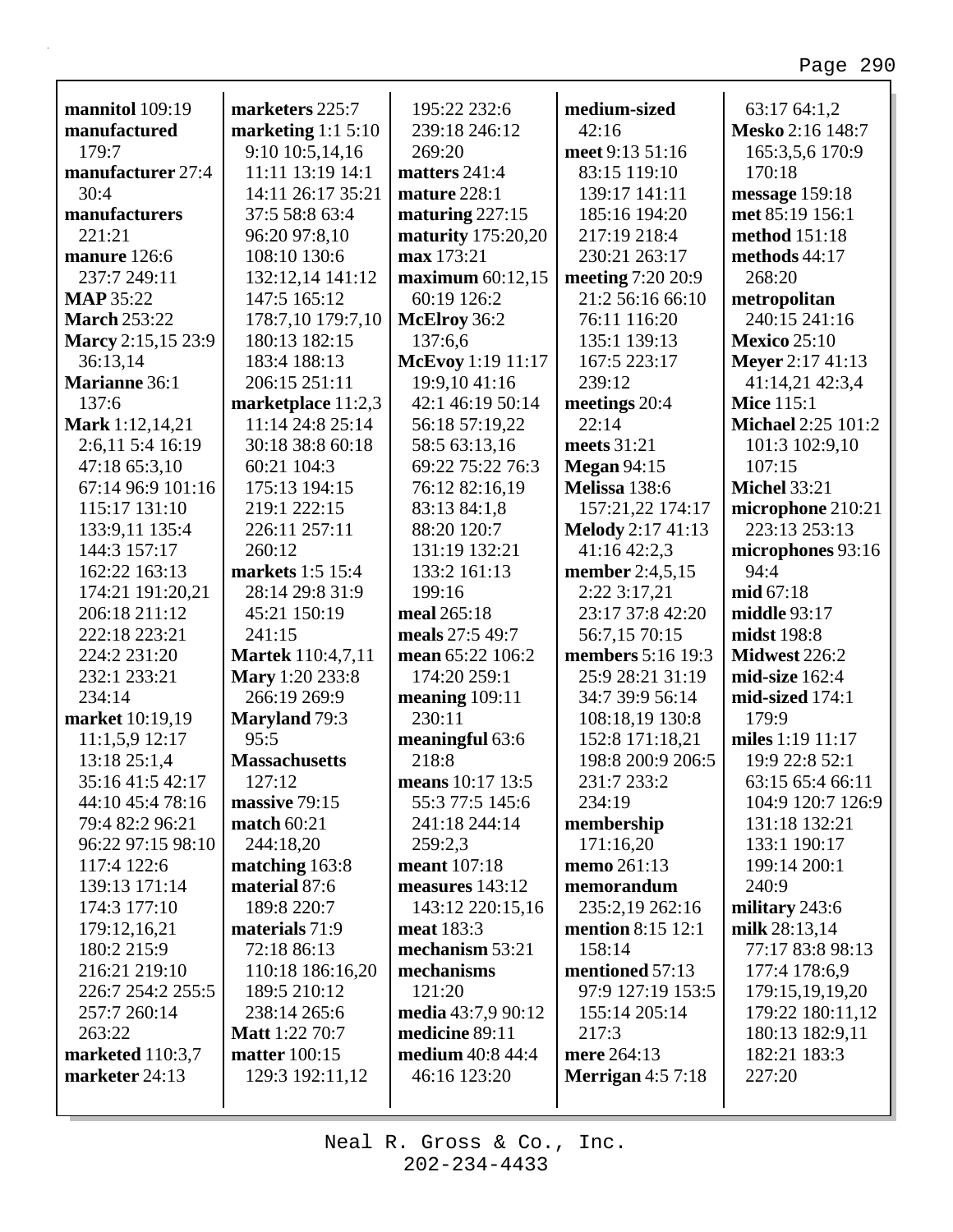٦

| milking 228:2         | mixed 123:7              | moth 88:4                  | 19:18 20:2,3,10   | nearly 48:6 209:5  |
|-----------------------|--------------------------|----------------------------|-------------------|--------------------|
| milks $181:3$         | modeled 143:4            | <b>MOU</b> 262:19          | 20:14,15 24:15    | 262:6              |
| million 11:8 13:17    | models 208:13            | move 23:2 49:13            | 32:7 34:11 38:19  | nearness $241:15$  |
| 13:20 14:2,6,8        | <b>Moderator</b> 1:13    | 69:17 93:9 100:22          | 51:13 52:16 56:14 | necessarily 176:2  |
| 15:20 21:21 28:9      | <b>Modernization</b>     | 106:22 140:2               | 60:5,14 66:14     | 196:20 227:8       |
| 49:3,16 102:1,1       | 248:16                   | 221:10                     | 70:7 90:11 91:21  | 246:16 249:6       |
| 127:17 157:7          | modern-day 32:8          | moved 149:3                | 94:8,9 95:3,14    | 261:16             |
| 212:11 216:1          | <b>modest 21:20</b>      | movement 103:2             | 96:4,11,15 98:16  | necessary 30:7     |
| 231:3                 | modified 109:19          | 118:21 158:20              | 101:10,11,18      | 40:12 122:16       |
| millions 180:16,17    | 110:8 111:4              | 159:1 225:13               | 109:21,22 117:7   | 186:10             |
| <b>Mills</b> 15:14,15 | 143:10 165:16            | 230:13                     | 119:6 121:16      | need 7:16 8:12     |
| mind 81:6             | 166:7 169:9 170:1        | movie 78:2                 | 136:9,18,21       | 12:15,16 26:12     |
| minds $43:15$         | 173:5                    | moving $12:19$             | 138:12 140:8,12   | 34:5 43:16 45:17   |
| mine 91:16            | MOFGA 152:4,6,9          | 14:19 68:5 86:16           | 140:15 142:10     | 46:2 53:3 57:10    |
| mined 237:14          | 152:15 154:18            | 181:12                     | 158:9 160:2 162:7 | 64:8 66:7,16 72:9  |
| mineral $237:15$      | molting $114:9$          | <b>Muir 58:15</b>          | 163:1 172:8,11    | 77:10 90:19 92:4   |
| minimize 38:14        | <b>moment</b> 244:17     | multi 160:1                | 182:9 184:4 187:3 | 93:21 99:2,11,16   |
| minimum $161:18$      | money 12:7 45:18         | multiple 12:22             | 187:16 188:2,5    | 103:12,15 104:3    |
| 161:18                | 71:1 75:13 134:17        | 105:20                     | 192:5 200:6,14,14 | 105:3 106:14,16    |
| mining $237:8$        | 134:19 164:16            | Muramoto 87:16             | 202:6 203:7,15,17 | 106:20 107:11      |
| mini-conference       | 180:19 244:17            |                            | 205:5 218:6,13    | 118:10,12 123:19   |
| 33:6                  | 268:17                   | N                          | 222:22 224:12     | 124:19 139:18      |
| Minnesota 2:17        | monies $45:15$           | name 5:3 15:14             | 227:2,15 230:16   | 140:7,19 141:10    |
| 165:8 168:8, 16, 18   | monitor 13:8             | 23:14 26:15 36:13          | 234:21 235:3      | 141:18,20 142:8    |
| minority 144:21       | monitored 266:17         | 47:6,21 50:16              | 253:20,21 256:16  | 143:2,11 165:16    |
| minute 11:19 76:4     | monitoring 13:3          | 58:7 76:14 84:11           | 258:11 263:7,12   | 170:2 172:7 173:6  |
| 142:15 144:1          | Monsanto 80:19           | 89:4 99:17 108:14          | 264:15 265:6      | 178:21 183:4,14    |
| 155:22 232:2          | 92:11 110:9              | 113:4,8,13 125:4           | nationally 27:8   | 184:21 185:12      |
| minutes $10:12$       | Montana 27:21            | 132:22 135:16              | nationwide 37:22  | 186:12 187:22      |
| 63:19 64:9,12         | months 69:16             | 138:9 152:2 165:5          | nation's $82:14$  | 189:15 200:13      |
| 93:14 160:1           | 123:14 221:3             | 175:4 184:1,3              | natural $2:3,21$  | 205:4 206:4,8      |
| misconceptions        | moral 167:19             | 192:2 206:21               | 15:18 23:15,20    | 207:9,10 208:13    |
| 249:15                | <b>Moring 2:6 234:16</b> | 213:18 225:11              | 24:1,7 27:4 33:5  | 209:5 210:11,13    |
| misinterpreted        | morning 5:3 14:22        | 234:12,14 240:6            | 41:15 42:10 48:1  | 216:12 217:1,2,9   |
| 227:4,5               | 15:14 16:4,9 19:9        | 245:15 260:2               | 48:5 59:13 70:8   | 217:13,19 218:15   |
| misleading 194:7      | 26:15,22 31:13           | names 148:7 199:1          | 77:5,5 79:12 83:5 | 224:20 225:15      |
| mispronunciation      | 32:3 36:13 46:22         | name's 148:9 200:5         | 96:10 101:17      | 226:9,12 227:7,16  |
| 70:4                  | 47:21 50:15,16           | naming $197:9$             | 140:10 181:4      | 228:9,15,22 229:8  |
| missed 55:11 73:6     | 58:6,10 64:3 70:7        | narrow 200:22              | 228:12 246:3      | 229:10,21 231:13   |
| mission $10:15,18$    | 76:6,10 84:11            | 262:2                      | naturally 195:7   | 242:10 243:15,21   |
| 15:3 18:16 19:3       | 97:21 98:14,18           | narrowed 220:1             | nature 34:5 77:6  | 244:5              |
| 48:12 67:4 133:7      | 99:1 102:10              | NAS 17:15 118:11           | 83:11 90:22       | needed 40:18 87:10 |
| 136:16,17 138:13      | 128:16,19 130:7          | nation 90:18               | 149:14            | 153:16 154:8       |
| 142:9 205:19          | 159:9 234:6              | <b>national</b> 1:2 2:8,22 | navigate 186:17   | 211:5 217:4        |
| 264:20                | morning's $223:15$       | 5:21,22 6:3,6,17           | 217:11            | 236:18,18,20       |
| mite 88:6             | mortality 126:14         | 6:18 7:2 11:16             | navigating 69:4   | 264:14             |
| mix 110:14            | 126:17                   | 17:5,7 19:10,17            | near $61:3$       | needing $56:20$    |
|                       |                          |                            |                   |                    |

Г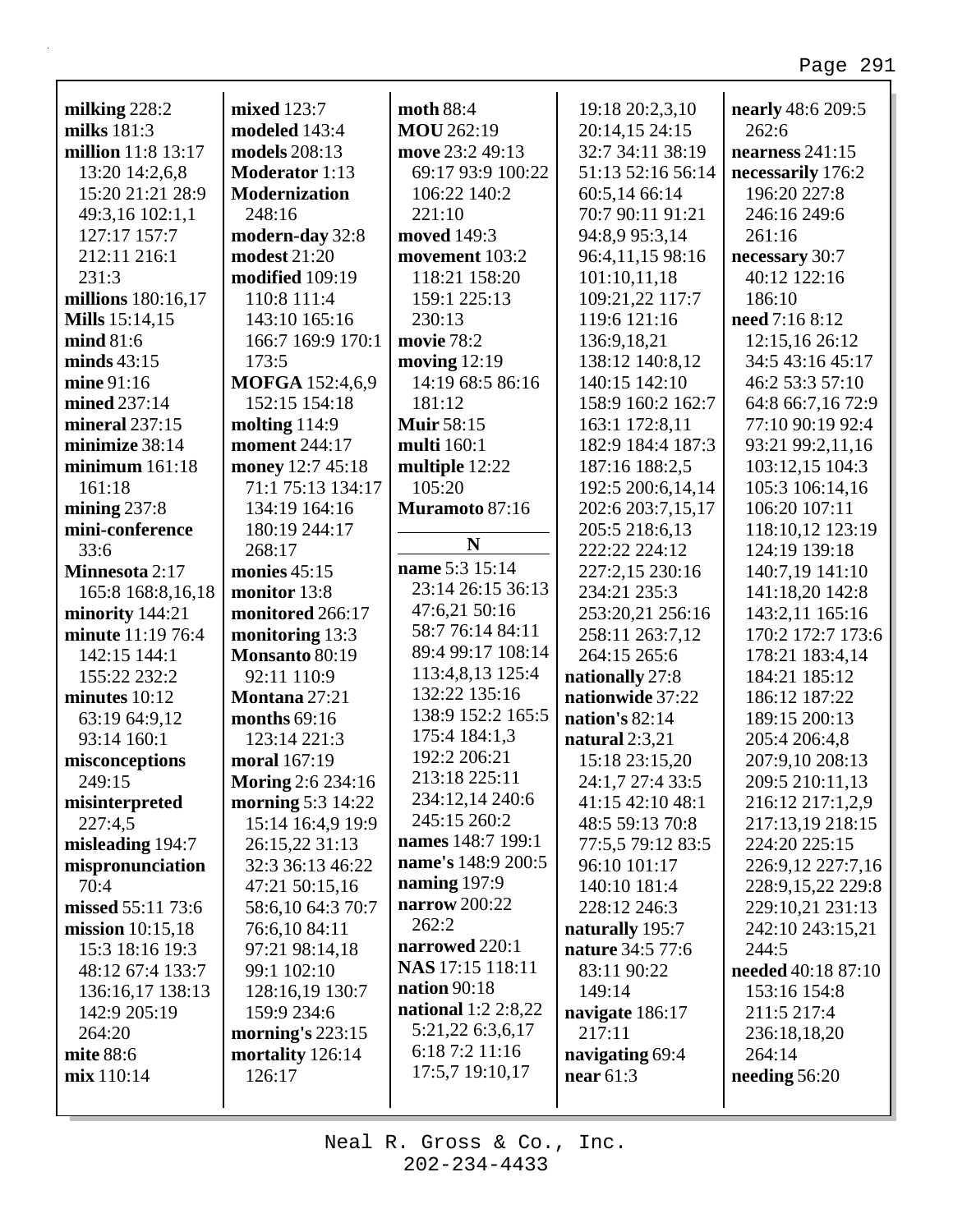٦

| needs 12:11,12<br>30:21 34:4 35:3<br>66:18 68:8 79:14<br>80:17 81:22 82:1<br>85:19 106:2 119:4<br>120:11 123:16 | 208:7 211:17<br>212:14,17 217:11<br>227:7,13 230:18<br>232:17 234:3<br>243:18 245:6<br>246:20 247:18 | 218:1<br>nonprofit 73:20<br>138:13 171:15<br><b>nonsale</b> 181:10<br>non-compliance<br>53:6 | 168:17 171:6,7,20<br>174:9 190:18<br>238:7<br>northeast 2:14<br>168:16 175:5<br>183:8 190:2 250:8 | <b>NRI</b> 201:22<br>nuisance 59:4<br>number 8:20 11:20<br>13:13 28:4 38:20<br>39:11 41:3,11<br>43:13 53:13 55:2 |
|-----------------------------------------------------------------------------------------------------------------|------------------------------------------------------------------------------------------------------|----------------------------------------------------------------------------------------------|---------------------------------------------------------------------------------------------------|------------------------------------------------------------------------------------------------------------------|
| 135:2 185:12,17<br>205:16 207:8                                                                                 | 257:4,20 258:7<br>newborn 166:12                                                                     | non-deck 143:20<br>143:21                                                                    | northern 3:11<br>171:5,15 240:18                                                                  | 64:19 65:17 72:2<br>72:4 73:2 89:20                                                                              |
| 218:5 225:3                                                                                                     | newcomer 187:13                                                                                      | non-GE 143:13                                                                                | <b>Norway</b> 23:16                                                                               | 95:6 97:14 102:7                                                                                                 |
| 260:21 264:19                                                                                                   | newest 177:11                                                                                        | 173:8                                                                                        | <b>NOSB</b> 20:9 61:2                                                                             | 102:15 109:5                                                                                                     |
| negotiate 160:13                                                                                                | <b>Newman's</b> 113:10                                                                               | non-GMO 59:16                                                                                | 66:10 86:15                                                                                       | 114:13 115:20                                                                                                    |
| 161:7 178:5                                                                                                     | news 11:1,9,11 38:6                                                                                  | 207:20                                                                                       | 106:11,17 111:17                                                                                  | 125:19,22 126:5                                                                                                  |
| negotiating 160:7                                                                                               | 96:21 124:10                                                                                         | non-intentional                                                                              | 125:6 160:14                                                                                      | 126:10 130:15                                                                                                    |
| 179:5                                                                                                           | 177:10 180:2                                                                                         | 29:10                                                                                        | 203:21 204:7                                                                                      | 136:2 139:8 140:5                                                                                                |
| negotiations                                                                                                    | newsletter 55:6                                                                                      | non-organic 35:1                                                                             | 237:4 239:5                                                                                       | 144:11 166:10                                                                                                    |
| 178:16                                                                                                          | 159:15                                                                                               | <b>NOP</b> 7:4 39:2,16                                                                       | 246:16 256:17                                                                                     | 192:20 222:13,18                                                                                                 |
| neighbored 168:8                                                                                                | nicest 67:19                                                                                         | 40:15 52:17,20                                                                               | 258:6 262:8                                                                                       | 223:6 224:20,21                                                                                                  |
| neighborhood                                                                                                    | niche 79:5 151:3                                                                                     | 53:1,7 54:8,12,19                                                                            | 266:12                                                                                            | 242:16                                                                                                           |
| 124:16                                                                                                          | niches 215:9                                                                                         | 54:20 55:5,8,10                                                                              | <b>NOSB's 235:18</b>                                                                              | numbers 89:7                                                                                                     |
| neighbors 123:4                                                                                                 | niece 93:2                                                                                           | 56:1,3 58:21                                                                                 | 239:16 265:15                                                                                     | 154:4 155:17                                                                                                     |
| 125:20 247:2                                                                                                    | NIFA 17:12 94:16                                                                                     | 60:11 61:2 72:11                                                                             | 266:10                                                                                            | 255:4                                                                                                            |
| neither 219:13                                                                                                  | 136:20 200:15                                                                                        | 85:16,18 86:2,11                                                                             | note 124:4 236:4                                                                                  | numerous 111:20                                                                                                  |
| net 225:14 250:19                                                                                               | 205:6,18 233:9,17                                                                                    | 119:7 120:17                                                                                 | 238:21                                                                                            | nutrient 237:18                                                                                                  |
| 261:11 265:11                                                                                                   | 266:21 267:9                                                                                         | 125:6,15 132:19                                                                              | noted 65:10                                                                                       | nutrients 110:21                                                                                                 |
| network 3:19 7:9                                                                                                | 269:3                                                                                                | 133:18 159:15,15                                                                             | notice 55:9 193:3                                                                                 | nutrition 81:5                                                                                                   |
| 148:11                                                                                                          | nine 37:10 236:15                                                                                    | 159:16,16 162:8                                                                              | 194:3 195:6,17,22                                                                                 | nutritious 63:10                                                                                                 |
| networks 217:5                                                                                                  | <b>NIST</b> 104:11,17                                                                                | 192:9,16,20 193:1                                                                            | 196:1                                                                                             |                                                                                                                  |
| never 81:6 110:9                                                                                                | <b>nitrate</b> 235:7,10,12                                                                           | 194:9,10 195:13                                                                              | noticeably 159:13                                                                                 | $\mathbf 0$                                                                                                      |
| 111:17 222:5                                                                                                    | 235:20 236:6,9,17                                                                                    | 196:18,20 197:3                                                                              | noticed 143:17                                                                                    | <b>Obama</b> 229:22                                                                                              |
| 257:21 265:9                                                                                                    | 236:18,22 237:6,9                                                                                    | 197:16,17,20                                                                                 | notification 26:10                                                                                | <b>Obama/Vilsack</b>                                                                                             |
| new 18:14 38:11                                                                                                 | 237:11,14,16,22                                                                                      | 198:2,4,8,12,16                                                                              | notify 57:4                                                                                       | 227:6                                                                                                            |
| 40:1 44:6,6 46:16                                                                                               | 238:1 239:5,7,17                                                                                     | 200:16 203:16                                                                                | novel 111:4 112:6                                                                                 | objective 8:19                                                                                                   |
| 48:20 55:12 59:21                                                                                               | 239:20                                                                                               | 205:15,18 227:11                                                                             | 257:5                                                                                             | 65:14                                                                                                            |
| 66:3 74:14,14                                                                                                   | nod 162:16                                                                                           | 229:8 235:11,21                                                                              | November 56:16                                                                                    | objectives 51:7                                                                                                  |
| 75:15,16,21 76:15                                                                                               | non 109:8,22                                                                                         | 238:16 239:15                                                                                | no-holds-barred                                                                                   | obligate 267:16                                                                                                  |
| 88:1 97:17 98:5,7                                                                                               | nonadopters                                                                                          | 246:17 261:3,12                                                                              | 161:7                                                                                             | obligated 102:2                                                                                                  |
| 119:16 144:13,17                                                                                                | 220:14                                                                                               | 261:18 262:12,15                                                                             | <b>NRCS</b> 15:19 16:5                                                                            | obstacle 248:10                                                                                                  |
| 144:20 146:14                                                                                                   | noncertified                                                                                         | 263:6,13 264:8,16                                                                            | 66:20 88:13                                                                                       | obstacles 214:19                                                                                                 |
| 147:10 149:2,18                                                                                                 | 165:10 184:9                                                                                         | 265:1,15 266:7                                                                               | 124:13 136:9,12                                                                                   | obtain 59:9                                                                                                      |
| 152:20 153:6                                                                                                    | noncompliance                                                                                        | nope 257:20                                                                                  | 141:3 152:22                                                                                      | obvious 245:22                                                                                                   |
| 157:4 173:6                                                                                                     | 193:4 194:3,6                                                                                        | NOP's 26:7,8 193:7                                                                           | 153:6 154:1,3,7                                                                                   | obviously 137:10                                                                                                 |
| 178:18 180:4                                                                                                    | 195:6,18,19                                                                                          | 193:19 205:9                                                                                 | 154:13,14 156:3                                                                                   | 177:22 218:3                                                                                                     |
| 184:4, 10, 11, 22                                                                                               | 196:13 197:22                                                                                        | normal 253:15,16                                                                             | 156:11 162:17,18                                                                                  | 243:4 269:1                                                                                                      |
| 190:18 192:17                                                                                                   | nonfluid 179:8                                                                                       | normally 234:7                                                                               | 163:2,4,7,14,22                                                                                   | occasionally                                                                                                     |
| 193:12 196:9,18                                                                                                 | nongenetically                                                                                       | north 27:21 74:1                                                                             | 164:5,7,10 174:7                                                                                  | 236:19                                                                                                           |
| 199:5,9 204:5,7                                                                                                 | 165:18 220:12                                                                                        | 102:13 116:1                                                                                 | 185:20 186:14,22                                                                                  | occur 62:18 173:12                                                                                               |
| 204:19 207:3                                                                                                    | nonorganic 179:13                                                                                    | 138:22 148:19                                                                                | 189:17                                                                                            | occurring 104:7                                                                                                  |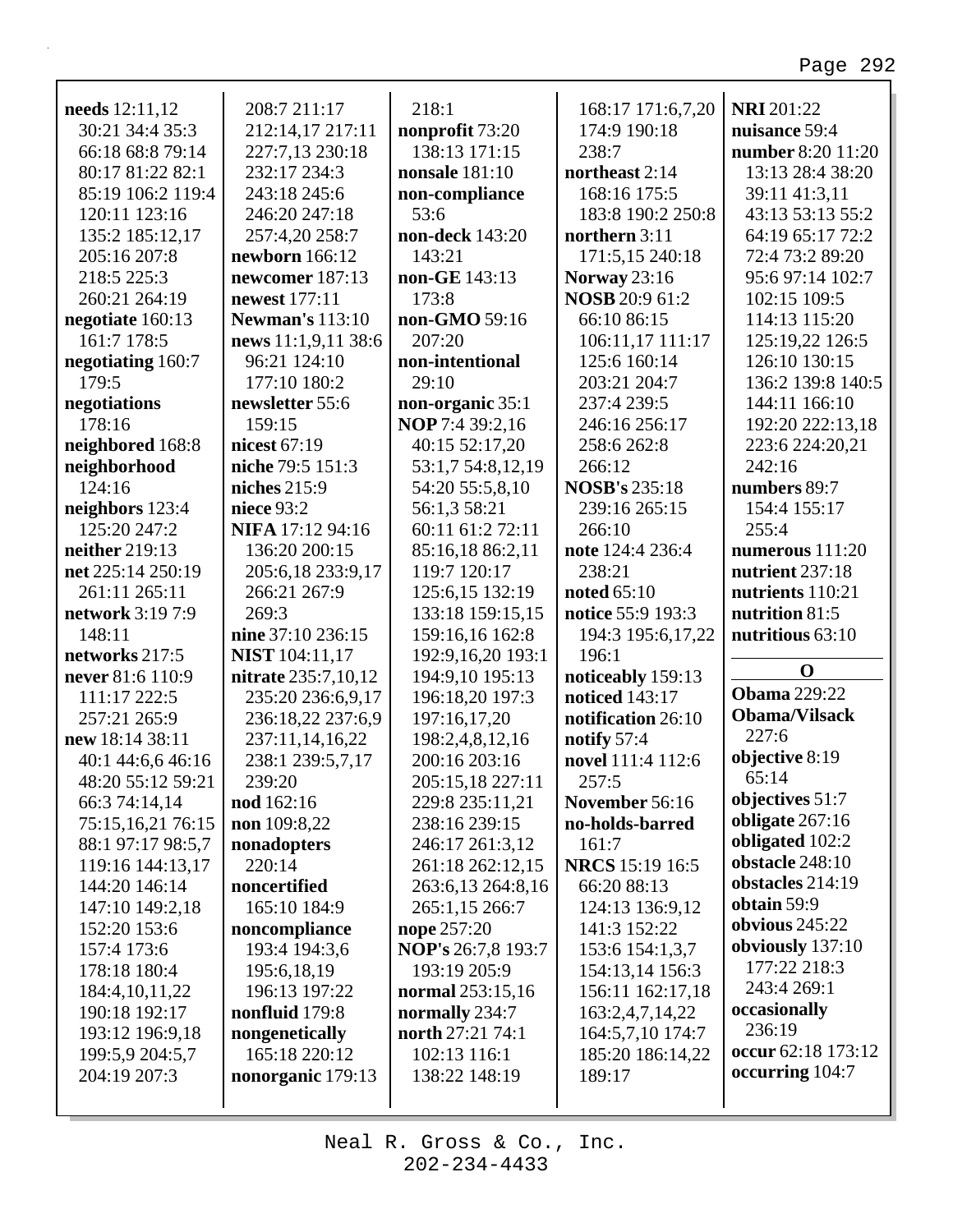٦

| <b>occurs</b> 165:20       | oils 111:4,14,15    | operate 58:17      | <b>OPS</b> 117:11,22     | 31:17,19 32:12,19 |
|----------------------------|---------------------|--------------------|--------------------------|-------------------|
| 170:5 268:16               | 112:1               | 196:5 231:4        | 118:7,11                 | 33:5,9,12,14,14   |
| ocean 261:11               | okay 10:6 41:16     | operating 20:22    | optimum 217:8            | 34:3,11,17,20     |
| 265:11                     | 47:18 69:22 70:1    | 60:18 268:14       | option 186:16,19         | 35:10,20 36:5,15  |
| October 22:22              | 76:12 83:13 84:1    | operation 36:21    | 213:3 221:21             | 36:16,18,19 37:2  |
| 68:15 235:16               | 84:6,8 88:21,22     | 127:18 170:8,9     | options 78:18,18         | 37:6,9,18,21 38:2 |
| offer 50:12 129:1          | 91:4 102:8 107:21   | 194:2 195:6,7,18   | 142:22 173:2             | 38:7,15,19 39:18  |
| 189:4 195:20               | 115:11 131:22       | 196:2,5,12 197:14  | oral 22:18               | 39:20 41:7,9,11   |
| 211:17                     | 137:15,19 143:22    | 198:5,14 261:22    | orchards 242:8,9         | 42:11,21 43:1,14  |
| <b>offered</b> 172:10      | 144:4 148:5 152:1   | operations 37:22   | order 8:12 9:12          | 43:21 44:12,14,15 |
| 181:8 185:22               | 157:19 164:22       | 40:17,19 41:11     | 30:21 38:9 118:21        | 45:2,9,14,22      |
| offering $8:725:2$         | 165:2,2 170:22      | 53:14 54:14 86:4   | 130:11,21 139:17         | 46:15,18 48:2,6,8 |
| 49:7 98:7 199:1            | 174:16 183:17,21    | 97:13 116:1,21     | 142:4 146:16             | 48:11,12,15,18    |
| 212:17                     | 191:11,13 200:2     | 117:16 119:8,10    | 178:7,10,14              | 49:2,4,6,9,11,17  |
| office 2:19 34:1           | 206:21 210:18       | 119:14 121:11      | 179:21 180:13            | 50:1,10,17,19     |
| 35:6 54:4 58:9             | 211:11 213:14       | 143:1 173:3 179:9  | 183:11 194:21            | 51:2,13,15,17     |
| 74:11,17 102:5             | 223:7,9,18 232:1    | 192:19,22 193:3    | 217:19                   | 52:16,21 54:15    |
| 176:14 189:1               | 232:9 233:8         | 193:11,14 194:13   | <b>Oregon</b> 2:21 158:5 | 56:8,14 58:16,18  |
| 221:17 234:2,3,10          | 234:12 245:13       | 194:16,20 197:21   | 158:7 162:16             | 58:20 59:1,7,7,8  |
| 240:13 244:7               | 253:4 259:22        | 224:19             | 163:9,22 164:5           | 59:12,19 60:5,8   |
| <b>Officer</b> 36:17 240:8 | 260:1 266:18,20     | operators 40:2     | <b>OREI</b> 94:11 203:11 | 60:12,14,16,18,22 |
| officers 121:10            | 268:4               | 119:18             | 217:3 233:14             | 61:7,8 62:9 63:6  |
| <b>offices</b> 2:24 172:17 | old 109:13 136:3    | opinion 117:22     | 265:3                    | 65:9,18 66:12,14  |
| 179:15,17 186:15           | 177:12 191:19       | 192:12 193:8       | organic $1:2,5,14$       | 69:9,14 70:13,15  |
| 188:19 221:15              | 241:8               | opinions 241:3     | 2:2,6,8,9,10,12,12       | 71:5,16,17 72:22  |
| official 52:22 53:19       | oldest 152:7        | opportunities      | 2:14,17 3:20 5:4,9       | 74:9 77:3,4,5,11  |
| 206:11                     | <b>OMB</b> 68:6     | 30:16 49:9 54:6    | 5:22 6:2,4,6,17,18       | 78:12 79:13 82:20 |
| officially 269:11          | <b>OMRI</b> 189:4,8 | 86:9 145:2,5       | 6:22 7:2,5,7,12          | 83:3,4 84:12,13   |
| officials $8:564:21$       | once 54:3 57:9 69:2 | 147:9 174:4        | 8:20 9:9 10:17           | 84:17,19,20 85:3  |
| 65:6 80:20 131:1           | 193:11 226:17       | 214:18 240:17      | 11:5,7,9,12,16,22        | 85:5,11,13,14,15  |
| 229:11 233:3               | 232:18              | opportunity 10:12  | 14:5,20 15:6             | 86:20 87:6,19     |
| offshore 30:11             | ones 127:16 256:7   | 20:13 26:22 32:2   | 17:10,13,19 18:5         | 88:1,11 89:13,16  |
| offspring 254:2            | 256:15              | 32:16 37:17 50:8   | 18:13,18 19:11,14        | 90:5,14 91:16     |
| 255:1,20 256:20            | one-off 120:14      | 58:11 80:1 85:1    | 19:15,15,17,18,19        | 92:3,6,9,12,19    |
| 257:3,10                   | one-stop 105:13     | 88:19 144:15       | 19:20 20:2,3,10          | 93:9 94:1,11,12   |
| <b>OFPA 60:3 265:20</b>    | ongoing 17:12       | 146:19 153:8       | 20:14,15 21:1,2,9        | 94:14,17,18 95:7  |
| <b>OFPA's 266:4</b>        | 24:21 104:18        | 158:12 184:18      | 21:10,13,15 22:1         | 95:14 96:4,5,15   |
| <b>Ogden</b> 2:19 232:14   | 142:2 215:4         | 190:8 195:8,19     | 23:17,21 24:5,7          | 97:1,13 98:5,12   |
| 240:5,6,7                  | online 99:5,6       | 206:1 207:4        | 24:12,15,15,16,18        | 98:16 100:12      |
| <b>Ogden's 232:14</b>      | open 75:5 144:16    | 217:16 234:22      | 25:3,7,13,19,22          | 101:13,14,21,22   |
| oh 63:16 84:10 89:1        | 250:19 261:11       | 239:22 249:4       | 26:4,19 27:5,17          | 102:15,21 103:16  |
| 150:10 157:3               | 265:10              | opposed 105:21     | 27:18,20,22 28:2         | 104:19 105:3,12   |
| 181:17 183:19              | opening 5:6 63:21   | 169:22 173:4       | 28:7,9,12,13,14          | 105:15 108:9,19   |
| 212:4,20 222:21            | 65:11               | 197:22 249:1,19    | 28:16,18,19,20           | 109:3,8,9,17,18   |
| <b>Ohio</b> 246:20         | openly 230:3 250:9  | opposite 43:22     | 29:5,5,8,9,11,14         | 109:19 110:1,13   |
| oil 110:1,5,7,8,14         | openness 229:21     | opposition 143:7,8 | 29:15 30:9,12,15         | 110:15 111:6,19   |
| 265:18                     | 231:13              | 165:15 167:20      | 30:18,18,22 31:14        | 112:2,5,10 113:2  |
|                            |                     |                    |                          |                   |
|                            |                     |                    |                          |                   |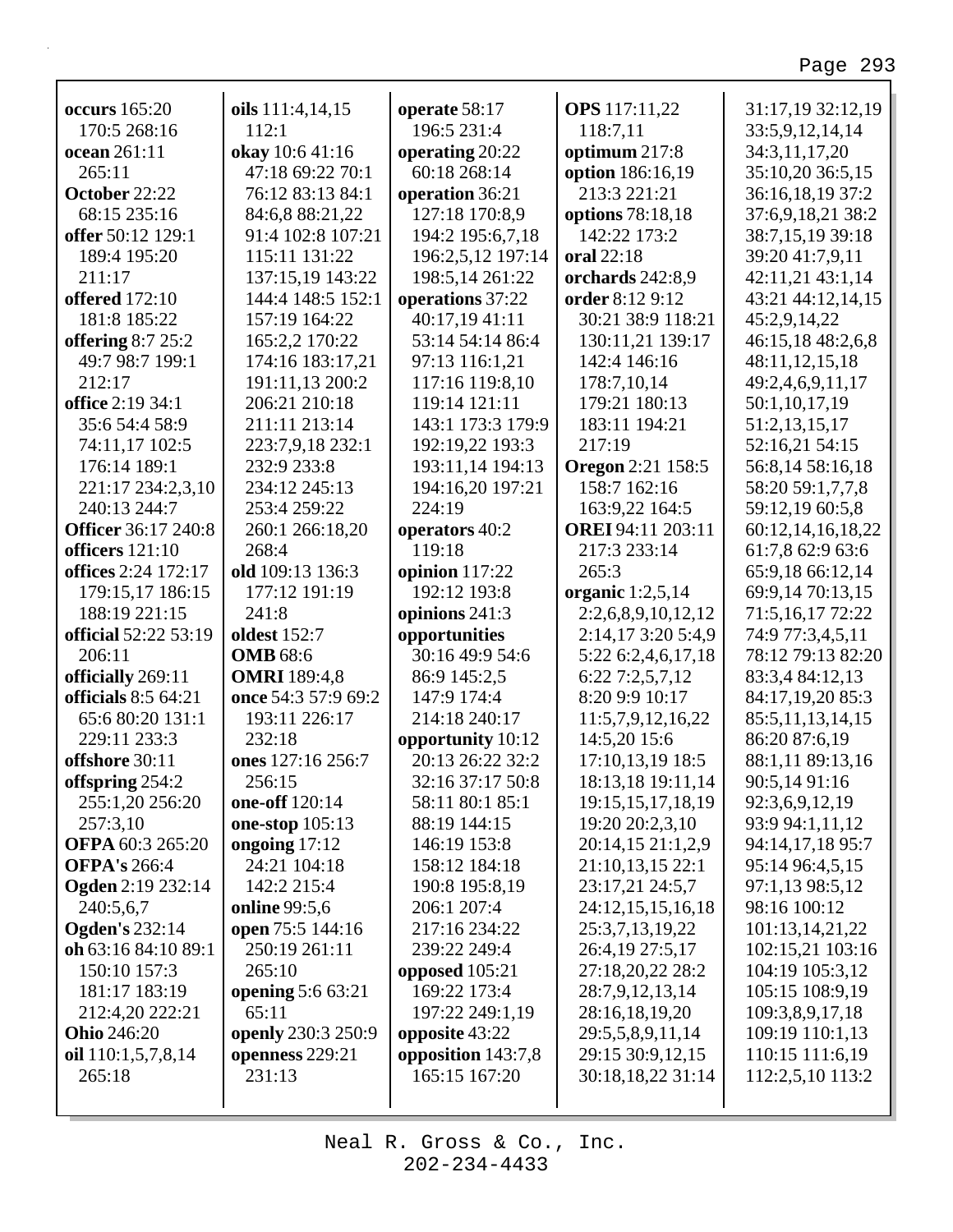| 113:4,6,7,9,11,16 | 189:16,21 190:5   | 261:13,18,21           | 61:1 115:22             | 115:16                    |
|-------------------|-------------------|------------------------|-------------------------|---------------------------|
| 114:13 115:4,5,19 | 190:10 192:1,5,19 | 262:3,5,7,11,14        | <b>OTA's</b> 31:21 34:6 | owls 126:12               |
| 116:3,18 117:4,8  | 193:14,16,22      | 262:18,22 263:4        | 35:21 36:8 122:15       | owned 241:1               |
| 117:12,18,19      | 194:2,17 195:13   | 263:10,16,20           | <b>OTCO</b> 161:14      | ownership 219:2           |
| 118:2,21 119:6    | 196:6,16 200:6,14 | 264:1,9,12,22          | <b>OTCO's</b> 162:13    | o'clock 99:9 131:8        |
| 121:1,16,21 122:3 | 201:7 202:6 203:7 | 265:4,7,10,16,19       | outcomes 207:12         | <b>O'Neil 2:18 232:15</b> |
| 122:4,7,22 123:4  | 203:11,12,15,18   | 265:21,22 266:8,9      | 216:6                   | 260:1,2,3 268:4           |
| 123:7,18 124:7,15 | 204:4,10 205:6,21 | 266:14 268:10          | outdated 120:19         | 269:4,7                   |
| 124:22 127:5      | 205:22 206:22     | organically 117:3      | outdoor 34:12           | <b>O'Reilly 94:15,15</b>  |
| 130:6,16 132:6    | 207:10,12,18,21   | 149:5 209:5 215:3      | 83:17,19 112:10         |                           |
| 133:4, 10, 14, 17 | 208:2,4,17,21     | 226:20                 | 112:18,19 114:5         | P                         |
| 135:2,5,22 136:7  | 209:1,11,14,15,20 | organics 2:20          | 114:15 126:16           | pace 27:14                |
| 136:11,13 137:4   | 210:9,10 211:8    | 15:19 16:1,2           | 248:12                  | package 113:12            |
| 138:10,15,18,19   | 212:9 213:20      | 41:14 42:4,12          | outdoors 127:4          | 121:3 141:12              |
| 138:22 139:4,10   | 214:7,14,19 215:1 | 77:1 94:22 95:22       | outgoing 227:10         | 188:13                    |
| 139:12,18,19,21   | 215:5,6,11,15,15  | 98:3,4 102:7           | outlets 44:6 45:21      | packaging 40:6,11         |
| 140:2,8,12,16,20  | 215:16,18,19,21   | 113:10 137:11          | outlying 171:22         | <b>Packers</b> 132:16     |
| 140:22 141:2,4,10 | 216:2,6,8,9,13,16 | 144:9 145:7,11,21      | output 107:7            | Page $4:1$                |
| 141:13,19 142:7   | 217:6,18,20 218:5 | 146:4 147:9,19         | outputs 266:16          | paid 180:9 212:11         |
| 142:10,13 143:3,5 | 218:10 219:6      | 185:2 187:1 207:8      | outreach 76:19          | 220:17                    |
| 143:13 146:21     | 220:4,11 221:4    | 209:22 212:15          | 146:15 172:17           | panel 8:2 9:19            |
| 148:16,16,18,19   | 222:13,15 223:2   | 226:5,18 228:7         | outs 161:1              | 64:21 76:5 100:6          |
| 148:20 149:2,10   | 224:6,7,12,19     | 238:14 264:7           | outside 6:13 52:7       | 101:6 131:1,3,6           |
| 150:4,22 151:2,14 | 225:11,12 226:13  | organic-like 44:22     | 83:21,22 122:21         | 135:8,10 163:19           |
| 152:3,7,16,18,21  | 227:2,16,20 228:3 | organisms 62:2,2       | 125:17 239:11           | 206:5 210:19              |
| 153:4,6,21 154:10 | 229:5 230:13,16   | 143:10 166:8           | 268:12                  | 267:5                     |
| 154:13 155:5,8,15 | 231:4 233:2,12,14 | 170:1 173:6            | outstanding 32:12       | panelists 22:9            |
| 157:5,7 158:5,6,9 | 233:15,16 234:8   | organization 12:3      | 228:11                  | paper 88:15 127:2         |
| 158:19 162:7,18   | 234:20,21 235:3   | 32:17 42:6 52:6        | out-innovated           | 128:2                     |
| 162:20 165:10,11  | 235:10,15,21      | 73:20 74:22            | 122:1                   | papers 128:6              |
| 165:12,18 166:17  | 236:3,10 237:2,12 | 144:19 146:13          | overall 28:16 30:13     | paperwork 86:5,8          |
| 168:2,10 170:4    | 237:19,21 238:2,4 | 167:7,11,14,22         | 41:6 137:14             | 105:10 106:4              |
| 171:8,9,11,12,13  | 238:8,11,17,22    | 171:16 184:5           | 205:20 215:16           | 119:19 147:4              |
| 171:18 172:8,11   | 239:2,8,21 240:21 | 185:8 213:21           | overseas 26:13          | 176:9,12,15               |
| 172:14,16,17,20   | 240:22 241:2      | organizations          | 30:4                    | paramount 109:4           |
| 172:22 173:8      | 242:17 245:20     | 76:22 175:11           | <b>oversee</b> 132:12   | 201:8                     |
| 175:5,7,8 176:18  | 246:11 247:1,7,20 | organize 144:20        | oversight 17:2          | paraphrasing              |
| 176:19,20 177:9   | 248:3,13 249:4,5  | organized 32:14        | 20:21 26:8 45:20        | 226:15                    |
| 177:10,12,15      | 249:14,18 250:4   | organizing 69:21       | 104:10 120:1            | <b>parent</b> 167:6       |
| 178:3,3 179:10,14 | 250:11 251:12,16  | oriented 160:19        | 121:20 122:12           | parents 111:13            |
| 179:19 180:1,10   | 251:20,20 252:1,3 | origin 226:14          | 221:12                  | parity 177:6              |
| 180:18 182:14,19  | 252:9 253:20,21   | original 190:20        | overwhelmingly          | 179:13                    |
| 182:20 183:5,12   | 254:2 256:6,12,16 | originally 84:18       | 155:7                   | Parliament 257:6          |
| 184:6,9,14,18     | 256:19,21 257:1   | <b>OTA</b> 2:4,4,15,22 | over-exploited          | part 6:15 7:13            |
| 185:10,15,17      | 258:1,11 260:9,11 | 3:17,21 25:9           | 266:2                   | 15:22 18:3 21:3           |
| 187:3,5,16,18,21  | 260:14,16,17,19   | 32:16 33:6 34:15       | owe 89:10               | 22:11 32:22 59:20         |
| 188:2,5 189:12,15 | 261:1,5,8,9,10,13 | 35:12 42:20 50:9       | <b>Owen</b> 100:20      | 60:3 65:9 71:8            |
|                   |                   |                        |                         |                           |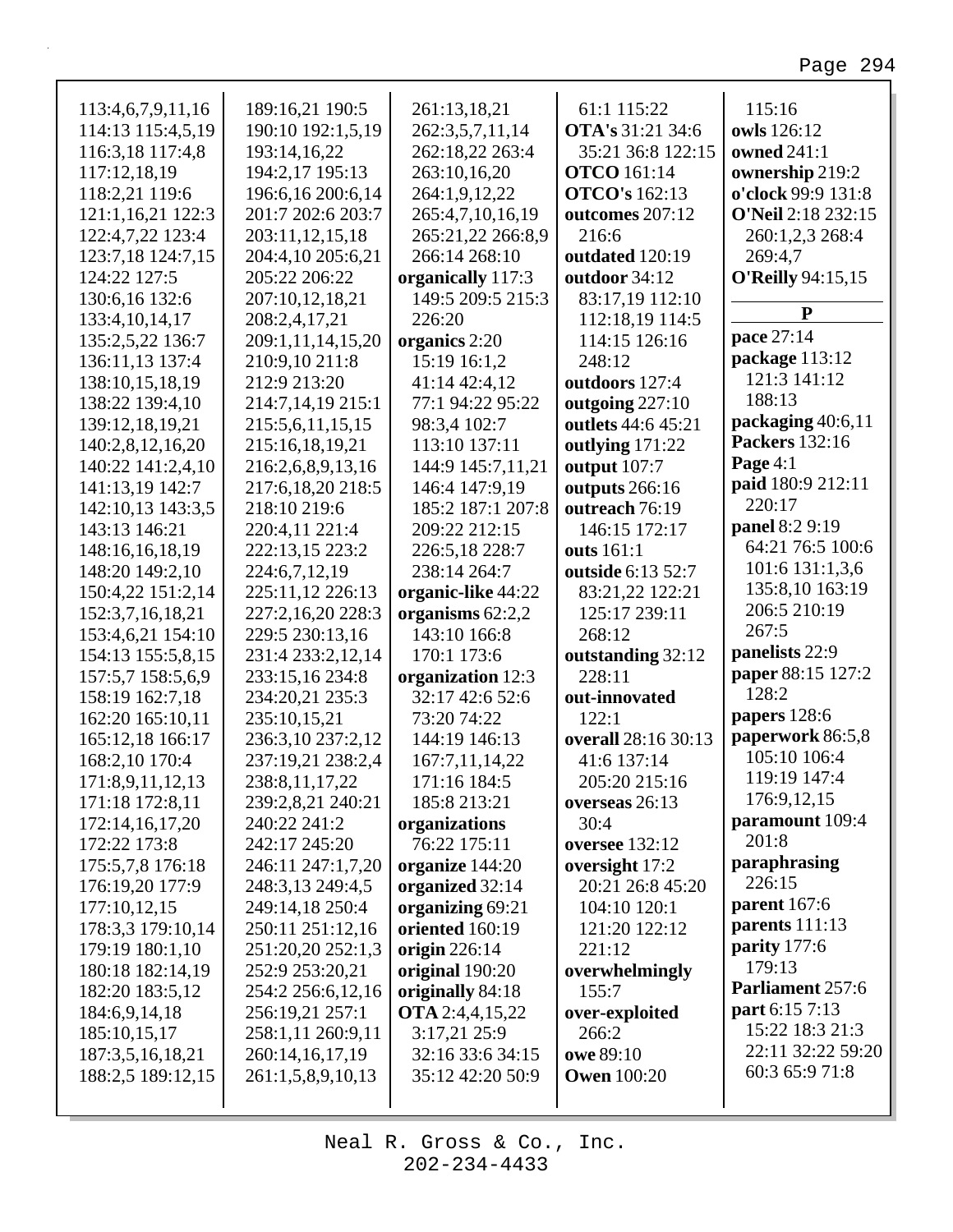| 82:22 93:5 110:3    | passing 49:1             | 74:4 81:17 82:14           | periodically 251:14         | plan 8:18 65:13           |
|---------------------|--------------------------|----------------------------|-----------------------------|---------------------------|
| 110:10 113:4,8      | passionate 159:4         | 93:7 132:18 133:5          | permitted 257:11            | 67:8 68:19 97:12          |
| 117:20 123:13       | pasta $27:5$             | 147:16 150:9               | perpetrator 225:21          | 102:21 103:4              |
| 135:22 177:11       | pasture 83:6,12,13       | 152:17 154:6,19            | person 47:2 168:15          | 105:15 106:4              |
| 182:9 202:22        | 83:17,18 84:3            | 156:22 162:21              | personal 24:14              | 130:14,18 152:20          |
| 203:14 216:17       | 161:17 169:9             | 164:10 168:3,21            | 33:9 165:22 168:6           | 152:22 153:9              |
| 240:14 243:21       | 170:14                   | 175:17 184:17              | 192:11                      | 179:2 219:21              |
| 254:10              | pasture-raised           | 223:15 229:13              | personally 241:7            | 220:17,17,20              |
| partial 160:21      | 78:14                    | 231:8,8 233:11             | 243:11 244:19               | <b>Planet 58:14</b>       |
| <b>PARTICIPANT</b>  | patchwork 51:19          | 241:19 242:12,21           | personnel 18:18             | planning $37:22$          |
| 131:16              | patent 220:17            | 242:22 246:4               | 93:15 120:2                 | 140:17 148:16             |
| participants 10:19  | paths 163:12             | 247:14 251:15              | perspective 37:12           | 149:22                    |
| 18:13 79:4 91:3,6   | patience 69:5            | 258:6,12 262:6,13          | 37:14 57:15 83:15           | plant 31:2 33:13          |
| 131:13 135:14       | Patty 2:13 232:14        | people's 89:19 90:2        | perspectives 5:16           | 87:6 90:13 98:21          |
| 229:7               | 245:15                   | 90:4 93:5 174:22           | pest 87:21 88:5             | 99:4 103:8 132:13         |
| participate 32:3    | <b>Pavlin</b> 2:20 138:5 | Peptalk 99:4               | pesticide 60:16             | 135:19 200:12,19          |
| 153:8 154:1         | 144:4,6,7                | perceived 79:18            | 61:12                       | 201:3,13,20 202:3         |
| participating 44:3  | pay 23:10 70:22          | percent 8:21 12:6          | pesticides 63:8             | 202:7 215:19              |
| 164:9 186:7         | 75:2 146:21              | 27:13 37:21 43:4           | 90:7                        | 216:9,11,13,16            |
| 269:14              | 178:12 208:18            | 65:16 67:7 74:7            | Peterson 182:4              | 217:15 218:2,9,16         |
| participation 45:12 | paying 78:19 100:7       | 74:16,17 83:17             | petition 29:2               | 219:2                     |
| 187:18              | 180:17 209:3             | 102:16 116:21              | phenomenal 34:7             | plantation 149:15         |
| participatory       | payment 186:2,4          | 123:5 130:16               | philosophy 224:14           | planted 91:20             |
| 217:15              | 186:15,19                | 142:19 154:22              | phone 154:5                 | planting 92:9 205:1       |
| particular 53:8,19  | payments 68:22           | 161:19 172:21              | 247:12                      | plants 179:22             |
| 162:12 190:1        | PCO 70:18 73:19          | 173:21 176:6,21            | <b>phrase</b> 235:22        | play 30:13 188:1          |
| 199:17 240:16       | peaceful 77:21           | 177:1,3 180:11,11          | picture 30:8 160:17         | played 17:22              |
| 247:1               | pear 204:11 263:11       | 185:9 186:2                | pictures 99:5               | playing $177:13$          |
| particularly 66:1   | 263:16                   | 208:18 209:4               | piece 248:14                | 178:14 226:12             |
| 140:21 144:21       | pears $204:1$            | 210:1,4,6 215:13           | pieces 68:20                | plays 39:17 180:12        |
| 147:5,11 201:6      | Peckins 35:22            | 223:1 226:1 228:2          | Pierce 2:21 148:7           | please 22:10 23:5,9       |
| 230:13              | pedigree 256:9           | 235:6 236:6,15             | 158:1,2,4 164:3             | 50:7,11 54:10             |
| parties 87:9 197:10 | pedigrees 256:7          | 237:8,17 265:22            | pig 254:15                  | 91:2 100:1,9              |
| 222:4 229:17        | peer 78:4,7 114:1        | 267:19                     | <b>pigs</b> 170:20          | 131:9 161:8               |
| partner 76:21       | Peet 1:20 233:8,8        | perceptions 249:20         | pilot 49:4,5,11,17          | 206:11,20 210:22          |
| 136:13              | 266:20 268:21            | perform $221:22$           | 49:22 50:2,10               | 211:15 232:4              |
| Partners 2:15       | 269:6                    | performance 8:18           | piped 105:22                | 233:6                     |
| partnership 121:19  | pen 250:19               | 65:13 130:13               | Pittsboro 102:12            | pleased 32:1 38:18        |
| 162:16,19 219:4     | pending $193:1$          | 163:5 222:6                | place 36:9 51:15            | 191:17                    |
| parts 149:20        | 194:11                   | performs 217:6             | 77:16 80:11 81:8            | <b>plenty</b> 100:10      |
| 168:21 246:2,6      | Pennsylvania 3:20        | period 32:10 46:5          | 121:13 147:10               |                           |
| 247:13              | 70:12 73:21              | 46:11 47:12,14             | 195:14 269:2                | plot 87:15<br>plus 178:12 |
|                     | 246:20                   | 53:17 74:8 107:3           |                             |                           |
| <b>party</b> 188:7  |                          |                            | placed 39:21                | pocket 169:15             |
| pass 81:12 253:11   | pens 261:11 265:11       | 130:17 151:20              | places 104:6 120:1          | <b>pockets</b> 168:20     |
| passage 202:8       | people 41:18 44:13       | 163:5                      | 246:19<br>Plains 3:11 171:5 | podium $138:2$            |
| passed 176:4        | 47:3 66:3 67:15          | <b>periodic</b> 59:21 60:1 |                             | point 81:13 126:11        |
| 183:10 202:16       | 69:18,19 70:1            | 60:4                       | 171:15                      | 147:13 167:18             |
|                     |                          |                            |                             |                           |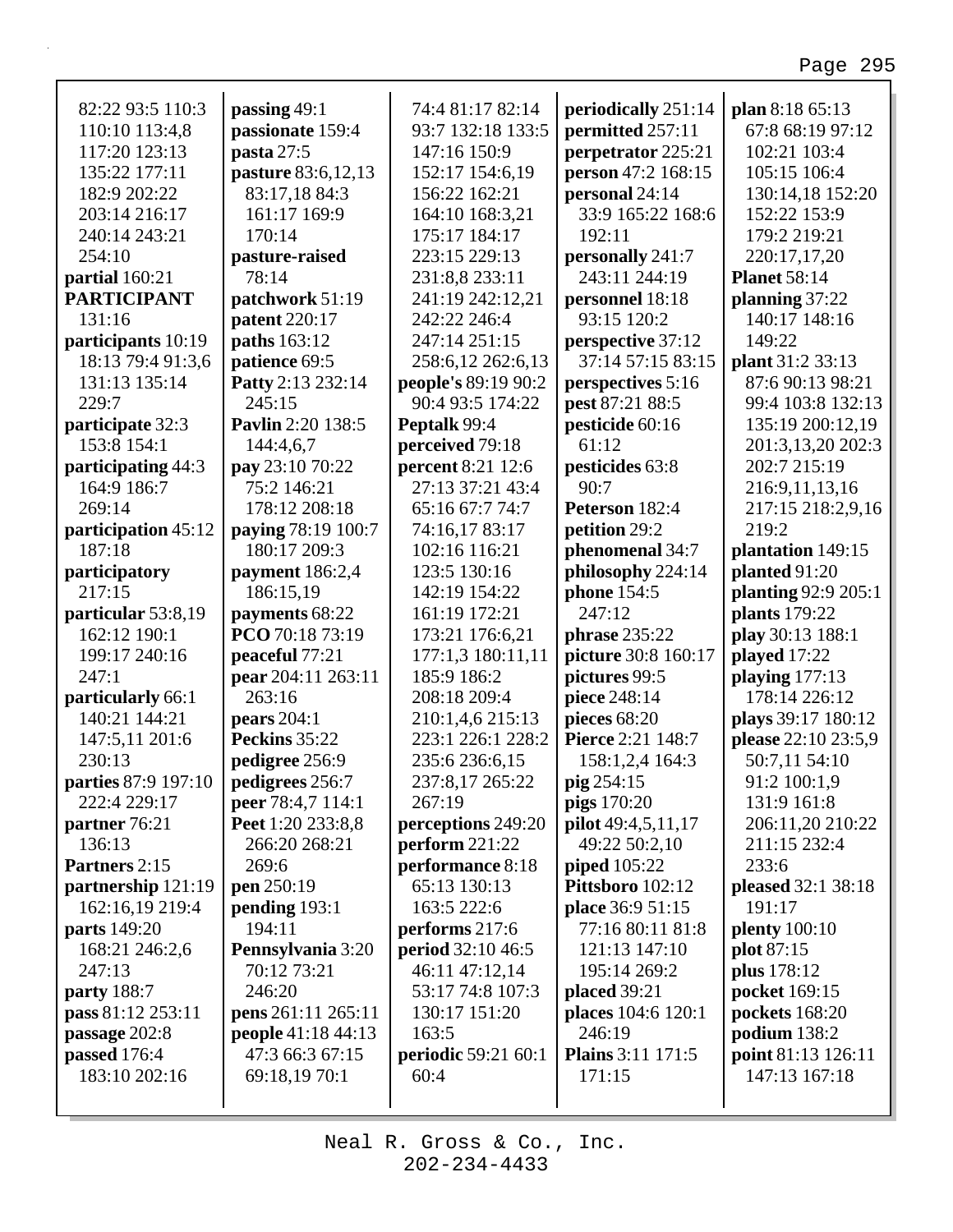| 176:19 180:21       | possibility 30:20       | preserved 35:11      | principle 92:18     | 187:11 193:10,20   |
|---------------------|-------------------------|----------------------|---------------------|--------------------|
| 204:17 206:19       | possible 145:8          | 245:5                | principles 92:21    | 194:9 195:12,15    |
| 220:3 226:18        | 203:3 230:4             | preserving 78:17     | printed 47:1        | 196:14 197:3,21    |
| 251:5 255:17        | 268:10                  | president 26:17      | <b>Prior</b> 166:1  | 199:4,19 200:13    |
| 263:11 268:8        | possibly $41:2$         | 36:16 37:1 47:22     | priorities 1:5 5:9  | 202:13 203:19      |
| points 64:22 82:20  | post 93:2               | 48:14 68:9,17        | 6:227:149:4         | 204:16,19 205:5,9  |
| policies 55:7,18,20 | post-market             | 70:13 115:18         | 16:21 19:6,14       | 205:12 208:9       |
| 55:21 57:14 82:2    | 111:10                  | 229:22               | 57:15 70:20 130:5   | 213:6 217:11       |
| 220:9 238:16,19     | potential 55:2 59:4     | presiding $1:13$     | 130:12 158:13       | 228:22 230:15      |
| 254:12              | 144:10 199:12           | pressing 264:18      | 200:16 267:5        | 237:8 239:6        |
| policy 1:15 5:5 7:6 | 210:7                   | pressure 266:2       | prioritize 56:1     | 260:22 261:14      |
| 17:17 39:8 40:1,4   | Potomac 240:9           | <b>pretty</b> 127:17 | 134:12              | 264:17 265:3       |
| 53:1 56:5 57:13     | poultry 34:21           | 137:19 149:19        | prioritizing 134:21 | 268:3              |
| 66:13 80:17 98:20   | poverty 49:8 62:11      | 214:9                | priority 118:16     | processed 137:8    |
| 108:16,17 110:20    | power 219:10            | prevalent 114:2      | 158:16 161:9,10     | 263:21             |
| 133:10 135:18       | practical 34:4 35:3     | prevent 30:7 31:8    | 161:11 162:5        | processes 178:5,11 |
| 138:10 139:9,9      | practice 34:13          | 189:12 190:22        | 201:14,21 227:11    | 179:5 183:15       |
| 140:2 142:12        | 53:15 192:3,5           | 205:2 218:21         | 227:14              | processing 52:14   |
| 146:2 169:3,12      | 249:16 263:2            | 267:16 268:22        | private 33:3 192:3  | 98:6 183:3 212:15  |
| 192:17 193:6,9,12   | practices 24:10         | preventative         | prize 160:18        | processor 231:1    |
| 193:17 196:9,18     | 34:14,21 39:4,9         | 261:20 268:14,20     | proactive 261:4     | processors 59:1,9  |
| 199:5,17,19         | 63:7 85:11 150:5        | preventing 220:11    | 266:8               | 111:3              |
| 214:10 238:4,5      | 151:1,6 162:11          | 261:7 262:21         | probability 267:19  | produce 42:12      |
| 260:3               | 169:20 189:16           | prevention 34:8,14   | probably 42:9       | 127:5 142:5 159:8  |
| policymakers        | 205:1 249:1,5           | 34:22 143:12         | 75:21 131:20        | 242:6 248:16,18    |
| 117:17 231:17       | 261:20 266:1            | 220:10,16 221:1      | 150:11 185:13       | produced 24:9 33:6 |
| pollen 269:1        | pragmatic 160:18        | 262:18 268:14        | 225:3 246:12        | 117:3 177:4 182:8  |
| polyphosphate       | <b>Prairie</b> 228:12   | previous 39:3        | 247:6 268:17        | 215:3              |
| 109:21              | precaution 80:16        | 201:16               | problem 54:4        | producer 168:10    |
| pool 180:13,20      | predecessor 201:22      | pre-decisional       | 58:22 59:18 90:22   | 168:14 209:6       |
| popular 124:15,18   | <b>prefer</b> 243:12    | 197:2,4              | 115:1 146:22        | producers 2:14     |
| population 79:5     | preference 183:9        | price 33:15 97:15    | 166:7 168:5 201:6   | 10:18 11:1 13:19   |
| 167:17              | premature 194:14        | 98:7 124:6 142:20    | 242:6,6 246:17,17   | 14:5,11 21:1,16    |
| porches 125:14,14   | premium $124:6$         | 167:10 172:22        | problems 16:17      | 21:17 30:12 43:17  |
| 125:16 127:4,7      | 142:19 208:18           | 178:6 179:5 181:6    | 17:13 61:21 120:4   | 44:2 45:8 46:1,6   |
| pork 170:10,11      | prescriptive 161:16     | 211:17,19,22         | 125:18 126:12       | 101:22 112:9       |
| portfolio 13:14     | presence 261:15         | 212:1,17 241:17      | 166:21 168:4        | 119:12 122:4       |
| 68:21,22 106:18     | <b>present</b> 5:8 19:4 | 244:15 245:4         | 175:21 181:13       | 125:7 141:14,15    |
| portion 168:13      | 33:20 132:3,9           | prices 11:7 98:5     | 204:12 228:17       | 145:13 146:16      |
| 171:19              | presenter 144:4         | 181:7,10 212:14      | 264:11              | 147:8 159:10       |
| posed 220:6         | presenters 8:9          | 244:22               | procedures 188:8    | 162:4 175:6,12     |
| position 24:8       | presenting 68:7         | pricing $180:22$     | proceedings 18:10   | 178:3,4,4,16       |
| 122:10,17 179:4     | 164:8 254:9             | 181:2,9              | 198:17              | 179:1 180:1        |
| 231:5               | preservation 244:7      | primarily 12:2       | process 20:8 49:21  | 183:12 207:13      |
| positions 75:16     | 245:11                  | 27:21                | 57:7 64:13 86:9     | 208:18 212:7,9     |
| 241:5               | preserve 78:21          | primary $20:18$      | 86:13,17 87:1,7     | 215:6 220:21       |
| positive 185:3      | 79:16                   | 152:10               | 88:16 164:1         | 222:14 223:2,3     |
|                     |                         |                      |                     |                    |

Г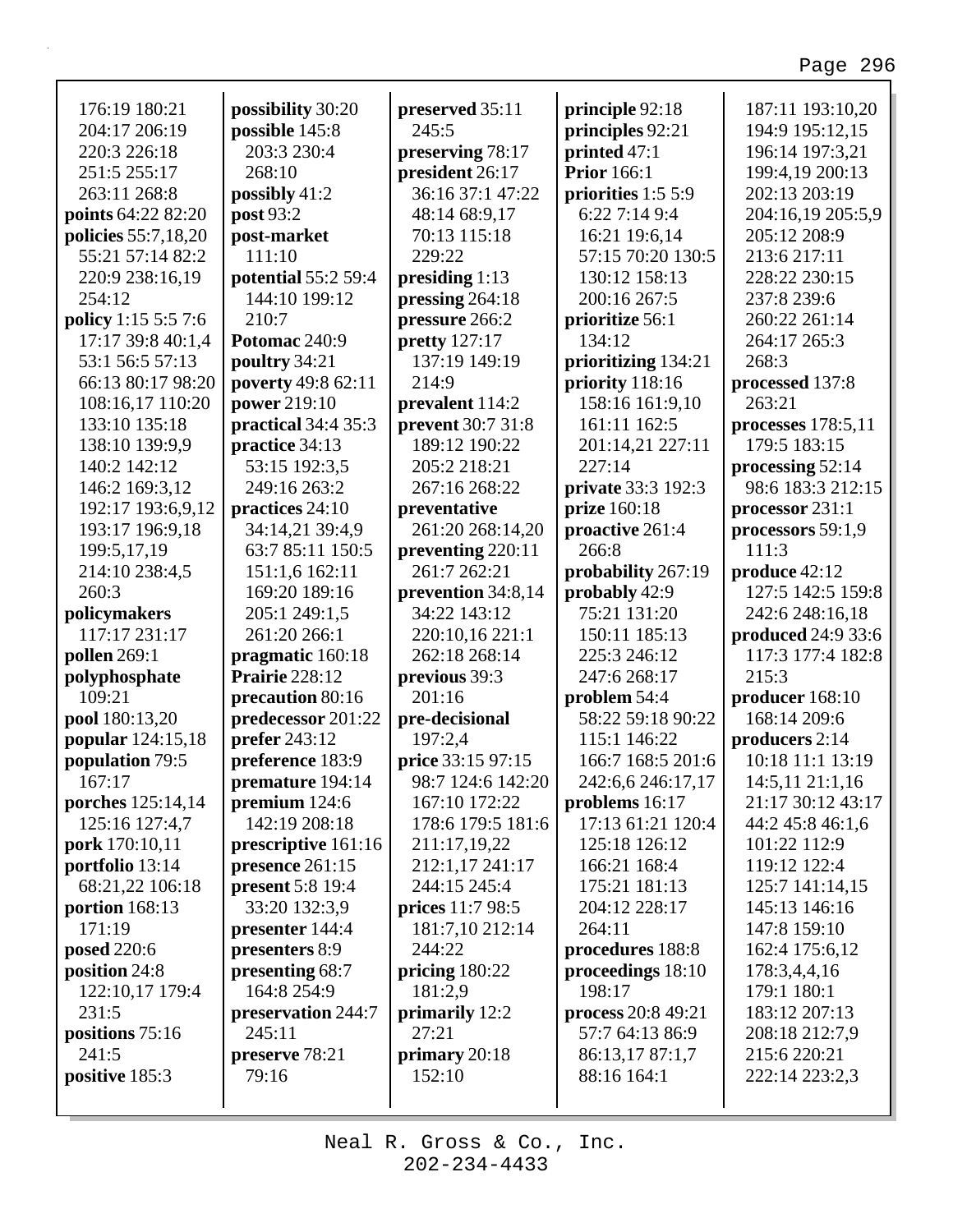| 225:6 226:8        | 118:1 123:20        | 153:8,17 154:1,9  | program's 73:5       | proposed 38:20     |
|--------------------|---------------------|-------------------|----------------------|--------------------|
| 236:10,11 261:19   | 137:8,13 142:6      | 154:18 155:3,10   | 120:2 264:18         | 39:7 59:21 195:22  |
| producer's 123:13  | 150:4 179:8         | 155:11,16,18      | progress 18:21       | 196:1              |
| producing 168:2    | 220:12 236:3        | 158:5,9,10 162:7  | 82:12 104:10         | proposing 198:2    |
| 217:10 222:14      | 238:11 239:3        | 163:1 164:5 172:9 | progressive 106:7    | proprietary 178:12 |
| 226:2              | 256:11 260:11       | 172:12 173:20,22  | progressively        | Prosperity 138:20  |
| product 11:3 12:17 | professionals 214:4 | 174:5,6 186:17    | 106:22               | protect 31:3 48:13 |
| 14:12 42:17 117:4  | profile 194:2       | 187:4,16,22 188:3 | prohibit 235:9       | 78:20 82:14 261:5  |
| 176:22 177:2       | profitability 28:16 | 188:6 192:6       | 238:15               | protected 183:14   |
| 183:5 260:14       | 30:14 31:10         | 200:14 201:15,22  | prohibited 110:13    | 197:17             |
| production 5:10    | profiting 220:18    | 202:14 203:8,12   | 239:1                | protecting 22:1    |
| 9:10 30:9 34:21    | progeny 255:7       | 203:12,13,15      | prohibiting 261:10   | 39:17 78:17        |
| 44:22 51:17 62:9   | 256:18              | 205:6 209:10,13   | prohibition 235:20   | protection 31:2,12 |
| 63:7 79:17 83:9    | program $1:2$ 5:22  | 211:3,17 224:13   | project 18:20 93:5   | 244:9              |
| 85:11,13,14 87:19  | $6:7,8,17$ 7:2 8:5  | 224:15 227:2,16   | 202:10               | protections 219:12 |
| 94:10 101:11       | 11:12,16,22 12:10   | 233:12,17 234:21  | projects 87:11       | protective 190:22  |
| 102:6 117:9 130:6  | 12:19 14:20 15:20   | 248:6 249:4 250:6 | 186:6,9 202:4,7      | 191:4              |
| 143:3,5 149:10     | 17:17 19:11,17,18   | 250:15 253:20     | 202:12,13 215:19     | protects 165:17    |
| 151:1 152:18       | 19:22 20:10,14      | 254:7 256:16      | 216:2,14,16          | 173:7              |
| 153:15 162:19      | 21:14,20 22:6       | 258:11 260:18     | 217:14,16            | proud 48:19 133:5  |
| 169:4 171:14       | 24:11,16 25:1       | 265:4 266:11      | promised $61:11,15$  | 136:12 154:4       |
| 204:4,7 207:10,12  | 26:8 34:11 36:3     | 267:9             | 61:20 62:6 109:1     | proudly 24:16 89:7 |
| 208:4 209:20       | 38:19 43:1,18,21    | programs $11:21$  | <b>Promiseland's</b> | prove 49:5         |
| 210:11 213:7,12    | 44:3 45:12,14,15    | 12:20 13:2,13,18  | 229:2                | proven $81:6$      |
| 226:4,6,21 235:10  | 45:19 46:18 49:4    | 14:13 16:8 17:10  | promises 63:3        | provide $13:1,9$   |
| 235:15 237:3,19    | 49:11,13,17,19,22   | 17:13 18:9 35:22  | promising 33:8       | 45:20 46:3 57:1    |
| 237:21 238:2       | 50:2,4,11 51:13     | 58:9 67:6 71:6    | promote 61:6         | 58:11 59:14 60:6   |
| 239:8 249:14       | 52:16 57:18 63:21   | 72:5 79:22 87:11  | 78:21 79:12,16,17    | 63:9 75:4 78:19    |
| 250:19 258:3       | 66:14 70:8 72:17    | 87:12 88:8,14     | 229:21               | 80:1 95:6 96:22    |
| 260:10 263:11      | 72:18 73:11,11      | 92:12 94:13,13,16 | promoting 220:18     | 98:4 112:5,9       |
| 264:12             | 77:1,3 80:5 85:5    | 96:6 97:7 98:10   | promotion 13:18      | 115:9 116:13       |
| productive 242:2   | 85:17,18 86:1,2     | 105:21 123:17     | 24:22 61:9           | 154:19 164:22      |
| productivity 38:19 | 86:11 88:10 90:3    | 132:12 133:16     | prompt 144:1         | 198:3 211:5 214:6  |
| products 2:3 10:16 | 92:11 94:9 95:14    | 134:16,16 153:2   | promptly 100:20      | 214:15 218:8       |
| 10:20 11:11,13     | 96:4,11,13,16       | 154:17 156:10     | 232:5                | 219:21 234:22      |
| 15:5,6 21:9,12     | 98:17,20 101:10     | 157:1 172:10      | promulgated          | 235:22             |
| 23:15,20,21 24:1   | 101:15,18,19        | 173:18 174:15     | 224:22               | provided 12:8 14:7 |
| 24:2,14,16 25:4,7  | 104:11,13,20        | 177:11 179:15     | promulgates          | 18:9 53:4 117:11   |
| 25:16 26:4 27:7    | 105:12,16 119:6     | 180:18 185:15     | 235:11               | 117:13 174:12      |
| 29:15 33:5 36:5    | 119:12,21 121:1     | 187:2,17 188:11   | pronounce 138:3      | 207:17             |
| 37:19 39:10 42:22  | 121:17 122:10       | 200:7 203:10      | proof 78:4           | provider 148:15    |
| 51:16 59:15 60:9   | 124:14,20 132:6     | 205:13 206:15     | properly 13:11       | 152:20 156:3       |
| 77:4 78:14 80:20   | 132:19 133:18       | 207:22 208:3,5    | property 219:12      | provides 17:16     |
| 82:21 86:15,15     | 134:18 135:18       | 214:5 217:3 218:3 | 244:22               | 133:18 171:16      |
| 97:11 98:13 102:7  | 136:7,10 139:20     | 233:13,19,21      | proposal 68:7        | 263:11             |
| 109:10 111:7       | 140:9,13,16         | 242:17 243:9      | proposals 20:7       | providing $11:1,6$ |
| 113:1,5 117:3      | 142:10,11 146:10    | 244:22 268:12     | 99:6                 | 14:9 18:10 52:21   |
|                    |                     |                   |                      |                    |
|                    |                     |                   |                      |                    |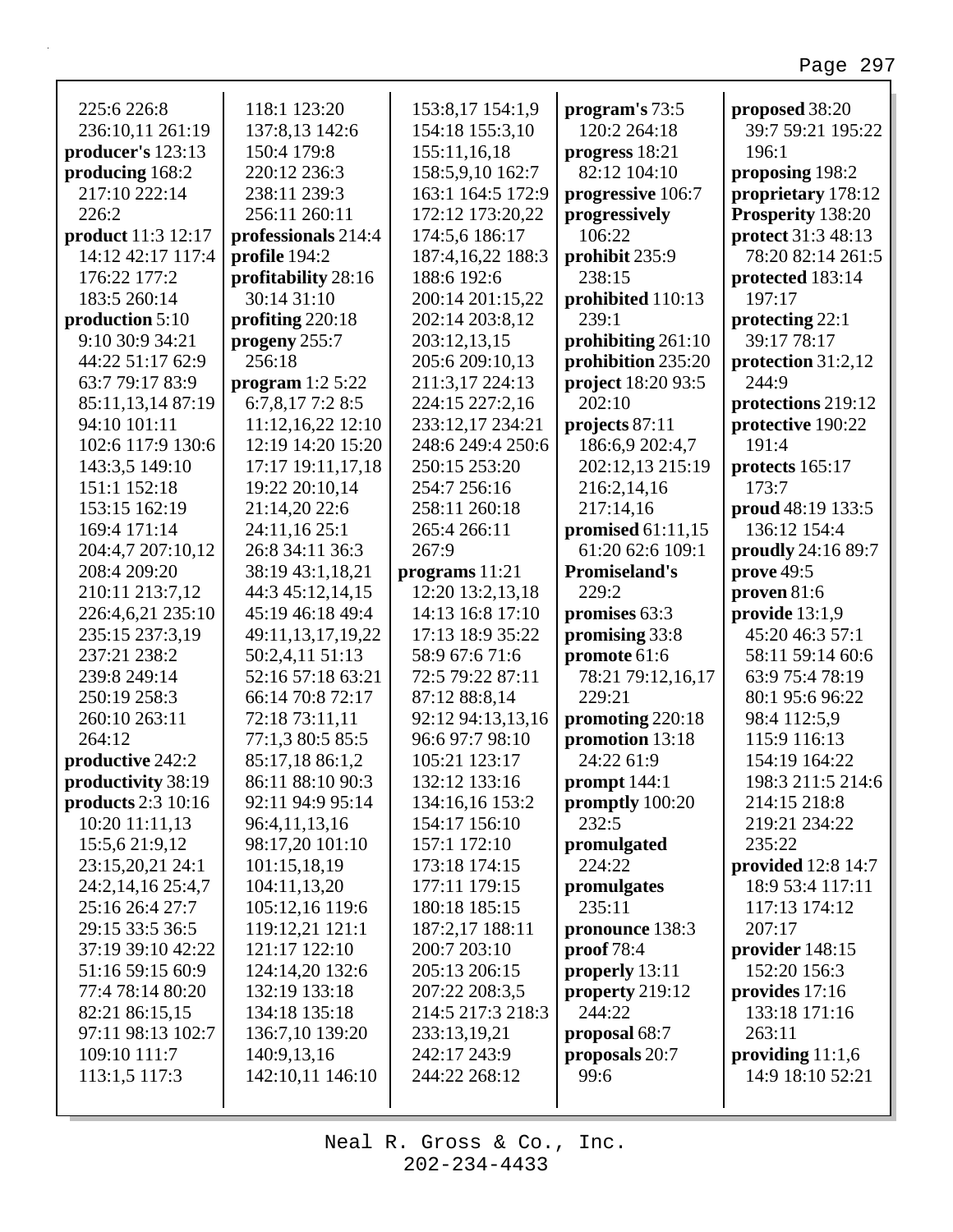| 62:10 87:1 122:11          | 104:19 111:15          | quickly 40:13 64:8   | ready 23:5 61:1        | 121:8                     |
|----------------------------|------------------------|----------------------|------------------------|---------------------------|
| 140:4 141:11               | 112:4 125:11           | 85:6 169:21          | 92:1,4 138:1           | reason 81:3 169:2         |
| 212:13 263:1               | 126:5 127:3,22         | 227:17 245:18        | 191:15                 | 177:4 194:17              |
| provision 117:6            | 167:15 169:17          | quite 55:15 89:9     | real 29:22 30:19       | 210:15                    |
| <b>PSTD 243:7</b>          | 193:17 210:10          | 136:1 137:11         | 57:22 75:21 106:1      | reasonable 151:20         |
| <b>public</b> 1:4 4:3,6,10 | <b>puts</b> 30:15 77:3 | 181:19 224:16        | 123:19 207:19          | 195:8                     |
| 4:18,22 5:7,17,19          | 123:15 241:20          | 258:17               | 244:11,12,15           | <b>reasons</b> 5:18 43:14 |
| 6:4,7,21 8:7,11,16         | putting $140:15$       | quo 35:8             | 268:5                  | 255:19                    |
| 9:3 10:1 13:20             | 221:20                 | Q&As 55:7            | realistically 225:3    | Rebecca 1:17              |
| 20:4,6,13 31:3             | <b>P-R-O-C-E-E-D-</b>  |                      | reality 60:17 103:1    | 206:13,16                 |
| 53:20 54:11,22             | 5:1                    | $\mathbf R$          | 105:19                 | rebuilding 218:2          |
| 55:4 56:11 63:19           | p.m 129:5 130:2        | RAFI-USA 2:25        | realize 68:4           | rebuttal 195:20           |
| 76:18 103:4,8,15           | 232:7,8 269:21         | rage 124:17          | realized 158:20        | receipt 53:9              |
| 117:14 130:4,9             |                        | <b>raid</b> 78:1     | really 5:15 10:8       | receive 7:13 8:6          |
| 162:15 163:11              | Q                      | raids 77:21 78:3     | 12:15,15 14:17         | 53:15 187:2               |
| 193:5 196:11               | qualified 56:13        | rain 191:1           | 15:3 19:12 20:9        | 191:22                    |
| 198:10 200:11,18           | 230:21 231:9           | raise 47:11 170:10   | 22:3,13 32:9 40:7      | received 6:11 40:16       |
| 200:20 201:3               | qualify 46:2 113:1     | 171:14 192:13        | $42:6,7,8,15$ $43:1,4$ | 53:7 187:6                |
| 216:11 218:2,9,19          | 123:12 186:3           | 246:14               | 43:18 44:5 45:7        | receives 194:2            |
| 218:20 262:4               | 197:5                  | <b>raised</b> 147:13 | 46:4 50:22 51:3        | 195:6                     |
| publication 78:11          | quality 32:18 33:16    | raises 241:17        | 52:14 54:16 55:1       | receiving 6:12            |
| publications 95:13         | 48:21 85:12 96:12      | raising $165:12$     | 64:3,4,7,7 65:8        | 22:19 131:2 186:2         |
| publicity 194:15           | 101:19 225:6           | <b>Rakola</b> 96:3,3 | 66:7 67:9,14 68:3      | 195:17 202:22             |
| 199:8                      | 227:20 242:19          | ramifications        | 69:14 73:12,19,20      | recession 210:5           |
| publicize 194:6            | quantity 170:11        | 145:14               | 75:10 91:14,14         | recipient 146:14          |
| publicized 194:4           | quest 80:21            | ramp 112:15,17       | 94:1 100:4 105:11      | recognition 104:10        |
| publicly 110:16            | question 57:12         | ran 36:20,22 64:17   | 107:2 124:18,18        | 104:16 160:7              |
| 194:18 202:21              | 159:1 194:18           | range 126:13,15,20   | 132:5 133:3,12         | recognize 39:3,13         |
| public's 193:19            | 198:22 199:15          | 127:2 150:4 181:7    | 136:4,6 149:3          | 133:6 186:9               |
| public/private             | 222:12,17 251:9        | <b>ranked</b> 171:7  | 150:2,3,22 151:16      | recommend 59:17           |
| 121:19                     | 251:18 259:16          | raspberries 85:4     | 153:2,7,18,18,19       | 92:10 196:17              |
| publish 142:20             | Questionable           | raspy 253:18         | 153:22 154:3,4,8       | recommendation            |
| published 28:1             | 225:18                 | rate 38:3 49:8       | 154:9 155:1,11,19      | 235:6 239:16              |
| 214:13                     | questions $8:8$ 15:11  | 74:16,17 154:22      | 156:12 157:1           | 253:22 258:5              |
| publishing 172:22          | 18:6 46:9,10           | 210:1,4,6 236:14     | 164:11,19 167:12       | 265:15,17                 |
| purchase 79:8 80:2         | 47:15 54:19 120:7      | <b>rates</b> 114:4   | 173:18 174:4           | recommendations           |
| 170:18,19,21               | 125:1 163:19           | rationality 104:3    | 182:3 199:21           | 139:9 140:3,4             |
| 264:1                      | 183:16 190:13          | raw 77:17 249:13     | 205:4 209:10,16        | 142:15 221:14             |
| purchased 27:19            | 198:20 210:19          | ray 90:8             | 211:8 213:3 224:7      | 235:5 256:17              |
| purchases 52:6             | 231:20 240:4           | reach $12:20$        | 225:5 226:9            | 258:16 266:10,13          |
| purity 13:6                | 245:13 259:15          | reaching 147:15      | 227:16 231:13          | recommended               |
| purpose 52:15              | 266:18,21              | reactions 111:14     | 246:21 247:3,10        | 166:17 235:8              |
| 167:16                     | queue $41:17$          | read 109:15 138:1    | 247:15 248:6,10        | reconsideration           |
| push 80:18                 | queued $41:19$         | 228:8                | 249:19 250:6           | 251:4                     |
| put 51:14 65:12            | quick 27:3 155:22      | readily 178:21       | 251:3 253:11           | reconstituting 35:6       |
| 66:12 70:17,18             | 222:11 259:15          | 186:20 194:3         | 255:19 267:1           | record 34:7 100:16        |
| 78:5 92:15 100:1           | quicker 73:2 85:8      | reading 158:3        | real-time 119:17       | 129:4 158:4               |
|                            |                        |                      |                        |                           |
|                            |                        |                      |                        |                           |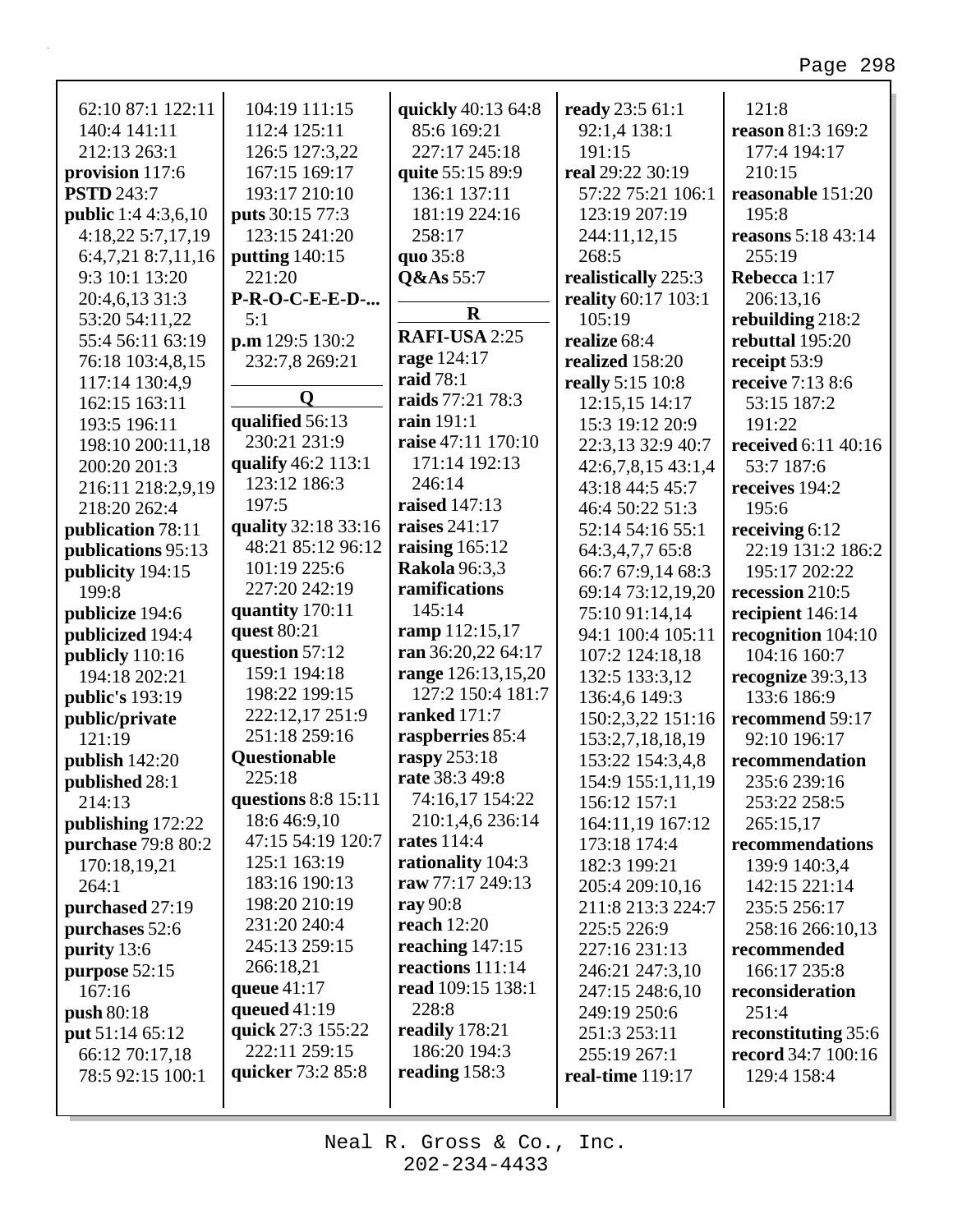| 160:12 203:4<br>232:7 234:18<br>269:21<br>records 239:13<br>recoup $221:8$<br>recourse 221:7 | registered 85:16<br>99:22 100:21<br>128:18,20 253:7<br>258:21<br>registration 85:17<br>88:12 | 130:6 200:16<br>202:7,11 203:6<br>215:13<br>relates 18:15<br>relating $6:13$<br>relationship 72:21<br>154:2 | 161:12 263:6<br>replaced 119:16<br>replicate 226:6<br>repopulate 69:18<br>report 11:11 26:9<br>50:22 92:16 117:2 | 201:17 202:20<br>256:8<br>requirements<br>140:17 202:22<br>254:21 255:6<br>256:5,10 266:6 |
|----------------------------------------------------------------------------------------------|----------------------------------------------------------------------------------------------|-------------------------------------------------------------------------------------------------------------|------------------------------------------------------------------------------------------------------------------|-------------------------------------------------------------------------------------------|
| recovered 166:22                                                                             | registries 254:15<br>254:16 258:6                                                            | <b>relative 5:21 6:6</b>                                                                                    | 138:18,21 139:3,8<br>157:4,5 189:19                                                                              | <b>requires</b> 44:2 65:14<br>111:18 265:21                                               |
| recovering 266:3<br>redaction 230:8                                                          | registry $254:20$                                                                            | relatively 234:3                                                                                            | 201:19 214:14,17                                                                                                 | requiring $196:11$                                                                        |
| redirect 61:7                                                                                | regs 226:16                                                                                  | relay 216:12 221:5                                                                                          | 216:7,15 219:15                                                                                                  | 254:12,16                                                                                 |
| reduce 25:7 61:5                                                                             | regular 54:7 118:7                                                                           | 247:21                                                                                                      | 222:18 259:20                                                                                                    | research 2:12                                                                             |
| 63:9                                                                                         | 143:3 264:20                                                                                 | release $202:21$                                                                                            | reported 43:9                                                                                                    | 16:12 17:4,6,11                                                                           |
| reduced 61:11                                                                                | regularly 186:14                                                                             | 219:15                                                                                                      | 179:21                                                                                                           |                                                                                           |
| reduction 68:19                                                                              |                                                                                              | released 38:21                                                                                              |                                                                                                                  | 17:12,21 18:6,8<br>28:3 32:13,19                                                          |
| 86:7 146:12                                                                                  | regulated 82:3 87:9<br>266:17                                                                | 138:19                                                                                                      | reporting 177:10<br>179:14 181:1                                                                                 | 33:2,8,12 34:3,4                                                                          |
| 176:15                                                                                       | regulation 38:17                                                                             | releasing 192:17                                                                                            | reports 111:12                                                                                                   | 34:17,20 35:3                                                                             |
| redundant 86:2                                                                               | 39:8 103:20 104:5                                                                            | relevance 33:8                                                                                              | 121:8 178:13                                                                                                     | 61:16 62:16 64:17                                                                         |
| <b>REE</b> 118:4 137:4                                                                       |                                                                                              | 200:8 203:10                                                                                                | 187:2                                                                                                            | 70:10 87:11,21                                                                            |
| 142:9                                                                                        | 161:16,18 198:1<br>261:17                                                                    | reliable 117:13                                                                                             |                                                                                                                  |                                                                                           |
| reexamine 196:18                                                                             |                                                                                              |                                                                                                             | <b>repot</b> 90:15                                                                                               | 94:11,14,17<br>101:13 106:9,11                                                            |
| references 115:9                                                                             | regulations 29:10<br>31:7 38:12 51:14                                                        | <b>relief</b> 123:2,12<br>124:9                                                                             | represent 32:4<br>76:15 165:8                                                                                    |                                                                                           |
|                                                                                              | 52:9 60:13 113:17                                                                            | relies 122:7 261:18                                                                                         |                                                                                                                  | 106:20 108:7,17<br>110:6 114:21                                                           |
| 127:20,22 128:6<br>128:10                                                                    | 137:9 140:16                                                                                 |                                                                                                             | representation<br>181:9                                                                                          |                                                                                           |
| referred 32:13                                                                               |                                                                                              | rely 120:13                                                                                                 |                                                                                                                  | 136:15,19,20                                                                              |
|                                                                                              | 192:9 238:8                                                                                  | relying $41:2$                                                                                              | representative<br>181:6 182:4                                                                                    | 138:11,18 139:10                                                                          |
| referring 107:16<br>128:6                                                                    | regulators 82:8                                                                              | remaining 202:14<br>remains 196:6                                                                           |                                                                                                                  | 142:12,13 147:15                                                                          |
| reflect 236:8                                                                                | regulatory 7:3 38:9<br>39:6,16,22 40:16                                                      | 215:4 218:19                                                                                                | representatives<br>22:15                                                                                         | 151:17 167:6                                                                              |
|                                                                                              | 86:16 132:12                                                                                 |                                                                                                             |                                                                                                                  | 171:17 189:16                                                                             |
| reflected 18:8<br>118:17                                                                     | 165:17 170:2                                                                                 | remarks 131:5<br>234:17                                                                                     | represented 19:1<br>182:20 192:7                                                                                 | 200:16 202:7                                                                              |
| reflecting 181:7                                                                             |                                                                                              | remember 40:7                                                                                               |                                                                                                                  | 203:5,8,10,11,18                                                                          |
| reflects 43:4                                                                                | 173:7 203:16,20<br>206:15 260:3                                                              | 44:11                                                                                                       | representing 175:8                                                                                               | 204:18,21 205:8                                                                           |
| regain 90:16 92:20                                                                           |                                                                                              | remind 22:9                                                                                                 | represents 115:22<br>175:11 176:21                                                                               | 205:13,15 207:9<br>211:2 214:4 217:2                                                      |
|                                                                                              | reimbursement<br>173:20 174:5                                                                |                                                                                                             | 224:8                                                                                                            |                                                                                           |
| regaining 92:21                                                                              |                                                                                              | 186:14,18<br>remnants 191:6                                                                                 |                                                                                                                  | 218:18,18 219:22                                                                          |
| regard $202:2$                                                                               | reintroductions<br>101:6                                                                     | removal 235:8                                                                                               | request $8:16\,40:14$                                                                                            | 233:14,19,20                                                                              |
| regarding 77:4<br>80:12                                                                      |                                                                                              | <b>remove</b> 235:6                                                                                         | 111:12,22 112:20<br>118:16,18 230:5                                                                              | 261:9 264:18,19<br>264:22 267:4,7                                                         |
| <b>Regardless</b> 29:9                                                                       | reinvigorated<br>156:14                                                                      | 239:6                                                                                                       | 257:14 265:2                                                                                                     | researchers 62:7                                                                          |
|                                                                                              |                                                                                              | removed 88:12                                                                                               |                                                                                                                  | 62:19 79:2 95:21                                                                          |
| regards 84:20<br>187:19                                                                      | reinvigoration<br>103:8                                                                      | <b>removes</b> 106:17                                                                                       | requesting 38:15<br>53:8 235:20                                                                                  | 258:19                                                                                    |
|                                                                                              | reiterate 130:10                                                                             |                                                                                                             |                                                                                                                  |                                                                                           |
| region $103:16$                                                                              | 169:22                                                                                       | removing $172:20$<br>235:12                                                                                 | requests 250:2<br>266:22                                                                                         | researching $264:11$<br>reserves $40:12$                                                  |
| regional 43:17                                                                               |                                                                                              |                                                                                                             |                                                                                                                  |                                                                                           |
| 159:12 160:9                                                                                 | reiterating 56:9                                                                             | render 12:9                                                                                                 | require 38:8 39:9<br>160:16                                                                                      | reservoir 126:8<br><b>residue</b> 59:21 60:1                                              |
| 172:17 214:5                                                                                 | rejecting 266:9                                                                              | <b>renewed</b> 184:15                                                                                       |                                                                                                                  |                                                                                           |
| 215:8 241:22                                                                                 | relate 71:20 73:18                                                                           | rent 75:2 169:16,18                                                                                         | required 60:2                                                                                                    | 70:22 72:2 161:21                                                                         |
| 243:13                                                                                       | 182:13                                                                                       | <b>rented</b> 168:12                                                                                        | 116:22 163:7                                                                                                     | residues $261:15$                                                                         |
| regionally 103:9                                                                             | related $1:55:9$                                                                             | <b>repeat</b> 188:16                                                                                        | requirement 34:11                                                                                                | resistance 61:14                                                                          |
| regions $236:12$                                                                             | 59:18 116:15                                                                                 | repeatedly 114:3                                                                                            | 119:11 123:11                                                                                                    | 85:12                                                                                     |
|                                                                                              |                                                                                              |                                                                                                             |                                                                                                                  |                                                                                           |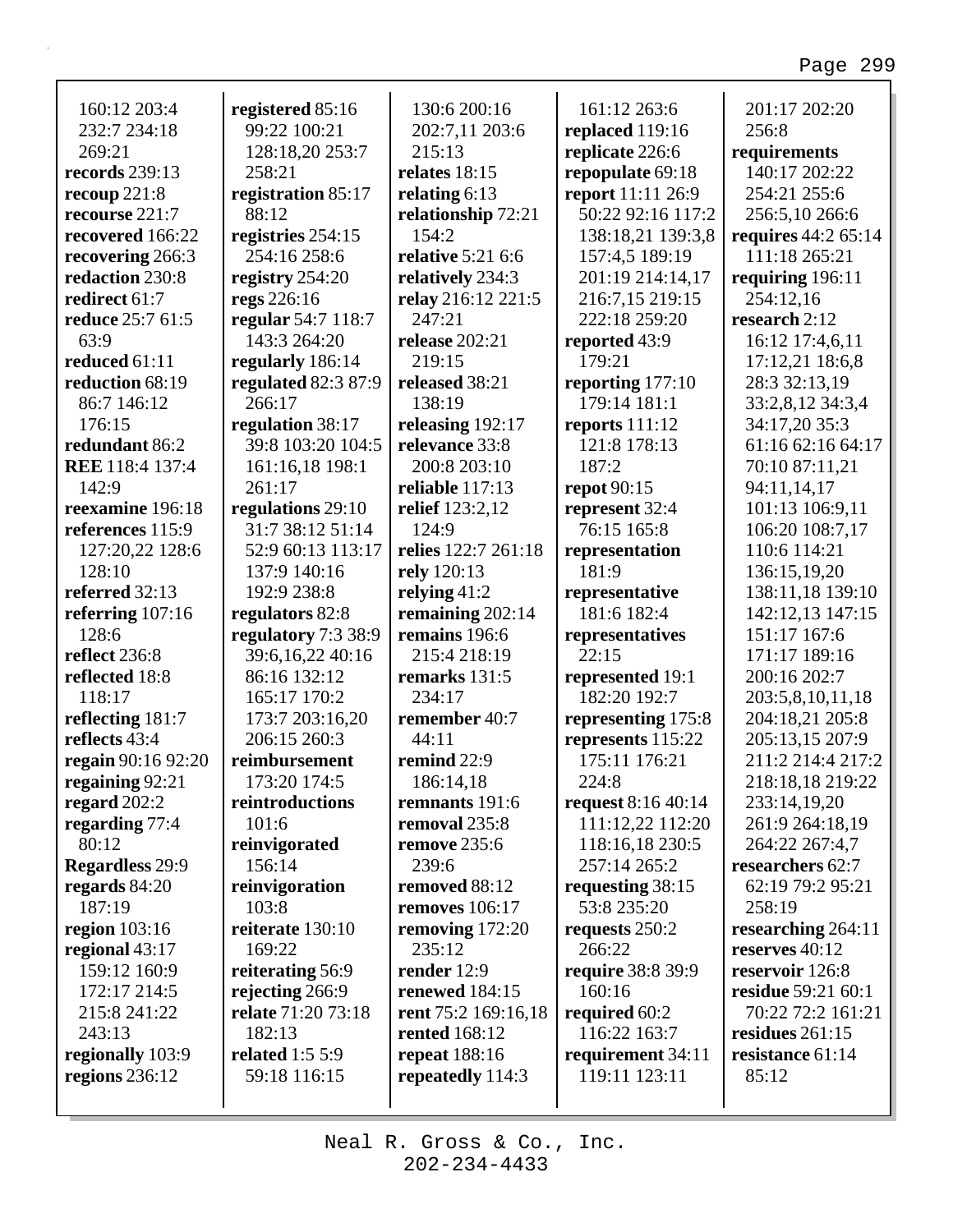|                                            |                                   | rhetoric 63:4          | 249:8                          | 112:6 199:7                |
|--------------------------------------------|-----------------------------------|------------------------|--------------------------------|----------------------------|
| resistant 106:15<br>204:20                 | restaurants 183:8<br>restore 80:8 | <b>Richard</b> 2:23,23 | roles 140:5 166:5              | 207:15                     |
| resolution 68:13                           | restructure 134:13                | 174:19 192:2           | room $93:15,17$                | safeguards 30:7            |
| resolve 36:8 195:21                        | restructuring                     | right 18:21 22:7       | 175:14,17 253:7                | safety 2:10,18 34:8        |
| resolved 166:9                             | 134:21                            | 42:3 63:11,12,18       | root 106:14 204:19             | 114:12,16 222:6            |
| 196:4                                      | rests 29:15 220:13                | 67:22 91:7,15          | 242:15                         | 247:19 248:1,10            |
| resource 136:9                             | result 32:22 33:4                 | 93:14 99:14 100:9      | Rose 1:21 68:18                | 248:15,15 260:4            |
| 219:2                                      | 40:4 167:10                       | 100:11,21 108:10       | 96:9,9 101:16,16               | Safeway 27:9               |
| resourcefulness                            | 194:12 216:17                     | 113:12 127:21          | 162:22 163:13                  | salary 166:4               |
| 177:21                                     | 239:9                             | 128:13 131:8           | <b>rotate</b> 206:4            | sales 27:12,16             |
| resources 15:18                            | resulted 225:22                   | 132:22 189:7           | rotating 15:8                  | 97:17 176:21               |
| 52:22 61:5,7 70:8                          | results 79:10 82:9                | 198:15 206:10,17       | rotation 151:5                 | 177:2 179:19               |
| 79:15 96:10                                | 82:13 86:21                       | 211:6 220:10           | rotations 124:3                | salmon 251:20              |
| 101:17 120:2                               | 151:20                            | 221:18 222:8,18        | roughly 227:22                 | Salmonella 34:22           |
| 122:16 140:10                              | resume $63:19$                    | 225:7,17 231:19        | round $231:1$                  |                            |
| 148:1 156:17                               | resumed 100:17                    | 231:22 234:12          |                                | 113:18 114:4,7,12<br>248:2 |
|                                            | 129:5 232:8                       | 240:4 251:13           | Roundup 92:1,4<br>187:8        | salute 93:6                |
| 200:20,21 214:1                            | retail 180:22 181:1               |                        |                                | San 89:5                   |
| <b>respect</b> 51:22 142:3<br>143:14 198:7 |                                   | 259:17 269:9,19        | routinely 189:19<br>rude 22:11 |                            |
|                                            | retailers 27:8 59:14              | rightly $261:12$       |                                | Santa 48:8                 |
| 251:11 261:5                               | retain $262:4$                    | rights $193:10$        | rule 51:18 59:21               | <b>Sarah 2:4 23:8</b>      |
| respectful 230:20                          | <b>rethink</b> 239:15             | rigorous $104:13,14$   | 83:14 84:3 103:20              | 26:16 164:7                |
| respectfully 40:14                         | retired 58:14                     | 161:16 222:4           | 105:1,5,7 107:17               | satisfied 164:18           |
| respecting 160:9                           | retirement 66:5                   | ringing $247:12$       | 107:18 109:11                  | save 92:5 135:6            |
| respects 144:9                             | retiring 45:6 66:5                | ripe 230:17            | 112:12 113:3,18                | saw 230:8                  |
| respond $17:19$                            | 241:14                            | risk 44:19 97:22       | 114:11,16,19                   | Saygel 35:20               |
| 54:20 219:20                               | Return 2:8                        | 114:6,11,19            | 125:15 227:7,16                | saying 5:12 90:5           |
| responded 222:20                           | returning $243:1$                 | 139:12 140:11          | 235:12 248:1,2                 | 132:22 134:4               |
| 222:22                                     | reverse 161:4                     | 142:22 146:14          | rules 38:20 176:4              | 199:11 250:16              |
| respondents                                | review 34:15 71:9                 | 173:16 179:3           | 196:11 249:10,11               | 251:15 252:4               |
| 215:13                                     | 72:18 86:13 114:1                 | 193:12 212:5,6         | 257:4                          | says 255:8                 |
| responding 204:9                           | reviewed 78:4,8                   | 221:4 262:12           | ruminants 83:6,12              | scale 210:14 224:9         |
| 266:21                                     | 111:17                            | riskier 34:21          | run 46:21 87:16                | 225:19,20 228:5            |
| response 219:15                            | reviews 138:21                    | risks 108:11           | 98:10 184:8                    | 243:12                     |
| 235:18 262:2                               | revised $55:18$                   | river 126:7 240:9      | 233:10,11                      | scandal 229:15             |
| responses 80:14                            | revising 199:19                   | RMA 142:1 211:16       | running $93:11$                | schedule 8:11 23:3         |
| responsibilities                           | revisit $224:20$                  | road 168:13 169:6      | 232:9                          | 47:1,3 93:11               |
| 6:18 7:3,6 133:22                          | revisited 230:12                  | 169:7                  | runs 14:2 114:5                | 100:2 131:21               |
| responsibility 17:2                        | revocation 196:1                  | <b>Robert 91:20</b>    | rural 31:10 69:18              | 132:9 175:1                |
| 94:10 101:13                               | <b>revoked</b> 195:10             | <b>robust</b> 119:9    | 73:21 102:11                   | 181:20 228:20              |
| 111:9 220:9                                | 196:7                             | 120:16 139:19          | 183:1 243:2 246:8              | 232:3,10                   |
| 262:17,21                                  | revolutionized                    | 154:17                 | 247:16                         | scheduled 7:18             |
| responsible 94:21                          | 177:18                            | <b>rock</b> 32:9       | <b>R.W</b> 48:7                | 99:8                       |
| responsive 86:11                           | revolving 82:7,9                  | <b>Rocke 36:4</b>      |                                | scheduling $31:17$         |
| responsiveness                             | <b>reward</b> 139:20              | <b>rogue</b> 159:14    | S                              | 116:11                     |
| 123:1                                      | rewards 169:4                     | role 17:1,22 19:16     | Sabin 2:21 41:18               | school 49:6,7,12           |
| rest 7:1,14 8:2 12:7                       | <b>RFA</b> 202:13,19              | 30:13 39:17 42:18      | 47:21,22                       | 93:3 241:13 243:1          |
| 131:6,15 146:7                             | 205:12 268:2,3                    | 140:6 152:15           | safe 62:13 81:6                | schools 49:3               |
|                                            |                                   |                        |                                |                            |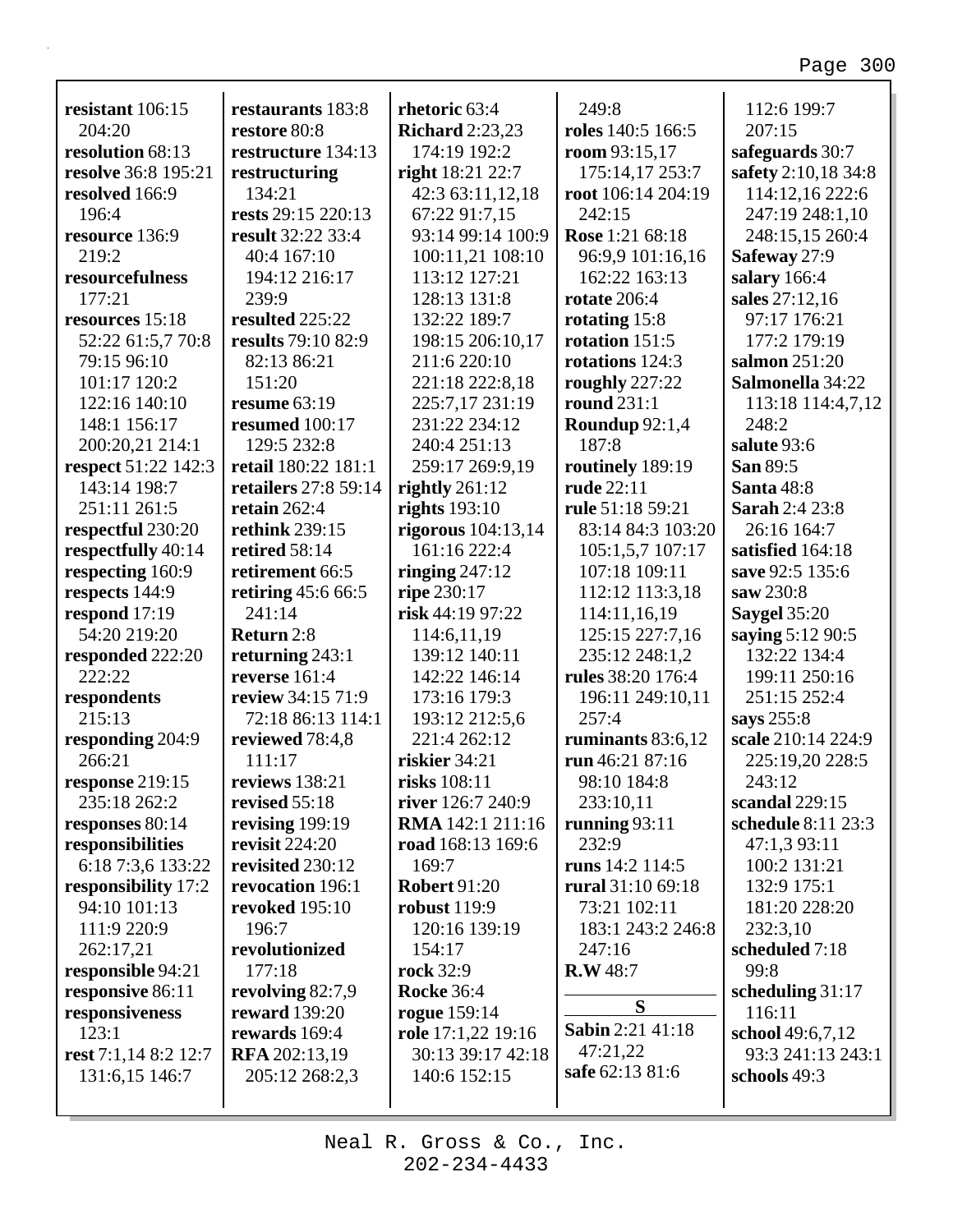| Schreiner 162:14    | 116:18 117:12       | 215:20 219:22       | 13:9 15:2,3 17:5,6     | 72:18 73:10,11           |
|---------------------|---------------------|---------------------|------------------------|--------------------------|
| science 17:3 61:21  | 119:1 120:18        | 228:18 229:1        | 17:8,21 25:6 28:4      | 75:13 79:10 88:10        |
| 78:4,8 91:22 92:8   | 122:6,11,18         | 230:5               | 58:8 70:10 94:20       | 96:5 115:2 146:10        |
| 114:1,17 137:2,2    | 200:11,18 214:20    | segments 35:11      | 96:10 97:8 98:22       | 149:15 155:10,16         |
| 239:19              | 215:21              | segregated 202:18   | 101:17 102:4           | 155:21 156:12            |
| scientific 62:14    | sectors 103:14      | selection 124:6     | 108:8 117:7            | 165:22 167:10            |
| 113:20 128:5        | 141:5 151:8         | self 185:9          | 132:14,15 135:20       | 168:7 173:20             |
| 138:21 151:18       | sector's 119:21     | self-regulating     | 136:10,18,19,20        | 188:2 244:7              |
| scientifically      | 174:2               | 221:20              | 137:7 140:10           | 262:20                   |
| 114:22 222:3        | security 62:11      | sell 28:17 59:8     | 147:16 148:15          | shared 164:5 167:8       |
| scientist 16:11     | 241:22              | 146:18 179:11       | 152:19 156:3           | 220:9 262:17             |
| 127:1 148:14        | see 12:4 16:17 19:2 | 221:3               | 211:2                  | shareholders             |
| 234:2,4             | 36:11 38:18 44:8    | selling 11:4 250:10 | services 12:9 13:1     | 167:11                   |
| scientists 33:19    | 47:3 52:3 64:21     | 251:19              | 16:7 24:20 75:5        | <b>Shari</b> 1:19 36:3   |
| scrutiny 77:14      | 69:10,11,11 75:19   | <b>Senate 92:16</b> | 76:8 95:7 96:20        | 94:19 102:3              |
| 228:10              | 85:10 86:21,22      | 201:18              | 147:18 148:1           | sharing $180:8,9$        |
| SE 34:8,14          | 88:10 90:3 103:3    | send 72:9 259:19    | 152:10 156:2           | 185:22                   |
| seal 6:2 24:17      | 105:7,18 106:6,10   | senior 8:5 26:16    | session 1:4,10 5:7     | <b>Sharon</b> 1:18 97:22 |
| 122:7 205:22        | 106:20 107:2,6      | 98:1 131:1 233:3    | 5:17 6:15 7:13         | 124:8 210:19             |
| 225:11 252:22       | 137:17 150:2        | 234:16              | 9:20 18:22 20:12       | 212:2,4                  |
| search 113:20       | 151:4,7,16 158:2    | sense 32:8 151:9    | 31:18 51:11 64:5       | Shea 41:19 47:19         |
|                     |                     |                     |                        |                          |
| 189:8               | 180:3 181:1 183:6   | 186:11 188:7        | 65:5 108:21 115:9      | 50:16,17 57:16,21        |
| season 124:18       | 183:7 191:19        | sensitive 193:17    | 116:11 130:4,5,7       | 120:6                    |
| 174:12 189:11       | 226:7 231:14        | 197:9               | 157:15 163:16          | sheep $78:6$             |
| 190:14,16 236:19    | 244:19 245:3,9      | sent 164:13         | 192:15 213:17          | shelves 113:6            |
| seasons 185:6       | 248:9 263:5 267:6   | sentence 67:19      | 234:22 260:6           | Shenandoah               |
| second 41:17 60:10  | 269:19              | separate 205:19     | 269:12                 | 240:19                   |
| 101:4 112:15        | seed 2:10 13:4,10   | separately 267:21   | set 23:7 41:2 107:4    | Shennan 87:16            |
| 205:3 243:21        | 121:14 166:8        | September 1:8       | 128:20 149:4           | Shepherd 2:19            |
| 254:10              | 201:5 207:22        | 163:6 235:19        | 164:12 178:6           | 232:13 240:5,6           |
| Secondly 103:7      | 213:20 214:2,3,6    | sequence 165:3      | 201:1 213:5 244:1      | 242:13                   |
| seconds 228:21      | 214:7,14,19 215:1   | 223:20              | 262:19                 | shift 201:2              |
| secret 90:18        | 215:3,14,18 216:2   | sequester 63:8      | sets 48:20 160:16      | shifted 200:21           |
| Secretary $4:47:18$ | 216:8 217:10,18     | serious 34:10 36:8  | 192:16                 | ship $242:3$             |
| 7:20 9:14 15:17     | 217:22 218:10,22    | 109:7 145:21        | setting 23:18 27:1     | <b>Shipman</b> 1:21 10:3 |
| 16:12 23:4 35:12    | 220:22 221:2,4      | 229:12 235:17       | 37:15 48:16            | 10:3 97:9 132:20         |
| 35:15 51:4 63:17    | 222:13,15 223:3     | seriously 107:12    | seven 37:11 207:2      | shipping $225:21$        |
| 63:21 64:2 104:1    | 241:1,2 261:8       | 233:4               | severe 166:13          | shocking $110:22$        |
| 132:7 182:18        | seeds 13:5 91:20    | servants 198:10     | sex 159:19             | shops $24:3$             |
| 185:1 254:8         | 92:10 207:20        | serve 37:4 50:19,21 | <b>Shamrock</b> 228:14 | short 8:8 196:10         |
| Secretary's 34:1    | 218:11              | 58:19 116:2,16      | <b>Shannon</b> 1:18    | 206:19 215:6             |
| 35:6 67:17 223:16   | seeing $213:1$      | 141:4 184:10        | 98:19 135:17           | 234:9                    |
| section $143:20$    | 219:11              | served 37:10 48:22  | shape 130:12           | shortage 36:9            |
| sector 25:2,13,20   | seeking 186:5       | 85:20 177:16        | share 10:9 14:4        | shot 92:5                |
| 33:3,10 35:4,20     | 187:21              | serves $81:17$      | 21:14 37:12 43:18      | shoulders 66:14          |
| 38:2,8,15 41:7      | seen 73:4 103:2     | 133:10 140:21       | 45:12,15,19 64:14      | 220:13                   |
| 44:2,9 52:21 69:9   | 108:21 141:1        | service 1:1 10:5,14 | 67:12 71:1 72:17       | show 46:21 77:20         |
|                     |                     |                     |                        |                          |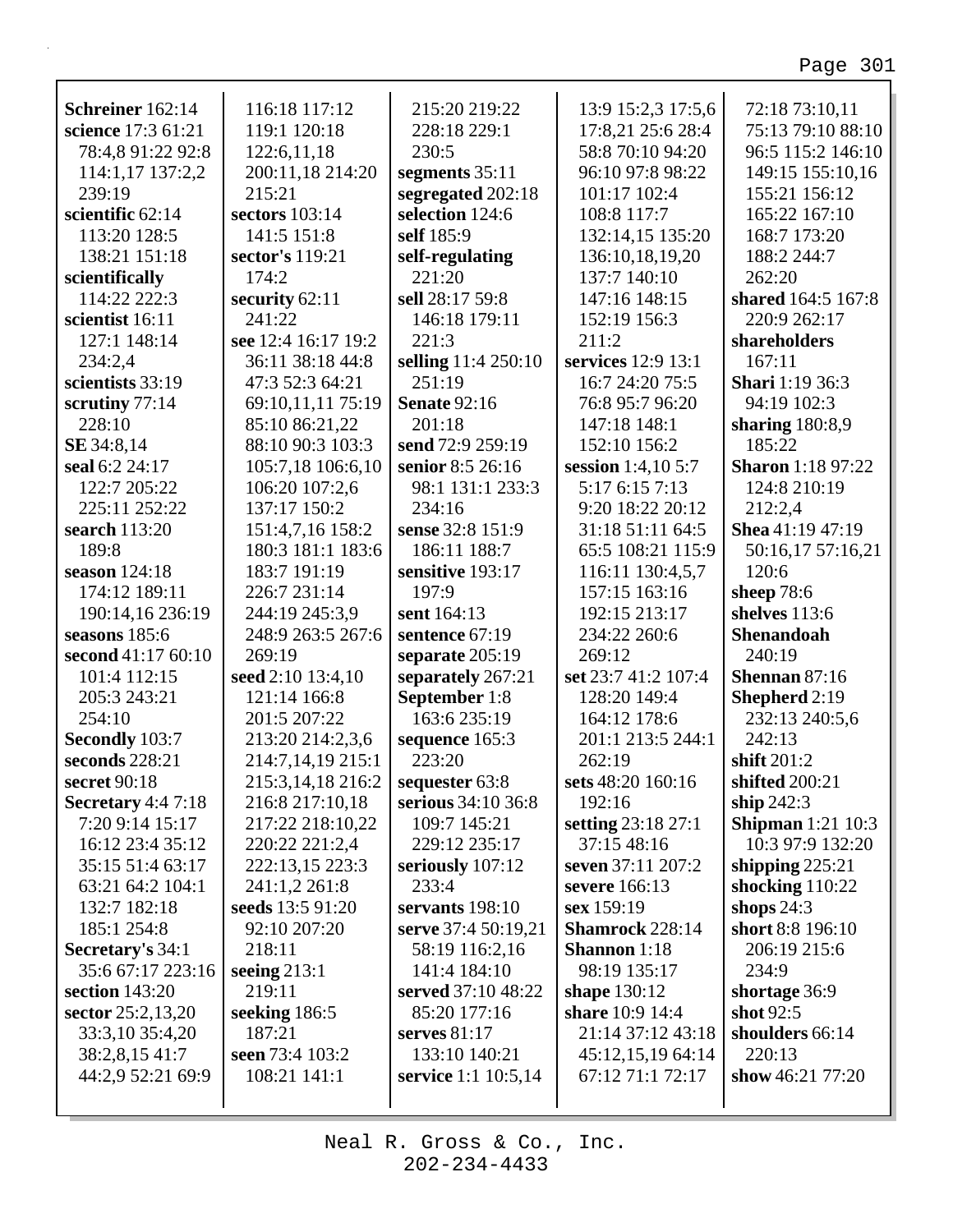| 114:3,6 174:17           | situation 81:10           | sodium 109:20,21         | 148:13               | spot 16:6 93:21      |
|--------------------------|---------------------------|--------------------------|----------------------|----------------------|
| 232:16                   | 123:15 169:14             | 235:7,10,12,20           | southern 116:4       | spotlight 123:16     |
| showcase 34:2            | situations 57:5           | 236:6,9,17,18,22         | 168:18               | spotted 88:4         |
| showed $44:15$           | 204:15                    | 237:5,9,11,14,16         | soybeans 98:6        | spread 232:22        |
| shown 115:16             | six 73:2 102:16           | 237:22 238:1             | 212:16               | spring 18:4 32:15    |
| 202:6                    | 176:21                    | 239:5,7,17,20            | so-distant 29:3      | squeezing $76:10$    |
| shows 61:21 62:17        | size 82:3 119:14          | soil 63:9 87:18          | space 126:1          | stability 38:9 41:6  |
| 100:22 126:19            | sized 40:9 44:4           | 92:15,18,19,21           | Spanish 138:4        | <b>Stacy 35:22</b>   |
| 157:6 214:21             | 46:16 123:20              | 139:5 148:14             | speak 26:22 175:14   | staff 1:14 8:5 25:9  |
| 215:10 216:15            | sizes $44:2$ 114:8        | 151:6 207:15             | 207:5 211:8 241:6    | 70:18 71:7 72:9      |
| <b>Shute 2:22 165:4</b>  | skill 160:16              | 235:14 256:22            | 241:7                | 74:11,17 75:17       |
| 184:2,3 190:16           | skilled 78:20             | soils 149:9 215:15       | speaker 157:20       | 89:21 133:2          |
| 191:12                   | skills 145:18 147:2       | soil-borne 62:2          | special 15:19 32:11  | 140:20 141:3         |
| sick 166:14              | 147:2                     | solar 237:10             | specialist 58:9      | 147:14 154:7,13      |
| side 42:12 143:21        | skipped 183:18            | sold 13:5,10 21:9        | 94:16 98:2           | 154:14 162:18        |
| 182:14,15,16             | <b>Sligh 2:25 101:2</b>   | 71:16 180:12             | specialists 35:21    | 164:21 172:15        |
| 244:20 254:7             | 102:10,11 107:19          | 252:9                    | 172:16               | 177:15 198:8         |
| <b>Siegel</b> 2:23,23    | 107:21                    | solely 220:13            | specializes 23:21    | 255:10 264:20        |
| 174:19 183:20            | slightly $181:3$          | soliciting 130:11        | specialty $14:9,10$  | staffing $224:13$    |
| 191:14,16 192:2          | slow $2:20$ 105:6         | solids 28:13,15          | 24:2 123:22          | stage 262:19         |
| 199:5 200:1              | 226:10                    | 109:18                   | species 265:21       | stakeholder 31:18    |
| sight 69:8 75:9          | slowing 139:6             | solution 54:5 90:11      | specific $6:109:1$   | 116:11 160:15        |
| sign $157:10$            | small 40:8 42:15          | 120:4                    | 15:12 35:14 41:1     | 260:21               |
| signaled 49:2            | 43:12,16,19 44:3          | solutions 17:14          | 47:2 59:17 84:4      | stakeholders 12:12   |
| signaling $221:10$       | 44:11,18 46:16            | 106:16 264:13            | 86:18 103:10         | 23:19 27:2 37:16     |
| significant 29:4         | 58:14 73:19,20            | solve 166:6 203:20       | 122:21 142:14        | 48:17 93:20 132:3    |
| 39:11 56:2 86:3          | 74:21 98:3 123:20         | solved 166:9             | 199:1 200:10         | 133:4 135:2          |
| 168:12 265:12            | 126:7 127:15,18           | solving $265:1$          | 208:4,13 247:20      | stance 266:8         |
| significantly 55:19      | 144:8,17 148:18           | somebody 16:4            | 249:2,17             | stand 66:19 113:16   |
| 155:18 159:17            | 149:1,17 162:3            | 93:21 253:10             | specifically 19:6,16 | 115:4 135:12         |
| 201:2                    | 170:10 171:12             | soon 249:9               | 110:13 111:21        | standard 45:3 71:5   |
| signs $47:11$            | 174:1 175:17              | sorry 42:2 70:3          | 113:17 114:12        | 72:22 82:22          |
| sign-up $154:4$          | 179:9 189:3               | 73:6 75:20 76:9          | 140:1 156:11         | 121:17,21 248:10     |
| similar 72:1 74:18       | 209:19 210:14             | 104:9 128:3              | 165:14 240:21        | 250:10 251:5,16      |
| 99:12 168:4 256:5        | 236:10 243:12             | 157:11 210:20            | specifics 82:22      | 251:21 252:10,12     |
| simple $181:9$           | smaller $21:17,17$        | sort 199:8 243:8         | specter $97:11$      | 252:18 256:19        |
| simplest 258:4           | 43:8 119:18               | 267:11 269:2             | speech $68:18$       | 261:14               |
| simplified 188:11        | smart 122:8               | sound 104:4              | spend 67:12 109:13   | standards $6:1,4,19$ |
| <b>Simplifying 25:20</b> | <b>Smith</b> 1:22,22 70:6 | source 30:11 81:4        | 176:8 206:7          | 20:1,3,4,15,18       |
| simply $30:262:15$       | 70:7 94:7,7 101:9         | 117:14 215:1             | spending $224:1$     | 21:2 48:13,20        |
| 63:1                     | 101:9                     | sources $25:14$          | spent 6:11 45:16     | 51:16,21 56:14       |
| single $122:9$           | <b>Smucker 2:21 48:1</b>  | 207:21                   | spices $24:6,13$     | 57:2 60:6,14,20      |
| sir 234:12 240:3         | 48:5                      | sourcing $24:11$         | spirit 44:13 160:8   | 60:22 77:3,8         |
| sit 12:15 42:21          | snacks 27:5               | <b>South 1:11 149:14</b> | 265:20               | 79:13 82:21          |
| 231:9                    | snapshot $117:12$         | 171:21 174:10            | spite $204:2$        | 106:21 110:14        |
| site 103:10              | snuck 67:18               | <b>Southeast</b> 149:6,8 | Sponsor 50:21        | 115:4,6 133:17       |
| sitting 64:19 93:15      | <b>Society</b> 3:12 171:5 | southeastern             | sponsored 18:4       | 194:21 203:18        |
|                          |                           |                          |                      |                      |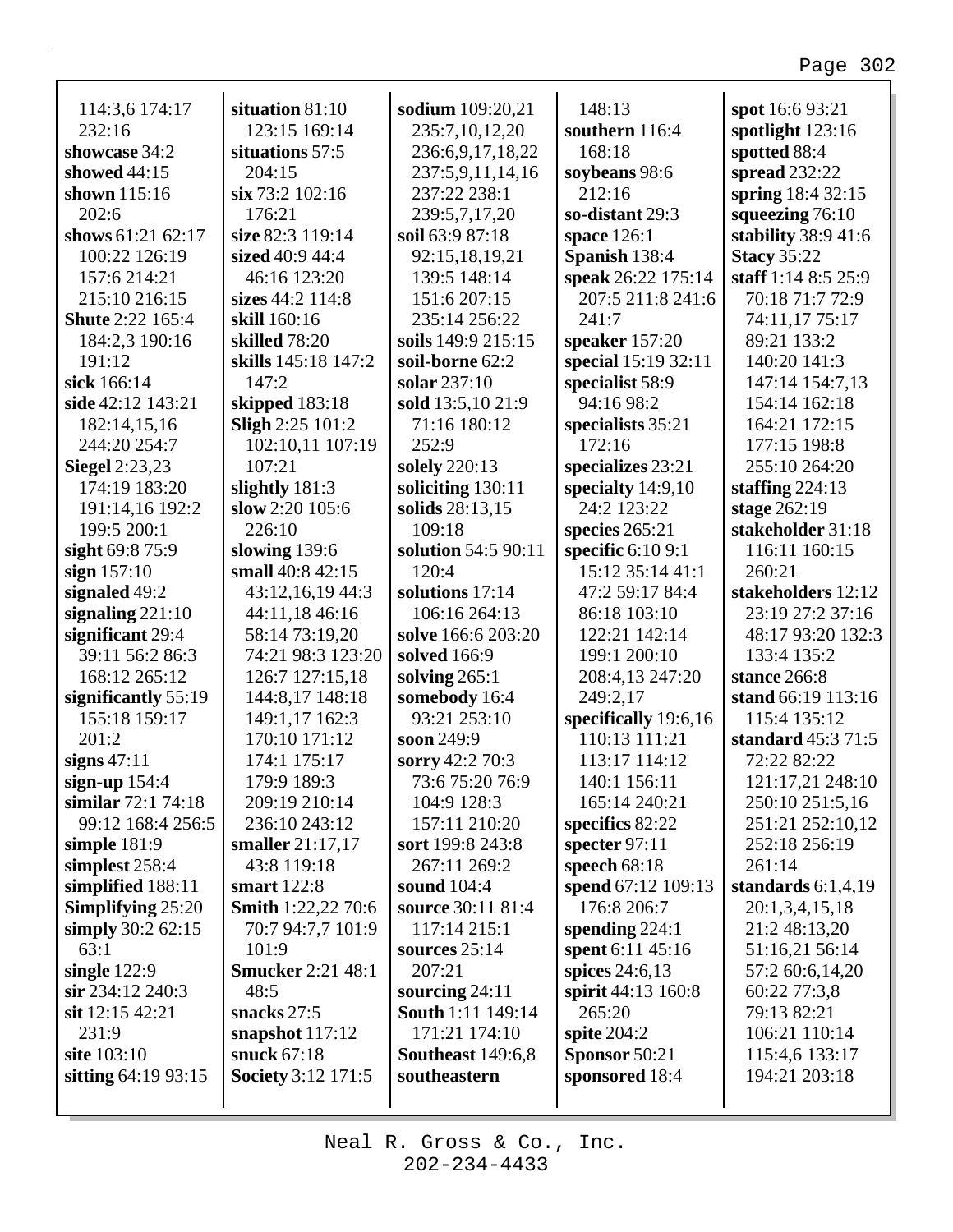| 230:16 235:4,22             | statistics 136:18      | 268:9               | subsidiary 152:9      | supply 29:20 80:12  |
|-----------------------------|------------------------|---------------------|-----------------------|---------------------|
| 238:17 248:3,17             | 241:10                 | streamlining        | <b>Substance 56:5</b> | 94:21 161:5         |
| 248:19 249:1,17             | status 35:8 194:18     | 122:13              | substances 109:9      | 182:10,11,15        |
| 249:18 250:14               | 254:17                 | strengthen $21:5$   | 263:7                 | 247:8               |
| 253:22 255:15               | stay 67:16 69:3        | 205:20              | substantial 59:6      | supply/demand       |
| 257:1 260:16                | 75:14 80:18            | strengthening       | substantially 61:12   | 102:6               |
| 263:3 265:16                | 131:20 157:15          | 221:12              | substitutes 236:21    | support $21:22$     |
| stands 77:5                 | 238:9 248:6            | stress 134:4 241:21 | substitution 267:2    | 24:21 25:12 31:11   |
| <b>Star 90:12</b>           | staying $196:16$       | stresses $241:16$   | substitutions         | 36:2 41:8 43:16     |
| starch 109:19               | steam $87:18$          | stressful 187:12    | 264:14                | 48:11 49:2 51:4     |
| stars $32:9$                | step 60:10 61:4        | strict 161:13       | succeed 23:5 69:19    | 61:6,7 63:3,6 78:7  |
| start 9:20 38:10            | 137:20 194:8           | strictly 260:9      | 94:3                  | 94:14 97:12 118:2   |
| 92:11 93:12 101:4           | 195:22                 | strive 224:15       | success 39:20 69:11   | 136:6 144:20        |
| 124:19 131:7                | stepped 26:7           | Stroh 3:11 165:4    | 73:8 150:20           | 150:7 155:2         |
| 149:10 154:20               | <b>Steve 2:8 87:17</b> | 171:2,3,4           | 154:22 164:4,4,19     | 162:18 163:14       |
| 174:3 208:12,12             | 94:7,17 101:9          | stroke 128:3        | 215:5,16              | 172:13 177:21       |
| started $10:1,22$           | 174:19 200:5           | 247:17              | successful 139:11     | 190:4,9 216:5       |
| 90:4 135:7,13               | 206:4                  | strong 27:16 49:2   | 143:5                 | 217:4,17 220:4      |
| 251:19                      | <b>STEVEN</b> 1:22     | 74:10 75:7,9,14     | suffer 123:3          | 232:19 236:5        |
| starting $132:19$           | stewardship 214:1      | 80:14 105:7         | suffocating 126:12    | 238:17 239:16       |
| 213:2 242:18                | stock 106:14           | 113:16 115:4        | sugar 36:8,9 52:7     | 242:11 245:10       |
| 247:11                      | 204:20                 | 204:2 236:5         | 109:20                | 265:14              |
| stasis $161:12$             | Stockyards 132:16      | strongly 186:13     | suggest $180:9$       | supported 87:12     |
| state 13:22 42:22           | stop 127:6 143:15      | structured 26:3     | 185:19 262:11         | supporter $48:9,19$ |
| 45:14 47:5 143:7            | 157:10 181:13,14       | struggling 66:3     | suggestion 189:4      | supporters 224:5,6  |
| 144:8,14,22 145:1           | 208:10 259:6           | Strzelecki 1:23     | 227:7                 | 224:11              |
| 145:19 147:6,10             | store 113:6 227:21     | 14:22 15:1 36:1     | suggestions 22:4      | supporting $21:15$  |
| 152:7,12 154:3,11           | stores 24:2,2 59:15    | students 49:9 51:5  | 133:20                | 32:17 152:21        |
| 155:8 157:6                 | 109:15 181:4,11        | studies $114:1,2,6$ | suite 207:17          | 162:20              |
| 160:12 168:21               | stories 69:11 74:18    | 126:16 222:3        | suited 201:10         | supports 28:18      |
| 184:10 186:14               | 165:22                 | <b>Studs</b> 159:1  | sulphur $86:19$       | 213:22 218:11       |
| 211:7,10 214:14             | story 73:8 112:16      | study 78:9 118:14   | summary 138:17        | 234:4               |
| stated 112:11               | 135:4,5,6 155:22       | 126:19 257:14,22    | summer 9:1 36:9       | supposed 104:6      |
| 161:12 261:12               | 168:6 182:2            | stuff 157:4 189:11  | Sundays 89:6          | 111:2 253:2         |
| states 9:2 12:21            | stove 105:21           | 233:20              | sunflower 110:1       | supposedly 202:15   |
| 14:10 24:3 26:5             | strains $81:12$        | Styrofoam 91:17     | sunsetting 263:8      | surcharge 142:19    |
| 28:8 31:5 52:5              | strategic 8:18         | subagency 218:13    | 265:6                 | 172:21              |
| 63:22 117:13                | 65:13 67:8 97:12       | subject 34:16,18    | super 61:14 68:16     | sure 21:8 72:14     |
| 127:16 154:6                | 116:20 130:13          | 163:4 192:9 195:3   | 245:21                | 99:16,19 108:6      |
| 171:22 176:22               | strategy 37:5          | 213:18              | superior $62:10$      | 135:1,8 172:9       |
| 184:7,16,22                 | strawberries 44:14     | subjected 40:3      | supermarket 250:8     | 184:2 225:9         |
| 192:22 215:12               | 85:3                   | subjects $164:12$   | supplement 179:11     | 226:22 230:3        |
| 225:22 228:16               | strawberry 44:12       | submission 234:17   | supplier $24:5$       | 231:17 241:4        |
| 236:12 239:1                | 84:13,15 87:15         | submit 57:17 203:3  | suppliers 28:14       | 243:16 253:1        |
| <b>Statistic 17:7 117:7</b> | stream $64:22$         | 268:2               | 52:5                  | surprise 185:14     |
| statistical 117:2           | 202:18                 | submitted 236:8     | supplies 59:9         | surprised 149:4     |
| 240:15                      | streamline 86:9        | subsequent $201:17$ | 210:11,13             | surrendered 196:8   |
|                             |                        |                     |                       |                     |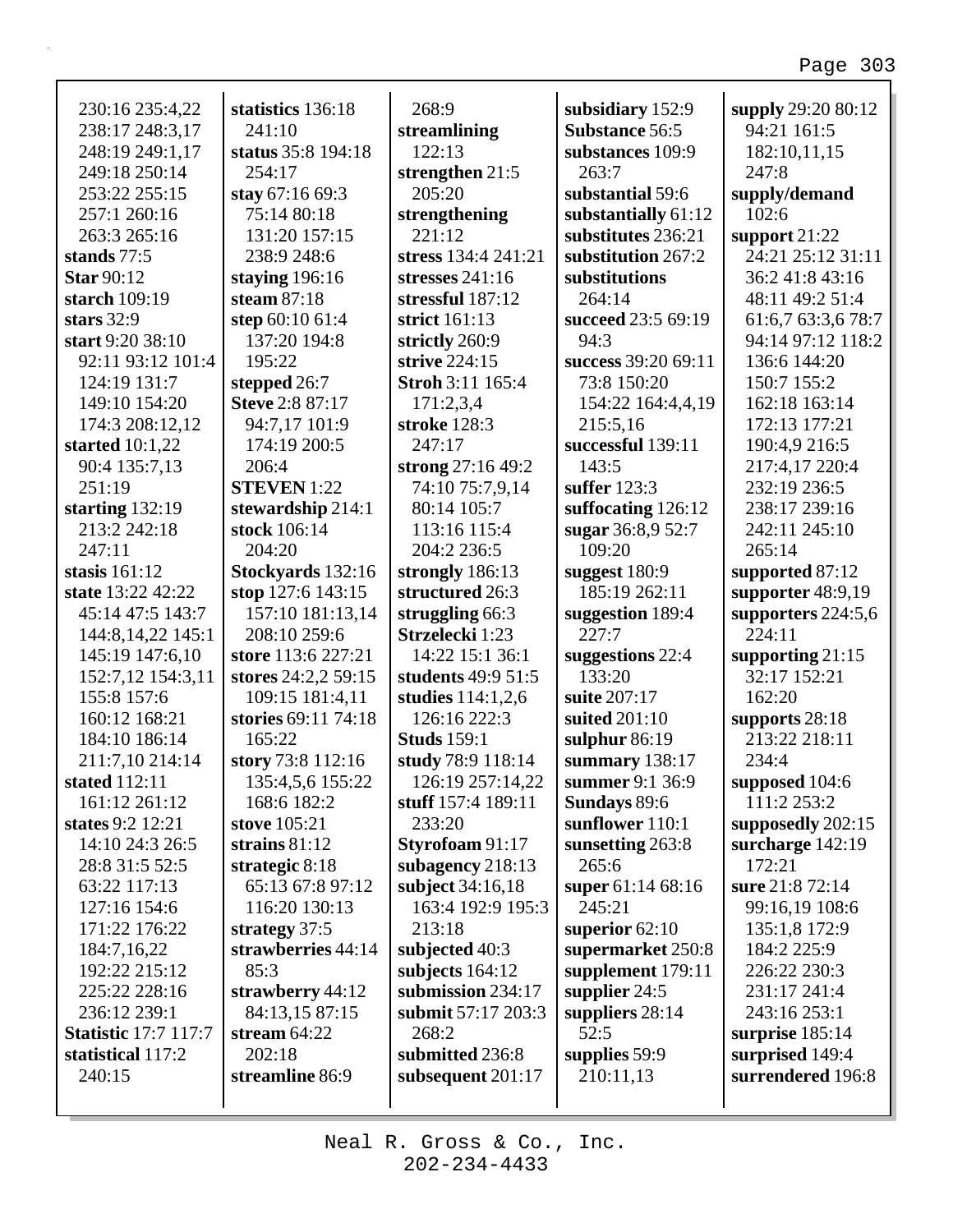| surveillance 111:10     | 215:8,15 217:7,18  | taxes 244:16        | 120:9 121:18            | 163:17 165:1,5      |
|-------------------------|--------------------|---------------------|-------------------------|---------------------|
| survey 17:16 28:4       | 264:10,12 266:15   | teach 213:10        | 123:2 124:5             | 169:7 170:5         |
| 117:9 143:3,6           | 267:7,15 268:11    | 242:13              | 224:13                  | 173:18 174:15       |
| 185:7 215:11            | $S-E-S-S-I-O-N$    | team 25:8 35:19     | terrible 174:10         | 177:17 181:17,21    |
| 222:22                  | 130:1              | 65:4 96:11 101:18   | test 87:15 260:17       | 183:17 190:7        |
| surveys $17:19$         | <b>S-I-E</b> 192:2 | 245:22 257:20       | testimony 99:22         | 198:19 200:1        |
| 117:1                   | T                  | technical 137:9     | 120:11 128:15           | 206:3 210:18        |
| <b>Susan 2:20 138:5</b> |                    | 141:12 145:18       | 229:13,17               | 211:11 212:19       |
| 144:4,7                 | table 11:18 19:20  | 147:1,2 148:15      | testing 59:22 60:1,3    | 213:14 222:8        |
| suspect $155:18$        | 45:17,19 97:3      | 152:19 156:2,3      | 60:4,6 62:15            | 223:21,22 231:18    |
| suspended 195:10        | 221:19,21 254:10   | 162:17 188:13       | 70:22 72:2 161:21       | 231:20,21 234:10    |
| 196:7                   | tag 99:17          | technically 262:1   | 170:15 258:9            | 234:11,19 240:2,3   |
| suspension 196:1        | take 10:11,12 16:5 | techniques 189:21   | Texas 228:13 255:5      | 245:11,12 253:4     |
| sustainability          | 33:19 44:19 49:22  | technologies        | text 254:20 257:12      | 259:13,22 260:5     |
| 234:7 237:13            | 64:13 66:19 84:2   | 119:16,17 120:15    | <b>thank</b> $14:17,21$ | 266:17 268:20       |
| sustainable 1:14        | 93:13 99:9 106:12  | 122:8 167:9         | 15:13 16:8,15           | 269:6,7,13,18       |
| 2:163:11,185:5          | 107:11 112:1       | technology 116:15   | 19:8 22:6,7 23:18       | thankfully 51:19    |
| 24:9,11 51:2 70:9       | 113:13 159:2       | 119:5,11 120:3,16   | 24:20 25:5,11           | 116:9               |
| 95:7 96:1 148:10        | 176:16 193:2       | 120:22 121:3        | 26:13 27:1 31:12        | thanks 10:6 19:11   |
| 165:7 171:5 184:6       | 195:15 208:5       | 220:19 246:21       | 31:16 33:18 35:5        | 23:11 50:14 56:18   |
| 201:7 207:18            | 223:19 229:13      | 247:15 262:20       | 35:19 36:10,12          | 63:12,13 69:21      |
| 237:19 242:13           | 231:5 232:1        | tee 247:11,18       | 37:14 41:11 42:5        | 76:11 93:10 95:14   |
| <b>SW</b> 1:12          | 239:17 266:7       | tell 10:13 70:19    | 42:7 46:18,19           | 98:13 99:7 102:8    |
| <b>Swiss 256:5</b>      | taken 11:6 55:9    | 91:13,18 94:5       | 47:7,20 48:16           | 107:22 115:17       |
| sworn 229:10,13         | 56:2 192:18        | 135:3,5 146:18      | 50:12 51:3,10           | 125:2 128:13        |
| symbol $252:5$          | takes 13:9 169:17  | 149:1 182:2         | 56:6,16 57:19,20        | 129:2 143:15        |
| symptoms 243:8          | talk 9:15 16:16    | 183:22 199:6        | 58:4,5,11 64:6          | 163:18 165:2        |
| synergy $102:21$        | 64:7 93:21 105:9   | 229:14 231:6        | 69:22 76:2,3,13         | 170:6,22 174:16     |
| synthetic 71:15         | 112:7 125:9 170:8  | telling $114:14$    | 82:15 84:6,8,22         | 190:11,12 191:11    |
| 109:9 111:6             | 245:17 246:19      | 166:20              | 88:18,20 89:2           | 191:12 199:21       |
| 238:13                  | 248:8 249:4,9,18   | temperate 236:12    | 92:9 95:11 96:2         | 200:2,3 206:1,8     |
| synthetics 264:7        | 250:1 251:9        | ten 59:3 74:2,12    | 96:17 98:8 99:1         | 206:16 213:15,17    |
| syrup 109:18            | 253:19             | 120:20 169:17       | 100:3,5,19 107:13       | 222:7 223:17        |
| system 79:19 121:4      | talked 120:7 172:2 | 174:22 223:1        | 107:20 108:1,12         | 231:22 232:5        |
| 121:13 141:16           | 247:22 248:4       | 232:1 263:13        | 108:20 115:6,13         | 233:21 253:5        |
| 159:13 162:10           | talking 68:3,10,18 | Tennessee 150:1     | 115:14 116:10           | 259:14,18 269:8,9   |
| 167:2 221:20            | 69:15 73:5 90:13   | tens 180:15,17      | 118:4 122:22            | 269:14              |
| 238:10                  | 107:17 180:15      | tension 92:3        | 124:8,22 125:5,9        | the-ground $147:19$ |
| systemic 228:17         | 218:19 221:3       | tenure 66:9         | 127:13 128:12           | thing $63:11\,65:2$ |
| systems 62:9 70:9       | 250:9              | ten-year $208:6$    | 131:11 132:4,8          | 99:3 106:7 107:1    |
| 94:10 95:2,18           | tall 66:19         | <b>Terkel 159:1</b> | 135:14 136:7            | 122:19 130:20       |
| 101:11 108:9            | <b>Target 27:9</b> | term 35:10 216:12   | 137:14 138:7,9          | 167:12 199:10       |
| 119:5 122:13            | targeted 186:16    | 217:1 267:18        | 143:17 144:5            | 225:1 234:6 243:8   |
| 124:2 138:15            | <b>TASC</b> 36:3   | terms 34:8,22 35:8  | 148:3,4 151:21,22       | 243:15 267:13       |
| 142:13 151:17           | task 36:8          | 40:5 56:19 57:1     | 156:16 157:2,8,12       | things $6:137:16$   |
| 162:19 201:8,10         | tasks 160:16       | 69:17 104:20        | 157:20 158:3,12         | 9:6 33:5 65:21      |
| 205:1 214:6,8,11        | tax 244:11         | 105:1 116:19        | 159:18 163:13,15        | 66:8 71:21 83:8     |
|                         |                    |                     |                         |                     |
|                         |                    |                     |                         |                     |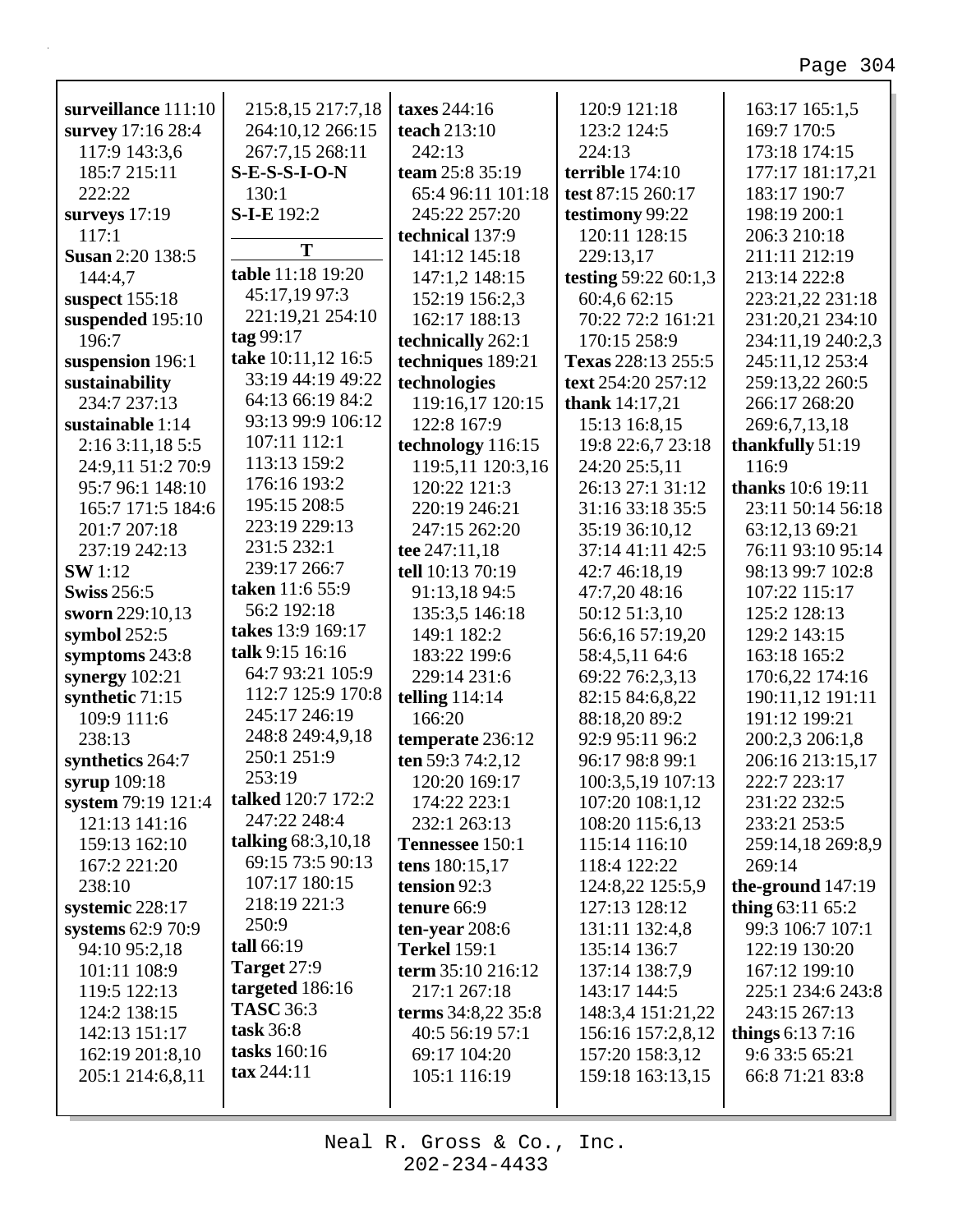| 94:3 102:16 147:4     | 92:15 206:2               | 103:2 106:22        | told 44:13 63:1         | trade 2:2,6,17       |
|-----------------------|---------------------------|---------------------|-------------------------|----------------------|
| 149:7,18 156:19       | 247:21                    | 107:14 109:13       | 73:16 97:14             | 15:12 19:14 21:19    |
| 166:18,19 204:14      | thousand 74:4             | 116:12 119:20       | 150:10 156:9            | 23:17 24:18 25:7     |
| 204:16 207:13,17      | thousands 112:16          | 131:21 132:8        | 187:7 207:6             | 25:9,19 26:10,19     |
| 208:16 209:9          | 184:22 219:16             | 135:6 138:8         | tolerance 29:10         | 31:15 33:21 37:9     |
| 210:15 213:4          | <b>threat</b> 29:5 59:4,6 | 143:14 144:12       | 60:19                   | 37:20 48:11,15,18    |
| 252:16 253:11         | 262:2                     | 151:19,21 156:15    | tolerate 229:1          | 50:19 58:9,20        |
| think $9:14$ 19:7     | threatening 204:10        | 162:9 166:11        | Tom 89:17 90:4          | 70:15 102:6          |
| 42:6 45:17 47:13      | threatens 169:11          | 167:5 168:12        | 93:7                    | 115:19 160:13        |
| 47:17 53:2 65:2       | <b>three</b> 10:12 12:5   | 172:4,16 174:21     | tomato 190:14,16        | 162:1 236:3 239:2    |
| 67:19 83:9 100:6      | 19:21 59:17 71:5          | 174:22 176:5,7,11   | tomatoes 98:6           | <b>Trader 181:5</b>  |
| 102:16,19 103:7       | 101:20 126:5              | 177:14 187:12       | 190:19,22 191:9         | tradition 145:20     |
| 103:19,21 104:8       | 145:10 158:14             | 193:5 194:22        | 212:16                  | traditional 145:6    |
| 104:22 106:1          | 175:16 203:9              | 195:4,16 196:12     | tomorrow 191:22         | 146:4 208:5          |
| 107:17 116:16         | 205:12 208:11             | 205:11 206:6,19     | tons 27:20 28:9         | traffic $73:7$       |
| 118:18 124:19         | 213:7 261:6,10            | 208:6 209:1 210:9   | Tony 2:3 23:7,13        | train $252:2$        |
| 131:19 135:5          | three-day 18:5            | 224:1 231:2,12      | 23:15                   | trainable 243:5      |
| 136:3 137:18          | three-year 46:11          | 232:16 234:9        | tool 60:2 106:4         | trained 171:9        |
| 141:8 149:12          | threshold $60:12,15$      | 236:14 246:12       | tools 106:18 139:12     | 243:5 245:8 252:1    |
| 151:10,15,17          | 60:22                     | 269:19              | 204:11 212:7,13         | training 71:5 72:4   |
| 155:4 176:20          | thrilled 15:22            | timekeeper 47:10    | top 54:19 66:13         | 72:8,9,10 75:17      |
| 177:2,4,5 180:11      | thrive 30:22              | timeline 87:8       | 126:22 138:1            | 75:18 120:11         |
| 195:12 205:19         | throw 54:5 224:17         | timely $104:2$      | 222:19 223:4            | 147:13 154:12,13     |
| 206:4 230:11          | thrown $249:13$           | timer $23:10$       | topic 106:9 200:18      | 154:19 162:17        |
| 242:10 243:14,22      | tied 106:2                | times 32:7 38:3,13  | 203:5 246:15            | 172:8,15 242:12      |
| 244:5 246:10,17       | tightened 77:11           | 47:2 50:5 52:12     | topics 52:2 203:11      | 243:9 245:10         |
| 247:5,12,20           | tighter $205:17$          | 70:17 97:14 128:4   | 205:8                   | 263:1                |
| 248:22 249:3,6,8      | Tilth 2:21 158:5          | 209:14 216:22       | total 171:8 176:21      | trainings $52:19$    |
| 249:17 250:6,22       | 163:9,22 164:6            | 261:1               | 177:3                   | 55:4,5               |
| 253:20 254:18         | <b>Tilth's 158:7</b>      | tiny 73:19,20 75:12 | <b>totally</b> 156:7,14 | transaction 121:7    |
| 258:4 259:2,3         | 162:16                    | tireless 25:6 35:19 | touch 43:3 122:19       | transcript 22:17     |
| 268:5                 | <b>Tim 36:3</b>           | title 18:16 133:11  | 154:16 248:6            | 239:12               |
| thinking $150:17$     | time 6:12 8:14,17         | today 6:21 7:13     | <b>touched</b> 120:10   | transfer $244:11,16$ |
| 245:19                | 10:9 15:15 23:18          | 14:18 15:7 16:3     | tough $50:5$            | 255:16,18            |
| third 61:4 167:16     | 27:2,11 28:17             | 16:15 19:11 22:10   | tougher 79:13           | transferring         |
| 188:6 226:21          | 32:9 33:19 37:15          | 31:18,22 36:20      | town 74:3 116:12        | 244:12               |
| <b>Thirdly</b> 103:19 | 40:18 41:5 47:9           | 37:13 51:12 59:5    | 253:17                  | transfers 258:9      |
| 104:8                 | 47:11,14,15 48:9          | 66:8 67:12 72:17    | toxic $63:7$            | transition 16:2      |
| Thomas $95:1,1$       | 48:17 50:13 53:17         | 85:1 88:19 99:22    | toxin $62:20$           | 38:13 40:21 41:4     |
| <b>Thorne 232:13</b>  | 54:22 56:7 57:4,5         | 115:21 124:10       | TraceNet 121:4          | 46:5 88:13 124:22    |
| 234:15                | 57:10 58:21 60:20         | 133:21 177:17       | track 33:7,11 34:7      | 139:20 152:17,21     |
| thought 10:11         | 63:2,5,12 64:6            | 190:8 207:5         | 45:15 118:21            | 153:3 265:4          |
| 11:22 43:10           | 66:1 67:10,12             | 213:18 224:1        | 166:6 255:19            | transitioning        |
| 125:15 251:16         | 68:10 71:22,22            | 232:20 240:1,20     | 256:1                   | 101:21 139:13        |
| 252:5,8,18 253:2      | 72:15 74:6,8,20           | 260:7               | tracked 255:1           | 141:8,13 145:6       |
| 259:5                 | 83:17,19 93:8             | today's 5:11 18:21  | tracking 254:22         | 172:18 209:12        |
| thoughts 66:13        | 99:10 100:10              | 29:17 81:19         | 255:6,16                | Transitions 94:12    |
|                       |                           |                     |                         |                      |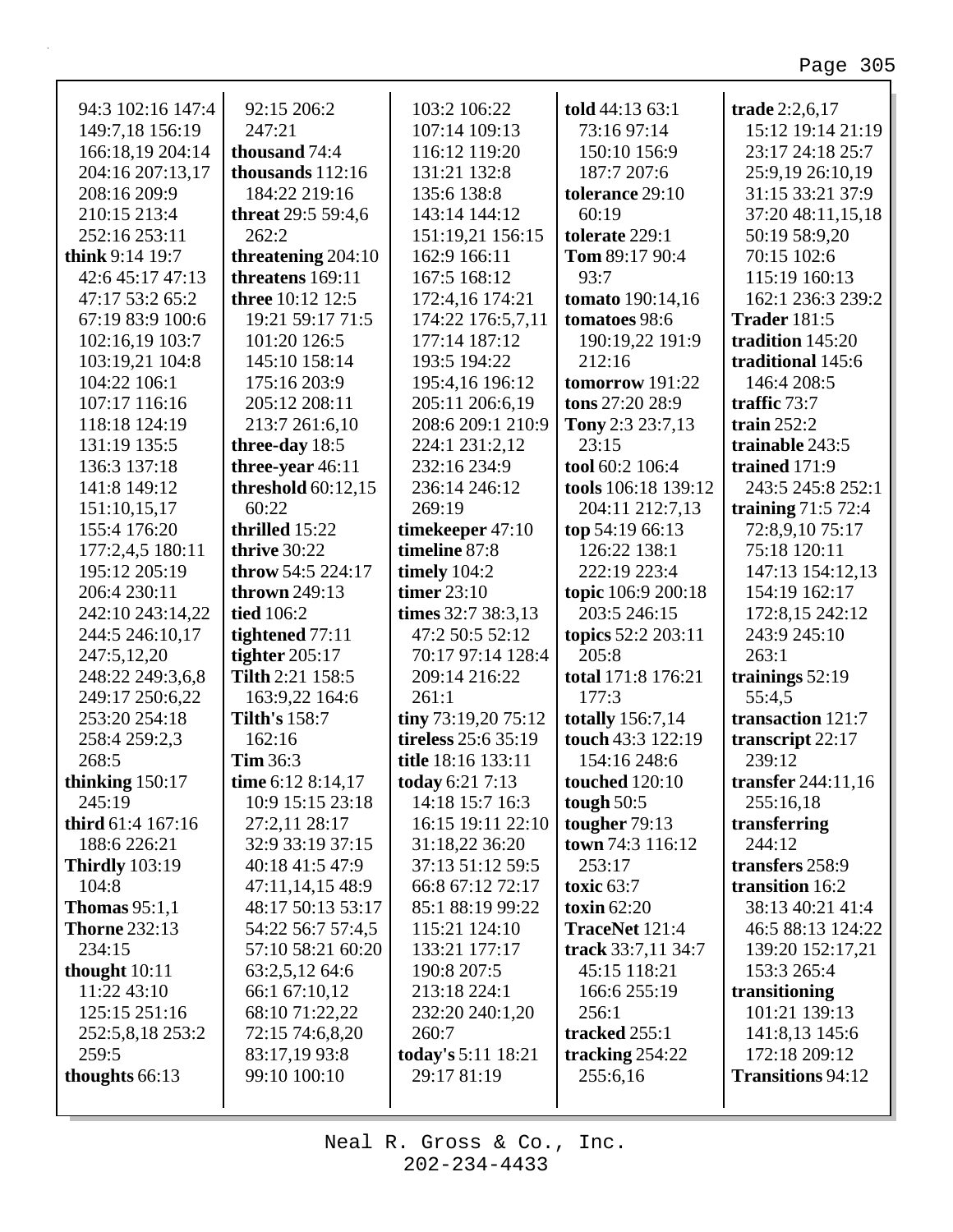┑

| 94:18 101:15          | 251:8 255:22         | underneath 140:4         | 127:16 176:22          | 31:16 33:1,19           |
|-----------------------|----------------------|--------------------------|------------------------|-------------------------|
| 152:16 203:12         | 267:13               | underscores 205:4        | 184:7,16,22            | 37:14 42:5 45:10        |
| 233:15                | Tucker 98:14,15      | Undersecretary           | 225:22 228:16          | 48:16 51:10 56:13       |
| transmit 65:5         | <b>TUESDAY 1:8</b>   | 4:12 17:1 36:7           | 236:12 239:1           | 58:12 61:4,17           |
| transparency          | tunnel $64:16$       | 64:17 76:7 131:4         | universe 54:1          | 63:2,5 64:5,22          |
| 122:12 159:22         | 124:14               | 131:9,10,14,17,22        | <b>University 79:3</b> | 65:14 66:18 76:8        |
| 193:9                 | turn 157:17 208:10   | 132:11 137:15            | 211:7 242:14           | 76:22 77:3,20           |
| transparent 193:8     | 242:19               | 143:16 148:4             | unknowingly 53:14      | 78:15 79:14 87:12       |
| traveling 164:8       | <b>twenty</b> 210:10 | 151:22 157:9,12          | unknown $81:15$        | 89:8 93:7,15            |
| Treasurer 37:11       | twice 195:12         | 157:19 206:14            | unnecessarily          | 97:22 99:4 102:20       |
| <b>treated</b> 194:10 | <b>Twin</b> 165:13   | 234:4                    | 186:12                 | 104:10 105:17,21        |
| 209:6                 | 168:17               | underserved 215:7        | unnecessary 40:5       | 106:8,12 107:3,7        |
| treatment 183:4       | two 5:18,19 10:12    | understand 12:16         | 237:2                  | 110:16 111:1            |
| treatments 88:2       | 15:21 20:4 41:3      | 49:21 50:6 55:17         | unprocessed 77:17      | 113:16 118:7            |
| tremendous 147:21     | 64:16 71:4 72:4      | 64:10 69:6 207:11        | 78:14                  | 121:21 122:3            |
| 215:20                | 74:5,5 116:14        | 227:1 260:20             | unregulated 45:1       | 125:6 130:5,13          |
| trench 94:2           | 125:22 126:16        | understanding            | unroll 154:8           | 131:1 132:1             |
| trend 43:7 161:15     | 156:1 159:5 163:5    | 12:11,12 14:15           | unsolicited 262:10     | 133:19 134:7            |
| 264:14                | 165:22 177:12        | 72:20 262:16             |                        | 135:11 136:9,16         |
| <b>trends</b> 102:6   |                      | understands 249:7        | unsupportive<br>187:11 | 137:2,16 139:15         |
| 117:18                | 178:8 181:10,11      |                          |                        | 140:19 141:3            |
|                       | 200:10,12 208:11     | understood 119:9         | unwanted 220:6         |                         |
| trendy 46:15          | 210:4 216:18         | undue 39:21 40:20        | upcoming 56:16         | 142:11 143:8            |
| trial 87:17 217:5     | 227:22 231:10        | unemployment             | 67:10 118:15           | 147:14,17 151:8         |
| trials $87:18$        | 233:11,13 247:20     | 236:14                   | 202:19                 | 152:11 155:3            |
| trickling 131:20      | 255:13 261:8         | unequivocally            | update $18:18$         | 162:8 172:9             |
| tried 248:8 252:2     | two-way $162:8$      | 114:3                    | updated 195:2          | 176:16 185:15           |
| trip $26:10$          | types 156:22         | unfair 52:14 228:8       | upgrade $120:16$       | 186:14,22 187:14        |
| tripled 28:5          | 166:19 251:2         | 229:6,6                  | 122:17                 | 188:12 189:4            |
| troubleshooting       | 260:10 268:19        | unfeasible 120:21        | uphold $77:12$         | 191:18 201:20           |
| 264:11                | typically 12:4       | <b>UNFI</b> 2:17 42:4    | <b>upset</b> 135:4     | 202:2,17 203:8,9        |
| truck 123:8           | 88:14                | 44:7                     | upstate 149:2          | 204:16,17 206:6         |
| true 79:20 189:22     |                      | <b>UNFI's 42:9</b>       | urge 45:10 56:13       | 218:18 219:4,13         |
| 269:5                 | U                    | unfortunate 232:12       | 113:13,15 115:3        | 219:18 220:4            |
| truly 25:13 219:9     | ultimately 78:21     | unfortunately 9:17       | 141:7 219:18           | 221:10,19 223:22        |
| trust 19:20 122:7     | 147:14               | 67:16 219:13             | 239:15 248:6           | 228:17 230:12,15        |
| trustworthiness       | unable 16:3          | 246:12 247:5             | 250:6 251:3            | 231:18 233:3            |
| 109:7                 | unannounced          | 263:15                   | 258:14 264:16          | 234:3,20,20             |
| truth 13:7 229:14     | 195:3                | unfulfilled 50:8         | 266:11                 | 242:11 244:17,20        |
| truthful 21:10        | unapproved 109:8     | <b>Union 71:5 121:12</b> | urgent 218:15          | 252:3,22 257:14         |
| try 9:12 150:18       | unborn $62:21$       | 161:6                    | urgently 103:14        | 258:18,19 260:6         |
| 172:4 248:7 267:9     | uncertainty 27:12    | unique 45:4 79:6         | urges 262:15 266:7     | <b>USDA's 6:22 8:18</b> |
| 267:14 268:6          | 193:13               | 121:18 178:11            | urging $104:1$         | 24:20 50:2 61:9         |
| trying $67:368:12$    | uncertified 46:1     | 201:10                   | 202:17                 | 108:7 121:16            |
| 69:3 130:18 147:7     | Uncle 93:3 159:9     | unit 18:17               | <b>USDA</b> 1:5,11,14  | 140:1 173:4             |
| 147:8,22 148:3        | uncles $254:7$       | <b>United 9:1 24:3</b>   | 4:45:6,8,126:1         | 205:20,22 211:2         |
| 149:18 152:17         | undermine 266:4      | 26:5 31:5 41:14          | 9:12 19:16 21:10       | 218:13 221:15           |
| 195:13 213:5          | undermines 196:14    | 63:22 117:13             | 23:18 24:17 27:1       | usda.gov 186:21         |
|                       |                      |                          |                        |                         |
|                       |                      |                          |                        |                         |

Г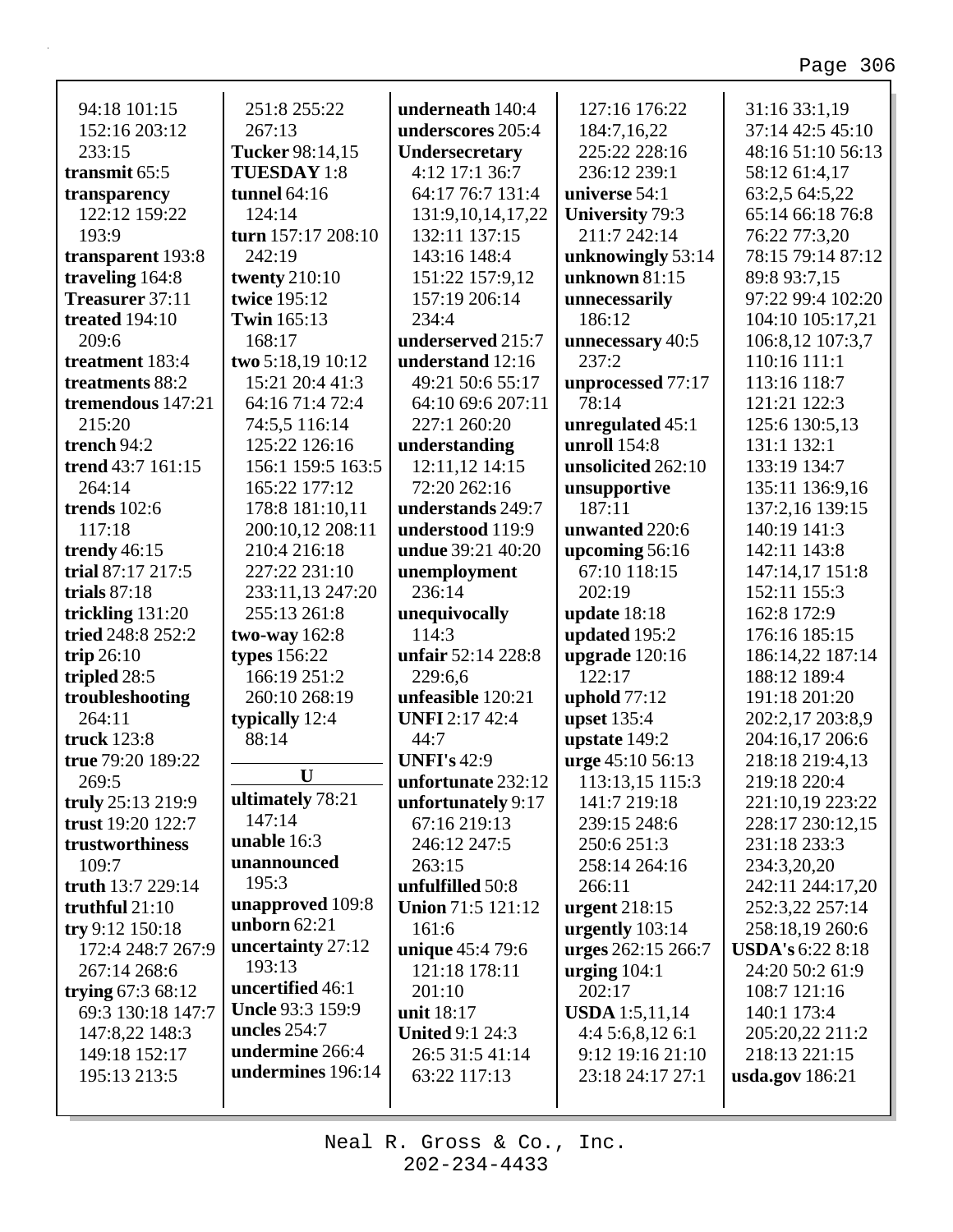ī

| 188:15 189:5             | value 11:3,13 25:2        | Vice 26:16 47:22           | 105:3,9 112:7            | 103:5 104:4 111:1      |
|--------------------------|---------------------------|----------------------------|--------------------------|------------------------|
| use 14:5 33:16           | 25:18 45:4 88:9           | 115:18                     | 116:10 122:19,22         | 141:5 161:4 164:1      |
| 44:17 46:13 61:12        | 179:10 183:2,3            | Vice-Chair 26:19           | 124:8,12 134:4,12        | 182:11 184:19          |
| 61:13 62:3 63:6          | 213:13 227:20             | view 29:4 255:17           | 134:20 143:7             | 189:13 194:5,7         |
| 75:4,6 86:20             | valued 215:21             | 263:20                     | 150:21 162:21            | 209:2,8 216:4          |
| 93:16 94:4 113:1         | values 77:11              | vigor $85:12$              | 169:18 178:19            | 232:4 238:9            |
| 113:11 121:15            | vanilla 52:7              | village 73:21              | 190:13 209:18            | 253:21 258:5,11        |
| 140:18 180:5             | Van's 36:22 37:1          | <b>Vilsack 51:4 89:18</b>  | 210:15 211:13            | 264:21                 |
| 204:1,3,6 208:20         | variable 151:19           | 90:4 93:7 185:1            | 223:11 224:19            | ways 65:4 74:21        |
| 210:20 225:11            | variations $52:11,13$     | Vilsack's $35:12$          | 225:14 228:19            | 166:10 169:5           |
| 235:9 236:6 237:2        | varies 176:9              | violation $114:15$         | 230:14 234:19            | 252:19                 |
| 237:11 238:12            | varieties 208:7           | 261:16                     | 242:1 243:1 248:9        | <b>Weakley</b> 3:16,16 |
| 239:21 250:21            | 211:5 218:9               | violations 13:11           | 253:11 257:7             | 41:19 47:20 58:10      |
| 263:10,14                | variety 67:6 192:8        | <b>Virginia</b> 2:19 240:8 | wanted 43:3 54:5         | 58:13                  |
| useful 51:12 142:5       | 201:5 216:17              | 240:12,14                  | 67:15 84:22 88:18        | wealth 179:18          |
| 151:20                   | 217:12                    | virtually $230:6,10$       | 122:21 132:2,17          | wear 70:16 89:6        |
| user 12:2,10 55:13       | various 70:17             | virulent 81:11             | 133:6 134:3,6            | <b>Web 95:10</b>       |
| 141:22 173:15            | 238:7                     | vision $19:19$             | 135:8 138:16             | webinars 72:6          |
| <b>users</b> 262:20      | vary 52:8                 | visit 26:9 156:2,5,9       | 153:1 163:11             | webs 266:4             |
| uses $61:5$              | varying 51:20             | visited 89:19              | 172:3 173:17             | website 14:14 55:6     |
| utilize 79:14            | Veg 96:21                 | visitors $157:14$          | 246:14 247:10,18         | 55:8,13 159:15         |
| U.K 256:22 257:2         | vegetable 123:8           | <b>vital</b> 198:12        | 250:5                    | 255:10                 |
| <b>U.S</b> 1:1 8:20 21:9 | 171:13 213:2,6            | vitality 97:19             | wants 73:17 112:3        | weeds $61:14$          |
| 25:3,20,21 27:17         | 240:22                    | vitally $14:20$            | 269:10                   | week 33:4,20 68:14     |
| 30:9,12,22 31:9          | vegetables 92:16          | voice 253:15,18            | <b>Washington 1:12</b>   | 89:6 207:7 257:18      |
| 43:6 52:7 60:22          | 97:2                      | <b>volume</b> 177:1,3      | 31:20,22 70:19           | weekend 14:3           |
| 65:17 79:8 108:9         | vegetarian 237:22         | 246:4                      | 116:7 192:4              | weeks 68:2 156:1       |
| 119:11,12,12             | 238:2                     | voluntarily 196:8          | 240:14                   | 207:2                  |
| 122:4,5 130:15           | vehicle 224:8             | volunteering 90:1          | <b>Washington's</b>      | <b>Wegman's 251:19</b> |
| 137:13 139:19            | <b>Velteis</b> 35:21 58:6 | vulnerable 185:5           | 158:10                   | <b>Welch 123:9</b>     |
| 160:21 171:8             | 58:7                      |                            | wasn't 251:16            | welcome 4:2 16:15      |
| 216:11 235:21            | venue 6:7                 | W                          | 252:19                   | 64:4 65:11 67:15       |
| 236:14 238:4,9,14        | verification 161:22       | waffles $37:1,2$           | waste 40:5               | 98:17 100:18           |
| 250:14 252:9             | verify 21:1 256:8         | wait 131:18                | <b>Watch 2:13 245:17</b> | 101:3 130:3 131:5      |
| 256:16 259:13            | verifying $121:13$        | waiting $80:7$             | 246:1 249:22             | 132:1,1 161:3          |
|                          | <b>Vermont</b> 116:4      | 103:22                     | watching $161:14$        | 240:5 245:14           |
| $\mathbf{V}$             | 123:3,8,10,15             | waive 123:11               | water 2:13 33:16         | welcomed 39:2          |
| Vallaeys 3:13            | versed 189:17             | <b>Walmart 27:9</b>        | 126:8 139:5              | welcoming 76:5         |
| 101:2 108:14,15          | versus $160:18$           | want 14:17 16:6,6          | 166:18 207:15,16         | welfare 248:11         |
| 115:11,13                | <b>vested 80:19</b>       | 16:14 25:5,18              | 245:17,22,22             | 266:16                 |
| <b>Valley</b> 184:10,12  | veterans $243:1,2,17$     | 27:1 30:10 45:7            | 246:9 247:4,8            | went 48:4 73:15        |
| 240:19                   | <b>Vetter</b> 36:6 76:5,6 | 51:3,10 56:6               | 249:22                   | 100:16 129:4           |
| <b>Valley's 28:20</b>    | 76:7                      | 57:21 59:17 69:19          | waters $123:6$           | 175:15 232:7           |
| valuable 60:7            | viability 29:14           | 70:6 72:12 73:9            | <b>Watsonville 84:16</b> | 241:12 269:21          |
| 87:13,22 151:1           | 204:10                    | 89:10,22 90:3,9            | 87:14                    | weren't 154:9          |
| 153:2 155:19             | viable 213:3 263:18       | 91:18 92:14 93:4           | way 21:15 26:3           | West 2:19 240:8,11     |
| 209:2                    | vibrant $30:8,9$          | 93:6 97:5 100:3            | 72:7 77:6 80:4,8         | 240:13                 |
|                          |                           |                            |                          |                        |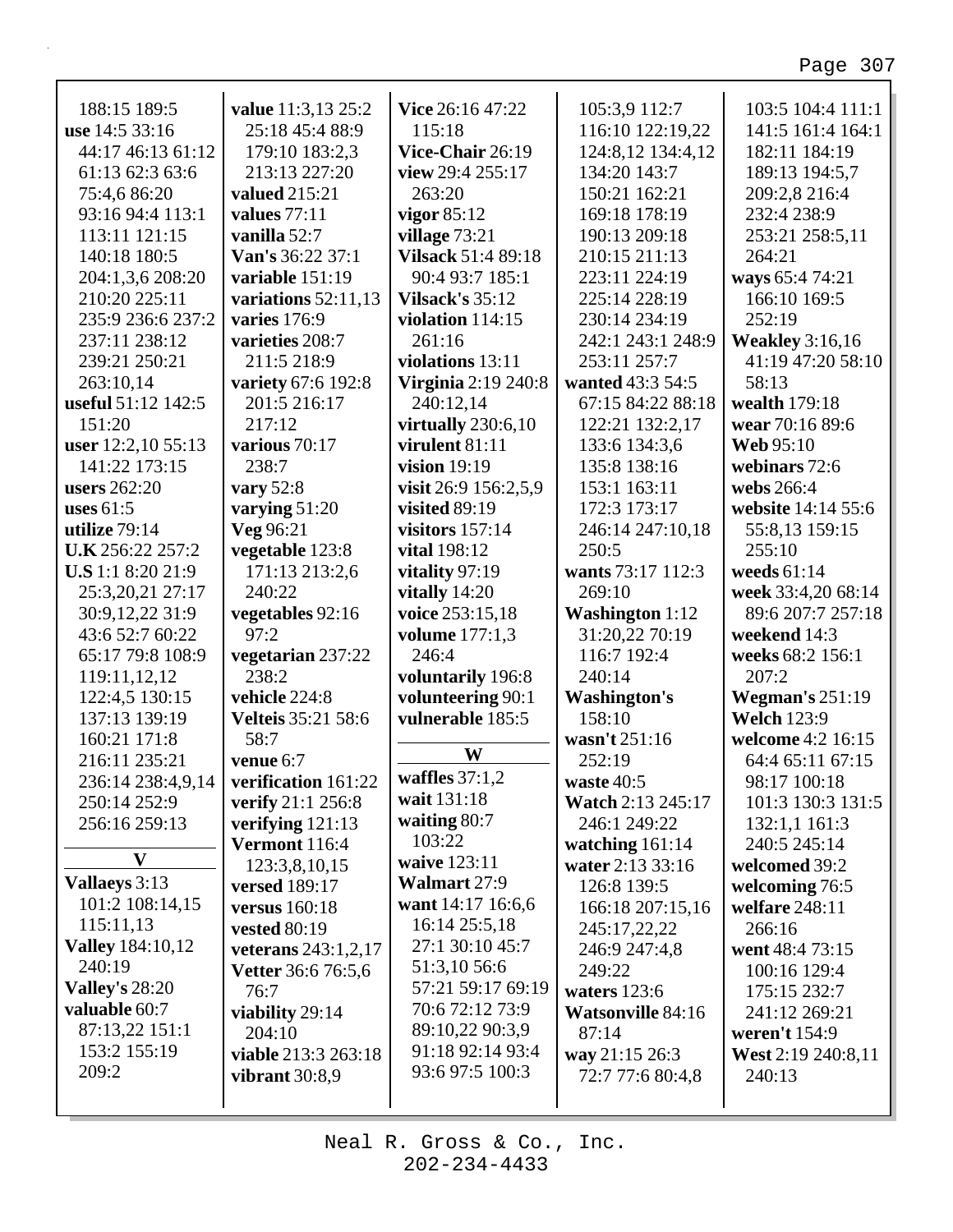٦

| we'll 7:21 9:22 15:7 | 118:10 131:21          | wonderful 89:18    | 154:2 158:17,22         | 49:19,22 50:2             |
|----------------------|------------------------|--------------------|-------------------------|---------------------------|
| 18:9 19:1 23:4       | 137:18 141:1           | 136:4 161:3 176:3  | 160:4 163:22            | 74:5,5,5,14,15            |
| 63:18 99:9 100:1     | 142:21 153:9,10        | 188:9 189:14       | 175:15 186:22           | 83:14 86:7 102:1          |
| 100:22 101:7         | 175:19 199:16,18       | wondering 198:22   | 187:9 190:9             | 109:13 126:21             |
| 129:1 131:4,7        | 215:20 216:1           | word 73:9 113:4,11 | 199:20 216:7,10         | 146:14 152:14             |
| 134:1 135:13         | 224:22 225:19          | words 226:13       | 219:18 233:2            | 154:20 177:12             |
| 232:2,12 233:6       | 228:18 229:1           | work 20:2,19 21:3  | 234:20 245:3            | 190:15 195:2              |
| 250:16 268:1         | 232:10,22 242:16       | 21:22 22:2 25:6    | works 133:13,14         | 210:6 211:18              |
| we're 5:12,15,17     | 245:7 248:4,8,17       | 33:20 35:19,22     | 140:21 158:17           | 214:13 225:22             |
| 6:20 9:3 11:14       | 250:15 251:1,13        | 36:4 42:7 45:13    | 163:1 253:1             | 229:5 231:3               |
| 18:14,22 19:4,12     | 252:2                  | 46:14 48:4 51:13   | workshop 18:5,10        | 251:19 257:5              |
| 19:13 20:17 21:4     | wheat 27:18,20         | 51:21 52:4 56:22   | workshops 164:9         | years 6:3 10:22,22        |
| 22:19 23:2 24:13     | 28:2,7,9,12 29:2       | 58:1 60:11 61:1    | 219:3,17                | 13:15 15:21 18:1          |
| 27:13 31:22 38:18    | 29:20 30:1,12          | 69:20 72:12 75:19  | world 15:5 20:22        | 23:22 27:15,19            |
| 41:17 46:21 47:5     | white 127:2 252:3      | 93:8 94:2,6,16     | 24:4 25:4,17 62:7       | 37:10 39:12 41:3          |
| 55:19 57:5,8         | wholesale 147:8        | 95:17 96:6 97:20   | 92:6 94:21 104:20       | 42:15,19 48:7             |
| 64:10 65:8,16        | 179:12 230:7           | 106:9 116:9 118:1  | 121:17 167:16           | 50:18 58:14 59:3          |
| 67:3 68:12 69:7      | wholesome 63:10        | 118:4 123:16,17    | 176:4 177:7             | 60:19 74:2,12             |
| 76:4 86:12 87:20     | wholly $193:8$         | 123:20 124:5,10    | 259:12                  | 85:6 86:12 89:14          |
| 88:3 95:10 98:7      | wholly-owned           | 125:5 130:14       | worldwide 25:14         | 91:21 101:20              |
| 102:12 107:8,10      | 152:9                  | 132:18 133:5,12    | 32:10                   | 103:21 118:9              |
| 122:1 127:12,18      | wide 192:8             | 142:2,4 148:10,14  | world's 90:12           | 120:20 125:5              |
| 130:10,18 134:12     | widely 176:18          | 148:21 149:21      | worried 247:14          | 126:16 136:1,2            |
| 135:1 139:17         | widespread 138:14      | 159:18 160:6       | worse 120:13,13         | 144:12,13 156:22          |
| 141:9 148:3 152:6    | 169:14 236:5           | 167:1 177:18       | worth 13:20 244:17      | 163:5 166:1               |
| 152:13 154:4         | Wilcox 1:23 136:14     | 187:20 191:18      | worthless 230:11        | 167:21 168:9              |
| 159:11 164:22        | 136:14                 | 203:14 214:9       | Woteki 1:24 16:9        | 169:8 175:16              |
| 168:15 170:11        | wild 114:19 115:2      | 234:7 249:16       | 16:10 32:13 64:18       | 190:3,21 201:16           |
| 171:6 180:4,5,15     | 250:21 265:17          | 267:15             | 234:5                   | 208:11 210:4              |
| 182:19 190:17        | willing $44:19$        | worked 25:8 44:15  | wouldn't 163:10         | 213:7 216:3,18,22         |
| 191:13 199:18,20     | 238:10                 | 50:17 86:14 108:8  | 249:21                  | 227:5,12,22               |
| 209:3 212:17         | willingness 16:16      | 164:3,19 166:1     | writes 205:6            | 237:14 241:1,8            |
| 213:1,4 219:10       | window $83:21$         | 167:7 178:21       | writing 8:22 68:3       | 255:13 263:13             |
| 224:3,5,6,11,16      | wing 88:5 99:14        | 259:4              | 251:5                   | year-old 228:6            |
| 226:6 228:20         | Winkleblack 95:16      | working 7:7,12,16  | written $22:19$         | yesterday 68:6,17         |
| 240:11,13 241:9      | 95:17                  | 18:13,15 20:7      | 64:11 104:1 115:8       | 89:19 90:7 138:19         |
| 242:1,18 245:19      | winters $174:11$       | 31:17 36:7 50:10   | 127:22 153:11           | yield 28:8 121:6          |
| 246:15 247:5,11      | win-win $162:8$        | 58:15 66:4 67:1    | 205:10 248:17           | <b>yields</b> 33:14 61:16 |
| 248:21 263:15        | <b>Wisconsin 224:4</b> | 75:11 79:2 81:21   | wrote 162:14            | 61:18 62:10               |
| 267:13               | wisdom $89:13$         | 84:18,19 94:1      | <b>Wynne 3:18 138:5</b> | York 149:2 184:10         |
| we've 10:21 11:6     | wish 214:16            | 104:17 108:10      | 148:5,9,10              | 184:11 190:18             |
| 15:20 48:9 65:12     | wishes $66:13$         | 125:6 130:20       |                         | 246:20                    |
| 68:16 74:13 86:10    | wishing $253:8$        | 132:19 135:22      | Y                       | young 2:22 39:13          |
| 86:13 88:14 97:14    | withheld 197:18        | 136:15 137:5       | year 14:9 15:21         | 80:1 184:4,17             |
| 100:10 101:20        | withhold 197:1         | 140:2 141:7        | 20:5 22:13 25:11        | 185:8 187:5               |
| 103:2 108:21         | withholding 197:9      | 145:11 147:17      | 27:14,22 28:7,10        | 190:10 242:12             |
| 113:21 114:14        | 230:7                  | 148:2 153:18       | 32:5 36:5 38:22         | younger $69:13$           |
|                      |                        |                    |                         |                           |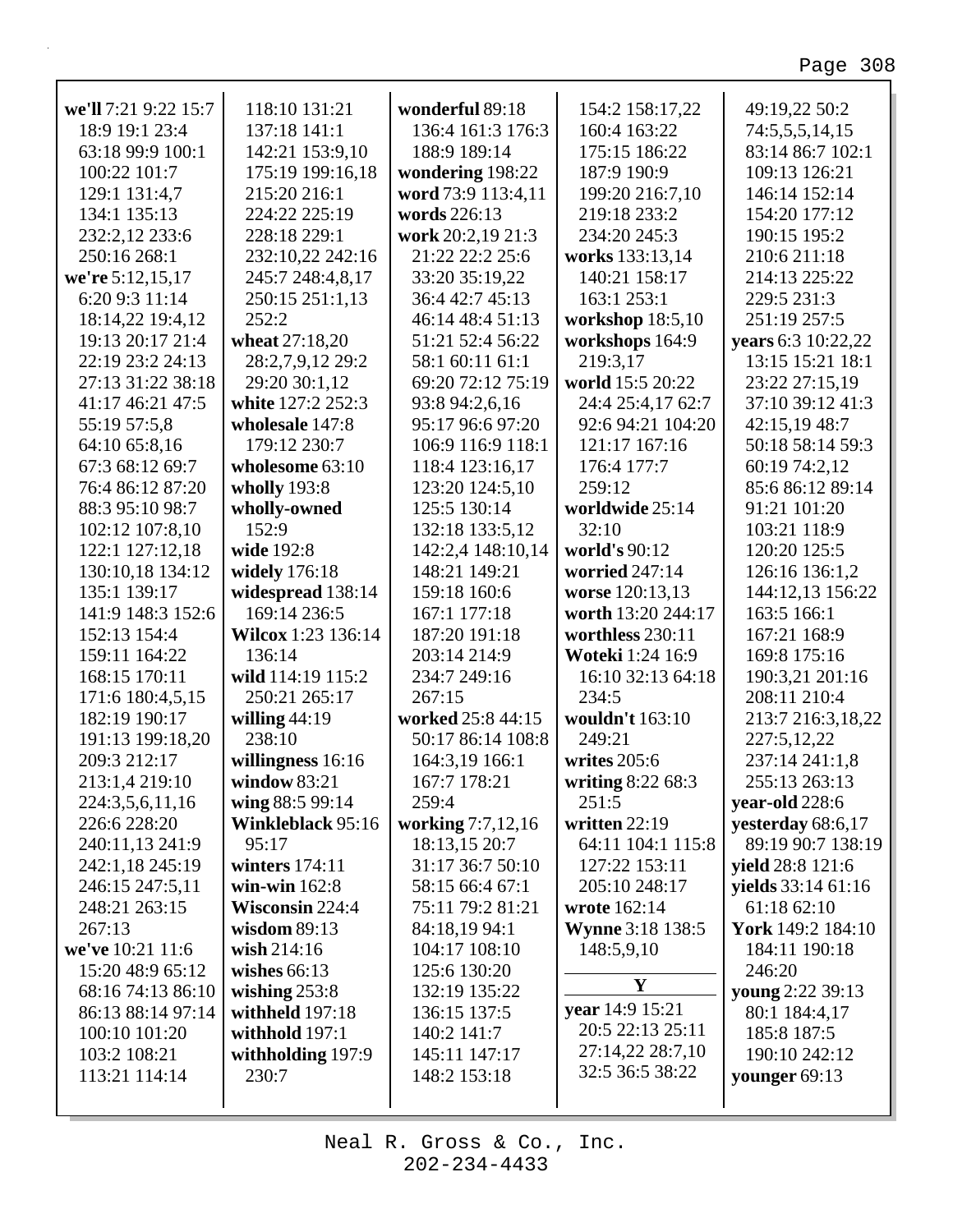| 241:19 243:2           | 10:32 100:16       | 20s 243:19          | 74:12 102:15            | 630 126:4       |
|------------------------|--------------------|---------------------|-------------------------|-----------------|
| youth 51:1 69:12       | 100 126:3 190:17   | 20,000 224:20       | 116:21 130:16           | 644:5           |
|                        | 228:2 237:13       | 225:15              | 154:19                  | 65 126:9        |
| ${\bf z}$              | 262:6 265:22       | 20.8 126:20         | 260 259:11              |                 |
| zero 202:12            | 267:19             | 2000 31:3           | 2607 192:21             | $\overline{7}$  |
| <b>Zuck</b> 3:20 63:14 | 1014:10            | 2001 98:4           | 27 48:6                 | 7 197:8,18      |
| 70:2,11,11 76:2        | 11 42:14 99:8      | 2002 125:13         | 28 127:17               | 704:6           |
| 120:10                 | 153:12 235:2       | 2004 36:20 84:18    |                         | 75 123:5 173:20 |
|                        | 11.4 126:18        | 2005 221:16         | $\overline{\mathbf{3}}$ | 180:11 240:9    |
| \$                     | 11:00 100:10       | 2007 117:9 229:4    | 399:15                  |                 |
| \$1.314:2              | 11:02 100:17       | 253:22              | 3a 71:8                 | 8               |
| \$10 13:17,20 49:3     | 11:30 129:4        | 2008 13:16 28:3     | 3b71:9                  | 8,000 89:14     |
| 49:16                  | 12 123:14 216:21   | 116:22 117:8        | 3:23 269:21             | 8:30 1:12       |
| \$10,000 225:4         | 235:16             | 118:3 143:5 186:3   | 30 42:19 123:21         | 8:575:2         |
| \$11 211:22            | 12:45 128:21 129:2 | 201:12 202:8        | 161:19 175:17           | 80 180:11 185:9 |
| \$125,000 163:8        | 12:48 129:5 130:2  | 221:17 256:21       | 176:5 186:2 196:2       | 215:12          |
| \$13 212:1             | 125,000 28:1       | 257:13              | 228:21                  | 80s 44:11       |
| \$15,000 225:4         | 127 202:7          | 2009 8:21 65:18     | 30s 243:20              | 800 125:21      |
| \$18 212:11            | 1314:13            | 130:17              | 35 23:22                |                 |
| \$20 15:20             | 1354:15            | 2010 37:19 212:8    |                         | 9               |
| \$22 14:6              | 1384:18            | 212:10 215:22       | 4                       | 9,000 228:12    |
| \$23 102:1             | 14 153:11,12 216:3 | 219:3 235:19        | 4,000 108:18 212:9      | 90 10:22 154:21 |
| \$25102:1              | 254:5              | 2011 1:8 38:1 76:16 | 242:7                   | 944:7           |
| \$29 21:22 32:4        | 14.3 126:17        | 168:11 235:2,5      | 4.8 126:21              | 96 37:21        |
| 37:19 215:22           | 140 103:22         | 2011organicliste    | 40 123:21 144:12        |                 |
| \$3.511:8              | 1400 1:12          | 23:1                | 144:13                  |                 |
| \$5,000 46:2 224:21    | 15 74:7,17         | 2012 163:6 202:16   | 40,000 27:20            |                 |
| \$500,000 244:17       | 15th 55:9 56:15    | 235:16              | 400 152:13,13           |                 |
| \$5514:8               | 261:13             | 2013 49:19 50:2     | 155:13                  |                 |
| \$6211:21              | 17 74:3 126:1      | 98:7 118:13,17      | 415,000 28:6            |                 |
| \$6.50 208:21,22       | 1936 92:16         | 212:17              | 42,000 139:18           |                 |
| \$6.921:21             | 1980s 224:22       | 2014 118:13 163:6   | 141:9                   |                 |
| \$60 189:8             | 1983 48:3          | 263:14              | 45 215:12               |                 |
| \$7 208:21,22          | 1989 158:8         | 2015 8:21 43:6      | 49 25:15                |                 |
| \$750 75:13 173:21     | 1990's 36:15       | 65:18 130:17        |                         |                 |
| 231:3                  | 1997 27:22         | 139:17              | 5                       |                 |
| \$9 216:1              | 1998 192:4         | 21 235:19           | 54:2 196:22 197:6       |                 |
| \$91 157:7             |                    | 21st 116:19 122:18  | 50 12:21 168:9          |                 |
|                        | $\overline{2}$     | 218:12              | 169:8 237:7             |                 |
| 1                      | 2,000 169:18       | 22 58:14            | 500 184:11              |                 |
| 1 1 3 1 : 8            | 2:30 232:1         | 234:3               | 550,000 212:10          |                 |
| 1st $22:22$            | 2:32 232:7         | 2314:20             | 59 202:11               |                 |
| 1,000 165:8 169:18     | 2:48 232:8         | 2334:22             | 6                       |                 |
| 185:8 228:16           | 20 1:8 27:13 74:16 | 24 5 2:5            |                         |                 |
| 242:8                  | 166:1 175:17       | 246 11:10           | 6,500 115:22 152:8      |                 |
| 1,643 28:21            | 210:6 226:1 235:6  | 25 8:21 28:8 43:4   | 600 52:4                |                 |
| 1.3 $177:3$            | 236:6 237:17       | 50:18 65:16 67:7    | 62 241:8                |                 |
| 10,000 139:2           |                    |                     | 63,000 126:2            |                 |
|                        |                    |                     |                         |                 |